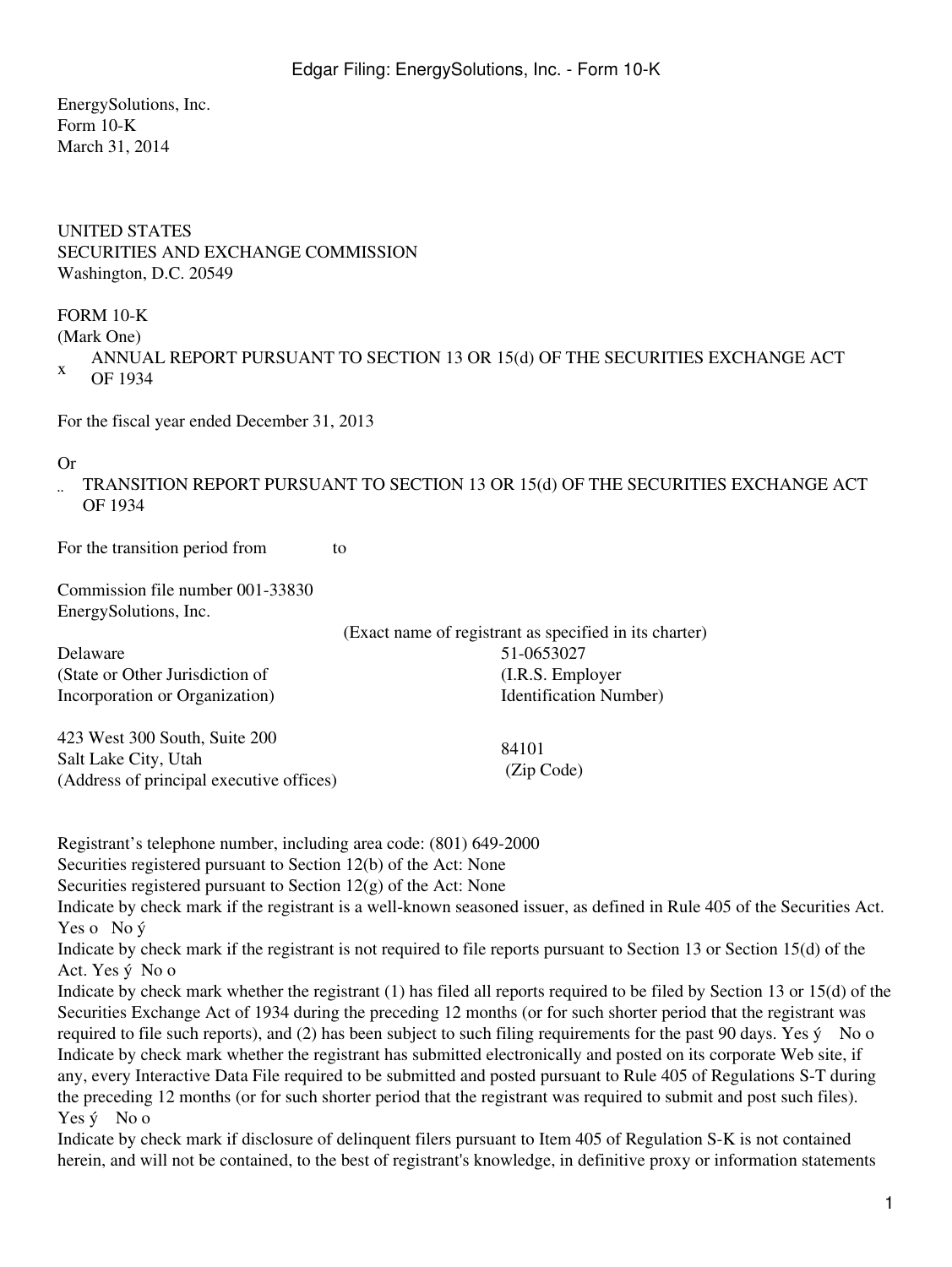## Edgar Filing: EnergySolutions, Inc. - Form 10-K

incorporated by reference in Part III of this Form 10-K or any amendment to this Form 10-K. o Indicate by check mark whether the registrant is a large accelerated filer, an accelerated filer, a non-accelerated filer, or a smaller reporting company. See the definitions of "large accelerated filer," "accelerated filer," and "smaller reporting company" in Rule 12b-2 of the Exchange Act.

| Large accelerated filer o | Accelerated filer o | Non-accelerated filer $\acute{y}$                                                                                            | Smaller reporting |  |
|---------------------------|---------------------|------------------------------------------------------------------------------------------------------------------------------|-------------------|--|
|                           |                     |                                                                                                                              | company o         |  |
|                           |                     | Indicate by check mark whether the registrant is a shell company (as defined in Rule 12b-2 of the Act). Yes o No $\acute{y}$ |                   |  |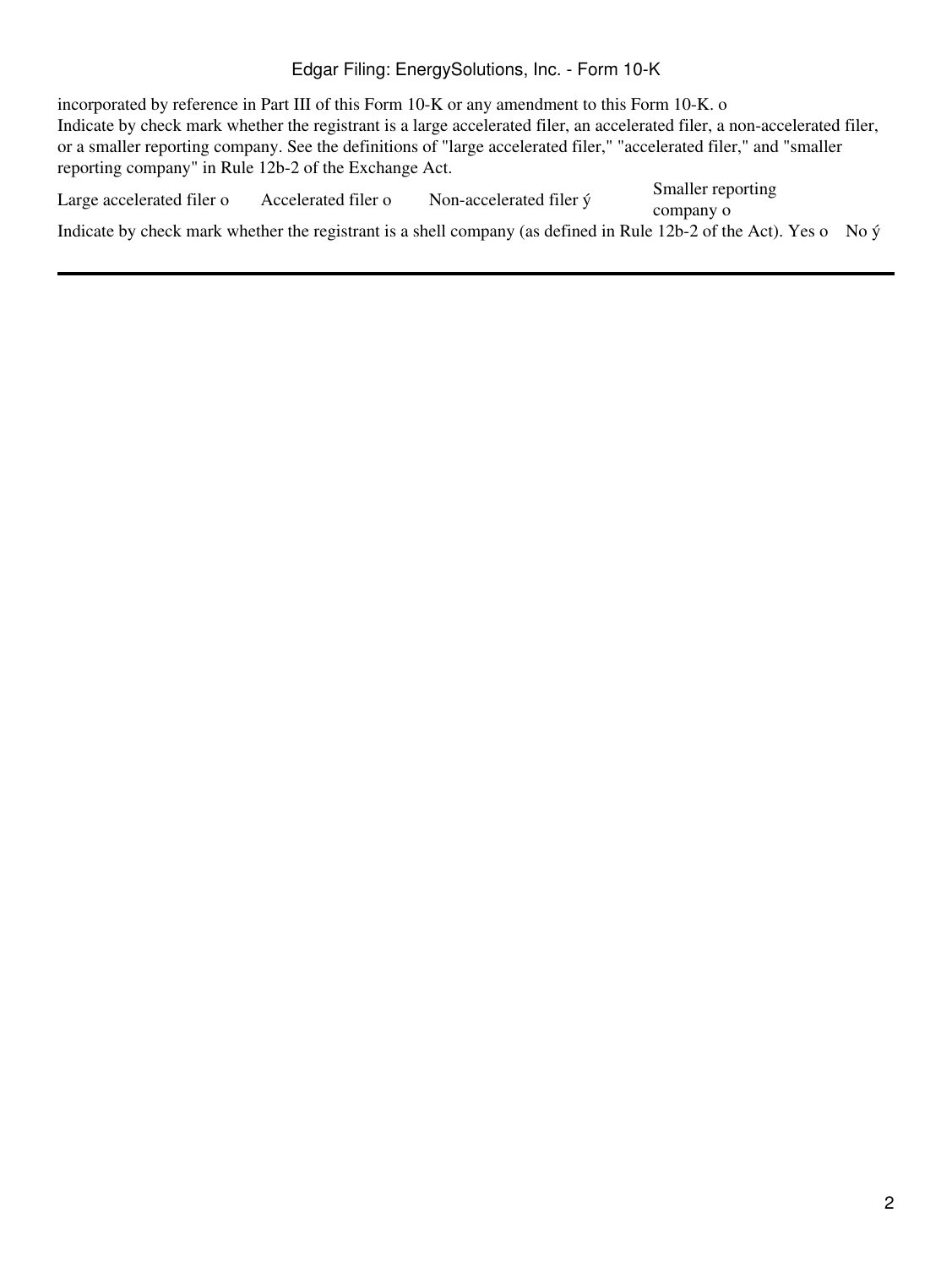As of March 31, 2014, there were 100 shares of the registrant's common stock outstanding all of which were owned by Rockwell Holdco, Inc. the registrant's parent holding company. The registrant's common stock is not publicly traded.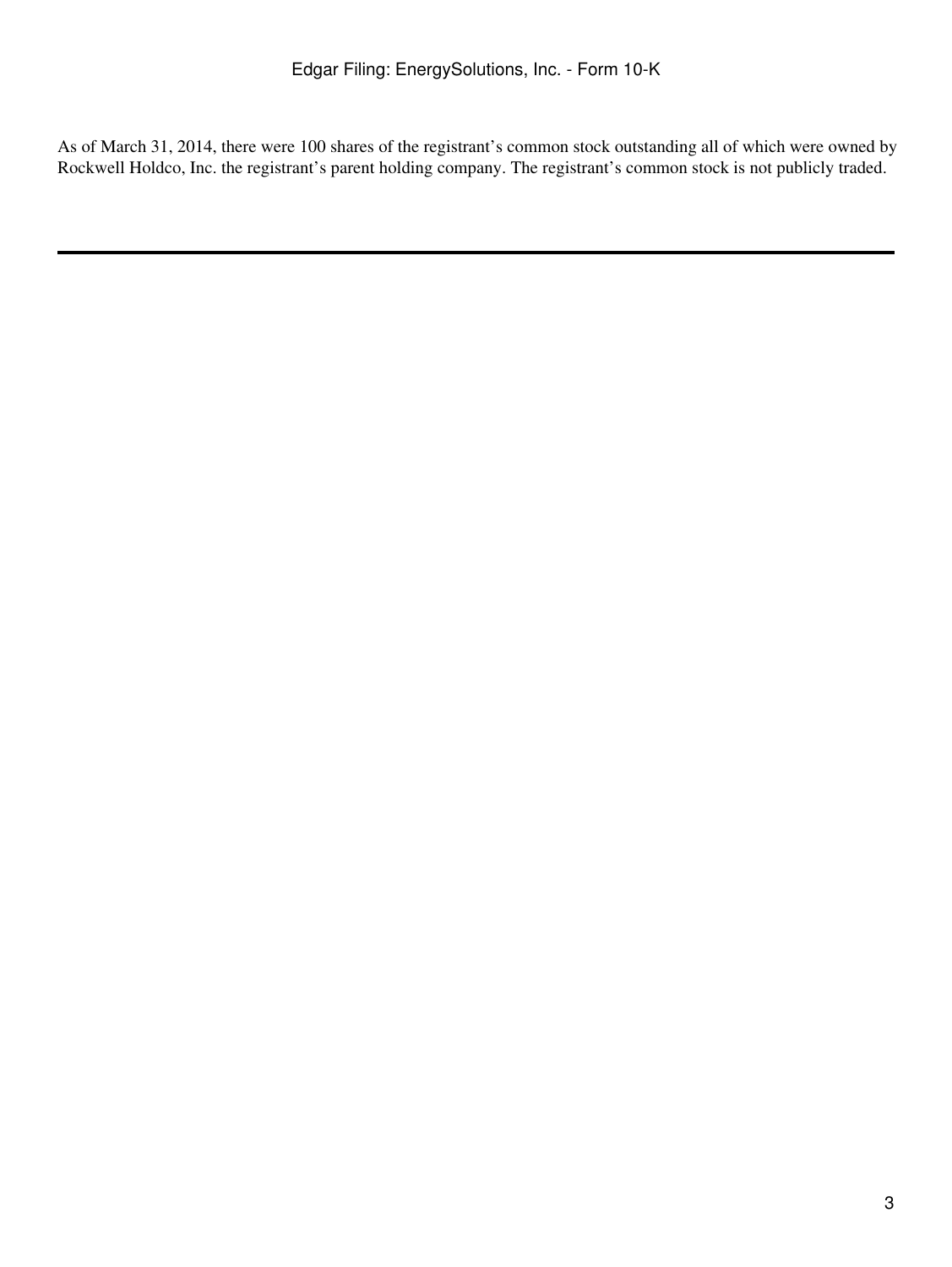## ENERGYSOLUTIONS, INC. ANNUAL REPORT ON FORM 10-K For the Fiscal Year Ended December 31, 2013

|                 |                                                                                            | Page                                                  |
|-----------------|--------------------------------------------------------------------------------------------|-------------------------------------------------------|
|                 | PART I.                                                                                    |                                                       |
| Item $1$ .      | <b>Business</b>                                                                            | 4                                                     |
|                 | Item 1A. Risk Factors                                                                      | 24                                                    |
|                 | Item 1B. Unresolved Staff Comments                                                         | $\overline{40}$                                       |
| Item $2$ .      | Properties                                                                                 |                                                       |
| <u>Item 3.</u>  | <b>Legal Proceedings</b>                                                                   | $\frac{41}{42}$<br>$\frac{42}{43}$                    |
| <u>Item 4.</u>  | Mine Safety Disclosures                                                                    |                                                       |
|                 | PART II.                                                                                   |                                                       |
| <u>Item 5.</u>  | Market for Registrant's Common Equity, Related Stockholder Matters and Issuer Purchases of |                                                       |
|                 | <b>Equity Securities</b>                                                                   | <u>44</u>                                             |
| <u>Item 6.</u>  | Selected Financial Data                                                                    | $\overline{44}$                                       |
| <u>Item 7.</u>  | Management's Discussion and Analysis of Financial Condition and Results of Operations      |                                                       |
| <u>Item 8.</u>  | Financial Statements and Supplementary Data                                                | $\frac{46}{21}$<br>$\frac{71}{21}$<br>$\frac{71}{22}$ |
| <u>Item 9.</u>  | Changes in and Disagreements With Accountants on Accounting and Financial Disclosure.      |                                                       |
|                 | Item 9A. Controls and Procedures                                                           |                                                       |
| Item 9B.        | Other Information                                                                          |                                                       |
|                 | PART III.                                                                                  |                                                       |
| Item $10$ .     | Directors, Executive Officers and Corporate Governance                                     | <u>72</u>                                             |
| <u>Item 11.</u> | <b>Executive Compensation</b>                                                              | $\overline{25}$                                       |
| <u>Item 12.</u> | Security Ownership of Certain Beneficial Owners and Management and Related Stockholder     | 89                                                    |
|                 | <b>Matters</b>                                                                             |                                                       |
| <u>Item 13.</u> | Certain Relationships and Related Transactions and Director Independence                   | 90                                                    |
| <u>Item 14.</u> | Principal Accountant Fees and Services                                                     | 90                                                    |
|                 | PART IV.                                                                                   |                                                       |
| <u>Item 15.</u> | <b>Exhibits</b> and Financial Statement Schedules                                          | <u>94</u>                                             |
|                 | <b>Signatures</b>                                                                          | 93                                                    |
|                 |                                                                                            |                                                       |
|                 |                                                                                            |                                                       |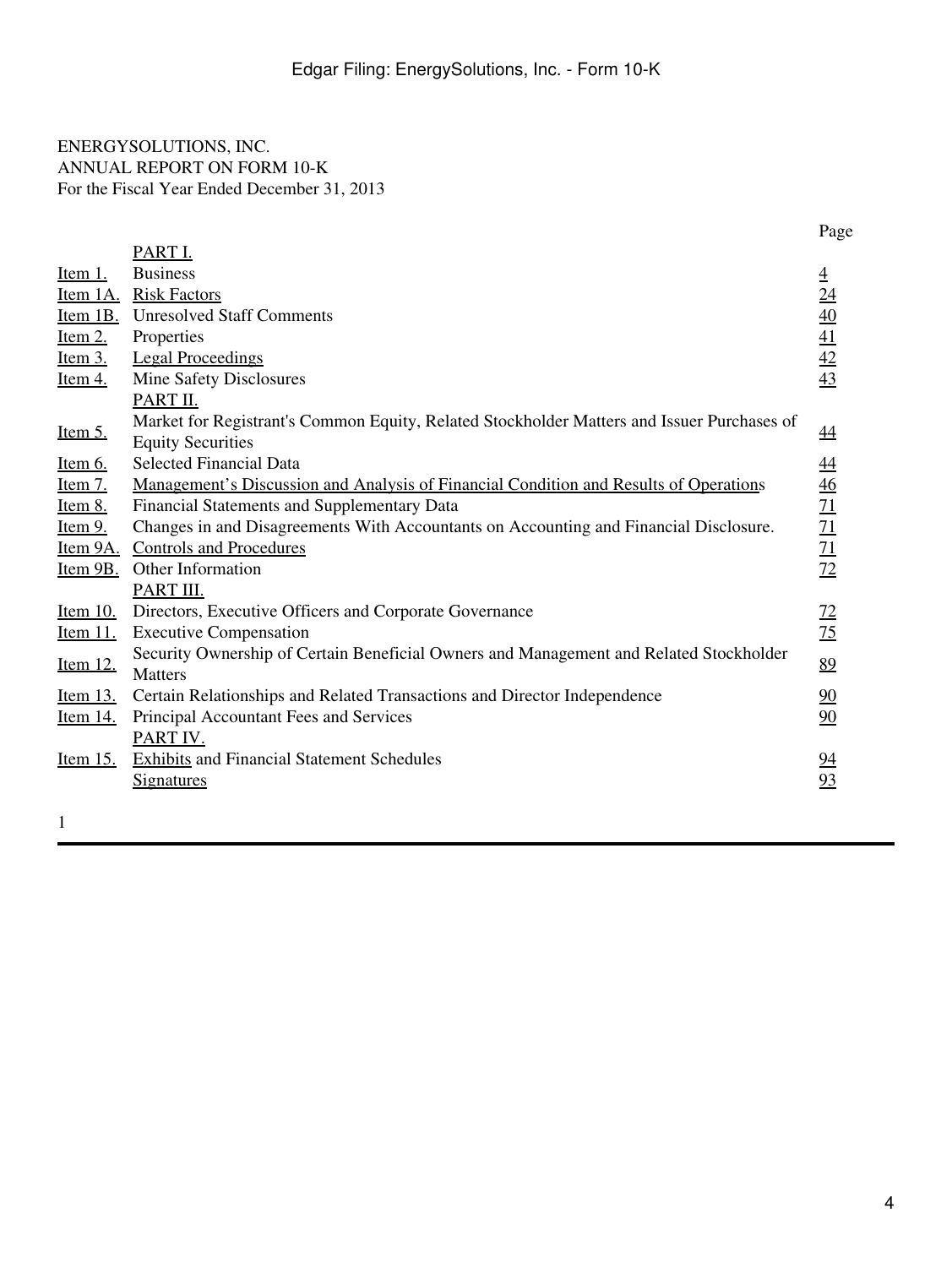# GLOSSARY OF DEFINED TERMS

The following defined terms are used throughout this Annual Report on Form 10-K.

| <b>ABR</b>      | <b>Alternate Base Rate</b>                                                   |
|-----------------|------------------------------------------------------------------------------|
| <b>AEA</b>      | Atomic Energy Act of 1954, as amended                                        |
| <b>ARO</b>      | <b>Asset Retirement Obligation</b>                                           |
| <b>ARRA</b>     | American Recovery and Reinvestment Act                                       |
| <b>ASX</b>      | Autosampling Pneumatic Transfer System                                       |
| <b>BNGA</b>     | <b>BNG</b> America, LLC                                                      |
| <b>CERCLA</b>   | Comprehensive Environmental Response, Compensation and Liability Act of 1980 |
| <b>CSR</b>      | Comprehensive Spending Review                                                |
| D&D             | Decontamination and Decommissioning                                          |
| <b>DOD</b>      | U.S. Department of Defense                                                   |
| <b>DOE</b>      | U.S. Department of Energy                                                    |
| ECP             | <b>Energy Capital Partners</b>                                               |
| <b>EPA</b>      | U.S. Environmental Protection Agency                                         |
| <b>ETTP</b>     | East Tennessee Technology Park                                               |
| <b>ERA</b>      | Energy Reorganization Act of 1974                                            |
| <b>ESEU</b>     | EnergySolutions EU Limited                                                   |
| <b>ESPS</b>     | <b>EnergySolutions Performance Strategies</b>                                |
| <b>HBPP</b>     | Humboldt Bay Power Plant                                                     |
| <b>HSWA</b>     | Hazardous and Solid Waste Amendments of 1984                                 |
| <b>ISFSI</b>    | <b>Independent Spent Fuel Storage Installations</b>                          |
| <b>LANL</b>     | Los Alamos National Laboratory                                               |
| <b>LIBOR</b>    | London Interbank Offer Rate                                                  |
| <b>LLRW</b>     | Low-Level Radioactive Waste                                                  |
| LP&D            | Logistics, Processing and Disposal                                           |
| M&O             | Management and Operation                                                     |
| <b>MLLW</b>     | Mixed Low-Level Waste                                                        |
| <b>MODP</b>     | Magnox Optimized Decommissioning Program                                     |
| <b>NDA</b>      | U.K. Nuclear Decommissioning Authority                                       |
| <b>NDT</b>      | <b>Nuclear Decommissioning Trust</b>                                         |
| <b>NORM</b>     | Naturally Occurring Radioactive Material                                     |
| <b>NNPP</b>     | Navy Nuclear Propulsion Program                                              |
| <b>NNS</b>      | Newport News Shipbuilding                                                    |
| <b>NSSF</b>     | <b>Nuclear Support Services Facility</b>                                     |
| <b>NRC</b>      | <b>Nuclear Regulatory Commission</b>                                         |
| <b>NWPA</b>     | Nuclear Waste Policy Act of 1982                                             |
| <b>NYSE</b>     | New York Stock Exchange                                                      |
| <b>ONR</b>      | Office of Nuclear Regulation                                                 |
| <b>ORNL</b>     | Oak Ridge National Laboratory                                                |
| <b>OSHA</b>     | Occupational Safety and Health Administration                                |
| <b>OSSC</b>     | On-site Shield and Storage Containers                                        |
| <b>RCRA</b>     | Resource Conservation and Recovery Act of 1976                               |
| <b>REA</b>      | Request for Equitable Adjustment                                             |
| <b>RFP</b>      | <b>Request for Proposal</b>                                                  |
| <b>RSA 1993</b> | Radioactive Substances Act 1993                                              |
| <b>SAFSTOR</b>  | Safe Storage (nuclear plant in retirement)                                   |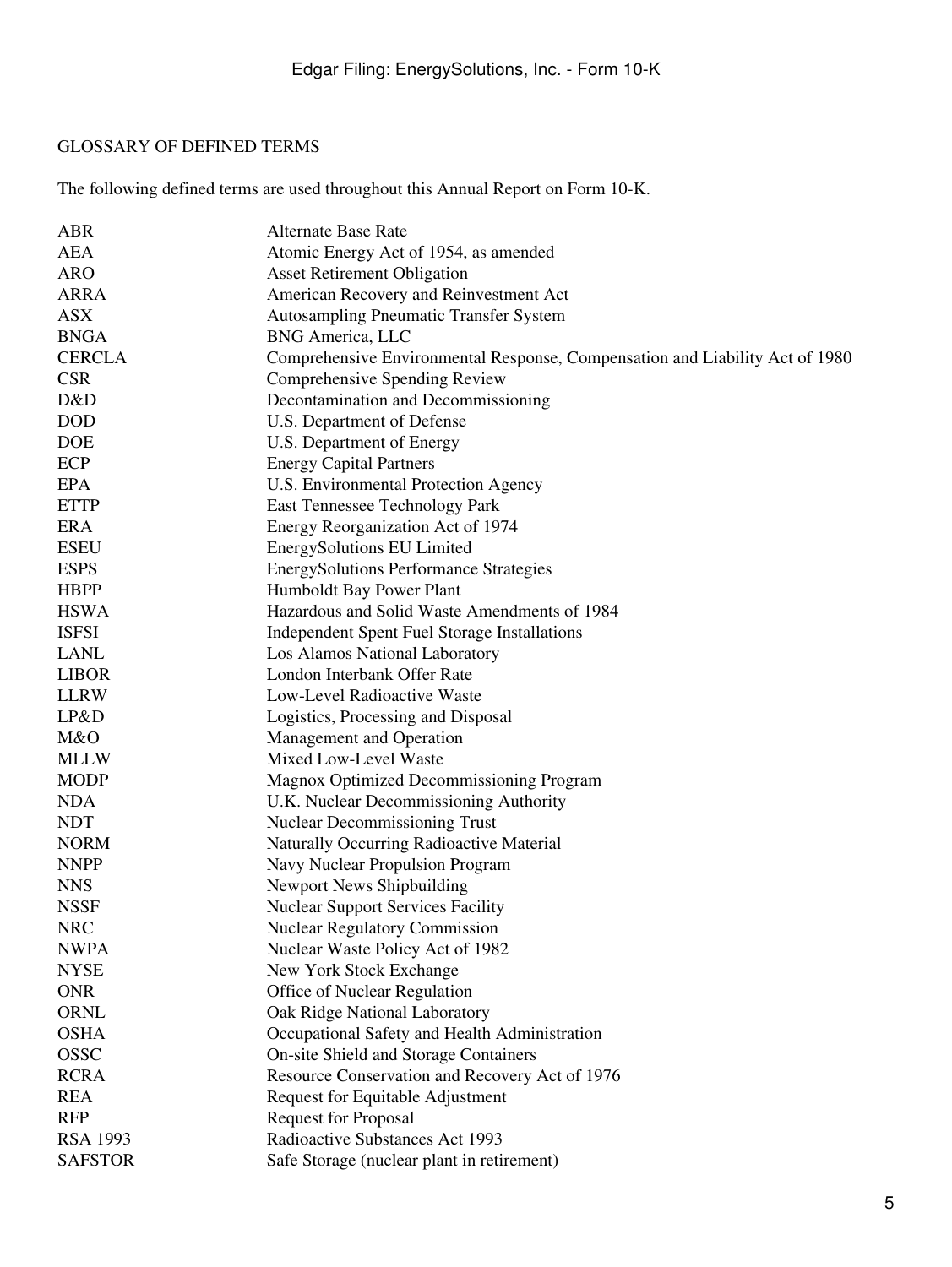| <b>SEC</b>  | U.S. Securities and Exchange Commission       |
|-------------|-----------------------------------------------|
| <b>SEPA</b> | <b>Scottish Environment Protection Agency</b> |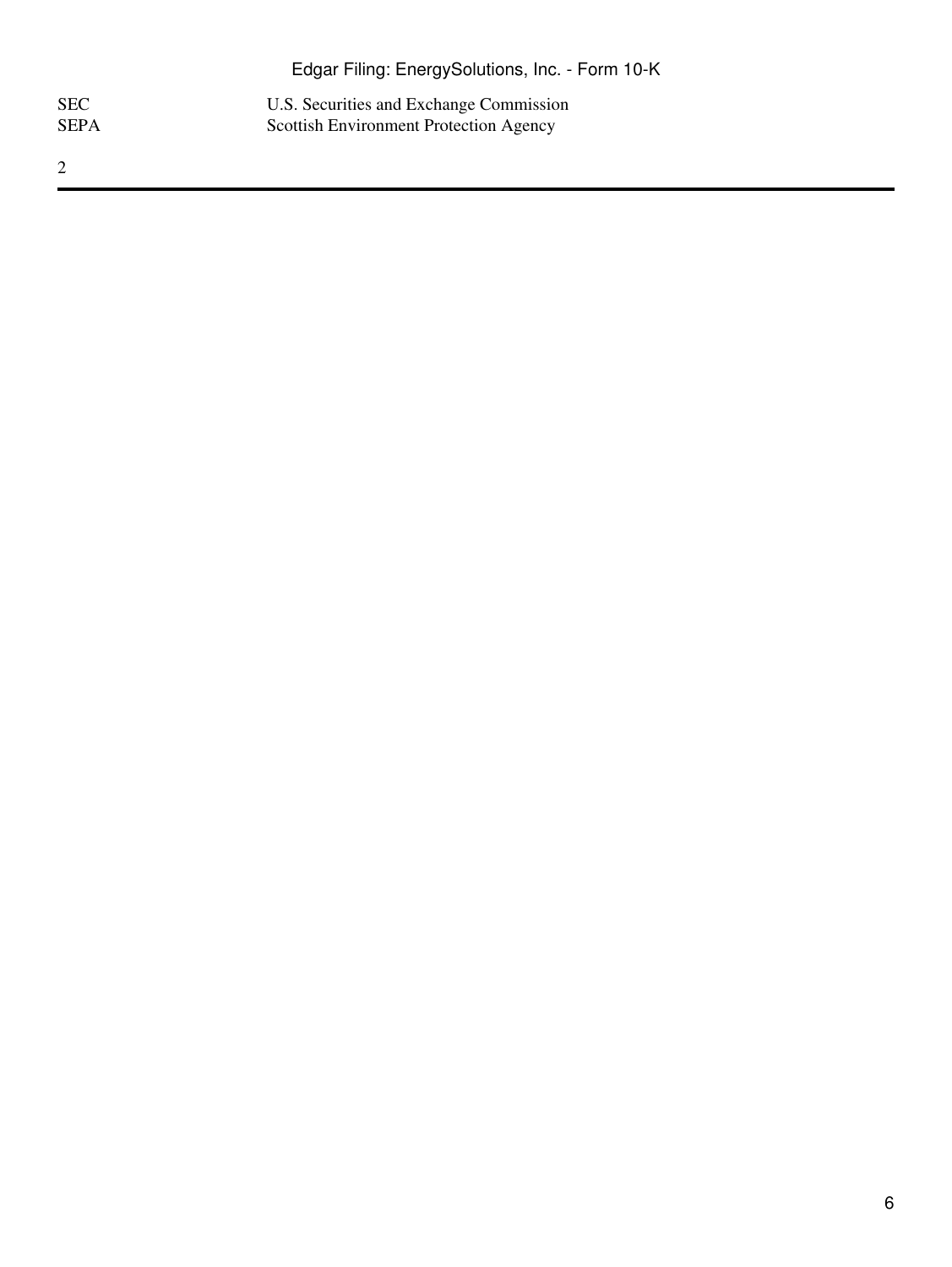| <b>SGLA</b>  | <b>Steam Generator Lower Assemblies</b>              |
|--------------|------------------------------------------------------|
| <b>SONGS</b> | San Onofre Nuclear Generation Station                |
| <b>SRS</b>   | Savannah River Site                                  |
| <b>TDEC</b>  | Tennessee Department of Environment and Conservation |
| <b>TEPCO</b> | <b>Tokyo Electric Power Company</b>                  |
| <b>THOR</b>  | <b>Thermal Organic Reduction</b>                     |
| <b>TSCA</b>  | <b>Toxic Substances Control Act</b>                  |
| <b>WCS</b>   | Waste Control Specialists LLC                        |
| <b>WRPS</b>  | Washington River Protection Solutions LLC            |
| $Y-12$       | Y-12 National Security Complex                       |
|              |                                                      |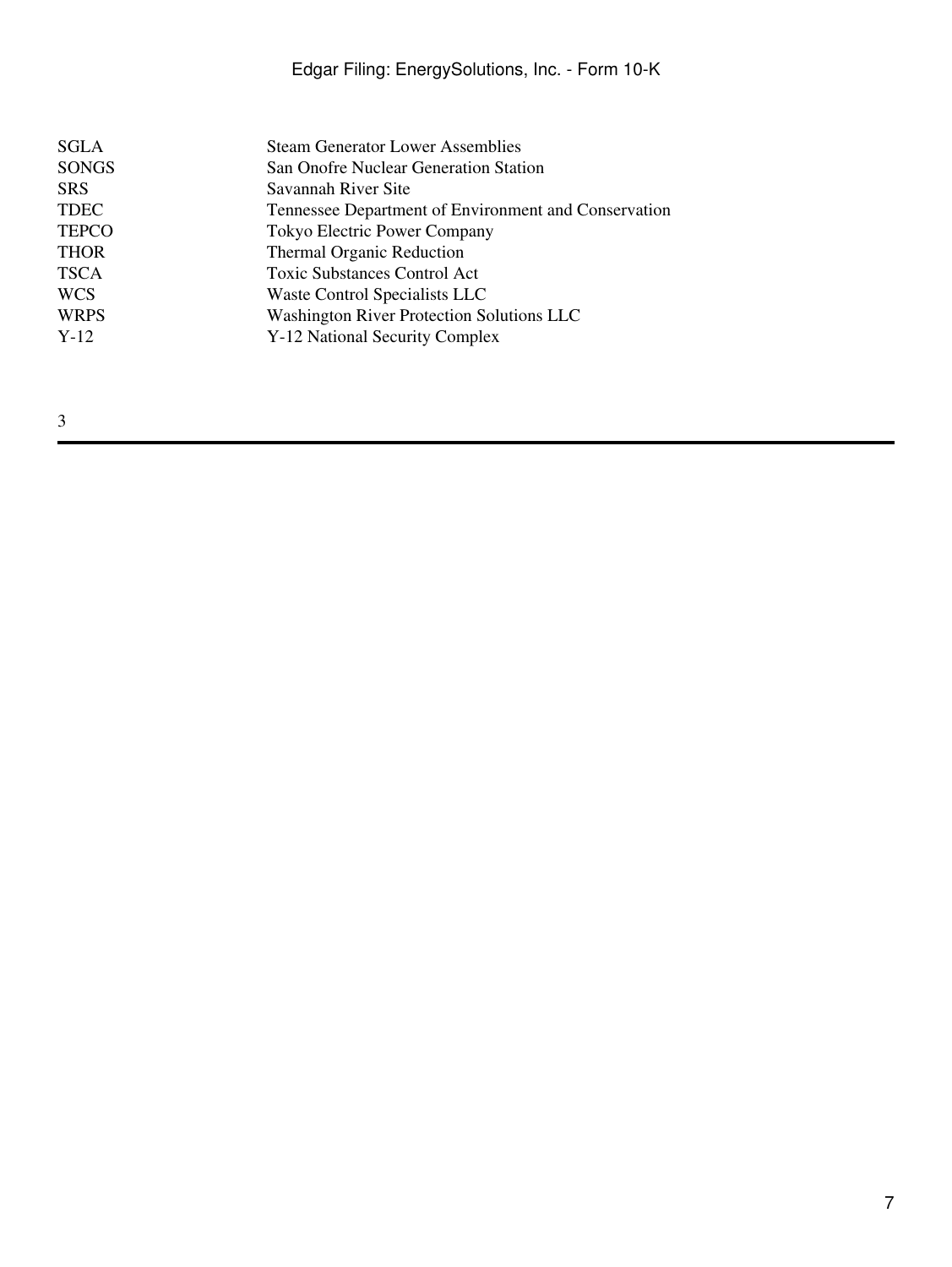This Annual Report on Form 10-K contains forward-looking statements that involve risks and uncertainties. Many of the forward-looking statements are located in "Management's Discussion and Analysis of Financial Condition and Results of Operations." Forward-looking statements provide current expectations of future events based on certain assumptions and include any statement that does not directly relate to any historical or current fact. Forward-looking statements can also be identified by words such as "anticipates," "believes," "estimates," "expects," "intends," "plans," "predic and similar terms. Forward-looking statements are not guarantees of future performance and the Company's actual results may differ significantly from the results discussed in the forward-looking statements. Factors that might cause such differences include, but are not limited to, those discussed in the subsection entitled "Risk Factors" under Part I, Item 1A of this Form 10-K. We undertake no obligation to revise or update any forward-looking statements for any reason, except as required by law.

References herein to "EnergySolutions," the "Company," "we," "us" or "our" refer to EnergySolutions, Inc. and its consolidate subsidiaries unless the context otherwise requires.

### PART I

<span id="page-7-0"></span>Item 1. Business

#### **Overview**

We are a leading provider of a broad range of nuclear services to government and commercial customers who rely on our expertise to address their needs throughout the lifecycle of their nuclear operations. Our broad range of nuclear services includes engineering, in-plant support services, spent nuclear fuel management, decontamination and decommissioning ("D&D"), operation of nuclear reactors, logistics, transportation, processing and low-level radioactive waste ("LLRW") disposal. We also own and operate strategic processing and disposal facilities that complement our services and uniquely position us to provide a single-source solution to our customers. We derive almost 100% of our revenue from the provision of nuclear services, and we believe that virtually every company or organization in the United States ("U.S.") that holds a nuclear license uses our services or facilities, directly or indirectly. Our government customers include the U.S. Department of Energy ("DOE"), U.S. Department of Defense ("DOD") and United Kingdom ("U.K.") Nuclear Decommissioning Authority ("NDA"). Our commercial customers include many of the largest owners and operators of nuclear power plants in the U.S., including Constellation Energy Group, Inc., Duke Energy Corporation, Entergy Corporation, Exelon Corporation, and Florida Power & Light Company. We have entered into long-term arrangements, which we refer to as "life-of-plant" contracts, with nuclear power and utility companies that own and/or operate 84 of the 104 operating nuclear reactors in the U.S. Under these life-of-plant contracts, we have typically agreed to process and dispose of substantially all Class A LLRW and mixed low-level waste ("MLLW") generated by our customers' nuclear power plants, and ultimately the waste materials generated from the D&D of those plants. Our commercial customers also include hospitals, pharmaceutical companies, research laboratories, universities with research reactors, industrial facilities, and other commercial facilities.

We operate strategic facilities designed for the safe processing and disposal of radioactive materials, including a facility in Clive, Utah, four facilities in Tennessee, two facilities in Barnwell, South Carolina and one facility in Brampton, Ontario Canada. According to the U.S. Government Accountability Office, our facility in Clive, Utah is the largest privately owned Class A LLRW disposal site in the U.S. and currently handles over 95% of all commercial Class A LLRW disposal volume in the country. We estimate that Class A LLRW accounts for more than 90% of the volume but less than 1% of the radioactivity of all radioactive by-products. We also manage ten sites in the U.K. with 22 reactors for the NDA, of which 1 is currently operating and producing electricity and 21 are in various stages of decommissioning. We have a comprehensive portfolio of nuclear processing technology and know-how, supported by approximately 167 patents that we own or are licensed to use. As of December 31, 2013, we had more than 4,950 employees, including more than 810 scientists and engineers and 280 radiation and safety professionals. Approximately 2,600 of our employees are located at the ten sites we manage in the U.K. We also manage approximately 200 employees at various DOE sites. We have also received multiple awards for our safety record.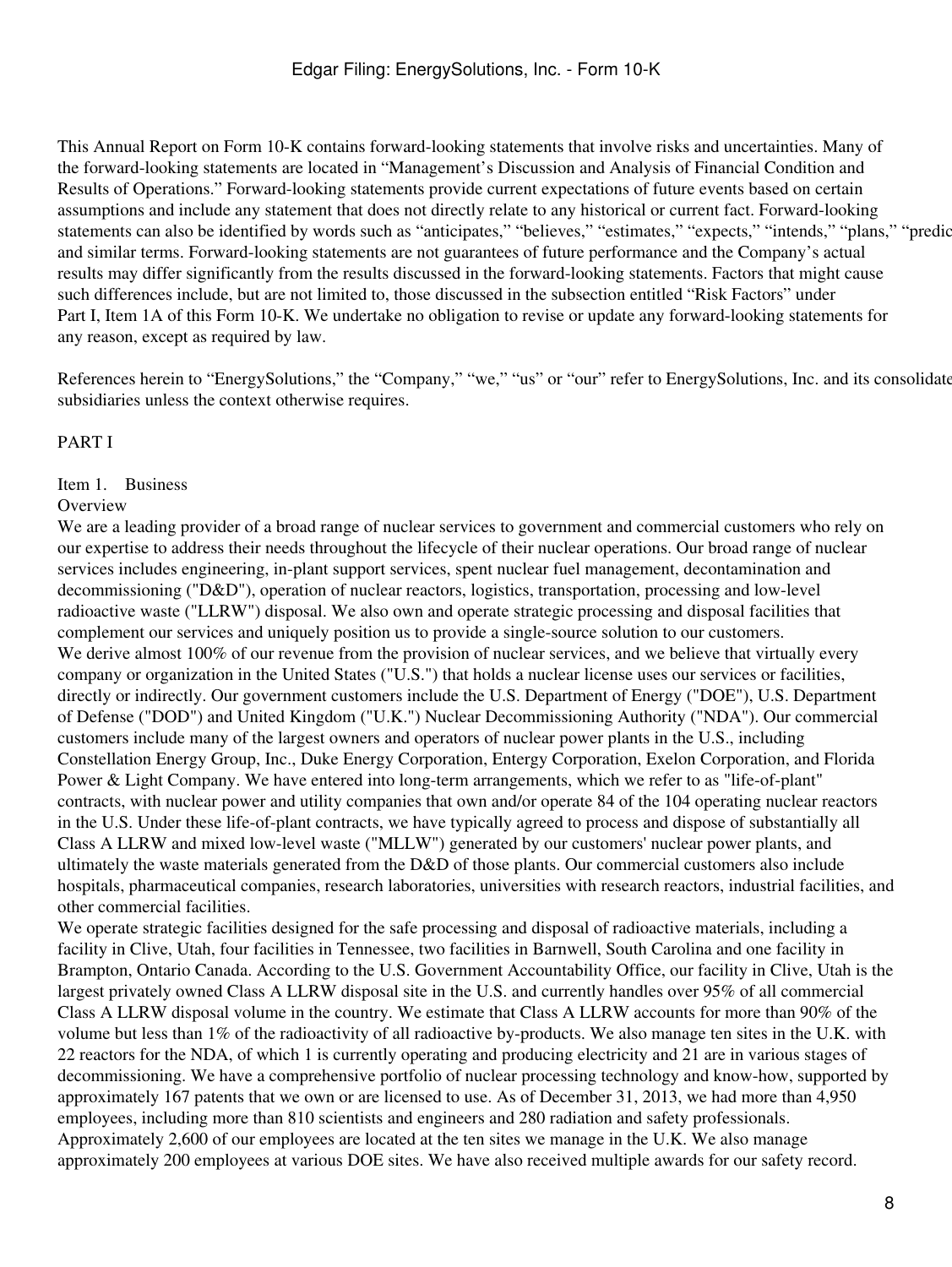### Our Segments

EnergySolutions is a solution-oriented company that helps its customers solve the complex challenges posed by the management and use of hazardous and nuclear materials. We provide a broad range of nuclear services to government and commercial customers through four major operating groups: Projects; Products; Logistics, Processing and Disposal ("LP&D") and International. When a project involves the provision of specialized on-site nuclear services as well as processing and disposal services and depending on the type of customer, our Projects and Products groups coordinate with our LP&D group to provide those specialized services. We actively seek to minimize contract risk across the groups and, in 2013, approximately 92% of our revenue was derived from cost-reimbursable or unit-rate contracts.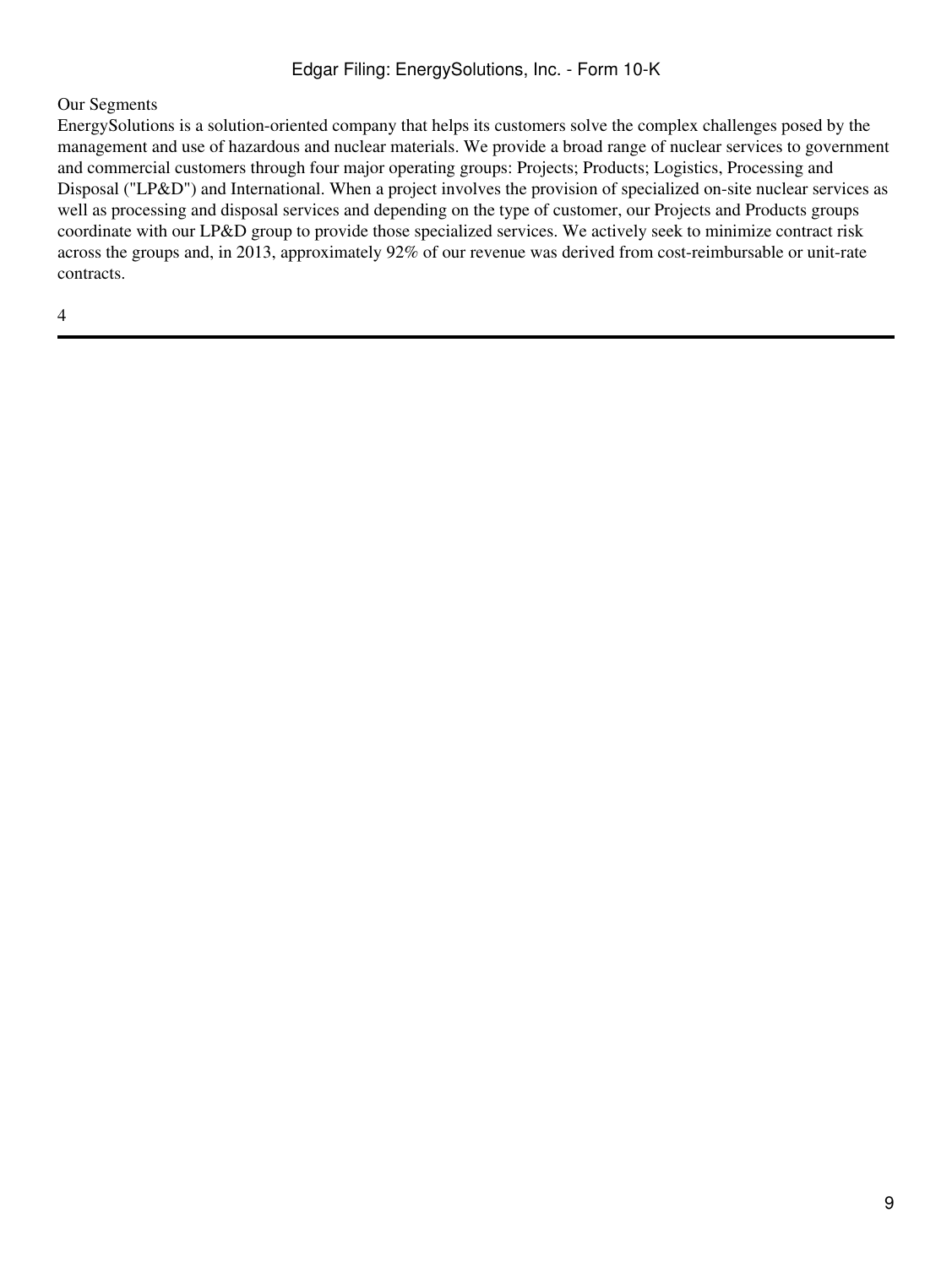#### Projects Group

Our Projects Group provides a wide range of services in the following markets:

Government

We derive revenue from U.S. government customers for the management and operation ("M&O") of DOE facilities and the clean-up of sites and facilities under the federal government's control that are contaminated by hazardous or radioactive materials. The services we provide to our government customers include the on-site characterization, processing, sorting, segregation, packaging, transportation, management and disposal of classified and unclassified solid and liquid transuranic, LLRW, MLLW and other special wastes. Our licensed technologies are used for the processing of high-level radioactive waste, and as a result, we participate as part of consortia that manage the nation's high-level radioactive waste inventories at a number of government sites. Our government projects are divided into four regional organizations (Northwest, Eastern, Southeast and Southwest) and three national organizations (Navy Decommissioning Programs, Engineered Systems and Technology Projects and Management Consulting). Our government projects include the development of processes, engineering, fabrication and operation of facilities to reduce the hazards posed by high-level radioactive waste pending final disposition in a national geological repository. In addition, we derive revenue from the provision of D&D, processing and disposal services to the DOD, including the environmental restoration of contaminated federal sites, the decontamination of classified equipment, and the decontamination and recycling of materials for re-use in nuclear applications. We also manage site operations of federal facilities as part of a number of our contracts.

Our government projects involve providing customized waste management solutions, D&D of high hazard nuclear facilities, environmental remediation of federal sites contaminated by hazardous and radiological waste, and the deployment of our engineering and technology-based expertise to meet these kinds of challenges throughout the federal government. Our primary emphasis to date has been for the clean-up of sites at major DOE facilities, such as the Hanford site in Richland, Washington; Oak Ridge National Laboratory in Oak Ridge, Tennessee; Savannah River Site near Aiken, South Carolina; Idaho National Lab in Idaho Falls, Idaho and Los Alamos National Laboratory in Los Alamos, New Mexico. Our contract role for government customers is either under Tier 1 or Tier 2 subcontract arrangements. Under a Tier 1 contract, we typically provide services as an integrated member of a prime contract team either as a joint venture owner or as an integrated team subcontractor. Where we act as part of a Tier 1 team under a prime contract with the DOE, our employees often work alongside with and manage dedicated employees at the site who are employed by the Tier 1 contractor for the duration of the prime contract and who are covered by local benefit packages. Under a Tier 2 subcontract arrangement, we provide services to Tier 1 contractors on a subcontracted basis. Our government customers have in the past and may in the future account for a significant portion of our revenue. We assumed voting control over two joint ventures at the request of the DOE during 2007 and 2008, respectively. Consolidation of these joint ventures added \$38.9 million to our Government projects revenue in 2011. In March 2011, we completed construction activities at one of our consolidated joint ventures and in December 2011 we acquired 100% ownership of the other one. While in the past our primary focus was on the DOE, we began to target additional government markets that have work scopes that align with our core competencies.

Our government projects are highly customized to our customers' specific needs and the technical challenges posed at those customers' sites. The following are examples of our Government projects in recent years:

Hanford Site Operations — The 586-square mile Hanford site was a former plutonium production complex with nine nuclear reactors and associated processing facilities located along the Columbia River in southeastern Washington. In 1989, the DOE, the U.S. Environmental Protection Agency ("EPA"), and the Washington State Department of Ecology signed the Tri-Party Agreement, which established milestones for the clean-up of the Hanford site. Currently, the DOE is shifting a portion of the use of the site from inactive storage to waste characterization, treatment, storage and disposal operations. Massive plants are being designed and built either to vitrify the waste at the Hanford site or to contain it in blocks of concrete grout. About 300 contaminated buildings are slated for clean up, and a radioactive waste packaging program is expected to continue until the Hanford site clean-up is complete.

On May 29, 2008, we won the contract for the management of all high-level waste systems at Hanford as part of the Washington River Protection Solutions LLC ("WRPS") team. WRPS has the responsibility to safely manage approximately 53 million gallons of radioactive and chemical waste until it can be prepared for disposal. This is one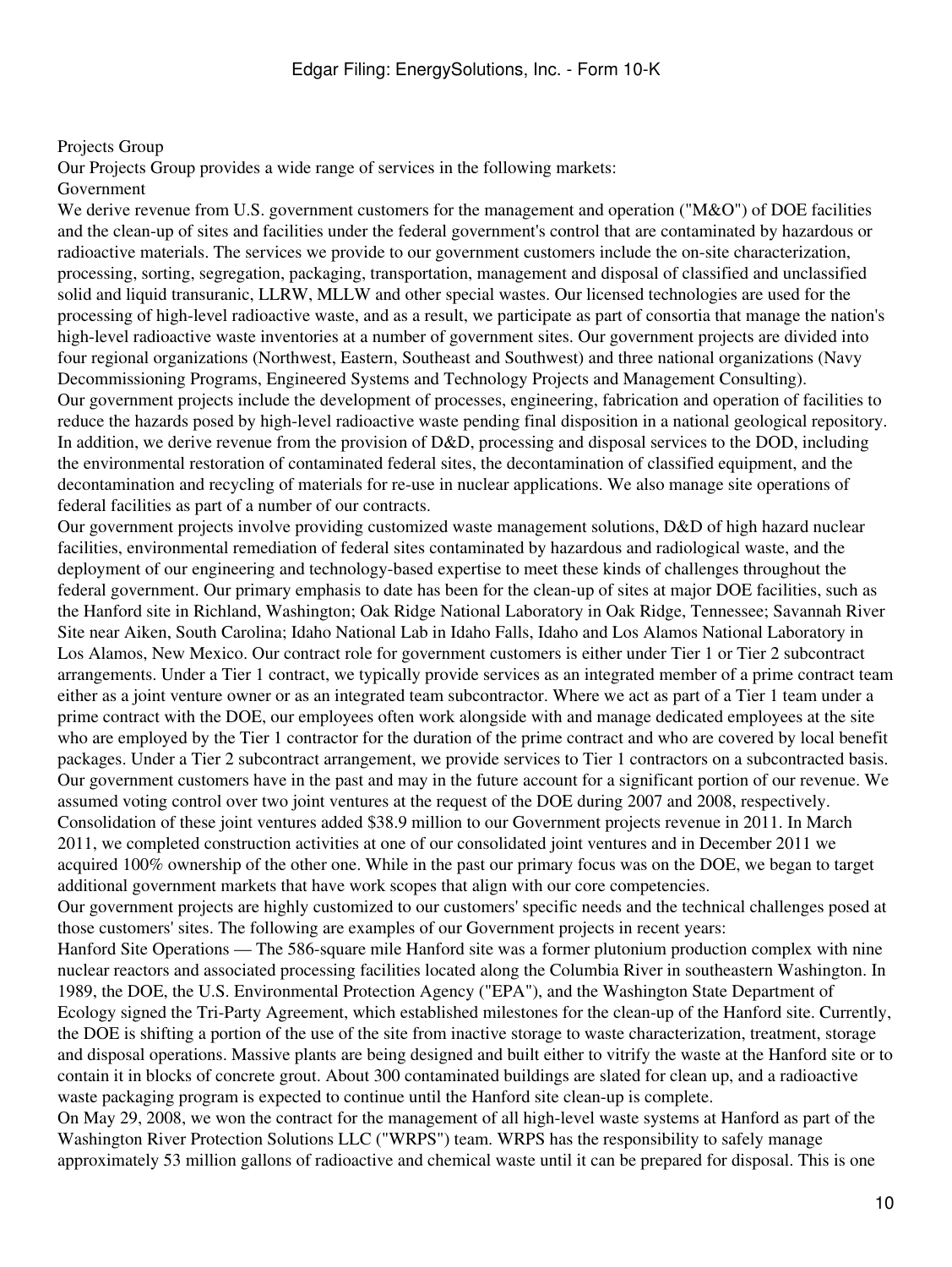of the largest and most complex environmental cleanup projects undertaken by the DOE. The waste, stored in 177 underground tanks near the center of the Hanford site, will be vitrified into glass logs in a treatment plant that is currently under construction. WRPS will also be responsible for safely storing the treated waste until permanent disposal facilities become available. Under separate agreements,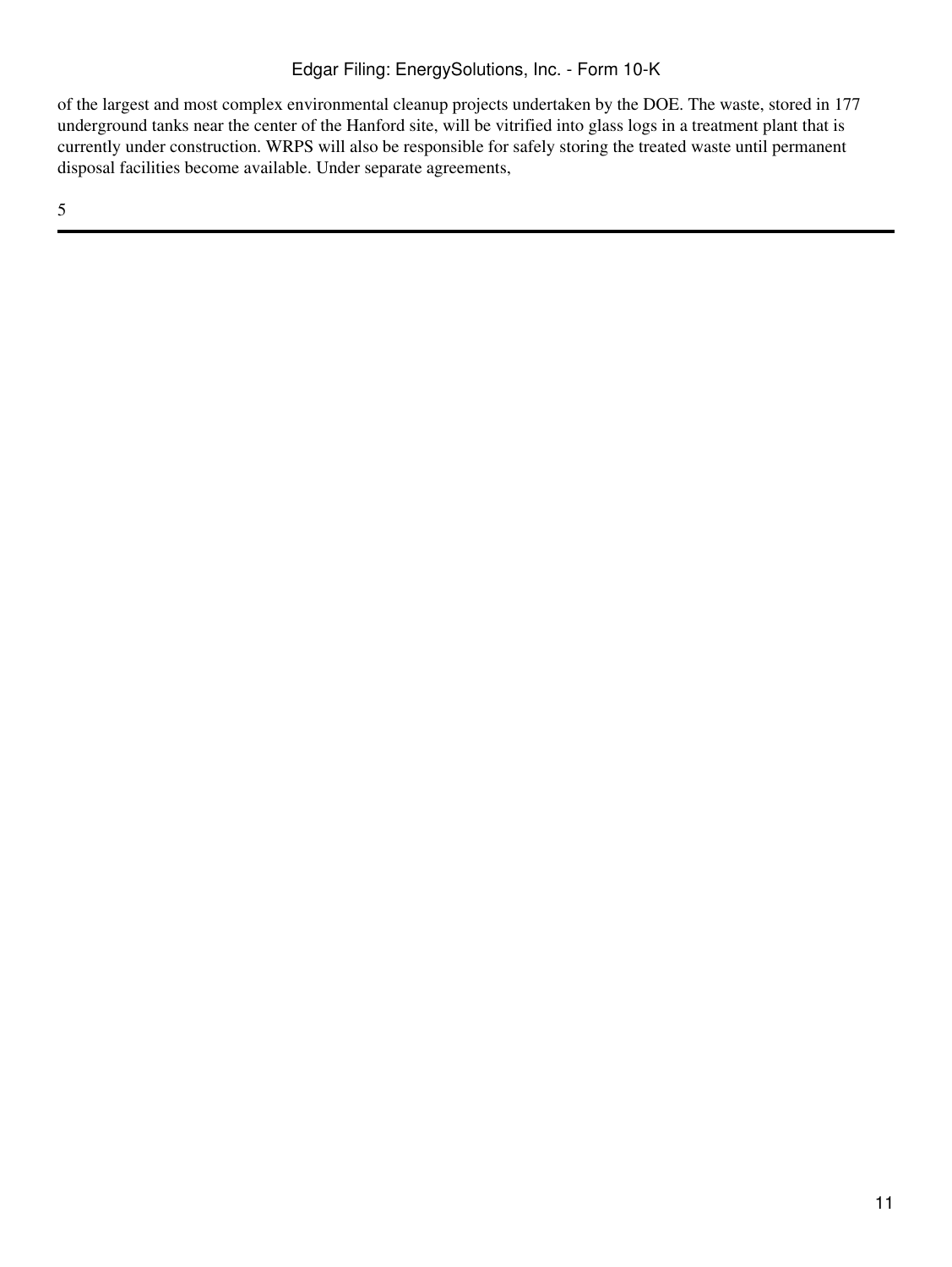we also provide management and technical services as a subcontractor to other prime contractors at the Hanford site. For example, our technology for the vitrification of high-level waste has been licensed to the DOE, and it has been selected as the baseline technology for the project. We designed the vitrification system for the high-level waste treatment plant, and we continue to provide engineering, research, and testing services to the DOE for their work at the site.

We also provide environmental services to the Hanford Site for the investigation and characterization of contaminants in the soils beneath the radioactive waste storage tanks and other waste storage facilities on the Hanford Site. Specialized equipment and tooling developed by EnergySolutions is being deployed to obtain this environmental data, which is used to support the development of cleanup and interim waste site stabilization strategies.

Oak Ridge Operations — The DOE has three separate and distinctive operations within the city of Oak Ridge, Tennessee. These are the Y-12 National Security Complex ("Y-12"), the East Tennessee Technology Park ("ETTP"), and the Oak Ridge National Laboratory ("ORNL"). ORNL, one of the DOE's largest science and energy laboratories, was established in 1943 as a part of the Manhattan Project, and has been managed since April 2000 by a partnership of the University of Tennessee and Battelle Memorial Institute.

We have provided on-going technical and management support to ORNL since 1987. Our wholly owned subsidiary Isotek Systems, LLC is responsible for the management and disposition of the site's highly radioactive uranium 233 stockpile. Other project work at ORNL includes the operation of the wastewater treatment plant at the site as well as project work including sampling, characterization, abatement, segregation, packaging, transportation, D&D and disposal of hazardous materials. We are also responsible for sorting, segregating and volume reduction of LLRW at ORNL.

We provide similar waste management, D&D, and environmental remediation services to Y-12 and ETTP through Tier 2 project subcontracts.

Savannah River Site Operations — Established in 1950 by the Atomic Energy Commission, the DOE's Savannah River Site ("SRS") is a 310-square mile facility near Aiken, South Carolina. The site was constructed during the early 1950s to produce materials, primarily tritium and plutonium-239, used in the fabrication of nuclear weapons in support of certain U.S. defense programs. Due to changes in the national security strategy of the U.S., many SRS facilities are no longer needed to produce or process nuclear materials. The DOE has identified approximately 300 structures as surplus and requiring clean-up, ranging in size and complexity from large nuclear reactors to scores of small storage buildings.

We have supported the management and disposition of hazardous and radioactive solid waste and high-level liquids waste at SRS since 1996. Highly radioactive liquid waste is generated at SRS as by-products from the processing of nuclear materials for national defense, research and medical programs. The waste, totaling about 36 million gallons, is currently stored in 49 underground carbon steel waste tanks grouped into two "tank farms" at SRS.

We are part of a team that has been contracted by the DOE for the design, construction, commissioning and operation of a new waste processing facility at SRS. The facility will be a pre-treatment plant to remove cesium from the highly radioactive waste stored in the tank farms. Our role on the team includes the performance of nuclear safety analysis for the facility, commissioning, testing, start-up and one year operation of the facility.

On December 8, 2008, the DOE awarded the SRS contract to manage liquid waste to Savannah River Remediation, LLC, under which we are a pre-selected Tier 2 subcontractor. Under this contract, we provide technology support to the SRS vitrification facility. Since the contract award, our licensed vitrification technology has been applied to the SRS melters, which has significantly expanded their capacity. We also support Savannah River Nuclear Solutions, the M&O contractor for the site as a Tier 2 subcontractor in the disposition of hazardous radiological waste streams.

Idaho National Laboratory — Established in the late 1950s, the Idaho National Laboratory occupies approximately 700 square miles and was originally established as the National Reactor Testing Station. More than 60 nuclear reactors were designed, built and tested on the site. Spent nuclear fuel reprocessing missions were subsequently added to the site whereby the DOE extracted highly enriched uranium from used nuclear fuel for recycling into the weapons program. The Idaho National Laboratory was also a disposal site for transuranic waste generated during processing operations at Rocky Flats in Colorado.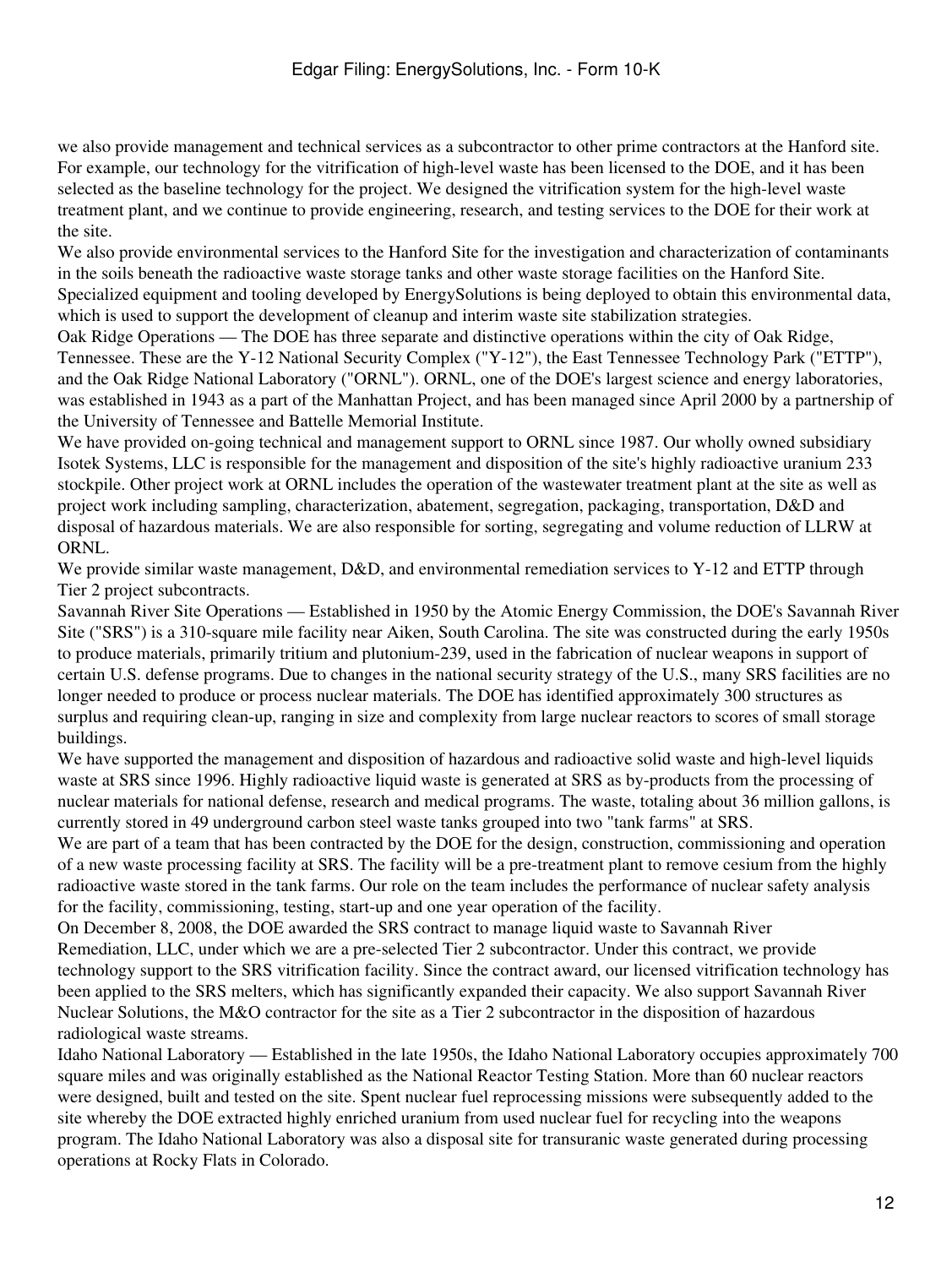## Edgar Filing: EnergySolutions, Inc. - Form 10-K

We built the Advanced Mixed Waste Treatment Plant at the Idaho National Laboratory to safely treat transuranic contaminated waste for final disposal at the Waste Isolation Pilot Plant in Carlsbad, New Mexico. This contract was recompeted and a team including EnergySolutions was awarded this contract in the third quarter of 2011. As a resource partner with Battelle Energy Alliance, EnergySolutions is responsible for the safe and efficient disposition of radioactive, hazardous, industrial and mixed waste generated at the Idaho National Laboratory. Atlas Mill Tailings Cleanup — In June 2007, the DOE awarded us a contract to clean up the Atlas mill tailings that lie alongside the Colorado River near Moab, Utah. The site encompasses approximately 435 acres, of which approximately 130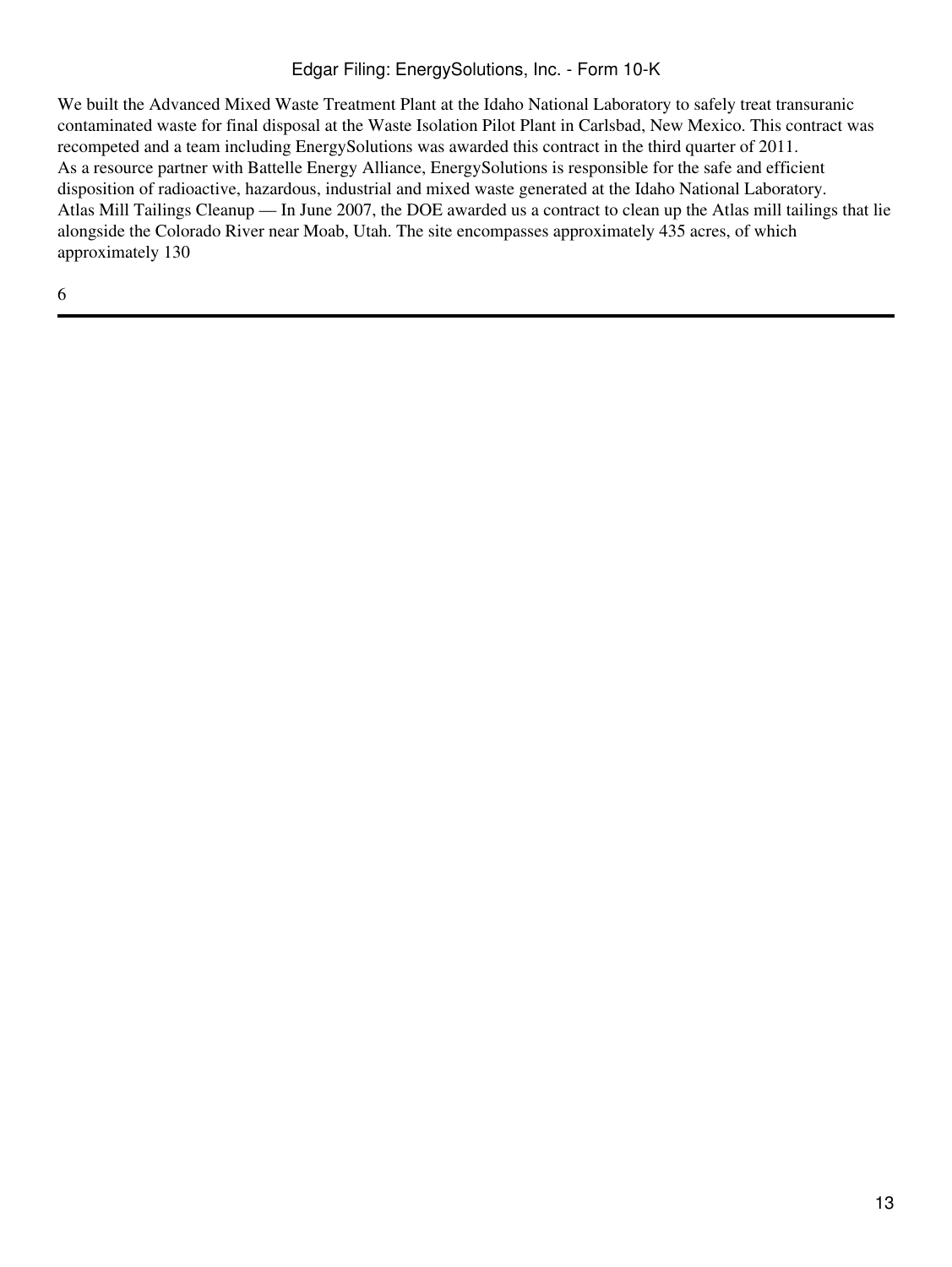acres contain uranium mill tailings (16 million tons). This contract included the design and construction of the disposal cell, design and construction of the transportation system and shipment and disposal of 2.5 million tons of tailings. In 2009, this project received American Recovery and Reinvestment Act ("ARRA") funding to transport and dispose of an additional 2 million tons of tailings material. The contract was largely completed in December 2011. Los Alamos National Laboratory — The Los Alamos National Laboratory ("LANL") occupies approximately 40 square miles located in northern New Mexico. LANL is the research facility of the National Nuclear Security Administration and birthplace of the atomic bomb. It is managed by Los Alamos National Security LLC. Since its inception in 1943, the primary mission of LANL has been focused on high-level science and technology essential to national defense and global security. Many of the activities and operations at LANL have produced solids, liquids and gases that contain radioactive and non-radioactive hazardous materials. Such activities include conducting research and development programs in basic and applied chemistry, biology and physics; fabricating and testing explosives; cleaning chemically contaminated equipment; and working with radioactive materials. Since environmental management work began in 1989 at LANL, the number of legacy sites there requiring further cleanup has been reduced by approximately 60 percent through active remediation, or by confirming that no action is needed.

Since 1990, EnergySolutions has been providing hazardous and radioactive waste management solutions and environmental restoration services to LANL. In September 2009, we were awarded contracts to install and operate two transuranic waste processing lines at LANL. In 2012, this was expanded to three processing lines with a fourth that came on line in February 2013. These processing lines are critical to meeting the transuranic waste disposition goals set in the Framework Agreement between DOE and the Governor of New Mexico. To date, EnergySolutions has processed more than 1,200 cubic meters of legacy transuranic waste with 1,500 cubic meters remaining to meet the Governor's goal.

In addition, the EnergySolutions Southwest Operations based in Los Alamos provides hazardous and radioactive waste management support throughout the Southwestern U.S. Major projects include two contracts for lead mine cleanup for the EPA in Kansas and Missouri. These contracts were awarded in 2012 with approximately five more similar projects to be bid in the same area over the next two years. These contracts were executed throughout 2013 with phase 1 of one project being completed during the year.

Navy Decommissioning Programs — Our Navy Decommissioning Programs focus on the U.S. Navy Nuclear Propulsion Program ("NNPP"). NNPP operates four federal shipyards (Portsmouth, New Hampshire; Norfolk, Virginia; Puget Sound, Washington and Pearl Harbor, Hawaii), and subcontracts the operation of two private shipyards in Newport News, Virginia and Groton, Connecticut. There are also three Navy laboratories: Knolls Atomic Power Laboratory in New York, Bettis Atomic Power Laboratory in Pennsylvania and the Naval Reactors Facility in Idaho. We have received, processed, and disposed waste from these facilities since 1994. These sites have been of particular importance to our metal recycling programs at our facilities in Tennessee, with NNPP's continued commitment to green technologies.

We began providing our first D&D services for NNPP at the Portsmouth shipyard in 2006. This task developed NNPP's confidence in the Company and led to various D&D operations at other federal shipyards. We have performed D&D projects, involving removal of dockside structures, at the Portsmouth and Pearl Harbor shipyards for four years. In 2011, we executed a Memorandum of Agreement with Newport News Shipbuilding ("NNS") to pursue business opportunities in optimization of shipyard waste management. A demonstration project was performed at Newport News Shipyard that consisted of a combined NNS and ES team to perform the characterization, removal, packaging and final disposition of ten unused facilities. The demonstration project was a success and yielded improved schedule performance and cost savings for the shipyard. Based on this success, we have continued to evaluate additional projects to pursue, with an emphasis on exporting the waste management practice to other NNPP facilities and preparing for the decommissioning of the USS Enterprise scheduled to begin in 2014.

Engineered Systems and Technology Projects — We employ highly trained personnel with technical and engineering experience in critical areas of the nuclear services industry. Our technical capabilities include engineering (chemical, process, mechanical, nuclear, civil and structural), radiological safety, chemistry, environmental, safety and other disciplines that are critical to the provision of technology-based nuclear services.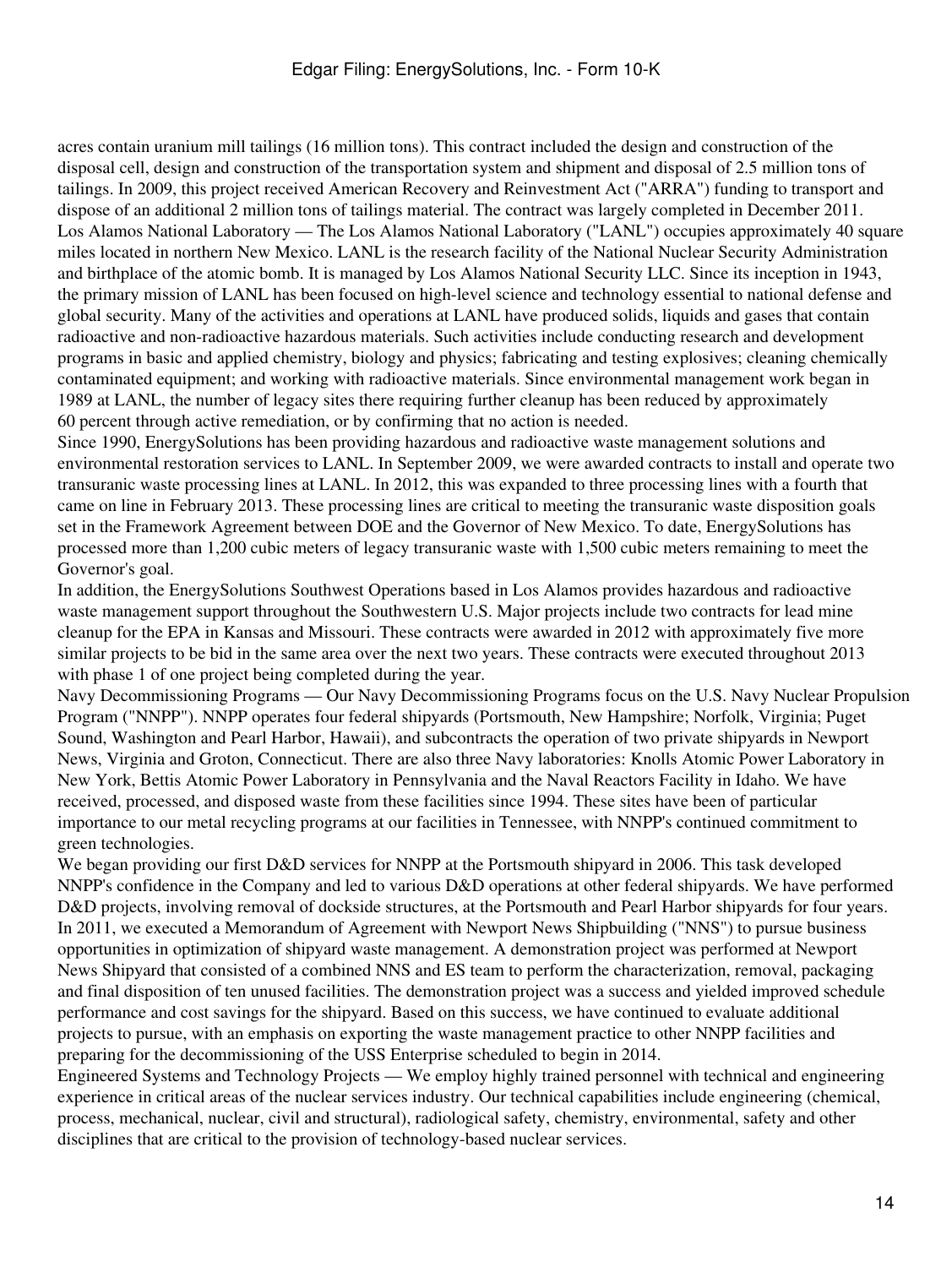# Edgar Filing: EnergySolutions, Inc. - Form 10-K

We provide on-site engineering services to support the deployment of radioactive hazardous and mixed waste treatment, transportation and disposal technologies. In addition, we design equipment, components and integrated turn-key systems, train customer personnel, and perform a broad range of engineering consultation services. As part of the acquisition of BNG America, LLC ("BNGA"), we obtained the rights in the U.S., Canada and Mexico to the full suite of spent nuclear fuel recycling technologies of British Nuclear Fuels Limited, including intellectual properties. We also employ many of the employees who designed, constructed, commissioned and operated the existing spent fuel recycling facilities in the U.K.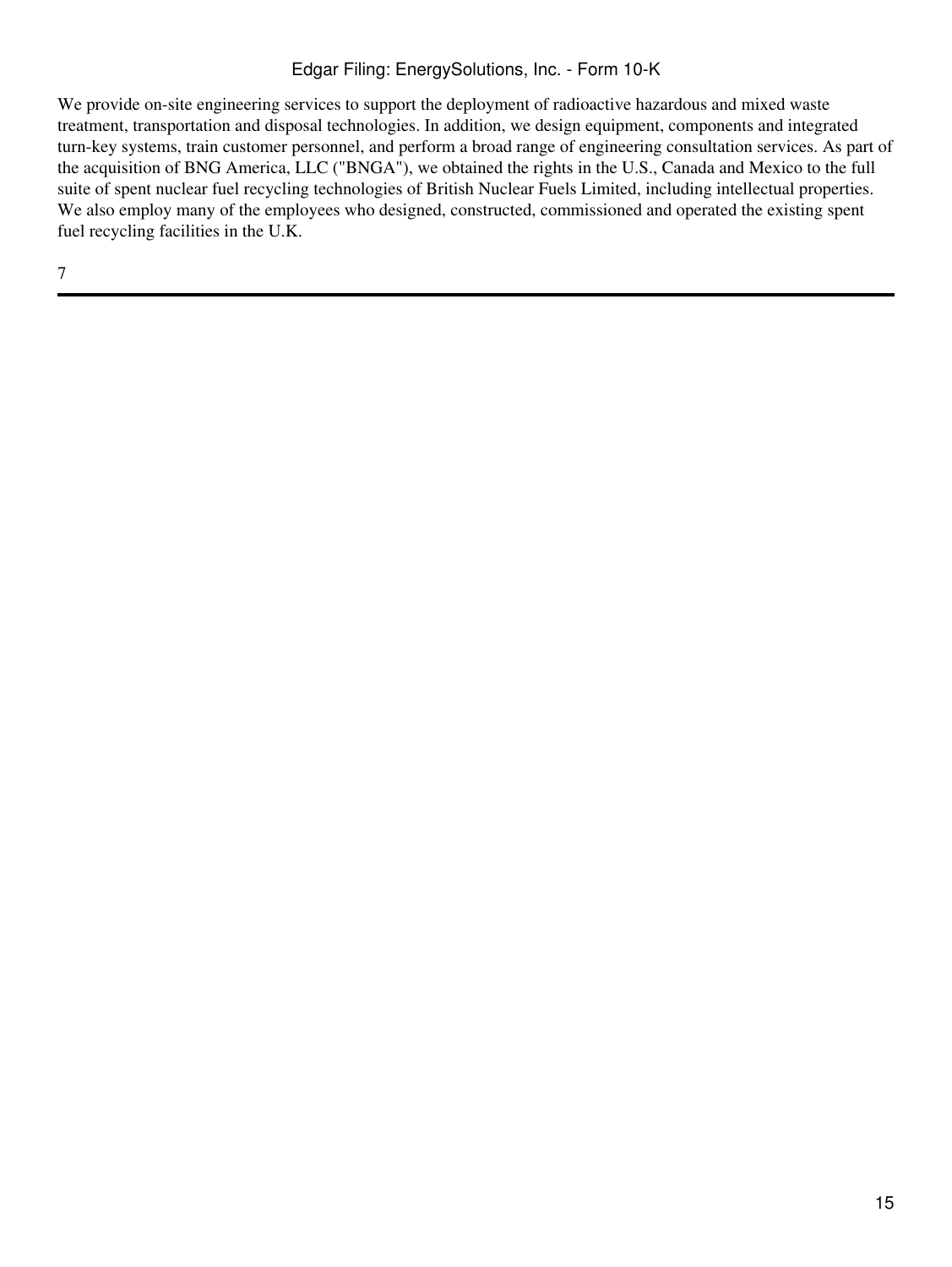Our Engineered Systems and Technology Projects Group's expertise in radioactive waste immobilization through vitrification is an important competitive advantage. Vitrification is a technique in which waste mixes with glass-forming chemicals to form molten glass that solidifies and immobilizes the embedded waste. It is an established means for the disposal and long-term storage of nuclear and other hazardous wastes that produces a non-leaching, durable material that effectively traps waste that can be stored for relatively long periods without concern for air or groundwater contamination. Our patented system is the baseline technology for the high-level radioactive waste and LLRW waste vitrification processes at the DOE's Hanford Waste Treatment Plant. We have designed, constructed and operated nonradioactive, nonhazardous pilot melters to test design concepts for the full scale units that will vitrify millions of gallons of highly radioactive tank waste at the Hanford site. The engineered systems and technology group has also been awarded a contract to ensure that the planned mixing processes during pretreatment will work as designed.

Our Engineered Systems and Technology Projects Group manages complex engineering, procurement, construction and integration projects by combining our technologies, expertise in the implementation of nuclear quality assurance programs and engineering and project management team experience. The following are examples of project integration work we have undertaken in recent years:

Autosampling Pneumatic Transfer System — Waste Treatment Plant, Hanford, Washington — The Autosampling Pneumatic Transfer System ("ASX") is an integrated process and control system for the waste treatment plant project in Hanford, Washington. The ASX system collects waste and process effluent samples from vessels and equipment of the pretreatment facility, low-activity waste facility and high level waste facility and pneumatically sends the samples to the analytical laboratory for testing confirmation. Our project scope was to design, supply, test and provide technical services for the installation, commissioning and training for ten shielded autosamplers and associated equipment. This project was completed in 2010.

M3 Pulse Jet Mixer Mixing Stand — Waste Treatment Plant, Hanford Washington — We are currently contracted to design, build, fabricate, install, commission, operate and report test results for the waste treatment and immobilization plant M3 PJM mixing test stand in Hanford, Washington. This test is designed to compare computational fluid dynamics analytical data for pulse jet mixing in the WTP Tanks FEP-17 and HLP-22 with scaled results using a four foot diameter instrumented test vessel. We expect to complete work on this project in mid 2014.

Management Consulting — EnergySolutions Performance Strategies ("ESPS") provides management consulting, with 125 consultants supporting our Projects Group. ESPS delivers high impact individuals in specialty disciplines: nuclear safety, quality assurance, training and performance assurance. Performance assurance, the dominant discipline within ESPS, is staffed by retired Navy engineers and adds substantial value to our own projects and our customers' operations.

Commercial

We provide a broad range of on-site services to our commercial customers, including nuclear power and utility companies, fuel fabrication and related nuclear fuel cycle companies, pharmaceutical companies, research laboratories, universities, industrial facilities and other entities that generate radioactive and hazardous materials or are involved in the nuclear services industry. We also provide D&D, large component removal and disposition, radioactive material characterization and management, emergency response, site remediation and restoration, license termination, stakeholder and regulatory interface, liquid and solid waste management and other nuclear and hazardous services.

Decontamination and Decommissioning — We have been providing D&D services to our customers for over 30 years. This includes D&D of commercial nuclear power plants, test reactor facilities, nuclear research laboratories, fuel cycle/fabrication facilities and industrial facilities that used nuclear materials in their processes.

Site Remediation and Restoration — We provide site characterization, remediation and release survey services to clients who have radioactively contaminated sites, including facilities that are currently licensed at the federal and state level by the NRC or NRC-Agreement States. We also provide remediation services at legacy facilities where

non-radioactive material possession license currently exists, or where licenses were previously terminated but residual contamination remains above current regulatory guidelines.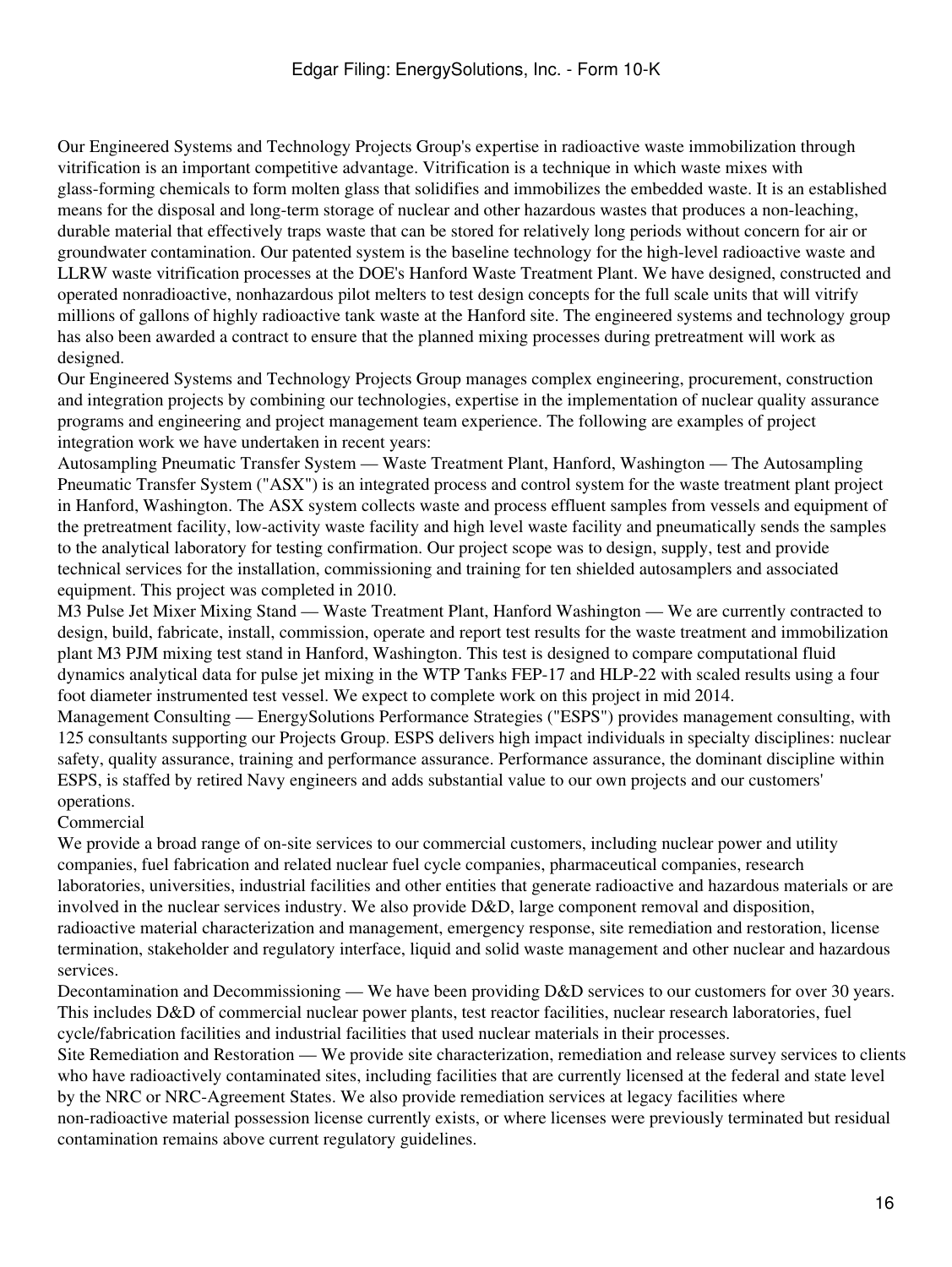On-Site Waste Management Services — We provide a variety of client-site waste management services to prepare waste streams for more efficient on-site storage and/or compliant packaging and transport to an authorized disposal facility. Engineered processing at client sites includes size reduction by means of shearing or cutting, compaction, solidification and dewatering.

Emergency Response — We employ more than 220 trained nuclear safety professionals who can be deployed rapidly throughout the U.S. to respond to a variety of radioactive contamination events. We also maintain procedures, equipment and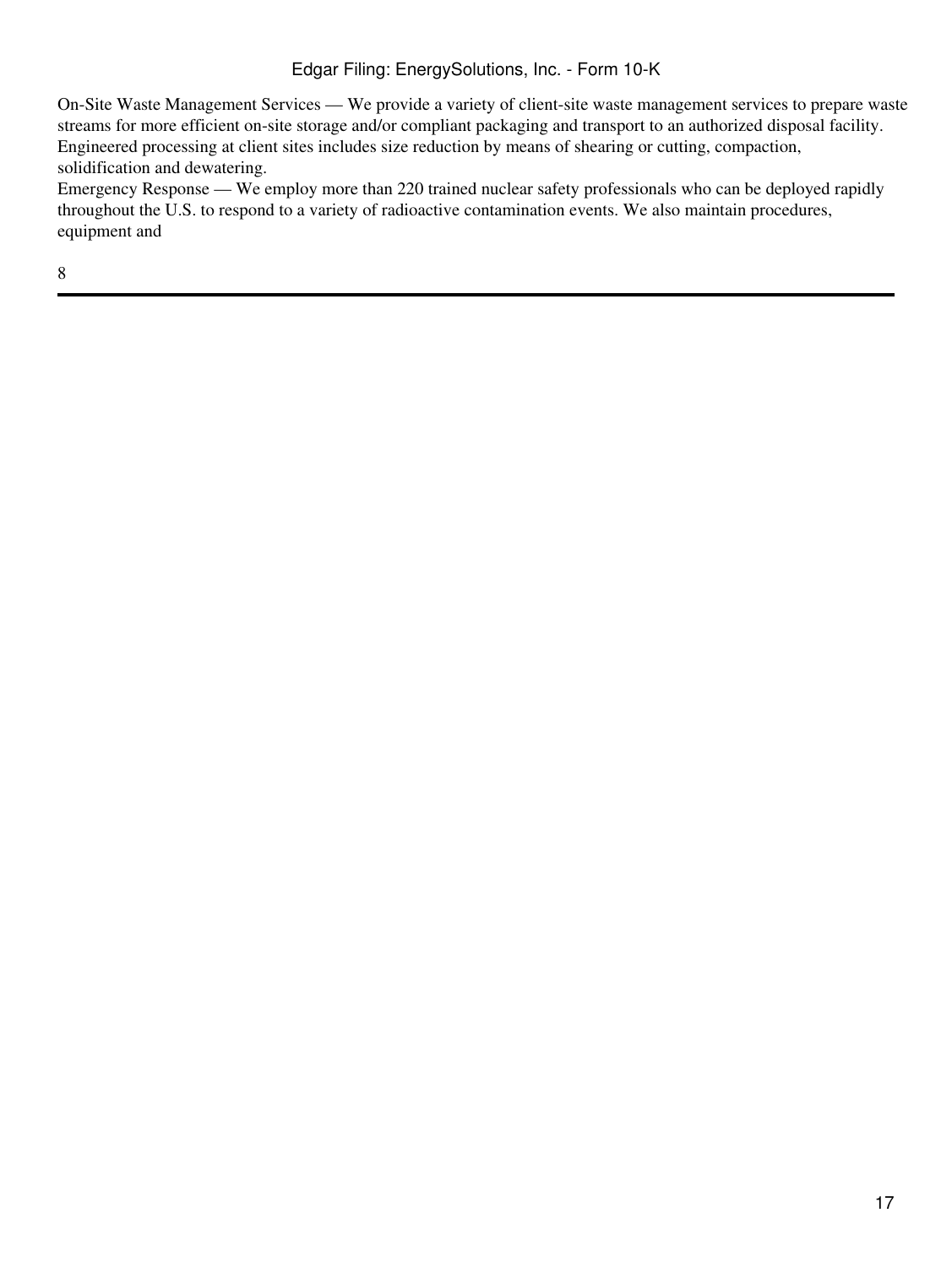mobile radioactive material licenses that can be used for radiological emergency response events. We have responded to a variety of emergency situations, including spills and other radiological events at non-nuclear facilities. Examples of key commercial projects include:

Pacific Gas & Electric (PG&E) — Humboldt Bay Decommissioning Projects — In 2012, we were awarded new projects for nuclear decommissioning support at the Humboldt Bay Power Plant ("HBPP") in Eureka, California. This work consists of three projects. The first project which includes engineering and planning work is scheduled to be completed in 2013, and involves removal, segmenting and disposition of the HBPP Unit 3 reactor vessel internals. The second project, which began in 2011, was completed during 2012 and involved the removal of greater than Class C waste that is stored in the spent fuel pool, shipping the waste to our Barnwell processing facility for removal of organics by de-ashing and return to HBPP for eventual storage on their ISFSI. The third project, which began in 2011, was planning for the removal of four liquid radioactive waste hold-up tanks and associated piping. The project also entails the removal of approximately 100 cubic feet of resin/sludge from one of the tanks and processing and de-watering. The project was completed in 2013.

Whittaker Corporation Site Remediation Projects — In 2013, we continued work at the Whittaker Corporation legacy sites in California. At the Whittaker Bermite site in Santa Clarita, California, we were contracted to complete the remediation of a former firing range contaminated with depleted uranium fragments. The scope of services included site clearing, unexploded ordnance clearance and removal, site characterization, excavation, disposal of contaminated soil, final status surveys and backfilling and grading the site. Waste was transported to and disposed of at our Clive, Utah disposal facility. We expect to complete work on this project in mid 2014.

#### Nuclear Reactor Decommissioning

Our nuclear reactor decommissioning program provides D&D services to owners and operators of shut-down nuclear plants. Under this program, we acquire title to substantially all of a customer's buildings, facilities and equipment of its non-operating nuclear facilities. As the owner of the facility and associated permits, licenses and other assets, we are eligible to acquire a license from the NRC to decommission the plant and to acquire the rights to the customer's decommissioning trust fund associated with the facility (if applicable). Because of our technology, expertise and assets, this unique structure facilitates the decommissioning of the plant ahead of the schedule that the customer would otherwise expect to achieve.

In September 2010, we entered into an arrangement, through our subsidiary ZionSolutions, LLC ("ZionSolutions") with Exelon Generation Company ("Exelon") to dismantle Exelon's Zion nuclear facility located in Zion, Illinois ("Zion Station"), which ceased operation in 1998. Upon closing, Exelon transferred to ZionSolutions substantially all of the assets (other than land) associated with Zion Station, including all assets held in its nuclear decommissioning trust fund. In consideration for Exelon's transfer of those assets, ZionSolutions agreed to assume decommissioning and other liabilities associated with Zion Station. ZionSolutions also took possession and control of the land associated with Zion Station pursuant to a lease agreement executed at the closing. ZionSolutions is under contract to complete the required decommissioning work according to an established schedule and to construct a dry cask storage facility on the land for the spent nuclear fuel currently held in spent fuel pools at the Zion Station. Exelon retains ownership of the land and the spent nuclear fuel and associated operational responsibilities following completion of the Zion Station D&D project. The NRC approved the transfer of the facility operating licenses and conforming license amendments from Exelon to ZionSolutions (the "License Transfer"). At the conclusion of the project any remaining plant facilities and associated amended licenses are returned to Exelon and the lease terminates.

During the course of the project, some major scope activities to be completed include transferring over 2,000 spent fuel assemblies to storage on an ISFSI pad, removing major components such as the reactor vessel, steam generators, pressurizers, turbines, generators, main power transformers and other large components, demolishing and removing all buildings and structures with the exception of the ISFSI pad, transporting and disposing of radioactive and hazardous waste and remediation of the site to unrestricted release criteria as specified by the NRC.

By the end of 2013, we had accomplished or initiated a number of key activities related to our obligations to complete the identified scope of work. Some of our milestones on the project include completing design and construction of the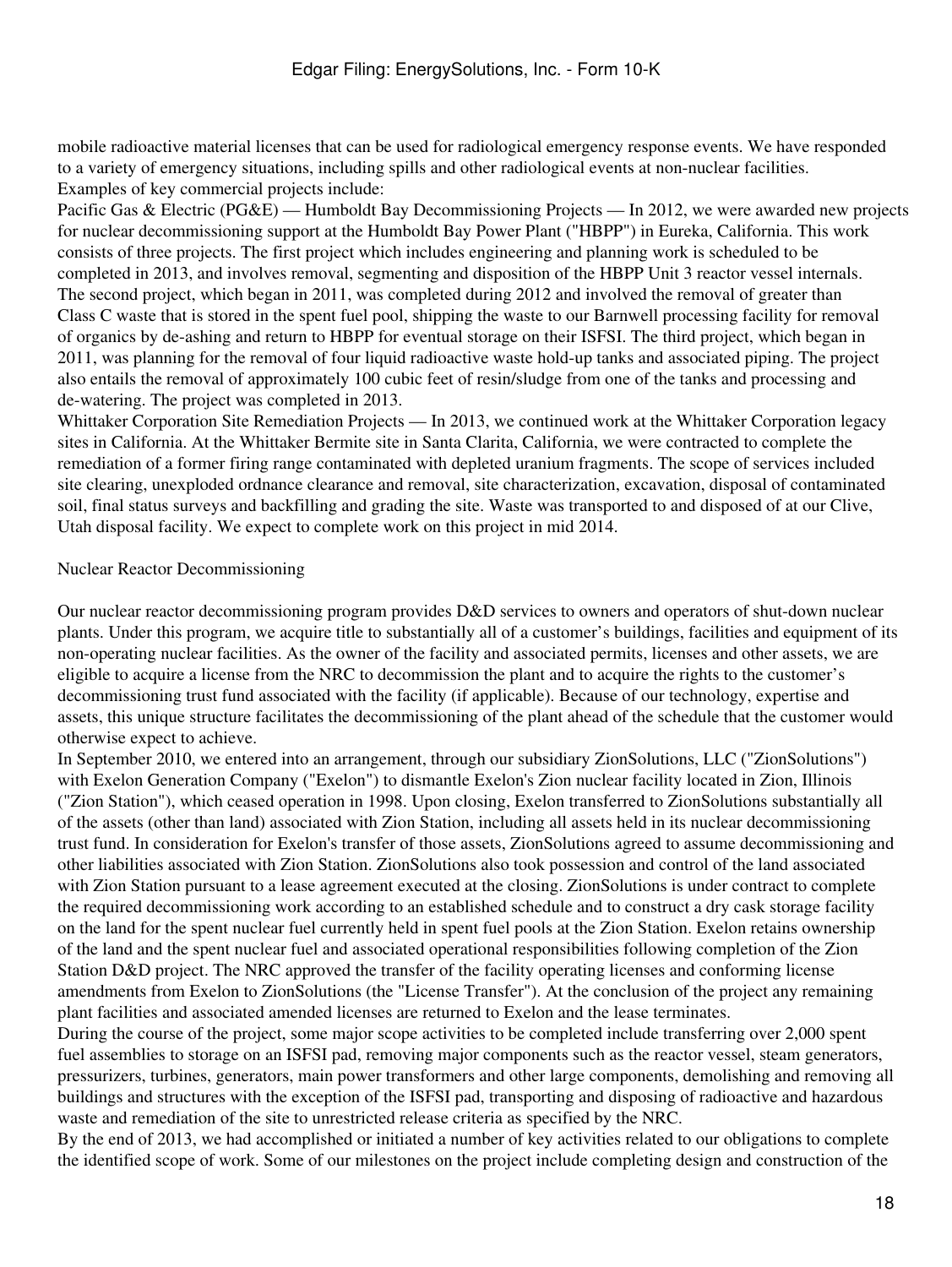# Edgar Filing: EnergySolutions, Inc. - Form 10-K

heavy haul path and the ISFSI pad, continued fabrication of transport storage canisters, beginning the segmenting of unit 2 reactor vessel internals and completing all licensing, preparatory and readiness activities to enable the commencement of spent fuel loading and transfer of spent fuel casks to the ISFSI pad.

Products Group

Our Products Group provides expertise, technology, systems and equipment used to process millions of gallons per year of radioactively contaminated liquids generated by operating nuclear plants in the U.S. and internationally. We have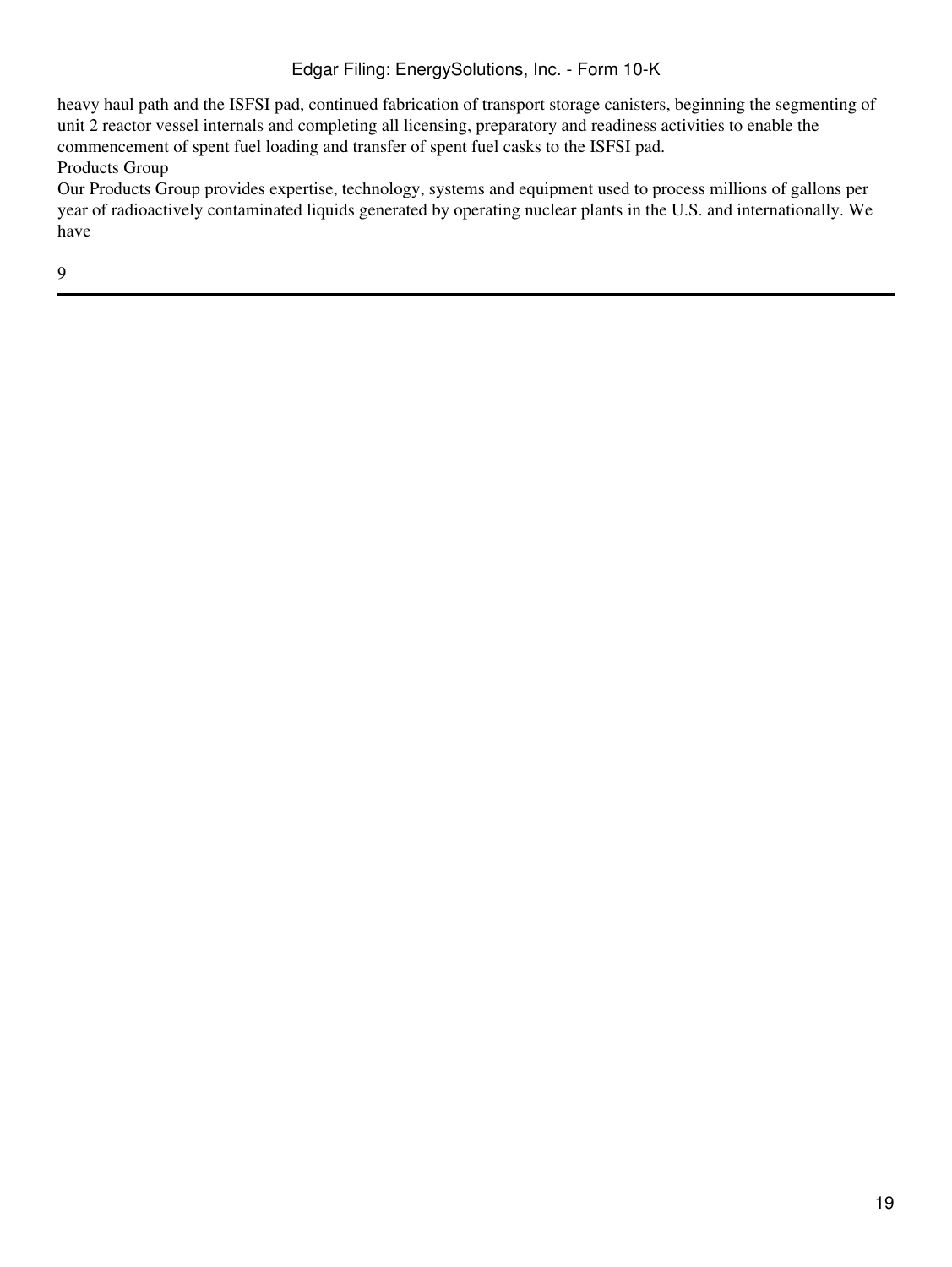proprietary and patented systems and technologies that support our clients' needs to safely manage their radioactive plant liquid and effluent discharges.

Our Products Group provides engineered equipment to a variety of customers including domestic nuclear power stations, international nuclear power stations, U.S. Navy, U.S. Navy shipbuilders and DOE contractors. The Products Group is composed of highly experienced project managers most of whom are graduate engineers. These project managers are well equipped to evaluate customer requirements and direct the design of processing systems, handling equipment, specialty containers and liners and transport equipment to safely and efficiently handle the customer's radioactive waste from point of origin through storage and final disposal. They are also knowledgeable in all aspects of design, fabrication management and overall project management.

Spent Fuel Pool Services — We have more than 30 years of experience managing and processing irradiated hardware and other high activity materials found in spent fuel pools at both boiling water and pressurized water reactors. Our fuel pool services include underwater irradiated hardware volume reduction, component transfer and container loading, cask transportation, fuel pool vacuuming, pool-to-pad transfers and waste characterization. Our fuel pool personnel are specially trained to handle the planning, on-site processing, packaging, transportation, on-site storage and disposal of various fuel pool components. We have completed more than 100 fuel pool projects and our customers have included nearly every nuclear power and utility company in the U.S. and the Tokyo Electric Power Company ("TEPCO") in Japan. We also provide full service support of spent fuel storage activities, including cask design and procurement, cask loading and related activities, as well as design and construction oversight for on-site independent spent fuel storage installations ("ISFSIs").

Liquid Waste Processing Group — Our radioactive liquids processing services incorporate a number of technologies, including advanced ion exchange and membrane-based systems, to reduce radioactive secondary waste generation, reduce radioactive liquid discharge, improve water chemistry and enable the recycling of wastewater for reuse by utilities. We are currently providing full-time on-site services for the removal of radioactive and chemical contaminants from wastewater at over 20 nuclear power plants across the country. We also provide dewatering services of radioactive particulate wastes. The dewatered waste resulting from our dewatering technology is compatible with our approved disposal containers and with disposal criteria at our Clive, Utah and Barnwell, South Carolina disposal facilities. We currently provide dewatering services at more than 30 nuclear power plants in the U.S. In addition to long term on-site service contracts, we also provide radioactive liquids processing and dewatering services on a demand basis for nuclear facilities in the U.S., the U.K. and Mexico. In 2012, we were awarded and completed substantial work related to a contract for equipment utilizing our water treatment technology for the removal of a complex spectrum of high concentration radionuclides from contaminated water in Fukushima, Japan. The Products Group's primary focus is on liquid waste process equipment design and fabrication including: •Ion exchange systems

•Reverse osmosis systems •Specialty ultra filtration systems •Advanced injection methodology for polymer and coagulants treatments •Dewatering systems utilizing self-engaging fillheads (SEDS, SERDS) •Solidification and encapsulation systems utilizing cement or polymers •Container remote grappling equipment •Container remote capping equipment •Liquid drying systems •Carbon steel pressure vessels •Stainless steel pressure vessels •High integrity container and liners utilized as waste containers including but not limited to: •High Integrity Containers High Integrity Container Overpacks Standard steel containers •Specialty containers including but not limited to: NRC Licensed Type B transportation casks and cask inserts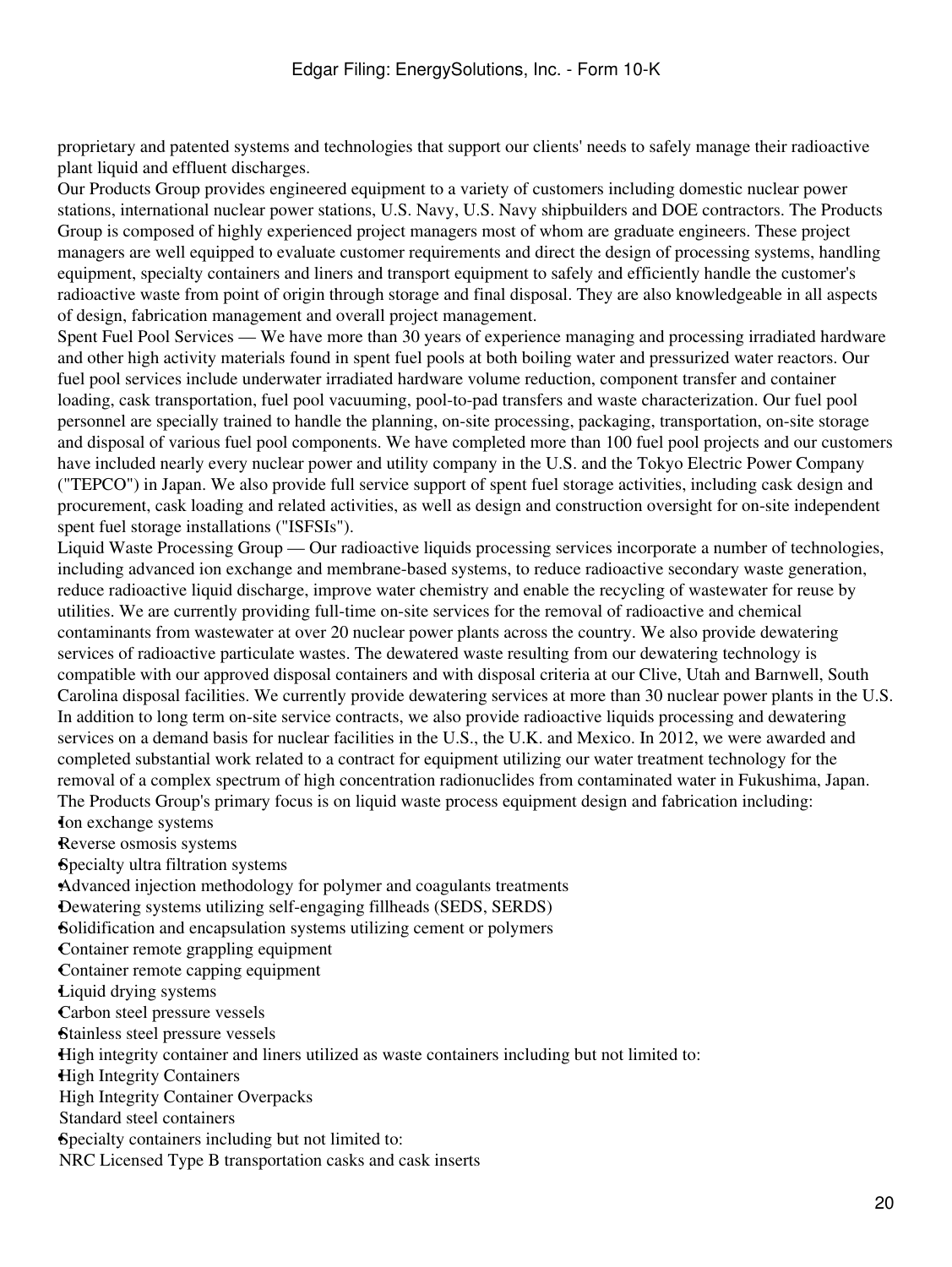Type A transportation casks •Specification 7A and IP-II containers •Specialty transport, storage and disposal liners On-site concrete shield and storage containers and lifting hardware including: •Class B and C waste storage vaults •Radvaults and OSSCs •Process shields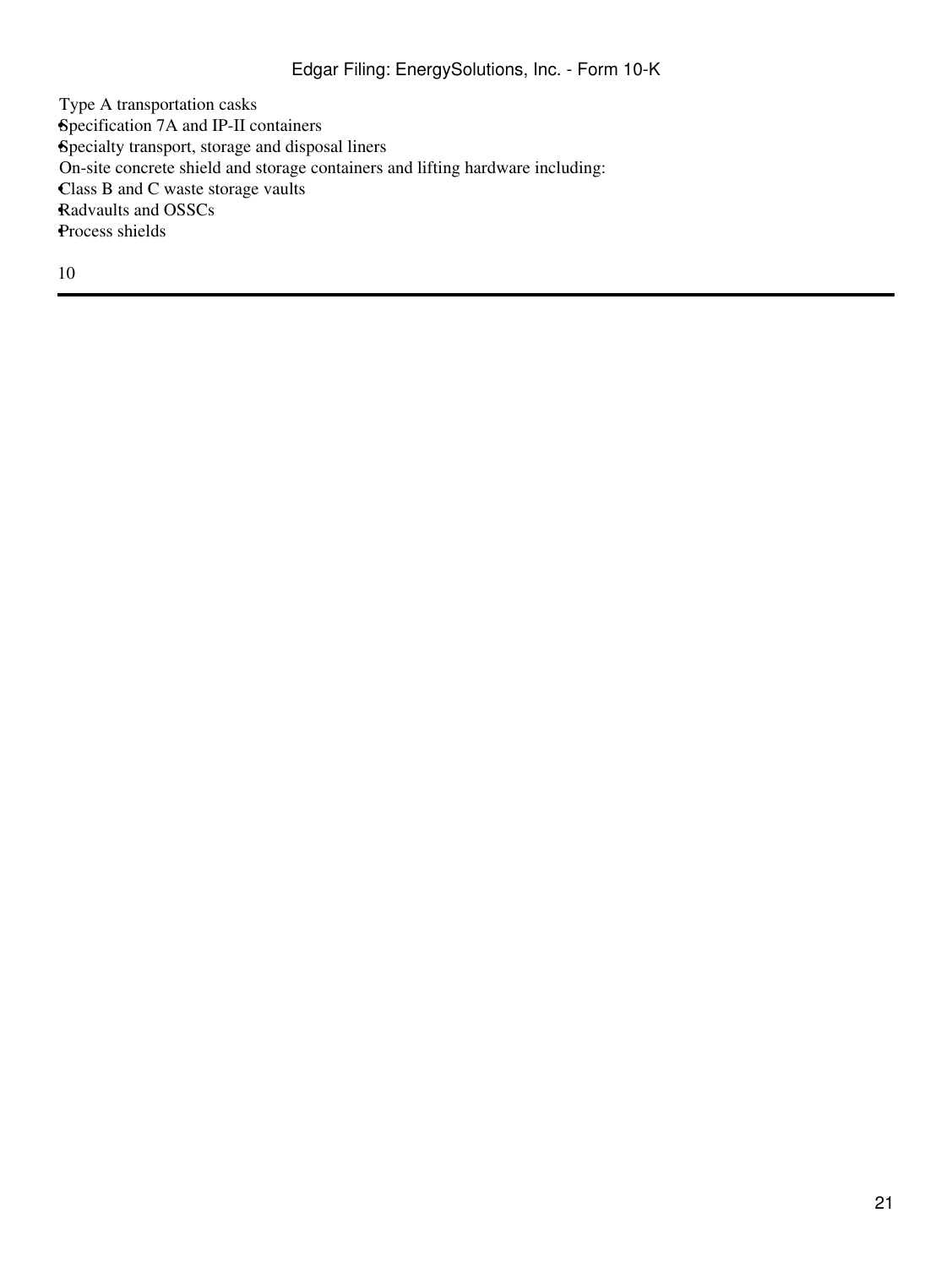Our Products Group also operates and manages the Nuclear Support Services Facility ("NSSF") and liner operations at our Barnwell, South Carolina disposal facility. The NSSF maintains a radioactive materials license to permit receipt of contaminated equipment and subsequent maintenance and, or repair of this equipment at the NSSF hot shop. The Liner operations team assembles and delivers waste processing containers to EnergySolutions' clients. Examples of work performed by this group include:

•Ginna Nuclear Power Station—Self-engaging dewatering system

•Grand Gulf Nuclear Station—Design and fabrication of a cross-flow filtration system

•Indian Pont Nuclear Power Station—Advanced liquid processing system

•Norfolk Naval Shipyard—Specialty containers for processing liquid waste streams from submarines

•Portsmouth Naval Shipyard—Specialty containers for processing liquid waste streams from submarines

• submarines Huntington-Ingalls Newport News—Specialty containers for processing liquid waste streams from aircraft carriers and

•Electric Boat—Specialty containers for processing liquid waste from submarines

•Savannah River Nuclear Solutions—Specialty containers for processing liquid waste streams

•Humboldt Bay Nuclear Station—Specialty containers for processing various waste streams

• and technical support to Toshiba in development of a proposal of engineered equipment for processing liquid waste at EnergySolutions Asia—Technical fabrication support for Yangjiang and Haiyang liquid waste processing equipment the Fukushima nuclear station

**Figure Hanolai Easotatory** Besign, needsing and norteation of a sinended container<br>neutron emitting sources within EnergySolutions' NRC licensed 10-160B transport cask Argonne National Laboratory—Design, licensing and fabrication of a shielded container for shipment of gamma and

within EnergySolutions' NRC licensed 10-160B transport cask Sandia National Laboratory—Design, licensing and fabrication of a shielded container for shipment of gamma sources

• shield equipment Spallation Neutron Source Facility (ORNL)—Specialty containers for shipment and disposal of proton beam targets and

• Zion Station—Concrete storage containers (Radvaults), specialty liners and support equipment for temporary storage and transport of decommissioning waste

•Waste Control Specialists LLC—specialty liners and support equipment for waste disposal

The following are examples of major contracts awarded to our Products Group in recent years:

In January 2010, we were selected to design and supply a liquid waste processing system for two new reactors at Yangjiang in Guangdong Province, China. The contract has an option for providing the same system for two additional reactors to be built at the same site. The new reactors are being constructed by the China Nuclear Power Engineering Company and China Nuclear Power Design Company, which are subsidiaries of China Guangdong Nuclear Power Holding Corporation. In August 2010, a consortium between EnergySolutions and Yuanda Environmental Engineering Company was selected to provide waste management systems for up to eight new reactors being developed by China Power Investment Corporation. The contract scope includes the design, equipping and commissioning of the Site Radioactive Treatment Facility for the treatment and storage of liquid, wet-solid and solid waste radioactive streams.

In February 2012, we were awarded a four year contract to design and supply waste management systems for the United Arab Emirates nuclear energy program. The Korea Electric Power Corporation leads a consortium building four reactors for the Emirates Nuclear Energy Corporation. We supply liquid waste processing equipment, including ion exchange and reverse osmosis systems, which serve to significantly reduce levels of contamination and waste. In March 2012, we were selected by Toshiba to assist in the cleanup of the large volume of contaminated water at the damaged Fukushima Daiichi nuclear power plant in Japan. Toshiba has been selected as a preferred bidder for the work by TEPCO, the owner of the plant. We support Toshiba in the design and installation of a large water treatment system, as well as the treatment and packaging of secondary wastes resulting from the decontamination process. We also supply the containers and materials necessary to support the operation of the technology, including the ion exchange media used in the water clean-up system and our own proprietary High Integrity Containers for secondary waste collection and long-term storage.

LP&D Group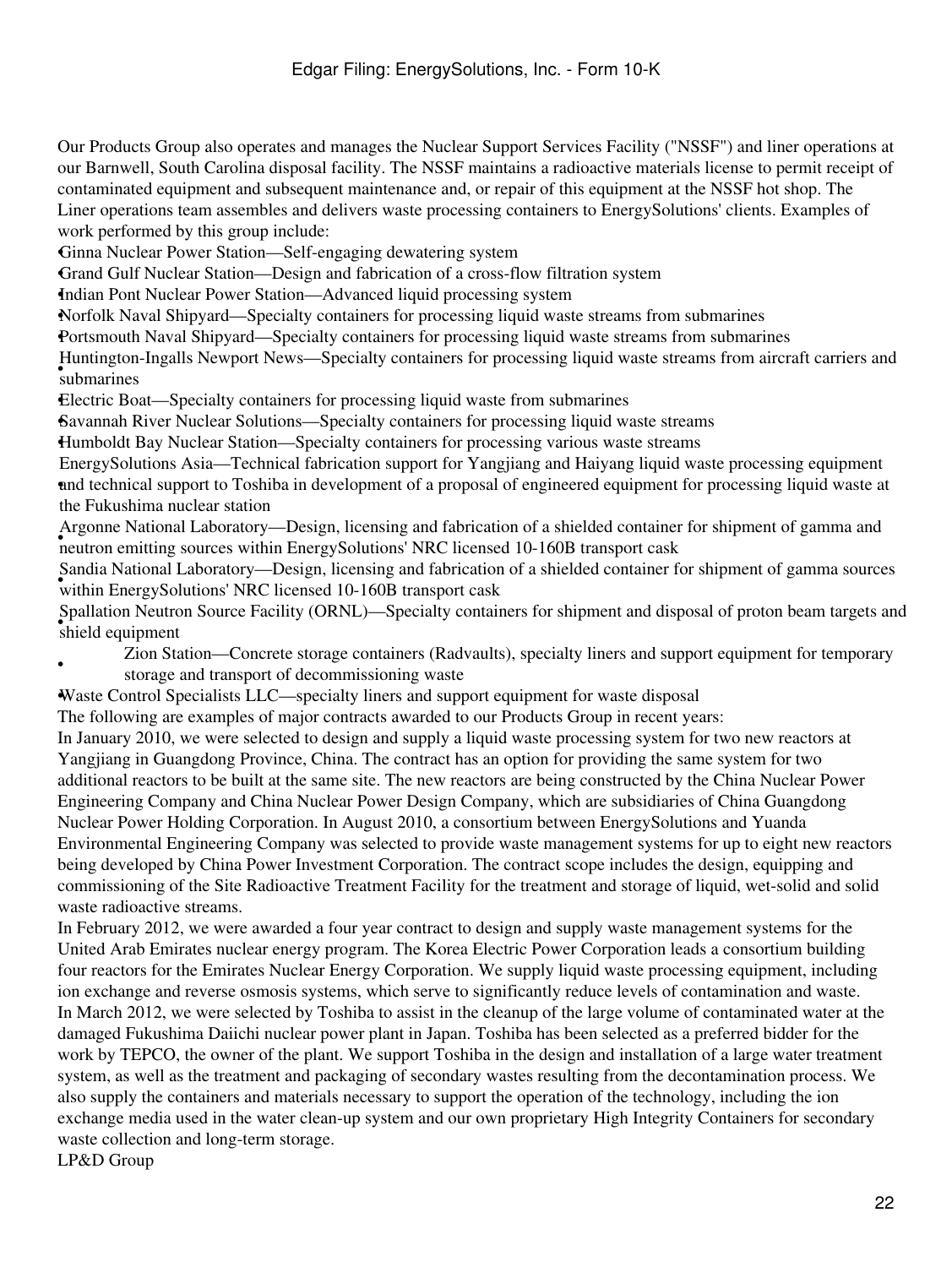# Edgar Filing: EnergySolutions, Inc. - Form 10-K

We provide a broad range of logistics, processing and disposal services and we own and operate strategic facilities for the safe processing and disposal of radioactive materials. Our facilities include our LLRW disposal facility in Clive, Utah, three processing facilities in Tennessee, one processing facility in South Carolina, one separate disposal facility in Barnwell, South Carolina, that we operate pursuant to a long-term lease with the state of South Carolina, and one processing and storage facility in Brampton, Ontario Canada. We also own a facility in Tennessee that we believe is the only commercial facility in the world with the ability to cast, flat-roll and machine casks and other products from depleted uranium. We believe that virtually every company or organization that holds a nuclear license in the U.S. uses our facilities either directly or indirectly.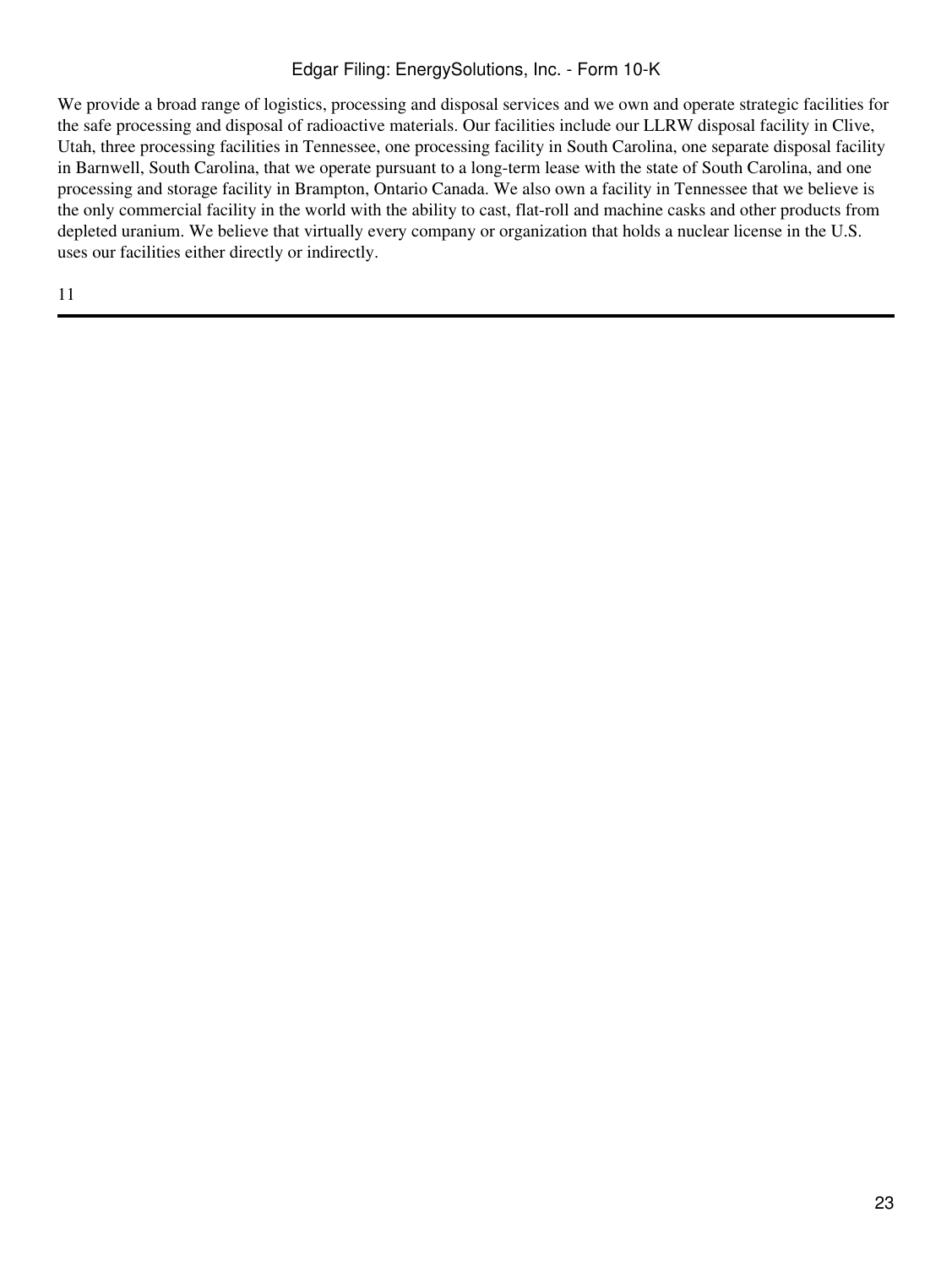Our transportation and logistics services encompass all aspects of transporting radioactive materials, including obtaining all required local and federal licenses and permits, loading and bracing shipments, conducting vehicle radiation surveys and providing transportation assistance to other companies throughout the U.S. Through our Hittman Transport Services, Inc. ("Hittman") subsidiary, we own and operate a dedicated fleet of tractors, trailers and shipping containers for transporting radioactive materials and contaminated equipment for processing and disposal. In 2009, we added to our existing rail infrastructure and service by acquiring the assets of Heritage Railroad Corporation a short line railroad that serves the Heritage Center Industrial Park in Oak Ridge, Tennessee and is in close proximity to our Bear Creek, Tennessee facility. Through this asset acquisition, we ensured future rail service from Bear Creek to Clive, Utah. Our specialized shipping casks are engineered containers for the safe transport of radioactive material. We also have expertise in transporting very large and contaminated reactor components from commercial power plants to processing or disposal sites. These components include reactor pressure vessels, steam generators, turbine rotors and casings and other smaller components. Transportation modes include barge, rail and truck transport. We have the capability to store, treat and dispose of several types of radioactive materials, including the following: • used to clean water at nuclear plants, medical waste, activated metals, manufacturing materials and medical and LLRW generated from contaminated soil and debris at clean-up sites, such as ion exchange resins and filter materials technological research materials;

radioactivity contaminated electric arc furnace dust; MLLW, such as radioactive and hazardous materials, including lead-lined glove boxes, lead-shielded plates and

•NORM (naturally occurring radioactive material), such as waste from radium processes and from mining activities; • CD Radioactive and P<br>remediation waste, etc; PCB Radioactive and PCB Mixed Waste, such as PCB Capacitors (large and small), transformers, bulk product,

•dry active waste, consisting of protective clothing, resins, filters, evaporator bottoms and hot metal debris; •liquid waste, which is similar to LLRW, but in liquid form; and

waste defined as the milling operations. waste defined as "byproduct materials" under section 11e(2) of the AEA, consisting of dirt generated by mining and

The LLRW that we dispose of at our Clive, Utah disposal facility comes primarily from the clean-up activities of contaminated sites (including DOE facilities, nuclear power plants, Superfund sites and industrial sites), and from the routine operations of utilities, industrial sites and hospitals. We treat and dispose of only Class A LLRW, MLLW and 11e(2) materials at our Clive, Utah disposal facility. However, we are able to dispose of Class A, as well as Class B and C waste from customers located in the Atlantic Compact States of South Carolina, New Jersey and Connecticut at the state owned Barnwell, South Carolina facility that we operate.

Our MLLW treatment facility at Clive, Utah disposal facility uses several treatment technologies to reduce the toxicity of waste materials prior to their disposal. These technologies include thermal desorption, stabilization, amalgamation, reduction, oxidation, deactivation, chemical fixation, neutralization, debris spray washing, macro-encapsulation and micro-encapsulation processes.

Our MLLW treatment facility at the Bear Creek Facility, Oak Ridge, Tennessee uses several treatment technologies for Class B and C Wastes to reduce the toxicity of waste materials prior to their disposal at non-EnergySolutions disposal sites primarily owned by the U.S. Government. These technologies include stabilization, amalgamation, reduction, oxidation, deactivation, chemical fixation, neutralization, debris spray washing, macro-encapsulation and micro-encapsulation processes.

Many of our LP&D projects complement the services we provide in our Projects Group. The following are examples of LP&D services that we have performed in recent years:

Life-of-Plant Contracts — Our life-of-plant contracts integrate our LP&D services into a tailored solution for our commercial customers' needs. Life-of-plant contracts provide our customers with LLRW and MLLW processing and disposal services for the remaining lives of their nuclear power plants, as well as D&D waste disposal services when these plants are shut down. We have signed life-of-plant contracts with nuclear power and utility companies that own and/or operate 84 of the 104 operating nuclear reactors in the U.S. Some of the customers with whom we have entered into life-of-plant contracts include Dominion Resources, Inc., Duke Energy Corporation, Entergy Corporation, Exelon Corporation, Florida Power & Light Company and Progress Energy.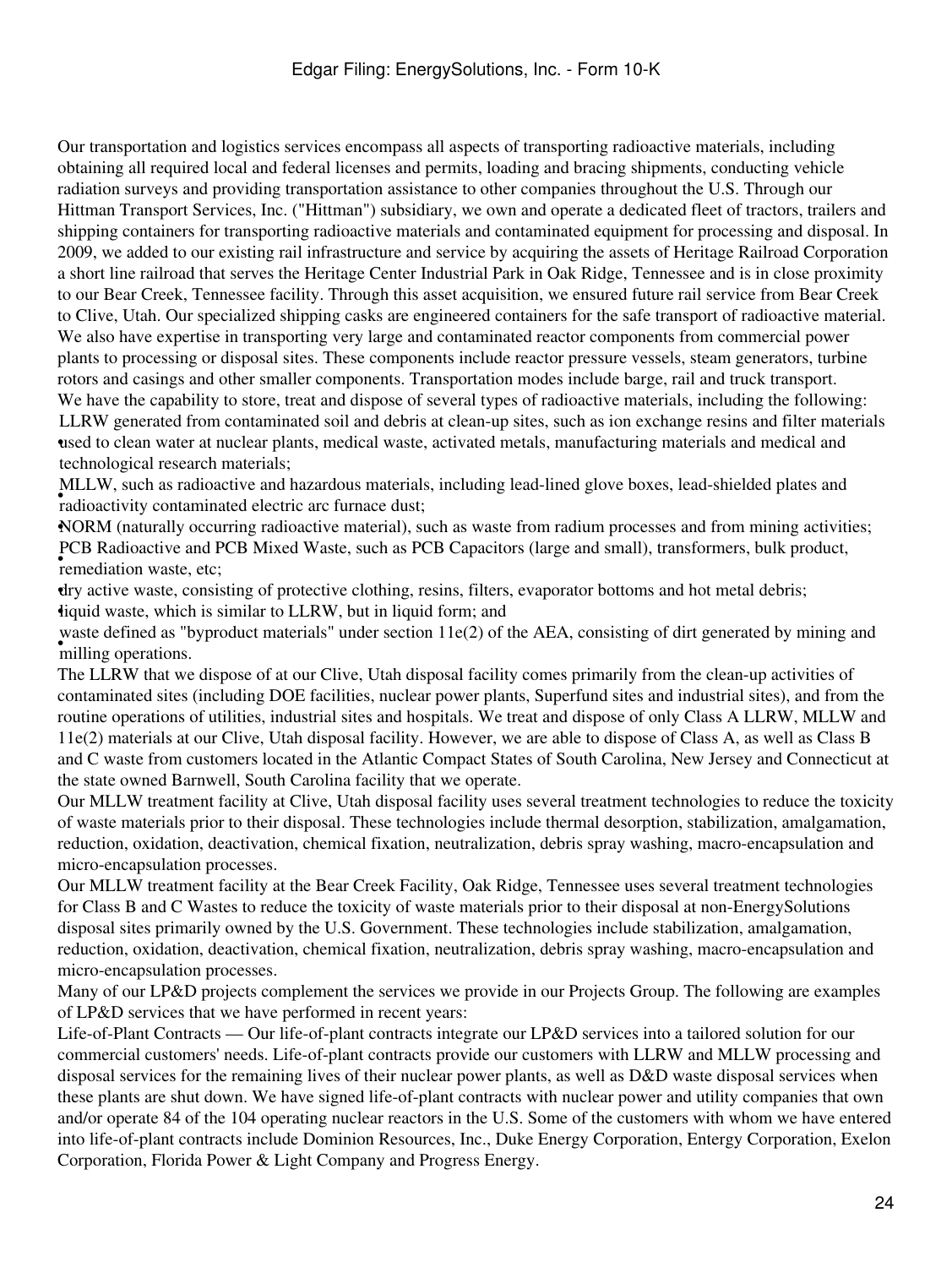# Edgar Filing: EnergySolutions, Inc. - Form 10-K

Large Component Removal and Disposition — An important service provided to our commercial nuclear power plant customers is the disposition of overweight and oversized nuclear components, such as reactor pressure vessels, steam generators, reactor heads, pressurizers, turbine rotors, reactor coolant pumps and feed water heaters. As operational nuclear power plants age, their components are replaced either to provide increased operational capacity or as part of planned plant maintenance. For example, in late 2008 and 2009, we worked on a contract to remove eight retired steam generators from Duke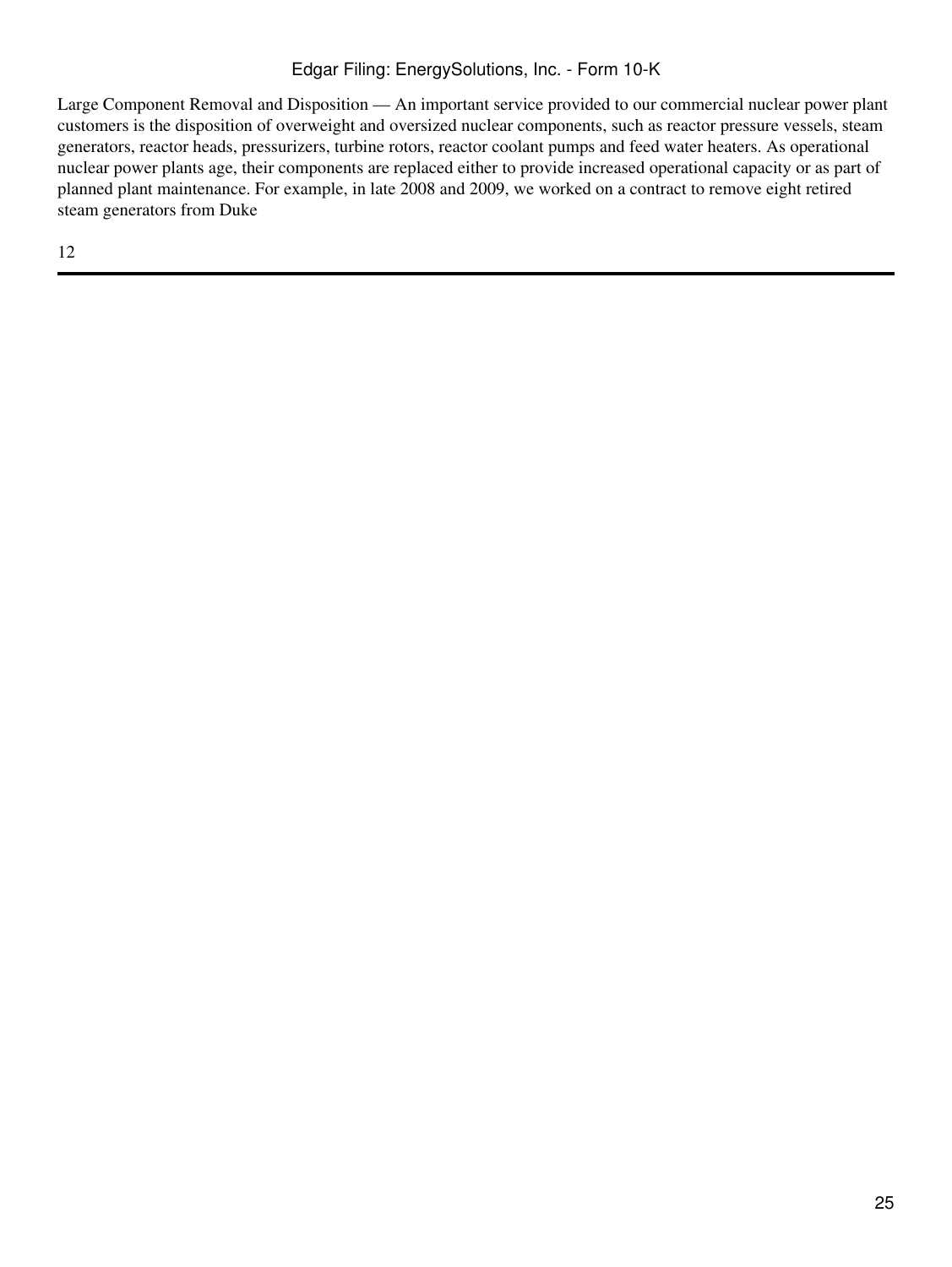Energy's McGuire Nuclear Station in Huntersville, North Carolina. This contract provided us with the experience to propose and win a three year project with Exelon to upgrade several of its nuclear power plants in the mid-west and to dispose of four steam generators from Edison International's San Onofre Nuclear Plant in California. The scope of work includes the removal, packaging and transport of large components for disposal during time-critical outage periods. The first phase of that project was successfully completed in 2010, followed by two steam generators that were received and disposed of at our Clive, Utah disposal facility in 2011, and the remaining two were received for disposal in 2012. Additionally, in 2013, we received a steam generator from Prairie Island Nuclear Plant in Minnesota. Our expertise, personnel and strategic assets enable us to prepare large components for transport via public highway, waterway, rail, or combinations thereof to ensure the highest degree of safety and compliance with regulatory requirements. Large components include overweight and oversized nuclear components, such as reactor pressure vessels, steam generators, reactor heads, pressurizers, turbine rotors, reactor coolant pumps and feed water heaters. Transportation, processing and disposal of these large components are typically handled through our LP&D Group. Los Alamos National Laboratory — The DOE is currently in the process of a phased cleanup and D&D program at the LANL site and surrounding lands. Under a continuing series of contracts in place since June 2005, we have repackaged LANL transuranic legacy waste to meet the requirements for its disposal at the Waste Isolation Pilot Plant in New Mexico. Revenue from these services is recognized in our Projects Group segment. We are also a major subcontractor for the transport and disposal of LLRW, MLLW and other contaminated materials from LANL. Other Department of Energy Environmental Management Sites — The DOE's Office of Environmental Management has ongoing work at several major sites including Portsmouth in Ohio, Paducah in Kentucky and the ETTP in Tennessee. As part of cleanup efforts at these and other DOE sites EnergySolutions provides treatment and disposal services. U.S. Navy Contracts — We are the principal service provider to the U.S. Navy for the disposition of radiological materials under the Naval Nuclear Propulsion Program. Through a series of long-term contracts, we process and dispose of Class A LLRW and MLLW generated by the U.S. Navy's nuclear operations worldwide. Several of our facilities provide services to the U.S. Navy, including our Clive, Utah, Barnwell, South Carolina and Oak Ridge and Memphis, Tennessee facilities. These services include volume reduction, metal recycling and specialized processing. These processed materials may then be disposed of at our Clive, Utah and Barnwell, South Carolina facilities. In addition to processing liquid and solid radioactive materials, we also provide transportation and logistics services to the U.S. Navy, as well as on-site support at naval bases around the U.S. for the removal of radioactive materials.

Exelon Nuclear—Multiple Plant EPU Outage Support. During 2012, we completed the last of six turbine retrofit outages under our contract with Exelon for the removal and disposal of turbine casings, rotors and miscellaneous waste from the Quad Cities, Peach Bottom and Dresden reactor sites. In 2012, almost 5 million pounds of waste were transported to our Clive, Utah disposal facility during these outages. This brought the contract total to over 11 million pounds of waste transported to the Clive, Utah facility. Work on this contract began in late 2009 and was completed at the end of 2012 with Exelon's scheduled plant outages.

San Onofre Nuclear Generating Station ("SONGS")—Licensing and Disposal of Steam Generator Lower Assemblies (SGLA). In 2012, we continued our engineering and licensing support of SONGS resulting in their receipt of a special permit from the U.S. Department of Transportation allowing the transportation of their old SGLA. The last two of the four SGLA were successfully transported from SONGS to our Clive, Utah disposal facility in 2012. International

Our International operations derive revenue primarily through contracts with the NDA in the U.K. for the operation and management of its ten Magnox nuclear power plant sites. Under these contracts, we are responsible for the operation, defueling and decommissioning of those sites. One site currently generates electricity and the nine other sites are in varying stages of defueling and decommissioning. We have extended our international business into other European, Asian and Canadian markets. We primarily offer to our international customers our technologies and expertise in nuclear waste processing solutions, clean-up of old reactors and design of innovative waste systems for new units. We also provide waste management and technology-based services. Some of our recent developments in International markets include: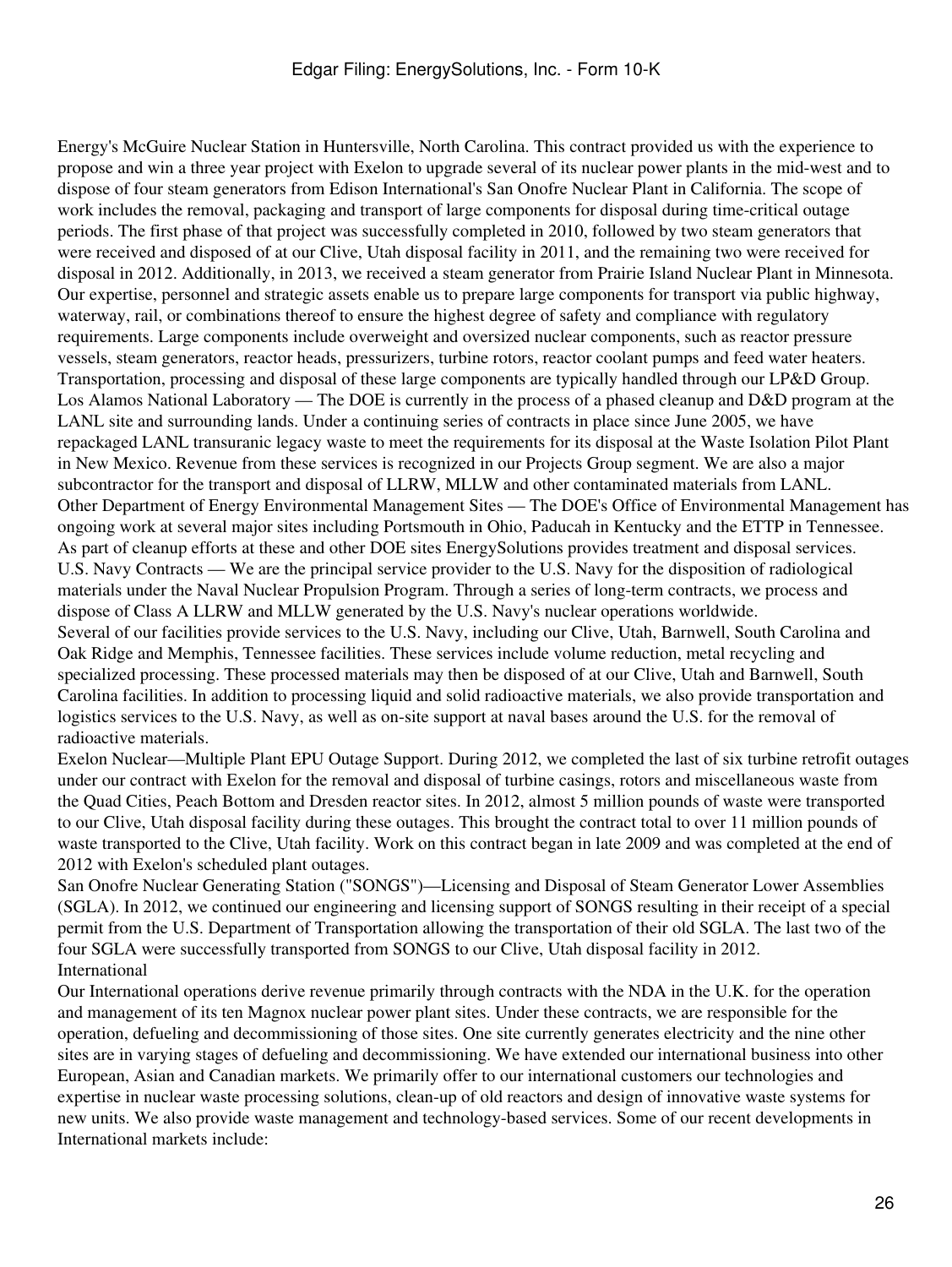During 2013, we completed our business development efforts in preparing to bid for the award of the next phase of the NDA Magnox M&O contract, which is expected to be for an initial period of seven years. We have prequalified in partnership with Bechtel and submitted our bid in late 2013. We expect the NDA to announce the results of the rebid competition in March 2014.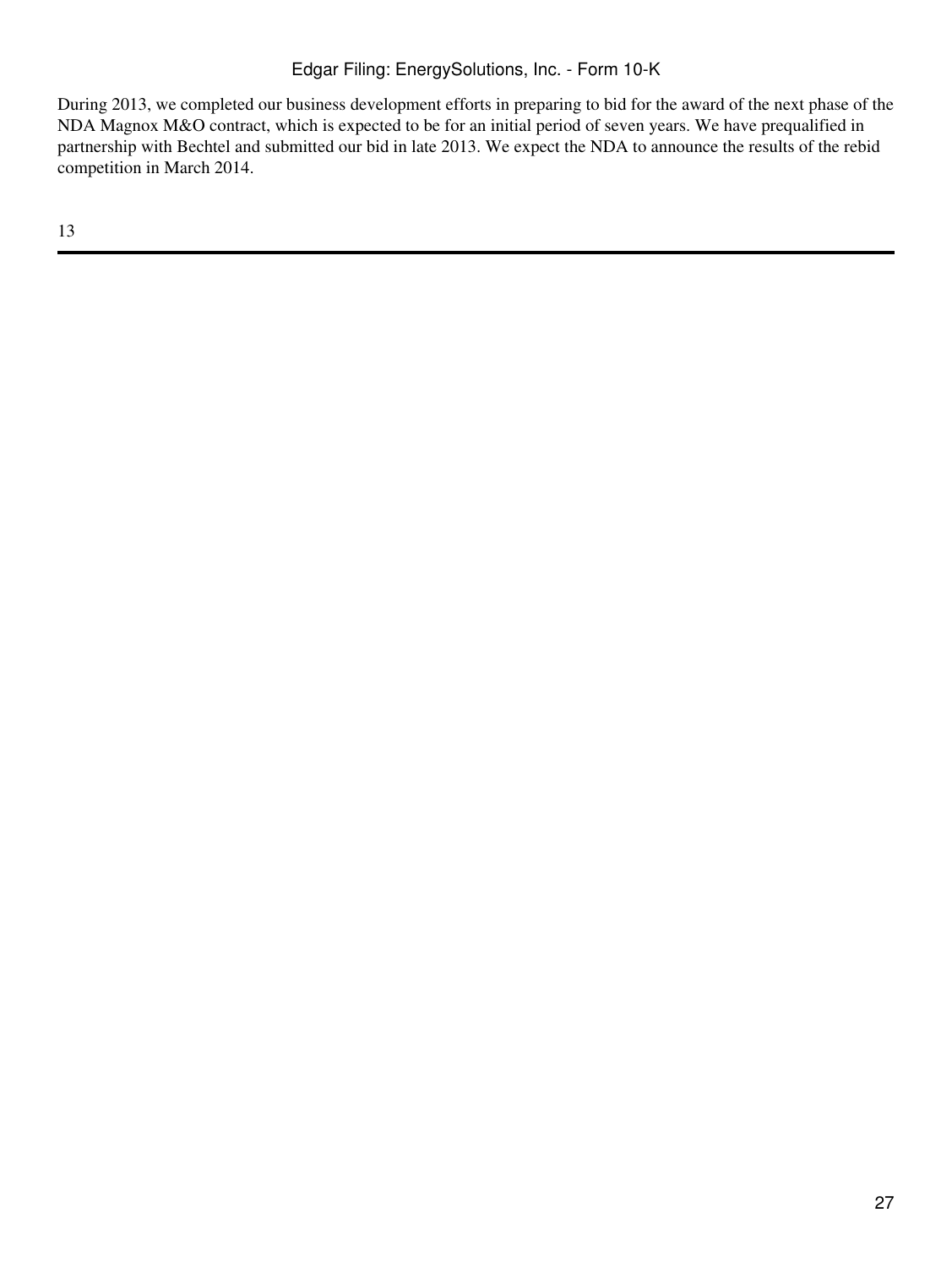During the contract year ending March 31, 2014, we expect to receive funding from the NDA in the amount of approximately £662.0 million for our Magnox operations, or \$948.3 million based on the annual average sterling pound exchange rate for the year ended December 31, 2013. Notable achievements during the 2013/14 contract year to date include the emptying of FED Vaults at Bradwell, the completion of bulk asbestos removal at Chapelcross, further extension of reactor operation at Wylfa through to December 2015 and maintaining the momentum built up across the Magnox decommissioning program in line with the Magnox Optimized Decommissioning Program ("MODP"). In addition, we have delivered a further £70.0 million or \$109.5 million of lifetime savings into the MODP through a series of additional baseline change controls reflecting a more efficient approach to delivering the Care and Maintenance requirements at all sites.

Our Processing and Disposal Facilities

#### Clive Facility

Our Clive facility is located in Tooele County, Utah, approximately 75 miles west of Salt Lake City and approximately 35 miles away from the nearest population center (Grantsville, Utah). The DOE and the state of Utah investigated 29 sites to identify the safest permanent disposal location for radioactive materials before settling on what is now our Clive disposal site. The location was selected and used by the DOE as a disposal site for uranium tailings due to its remote location, low precipitation, naturally poor groundwater quality and relatively impermeable clay soils. Tooele County has designated the area around the facility as a hazardous industrial district, which restricts the future use of land in the area to heavy industrial processes and to industries dealing with hazardous wastes.

The state of Utah authorizes our Clive facility to dispose of Class A LLRW, NORM, 11e(2) materials and MLLW. The facility's location enables it to receive radioactive materials year-round via bulk truck, containerized truck, enclosed truck, bulk rail, rail boxcars and rail intermodals. We are served by the Union Pacific Railroad at our private siding where we maintain more than seven miles of track. This direct rail access and our gondola railcar rollover system provide a cost-effective method for unloading up to 100,000 cubic feet of radioactive materials per day. We maintain a fleet of railcars under long-term operating leases, as well as custom designed flat cars and other multi-model containers, to facilitate the safe transport of radioactive materials to our Clive facility. We also maintain an all-weather paved asphalt road to the site from Interstate 80 to facilitate truck shipment.

Unlike the other existing commercial LLRW disposal sites which are state owned, our Clive facility, property, buildings and equipment are owned by EnergySolutions. Over the years, the facility has been adapted to meet the changing needs of customers. Our Clive facility has the unique distinction of having two gondola railcar unloading facilities, a large industrial scale shredder and high pressure water cleaning and decontamination facilities. Disposal Cells

Our Clive facility uses an above-ground, engineered disposal design, also known as a secure landfill that uses a near-surface engineered embankment design for our disposal cells. Using standard heavy construction equipment, radioactive materials are placed in 24-inch thick layers and then compacted in a continuous "cut and cover" process that provides for long-term disposal with minimal active maintenance. The system relies on natural, durable materials to ensure performance over time. Each cell has a 24-inch liner system designed to assist in isolating hazardous materials from the environment. The liner, consisting of compacted low-permeability clay, covers a foundation of compacted indigenous clay and soils. The cell embankment top slopes are covered with a compacted two-foot to seven-foot thick clay cover, a rock drainage layer and a two-foot thick rock erosion barrier to ensure long-term protection from the environment. Cover construction begins as areas of the cell are filled to capacity. The process of continual building, filling and capping of the cells ensures long-term cell stability and minimizes the work that would be required upon site closure. In addition to the standard liner and cover used in the LLRW and 11e(2) materials cells, the MLLW cell has a triple-synthetic-liner system with a synthetic cover barrier. The mixed waste liner system includes leachate collection and leak detection systems required for the containment of hazardous waste. Disposal Capacity

We believe that we have sufficient capacity for approximately 30 years of operations at our Clive facility based on our estimate of future disposal volumes, our ability to optimize disposal capacity through volume reduction and compaction techniques, and the license amendment to convert volume capacity originally intended for 11e(2) materials to Class A LLRW that was approved in November 2012. If future disposal volumes increase beyond our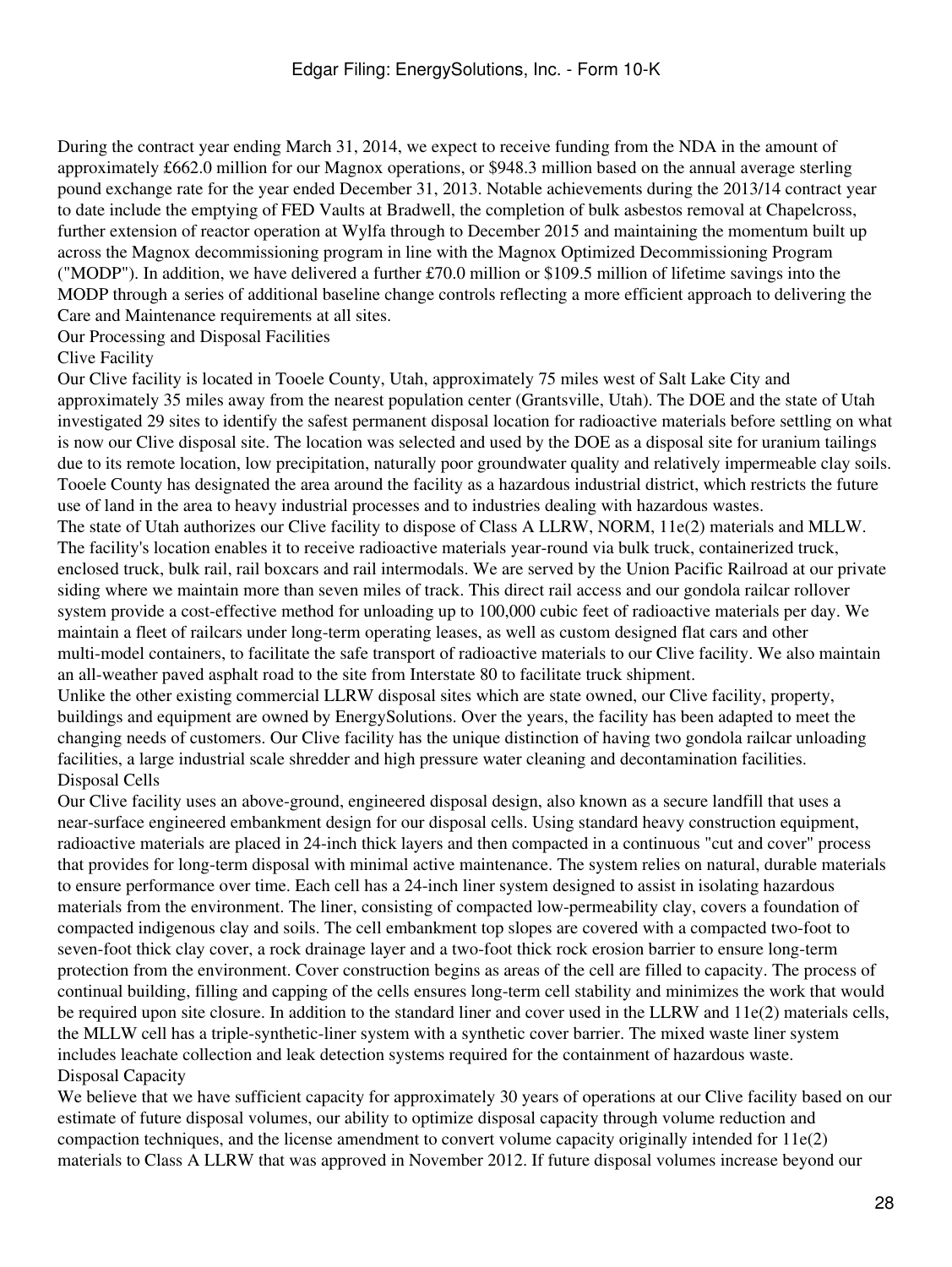expectations, or if our other assumptions prove to be incorrect, then the remaining capacity at Clive would be exhausted more quickly than projected. See Item 1A. Risk Factors—"We operate in a politically sensitive environment, and public perception of nuclear power and radioactive materials can affect our business" and "Our business depends on the continued operation of our Clive, Utah disposal facility." Tennessee Facilities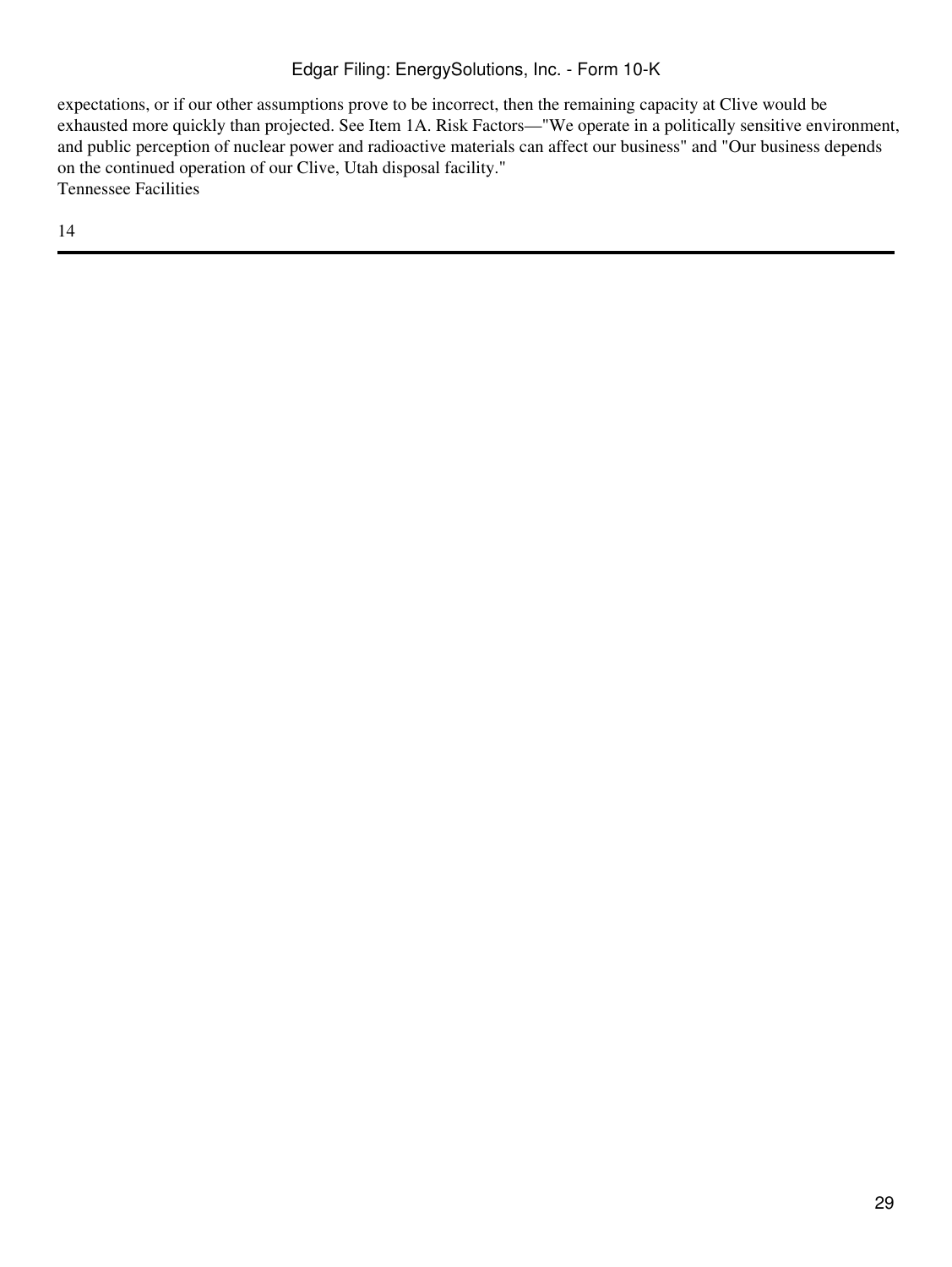We own and operate facilities at four locations in Tennessee where we process and transfer radioactive materials generally to our Clive, Utah disposal facility. These facilities are all operated in an integrated fashion to maximize the breadth of options available to our customers.

Our Bear Creek facility in Oak Ridge, Tennessee includes a licensed commercial LLRW processing facility which has the only commercially licensed radioactive metals recycling furnace and the largest LLRW incinerators in the U.S. It receives waste primarily from nuclear utilities, government agencies, industrial facilities, laboratories and hospitals. Our Bear Creek facility also manages classified nuclear waste, which is specially processed to obscure any classified information. Our Bear Creek facility is also the base for our Hittman trucking operations, containers maintenance operations and shipping container fleet for transport of radioactive materials.

On March 4, 2014 we acquired Studsvik, Inc.'s Tennessee processing facilities. These facilities deliver waste treatment services to nuclear power producers and suppliers to the nuclear power industry in the U.S. The services include treatment of low and intermediate level waste in a facility in Erwin, Tennessee, and treatment of low level waste, metallic material and large components from nuclear power plants in a facility in Memphis, Tennessee. In addition, we acquired Studsvik, Inc.'s rights to use its patented Thermal Organic Reduction technology ('THOR"), in the commercial North America market and China. The THOR technology is a technique for stabilizing and reducing the volume of complex types of waste, such as ion-exchange resins.

Our Gallaher Road facility in Kingston, Tennessee is located adjacent to Oak Ridge, Tennessee and provides services for the assay and processing of low activity and potentially contaminated materials.

Our Memphis, Tennessee facility's riverside location allows for access by barge as well as truck and rail. This facility is specifically designed to handle large components such as steam generators, turbine rotors, heat exchangers, large tanks and similar components. From our Memphis facility, disassembled components can be shipped to our other facilities for ultimate disposition. We also lease space to various nuclear service vendors at this facility who support commercial nuclear power generation outage activities.

In addition to our three Tennessee processing facilities, we also own a facility in Oak Ridge, Tennessee that provides metals manufacturing, processing, casting and rolling, fabrication and other capabilities to our customers. We believe it is the only commercial facility in the world with the ability to cast flat-roll and machine products from depleted uranium. Material processed at this facility can be found in a variety of products, including electronics, medical isotope shipping containers, nuclear accelerators, nuclear fuel storage casks and jet aircraft.

We also operate a transload facility located in the Heritage Center Industrial Park in Oak Ridge, Tennessee. The 12 acre transload yard serves as a logistics center connecting our Hittman truck and rail operations. South Carolina Facilities

We operate a LLRW disposal facility in Barnwell, South Carolina pursuant to a long-term lease and an operating agreement with the state of South Carolina that expires on April 5, 2075. This facility provides disposal services for large components not suitable for volume reduction and for ion exchange resins and other radioactive materials that are generated by nuclear power plants, hospitals, research laboratories and industrial facilities. On July 1, 2008, the state of South Carolina restricted the Barnwell disposal site to receive only Class A, B and C LLRW from customers located in the three Atlantic Compact States—South Carolina, New Jersey and Connecticut. We have continued to operate the Barnwell site for the Atlantic Compact States on a cost-reimbursable basis under our long-term lease. We also operate a processing facility adjacent to the Barnwell disposal facility to support the preparation of materials for disposal at various disposal locations, including equipment decontamination and parts retrieval and recycling. The facility also provides specialty processing services.

### Ontario, Canada Facility

Our operations in Canada include radioactive waste management, radiation health physics consulting, sealed source services, storage of containers and engineering services. In November 2012, we opened our new EnergySolutions Walker Operations facility in Brampton, Ontario. This new facility enables EnergySolutions to provide licensed space for storage, support to Canada Deuterium Uranium refurbishment projects, decommissioning projects and waste management services. Controlled radiation areas have been established for dedicated equipment inspection and refurbishment and special waste processing systems are being established. The waste management services and operations are licensed by the Canadian Nuclear Safety Commission under a Waste Nuclear Substance License that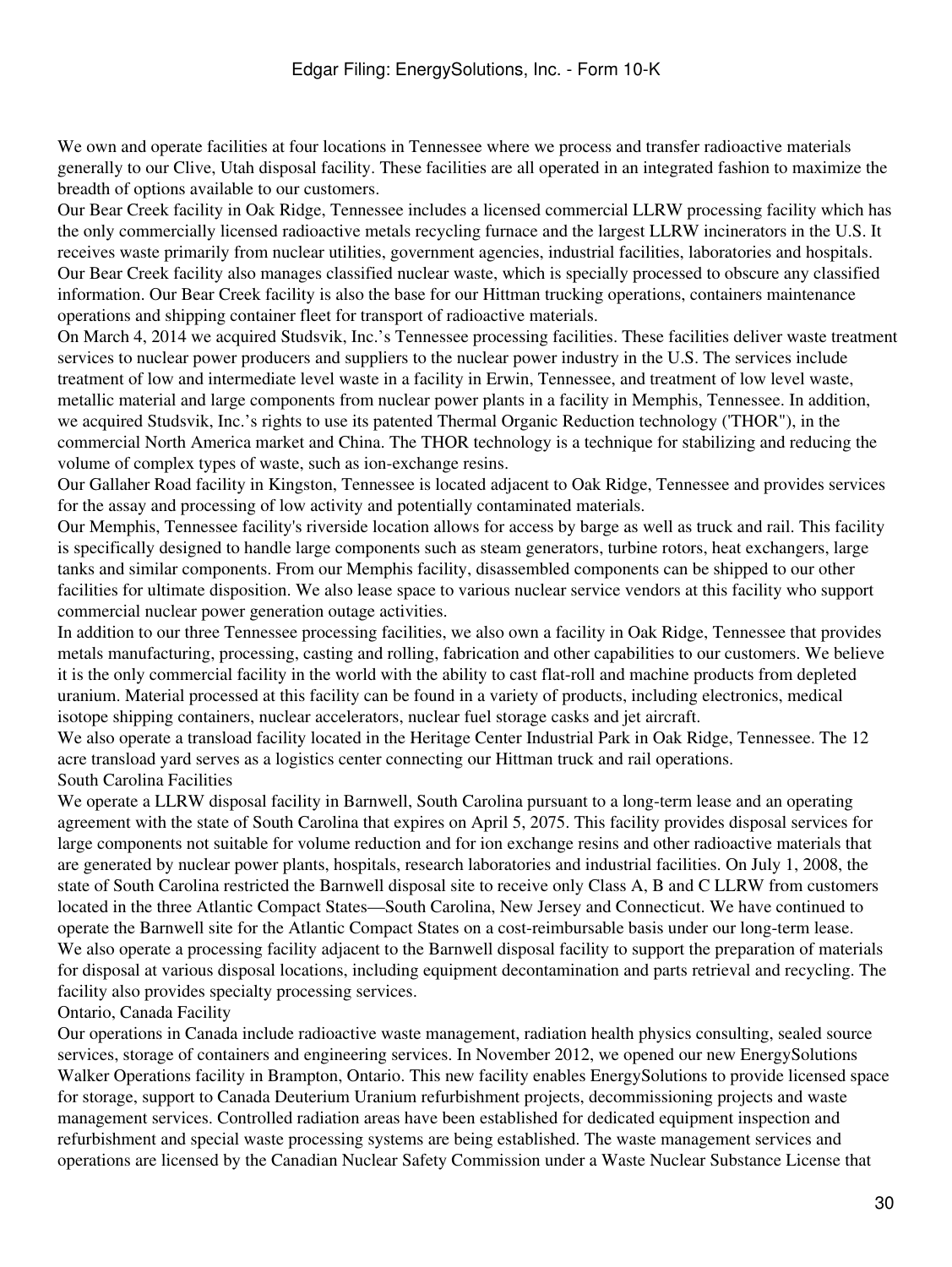was renewed in 2012 for 10 years. Our major customers in Canada include Atomic Energy of Canada Limited, nuclear power plants and supporting industries. Research and Development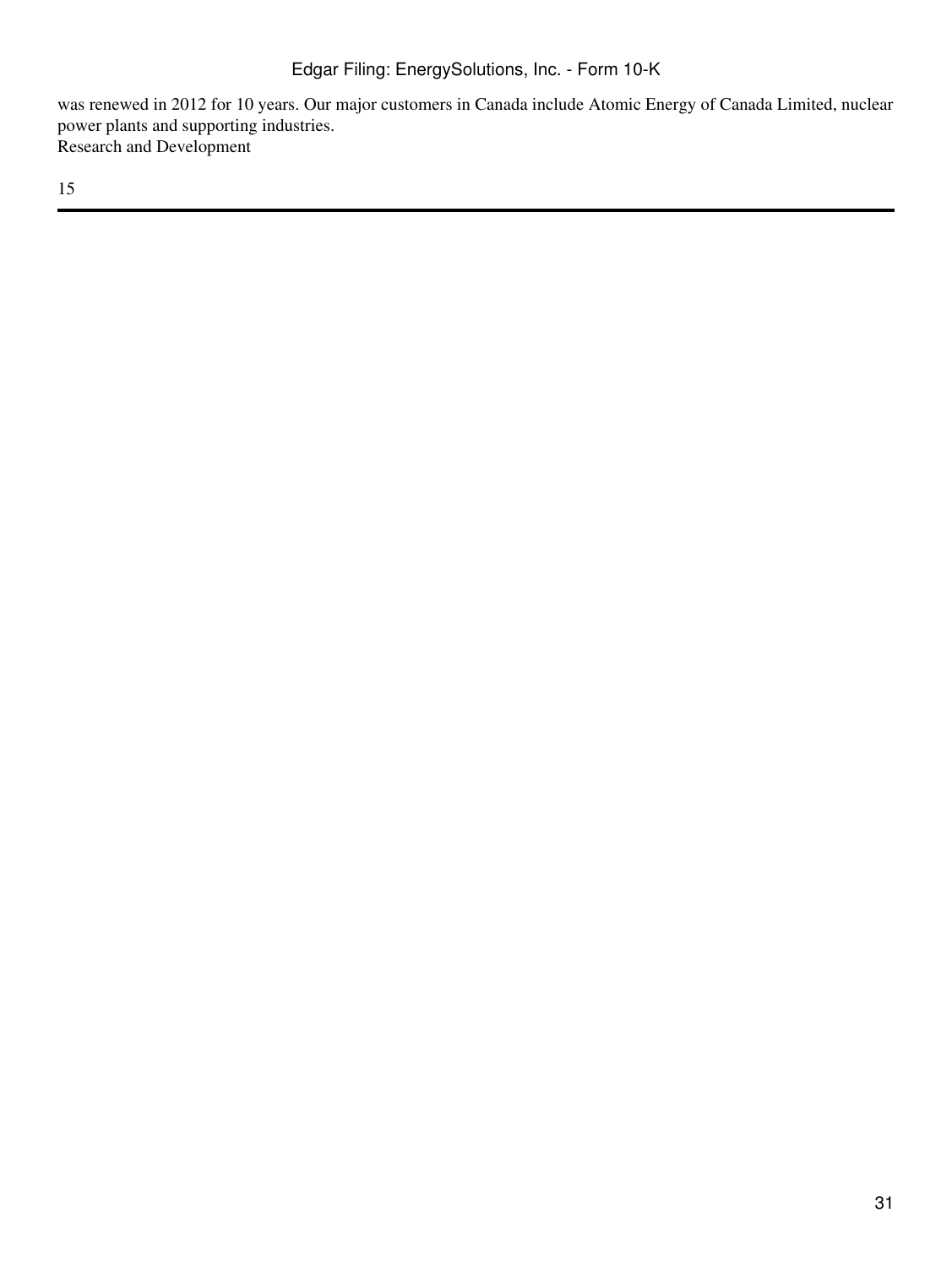We have not incurred material costs for company-sponsored research and development activities.

Patents and Other Intellectual Property Rights

As of December 31, 2013, we owned or licensed the right to use approximately 77 patents in the U.S. We also own or license the rights to use approximately 65 foreign counterparts. These licenses cover the fields of radioactive material management, storage, treatment, separation, spent nuclear fuel recycling and transport. We have approximately 13 registered trademarks in the U.S. Our patents expire between 2014 and 2030. We do not believe that our business, results of operations or financial condition will be adversely affected by any of the patent expirations over the next several years.

Collectively, our intellectual property is important to us; however, there is no single patent or trademark that is in itself material to us at the present time. Moreover, we do not believe that the termination of intellectual property rights expected to occur over the next several years, either individually or in the aggregate, will materially adversely affect our business, financial condition or results of operations. See Item 1A. Risk Factors—"We rely on intellectual property laws, trade secrets and confidentiality agreements to protect our intellectual property. Our failure to protect our intellectual property rights could adversely affect our future performance and growth." **Contracts** 

Our work is performed under a variety of contract types including cost-reimbursable contracts, unit-rate contracts and fixed-price contracts, some of which may be modified by incentive and penalty provisions. Each of our contracts may contain components of more than one of the contract types discussed below. The majority of the government work in our Projects Group and International operations is performed on a cost-reimbursable basis awarded through either a competitive proposal process or negotiation. With the relatively fluid nature of the scope of the government work we perform, we believe this type of contract reduces our exposure to unanticipated and unrecoverable cost overruns. Fixed-price contracts, on the other hand, are generally obtained by the proposal and negotiation processes but are accepted only when the scope of the work is clearly defined. Our commercial D&D projects are generally fixed-price contracts or time and material based contracts and almost all of our contracts within the LP&D operations are unit-rate.

The following table sets forth the percentages of revenue represented by these types of contracts for the year ended December 31, 2013:

|                   | % of Revenue |      |  |
|-------------------|--------------|------|--|
| Cost-reimbursable |              | $\%$ |  |
| Unit-rate         | 16           | %    |  |
| Fixed-price       |              | %    |  |

Cost-Reimbursable Contracts

Most of the government contracts in our Projects and International Groups are cost-reimbursable contracts. Under a cost-reimbursable contract, we are reimbursed for allowable or otherwise defined costs incurred plus an amount of profit. The profit element may be in the form of a simple mark-up applied to the labor costs incurred or it may be in the form of a fee, or a combination of a mark-up and a fee. The fee element can take several forms; it may be a fixed amount as specified in the contract; it may be an amount based on the percentage of the estimated costs; or it may be an incentive fee based on targets, milestones, cost savings, or other performance factors defined in the contract. Our government contracts are typically awarded through competitive bidding or negotiations and may involve several bidders or offerers. Many of these contracts are multi-year indefinite delivery and indefinite quantity agreements. These contracts provide estimates of a maximum amount the governmental agency expects to spend. Our program management and technical staffs work closely with our customers to define the scope and amount of work required. Although these contracts do not initially provide us with any guaranteed amount of work, as projects are defined, the work may be awarded to us via task release without having to further compete for the work. Government contracts typically have annual funding limitations and are subject to public sector budgeting constraints. Government contracts may be terminated at the discretion of the government agency for convenience with payment of compensation only for work performed and commitments made at the time of termination. In the event of termination, we would typically receive an allowance for profit or fee on the work we performed.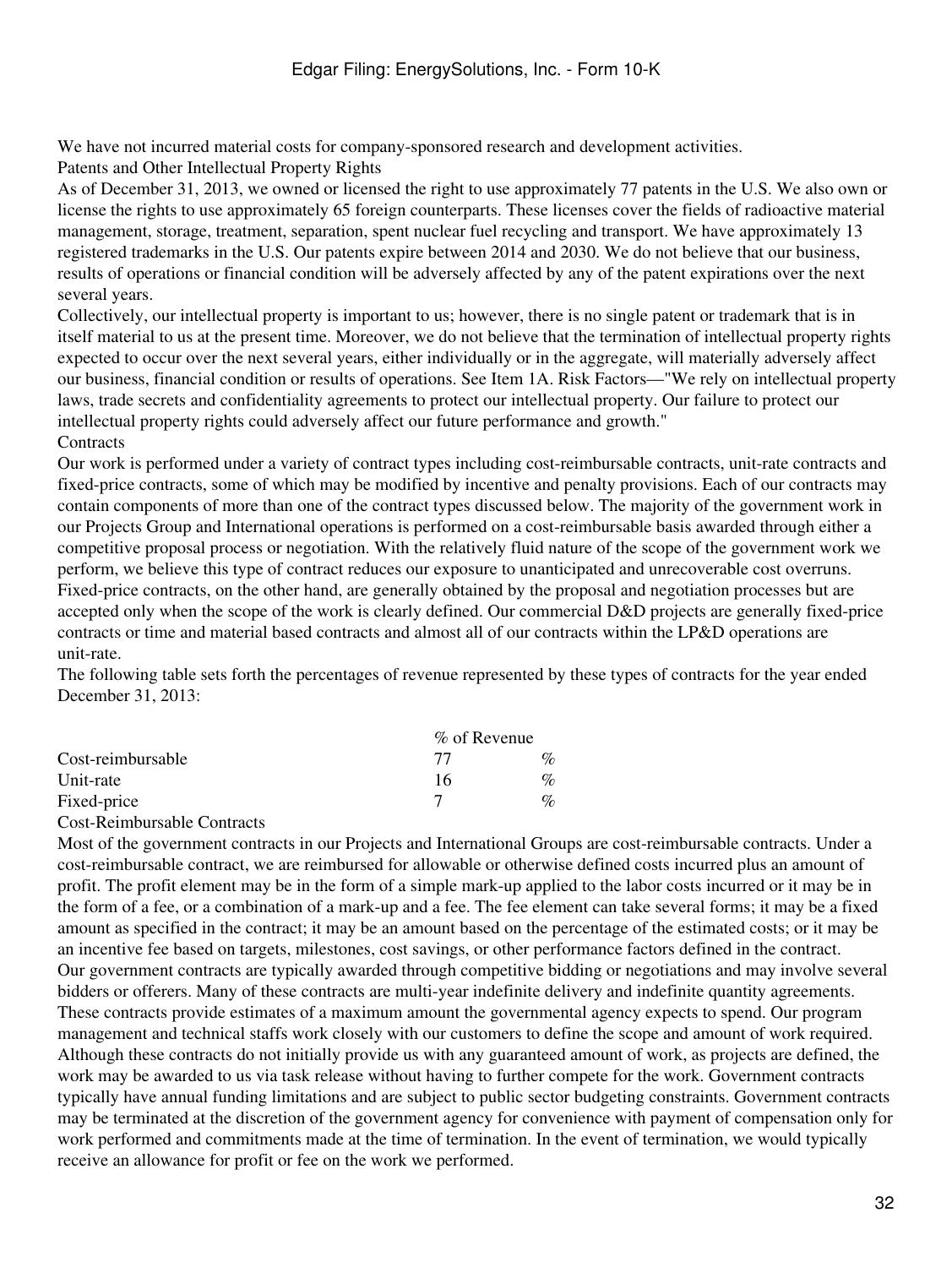# Edgar Filing: EnergySolutions, Inc. - Form 10-K

Our government cost-reimbursable contracts are subject to oversight audits by government representatives, to profit cost controls and, limitations to provisions permitting modification or termination, in whole or in part, at the government's convenience. Government contracts are subject to specific procurement regulations and a variety of socioeconomic requirements as well as local economic development initiatives. For example, government contracts may require the contractor to submit a small business subcontracting plan or make another type of commitment to use a small business in the project to be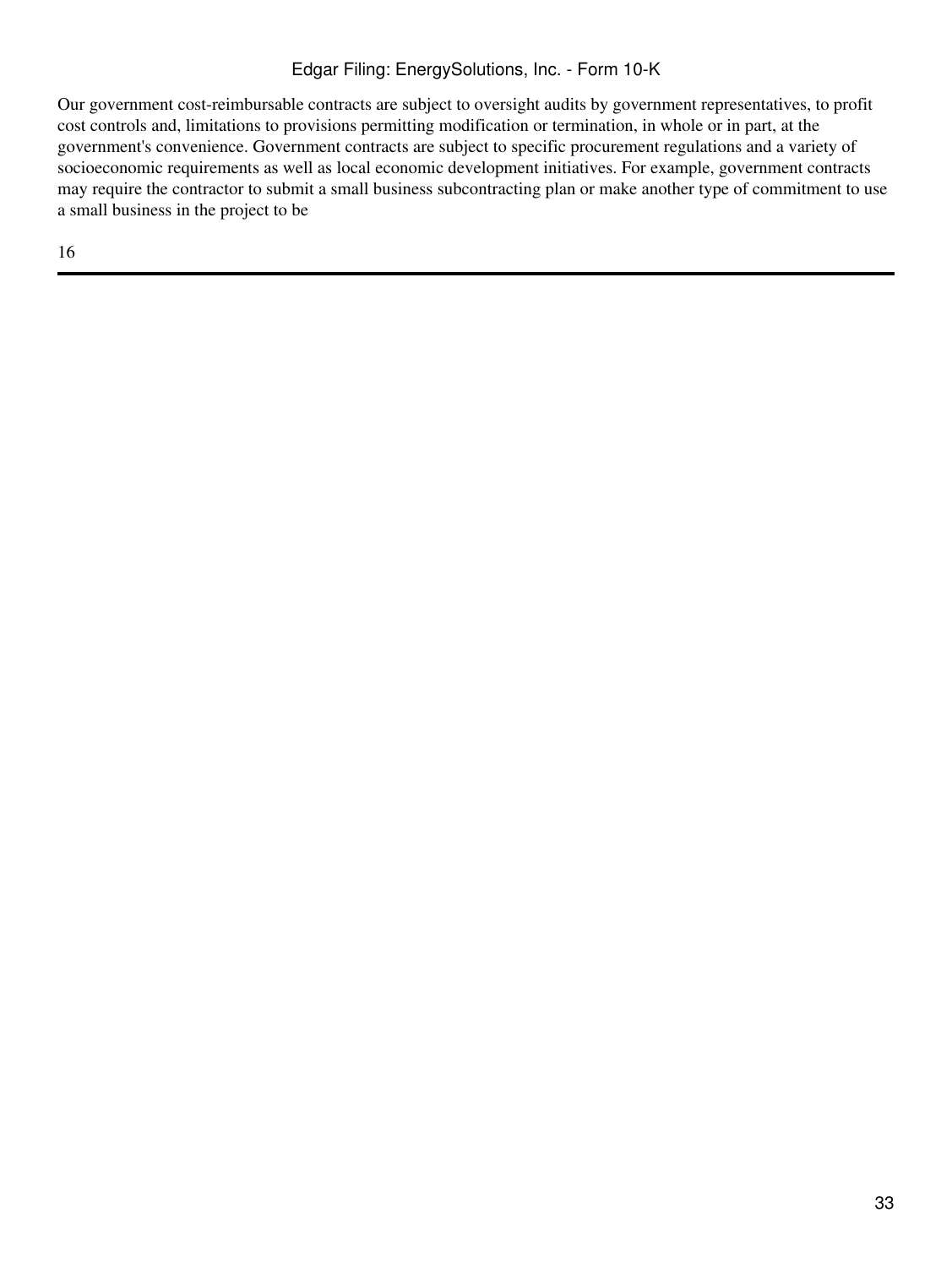awarded. Intentional failure to comply with such regulations and requirements could lead to suspension, termination for cause and possibly debarment from future government contracting or subcontracting efforts for a period of time. Among the causes for debarment are violations of various statutes, including those related to employment practices, the accuracy of records and the recording of costs.

### Unit-Price Contracts

Almost all of the contracts entered into by our LP&D Group, including our life-of-plant contracts, are unit-rate contracts. Under a unit-rate contract, we are paid a specified amount for every unit of work performed. A unit-rate contract is essentially a fixed-price contract with the only variable being the number of units of work performed. Variations in unit-rate contracts include the same type of variations as fixed-price contracts. We are normally awarded unit-rate contracts on the basis of a total estimated price that is the sum of the product of the specified units and unit prices.

Our life-of-plant contracts generally provide our customers with LLRW and MLLW processing and disposal services for the remaining lives of their nuclear power plants, as well as D&D waste disposal services when those plants are shut down. Life-of-plant contracts typically contain a standardized set of purchasing terms and pre-negotiated pricing provisions and often provide for periodic price adjustments.

Fixed-Price Contracts

Under fixed-price contracts, the price is not subject to any adjustment by reason of our cost experience or our performance under the contract. Our Zion Station project is considered a fixed price contract. Under this contract type, we are the beneficiary of any cost savings but are typically unable to recover performance cost overruns. However, these contract prices may be adjusted for changes in scope of work, new or changing laws and regulations and other negotiated events.

Sales and Marketing Strategy

We conduct our sales and marketing efforts principally through our business development groups, which are dedicated to serving existing customers or pursuing new opportunities in each of our segments.

The market for our Projects, Products and International operations is the management and clean-up of radioactive materials. Within this market, there are two different types of contracts. The first is Tier 1 contracts in which a federal agency outsources the M&O of a federal project for the purpose of executing a site mission, managing a site clean-up or a combination of both. The second type is Tier 2 subcontracts, which are project-driven contracts. For these contracts, we generally act as a subcontractor to a Tier 1 contractor. Each of these opportunities requires unique business development and sales approaches.

The federal procurement process is an objective and highly-structured process governed by federal acquisition regulations. We typically pursue Tier 1 opportunities for nuclear services at a number of DOE sites and we generally bid on Tier 1 contracts as a member of a consortium. The sales cycle for these contracts begins at least one year and in many instances two years before the release of a request for proposal ("RFP"). Tier 2 opportunities are discrete project-based opportunities to act as a subcontractor to Tier 1 contractors or as a smaller contractor to federal agencies. The sales cycle for Tier 2 opportunities can be six months or less. We generally pursue contracts that are decided on a "best-value" basis in which the decision-makers consider a combination of technical and cost factors. Factors include the technical approach to managing and performing the project, key project personnel, experience performing similar projects, past performance and customer references. Cost factors are generally weighed to include cost structures as they would be applied to a specific project.

Our sales teams actively market our integrated services and technical expertise to nuclear power and utility customers. For example, one of our commercial sales teams was instrumental in developing and marketing the concept of life-of-plant contracts with our commercial power and utility customers and has also been involved in developing our reactor decommissioning program to serve the owners and operators of shut-down nuclear reactors

In our LP&D Group, we maintain dedicated sales teams at our Clive, Bear Creek and Barnwell facilities to market to and serve customers who require logistics, transportation, processing and disposal services for radioactive materials. Our LP&D sales team's duties include visiting customer sites, assisting customers in completing all required paperwork and obtaining necessary licenses and permits for the transportation of radioactive materials to any of our facilities and managing the transportation process.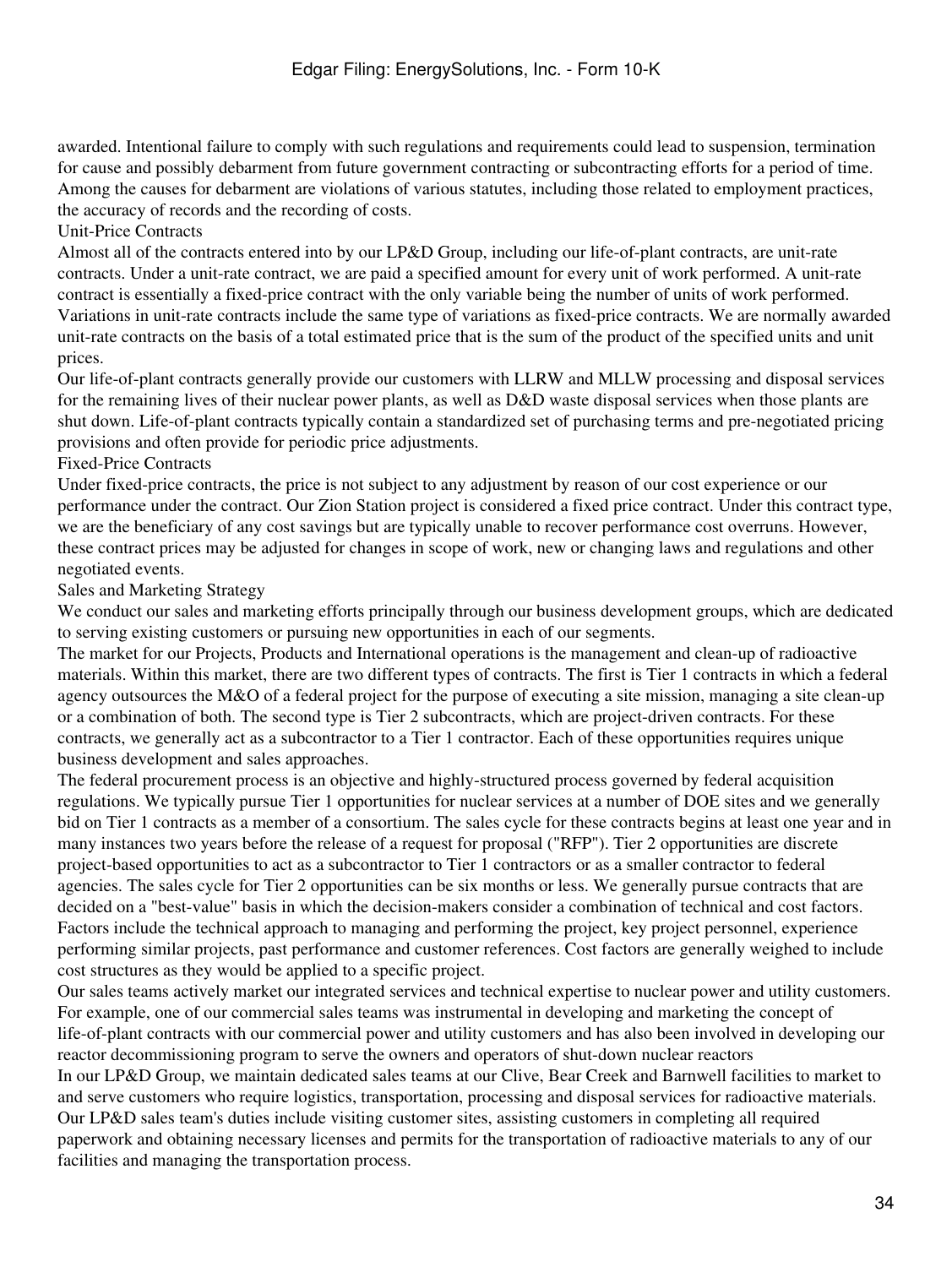Our business development and technical teams approach bidding opportunities in the U.K. in a similar manner as they do for bids for contract opportunities in the U.S. In addition, our international business development team works closely with key nuclear power operators to pursue a variety of opportunities. Safety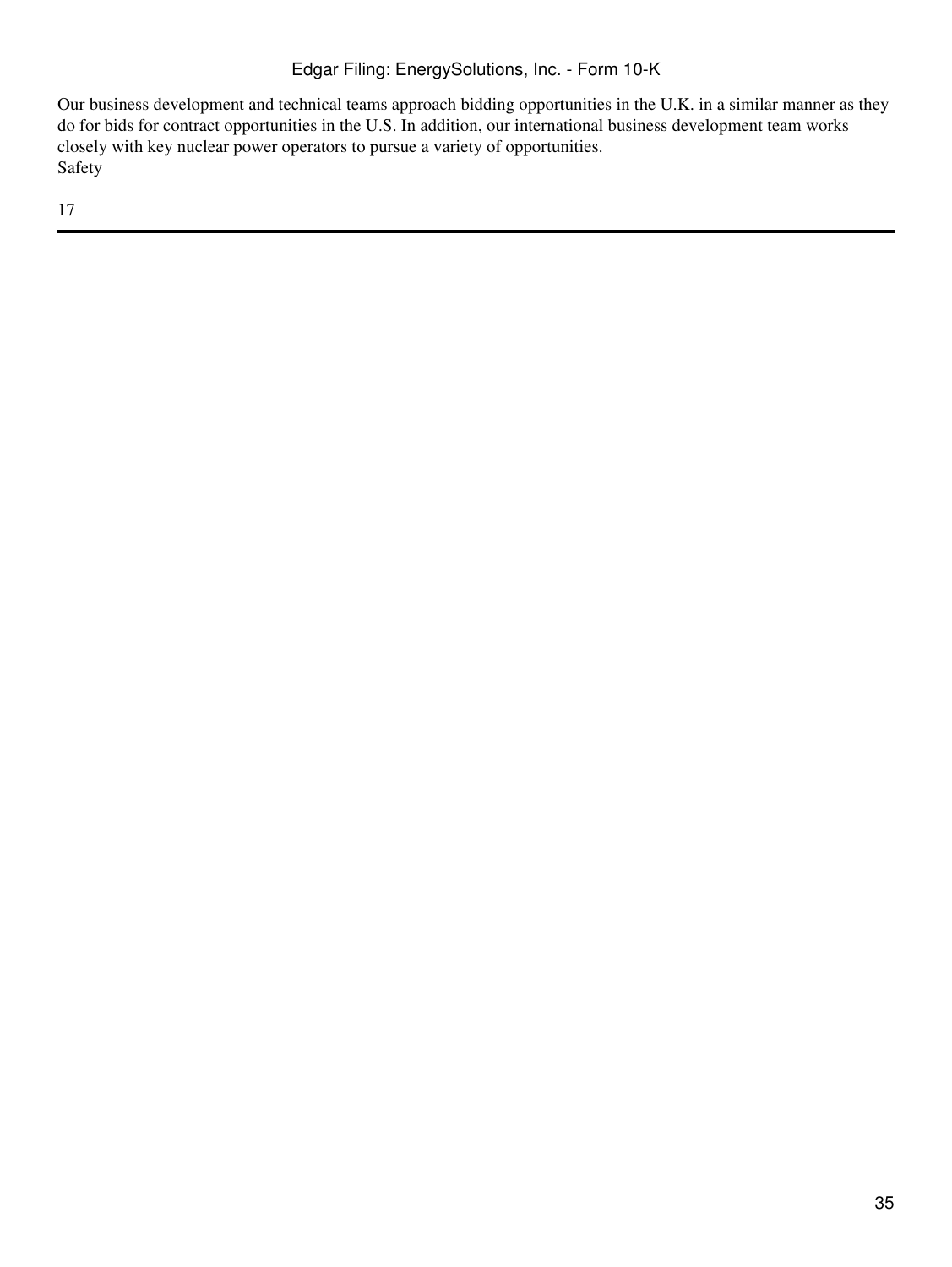We devote significant resources to ensuring the safety of the public, our employees and the environment. In the U.S., we have built a safety record that is critical to our reputation throughout all our markets, particularly with DOE and other federal agency contractor services. Our 2013 domestic safety incident record is substantially better than standards for other similar businesses according to the North American Industrial Classification System with total Occupational Safety and Health Administration ("OSHA") recordable and lost time incidence rates of 0.33 and 0.04, respectively, versus industry averages of 4.4 and 1.6, respectively. None of our safety incidents have involved radioactive contamination.

We have traditionally met or exceeded the occupational and public radiation safety requirements for the U.S. nuclear services industry. The average employee radiation dose, at our Clive, Utah disposal facility, is less than 60 millirem annually, which is only 1.0% of the federal government's allowable annual guideline of 5,000 millirem. In 2013, we passed approximately 500 person-days of regulatory inspections by state regulators, the NRC, the DOE and the Nuclear Procurement Issues Committee. We submit routine reports to the applicable state and federal regulatory agencies demonstrating compliance with applicable rules and regulations.

We have established an extensive safety education program for our employees. Before employees are permitted to work in restricted areas, they are required to complete a four-day training course on radiation theory, proper work procedures and radiation safety. In addition to extensive training, we employ more than 280 safety professionals and technicians who are responsible for protecting our workers, the public and the environment. Where necessary, we also employ a round-the-clock security staff to prevent unauthorized access to our sites. Two of our facilities in the U.S. are recognized by OSHA as Voluntary Protection Program Star Sites.

In the U.K., every Magnox site is accredited under the ISO 14001 system, an internationally accepted specification for environmental management systems, as well as Occupational Health and Safety Management Systems specification 18001, which establishes standards for occupational health and safety. Our Magnox operations have also won numerous awards for health and safety. See Item 1A. Risk Factors—"Our failure to maintain our safety record could have an adverse effect on our business" and "We may incur regulatory fines or lose our NDA contract fees if a significant accident were to occur at the power generating facilities." Insurance

Like all companies in the nuclear industry, we derive significant benefit from the provisions of the Price-Anderson Act, as amended. The Price-Anderson Act was enacted in 1957 to indemnify the nuclear industry against liability claims arising from nuclear incidents, while still ensuring compensation coverage for the general public. The Price-Anderson Act establishes a no-fault insurance-type system for commercial reactors that indemnifies virtually any industry participant against third party liability resulting from a nuclear incident or evacuation at a commercial reactor site or involving shipments to or from a commercial reactor site. Through a primary layer insurance pool and a secondary layer insurance pool both funded by the nuclear industry, each reactor has coverage for approximately \$12.6 billion in claims that covers activities at the reactor site and the transportation of radioactive materials to or from the site. The Price-Anderson Act limits liability for an incident to \$12.6 billion, unless the federal government decides to provide additional funding. Activities conducted under a contract with the DOE are covered by an \$11.9 billion indemnity issued by the DOE. For activities at our facilities that are not covered by the Price-Anderson Act, we maintain nuclear liability insurance coverage issued by American Nuclear Insurers, as follows:

| Limit         |
|---------------|
| \$100 million |
| 100 million   |
| 100 million   |
| 50 million    |
| 25 million    |
| 10 million    |
| 5 million     |
| 5 million     |
| 5 million     |
|               |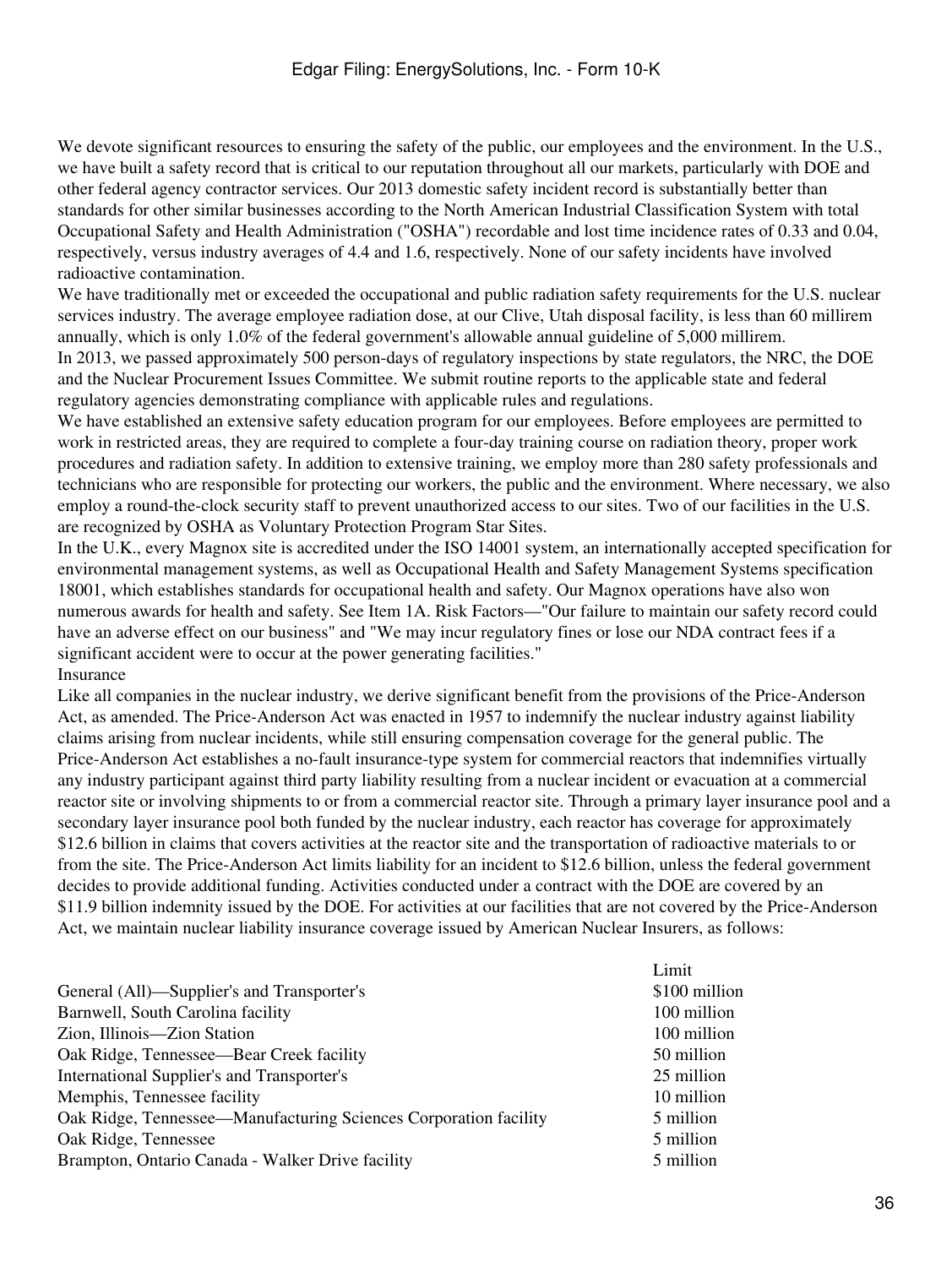Our Clive, Utah facility maintains a pollution legal liability policy which, in addition to typical pollution liability coverage, includes coverage for bodily injury, property damage and clean-up costs associated with LLRW and material at the site.

Competition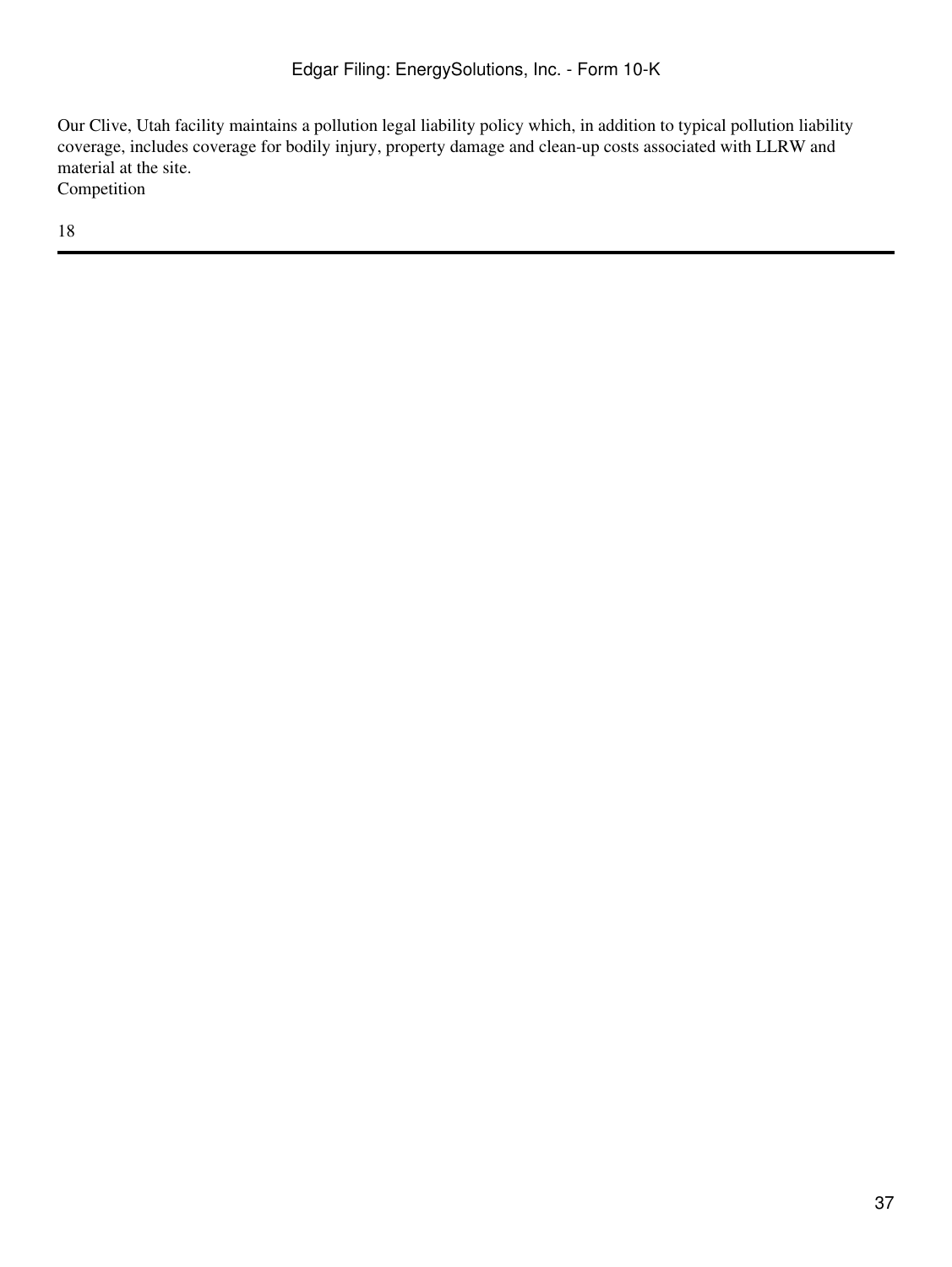We compete with international, national and regional services firms who provide nuclear services for government and commercial customers. We believe that the following are key competitive factors in these markets:

•technical approach;

•skilled managerial and technical personnel;

•proprietary technologies and technology skill credentials;

•quality of performance;

safety;

•diversity of services; and

•price.

Competitors to our Projects, Products and International Groups include international and national engineering and construction firms such as Bechtel Group, Inc., CH2M Hill, Fluor Corporation, Jacobs Engineering Group Inc., URS Corporation, AMEC plc and AREVA. Many of our competitors have greater financial and other resources than we do, which may give them a competitive advantage. In addition, we also face competition from smaller firms. Our major U.S. government customer, the DOE, has substantially increased small business set-aside programs for prime contracts. Because we are not a small business, we have responded by teaming in certain circumstances as a subcontractor with small businesses responding to requests for proposals as a prime contractor on selected procurements. To some degree, we also face competition from nuclear utilities, since many elect to self-perform the decommissioning of their plants. Other competitors in the commercial market include a number of companies who have the capability to provide similar services, which include large component removal, facility decontamination, site remediation, radiological consulting services, staff augmentation, fuel pool services, cask services and liquid waste processing. We believe that we have a competitive advantage due to our wider range of in-house services and larger staff resources. However, we often face stiff price competition on bids where other companies are willing to accept lower margins or have lower indirect cost structures.

The LP&D Group faces competition in providing radioactive material transportation, processing and disposal services to our customers. Currently, the predominant radioactive material treatment and disposal methods include direct landfill disposal, on-site containment or processing, incineration and other thermal treatment methods. Competition in this area is based primarily on price, safety record, regulatory and permit restrictions, technical performance, dependability and environmental integrity.

At this time, we have the only commercial disposal outlet for MLLW and we operate two of the four commercial LLRW disposal sites in the U.S., through our Clive, Utah and Barnwell, South Carolina disposal facilities. There is a state owned commercial LLRW facility located in Richland, Washington that does not accept radioactive materials from outside the Northwest Interstate Compact on Low Level Radioactive Waste Management (the "Northwest Compact"). In addition, Waste Control Specialists LLC ("WCS") operates a commercial LLRW facility in Andrews County, Texas. WCS received a license to receive LLRW at its disposal facility from the Texas Commission on Environmental Quality and announced receipt of its first shipment in April of 2012. It is possible that other commercial sites may be licensed for the disposal of radioactive waste.

With respect to Class A waste, we also compete with processors who reduce waste volumes through treatment (compaction, sorting and incineration). With respect to large components, we compete with processors that have the abilities to cut, scrap and partially decontaminate these components. In both instances, much of the waste generated has usually been transported to our Clive, Utah disposal facility. Another option available to utilities and to industrial sites is to store their waste on-site.

### Employees

As of December 31, 2013, we had more than 4,950 employees, including approximately 810 scientists and engineers and 280 radiation and safety professionals. A majority of our employees are skilled professionals, including nuclear scientists and engineers, hydrogeologists, engineers, project managers, health physics technicians, environmental engineers and field technicians. Approximately 140 of our U.S. employees and 2,600 of our U.K. employees are represented by labor unions. In addition to our own employees, we also manage, approximately 200 DOE employees through various Tier 1 arrangements at those sites, a portion of which belong to unions.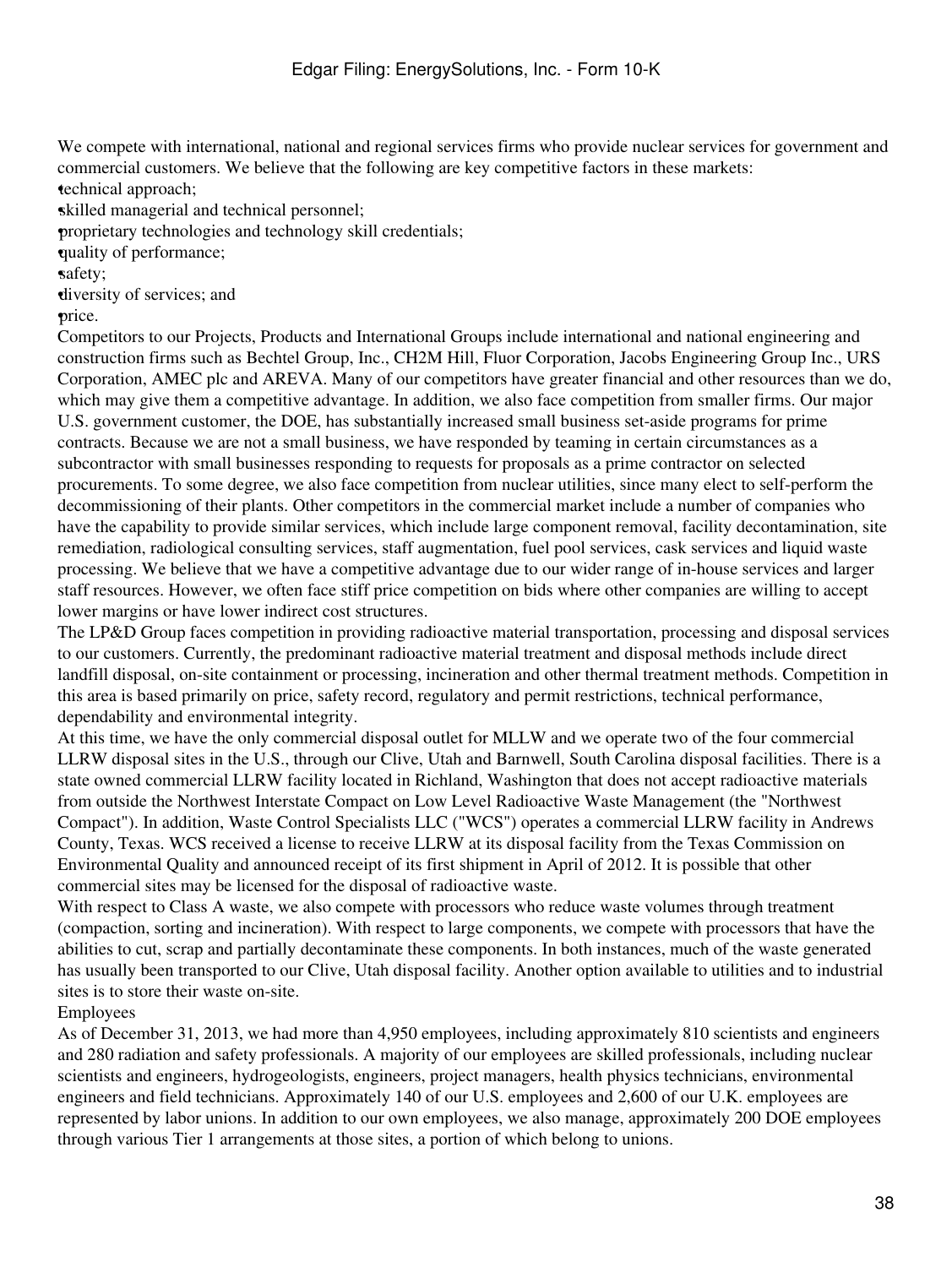# Edgar Filing: EnergySolutions, Inc. - Form 10-K

Approximately 3,100 of our employees are located at the ten Magnox sites we manage in the U.K. A full organizational review of our Magnox sites was undertaken in conjunction with an optimized decommissioning planning exercise for all ten sites, which reduced support and overhead costs, increased funding for accelerated decommissioning work at two sites and base-lined an optimized generation, defueling and decommissioning program for Magnox. The Magnox MODP has been approved by the NDA and forms part of the NDA funding settlement which in turn is part of the U.K. government's Comprehensive Spending Review ("CSR").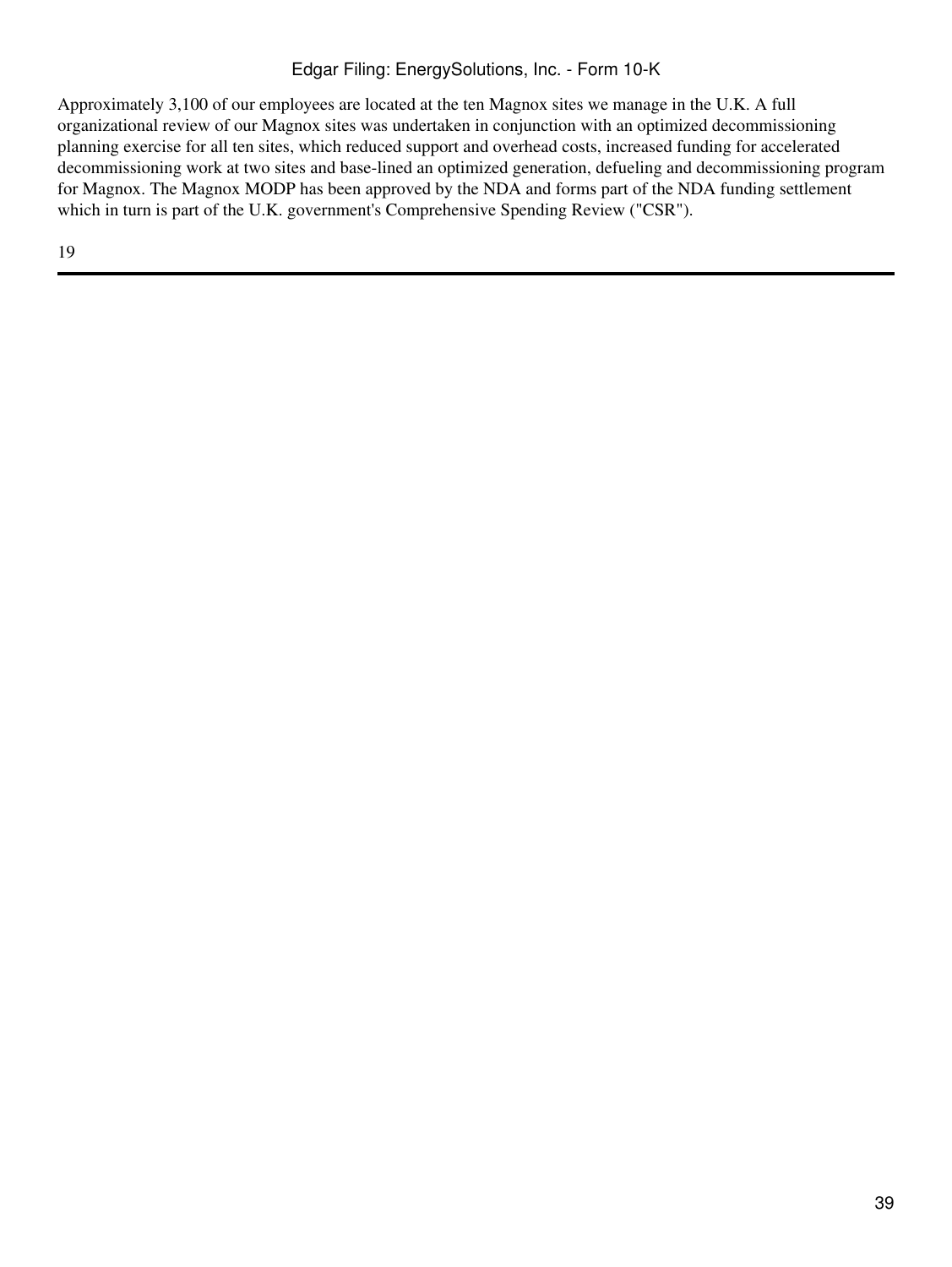During the CSR period to 2015, the MODP includes approximately twelve changes of organization across the ten Magnox sites, generation to defueling to decommissioning, as a result of these changes and the drive to reduce support and overhead costs, there will be significant manpower reductions, expected to be approximately 600 staff, during the CSR period to 2015 followed by a further reduction in manpower of 1,000 in the period from 2016 to 2020. The initial restructuring across Magnox with reduced support and overheads, generated reductions of approximately 300 staff over twelve months followed by further reductions as sites went from generation to defueling or from defueling to decommissioning.

The termination plan and employee termination benefits to be paid to these employees are in accordance with the existing employee and the trade union agreements and were pre-approved by the NDA. All employee termination benefit costs are treated as part of the normal Magnox cost base and will be reimbursed by the NDA. The total termination benefit cost included within the MODP over the CSR period to 2015 is estimated to be approximately £200.0 million, or approximately \$320.0 million, and is expected to be paid by the NDA over a four year period. Regulation

#### Applicable U.S. Statutes

We operate in a highly regulated industry and are subject to extensive and changing laws and regulations administered by various federal, state and local governmental agencies, including those governing radioactive materials and environmental and health and safety matters. Some of the laws affecting us include, but are not limited to, the Atomic Energy Act of 1954 ("AEA"), the Resource Conservation and Recovery Act of 1976 ("RCRA"), the Energy Reorganization Act of 1974 ("ERA"), the Comprehensive Environmental Response, Compensation and Liability Act of 1980 ("CERCLA"), the Hazardous Materials Transportation Act, the Uranium Mill Tailings Radiation Control Act of 1978, the Low-Level Radioactive Waste Policy Act, the Low-Level Radioactive Waste Policy Amendments Act, the Nuclear Waste Policy Act of 1982 ("NWPA"), the Utah Radiation Control Act, the Utah Air Conservation Act, the Utah Solid and Hazardous Waste Act, the Utah Water Quality Act, the Tennessee Radiological Health Service Act, the South Carolina Atomic Energy and Radiation Control Act, the South Carolina Radioactive Waste Transportation and Disposal Act, the Tennessee Solid Waste Disposal Act, the Clean Water Act, the Clean Air Act ("Clean Air Act"), the Toxic Substances Control Act ("TSCA"), the Federal Insecticide, Fungicide and Rodenticide Act, the Oil Pollution Act of 1990 and the Occupational Safety and Health Act of 1970; each as from time to time amended. The AEA and the ERA authorize the NRC to regulate the receipt, possession, use and transfer of commercial radioactive materials, including "source material," "special nuclear material" and "by-product material." Pursuant to its authority under the AEA, the NRC has adopted regulations that address the management, treatment and disposal of LLRW and that require the licensing of LLRW disposal sites by the NRC or states that have been delegated authority to regulate low-level radioactive material under Section 274 of the AEA. Nearly all of our nuclear related licenses are overseen by Agreement States (i.e., a state to which the NRC has delegated some authority). Our primary regulators are government agencies of the states where our processing and disposal facilities are located, namely Utah, South Carolina and Tennessee.

RCRA, as amended by the Hazardous and Solid Waste Amendments of 1984 ("HSWA"), provides a comprehensive framework for the regulation of the generation, transportation, treatment, storage and disposal of hazardous and solid waste. The intent of RCRA is to control hazardous and solid wastes from the time they are generated until they are properly recycled or treated and disposed. As applicable to our operations, RCRA prohibits improper hazardous waste disposal and imposes criminal and civil liability for failure to comply with its requirements. RCRA requires that hazardous waste generators, transporters and operators of hazardous waste treatment, storage and disposal facilities meet strict standards set by government agencies. In certain circumstances, RCRA also requires operators of treatment, storage and disposal facilities to obtain and comply with RCRA permits. The land disposal restrictions developed under the HSWA prohibit land disposal of specified wastes unless these wastes meet or are treated to meet best demonstrated available technology treatment standards, unless certain exemptions apply. In the same way that the NRC may delegate authority under the AEA, the EPA may delegate some federal authority under RCRA to the states. TSCA provides the EPA with the authority to regulate over 60,000 commercially produced chemical substances. The EPA may impose requirements involving manufacturing, record keeping, reporting, importing and exporting. TSCA also established a comprehensive regulatory program, analogous to the RCRA program for hazardous waste, for the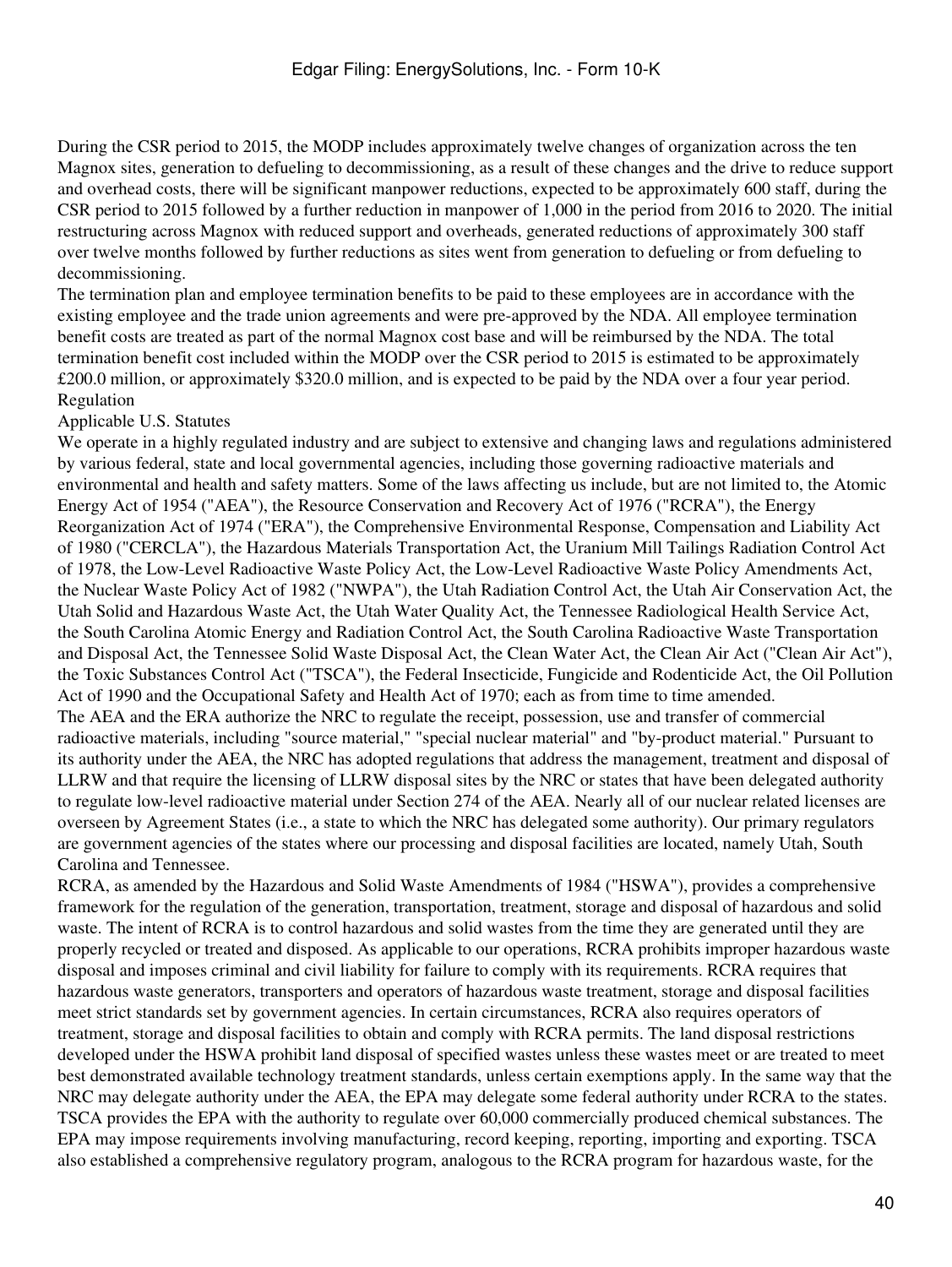management of polychlorinated biphenyls.

The Clean Water Act regulates the discharge of pollutants into streams and other waters of the U.S. (as defined in the statute) from a variety of sources. If wastewater or runoff from our facilities or operations may be discharged into surface waters, the Clean Water Act requires us to apply for and obtain discharge permits, conduct sampling and monitoring and, under certain circumstances, reduce the quantity of pollutants in those discharges. The federal government may delegate Clean Water Act authority to the states.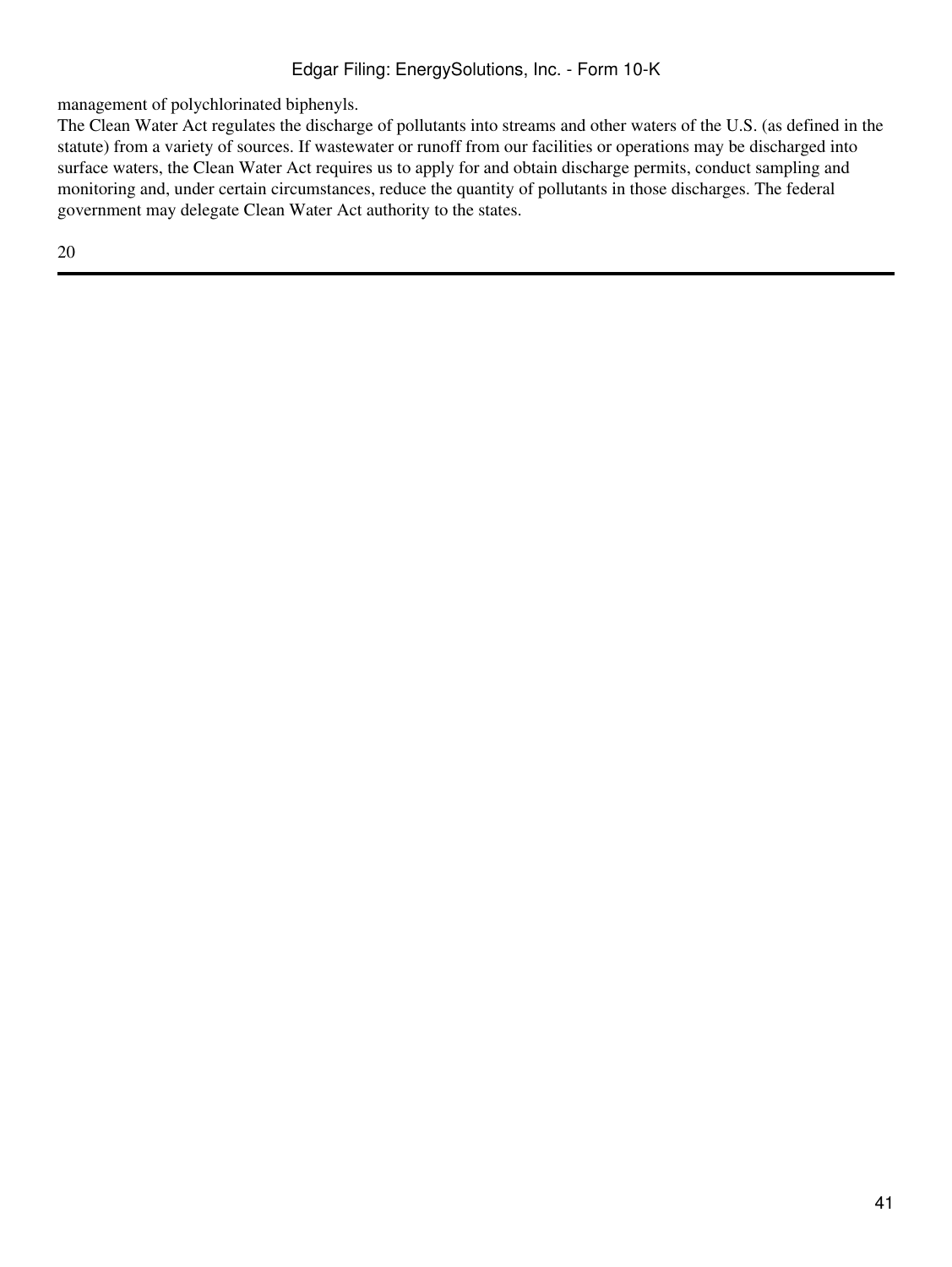The Clean Air Act empowers the EPA and the states to establish and enforce ambient air quality standards and limits of emissions of pollutants from facilities. This has resulted in tight control over emissions from technologies like incineration, as well as dust emissions from locations such as waste disposal sites. States can assume control over portions of the federal Clean Air Act authority through EPA approval of "state implementation plans." The processing, storage and disposal of high-level radioactive waste (e.g., spent nuclear fuel) are subject to the requirements of the NWPA, as amended by the NWPA Amendments. These statutes regulate the disposal of high-level radioactive waste by establishing procedures and schedules for the DOE to site geologic repositories for such waste and such repositories are to be licensed by the NRC. The NRC has issued regulations that address the storage and disposal of high-level radioactive waste, including storage and transportation of such waste in dry casks and storage at Independent Spent Fuel Storage Installations ("ISFSI"). ZionSolutions has successfully licensed and constructed an ISFSI as part of the agreement to dismantle Exelon's Zion Station plant. Although we are not involved with the processing or disposal of high-level radioactive waste at our facilities, we do provide technical and operations support services to the DOE and nuclear utilities for the management of such high-level waste at client sites. Applicable U.K. Statutes

Through our U.K. subsidiaries, we are subject to extensive and changing laws and regulations in the U.K. Some of the laws affecting us include, but are not limited to, the Nuclear Installations Act 1965, the Health and Safety at Work Act 1974, the Radioactive Substances Act 1993 ("RSA 1993") (applicable in Scotland and Northern Ireland only), the Environment Act 1995, the Nuclear Industries Security Regulations 2003, the Energy Act 2004 and the Electricity Act 1989 and the Ionising Radiations Regulations 1999 and the Environmental Permitting Regulations 2010.

The Nuclear Installations Act 1965 governs the construction and operation of nuclear installations, including fuel cycle facilities, in the U.K. The Health and Safety at Work Act 1974 regulates workplace health, safety and welfare within the U.K.

The RSA 1993 provides a comprehensive framework for the keeping and use of radioactive materials as well as accumulation and disposal of radioactive waste.

The Environment Act 1995 created the Environment Agency in England and Wales and the Scottish Environment Protection Agency ("SEPA"). Under the Environment Act 1995, these agencies enforce environmental protection legislation including the RSA 1993.

Nuclear Industries Security Regulations 2003 - The Office of Nuclear Regulation ("ONR") Civil Nuclear Security conducts its regulatory activities, approving security arrangements within the industry and enforcing compliance under the authority of these regulations.

Energy Act 2004 established the NDA to ensure the decommissioning and clean-up of Britain's civil public sector nuclear sites including the sites operated by ESEU Limited.

The Ionising Radiations Regulations 1999 provides a framework for the general radiation protection of workers and the public from work activities involving ionising radiation.

The Environmental Permitting Regulations 2010 (which repeal the Radioactive Substances Act 1993 in England and Wales only) applies to the use of radioactive substances on premises.

The U.S. Regulatory Environment

The state of Utah regulates our operations at our Clive facility. Our Utah licenses include our Clive facility's primary radioactive material license (UT2300249) and our 11e(2) material license (UT2300478), both of which are currently in timely renewal, which allow us to operate under the terms of our prior license until a new license is issued. Four different divisions of the Department of Environmental Quality regulate this facility with approximately 14 employees devoted to the facility. The Division of Radiation Control and the Division of Solid and Hazardous Waste regulate our ability to receive LLRW, NORM/NARM (naturally-occurring/accelerator-produced radioactive material), 11e(2) material and MLLW. Additionally, the Division of Water Quality and the Division of Air Quality also regulate the facility. The site is inspected daily to ensure strict compliance with all Utah regulations. The Division of Radiation Control also requires us to provide surety bonds as financial assurance for the decommissioning or "closure" of our Clive facility, including areas that are closed on an ongoing basis. The adequacy of the funding provided is reviewed annually to assure that adequate financial resources are set aside and maintained to fund any required on-site clean-up activities. Finally, we also maintain nine Tooele County, Utah Conditional Use Permits for the facility.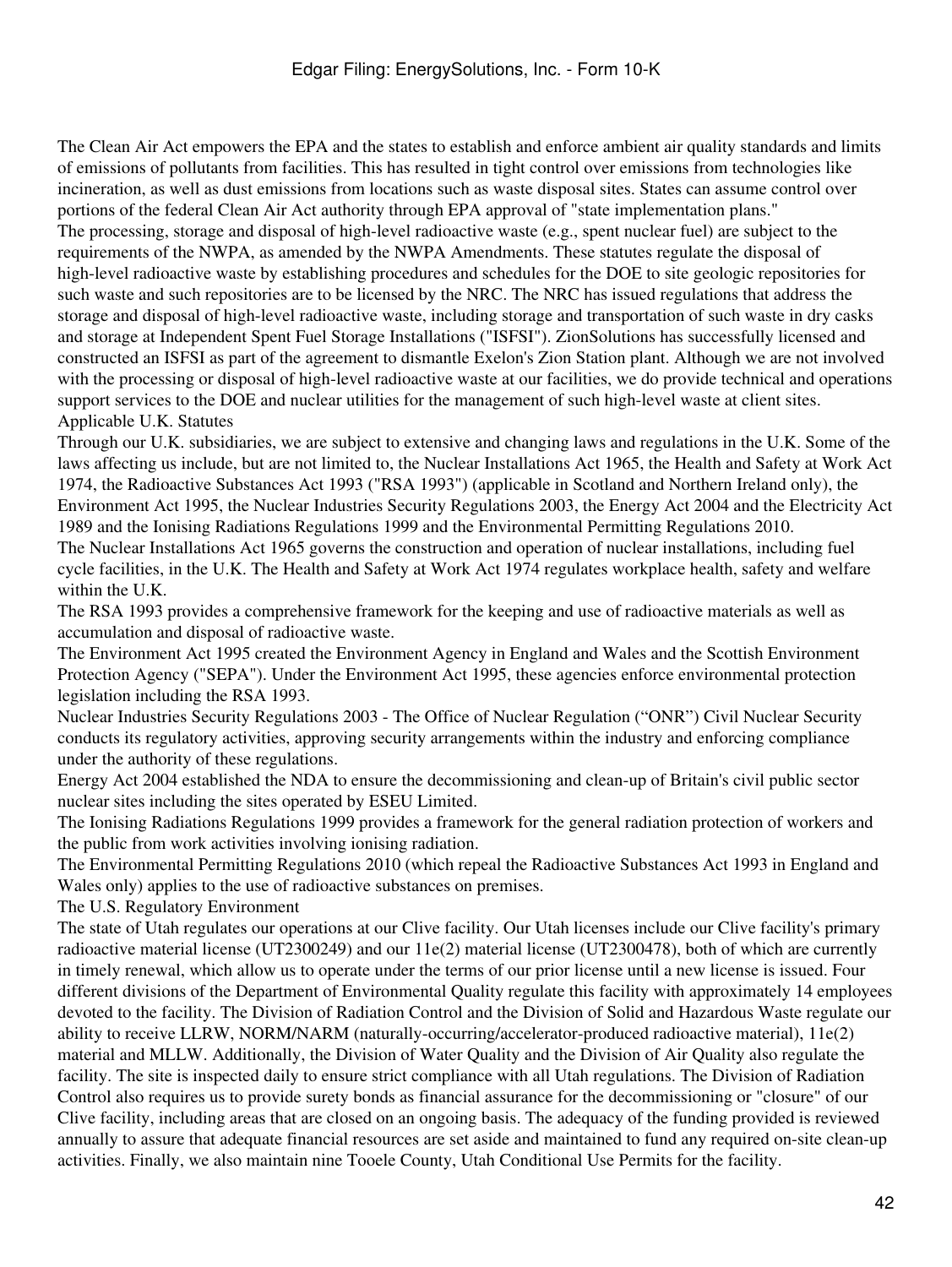The South Carolina Department of Health and Environmental Control regulates our South Carolina operations through multiple groups, including the Division of Waste Management, the Bureau of Air Quality and the Bureau of Water. Our licensed operations in South Carolina include the Barnwell disposal facility (the license is currently in timely renewal), the Calibration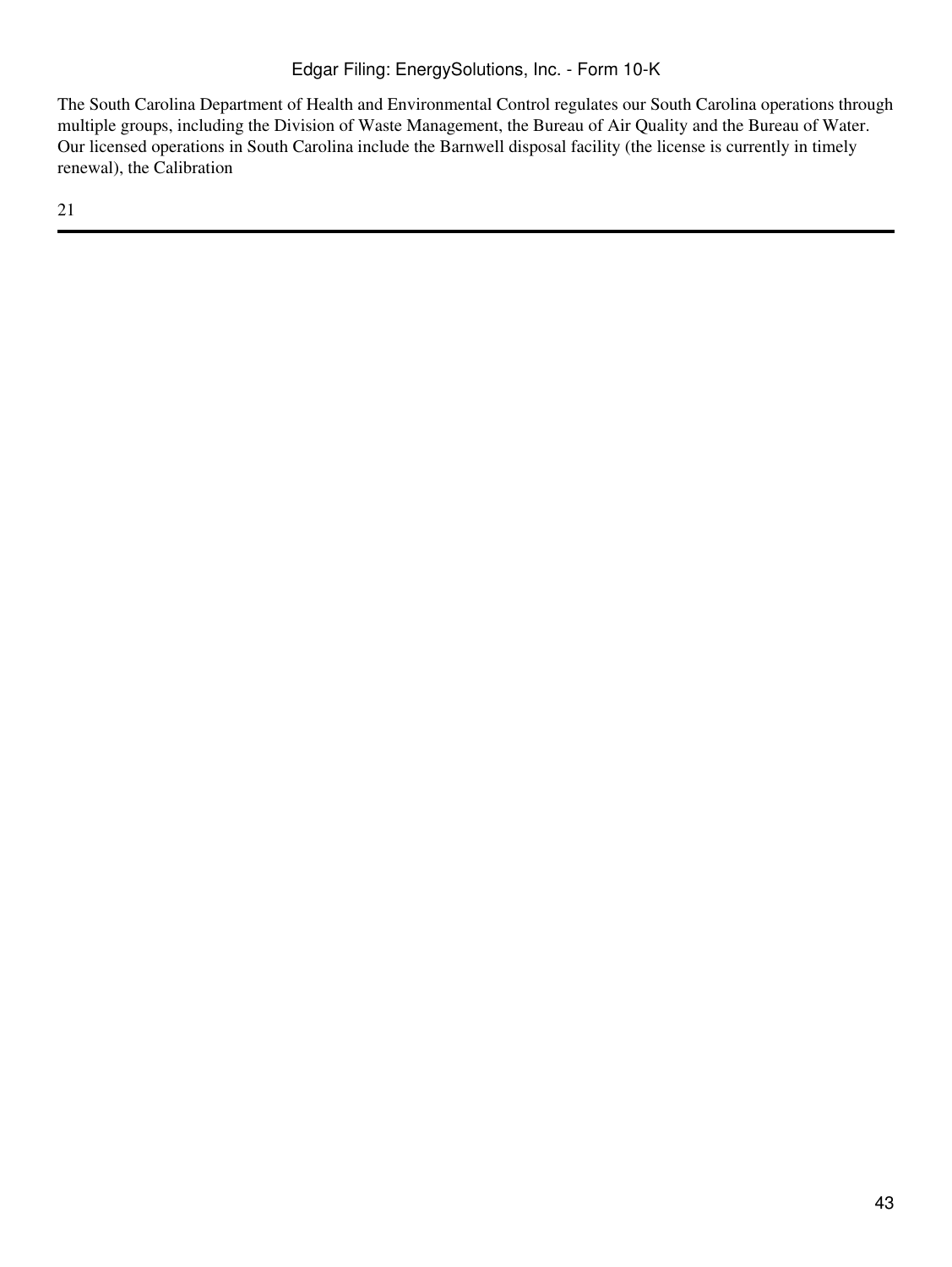Laboratory, the Nuclear Services Support Facility, the Barnwell Environmental and Dosimetry Lab and the Chem-Nuclear Systems, Service Operations Division. The South Carolina Department of Health and Environmental Control has staff specifically devoted to the regulation of our facilities which continually inspects us and assures that we fully comply with all regulations. We lease the Barnwell site from the state of South Carolina under the terms of the Atlantic Compact. As part of that lease and as part of its regulatory oversight, South Carolina requires us to contribute to a long-term care fund for the site and maintain decommissioning or closure assurance.

The Tennessee Department of Environment and Conservation ("TDEC"), regulates our Tennessee operations through multiple groups, including the Division of Radiological Health, the Division of Solid Waste Management and the Division of Water Pollution Control. The TDEC has staff that continually oversees our facilities and also requires each facility to provide financial assurance for decommissioning. Several of our Tennessee licenses are currently in timely renewal.

When we engage in the transportation of hazardous or radioactive materials, we are subject to the requirements of the Hazardous Materials Transportation Act, as amended by the Hazardous Materials Transportation Uniform Safety Act of 1990. Pursuant to these statutes, the U.S. Department of Transportation regulates the transportation of hazardous materials in commerce. Our wholly owned subsidiary Hittman Transport Services, Inc., operates our primary shipping operation. Shippers and carriers of radioactive materials must comply with both the general requirements for hazardous materials transportation and with specific requirements for the transportation of radioactive materials. Many states also regulate our shipping business including California, Colorado, Florida, Georgia, Idaho, Massachusetts, New Jersey, New York, Oregon and Pennsylvania.

As described above, we are also regulated by the federal government, including by the NRC and EPA. The NRC regulates us regarding the certification of casks used to transport waste, importation of waste from foreign countries, decommissioning of power reactors and non-reactor decommissioning operations in non-Agreement States. We have multiple current Certificates of Compliance, which allow us to manufacture and sell radioactive material packages for the storage and transportation of radioactive material, including dry casks for spent nuclear fuel. These Certificates of Compliance permit the use of these packages by third parties as well as for our own transportation needs. The NRC requires us to maintain a Quality Assurance program associated with these Certificates of Compliance.

To the extent we engage in the storage, processing, or disposal of MLLW, the radioactive components of the mixed waste are subject to NRC regulations promulgated under the AEA. The EPA, under RCRA, regulates the hazardous components of the waste. To the extent that these regulations have been delegated to the states, the states may also regulate mixed waste.

Operators of hazardous waste treatment, storage and disposal facilities are required to obtain RCRA Part-B permits from the EPA or from states authorized to implement the RCRA program. Our Bear Creek facility located near Oak Ridge, Tennessee, is permitted under RCRA by the TDEC as a hazardous waste treatment facility. We have developed procedures to ensure compliance with RCRA permit provisions at our Bear Creek facility, including procedures for ensuring appropriate waste acceptance and scheduling, waste tracking, manifesting and reporting and employee training.

Under RCRA, wastes are classified as hazardous either because they are specifically listed as hazardous or because they display certain hazardous characteristics. Under current regulations, waste residues derived from listed hazardous wastes are considered hazardous wastes unless they are delisted through a formal rulemaking process that may last a few months to several years. For this reason, waste residue that is generated by the treatment of listed hazardous wastes, including waste treated with our vitrification technologies, may be considered a hazardous waste without regard to the fact that this waste residue may be environmentally benign. Full RCRA regulation would apply to the subsequent management of this waste residue, including the prohibition against land disposal without treatment in compliance with best demonstrated available technology treatment standards. In some cases, there is no current technology to treat mixed wastes, although EPA policy places these wastes on a low enforcement priority. Our ownership and operation of treatment facilities exposes us to potential liability for clean-up of releases of hazardous wastes under RCRA.

CERCLA effectively imposes strict, joint and several retroactive liabilities upon owners or operators of facilities where a release of hazardous substances occurred, the parties who generated the hazardous substances released at the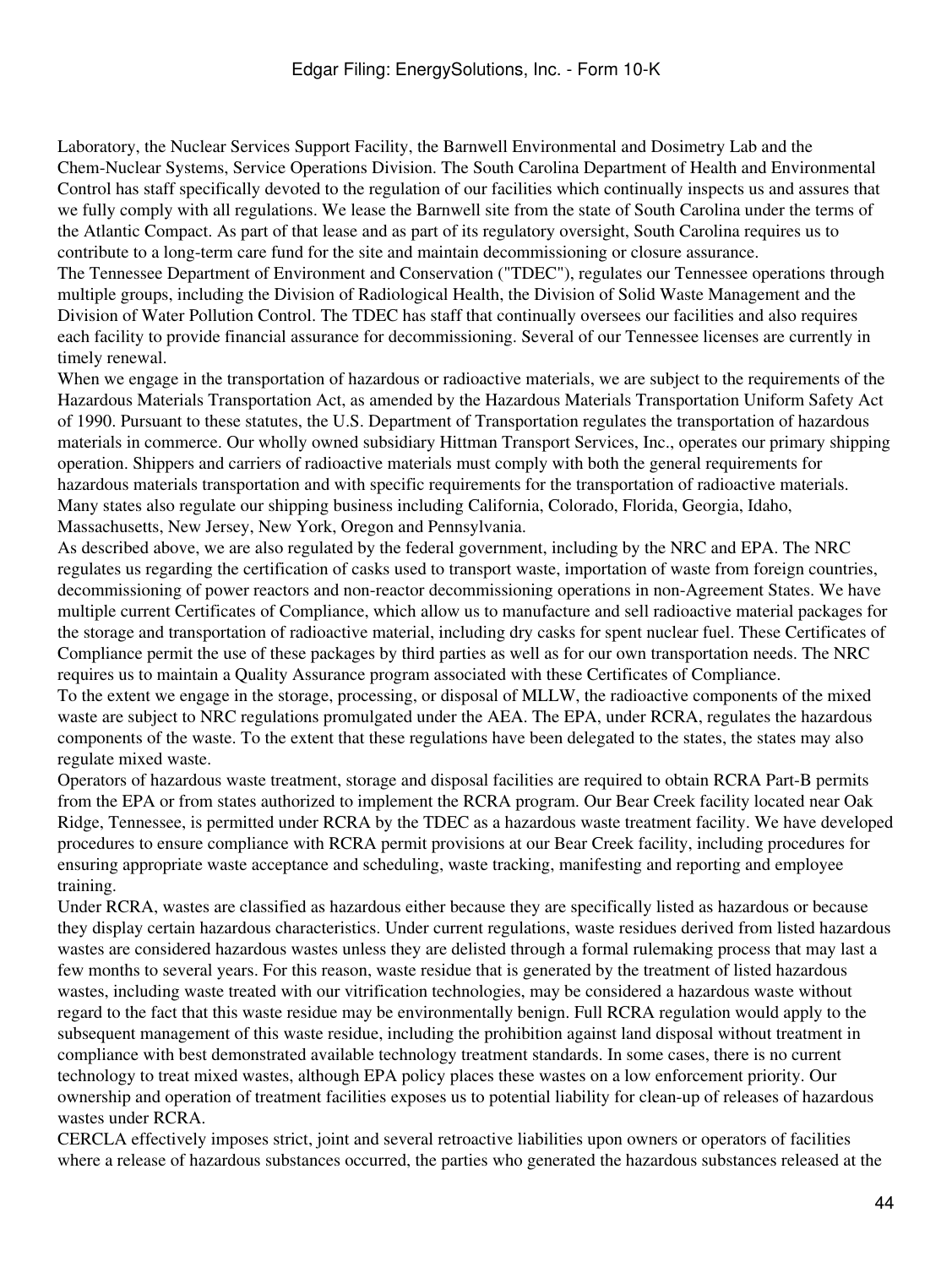### Edgar Filing: EnergySolutions, Inc. - Form 10-K

facilities and parties who arranged for the transportation of hazardous substances to these facilities. The Clean Water Act and CERCLA also require companies to report releases to the environment of listed hazardous substances to the National Response Center and impose fines for failure to do so.

Because we own and operate vitrification, storage, incineration and metal processing facilities, we are exposed to potential liability under CERCLA for releases of hazardous substances into the environment at those sites. If we use off-site storage or disposal facilities for final disposition of the glass and other residues from our vitrification, incineration and other treatment processes, or other hazardous substances relating to our operations, we may be subject to clean-up liability under CERCLA and we could incur liability as a generator of these materials or by virtue of having arranged for their transportation and disposal to such facilities. We have designed our processes to minimize the potential for release of hazardous substances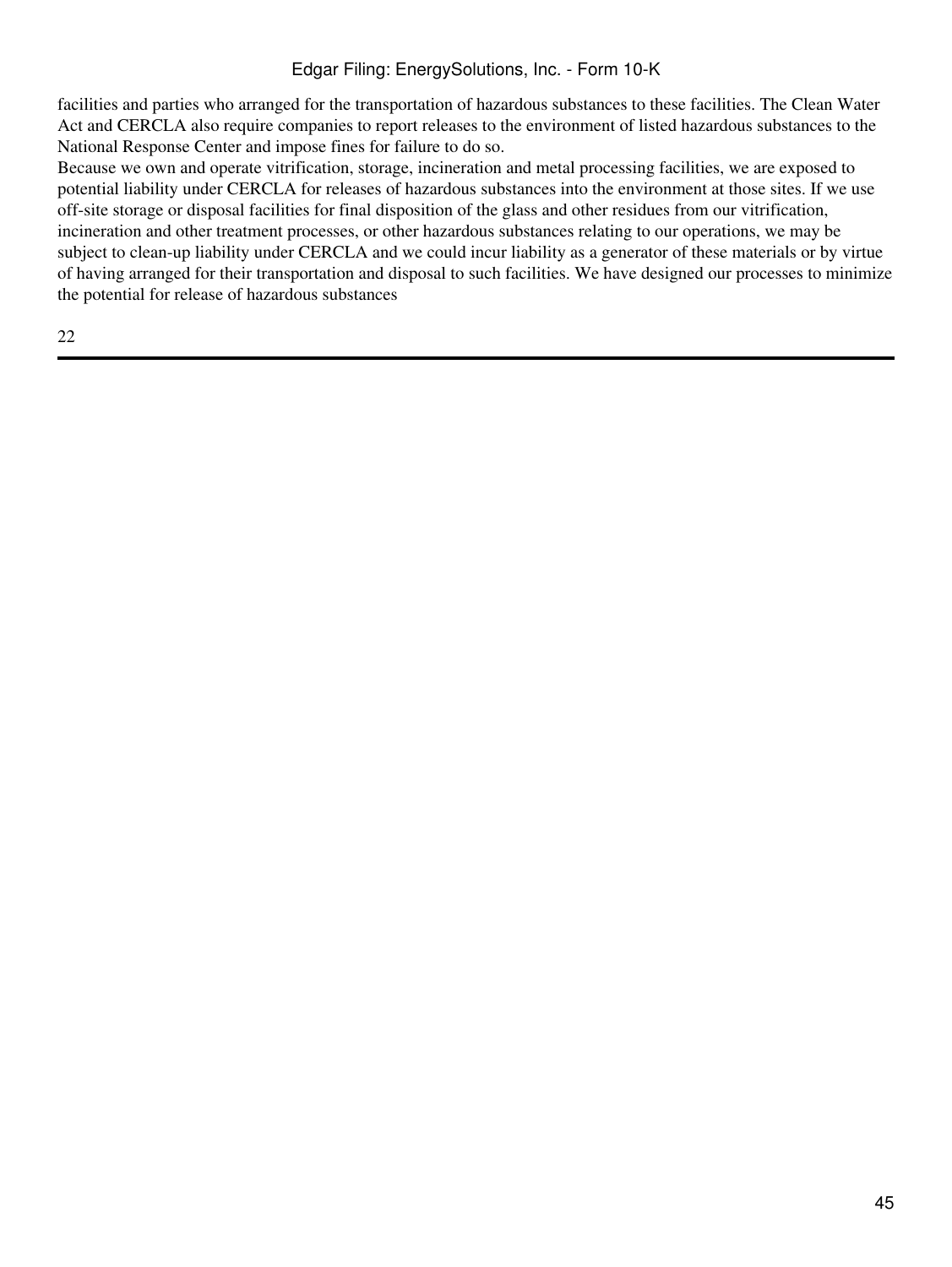into the environment. In addition, we have developed plans to manage and minimize the risk of CERCLA or RCRA liability by training operators, using operational controls and structuring our relationships with the entities responsible for the handling of waste materials and by-products.

Certain of our facilities are required to maintain permits under the Clean Water Act, the Clean Air Act and corresponding state statutes. The necessity to obtain such permits depends upon the facility's location and the expected emissions from the facility. A state may require additional state licenses or approvals. Further, many of the federal regulatory authorities described in this section have been delegated to state agencies; accordingly, we hold the required licenses, permits and other approvals from numerous states.

We believe that our treatment systems effectively trap particulates and prevent hazardous emissions from being released into the air, the release of which would violate the Clean Air Act.

However, our compliance with the Clean Air Act may require additional emission controls and restrictions on materials stored, used and incinerated at existing or proposed facilities in the future.

Many of the government agencies overseeing our operations require us to regularly monitor the impacts of our operations on the environment and to periodically report the results of such monitoring. The costs associated with required monitoring activities have not been and are not expected to be, material. In complying with existing environmental regulations in past years, we have not incurred material capital expenditures. We do not expect to incur material capital expenditures in future periods for compliance with environmental regulations. However, we could be required to remediate any adverse environmental conditions discovered or occurring in the future which may require material expenditures.

OSHA provides for the establishment of standards governing workplace safety and health requirements, including setting permissible exposure levels for hazardous chemicals that may be present in mixed wastes. We must follow OSHA standards, including the preparation of material safety data sheets, hazardous response training and process safety management, as well as various record-keeping disclosure and procedural requirements. The NRC also has set regulatory standards for worker protection and public exposure to radioactive materials or wastes that we adhere to. The U.K. Regulatory Environment

Through our U.K. subsidiaries, we hold contracts and licenses to operate and decommission 22 reactors at 10 of the NDA sites in the U.K. One of these reactors is operating and 21 are in various stages of decommissioning.

Approximately 3,400 employees in the U.K. operate these sites and are subject to the U.K. regulatory environment. We also have other operations in the U.K. that are also subject to this regulatory environment.

The ONR grants nuclear site licenses on behalf of the Health and Safety Executive. The ONR also ensures that nuclear installations comply with all statutory safety requirements. ONR staff regularly inspects our facilities to confirm that the relevant licensing requirements are met throughout the life of the facility, including decommissioning.

The Environment Agency in England and Wales and the SEPA in Scotland have extensive powers and statutory duties to improve and protect the environment across England, Wales and Scotland. The Nuclear Regulation Groups (North and South) of the Environmental Agency regularly inspect and regulate our facilities in England and Wales to confirm compliance with regulations regarding radioactive substances, integrated pollution control, waste regulation and water quality. SEPA fulfills a similar function in Scotland. Memoranda of Understanding between the Environment Agency/SEPA and the Health and Safety Executive facilitate coordination between the multiple agencies regarding overlapping functions.

Under the Energy Act 2004, the NDA was given responsibility for the operation, clean-up and decommissioning of 20 civic public sector nuclear sites, including reactor facilities used for the storage, disposal or treatment of hazardous material. We are operating or decommissioning reactors for the NDA at 10 of these sites. Accordingly, we serve as a prime contractor for the NDA.

Financial Information About Business Segments and Foreign and Domestic Operations

For financial information relating to (a) each of our business segments and (b) our foreign and domestic sales, transfers between geographic areas net income and identifiable assets, see Note 15 to our consolidated financial statements included within this Annual Report on Form 10-K.

Development of Our Business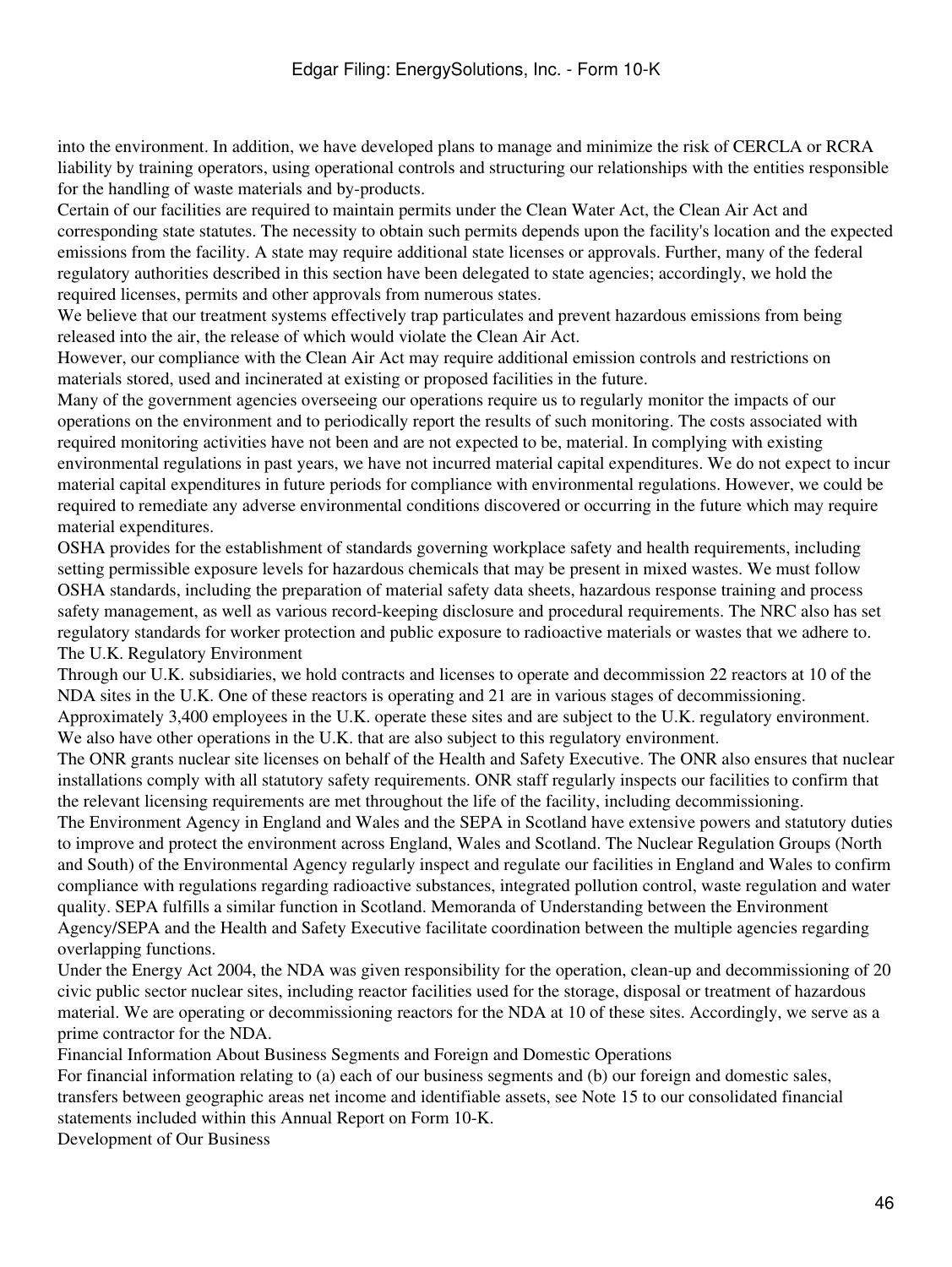The Company was initially formed as Envirocare of Utah, Inc. in 1987 to operate a disposal facility for mixed waste, uranium mill tailings and Class A LLRW in Clive, Utah. In January 2005, the Company converted to a limited liability company, Envirocare of Utah, LLC ("Envirocare"). Immediately thereafter, the sole member of Envirocare sold all of its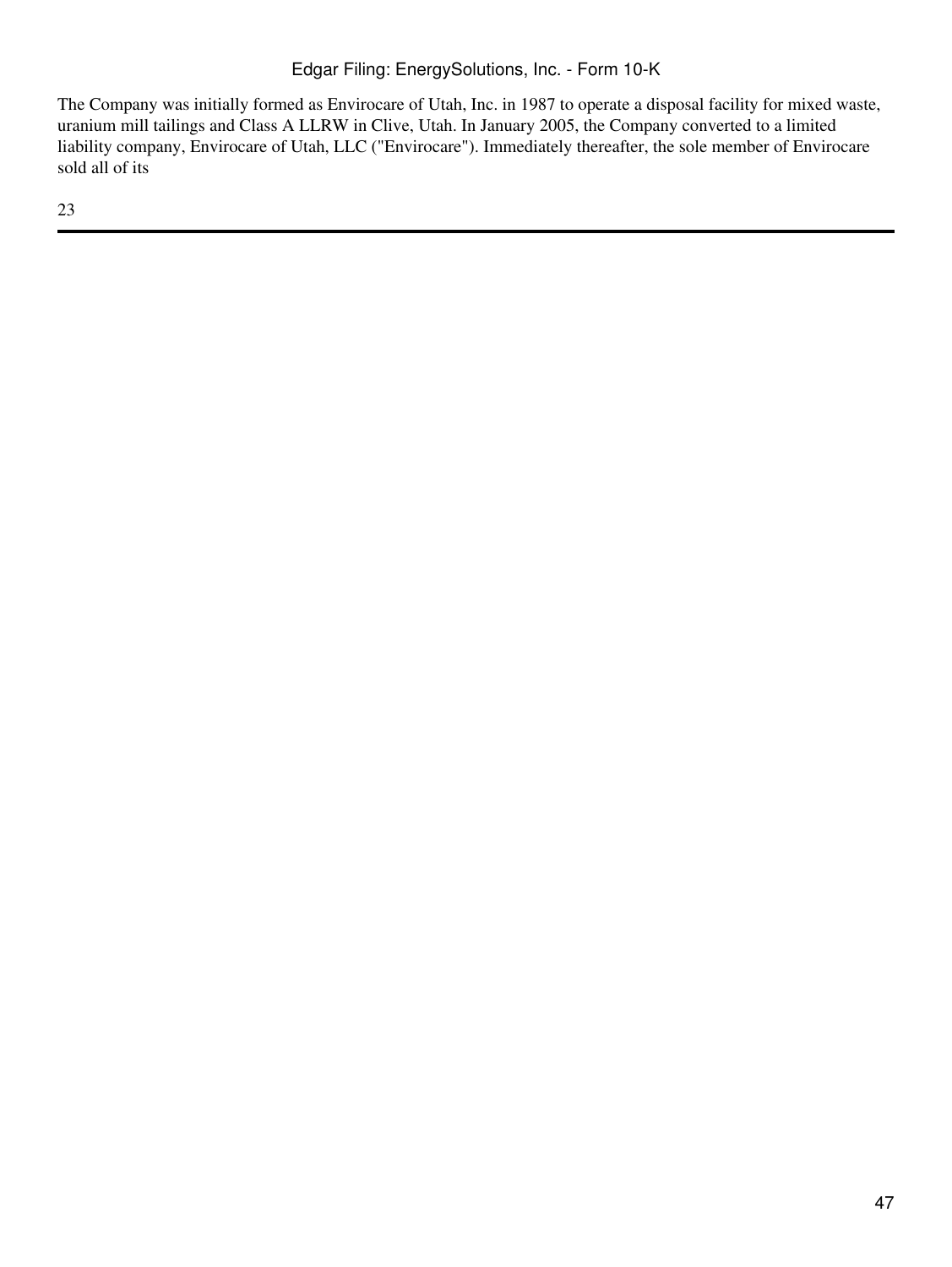member interest to ENV Holdings LLC. In 2006, we changed our name from Envirocare to EnergySolutions, LLC. Since 2005, we have expanded and diversified our operations through a series of strategic acquisitions, including the D&D division of Scientech, LLC in October 2005, BNGA in February 2006, Duratek, Inc, in June 2006, Safeguard International Solutions, Ltd. (renamed EnergySolutions EU Services Limited) in December 2006, Parallax, Inc. (renamed EnergySolutions Performance Strategies) in January 2007, Reactor Sites Management Company in June 2007, NUKEM Corporation (renamed EnergySolutions Diversified Services, Inc.) in July 2007, and Monserco Canada in December 2007. The operations of these acquisitions are included in our results of operations from the date of acquisition.

On November 20, 2007, the date of the completion of our initial public offering, we completed our conversion to a corporate structure whereby EnergySolutions, LLC became a wholly owned subsidiary of EnergySolutions, Inc. EnergySolutions, Inc. is organized and existing under the General Corporation Law of the state of Delaware. On July 30, 2008, we completed a secondary offering of 35 million shares of common stock offered by ENV Holdings, previously our majority shareholder, as selling shareholder. The underwriters of the offering subsequently exercised their over-allotment option and purchased 5.25 million additional shares of our common stock from ENV Holdings. Following completion of the offering, ENV Holdings owned approximately 16.7% of our outstanding shares of common stock. On February 13, 2009, ENV Holdings completed a distribution of all of our shares to its members on a pro rata basis for no consideration. As a result, ENV Holdings is no longer a beneficial owner, directly or indirectly, of any shares of our common stock.

On January 7, 2013, the Company entered into an Agreement and Plan of Merger (the "Merger Agreement") with Rockwell Holdco, Inc., a Delaware corporation (the "Parent" or "Rockwell") and Rockwell Acquisition Corp., a Delaware corporation and wholly owned subsidiary of Parent ("Merger Sub") established as an acquisition vehicle for the purpose of acquiring the Company. The Merger Agreement was later amended on April 5, 2013. Pursuant to the terms of the Merger Agreement, as amended, on May 24, 2013, (the "Merger Date"), Merger Sub merged with and into the Company, with the Company surviving as a wholly-owned subsidiary of Parent (the "Merger"). Parent is 100% owned by Energy Capital Partners II, LP and its parallel funds ("Energy Capital" or "ECP") a private equity firm focused on investing in North America's energy infrastructure.

On May 24, 2013, each issued and outstanding share of common stock of the Company (other than shares of Company common stock held in the treasury of the Company or owned by Parent, affiliates of Parent, Merger Sub, a subsidiary of the Company or by stockholders who had validly exercised and perfected their appraisal rights under Delaware law), was converted into the right to receive \$4.15 in cash, without interest and subject to any required withholding of taxes. The Company's common stock ceased to be traded on the New York Stock Exchange after close of market on that date. The Company continues its operations as a privately-held company. The Company filed with the Securities and Exchange Commission (the "SEC"), or has had filed on its behalf, a Form 15 and Form 25 to deregister the Company's common stock under Sections 12(b) and (g) of the Securities Exchange Act of 1934, as amended (the "Exchange Act"), respectively, which deregistration became effective 90 days after the filing of the applicable form. Further, the Company's reporting obligations under Section 15(d) of the Exchange Act on account of its common stock were suspended effective January 1, 2014, at which time the Company ceased filing periodic reports with the SEC on account of its common stock, but continues to have public reporting obligations with the SEC with respect to its 10.75% Senior Notes due 2018, as required by the indenture governing such Senior Notes. Available Information

We file annual, quarterly and current reports and other information with the SEC. These materials can be inspected and copied at the SEC's Public Reference Room at 100 F Street, NE., Washington, D.C. 20549. Copies of these materials may also be obtained by mail at prescribed rates from the SEC's Public Reference Room at the above address. Information about the Public Reference Room can be obtained by calling the SEC at 1-800-SEC-0330. The SEC also maintains an Internet site that contains reports, proxy and information statements and other information regarding issuers that file electronically with the SEC. The address of the SEC's Internet site is www.sec.gov. We make available, free of charge, on our Internet website, located at www.energysolutions.com, our Annual Reports on Form 10-K, Quarterly Reports on Form 10-Q and Current Reports on Form 8-K and any amendments to such reports, as soon as reasonably practicable following the electronic filing of such report with the SEC. Such reports can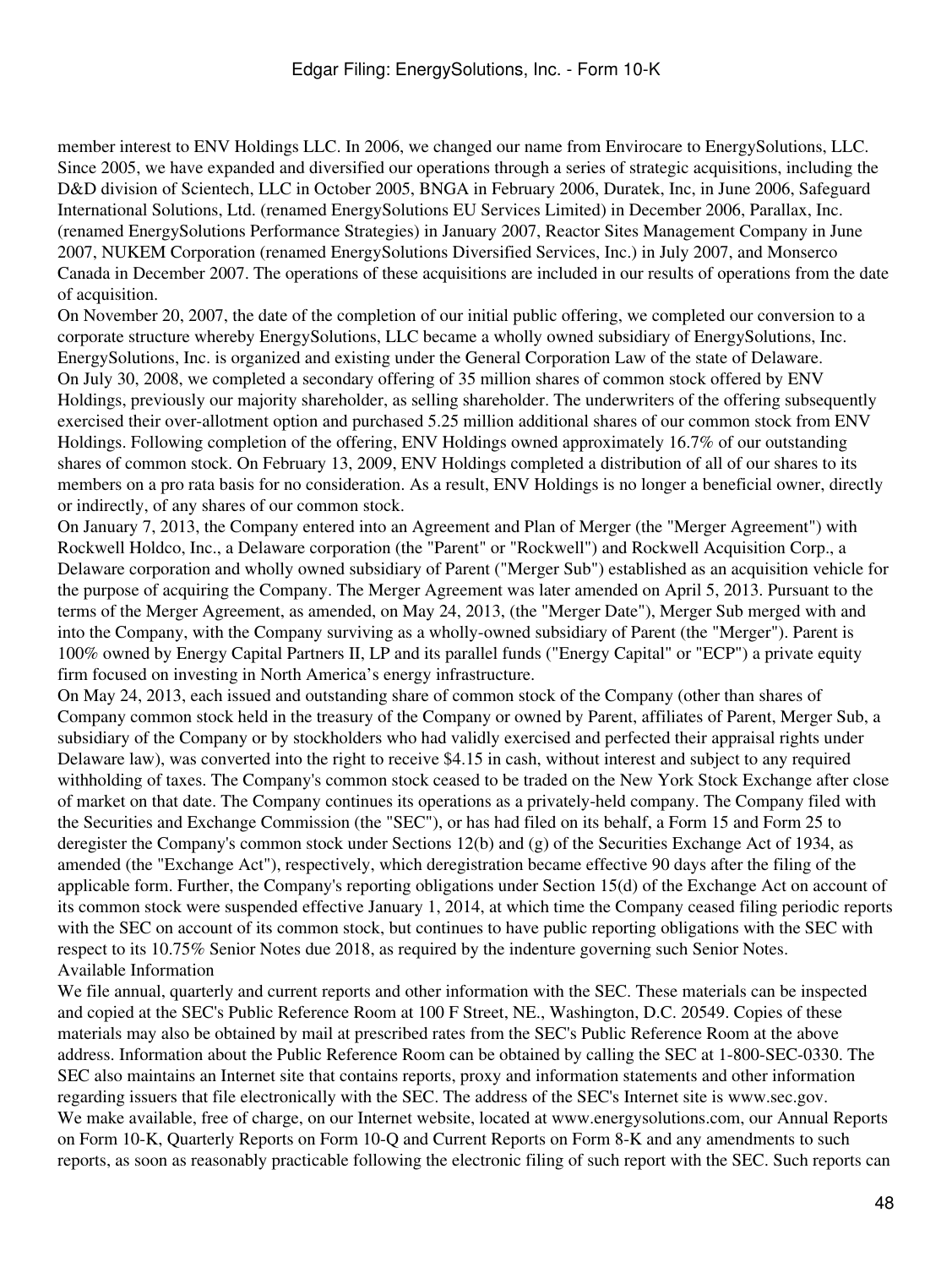be found under "SEC Filings" in the "Investor Relations" tab. In addition, we provide electronic or paper copies of our filings free of charge upon request. The information on our website is not a part of this Annual Report and is not incorporated into any of our filings made with the SEC.

Item 1A. Risk Factors.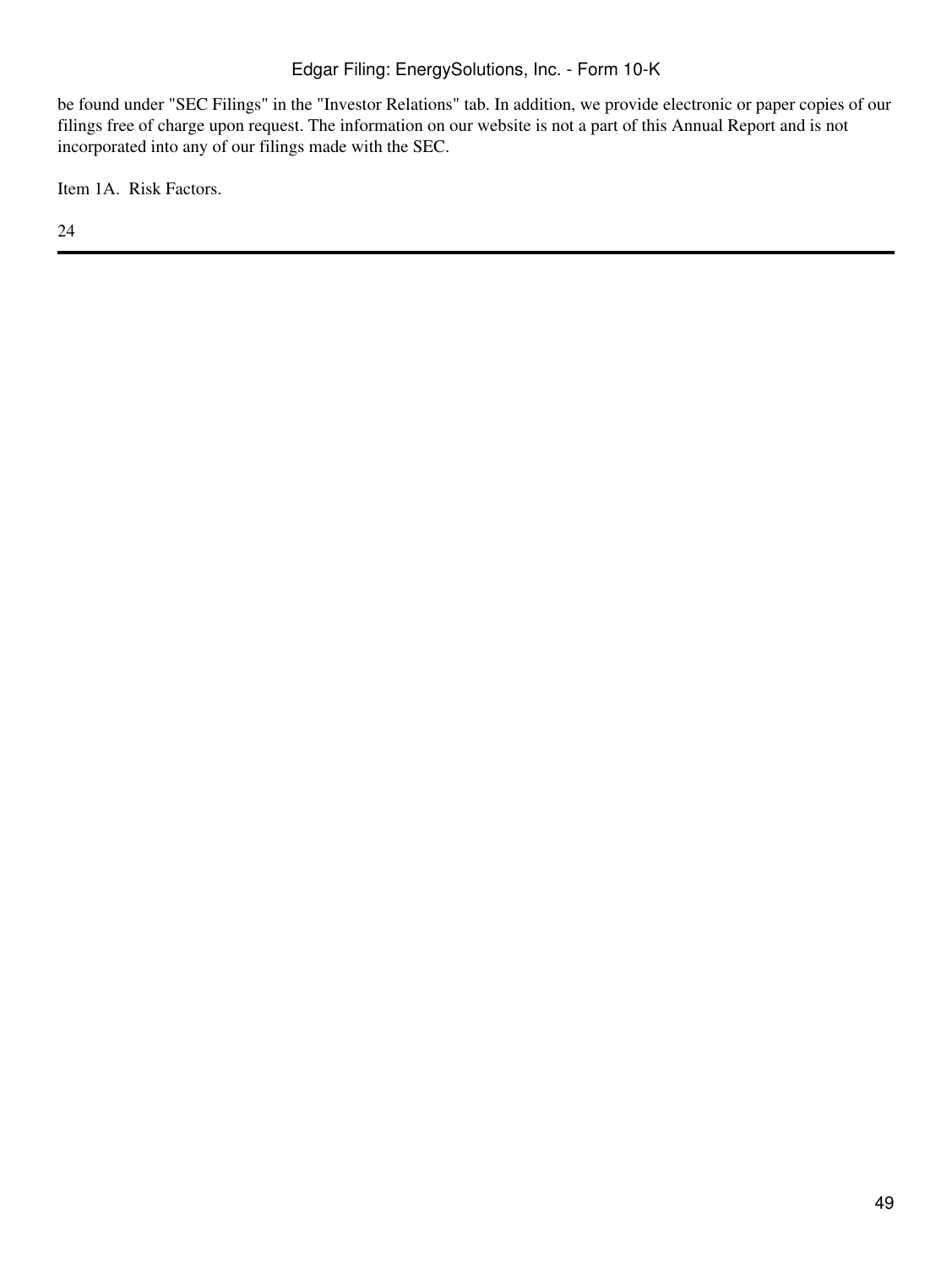You should carefully consider the following factors and other information contained in this Annual Report on Form 10-K before deciding to invest in our senior notes.

Amendments to the federal and state regulations that govern the classification of LLRW could negatively impact the Company's business.

Federal regulations require that low-level radioactive waste be classified as Class A, B, or C prior to disposal. LLRW disposal facilities may only receive LLRW that complies with criteria set by state regulators, according to the NRC's LLRW classification. The NRC is proposing to amend its LLRW classification regulations to require new and revised site-specific analyses and to permit the development of criteria for waste acceptance based on the results of these analyses, rather than on just the current generic classification system. Ultimately these amendments could impact what waste our Clive, Utah disposal facility is permitted to accept for disposal. Any temporary or permanent disruption or decrease in the waste streams coming to Clive for disposal could have a significant material impact on the Company's business. We expect the NRC to finalize these amendments in late 2015 or 2016.

Our licensed stewardship arrangement with Exelon exposes us to significant financial risks.

The transaction with Exelon is the first of its kind and, therefore, required extensive assurances. The Exelon transaction is expected to prove the license stewardship initiative as a viable model, such that other utility companies will not require as many layers of financial assurance. The transaction with Exelon establishes a series of financial consequences intended to ensure that the Zion Station decommissioning trust fund does not fall below projected completion costs (a "Deficiency"). Whenever there is a Deficiency, ZionSolutions must defer collection of invoices from the trust fund ("deferred receivables") until the Deficiency is resolved. EnergySolutions, LLC and EnergySolutions, Inc. guaranteed ZionSolutions' performance; in a Deficiency scenario, these guarantees would deplete Company assets before the \$200.0 million letter of credit would fund remaining decommissioning activities, as described below. If the ZionSolutions' deferred receivables reach \$50.0 million, EnergySolutions must defer receivables from ZionSolutions or EnergySolutions, LLC must extend a loan to ZionSolutions or contribute capital to ZionSolutions such that ZionSolutions' own deferred receivables do not exceed \$50.0 million and ZionSolutions is able to pay vendors for materials and services within established terms of trade payables and otherwise meet current operating expenses when such expenses are incurred and become due and payable. Deferral of receivables may also be triggered (up to, but not greater than, \$5 million per month) if ZionSolutions fails to achieve certain milestones, subject to force majeure or schedule extension conditions. With respect to any deferral of receivables, such receivables may be collected when the Deficiency is resolved or the milestone is achieved, as applicable. Also, additional rent under the lease with Exelon may be required if substantial completion of the D&D activities is not achieved within ten years, subject to certain schedule extension conditions. Such additional rents would be \$200,000 per month for the first year of delay, \$800,000 per month for the second year of delay, \$1,250,000 per month for the third year of delay and \$1,750,000 per month for the fourth year of delay and beyond. As discussed above, the Exelon transaction also includes financial assurances beyond the deferral of receivables and additional rents. These include a pledge of the ZionSolutions equity to Exelon, a \$200.0 million letter of credit (the proceeds of which may only be used for decommissioning by Exelon to the extent that Exelon exercises its right to ZionSolutions under the pledge), and a disposal easement at our Clive facility. To the extent that any of these deficiencies or events of default occur, there will be a substantial impact to our operations and financial condition because we have the contractual obligation to fund the operations of ZionSolutions if costs exceed the value of the trust fund.

The performance of the Zion Station project is subject to various risks and uncertainties that are not entirely within our control and that could have a material adverse effect on this project's profitability.

The profitability or loss of the Zion Station project is a function of project cost management and NDT fund investment earnings performance. If future project costs increase and all other factors remain constant, the profitability of the project may decrease and potentially result in a loss to ZionSolutions and the Company. Similarly, if the NDT fund investment earnings are lower than current projections and all other factors remain constant, the profitability of the project may decrease (and eventually, the loss on the project will increase) as a result of lower available funding. Because there are over five years remaining on the project, there can be no assurance that our current estimates, assumptions and projections will prove accurate and all such forward‑looking statements, including our projection of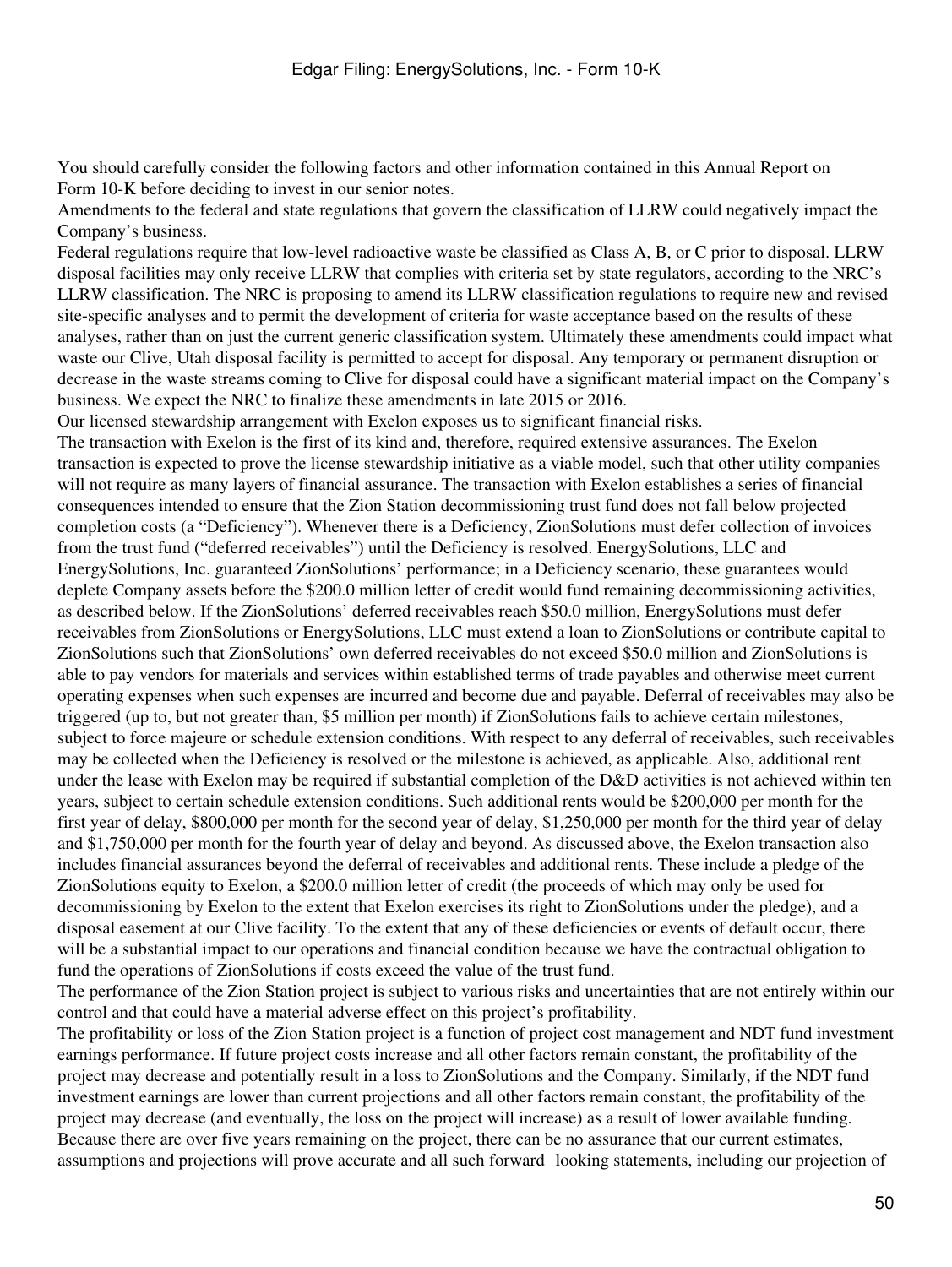# Edgar Filing: EnergySolutions, Inc. - Form 10-K

the project's profitability, could change materially. Our estimates, assumptions and projections are necessarily dependent upon future economic, market and other conditions over which we have no control. Accordingly, the expected profitability of the Zion Station project is uncertain. In the event actual project costs are higher than total realized NDT fund levels, we will realize no profit on the project and could incur a substantial loss that could have a material adverse effect on our business, financial condition and results of operations.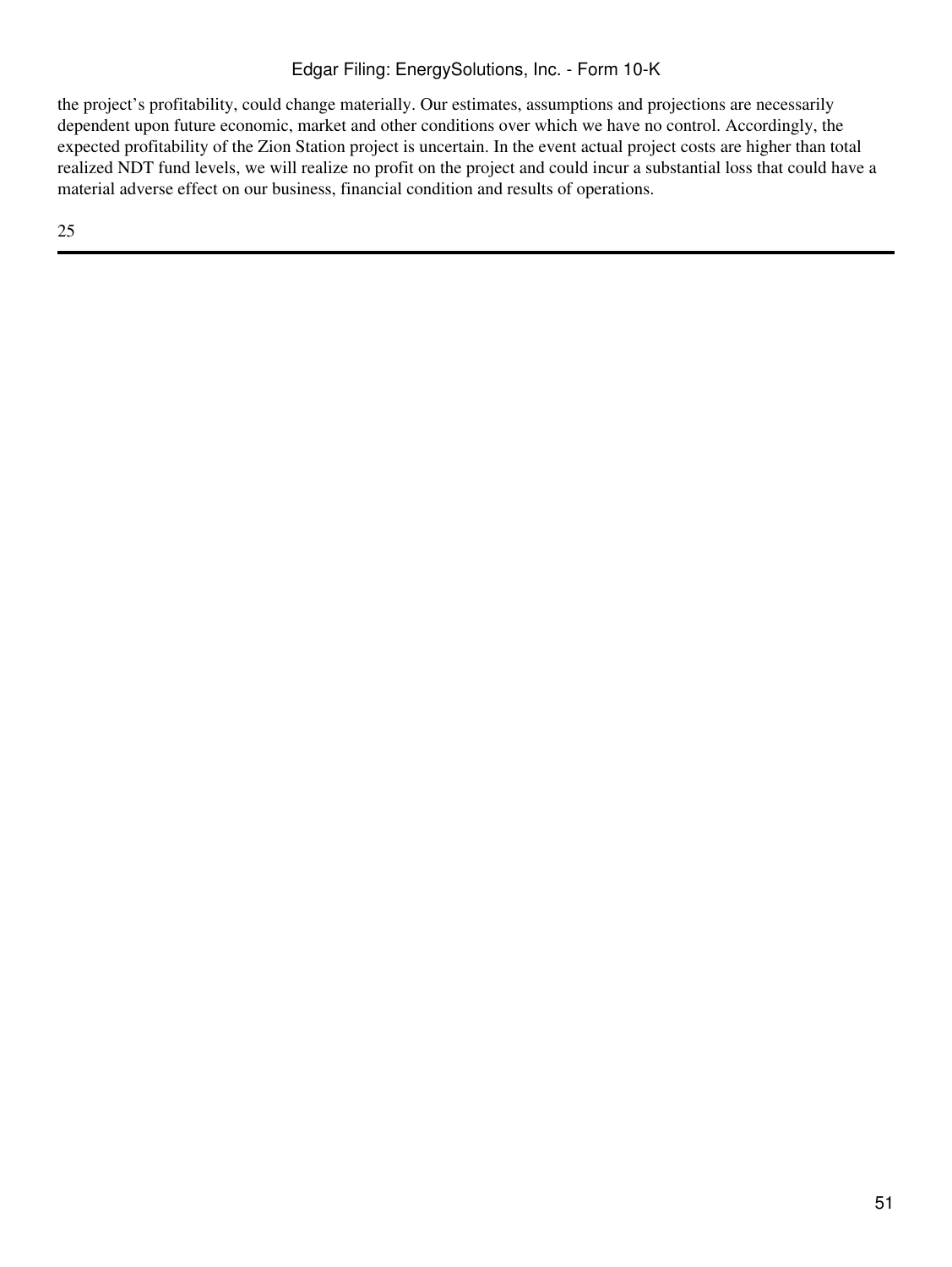We operate in a highly regulated industry that requires us to obtain and to comply with, federal, state and local government permits and approvals.

We operate in a highly regulated environment that requires us to obtain and comply with federal, state and local government permits and approvals. Any of these permits or approvals may be subject to denial, revocation or modification under various circumstances. Failure to obtain or comply with the conditions of permits or approvals may adversely affect our operations by temporarily suspending our activities or curtailing our work and may subject us to penalties and other sanctions. Renewal of existing permits could be denied or jeopardized for various reasons, including:

- failure to provide adequate financial assurance for decommissioning or closure;
- failure to comply with environmental and safety laws and regulations or permit conditions;
- local community, political or other opposition;
- executive action; or
- legislative action.

In addition, if new environmental legislation or regulations are enacted or existing laws or regulations are amended or are interpreted or enforced differently, we may be required to obtain additional or modify existing operating permits or approvals. Such changes may also cause us to incur additional expenses.

We operate in a politically sensitive environment and public perception of nuclear power and radioactive materials can affect our business.

We operate in a politically sensitive environment. The risks associated with radioactive materials and the public perception of those risks can affect our business. Various public interest groups and political representatives frequently oppose the operation of processing and disposal sites for radioactive materials such as our Barnwell, South Carolina, Oak Ridge, Tennessee and Clive, Utah disposal facilities. For example, public interest groups and the former governor of Utah have made public statements regarding their desire to limit the source and volume of radioactive materials that we process and dispose at our Clive facility. The Utah Board of Radiation Control has also placed a temporary moratorium on the disposal of depleted uranium at our Clive facility even though depleted uranium is Class A waste that has previously been disposed of at our Clive facility. In addition, the NRC has announced that it is undertaking a limited rulemaking to require the preparation of a site-specific analysis at sites that dispose of significant quantities of depleted uranium. Although preliminary NRC analyses indicate that facilities such as our Clive facility will continue to be suitable for the disposal of depleted uranium, the Utah Board of Radiation Control has approved its own rule that requires a performance assessment prior to disposal of significant quantities of depleted uranium at our Clive facility. This assessment has been completed and submitted for review and approval. The review and approval process or other restrictions could result in a delay or changes in how we dispose of depleted uranium at our Clive facility. Any regulatory, environmental or legislative efforts to limit or delay the operations at any of our facilities will adversely affect our business.

The April 2011 natural disaster in Japan, which resulted in the release of radioactive material from the Fukushima nuclear power plant following the nuclear disaster there, highlights how public reaction can have a significant political influence and cause changes in governmental policies. Opposition by third parties can delay or prohibit the construction of new nuclear power plants and can limit the operation of nuclear reactors or the handling and disposal of radioactive materials. In the past, adverse public reaction, increased regulatory scrutiny and litigation have contributed to extended construction periods for new nuclear reactors, sometimes extending construction schedules by decades or more. Adverse public reaction and the perceived risks associated with nuclear power and radioactive material could also lead to increased regulation which limits or prohibits the activities of our customers. Our customers might also be subject to more onerous operating requirements. Any of the foregoing conditions or unforeseen adverse conditions in the future could have a material adverse impact on our business.

In addition, we may seek to address public and political opposition to our business activities through voluntary limitations on our operations. These actions, however, divert time and resources away from our core business operations and strategies and may not achieve the results we desire. For example, as part of our response to public statements made by public interest groups and the former governor of Utah regarding their desire to limit the source and volume of radioactive materials that we process and dispose at our Clive facility, we voluntarily agreed with the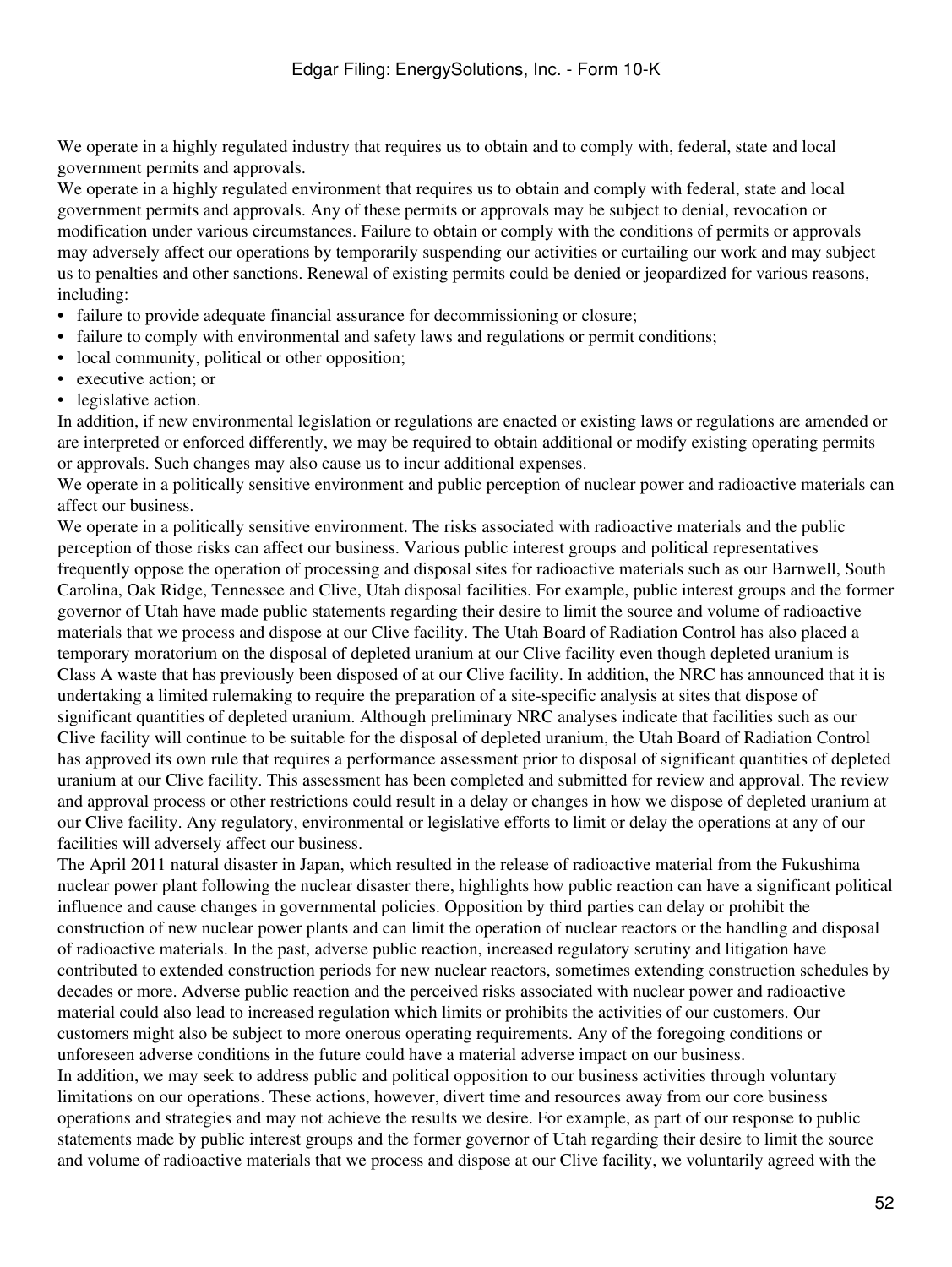former governor to withdraw a request for a license amendment to increase our overall capacity at our Clive facility.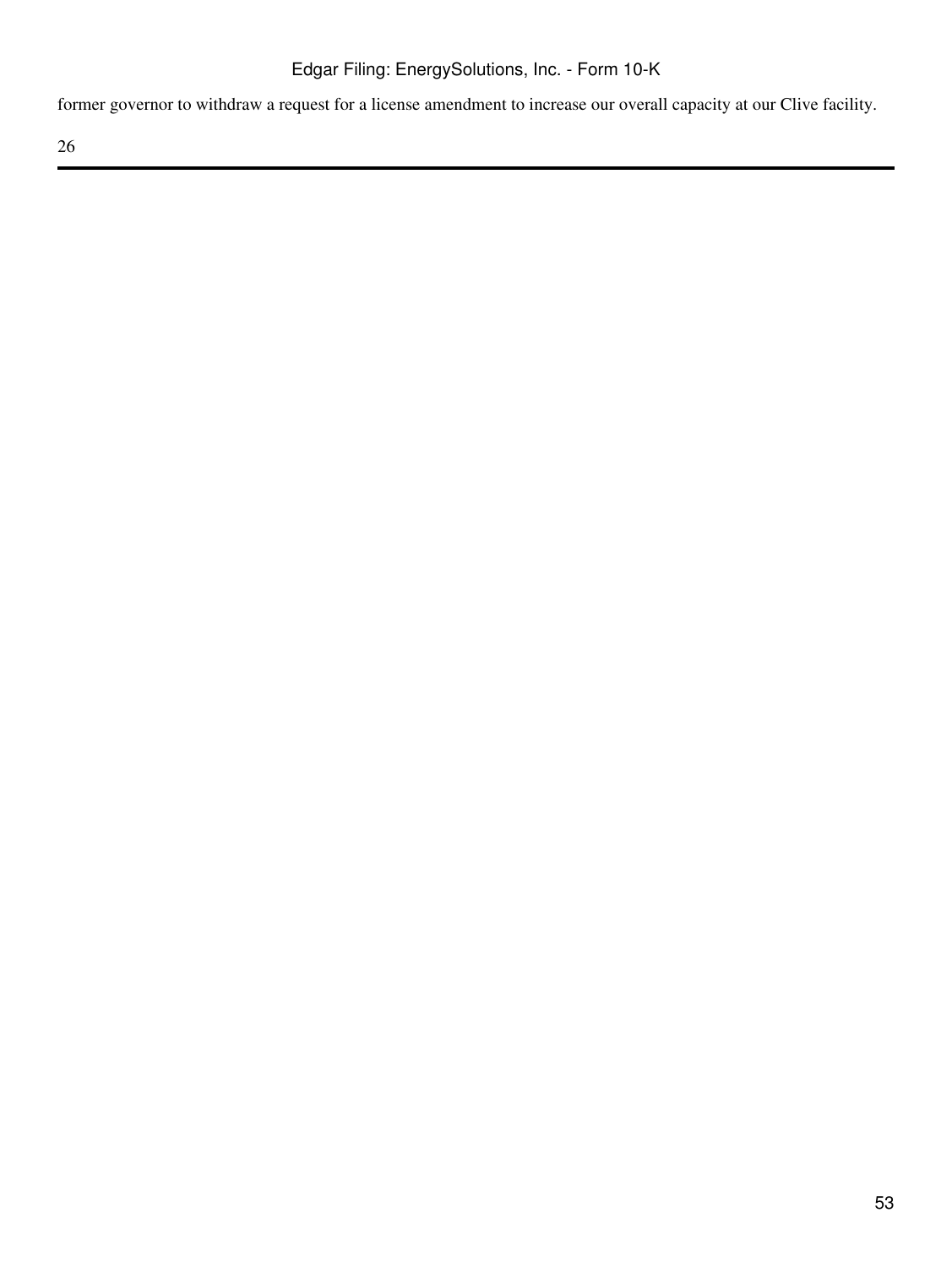We are subject to liability under environmental laws and regulations.

We are subject to a variety of environmental, health and safety laws and regulations governing, among other things, discharges to air and water, the handling, storage and disposal of hazardous or radioactive materials and wastes, the remediation of contamination associated with releases of hazardous substances and human health and safety. These laws and regulations and the risk of attendant litigation can significantly impact project schedules and cost. In addition, the improper characterization, handling, testing, transportation or disposal of regulated materials or any other failure to comply with these environmental, health and safety laws, regulations, permits or licenses may result in fines or penalties from time to time and could subject us and our management to civil and criminal penalties, the imposition of investigatory or remedial obligations or the issuance of injunctions that could restrict or prevent our operations. These laws and regulations may also become more stringent, or be more stringently enforced, in the future. Various federal, state and local environmental laws and regulations, as well as common law, may impose liability for property damage and costs of investigation and clean-up of hazardous or toxic substances on property currently or previously owned by us or arising out of our waste management, environmental remediation or nuclear D&D activities. These laws may impose responsibility and liability without regard to knowledge of or causation of the presence of contaminants. The liability under these laws can be joint and several, meaning liability for the entire cost of clean-up can be imposed upon any responsible party. We have potential liabilities associated with our past radioactive materials management activities and with our current and prior ownership of various properties. The discovery of additional contaminants or the imposition of unforeseen clean-up obligations at these or other sites could have an adverse effect on our operations and financial condition.

When we perform our services, our personnel and equipment may be exposed to radioactive and hazardous materials and conditions. We may be subject to liability claims by employees, customers and third parties as a result of such exposures. There can be no assurance that our existing liability insurance is adequate, that it will be able to be maintained or that all possible claims that may be asserted against us will be covered by insurance. A partially or completely uninsured claim at any of our facilities, if successful and of sufficient magnitude, could have a material adverse effect on our results of operations and financial condition.

Our business depends on the continued operation of and adequate capacity at, our Clive, Utah disposal facility. Our disposal facility in Clive, Utah is a strategic asset and is vital to our business. This facility is the largest privately owned commercial facility for the disposal of Class A LLRW in the U.S. Because of the greater profitability of the Clive facility in comparison with the rest of our business, a loss of revenue from Clive would have a disproportionate impact on our gross profit and gross margin. The Clive facility is subject to the normal hazards of operating any disposal facility. In addition, access to the facility is limited and any interruption in rail or other transportation services to and from the facility will affect our ability to operate the facility.

In December 2009, the governor of Utah announced he had reached an agreement with the DOE not to ship any additional depleted uranium from the Savannah River site to the Clive facility until a site-specific performance assessment of the Clive facility could be completed. These and other actions by states or the federal government may affect the operation, capacity, expansion or extension of the Clive facility. The Northwest Compact, which consists of Alaska, Hawaii, Idaho, Montana, Oregon, Utah, Washington and Wyoming was created pursuant to a federal statute that enable states to enter into interstate compacts for the purpose of managing LLRW. The Northwest Compact has asserted that it has authority over our Clive, Utah facility and on November 9, 2010, the U.S. Tenth Circuit Court of Appeals ruled that the Northwest Compact is statutorily and constitutionally permitted to exercise exclusionary authority over the Clive facility. Any of the foregoing actions may hinder, delay or stop shipments to the facility, which could impair our ability to execute disposal projects and significantly reduce future revenue.

We believe that the Clive facility has sufficient capacity for approximately 30 years of operations based on our estimate of future disposal volumes, our ability to optimize disposal capacity utilization and the license amendment to convert volume capacity originally intended for 11e(2) waste to Class A LLRW that was approved in November 2012. If future disposal volumes increase beyond our expectations or if our other assumptions prove to be incorrect, then the remaining capacity at the Clive facility would be utilized more quickly than projected. Any interruption in our operation of the Clive facility or decrease in the effective capacity of the facility would adversely affect our business and any prolonged disruption in the operation of the facility or reduction in the capacity or useful life of the facility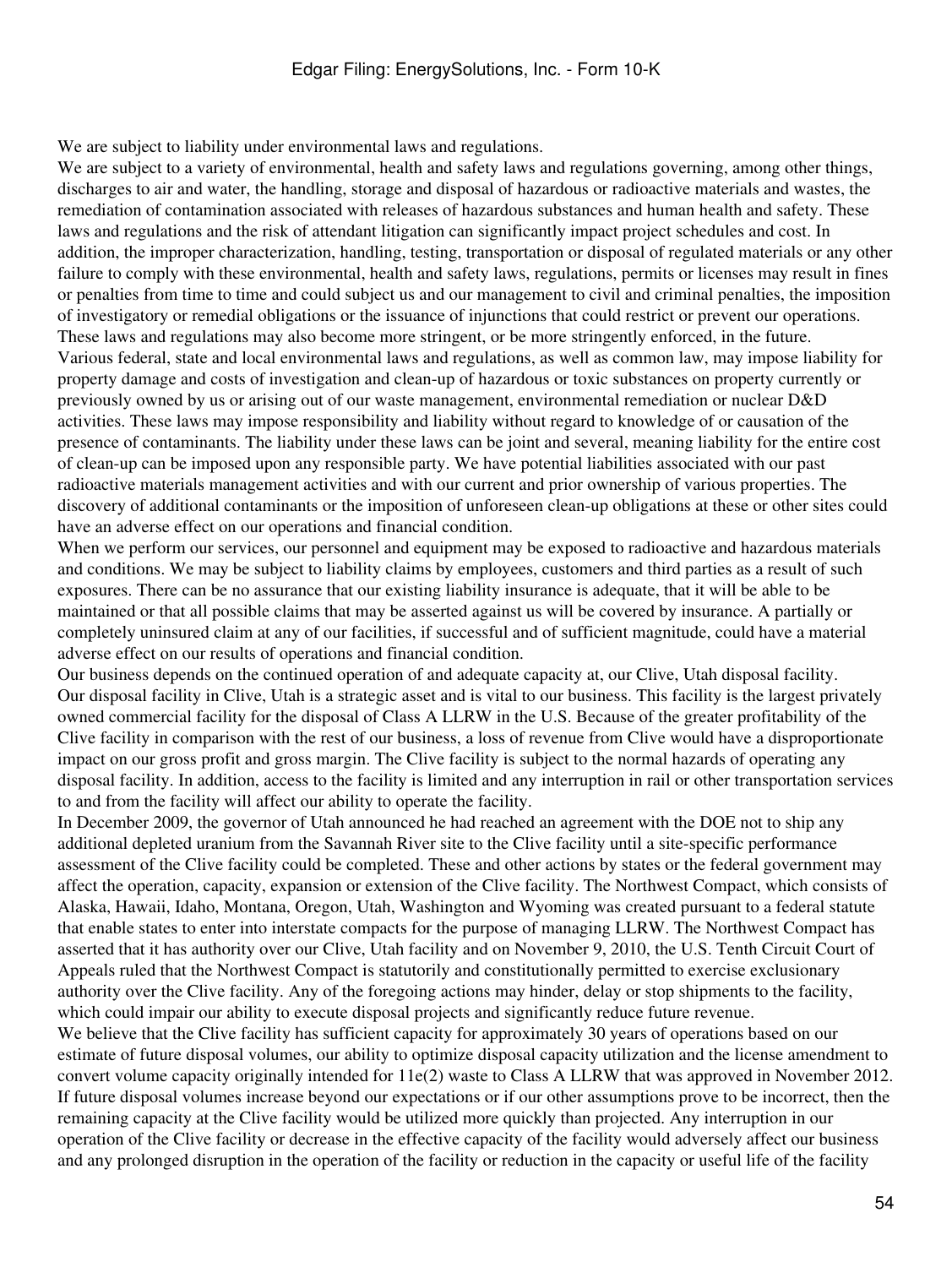would have a material adverse effect on our business, financial condition and results of operations. We may fail to win re-bids in the U.K. for the Magnox decommissioning contracts currently held by our subsidiary EnergySolutions EU Limited.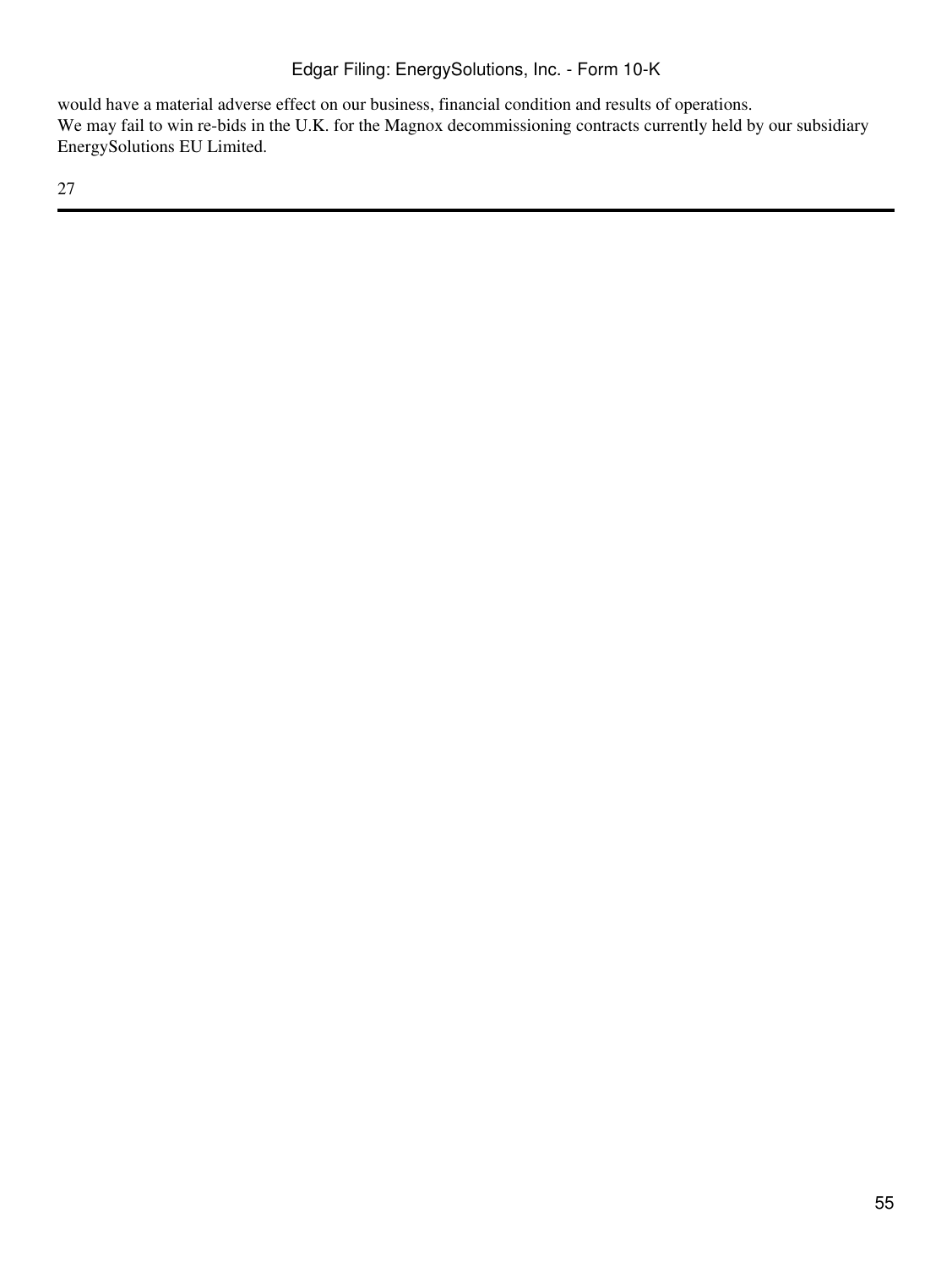The NDA contracts (the "Magnox Contracts") held by EnergySolutions EU Limited through its subsidiary Magnox Limited have been extended and are scheduled to expire August 31, 2014 and can be extended for an additional six months at the option of the NDA. For the contract year ended March 31, 2014, we expect to recognize revenue of approximately \$1.2 billion from these contracts. The competition of these contracts commenced in July 2012. We competed for the re-bid of the Magnox Contracts by teaming with one partner which reduced our ownership percentage of the re-bid opportunity. On March 31, 2014, the NDA announced that our team was not selected as the preferred bidder to manage the Magnox sites. We and our teaming partner have not decided whether to protest the results of the re-bid process. Our failure to win the re-bid will have a significant negative impact on our results of operations. We also have goodwill and other intangible assets associated with our international business unit that we will evaluate for possible impairment.

Our international operations involve risks that could have a material negative impact on our results of operations. For the year ended December 31, 2013, we derived 68.9% and 36.1% of our revenue and segment operating income from our operations outside of North America. For the year ended December 31, 2012, we derived 68.2% and 35.3% of our revenue and segment operating income from our operations outside of North America. Our business depends on the success of our international operations and we expect that our international operations will continue to account for a significant portion of our total revenue and operating income. In addition to risks applicable to our business generally, our international operations are subject to a variety of heightened or distinct risks, including: business in those countries; recessions or inflationary trends in foreign economies and the impact on government funding and our costs of doing

**property and political risks;** the expansion of our business and operations in China, including challenges related to protecting our intellectual

- difficulties in staffing and managing foreign operations;
- changes in regulatory requirements;
- foreign currency fluctuations;
- the adoption of new and the expansion of existing, trade restrictions;
- acts of war and terrorism:
- the ability to finance efficiently our foreign operations;
- high initial entry costs associated with new markets;
- the possibility of greater than expected operating costs;
- social, political and economic instability;
- increases in taxes;
- limitations on the ability to repatriate foreign earnings; and
- natural disasters or other crises.

The loss of one or a few customers or a particular strategic asset could have an adverse effect on us.

One or a few government and commercial customers have in the past and may in the future, account for a significant portion of our revenue in any one year or over a period of several consecutive years. For example, the NDA accounts for most of our revenue in the International segment. For the years ended December 31, 2013, 2012 and 2011, respectively, 64.9%, 63.8% and 61.0%, of our total consolidated revenue was generated from contracts funded by the NDA. In addition, from time to time we typically have contracts with various offices within the DOE, including with the Office of Environmental Management, the Office of Civilian Radioactive Waste Management, the National Nuclear Security Administration and the Office of Nuclear Energy. For the years ended December 31, 2013, 2012 and 2011, 12.1%, 11.0% and 15.3%, respectively, of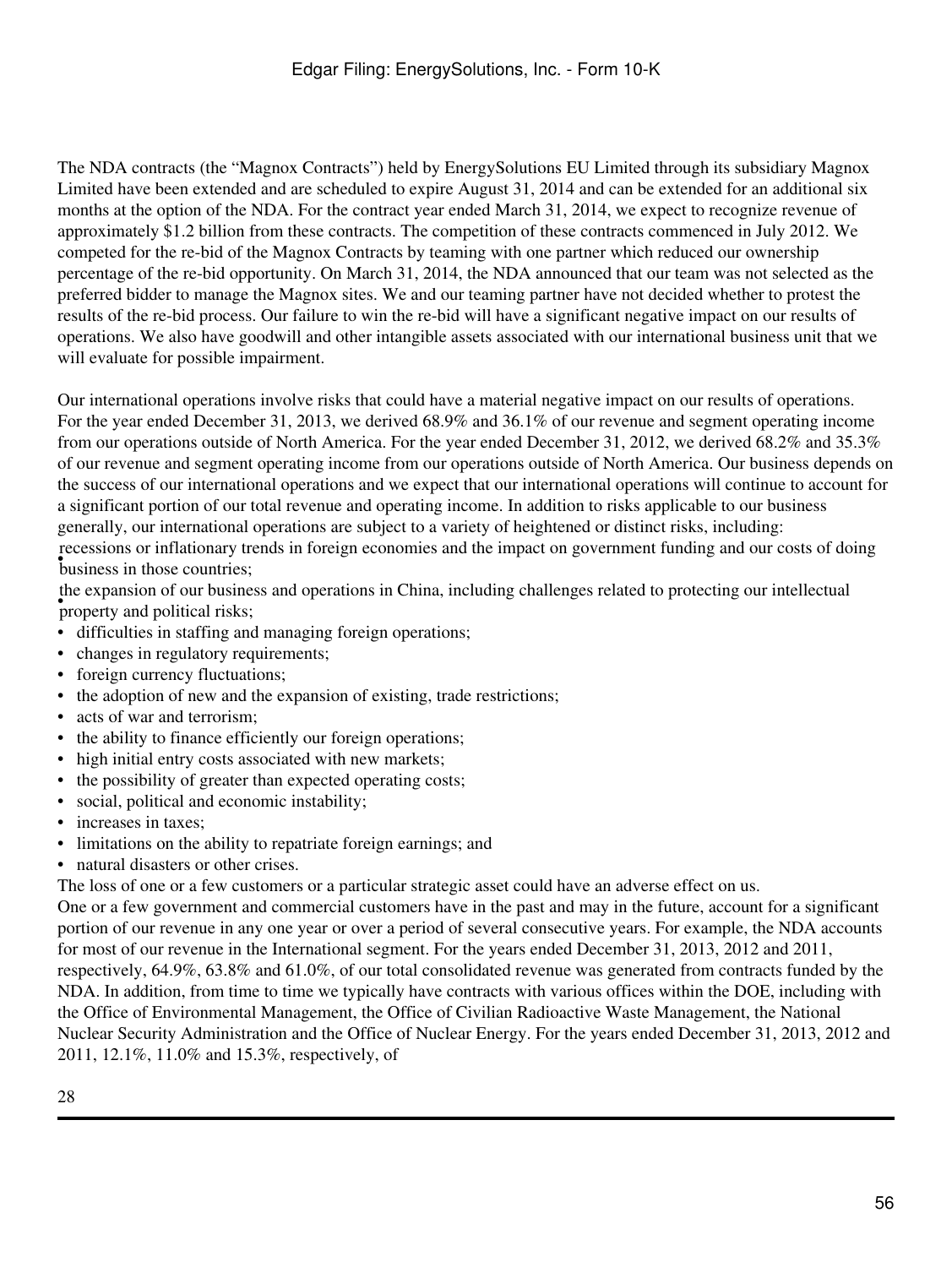our total consolidated revenue was from contracts funded by the DOE. Our business strategy and profitability rely on our ownership of unique disposal facilities. A significant amount of our revenue is derived from large one-time projects.

The termination or expiration of a significant contract, the loss of a significant customer, the loss of a strategic asset or the lack of new project awards could have a materially adverse effect on our business. In addition, customers generally contract with us for specific projects and as projects are completed we may lose customers from year to year. For these reasons, we may be particularly sensitive to significant fluctuations in our revenue, liquidity and profitability. Our inability to replace this business could have an adverse effect on our operations and financial condition. We have substantial debt, which could harm our financial condition, business and growth prospects.

As of December 31, 2013, we had outstanding debt balances of \$440.0 million under our senior secured credit facility and \$300.0 million under our senior notes. Our substantial debt could have important consequences to us, including the following:

reduces the funds available to us for other purposes; we must use a substantial portion of our cash flow from operations to pay interest and other fees on our debt, which

general corporate purposes may be limited; our ability to obtain additional debt financing in the future for working capital, capital expenditures, acquisitions or

we may be unable to renew, replace of repay long-term donot downturn; we may be unable to renew, replace or repay long-term debt as it becomes due, particularly in light of the tightening

•we may not be able to renew or replace our long-term debt at terms that are acceptable to us;

**For the strong in reacting to enanges in the measury may be find**<br>changes in our business or economic conditions in general; and our flexibility in reacting to changes in the industry may be limited and we could be more vulnerable to adverse

•we may be at a competitive disadvantage to competitors that have less debt or more favorable interest rates. Borrowings under our senior secured credit facility bear interest at variable rates. As of December 31, 2013, the interest rate of our term loan was 7.25% and the revolving credit facility was 6.75%. Assuming that the term loan interest rate and principal balance remain constant during the following years, our interest payment obligations related to the term loan obligations would be approximately \$31.9 million for each of the next five years. Based on the amount of variable rate debt outstanding and the interest rate at December 31, 2013, a hypothetical 1% increase in interest rates would increase our annual interest expense by approximately \$4.4 million. If interest rates were to increase significantly, our ability to borrow additional funds may be reduced, our interest expense would significantly increase and the risks related to our substantial debt would intensify.

Outstanding balances under our senior notes due 2018 bear interest at a 10.75% fixed interest rate. At this rate and assuming an outstanding balance of \$300.0 million as of December 31, 2013, our annual debt service obligations would be \$32.3 million. Based on the amount of outstanding debt and its fixed interest rate we must use a substantial portion of our cash flow from operations to redeem all or a portion of our senior notes and to pay interest and other fees associated with our senior notes, which could reduce the funds available to us for other purposes and could significantly increase our debt.

Letters of credit, surety bonds and other financial assurances are necessary for us to win certain types of new work. We are required to post, from time to time, standby letters of credit and surety bonds or to provide other financial assurances to support contractual obligations to customers as well as other obligations. These letter of credit and bonds indemnify the customer if we fail to perform our obligations under the contract.

For example, in connection with our agreement with Exelon regarding the decommissioning of Zion Station, we delivered a \$200.0 million letter of credit to Exelon relating to our present and future obligations. Under our contract with Exelon and our NRC license, the letter of credit must remain in place for the duration of the Zion Station project, which we expect will occur no earlier than 2020. The letter of credit is collateralized by \$200.0 million in restricted cash, which we initially obtained in 2010 through borrowings on our senior secured credit facility. Although there are provisions for step downs in the amount of the letter of credit toward the end of the Zion Station project, any release of our obligation to maintain this letter of credit is at Exelon's discretion, and we do not expect that Exelon will release us from this obligation. Exelon may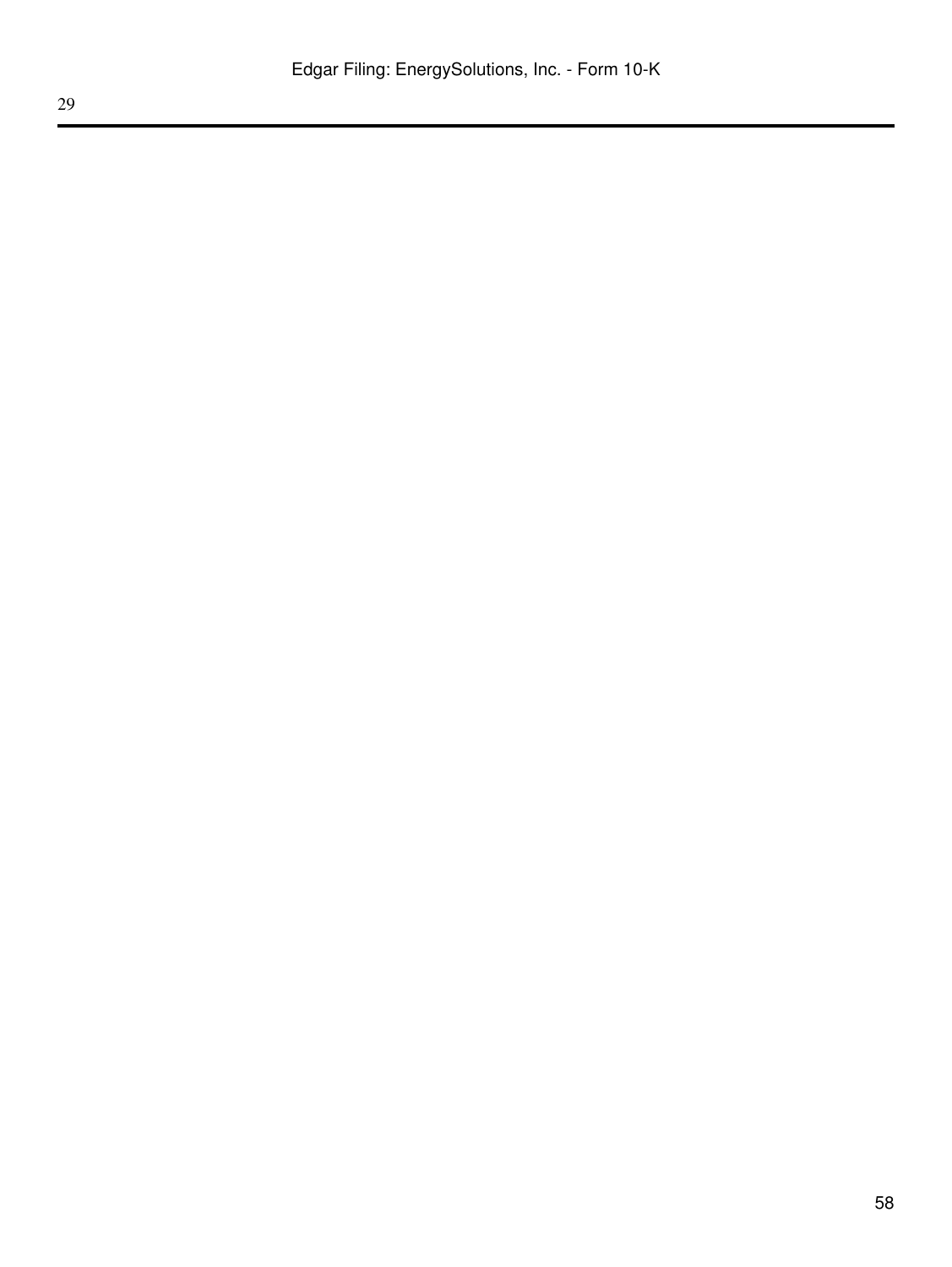cause the letter of credit to be drawn upon to fund a backup trust upon the occurrence of one of the following conditions (i) our failure to maintain the required letter of credit from a qualified financial institution, (ii) our bankruptcy or the bankruptcy of ZionSolutions, (iii) the cessation by ZionSolutions to provide all or substantially all decommissioning services for a period of longer than one year, (iv) our failure to make a payment pursuant to our guarantee of ZionSolutions' obligations, or (v) ZionSolutions' failure to use diligent efforts to perform services according to the agreed upon schedule. If we exhaust our resources and ability to complete the D&D activities, and in the event of a material default under a credit support agreement we entered into with Exelon in connection with the Zion project, Exelon may exercise its rights to take possession of ZionSolutions. At that point, through its ownership of ZionSolutions, Exelon, and not the Company, would then be entitled to draw on the funds associated with the \$200.0 million letter of credit. Under the terms of our financing arrangements, we obtained restricted cash and took on the liability for the letter of credit. In addition to providing this letter of credit, we also provided a guarantee as primary obligor to the full and prompt payment and performance by ZionSolutions of all its obligations under the various agreements with Exelon and pledged 100% of our interests in ZionSolutions to Exelon. We also granted an irrevocable easement of disposal capacity of 7.5 million cubic feet at our Clive disposal facility and purchased the insurance coverage required of a licensee under the NRC's regulations.

If a letter of credit, bond or other financial assurance is required for a particular project and we are unable to obtain it due to insufficient liquidity or other reasons, we will not be able to pursue that project. Moreover, due to events that affect the insurance and bonding and credit markets generally, letters of credit, bonding and other financial assurances may be more difficult to obtain in the future or may only be available at significant additional cost. There can be no assurance that letters of credit, bonds or other financial assurances will continue to be available to us on reasonable terms. Our inability to obtain adequate letters of credit, bonds and other assurances, as a result, to bid on new work could have a material adverse effect on our business, financial condition and results of operations.

The agreements governing our debt restrict our ability to engage in certain business transactions.

The agreements governing the senior secured credit facility restrict our ability to, among other things, engage in the following actions, subject to limited exceptions:

- incur or guarantee additional debt;
- declare or pay dividends to holders of our common stock;
- make investments and acquisitions;
- incur or permit to exist liens;
- enter into transactions with affiliates;
- make material changes in the nature or conduct of our business;
- merge or consolidate with, or sell substantially all of our assets to, other companies;
- enter into guarantees for, and investments into, certain subsidiaries and joint ventures;
- make capital expenditures; and
- transfer or sell
- assets.

The agreements governing our senior secured credit facility contain financial covenants which we may not meet with our future financial results.

Our senior secured credit facility contains financial covenants requiring us to maintain specified maximum leverage and minimum cash interest coverage ratios. The results of our future operations may not allow us to meet these covenants, or may require that we take action to reduce our debt or to act in a manner contrary to our business objectives.

Our failure to comply with obligations under our senior secured credit facility, including satisfaction of the financial ratios, would result in an event of default under the facilities. A default, if not cured or waived, would prohibit us from obtaining further loans under our senior secured credit facility and permit the lenders thereunder to accelerate payment of their loans and not renew the letters of credit which support our bonding obligations. If we are not current in our bonding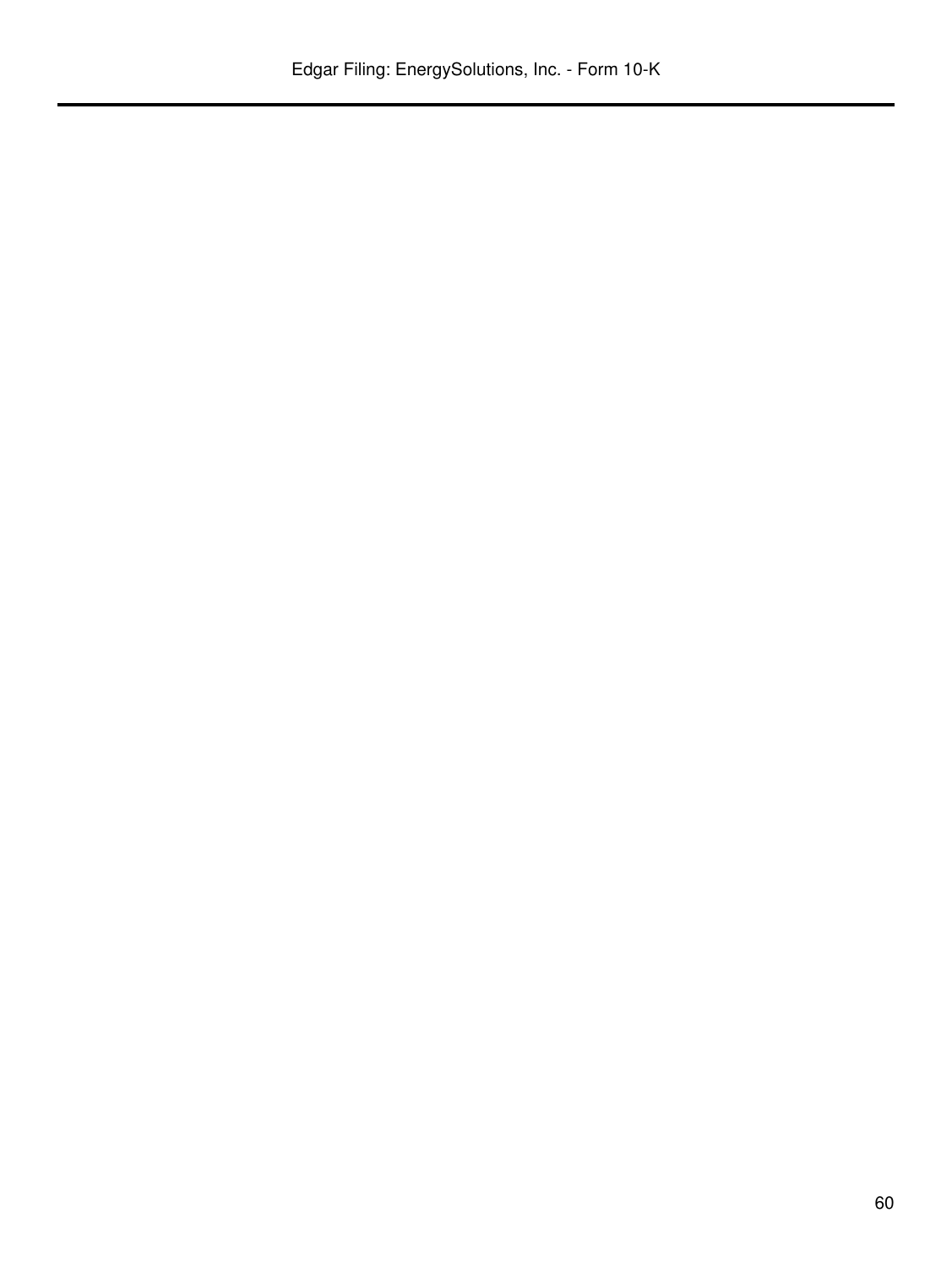obligations, we may be in breach of our contracts with our customers, which generally require bonding. In addition, we would be unable to bid or be awarded new contracts that required bonding. If our debt is accelerated, we currently would not have funds available to pay the accelerated debt and may not have the ability to refinance the accelerated debt on terms favorable to us or at all particularly in light of the tightening of lending standards as a result of the ongoing financial crisis. If we could not repay or refinance the accelerated debt, we would be insolvent and could seek to file for bankruptcy protection. Any such default, acceleration or insolvency would likely have a material adverse effect on the market value of our senior notes.

We may not be able to generate or borrow enough cash to service our debt, which could result in bankruptcy or otherwise impair our ability to maintain sufficient liquidity to continue our operations.

We rely primarily on our ability to generate cash from operations to service our debt. If we do not generate sufficient cash flows we may need to seek additional financing. If we are unable to obtain financing on terms that are acceptable to us, we could be forced to sell our assets or those of our subsidiaries to make up for any shortfall in our payment obligations under unfavorable circumstances. Our senior secured credit facility limits our ability to sell assets and also restricts our use of the proceeds from any such sale. If we default on our debt obligations, our lenders could require immediate repayment of our entire outstanding debt. If our lenders require immediate repayment on the entire principal amount, we will not be able to repay them in full, and our inability to meet our debt obligations could result in bankruptcy or otherwise impair our ability to maintain sufficient liquidity to continue our operations. Our quarterly operating results may fluctuate significantly.

Our quarterly operating results may fluctuate significantly because of a number of factors, many of which are outside our control, including:

**COMMERCIAL COMMERCIAL COMMERCIAL CUSTOMERS**; the seasonality of our contracts, the spending cycle of our government customers and the spending patterns of our

- the large size and irregular timing of payments under our international contracts;
- the number and significance of projects commenced and completed during a quarter;
- uncertainty in timing for receiving government contract awards;

edit contract with the guarters of each year; our contract with the NDA, under which we generally recognize most efficiency fees in the first and fourth calendar

- unanticipated changes in contract performance, particularly with contracts that have funding limits;
- the timing of resolutions of change orders, requests for equitable adjustments and other contract adjustments;
- decisions by customers to terminate our contracts;
- delays incurred in connection with a project;
- seasonal variations in shipments of radioactive materials;
- the timing of expenses incurred in connection with acquisitions or other corporate initiatives;
- staff levels and utilization rates;
- competitive factors in our industry; and
- general economic or political conditions.

Fluctuations in quarterly results, lower than anticipated revenue or our failure to meet published analyst forecasts, could negatively impact the price of our senior notes.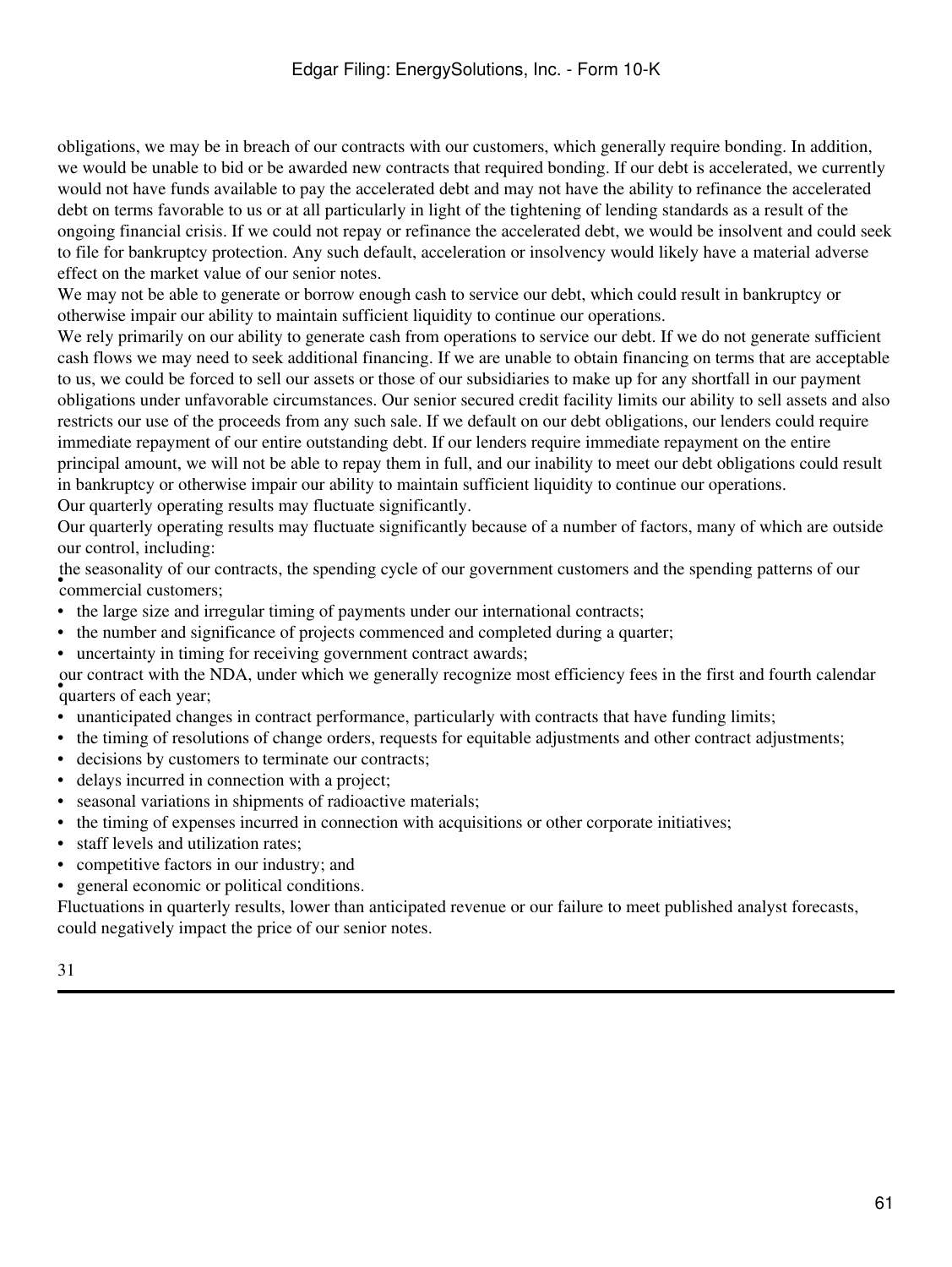Our life-of-plant contracts may not remain in effect through a nuclear power plant's decontamination and decommissioning or may subject us to additional liabilities.

Our life-of-plant contracts are intended to provide us with revenue streams from the processing and disposal of substantially all LLRW and MLLW generated over the remaining lives of nuclear power plants operated by our commercial power and utility customers. These contracts are also meant to provide waste disposal revenue streams when the plants are shut down. However, these contracts may not actually remain effective for that entire period. A typical life-of-plant contract may terminate before D&D because the contract may:

• have a shorter initial term than the useful life of the plant and the contract may not be extended by the utility; **France a** provision that allows the easterner to terminate the contract after a certain period events such as the development of a new disposal facility within the plants compact region; include a provision that allows the customer to terminate the contract after a certain period of time or upon certain

• allow for renegotiation of pricing terms if market conditions change; and

• allow for renegotiation of pricing terms based on increases in taxes and pass-through or other costs. The early termination or renegotiation of a life-of-plant contract may reduce our revenue and profits. In addition, life-of-plant contracts may expose us to liability in the event that any government action limits our ability to accept radioactive materials by capping the capacity of one or more of our disposal facilities or taking other actions that prevent us from disposing of LLRW and MLLW at our facilities or substantially increase the cost of doing so. We may not be successful in winning new business from our government and commercial customers.

We must be successful in winning new business from our government and commercial customers to replace revenue from completed projects and to sustain growth. Our business and operating results can be significantly influenced by the size and timing of a single material contract.

Large government contracts become available for bidding on an infrequent basis. Our business strategy includes bidding on such contracts as the prime contractor, part of a joint venture or other team arrangement competing for a prime contract and as a first tier or lower subcontractor. We expect to bid on a significant portion of the approximately \$30 billion of federal nuclear services contracts that we estimate will be awarded within the next five years. In the past, we have operated primarily as a subcontractor or in a minority position on a prime contractor team. In pursuing new prime contracts, either as a prime contractor or as part of a joint venture or other team arrangement, we will be competing directly against a number of large national and regional nuclear services firms, which may compete individually or as part of a joint venture or team, that may possess or develop superior technologies and/or have greater financial, management and marketing resources. Many of these companies, joint ventures and teams, also have long-established customer relationships and reputations. As a result, we may not be successful in being awarded the prime contract as the lead prime contractor or as part of a joint venture or other team arrangement for any of these contracts.

Our failure to maintain our safety record could have an adverse effect on our business.

Our safety record is critical to our reputation. Many of our government and commercial customers require that we maintain certain specified safety record guidelines to be eligible to bid for contracts. Furthermore, contract terms may provide for automatic termination in the event that our safety record fails to adhere to agreed-upon guidelines. As a result, our failure to maintain our safety record could have a material adverse effect on our business, financial condition and results of operations.

We may incur regulatory fines or lose our NDA contract fees if a significant accident were to occur at the power generating facilities.

Under the Magnox Contracts, we manage 22 nuclear reactors, 1 of which is currently operating, for the NDA. The management and operation of such facilities subjects us to various risks including potential harmful effects on the environment and human health resulting from the storage, handling and disposal of radioactive materials and limitations on the amounts of types of insurance commercially available to cover potential losses.

We are required to meet licensing and safety–related requirements imposed by the NDA and other regulatory agencies in the U.K. In the event of non-compliance, the NDA or other regulatory agencies may increase regulatory oversight, impose fines and/or shut down a facility, depending upon the assessment of the severity of the situation. Revised security and safety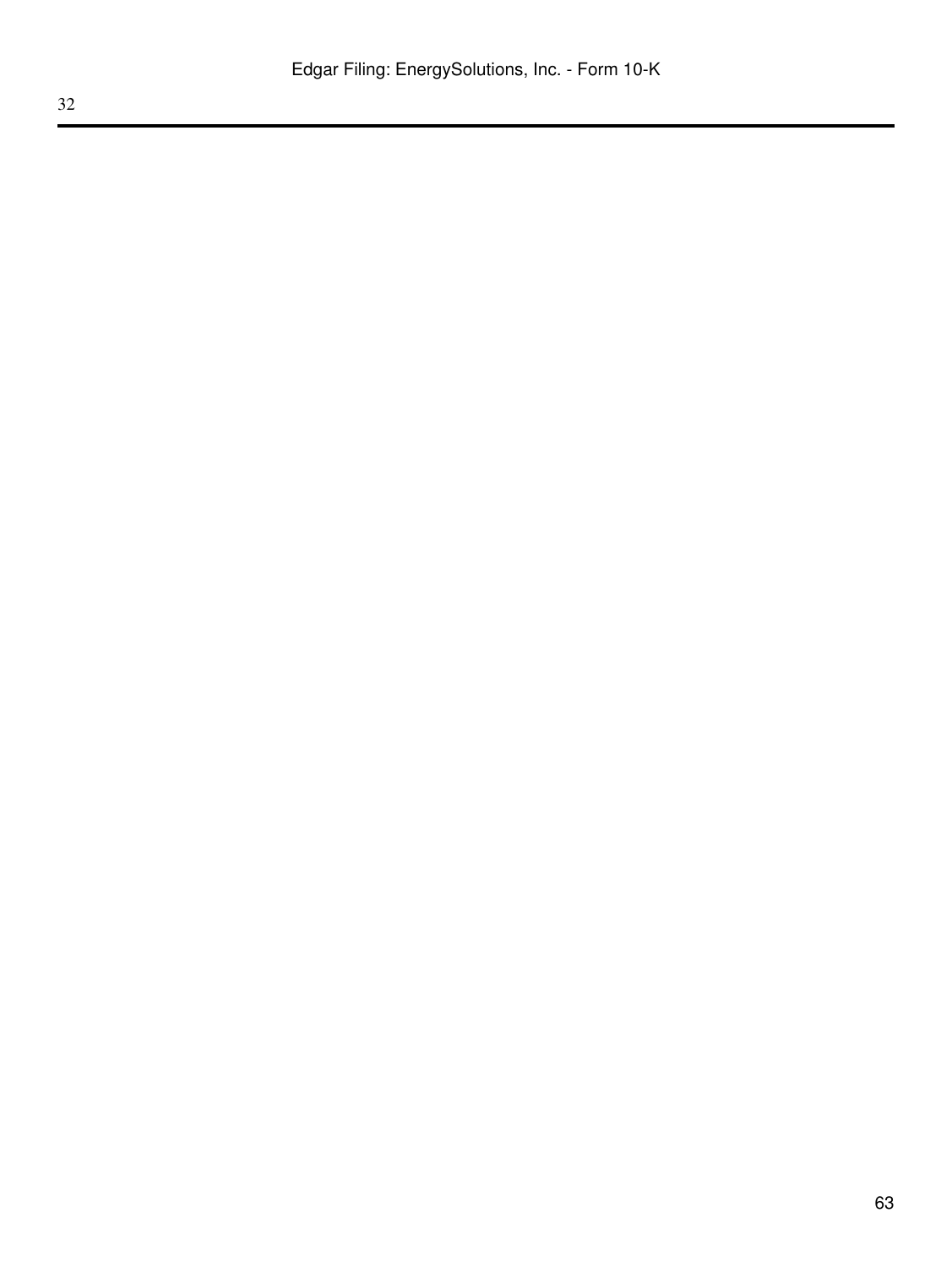requirements promulgated by regulatory agencies could necessitate capital expenditures, as well as proportionate assessments against us to cover third‑ party losses.

If a nuclear incident were to occur at one of the nuclear facilities operated by us, there could be environmental, health and public safety consequences. A nuclear incident could lead to the termination of our position as the operator of that facility and/or other nuclear facilities and potentially impact other segments of our business.

The elimination or any modification of the Price Anderson Act's indemnification authority, which is applicable to certain of our operations, could harm our business.

The AEA comprehensively regulates the manufacture, use and storage of radioactive materials. Section 170 of the AEA, which is known as the Price Anderson Act, provides for broad indemnification to commercial nuclear power plant operators and DOE contractors for liabilities arising out of nuclear incidents at power plants licensed by the NRC and at DOE nuclear facilities. That indemnification protects not only the NRC licensee or DOE prime contractor, but also companies like us that work under contract or subcontract for a licensed power plant or under a DOE prime contractor transporting radioactive material to or from a site. The indemnification authority of the NRC and DOE under the Price Anderson Act was extended through 2025 by the Energy Policy Act of 2005.

The Price–Anderson Act's indemnification provisions generally do not apply to our processing and disposal facilities and do not apply to all liabilities that we might incur while performing services as a contractor for the DOE and the nuclear energy industry. If an incident or evacuation is not covered under Price Anderson Act indemnification, we could incur substantial losses, regardless of fault, which could have an adverse effect on our results of operations and financial condition. In connection with international transportation of toxic, hazardous and radioactive materials, it is possible for a claim to be asserted which may not fall within the indemnification provided by the Price‑Anderson Act. If such indemnification authority is not applicable in the future, we may not be able to obtain commercially adequate insurance on a cost effective basis, or at all and our business could be adversely affected if the owners and operators of new facilities elect not to retain our services.

Our existing and future customers may reduce or halt their spending on nuclear services from outside vendors, including us.

A variety of factors may cause our existing or future customers to reduce or halt their spending on nuclear services from outside vendors, including us. These factors include, but are not limited to:

- the financial condition and strategy of the owners and operators of nuclear reactors;
- a reduction in demand for nuclear generating capacity;
- civic opposition to or changes in government policies regarding nuclear operations;
- disruptions in the nuclear fuel cycle, such as insufficient uranium supply or conversion; or

ections, terrors accidents, terrorism, natural disasters or other incidents occurring at nuclear facilities or involving shipments of

These events also could adversely affect us to the extent that they result in the reduction or elimination of contractual requirements, the suspension or reduction of nuclear reactor operations, the reduction of supplies of nuclear raw materials, lower demand for nuclear services, burdensome regulation, disruptions of shipments or production, increased operational costs or difficulties or increased liability for actual or threatened property damage or personal injury.

Economic downturns and reductions in government funding could harm our businesses.

Demand for our services has been and we expect that demand will continue to be, subject to significant fluctuations due to a variety of factors beyond our control, including economic and industry conditions. During economic downturns, the ability of private and government entities to make expenditures on nuclear services is likely to be curtailed. Our Commercial Services customers have reduced their spending on nuclear services during the recent economic downturn and despite the recent recovery in equity markets, they have not increased their spending to levels prior to the downturn. In particular, our operations depend, in part, upon government funding and especially upon funding levels at the NDA and DOE. Significant changes in the level of government funding (for example, the annual budget of the NDA or DOE) or specifically mandated levels for individual programs that are important to our business could have an unfavorable impact on our business, financial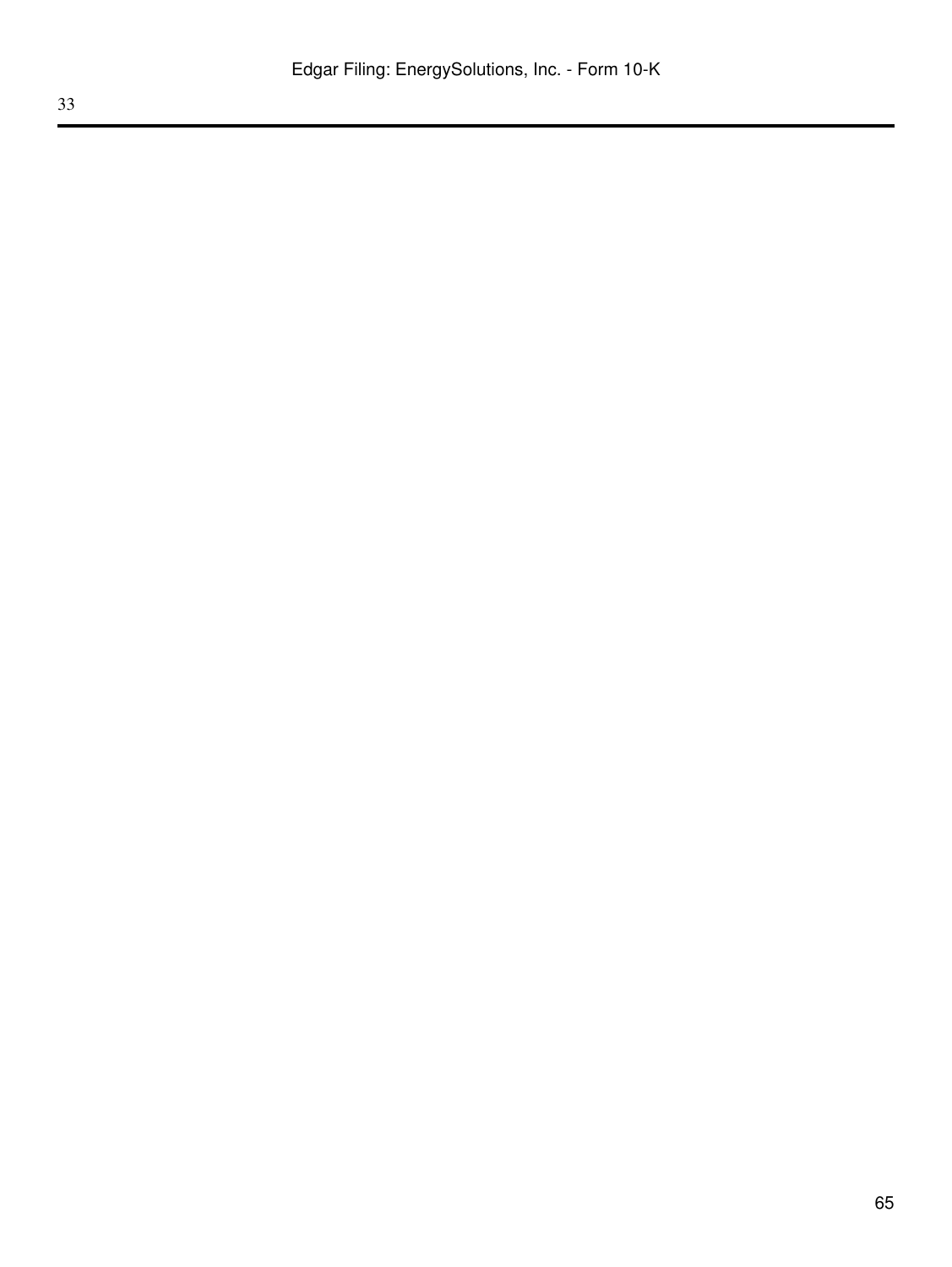position, results of operations and cash flows. For example, although the Magnox Contract funding for the 2013/2014 contract year increased over the 2012/2013 contract year, the NDA may reduce Magnox funding allocations in the future as the NDA directs funds to meet the funding requirements of other "high hazard" sites that are perceived to pose a greater degree of risk.

If Congress does not pass annual appropriations bills in a timely fashion, it may delay spending on new government contracts. Any reduction in the level of government funding, particularly at the DOE, may result in, among other things, a reduction in the cleanup and waste handling projects put out for bid by the government or the curtailment of existing government waste disposal programs, either of which may result in a reduction in the number of contract award opportunities available to us, a reduction of waste shipment and disposal activities from DOE sites and an increase in our costs of obtaining a contract award or providing services under the contract.

The current state of the financial markets could also exert pressure on our customers and could limit their ability to secure working capital. This may impact their liquidity and their ability to make timely payments of their invoices to us. The inability of our customers to make timely payments of our invoices may negatively impact our operating results and cash flows.

As a government contractor, we are subject to extensive regulation and contractual and other requirements relating to the formation, administration and performance of contracts and our failure to comply with applicable regulations and requirements could subject us to penalties that may restrict our ability to conduct our business.

Our government contracts, which are primarily with the NDA and the DOE, are a significant part of our business. Allowable costs under U.S. government contracts are subject to audit by the U.S. government agencies such as the U.S. Defense Contract Audit Agency, the DOE, higher-tier contractors and other auditors as designated by our government customers. Similarly, some U.K. contracts are subject to audit by U.K. regulatory authorities, including the NDA. If these audits result in determinations that costs claimed as reimbursable are not allowed costs or were not allocated in accordance with applicable regulations, we could be required to reimburse government authorities for amounts previously received.

Government contracts are often subject to specific procurement regulations, contract provisions and a variety of other requirements relating to the formation, administration, performance and accounting of these contracts. Many of these contracts include express or implied certifications of compliance with applicable regulations and contractual provisions. We may be subject to qui tam litigation brought by private individuals on behalf of the government under the federal False Claims Act, which could include claims for up to treble damages. Additionally, we may be subject to the Truth in Negotiations Act, which requires certification and disclosure of all factual costs and pricing data in connection with contract negotiations. Some of our projects receive funding under the ARRA or similar federal and state programs designed to provide financial assistance to create jobs, improve energy efficiency, encourage the development of renewable energy and meet critical infrastructure needs. The receipt of these funds subjects us to additional regulatory oversight and reporting requirements, which impose additional administrative burdens and costs on our business. Failure to comply with applicable regulations, requirements or statutes could disqualify us from receiving recovery funding, result in the termination or suspension of our existing government contracts, impose fines or other penalties on us, or result in our suspension or debarment from government contracting. If one or more of our government contracts are terminated for any reason, or if we are suspended or debarred from government work, we could suffer a significant reduction in expected revenue and profits. Furthermore, as a result of our government contracting or the receipt of recovery funding, claims for civil or criminal fraud may be brought by the government for violations of these regulations, requirements or statutes.

We cannot assure that government audits will not result in the disallowance of significant incurred costs in the future. We may also be subject to qui tam litigation brought by private individuals on behalf of the government under the Federal Civil False Claims Act. If qui tam litigation resulted in a finding of contract violations against our company, the result could be the imposition of civil and criminal penalties or sanctions including treble damages, contract termination, forfeiture of profit, and/or suspension of payment, suspension of our eligibility as a government contractor, debarment and harm to our reputation. Any contract terminations, suspensions or debarment could reduce our profits and revenues significantly.

Our global operations require importing and exporting goods and technology across international borders.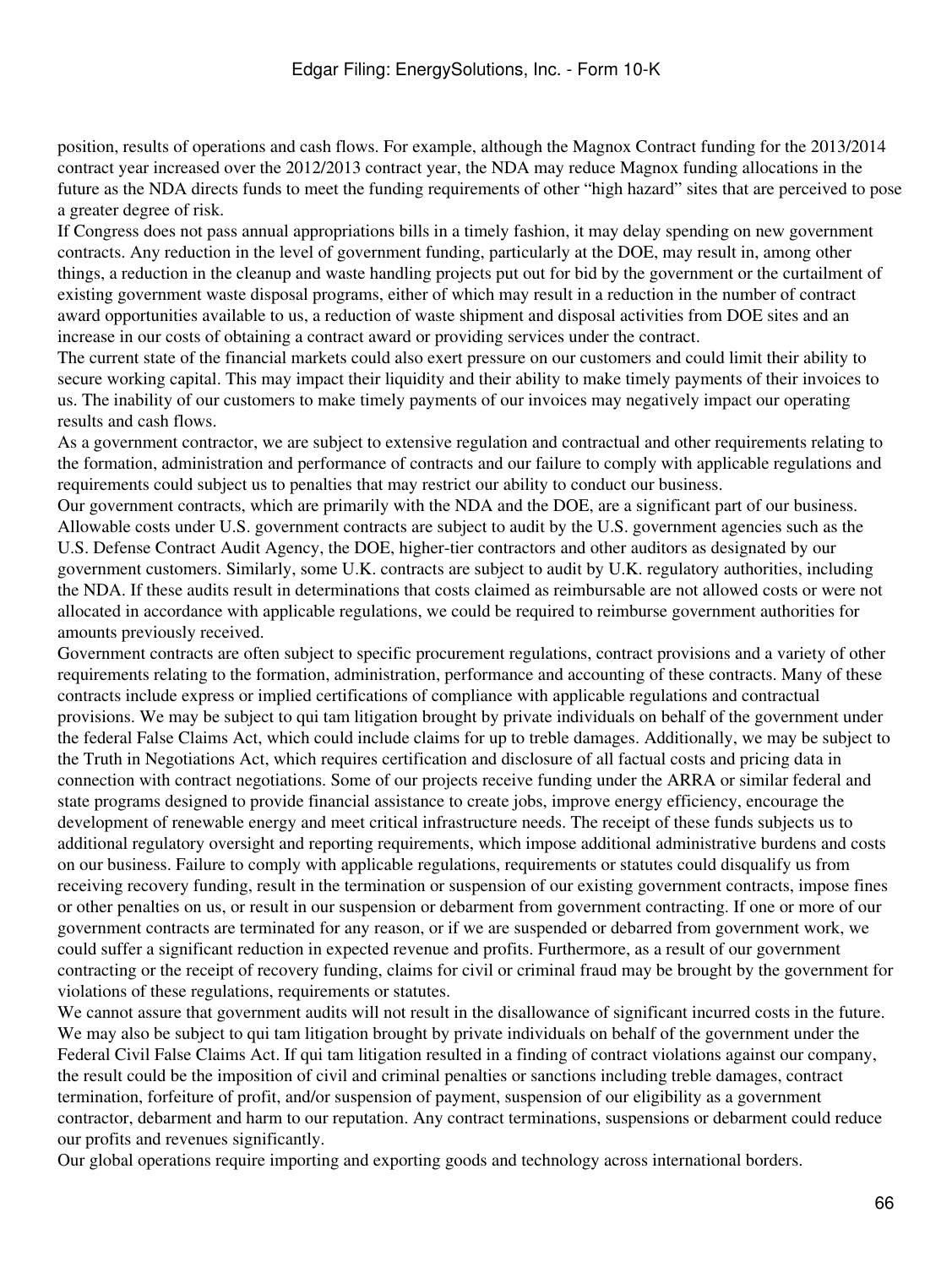## Edgar Filing: EnergySolutions, Inc. - Form 10-K

We are subject to U.S. and foreign international trade laws. To the extent that we export products, technical data and services outside the U.S., we are subject to U.S. laws and regulations governing international trade and exports, including but not limited to the International Traffic in Arms Regulations, the Export Administration Regulations and trade sanctions against embargoed countries, which are administered by the Office of Foreign Assets Control within the U.S. Department of the Treasury. The violation of such laws could subject us to civil or criminal penalties, including substantial monetary fines, or other adverse actions including denial of import or export privileges and could damage our reputation and therefore, our ability to do business.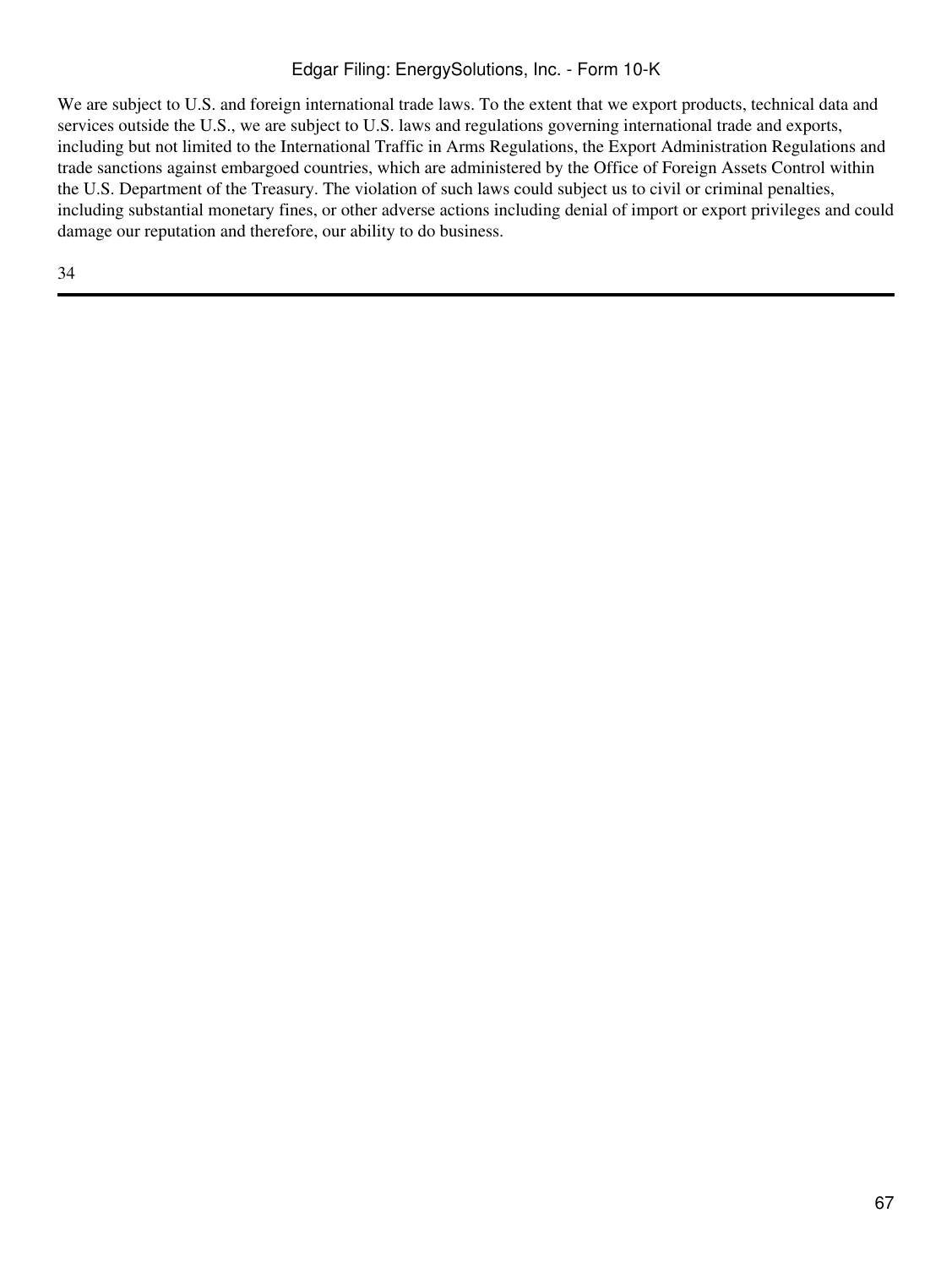Our commercial customers may decide to store radioactive materials on-site rather than contract with us to transport, process and dispose of their radioactive materials.

Our LP&D segment's results of operations may be affected by the decisions of our commercial customers to store radioactive materials on-site, rather than contract with us to transport, process and dispose of their radioactive materials. There has been little regulatory, political or economic pressure for commercial utilities and power companies to dispose of radioactive materials at off-site facilities. Some of these commercial entities have the ability to store radioactive materials generated by their operations on-site, instead of contracting with an outside service provider to transport, process and dispose of the radioactive materials at an off-site location, such as our Clive facility. The decision to store radioactive materials on-site rather than contracting to dispose of them at an off-site facility may be influenced by, among other reasons, the accounting treatment for radioactive materials. Currently, the liability for the disposal of radioactive materials stored on-site may be capitalized on the owner's balance sheet and amortized over the expected on-site storage period. In contrast, radioactive materials shipped off-site for disposal are expensed during the period in which the materials are shipped off-site. The NRC has rejected our proposal to undertake an amendment of current NRC rules to permit operators of nuclear reactors to access decommissioning funds for transportation and disposal of retired large components of currently operating nuclear power plants. We will continue to work with the NRC to request, on a case-by-case basis, that operators of these nuclear reactors be permitted to access decommissioning funds for transportation and disposal of retired large components. The NRC's refusal to grant such requests could have an adverse impact on the prospects for our Commercial Services and LP&D segments. We may not be successful in entering into new license stewardship arrangements or facility-wide D&D contracts with owners and operators of shut-down nuclear plants.

We continue to market our license stewardship solution to the owners and operators of shut-down nuclear reactors in SAFSTOR or monitored storage. We also continue to market our D&D management experience and expertise to win conventional facility-wide D&D contracts with owners and operators of shut-down nuclear reactors. Although we believe we offer an attractive alternative to deferring decommissioning and related risks to the reactor owner, the following factors may adversely affect our efforts:

• monitored storage, allowing their decommissioning trust fund to grow and eventually pursue a D&D program in the owners and operators of shut-down nuclear reactors have the option of maintaining their reactors in SAFSTOR or future;

power plants from entering into these kinds of arrangements with us; uncertainty regarding the appropriate tax and regulatory treatment may prevent owners and operators of nuclear

If a plant s accommissioning trast rand has decreased or raned to grow, the license stewardship or facility-wide D&D contracts economically feasible; if a plant's decommissioning trust fund has decreased or failed to grow, the fund may not be large enough to make

• commission on terms we find acceptable, or at all; we may fail to obtain the necessary approvals and licenses from the NRC and the applicable state public utility

**these contracts** these contracts may require us to post letters of credit or surety bonds that we may be unable to obtain on reasonable

• liabilities, including fines for non-compliance with environmental requirements and costs associated with the clean-up as the owner of the reactor assets and the holder of the NRC license, we may be subject to unforeseen environmental of unanticipated contamination; and

•if we underestimate the costs or timing of D&D activities at a particular site, the project may not be profitable for us. Whether under our license stewardship arrangements or facility-wide D&D contracts, we would assume the D&D obligations of owners of shut-down nuclear facilities. We anticipate the costs of this process will be paid exclusively from the decommissioning trust fund of the related facility. We would commit to undertake a particular arrangement only if we believed the decommissioning trust fund would be sufficient to fund the D&D activities including a reasonable profit. However, if the investment of the trust fund is not appropriately managed to achieve a targeted return, or such funds are adversely affected by market conditions or investment returns, there may not be sufficient funds in the trust fund to complete the obligations we have assumed. Moreover, the costs of D&D could exceed the amounts in the trust fund and we may not be able to draw from other sources of funds, including funds from our other operations, to meet the costs of the project. Any of these outcomes would expose us to significant financial risk.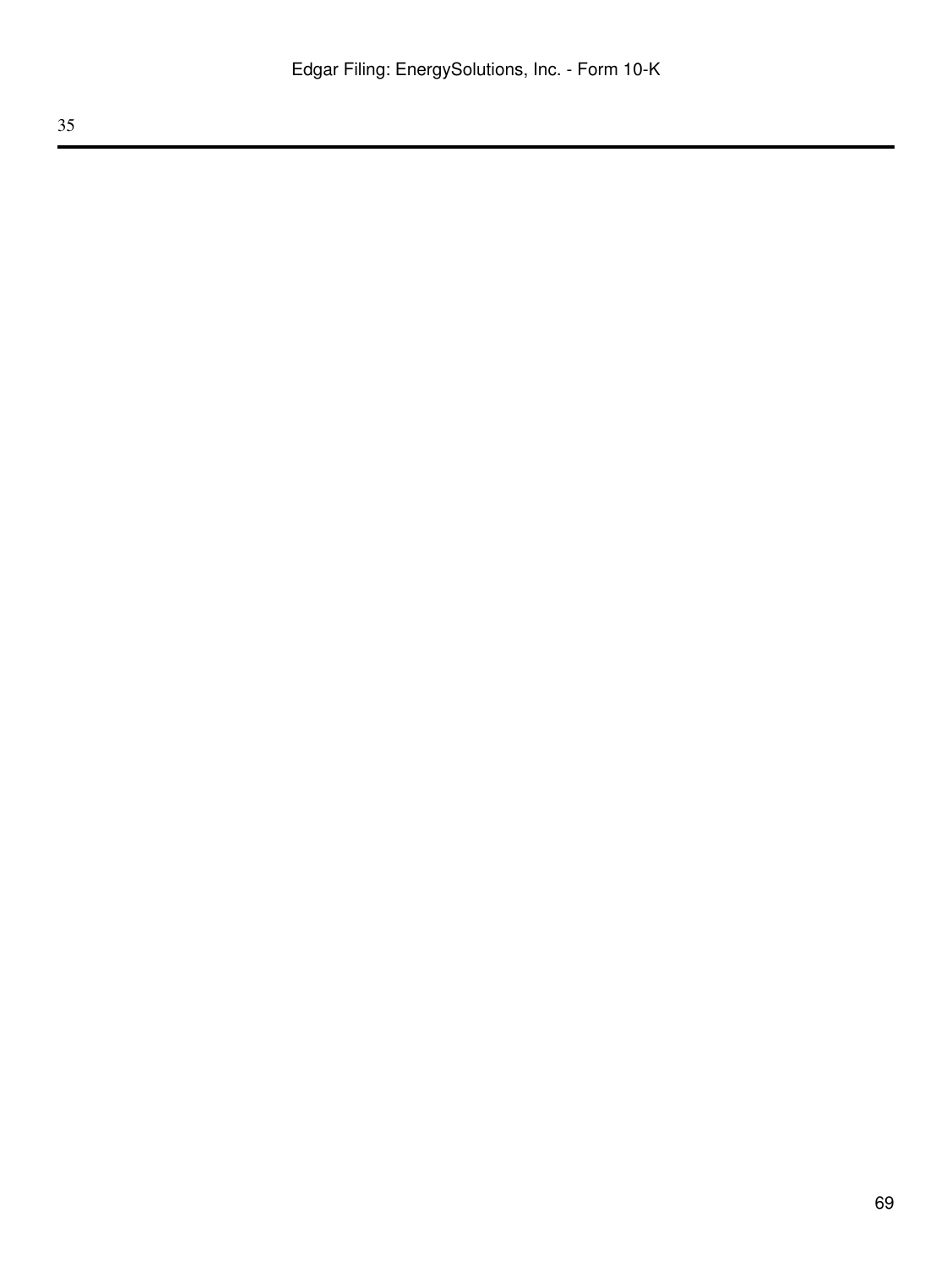Our operations involve the handling, transportation and disposal of radioactive and hazardous materials and could result in liability without regard to our fault or negligence, including accidents involving the release of such materials. Our operations involve managing radioactive and hazardous materials, including handling, transportation and disposal. Failure to properly manage these materials could pose a health risk to humans and could cause personal injury and property damage (including environmental contamination). If an accident were to occur, its severity could be significantly affected by the volume of the materials and the speed of corrective action taken by emergency response personnel, as well as other factors beyond our control, such as weather and wind conditions. Actions taken in response to an accident could result in significant costs.

In our contracts, we seek to protect ourselves from liability associated with accidents, but there is no assurance that such contractual limitations on liability will be effective in all cases or that our insurance (or the insurance of our customers) will cover all the liabilities we have assumed under those contracts. The costs of defending against a claim arising out of a nuclear incident or precautionary evacuation and any damages awarded as a result of such a claim, could adversely affect our results of operations and financial condition.

We maintain insurance coverage as part of our overall risk management strategy and to comply with specific requirements in our financing agreements and in other contracts. These policies do not protect us against all liabilities associated with accidents or for unrelated claims. In addition, comparable insurance may not continue to be available to us in the future at acceptable prices, or at all.

We are engaged in highly competitive businesses and typically must bid against other competitors to obtain major contracts.

We are engaged in highly competitive businesses in which most of our contracts are awarded through competitive bidding processes. We compete with national and regional firms with nuclear services practices, as well as small or local contractors. Some of our competitors have greater financial and other resources than we do, which can give them a competitive advantage. In addition, even if we are qualified to work on a new government contract, we might not be awarded the contract because of existing government policies designed to protect small businesses and underrepresented minority contractors. Competition places downward pressure on our contract prices and profit margins. Intense competition is expected to continue for nuclear service contracts, challenging our ability to maintain

strong growth rates and acceptable profit margins and likely requiring the expenditure of additional marketing costs and related expenses to retain market share. If we are unable to meet these competitive challenges, we could lose market share and experience an overall reduction in our profits.

Competitors have requested regulatory relief from the NRC to dispose of extremely low-level commercial Class A waste in non-licensed facilities such as specialized landfills. These developments present additional competitive risks that could adversely affect our business, particularly as it relates to the revenue and gross profits from the operation of our Clive, Utah disposal facility.

Our business and operating results could be adversely affected by losses under fixed price contracts. Fixed price contracts require us to perform all work under the contract for a specified lump-sum. Fixed price contracts expose us to a number of risks not inherent in cost-reimbursable contracts, including underestimation of costs, ambiguities in specifications, unforeseen costs or difficulties, problems with new technologies, delays beyond our control, failures of subcontractors to perform and regulatory, economic or other changes that may occur during the contract period. If we have underestimated the costs of our fixed price contracts, we may experience losses on such contracts and, in certain circumstances, those losses could be material.

If we guarantee the timely completion or performance standards of a project, we could incur additional costs to cover our guarantee obligations.

In some instances, we guarantee a customer that we will complete a project by a scheduled date or within a specified budget. For example, in connection with our reactor decommissioning program, we guarantee that we will complete the decommissioning of a nuclear power plant that is currently shut down within both a particular time frame and budget. Sometimes, we also guarantee that a project, when completed, will achieve certain performance standards. If we fail to complete the project as scheduled or budgeted, or if the project fails to meet guaranteed performance standards, we may be held responsible for the impact to the customer resulting from any delay or for the cost of further work to achieve the performance standards, generally in the form of contractually agreed-upon penalty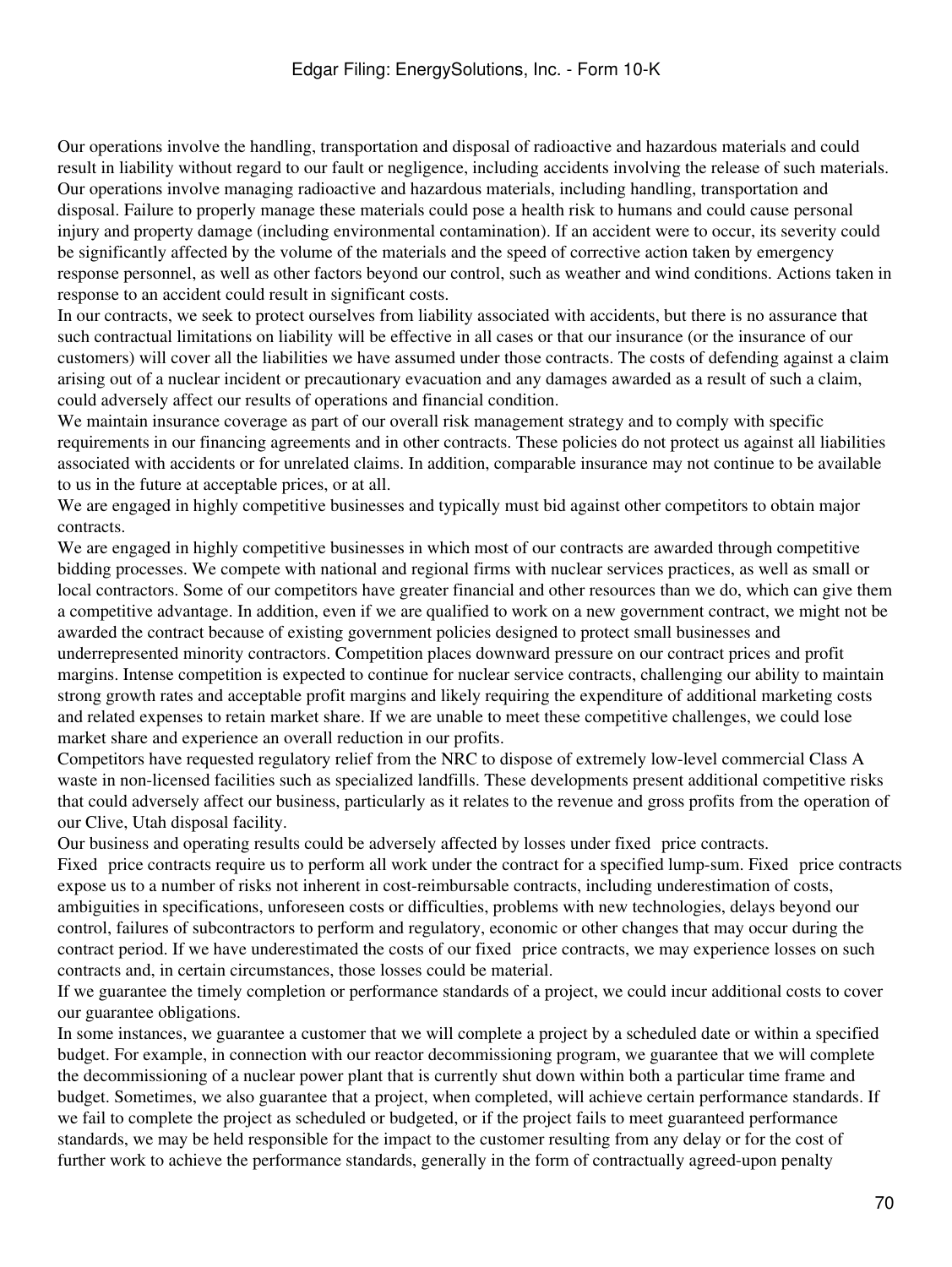provisions. As a result, the project costs could exceed our original estimate, leading to reduced profits or a loss for that project.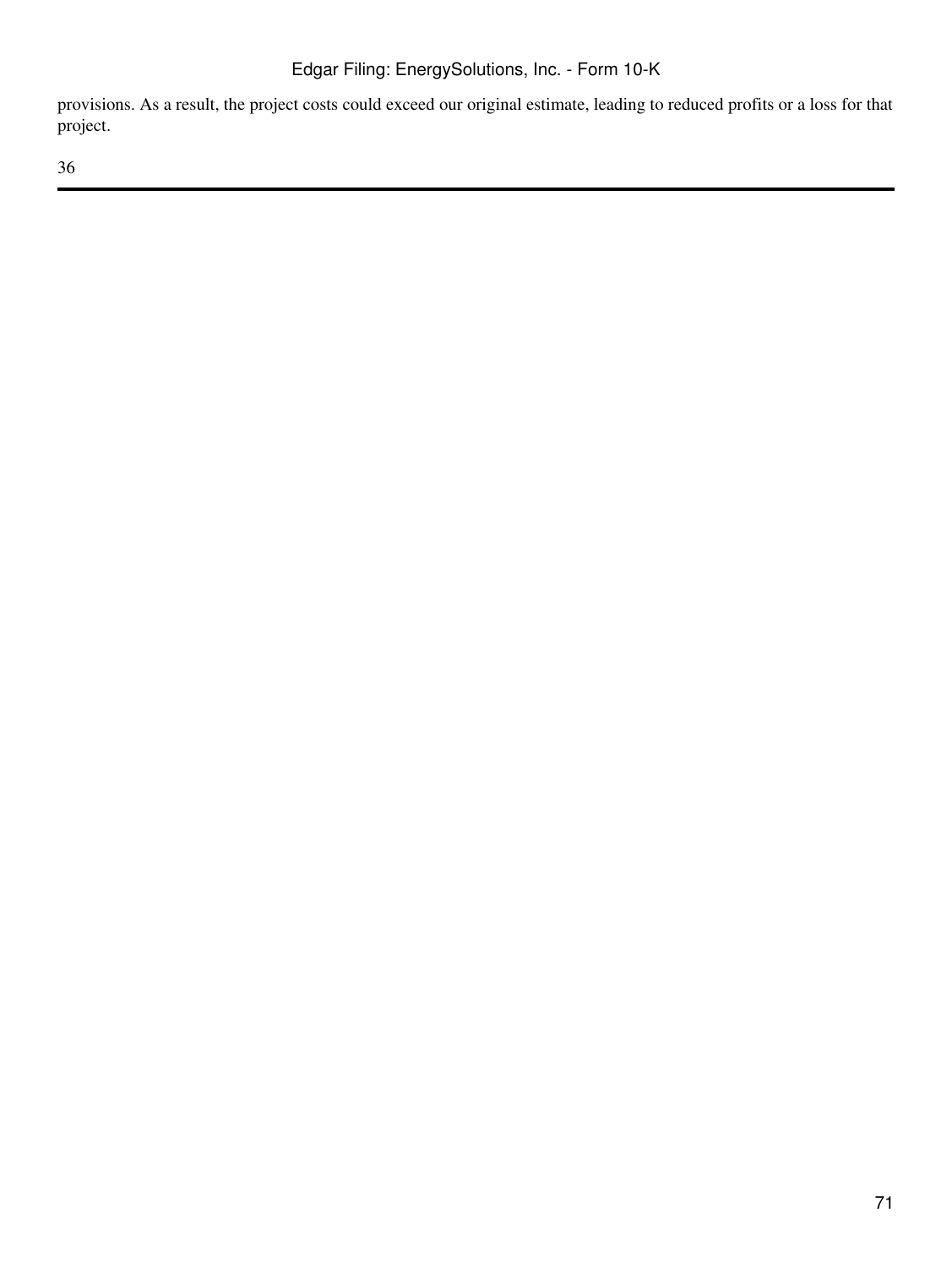Our use of proportional performance accounting could result in a reduction or elimination of previously reported profits.

A significant portion of our revenue is recognized using the proportional performance method of accounting. Generally, the proportional performance accounting practices we use result in recognizing contract revenue and earnings based on output measures, where estimable, or on other measures such as the proportion of costs incurred to total estimated contract costs. For some of our long-term contracts, completion is measured on estimated physical completion or units of production. The cumulative effect of revisions to contract revenue and estimated completion costs, including incentive awards, penalties, change orders, claims and anticipated losses, is recorded in the accounting period in which the amounts are known or can be reasonably estimated. Due to uncertainties inherent in the estimation process, it is possible that actual completion costs may vary from estimates. A significant downward revision to our estimates could result in a material charge to our results of operations in the period of such a revision. For example, during 2012, due to changes in future cost estimates to complete our Salt Waste project we recorded a reversal of previously recorded incentive fee in the amount of \$5.6 million.

Acquisitions that we pursue may present unforeseen integration obstacles and costs, increase our debt and negatively impact our operating results.

We may pursue selective acquisitions of other nuclear services businesses, both domestic and international, that we expect will enhance our existing portfolio of services and strengthen our relationships with our government and commercial customers. We cannot give any assurance as to whether any such transaction could be completed or as to the price, terms or timetable on which we may do so. If we are able to consummate any such acquisition, it could result in dilution of our earnings, an increase in indebtedness or other consequences that could be adverse. The expense incurred in consummating acquisitions, or our failure to integrate such businesses successfully into our existing businesses, could result in our incurring unanticipated expenses and losses. Furthermore, we may not be able to realize anticipated benefits from acquisitions. The process of integrating acquired operations into our existing operations may result in unforeseen operating difficulties and may require significant financial resources that would otherwise be available for the ongoing development or expansion of existing operations. Some of the risks associated with acquisitions include:

- failure to complete anticipated acquisitions or achieve the expected benefits from completed acquisitions;
- potential disruption of our ongoing business and distraction of management;
- unexpected loss of key employees or customers of the acquired company;
- conforming the acquired company's standards, processes, procedures and controls with our operations;
- hiring additional management and other critical personnel; and
- increasing the scope, geographic diversity and complexity of our operations.

We may not be able to identify suitable acquisition targets or negotiate attractive terms in the future. In addition, our ability to complete acquisitions is limited by covenants in our senior secured credit facility and other credit arrangements and by our financial resources, including available cash and borrowing capacity. Given the tight debt markets, we may be unable to make acquisitions. If we are unable to make successful acquisitions, our ability to grow our business could be adversely affected.

Our success depends on attracting and retaining qualified personnel in a competitive environment.

Our operations require the services of highly qualified operations personnel and management, skilled technology specialists and experts in a wide range of scientific, engineering and health and safety fields. Partly because no new nuclear reactors have commenced construction in the U.S. since the mid-1970s, there have been a limited number of qualified students graduating from universities with specialized nuclear engineering or nuclear science‑based degrees. As a result, the nuclear services industry is experiencing a shortage of qualified personnel. Also, the Company has continued to realign senior management to reflect ongoing changes in business opportunities, priorities and strategies. As part of the realignment, several of our executive officers and members of senior management are no longer with the Company. We face increasing competition and expense to attract and retain other qualified personnel. Loss of key personnel or failure to attract qualified management and other personnel could have an adverse effect on our ability to operate our business and execute our business strategy.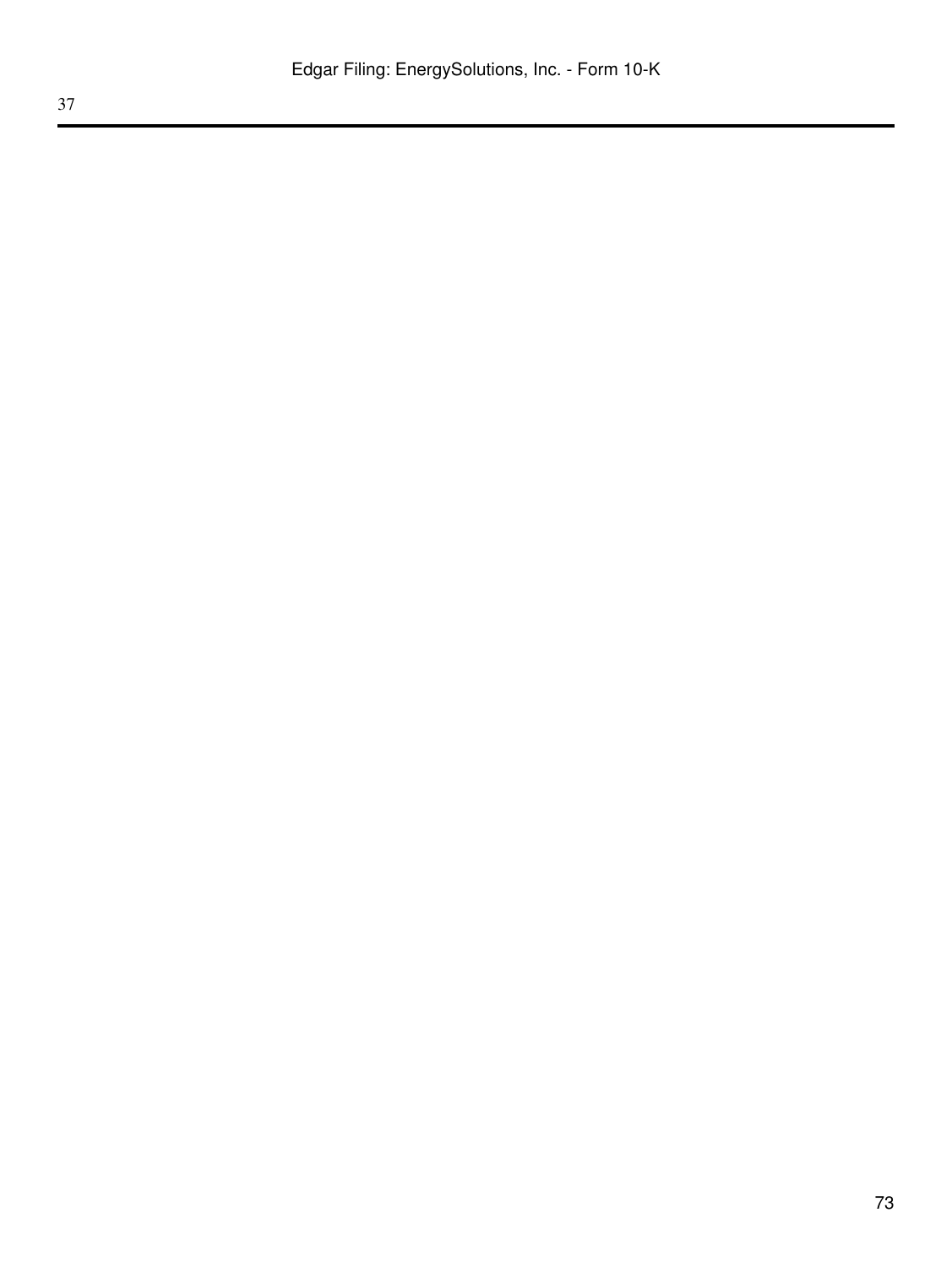An impairment charge could have a material adverse effect on our financial condition and results of operations. We are required to test acquired goodwill for impairment on an annual basis. Goodwill represents the excess of the amount we paid to acquire our subsidiaries and other businesses over the fair value of their net assets at the date of the acquisition. We have chosen to complete our annual impairment reviews of goodwill in the second quarter of each fiscal year. We also are required to test goodwill for impairment between annual tests if events occur or circumstances change that would more likely than not reduce our enterprise fair value below its book value. In addition, we are required to test our finite lived intangible assets for impairment if events occur or circumstances change that would indicate the remaining net book value of the finite lived intangible assets might not be recoverable. These events or circumstances could include a significant change in the business climate, including a significant sustained decline in an entity's market value, legal factors, operating performance indicators, competition, sale or disposition of a significant portion of our business, potential government actions towards our facilities and other factors. If the fair market value of our reporting units is less than their book value, we could be required to record an impairment charge. The valuation of reporting units requires judgment in estimating future cash flows, discount rates and other factors. In making these judgments, we evaluate the financial health of our business, including such factors as industry performance, changes in technology and operating cash flows. Changes in our forecasts could cause book values of certain reporting units to exceed their fair values, which may result in goodwill impairment charges. The amount of any impairment could be significant and could have a material adverse effect on our reported financial results for the period in which the charge is taken.

As of December 31, 2013, we had \$309.5 million of goodwill and \$214.4 million of finite lived intangible assets, which collectively represented 21.8% of our total assets of \$2.4 billion as of December 31, 2013. Due to changes in management, decreased earnings guidance and a debt rating downgrade that occurred during the latter part of the second quarter of 2012, our stock price and corresponding market capitalization declined significantly. As a result management performed a comprehensive review of its financial forecasts and adjusted its estimates of future cash flows. These events prompted us to perform an interim goodwill impairment test as of both June 30, 2012 and September 30, 2012. Based on the first step of the analysis each of our reporting units' fair value exceeded their carrying value. However, as of September 30, 2012, the fair value of the International reporting unit exceeded its carrying value by less than 5% using a weighted average discount rate of 20% and a residual growth rate of 2.5%. The goodwill balance of our International reporting unit as of September 30, 2012 was \$55.0 million. A hypothetical increase in the weighted average discount rate of 0.5% would decrease the calculated fair value as a percentage of book value for the International reporting unit by 1.6%. The calculated fair value of each of our other reporting units exceeded the reporting unit's book value by amounts greater than 5% of their book value. Although the fair value of each of the reporting units currently exceeds their carrying value, a deterioration of market conditions, an adverse change in regulatory requirements, reductions in government funding, failure to win new business or re-bids of current contracts could result in a future impairment loss.

We rely on intellectual property laws, trade secrets and confidentiality agreements to protect our intellectual property. Our failure to protect our intellectual property rights could adversely affect our future performance and growth. Protection of our proprietary processes, methods and other technology is important to our business. Failure to protect our existing intellectual property rights may result in the loss of valuable technologies. We rely on patent, trade secret, trademark and copyright law as well as judicial enforcement to protect such technologies. A majority of our patents relate to the development of new products and processes for the processing and/or disposal of radioactive materials. Our intellectual property could be challenged, invalidated, circumvented or rendered unenforceable.

We also rely upon unpatented proprietary expertise, continuing technological innovation and other trade secrets to develop and maintain our competitive position. We generally enter into confidentiality agreements with our employees and third parties to protect our intellectual property, but these agreements are limited in duration and could be breached and therefore they may not provide meaningful protection for our trade secrets or proprietary expertise. Adequate remedies may not be available in the event of an unauthorized use or disclosure of our trade secrets and expertise. Others may obtain knowledge of our trade secrets through independent development or other access by legal means. The failure of intellectual property laws or our confidentiality agreements to protect our processes, technology, trade secrets and proprietary expertise and methods could have an adverse effect on our business by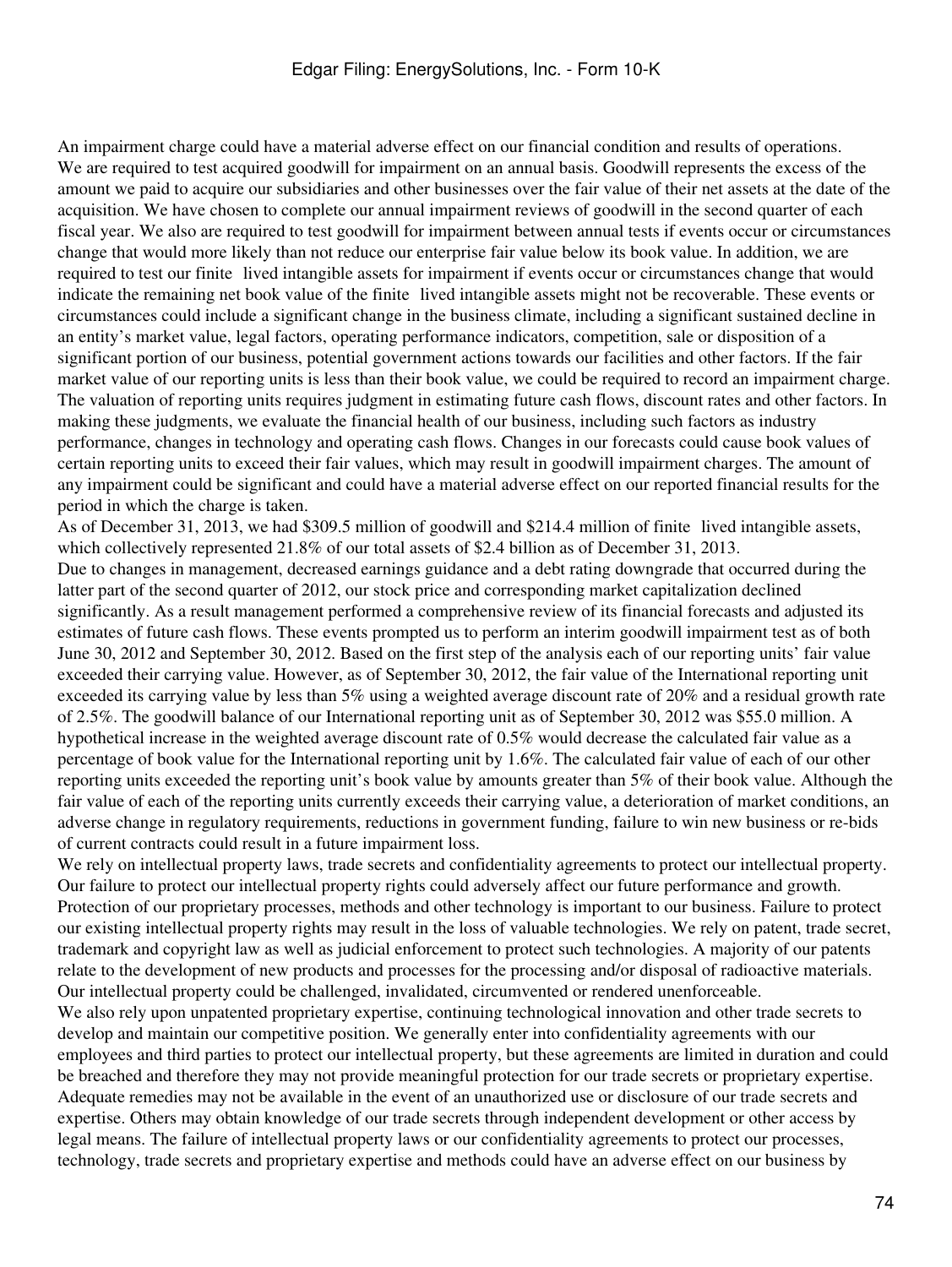jeopardizing our rights to our intellectual property.

In addition, effective intellectual property protection may be limited or unavailable in some foreign countries where we may pursue operations.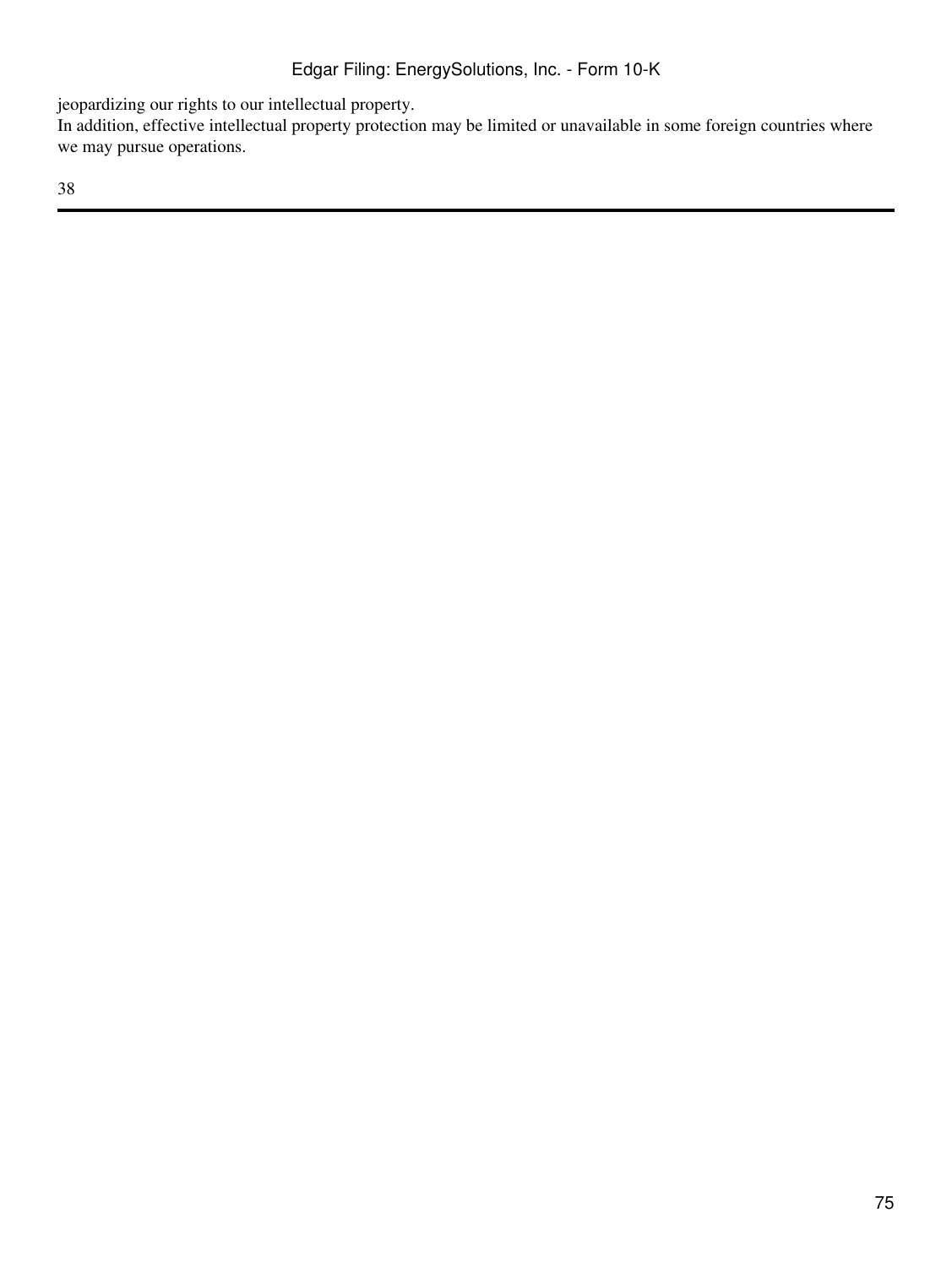If our partners fail to perform their contractual obligations on a project, we could be exposed to legal liability, loss of reputation and reduced profit on the project.

We often perform projects jointly with contractual partners. For example, we have entered into contracting consortia and other contractual arrangements to bid and perform jointly on large projects. Success on these joint projects depends in part on whether our partners fulfill their contractual obligations satisfactorily. If any of our partners fails to perform its contractual obligations satisfactorily, we may be required to make additional investments and provide additional services in order to compensate for that partner's failure. If we are unable to adequately address our partner's performance issues, then our customer may exercise its right to terminate a joint project, exposing us to legal liability, reputational harm and reduced profit.

These arrangements also involve risks that participating parties may disagree on business decisions and strategies. These disagreements could result in delays, additional costs and risks of litigation. Our inability to successfully maintain existing collaborative relationships or enter into new collaborative arrangements could have a material adverse effect on our results of operations.

We conduct a portion of our operations through joint venture entities, over which we may have limited control. We currently have equity interests in joint ventures and may enter into additional joint ventures in the future. We cannot control the actions of our joint venture partners and as with most joint venture arrangements, differences in views among the joint venture participants may result in delayed decisions or disputes. We also typically have joint and several liabilities with our joint venture partners under the applicable contracts for joint venture projects. These factors could potentially harm the business and operations of a joint venture and, in turn, our business and operations. Operating through joint ventures in which we are minority holders results in us having limited control over many decisions made with respect to projects and internal project, financial and other controls. These joint ventures may not be subject to the same requirements regarding internal controls and financial reporting that we follow. As a result, problems may arise with respect to the joint ventures that could adversely affect our ability to respond to requests, meet contractual obligations or comply with internal control requirements to which we are otherwise subject. Our dependence on subcontractors and equipment manufacturers could adversely affect us.

We often rely on subcontractors and equipment manufacturers to complete our projects. For example, when providing D&D services to a government customer, we may rely on one or more subcontractors to conduct demolition work. To the extent that we cannot engage subcontractors or acquire equipment or materials to provide such services, our ability to complete the project in a timely fashion or at a given profit margin may be impaired. Our LP&D segment also enters into contracts with various railroads for the transportation of radioactive materials from project sites to our processing and disposal facilities. In the event that the railroads fail to deliver radioactive materials to our facilities on time, we could be forced to delay recognizing LP&D revenue until the time of delivery.

In addition, if a subcontractor or a manufacturer is unable to deliver its services, equipment or materials according to the negotiated terms for any reason, including the deterioration of its financial condition, we may be required to purchase those services, equipment or materials from another source at a higher price. This may reduce our profitability or result in a loss on the project for which the services, equipment or materials were needed. We may not be successful in executing our business strategies.

We must be successful in executing long-term strategic plans and opportunities which include winning new business from our government and commercial customers and in diversifying our business into other areas that allow us to exploit our core competencies. If we are not successful in these endeavors, we may not achieve our financial goals. If we or our independent registered public accounting firm identify a material weakness in our internal controls and such material weakness is not properly remediated, it could result in material misstatements of our financial statements in future periods.

We or our independent registered public accounting firm may, in the future, identify a material weakness in our internal control over financial reporting. A material weakness is defined by the standards issued by the Public Company Accounting Oversight Board as a significant deficiency, or combination of significant deficiencies, that results in more than a remote likelihood that a material misstatement of the annual or interim financial statements will not be prevented or detected.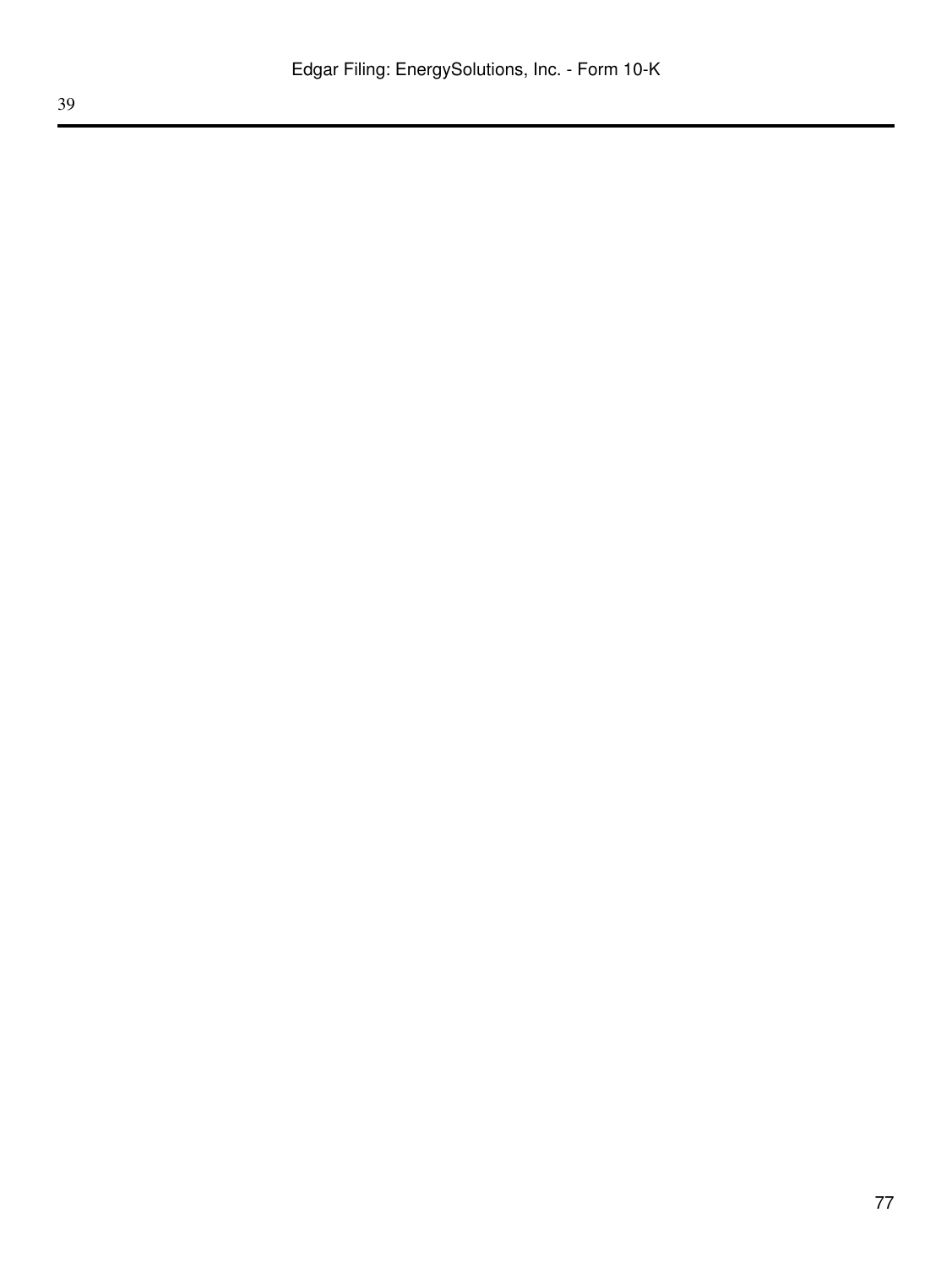If material weaknesses in our internal control over financial reporting are identified in the future, we may be unable to provide required financial information in a timely and reliable manner our management may not be able to report that our internal control over financial reporting is effective in accordance with Section 404 of the Sarbanes Oxley Act. There could also be a negative reaction in the markets due to a loss of investor confidence in us and the reliability of our financial statements and, as a result, our business may be harmed and the price of our senior notes may decline. Our business could be negatively impacted by security threats, including physical and cyber security threats. We face various security threats, including cyber threats, threats to the physical security of our facilities and infrastructure, and threats from terrorist acts, as well as the potential for business disruptions associated with these threats. Although we utilize a combination of tailored and industry standard security measures and technology to monitor and mitigate these threats, we cannot guarantee that these measures and technology will be sufficient to prevent security threats from materializing.

We have been, and will likely continue to be, subject to cyber based attacks and other attempts to threaten our information technology systems, including attempts to gain unauthorized access to our proprietary or classified information and attacks from computer hackers, viruses, malicious code and other security problems. As a U.S. government contractor and our role within the nuclear industry, we may be prone to a greater number of those threats than companies in other industries. From time to time, we experience system interruptions and delays; however, prior cyber based attacks directed at us have not had a material adverse impact on our results of operations. Due to the evolving nature of these security threats, however, the impact of any future incident cannot be predicted. The costs related to cyber or other security threats or disruptions may not be fully insured or indemnified by other means. Occurrence of any of these events could adversely affect our internal operations, the services we provide to customers, the value of intellectual property, our future financial results, or our reputation.

Our operations are subject to taxation and regulation by federal, state, local and other governmental entities. We have deferred tax assets for net operating loss carry forwards. We also currently benefit from research and development credits which reduce our overall tax rate. The expiration of the net operating loss carry forwards and inability to qualify for future tax credits or changes in governing rules and regulations could result in a material increase in our taxes and effective tax rate. We may not have the ability to pass on the effect of such increase to our customers and, as a result, we could bear the burden of any such tax increase. The risk of a material tax increase may be exacerbated by political pressure to limit our operations.

Our facilities are also subject to political actions by government entities which can reduce or completely curtail their operations. For example, the state of South Carolina closed the Barnwell disposal site on July 1, 2008 to customers outside of the Atlantic Compact, which consists of South Carolina, New Jersey and Connecticut. Although the Barnwell closure did not have a significant impact on our revenue or net income, political pressures to reduce or curtail other operations could have a material adverse effect on our results of operations.

We must successfully upgrade and maintain our information technology systems.

We rely on various information technology systems to manage our operations. We are currently implementing modifications and upgrades to our systems, including making changes to legacy systems, replacing legacy systems with successor systems with new functionality, consolidating duplicative systems and acquiring new systems. These types of activities subject us to inherent costs and risks associated with replacing and changing these systems, potential disruption of our internal control structure, substantial capital expenditures, additional administration and operating expenses, retention of sufficiently skilled personnel to implement and operate the new systems, demands on management time and other risks and costs of delays or difficulties in transitioning to new systems or of integrating new systems into our current systems. Our system implementations may not result in productivity improvements at a level that outweighs the costs of implementation, or at all. In addition, the implementation of new technology systems may cause disruptions in our business operations and have an adverse effect on our business, cash flows and operations, if not anticipated and appropriately mitigated.

Item 1B. Unresolved Staff Comments. None.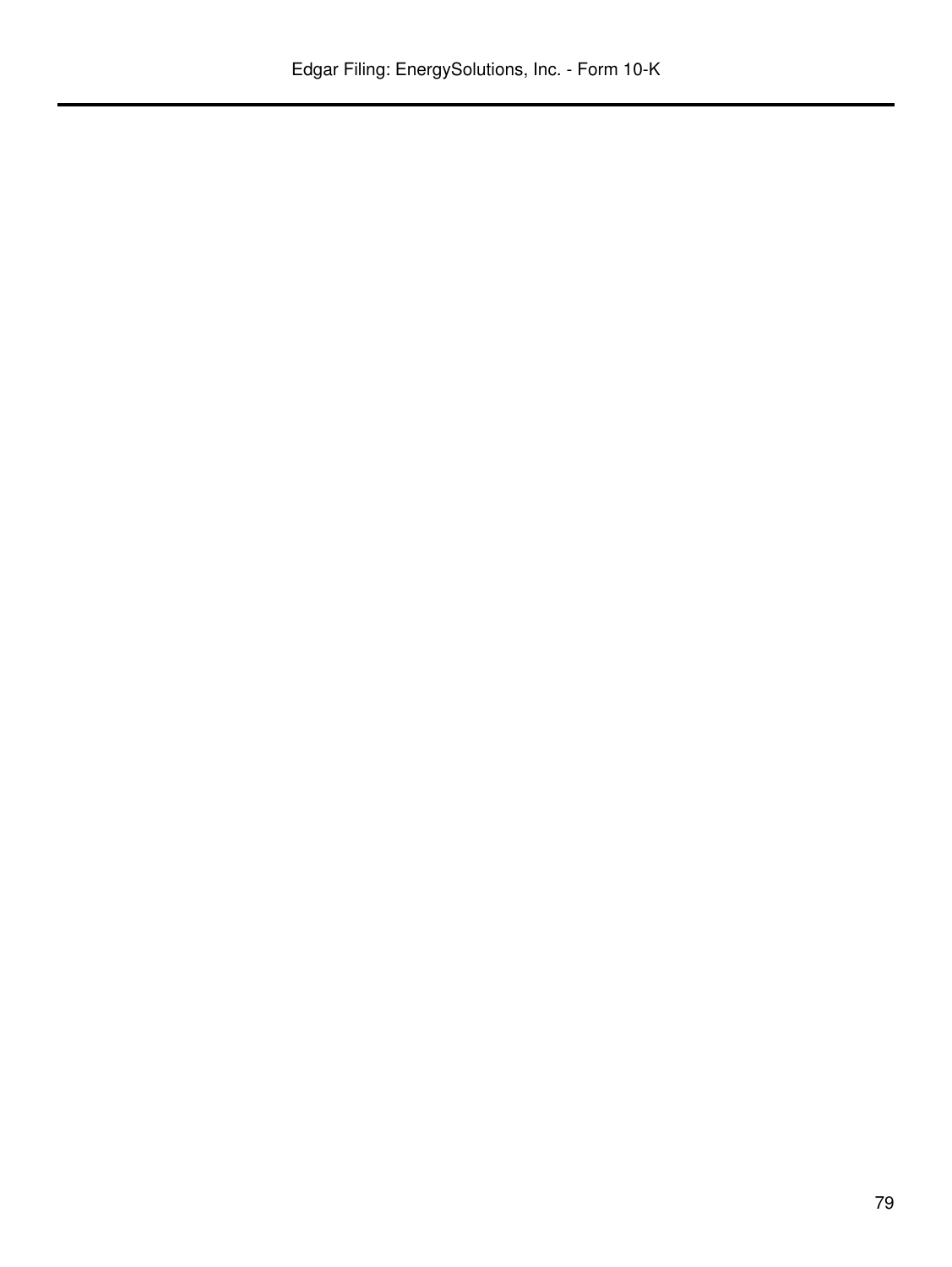## Item 2. Properties.

As of December 31, 2013, we owned 11 properties, leased 36 properties and operated 1 property pursuant to a long-term lease with the state of South Carolina. We believe that our current facilities are sufficient for the operation of our business and that suitable additional space in various local markets is available to accommodate any reasonable foreseeable needs that may arise. The following table provides summary information of our owned and leased real property, exclusive of renewal options:

| Property                                                           | Segment                  | Use                                     | Space          | Lease<br>Expiration |
|--------------------------------------------------------------------|--------------------------|-----------------------------------------|----------------|---------------------|
| Owned                                                              |                          |                                         |                |                     |
| Barnwell, South Carolina                                           | LP&D                     | Materials processing and<br>packing     | $1,627$ acres  | N/A                 |
| Barnwell, South Carolina                                           | LP&D                     | Materials processing and<br>packing     | 71 acres       | N/A                 |
| Clive, Utah                                                        | LP&D                     | Treatment and disposal<br>facility      | 1,557 acres    | N/A                 |
| Columbia, South Carolina                                           | LP&D                     | <b>Cask Maintenance facility</b>        | 16 acres       | N/A                 |
| Kingston, Tennessee-Gallaher RoadLP&D                              |                          | Waste processing operations             | 79 acres       | N/A                 |
| Memphis, Tennessee                                                 | LP&D                     | Waste processing operations             | 13 acres       | N/A                 |
| Oak Ridge,<br>Tennessee-Manufacturing Sciences LP&D<br>Corporation |                          | Metals manufacturing and<br>fabrication | 15 acres       | N/A                 |
| Oak Ridge, Tennessee-Bear Creek LP&D                               |                          | Waste processing operations             | 45 acres       | N/A                 |
| Oak Ridge, Tennessee-Shaw<br>property                              | LP&D                     | Waste processing operations             | 33 acres       | N/A                 |
| Oak Ridge, Tennessee-K-792 Rail<br>yard                            | LP&D                     | Rail facility                           | 12 acres       | N/A                 |
| Antonito, Colorado-Transload<br>property<br>Leased                 | LP&D                     | Rail facility                           | 19 acres       | N/A                 |
| Aiken, South Carolina                                              | Projects                 | General office space                    | 11,431 sq ft.  | 4/17/2016           |
| Albuquerque, New Mexico                                            | Projects                 | General office space                    | $6,000$ sq ft. | 10/31/2014          |
| Barnwell, SC                                                       | LP&D                     | Warehouse                               | 10,000 sq ft.  | 5/31/2014           |
| Beijing, China                                                     | Products                 | General office space                    | 150 sq ft.     | 8/14/2014           |
| Brampton, Ontario                                                  | LP&D                     | General office space                    | 129,720 sq ft. | 10/31/2021          |
| Brossard, Québec                                                   | LP&D                     | General office space                    | $1,500$ sq ft. | 8/30/2015           |
| Campbell, California                                               | Projects and<br>Products | General office space                    | $3,032$ sq ft. | 1/31/2016           |
| Columbia, Maryland                                                 | Projects and<br>Products | General office space                    | 18,946 sq ft.  | 8/31/2020           |
| Columbia, South Carolina                                           | Products                 | General office space                    | 27,627 sq ft.  | 6/30/2022           |
| Cumbria-Loweswater Pavilion,<br><b>United Kingdom</b>              | International            | General office space                    | 4,560 sq ft.   | 3/17/2016           |
| Cumbria—Unit 2, United Kingdom International                       |                          | General office space                    | 942 sq ft.     | 1/30/2015           |
| Cumbria-Units 5 & 6, United<br>Kingdom                             | International            | General office space                    | $1,921$ sq ft. | 9/25/2014           |
| Cumbria-Unit 7, United Kingdom                                     | International            | General office space                    | 950 sq ft.     | 6/2/2016            |
| Danbury, Connecticut                                               | Products                 | General office space                    | $6,704$ sq ft. | 11/30/2014          |
| Deep River, Ontario                                                | Projects                 | General office space                    | $1,050$ sq ft. | 10/31/2014          |
| Elkhorn, WI                                                        | Products                 | General office space                    | 216 sq ft.     | 1/31/2014           |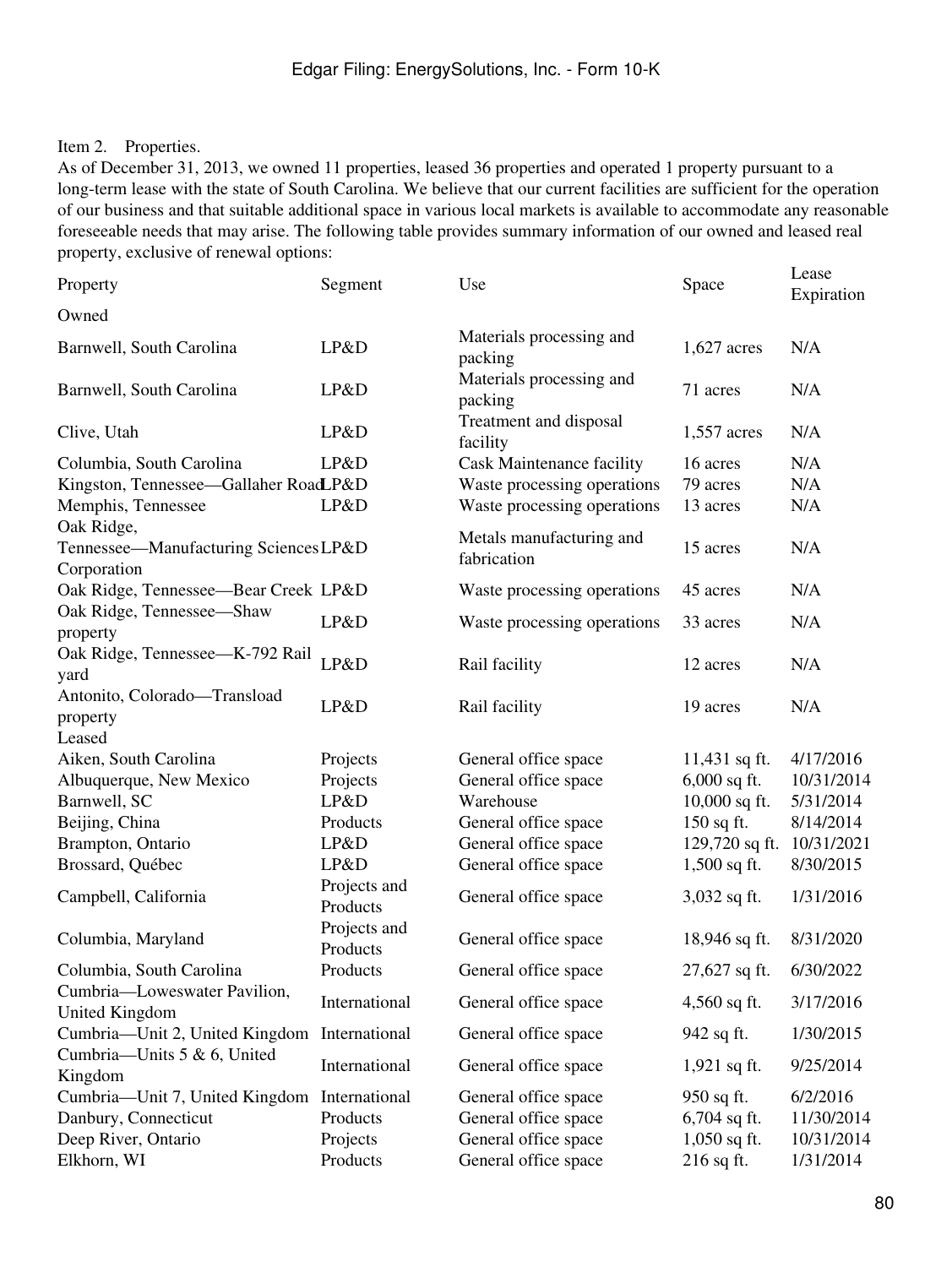| Englewood, Colorado                   | Projects                 | General office space      | 4,389 sq ft.    | 2/1/2018   |
|---------------------------------------|--------------------------|---------------------------|-----------------|------------|
| Idaho Falls, Idaho                    | Projects                 | General office space      | 5,376 sq ft.    | 4/30/2015  |
| Knoxville, Tennessee                  | All                      | Data center space         | $60$ sq ft.     | 3/17/2015  |
| Los Alamos, New Mexico                | Projects                 | General office space      | $6,471$ sq ft.  | 3/1/2015   |
| Los Alamos, New Mexico                | Projects                 | General office space      | 1,480 sq ft.    | 1/31/2015  |
| McLean, Virginia                      | LP&D                     | General office space      | $120$ sq ft.    | 8/31/2014  |
| Mississauga, Ontario                  | Projects                 | General office space      | 5,789 sq ft.    | 7/31/2016  |
| Oak Ridge, Tennessee-Commerce<br>Park | Projects and<br>Products | General office space      | 31,251 sq ft.   | 3/31/2015  |
| Oak Ridge, Tennessee—Portal 10        | LP&D                     | <b>Transload Area</b>     | 3 acres         | 8/2/2014   |
| Oak Ridge, Tennessee—Scarboro<br>Road | Projects                 | General office space      | $15,100$ sq ft. | 7/31/2016  |
| Richland, Washington-Hertz            | Projects                 | General office space      | $6,200$ sq. ft. | 9/30/2018  |
| Richland, Washington—Stevens<br>Drive | Products                 | General office space      | 32,300 sq ft.   | 9/30/2018  |
| Richland, Washington—WSU              | Projects                 | Research and office space | 13,132 sq ft.   | 6/30/2014  |
| Salt Lake City, Utah                  | All                      | Corporate offices         | 36,578 sq ft.   | 12/31/2016 |
| Salt Lake City, Utah—Gateway          | All                      | Corporate offices         | 39,494 sq ft.   | 12/31/2022 |
| Swindon, United Kingdom               | International            | General office space      | 7,187 sq ft.    | 10/13/2018 |
|                                       |                          |                           |                 |            |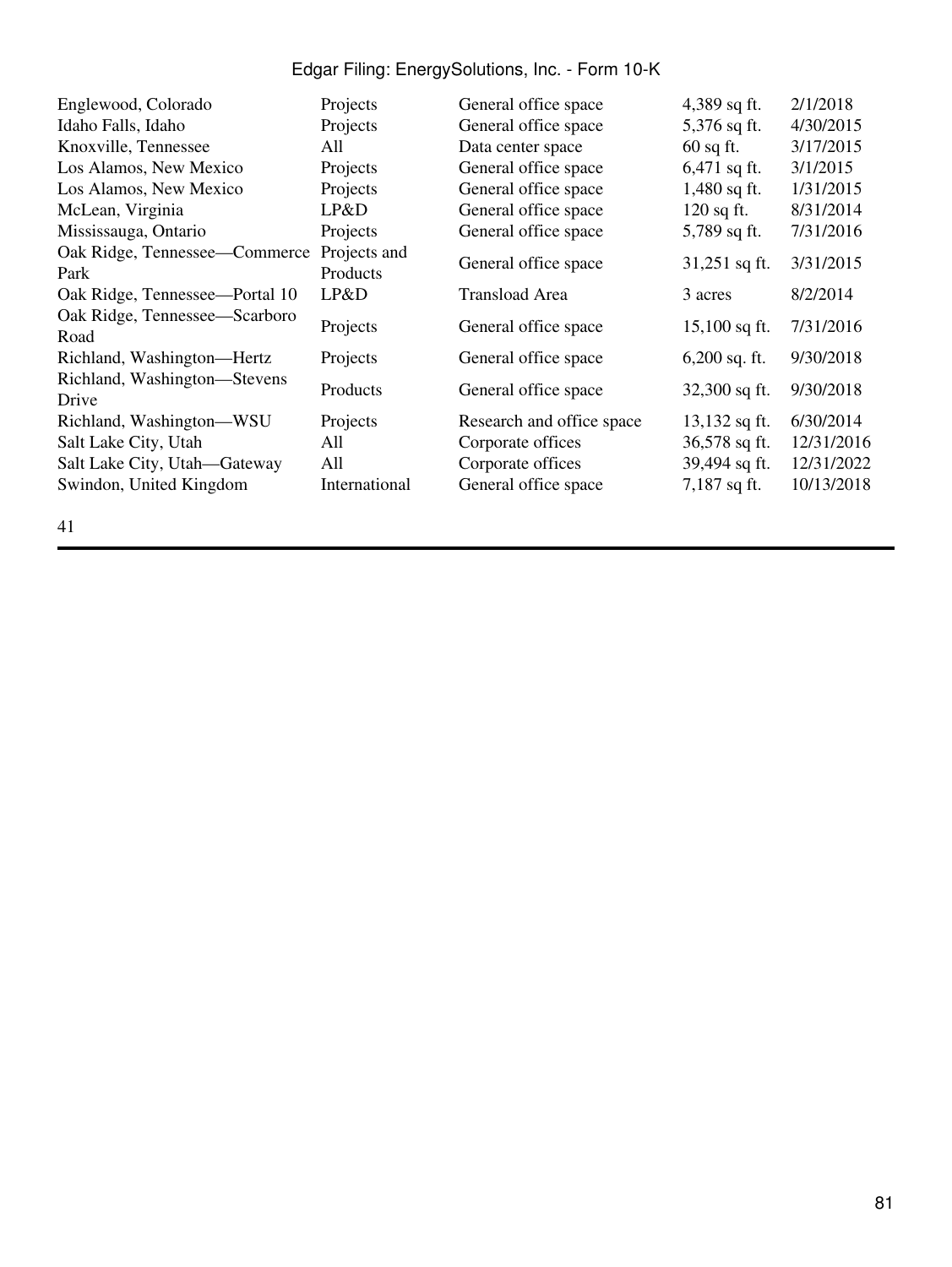| Tooele, Utah                                           | LP&D                     | General office space               | 1,230 sq ft. 12/31/2014 |           |
|--------------------------------------------------------|--------------------------|------------------------------------|-------------------------|-----------|
| Washington, D.C.                                       | Projects and<br>Products | General office space               | 5,035 sq ft. 9/30/2017  |           |
| Washington, D.C.                                       | A11                      | General office space               | $150$ sq ft.            | 4/30/2014 |
| Zion, Illinois-Zion Station<br><b>Operating Rights</b> | Products                 | D&D operations                     | 193 acres               | 8/31/2020 |
| Barnwell, South Carolina                               | LP&D                     | Treatment and disposal<br>facility | 235 acres               | 4/5/2075  |

### Item 3. Legal Proceedings

Various legal proceedings are pending against our subsidiaries and us. The resolution of outstanding claims and litigation is subject to inherent uncertainty, and it is reasonably possible that resolution of any of the outstanding claims or litigation matters could have a material adverse effect on us.

Pennington et al. v. ZionSolutions, LLC, et al.

On July 14, 2011, four individuals, each of whom are electric utility customers of Commonwealth Edison Company, the former owner of the Zion Station ("Com Ed"), filed a complaint in the U.S. District Court for the Northern District of Illinois, Eastern Division, against ZionSolutions and Bank of New York Mellon, the trustee of the Zion Station decommissioning trust ("NDT") fund.

The plaintiffs claim that payments from the NDT fund to ZionSolutions for decommissioning the Zion Station are in violation of Illinois state law, Illinois state law entitles the utility customers of Com Ed to payments (or credits) of a portion of the NDT fund and that Bank of New York Mellon was inappropriately appointed by ZionSolutions as trustee of the NDT fund. The plaintiffs seek to enjoin and recover payments from the NDT fund to ZionSolutions, that payments (or credits) of a portion of the NDT fund be made to utility customers of Com Ed, the appointment of a new trustee over the NDT fund, an accounting from Bank of New York Mellon of all assets and expenditures from the NDT fund and costs and attorneys fees. The plaintiffs also seek class action certification for their claims. On September 13, 2011, the defendants filed a motion to dismiss the plaintiffs' claims. On July 29, 2013, the U.S. District Court for the Northern District of Illinois, Eastern Division dismissed the entire lawsuit. The plaintiffs appealed to the United States Court of Appeals for the Seventh Circuit. The Seventh Circuit affirmed the dismissal on January 31, 2014 and denied the plaintiffs' motion for rehearing en banc on February 28, 2014.

#### Litigation Relating to the Merger with Energy Capital Partners

Following the Company's January 7, 2013 announcement that it had entered into a Merger Agreement providing for the acquisition of the Company, by Parent, an entity formed by Energy Capital Partners, ten purported class action lawsuits were brought against us, the members of our board of directors, Energy Capital Partners II, LLC, Parent and Merger Sub. Six lawsuits were filed in the Delaware Court of Chancery, captioned Printz v. Rogel, et al., C.A. No. 8302-VCG (Jan. 10, 2013); Bushansky v. EnergySolutions, Inc., et al., C.A. No. 8210 (Jan. 11, 2013); Danahare v. EnergySolutions, Inc., et al., C.A. No. 8219 (Jan. 15, 2013); Graham v. EnergySolutions, Inc., et al. (Jan. 15, 2013), and Lebron v. EnergySolutions, Inc., et al., C.A. No. 8223 (Jan. 15, 2013); Louisiana Municipal Police Employees' Retirement System v. EnergySolutions, Inc., et al., C.A. No. 8350 (Feb. 22, 2013), (the "Delaware actions").

The other four lawsuits were filed in the Utah State District Court, Third Judicial District, Salt Lake County, and are titled Mohammed v. EnergySolutions, Inc., et al., No. 130400388 (Jan. 10, 2013); Luck v. EnergySolutions, Inc., et al. No. 130900256 (Jan. 11, 2013); Braiker v. EnergySolutions, Inc., et al., No. 130900573 (Jan. 25, 2013); and Temmler v. EnergySolutions, Inc., et al., No. 130900684 (Jan 31, 2013), (the "Utah actions").

Without admitting any wrongdoing and to avoid the burden, expense and disruption of continued litigation, EnergySolutions, Inc., the members of our board of directors, Energy Capital Partners II, LLC, Parent and Merger Sub entered into a settlement agreement with the plaintiffs. The Delaware and Utah courts approved the settlement agreement and dismissed the Delaware actions and Utah actions, respectively.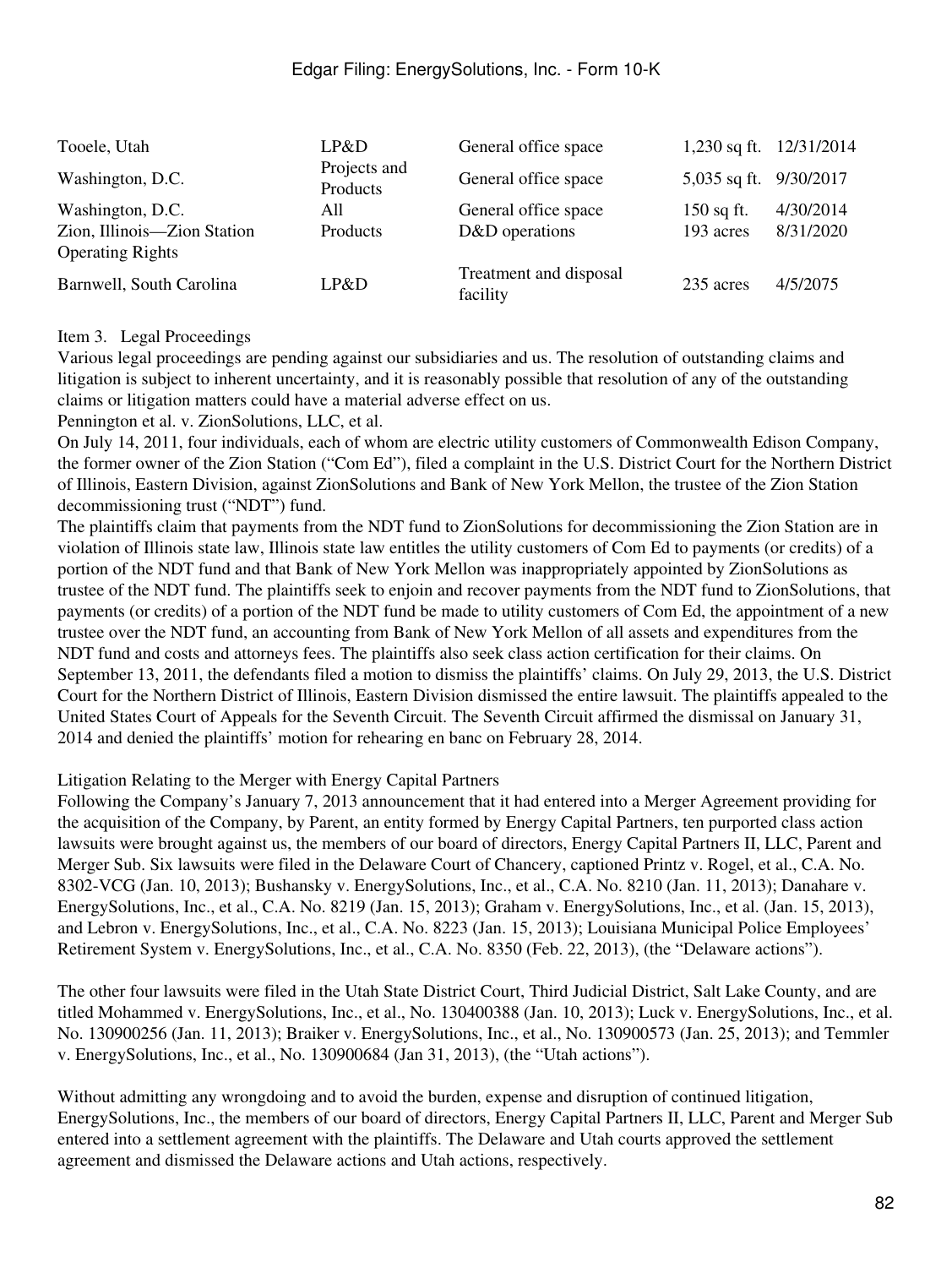EnergySolutions, Inc. vs. Kurion, Inc. et al.

On March 6, 2013, the Company filed a lawsuit against Kurion Inc. and John Raymont, Jr. and Mark Denton, two former EnergySolutions employees now employed by Kurion to enforce contractual and intellectual property rights related to EnergySolutions' waste treatment and vitrification technologies. The lawsuit was initially filed in the Third Judicial District Court in and for Salt Lake City, Utah. The Utah action was dismissed on personal jurisdiction grounds. EnergySolutions filed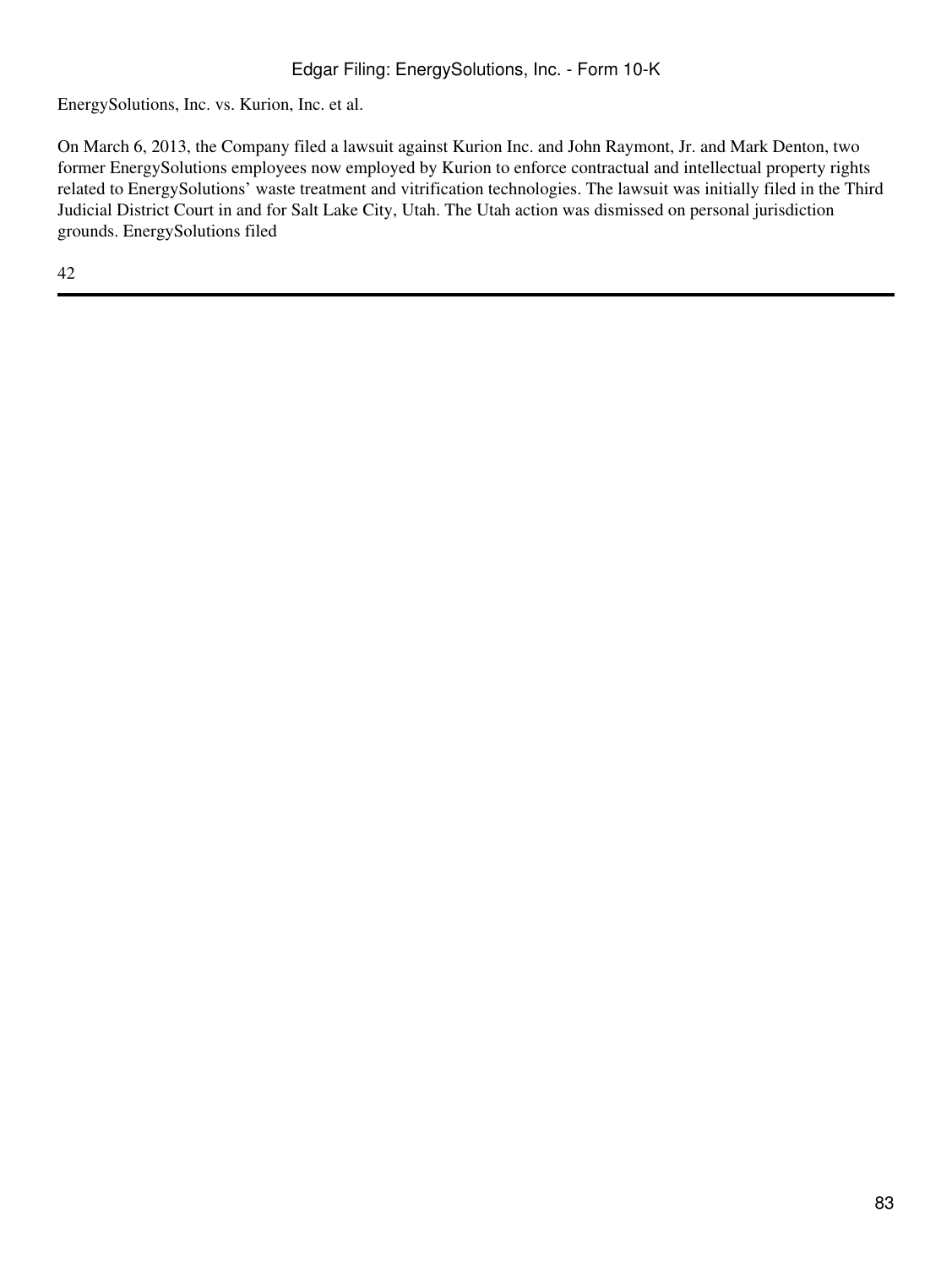lawsuits to enforce the same contractual and intellectual property rights related to EnergySolutions' waste treatment and vitrification technologies in the Supreme Court of the State of New York, County of New York, on November 22, 2013 and in the State of South Carolina Court of Common Pleas County of Richland on November 22, 2013. The Company seeks monetary and punitive damages, and asks the court to enjoin further sales of all Kurion products and services that utilize or derive from the confidential and proprietary technology misappropriated from EnergySolutions. Kurion filed a claim against EnergySolutions in the Superior Court of the State of California County of Orange Central Justice Center on October 21, 2013, alleging breach of contract and asking the court for costs, reasonable attorneys' fees and unspecified damages. The lawsuits remain in initial procedural motions regarding the jurisdiction of the various courts over the subject matter and parties.

We believe the legal claims alleged against the Company in the complaints described above are without merit and we intend to vigorously defend these actions to the extent not yet resolved. Item 4. Mine Safety Disclosures. Not applicable.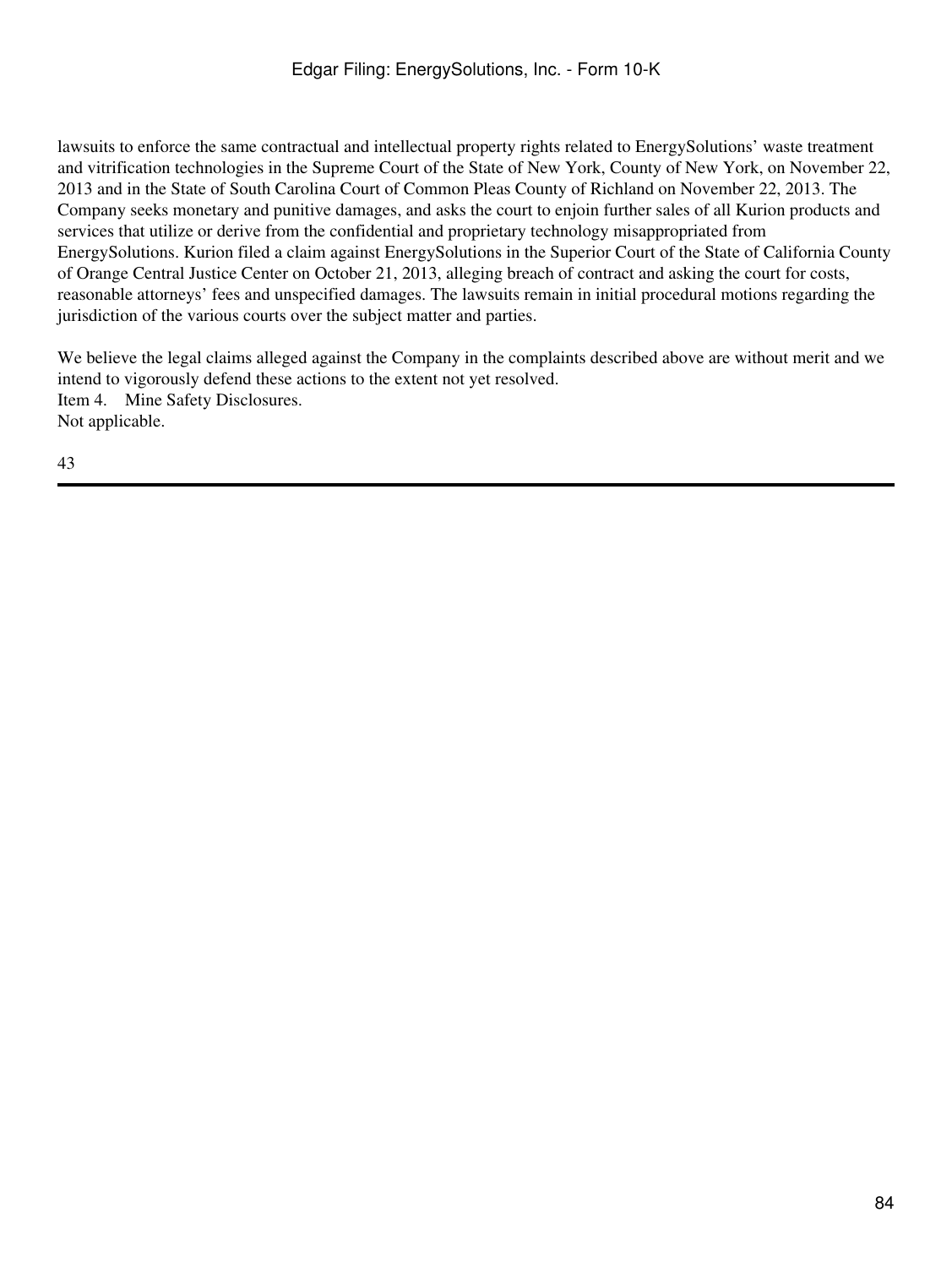## PART II

Item 5. Market for Registrant's Common Equity, Related Stockholder Matters and Issuer Purchases of Equity Securities.

Market information

Our common stock began trading on the NYSE under the symbol "ES" on November 15, 2007. The following table sets forth the highest and lowest sales prices of our common stock as reported in the Consolidated Transactions Reporting System for each full quarterly period within the two most recent fiscal years:

|                       | Highest | Lowest |
|-----------------------|---------|--------|
| 2013                  |         |        |
| <b>First Quarter</b>  | \$3.96  | \$3.10 |
| <b>Second Quarter</b> | \$4.15  | \$3.70 |
| 2012                  |         |        |
| <b>First Quarter</b>  | \$5.43  | \$3.14 |
| <b>Second Quarter</b> | \$4.95  | \$1.43 |
| Third Quarter         | \$2.98  | \$1.53 |
| <b>Fourth Quarter</b> | \$3.63  | \$2.45 |

On May 24, 2013, each issued and outstanding share of common stock of the Company (other than shares of Company common stock held in the treasury of the Company or owned by Parent, affiliates of Parent, Merger Sub, a subsidiary of the Company or by stockholders who had validly exercised and perfected their appraisal rights under Delaware law), was converted into the right to receive \$4.15 in cash, without interest and subject to any required withholding of taxes. The Company's common stock ceased to be traded on the New York Stock Exchange after close of market on that date.

The Company continues its operations as a privately-held company. The Company's reporting obligations under Section 15(d) of the Exchange Act on account of its common stock were suspended effective January 1, 2014. We no longer file periodic reports with the SEC on account of our common stock, but continue to have public reporting obligations with the SEC with respect to our 10.75% Senior Notes due 2018, as required by the indenture governing such Senior Notes.

We have not paid dividends since the third quarter of 2010. Dividend payments to shareholders, among other payments, are included under the definition of restricted payments in our senior secured credit facility. Our credit facility allows for restricted payments not to exceed \$10.0 million during any period of four consecutive fiscal quarters and an additional basket for restricted payments not to exceed 30% of the cumulative available excess cash flow at any time, with such restricted payments permanently reducing the 30% basket.

Securities Authorized for Issuance under Equity Compensation Plans

See Part III, Item 12 of this report for disclosure relating to our equity compensation plans.

Purchases of Equity Securities by the Issuer and Affiliated Purchasers

None.

Item 6. Selected Financial Data

The following table presents selected financial data derived from the audited consolidated financial statements of EnergySolutions, Inc. The financial data as of December 31, 2011, 2010 and 2009 and for the years ended December 31, 2010 and 2009 have been derived from audited consolidated financial statements that are not included within this Annual Report on Form 10-K. This selected financial data should be read in conjunction with Management's Discussion and Analysis of Financial Condition and Results of Operations in Item 7 of this Annual Report on Form 10-K which includes a discussion of factors that materially affect the comparability of the information presented and in conjunction with consolidated financial statements and related notes included in Item 15 of this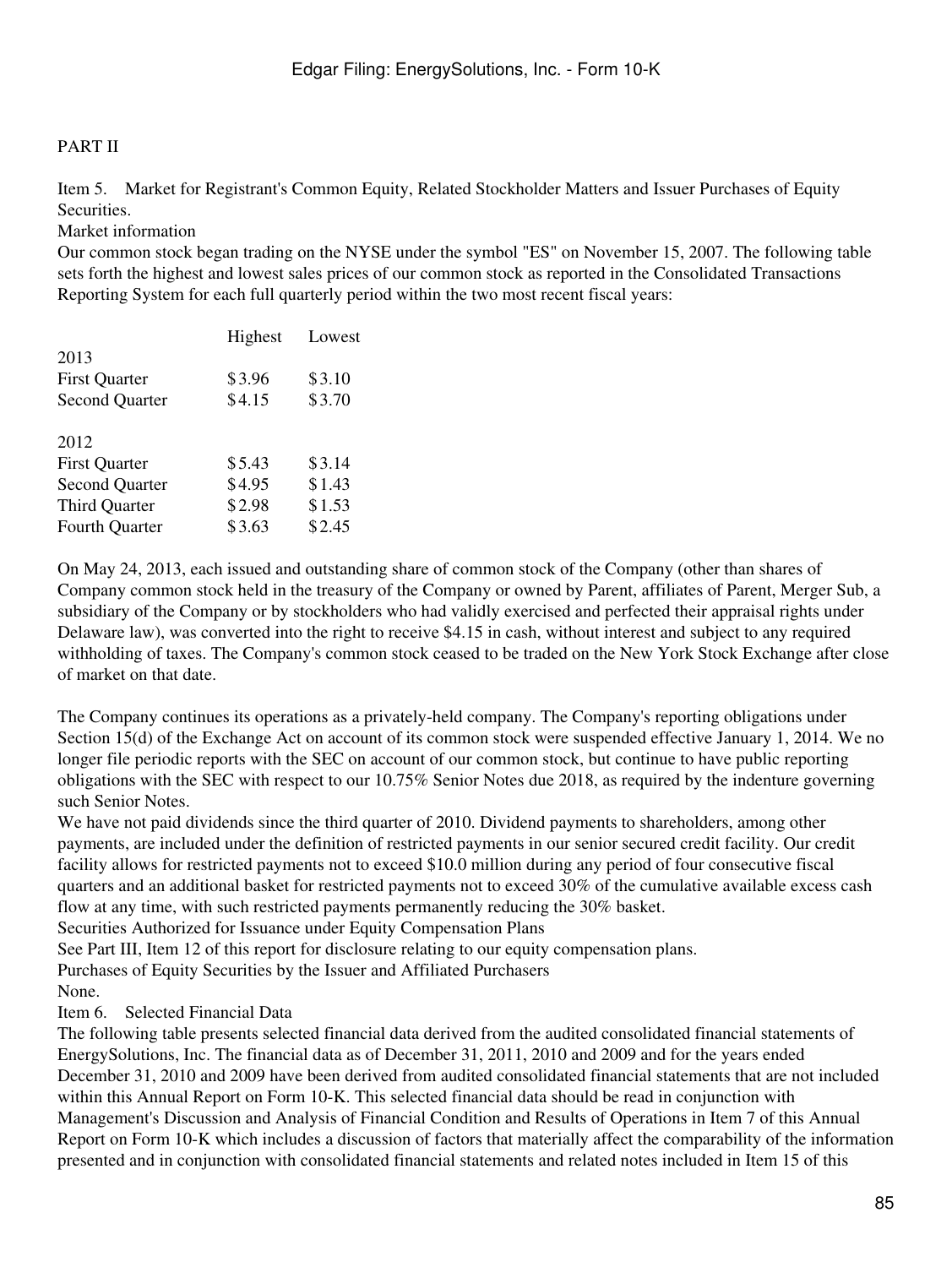Annual Report on Form 10-K.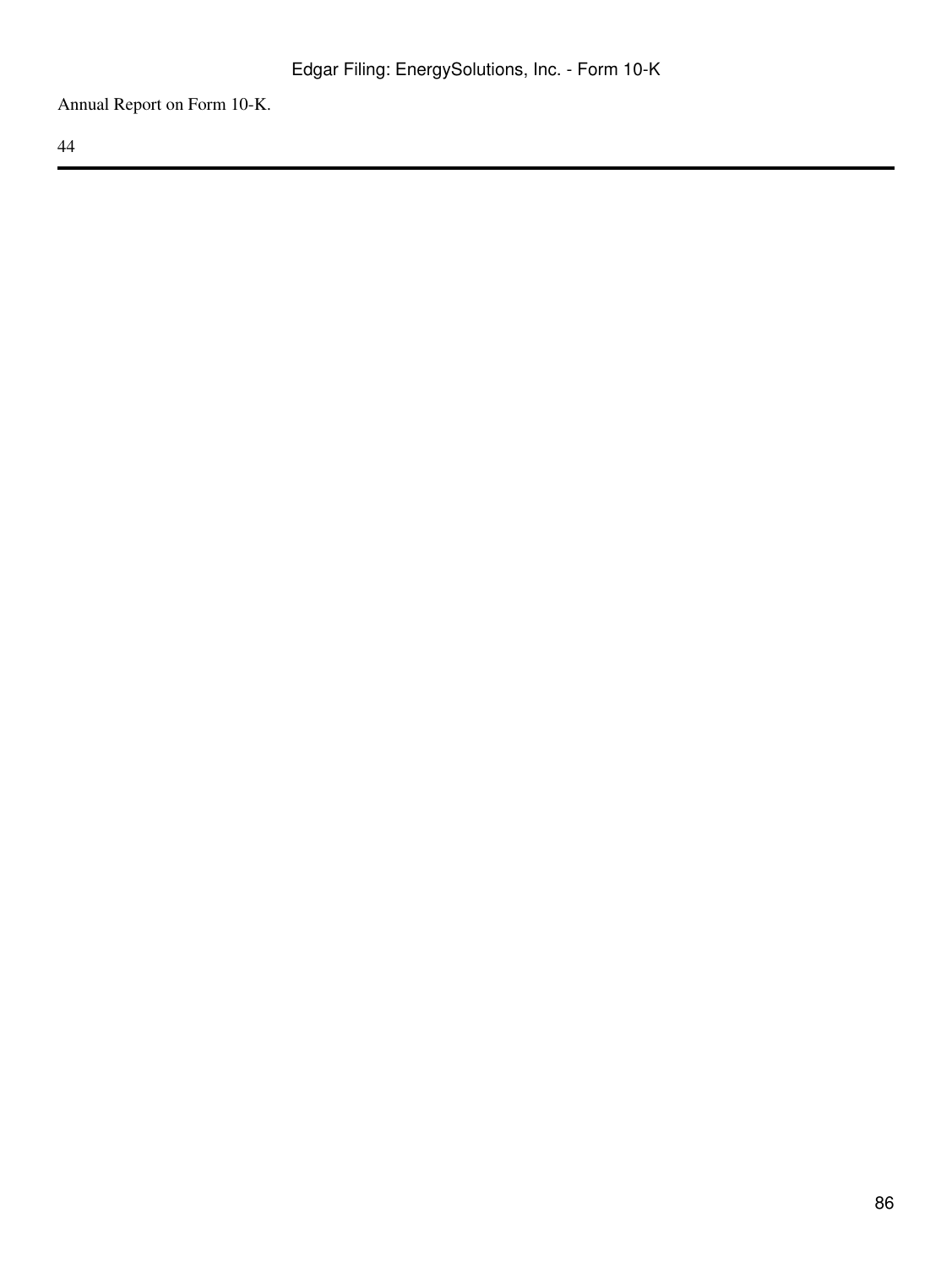|                                                                            | 2013                                                 | 2012                                      | 2011            | 2010         |                              |
|----------------------------------------------------------------------------|------------------------------------------------------|-------------------------------------------|-----------------|--------------|------------------------------|
|                                                                            |                                                      |                                           |                 |              | 2009                         |
|                                                                            | (in thousands of dollars, except for per share data) |                                           |                 |              |                              |
| Statement of operations data:                                              |                                                      |                                           |                 |              |                              |
| Revenue                                                                    |                                                      | \$1,804,398 \$1,807,505 \$1,815,514       |                 | \$1,752,042  | \$1,623,893                  |
| Cost of revenue <sup><math>(1)(5)</math></sup>                             |                                                      | $(1,606,958)$ $(1,645,487)$ $(1,640,966)$ |                 | (1,548,080)  | (1,408,232)<br>$\rightarrow$ |
| Asset retirement obligation cost estimate<br>adjustments <sup>(1)(2)</sup> |                                                      | 8,708                                     | (94, 860)       | (4,786)      | $)$ —                        |
| Selling, general and administrative<br>express <sup>(3)</sup>              | (132, 384)                                           | (122, 814)                                | (132, 386)      | (133, 184)   | (125, 319)<br>$\mathcal{L}$  |
| Acquisition related expenses $(4)$                                         | (32,577)                                             | $)$ —                                     |                 |              |                              |
| Restructuring costs <sup>(3)(5)</sup>                                      | (5,500)                                              | (15,397)                                  | $)$ —           |              |                              |
| Impairment of goodwill <sup>(6)</sup>                                      |                                                      |                                           | (174,000)       | (35,000)     |                              |
| Equity in income of unconsolidated joint<br>ventures                       | 4,465                                                | 7,392                                     | 11,103          | 13,120       | 7,573                        |
| Income (loss) from operations <sup><math>(2)(5)(6)</math></sup>            | 31,444                                               | 39,907                                    | (215, 595)      | ) 44,112     | 97,915                       |
| Net income (loss) attributable to<br>EnergySolutions <sup>(5)(6)(7)</sup>  | (54, 653)                                            | )3,982                                    | (196, 181)      | (22,001)     | ) 50,832                     |
| Net income (loss) per share data:                                          |                                                      |                                           |                 |              |                              |
| <b>Basic</b>                                                               | N/A                                                  | \$0.04                                    | \$(2.21)        | $)$ \$(0.25) | $)$ \$0.58                   |
| Diluted                                                                    | N/A                                                  | 0.04                                      | (2.21)          | (0.25)       | 0.57                         |
| Cash dividends declared per common<br>share                                | N/A                                                  | $\frac{\ }{s-}$                           | $\frac{\ }{s-}$ | \$0.075      | \$0.10                       |
| Number of shares used in per share<br>calculations (in thousands):         |                                                      |                                           |                 |              |                              |
| <b>Basic</b>                                                               | N/A                                                  | 89,640                                    | 88,819          | 88,538       | 88,318                       |
| Diluted                                                                    | N/A                                                  | 89,640                                    | 88,819          | 88,538       | 88,436                       |
| Other data:                                                                |                                                      |                                           |                 |              |                              |
| Amortization of intangible assets <sup>(8)</sup>                           | \$25,808                                             | \$25,907                                  | \$26,032        | \$25,686     | \$25,271                     |
| Capital expenditures <sup>(9)</sup>                                        | 15,199                                               | 20,345                                    | 23,734          | 17,034       | 24,389                       |
| Balance sheet data:                                                        |                                                      |                                           |                 |              |                              |
| Working capital <sup>(10)</sup>                                            | \$11,763                                             | \$149,755                                 | \$144,227       | \$153,615    | \$120,238                    |
| Cash and cash equivalents                                                  | 84,213                                               | 134,191                                   | 77,213          | 60,192       | 15,913                       |
| Total assets                                                               | 2,420,543                                            | 2,655,462                                 | 3,015,933       | 3,425,499    | 1,511,175                    |
| Total debt <sup>(11)</sup>                                                 | 731,814                                              | 815,169                                   | 812,734         | 840,160      | 524,111                      |

(1)Together, cost of revenue and asset retirement obligation ("ARO") cost adjustments represent total cost of revenue as reported in the accompanying consolidated statements of operations and comprehensive income (loss).

(2) recognized during those years. For further discussion see Note 12, "Facility and Equipment Decontamination and ARO cost estimate adjustments recorded for the Zion Station project, for which no corresponding revenue was Decommissioning," to our "Consolidated Financial Statements" included under Item 15 of this annual report.

(3) costs represent total SG&A as reported in the accompanying consolidated statements of operations and Together, selling, general and administrative expenses ("SG&A"), acquisition related expenses and restructuring comprehensive income (loss).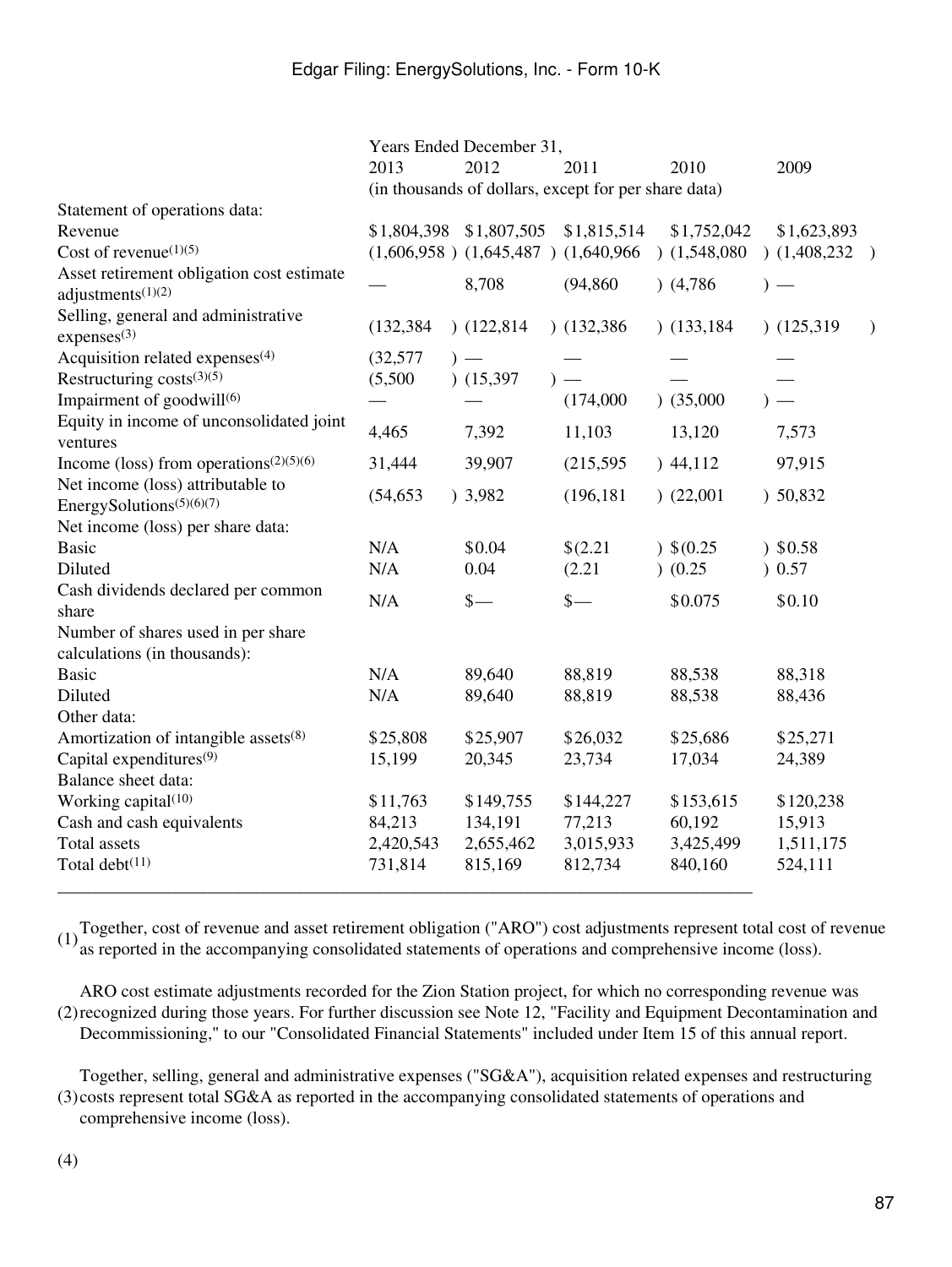Merger Transaction costs related to the May 24, 2013 acquisition of EnergySolutions by Rockwell.

(5)Includes restructuring costs such as employee termination benefits, asset write downs and facility closing costs incurred to reduce our future operating costs and improve profitability within the U.S. operations.

(6) which \$35.0 million is related to the Projects and \$139.0 million is related to LP&D. For the year ended For the year ended December 31, 2011 we recorded a \$174.0 million non-cash goodwill impairment charge of December 31, 2010, we recorded a \$35.0 million non-cash goodwill impairment charge attributable to our Projects.

(7) \$5.0 million legal accrual related to pending settlements on certain legal matters both recorded during the year Includes a \$2.4 million donation of an engineering research facility to Washington State University and a ended December 31, 2012.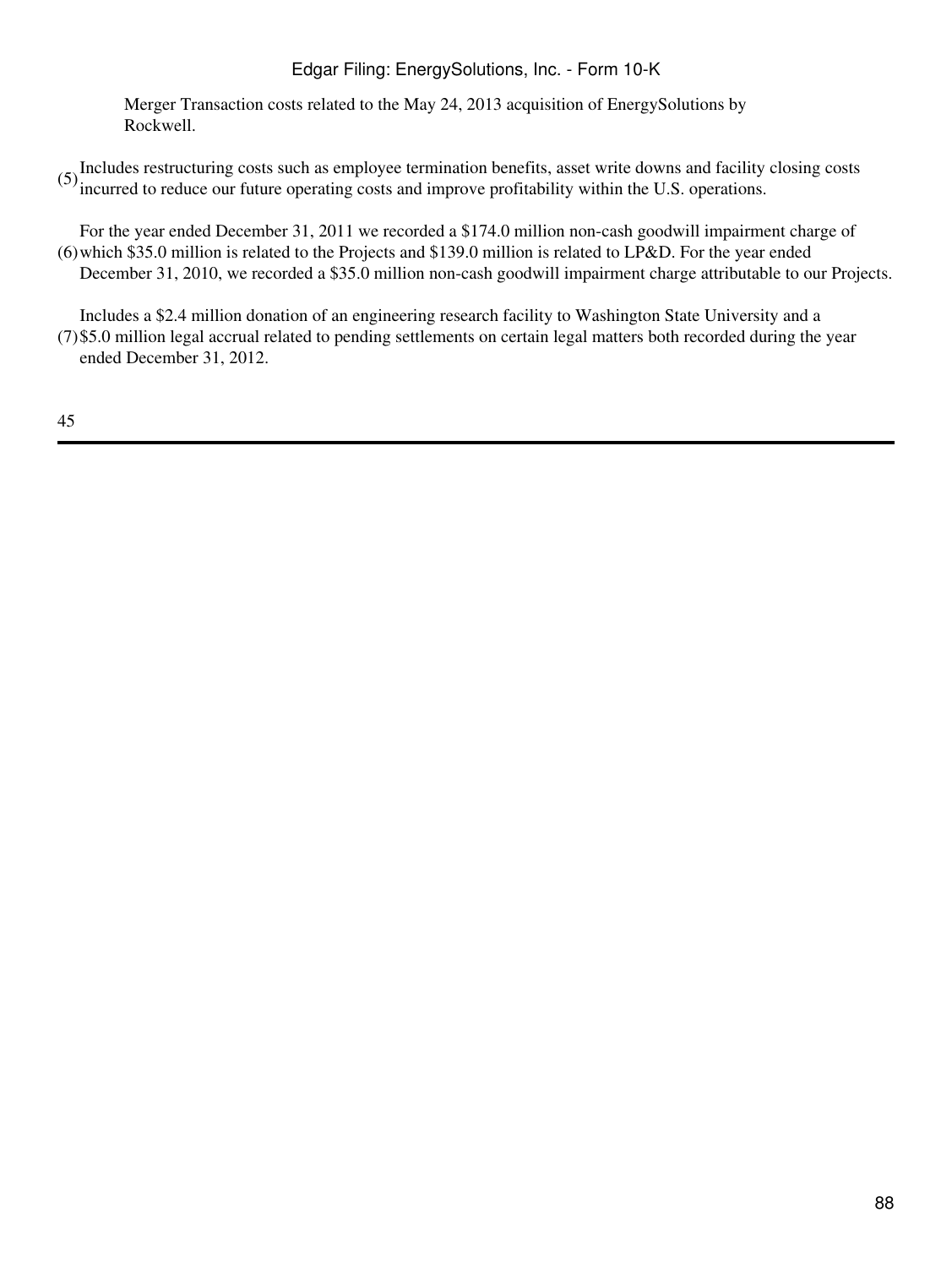Represents the non-cash amortization of intangible assets such as permits, technology, and customer relationships and non-compete agreements acquired through our business acquisitions during 2005, 2006 and 2007. Portions of

(8) this non-cash amortization expense are included in both cost of revenue and selling, general and administrative expenses.

(9)For further discussion see "Management's Discussion and Analysis of Financial Condition and Results of Operations—Liquidity and Capital Resources—Capital Expenditures," included under Item 7 of this annual report.

(10)Consists of current assets less current liabilities.

Includes approximately \$310.6 million, \$310.3 million and \$310.3 million, as of December 31, 2012, 2011 and 2010, respectively, of borrowings under the senior secured credit facility held in a restricted cash account as

- (11) collateral for the Company's reimbursement obligations with respect to letters of credit. For further discussion see Note 10, "Long-Term Debt" to our "Consolidated Financial Statements" included under Item 15 of this annual report.
- Item 7. Management's Discussion and Analysis of Financial Condition and Results of Operations

 The following discussion and analysis of the financial condition and results of our operations should be read together with the consolidated financial statements and the related notes of EnergySolutions included elsewhere in this Annual Report on Form 10-K. This discussion contains forward-looking statements, that are based on current expectations and related to future events and our future financial performance and that involve risks and uncertainties. Our actual results may differ materially from those anticipated in these forward-looking statements as a result of many factors, including those set forth under "Risk Factors."

### **Overview**

We are a leading provider of a broad range of nuclear services to government and commercial customers who rely on our expertise to address their needs throughout the lifecycle of their nuclear operations. Our broad range of nuclear services includes engineering, in-plant support services, spent nuclear fuel management, decontamination and decommissioning ("D&D") services, operation of nuclear reactors, logistics, transportation, processing and LLRW disposal. We derive almost 100% of our revenue from the provision of nuclear services. We operate facilities for the processing and disposal of radioactive materials, including our facility in Clive, Utah, four facilities in Tennessee, two facilities in Barnwell, South Carolina and one facility in Brampton, Ontario.

We have contracts with government and commercial customers. Our government customers are primarily individual offices, departments and administrations within the U.S. Department of Energy ("DOE"), U.S. Department of Defense ("DOD"), the Nuclear Decommissioning Authority ("NDA") in the United Kingdom ("U.K.") and state agencies. We provide services to our government customers such as the management and operation ("M&O"), and/or clean-up of facilities with radioactive materials. Our commercial customers include power and utility companies, pharmaceutical companies, research laboratories, manufacturing and industrial facilities, hospitals, universities and other commercial entities that are involved with nuclear materials. We provide a broad range of on-site services, including D&D services and comprehensive long-term stewardship D&D work for shut-down nuclear power plants and similar operations, to our commercial customers. We also provide a broad range of logistics, transportation, processing and disposal services, turn-key services and sub-contract services for the treatment, processing, storage and disposal of radioactive waste from nuclear sites and non-nuclear facilities such as hospitals, research facilities and other manufacturing and industrial facilities.

On January 7, 2013, we entered into an Agreement and Plan of Merger (the "Merger Agreement") with Rockwell Holdco, Inc., a Delaware corporation (the "Parent" or "Rockwell") and Rockwell Acquisition Corp., a Delaware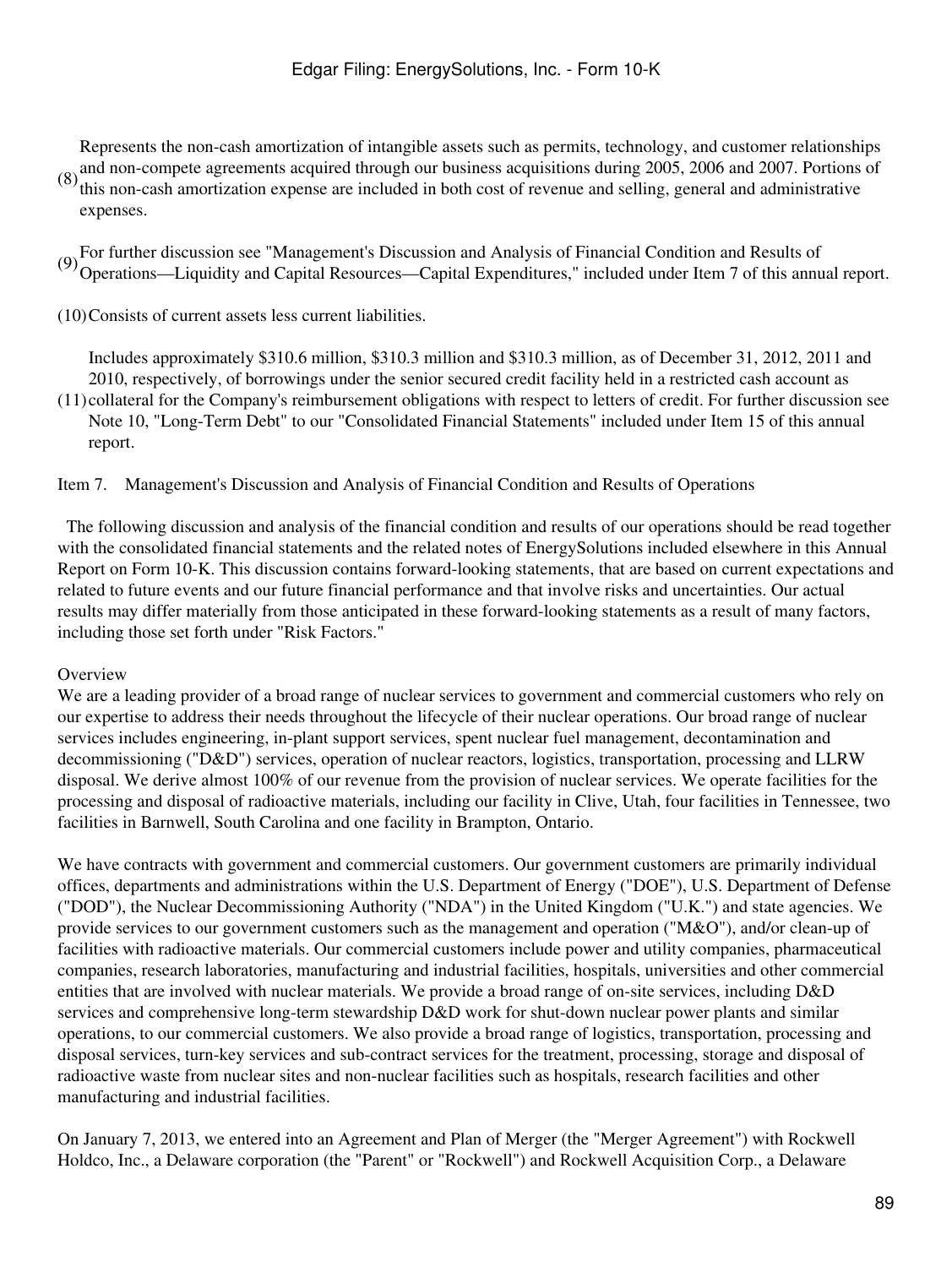corporation and wholly owned subsidiary of Parent ("Merger Sub") established as an acquisition vehicle for the purpose of acquiring the Company. Parent and Merger Sub are affiliates of Energy Capital Partners II, LP and its parallel funds (together with its affiliates, "Energy Capital" or "ECP"), a private equity firm focused on investing in North America's energy infrastructure. The Merger Agreement was later amended on April 5, 2013. On May 24, 2013, each issued and outstanding share of common stock of the Company was converted into the right to receive \$4.15 in cash, without interest and subject to any required withholding of taxes. The Company's common stock ceased to be traded on the New York Stock Exchange after close of market on that date. The Company continues its operations as a privately-held company. We refer to the May 24, 2013 acquisition of EnergySolutions by Rockwell as the "Merger Transaction".

We refer to the May 24, 2013 acquisition of EnergySolutions by Rockwell as the "Merger Transaction". The following events describe the transactions that occurred in connection with the Merger Transaction: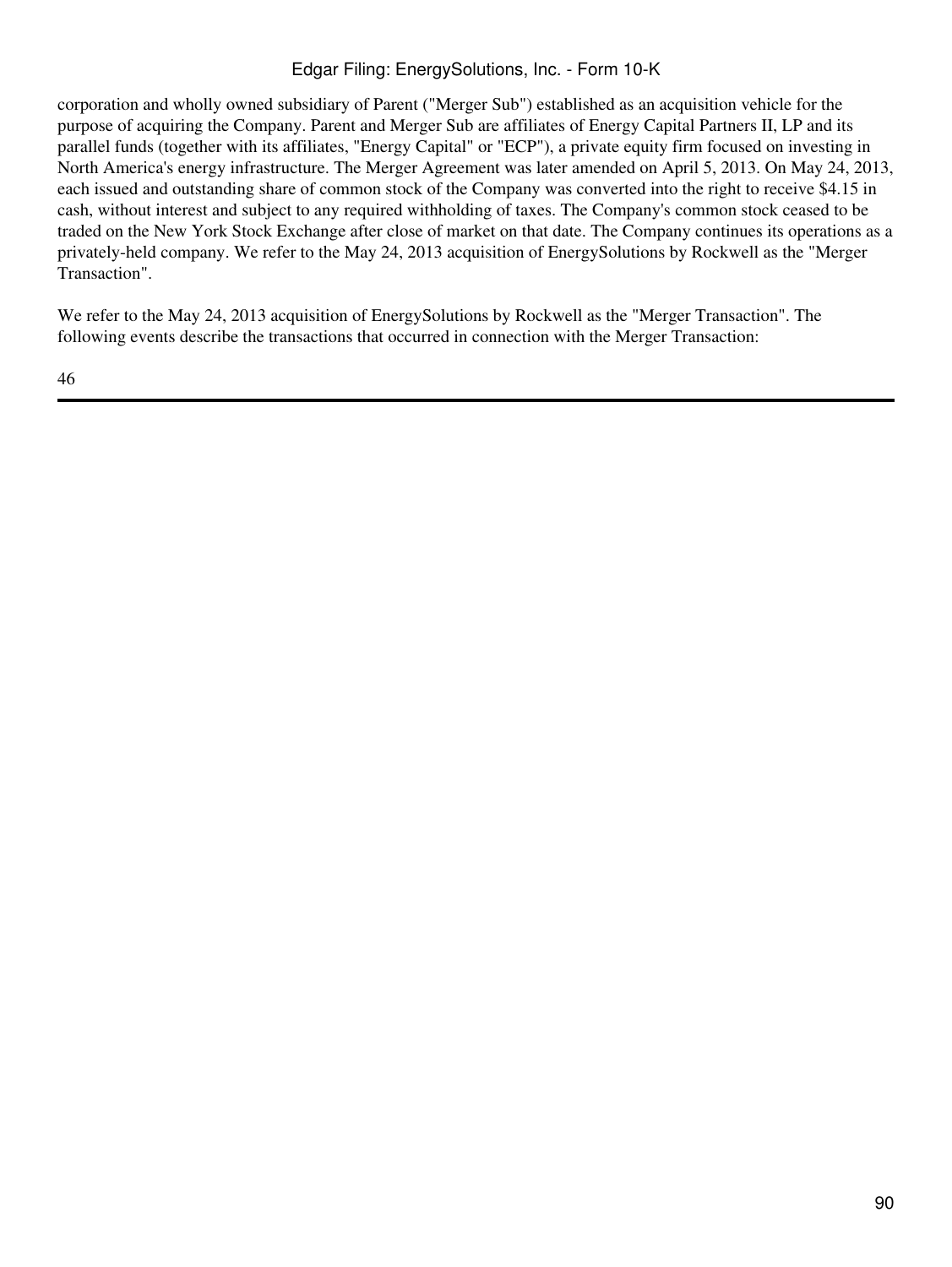• EnergySolutions directly purchased 1.8 million shares for \$7.3 million from cash on hand. The 1.8 million shares Parent and EnergySolutions purchased and retired all of the Company's outstanding common stock as of the Merger Date and paid approximately \$383.9 million in cash to the Company's stockholders. Of the total amount paid, were issued as a result of accelerated vesting of previously issued restricted stock awards due to the change in control.

• approximately \$3.1 million was capitalized as debt issuance costs and the remainder was expensed on the Merger Parent paid \$10.9 million of Merger Transaction related costs on behalf of EnergySolutions. Payments made by Parent on the Company's behalf were accounted for as capital contributions. Of the \$10.9 million transaction costs, Date and is included in the consolidated statements of operations and comprehensive income (loss) under selling, general and administrative ("SG&A") expenses.

• \$11.6 million. These expenses were included in the consolidated statements of operations and comprehensive income EnergySolutions incurred \$32.6 million of Merger Transaction related expenses. These expenses were comprised primarily of employee incentive compensation and related payroll taxes of \$21.0 million and professional fees of (loss) under cost of revenue and SG&A expenses.

On October 11, 2013, we entered into Amendment No. 3 to the Credit Agreement (the "Third Loan Amendment"). The Third Loan Amendment extended the mandatory debt payment deadline on our collective senior debt to 270 days after the Third Loan Amendment's effective date of October 15, 2013, and increased the applicable margin for our senior secured term loan by 0.50% until we reduce the aggregate outstanding amount of senior secured term loan under the amended Credit Agreement and our 10.75% Senior Notes due 2018 to \$675.0 million or less. In the event that the outstanding principal amount of our collective senior debt exceeded \$675.0 million at the end 180 days from the Third Loan Amendment's effective

date, the applicable margin for our senior secured credit facility will be increased by an additional 0.25%. Upon the date that the aggregate outstanding amount of senior debt is \$675.0 million or less, the applicable margin for our senior secured credit facility will be decreased by 0.50%, back to the interest rates prior to the effective date of the Third Loan Amendment. In connection with this Third Loan Amendment, we paid a consent fee to each lender equal to 0.25% of the sum of the outstanding term loan and revolving commitments of such lenders as of the effective date of the Third Loan Amendment, and we reimbursed the administrative agent for fees, charges and disbursements of counsel in connection with preparation of the Third Loan Amendment. We prepaid an additional \$14.4 million of term loan debt on October 7, 2013 funded by ECP equity contributions to the Company. Subsequent to year end, we made additional principal payments totaling \$87.0 million, with funds released from our restricted cash account, bringing our senior debt balance down to \$653.0 million. As a result, we have met the requirements of the Third Loan Amendment and the interest rates on the senior secured term loan and revolving credit facility decreased to 6.75 and 6.25%, respectively.

During the fourth quarter of 2012, we announced a restructuring of our company, including a reduction in force. This restructuring was the first step on the path to achieve our strategic objectives to reduce the costs of delivering our products and services, to strengthen our balance sheet and to grow our business. This restructuring reduced our annual costs by approximately \$35.0 million. We will reinvest part of the cost savings from this restructuring into strengthening our existing businesses as well as pursuing new growth opportunities. Greater efficiency is also expected to lead to greater cash flow and further reductions in our total debt.

We continue our work on the Magnox contract. The Magnox contract has been extended and is scheduled to expire on September 30, 2014. As expected, the NDA published a notice advising of its intention to launch the contract rebid process that is expected to be completed in late 2013. We are competing for the rebid of the Magnox contract by teaming with one other partner and expect to be notified by the NDA by the end of March 2014 regarding results of the competition.

The foregoing projections, expectations and estimates, together with all other forward-looking statements regarding the project, are based upon current assumptions and are subject to various risks and uncertainties. Our actual results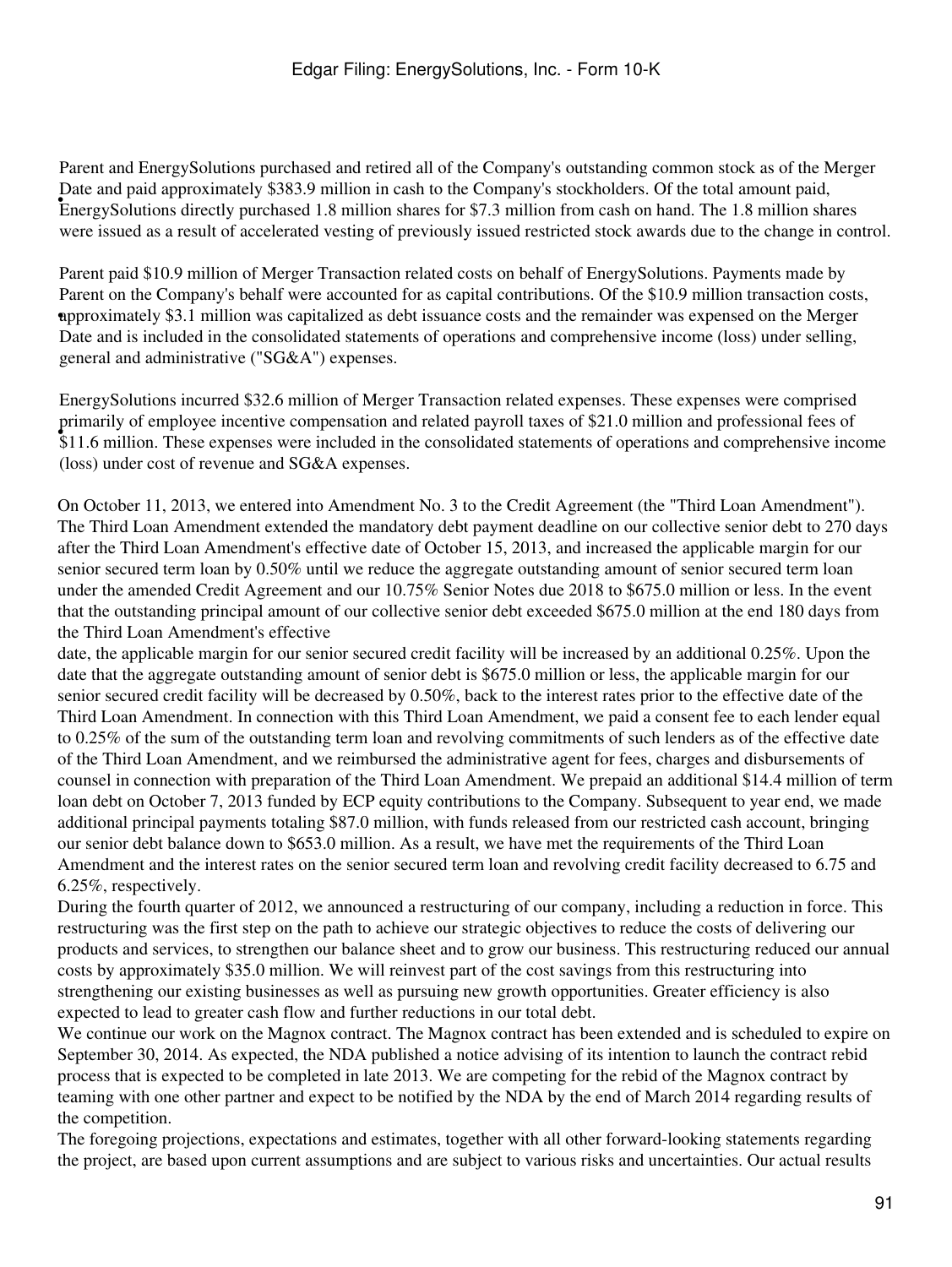may differ materially from those anticipated in these forward-looking statements.

Our results of operations for year ended December 31, 2013 included \$32.6 million of Merger Transaction related expenses. These expenses were comprised primarily of employee incentive compensation and related payroll taxes of \$21.0 million and professional fees of \$11.6 million.

Our results of operations for year ended December 31, 2012 included a favorable asset retirement obligation ("ARO") cost estimate adjustment of \$8.7 million for the Zion Station project and a \$15.4 million non-recurring restructuring charges related to the reorganization of our operations in the U.S. Also during 2012, the Company determined that it had a need to repatriate cash from certain foreign jurisdictions. Consequently, the Company changed its prior assertion regarding permanent reinvestment of foreign earnings for the related foreign entities. There was a dividend paid from U.K. operations to the U.S. of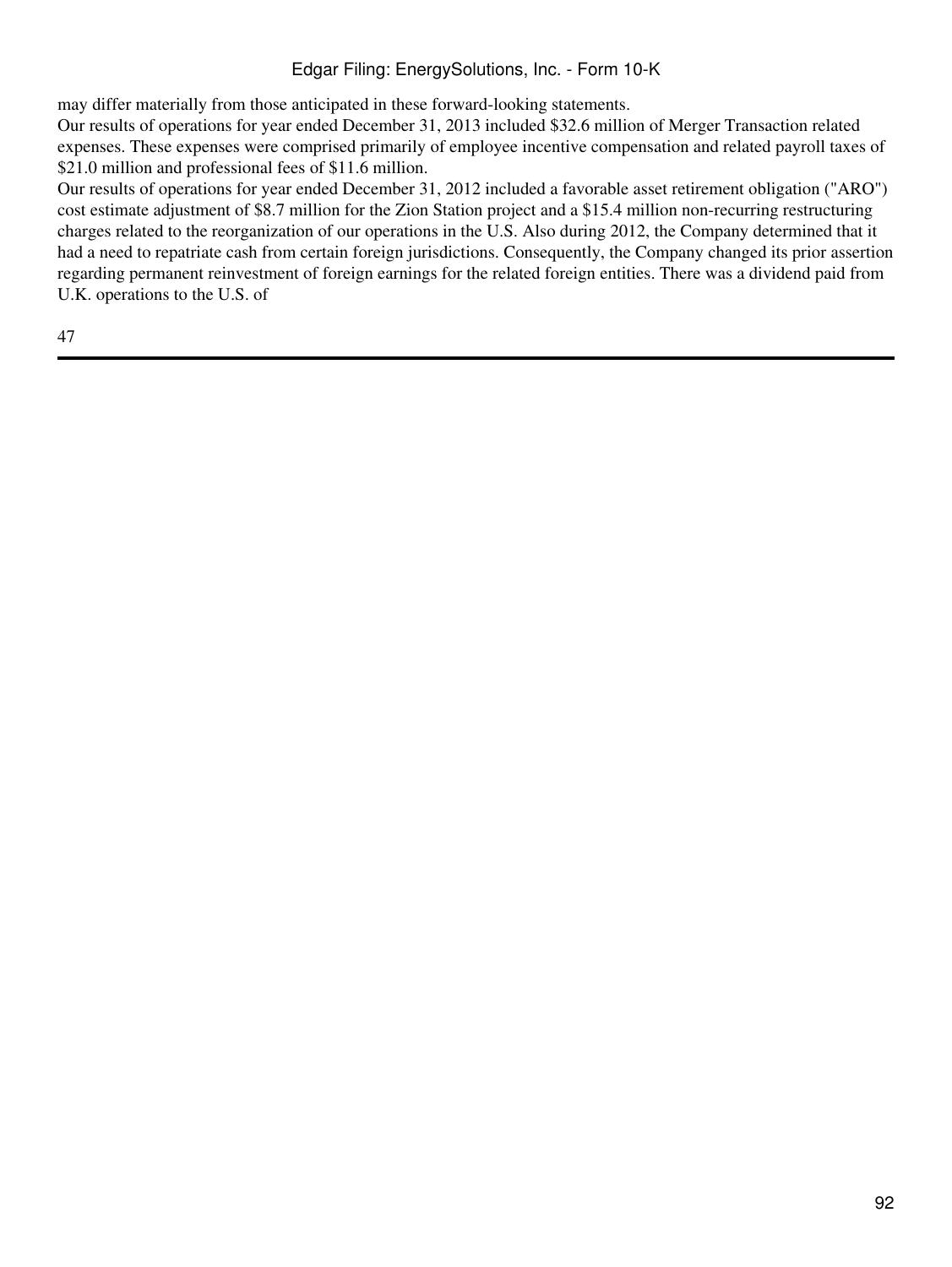approximately \$31.6 million and the Company began recording deferred taxes related to all future foreign income or loss for these entities.

Our results of operations for the year ended December 31, 2011 include an ARO charge of \$94.9 million related to the Zion schedule and cost update, a \$174.0 million non-cash charge for the impairment of goodwill and a \$29.5 million non-cash charge for a valuation allowance recorded against certain of our deferred tax assets. Excluding these charges, income from operations in 2011 would have been \$53.3 million, net income would have been \$104.8 million. During the year ended December 31, 2011, as a result of the goodwill impairment charge and ARO cost estimate adjustment related to the Zion Station project, we recorded a valuation allowance against certain U.S. deferred tax assets. We provide valuation allowances against potential future benefits when, in the opinion of management, based on the weight of available evidence, it is more likely than not that some portion of the deferred tax assets will not be realized. A significant piece of evidence considered was our cumulative pre-tax loss position. While we were profitable during the year ended December 31, 2012, the profit was not significant enough to eliminate the three-year cumulative pre-tax loss position. An additional factor is that, while the year ended December 31, 2012 reflected consolidated profits, we had a pre-tax book loss in the U.S. that perpetuated the three-year cumulative pre-tax loss position for the U.S. As a result of this position, as well as uncertainties related to our assessment of future taxable income in various jurisdictions, we determined that it is necessary to maintain the valuation allowance against U.S. deferred tax assets and certain U.K. deferred tax assets. A decrease in valuation allowance of \$0.1 million was recorded that includes an increase against foreign deferred tax assets of \$1.3 million and a reduction against U.S. deferred tax assets of \$1.4 million resulting from the current year change in net deferred tax assets.

Components of Revenue and Expenses

Revenue and Cost of Revenue

Projects Group

We generate revenue in our Projects Group primarily from M&O and clean-up services on DOE and DOD sites that have radioactive materials. Under Tier 1 contracts, we typically provide services as an integrated member of a prime contract team. Under Tier 2 subcontracts, we provide services to Tier 1 contractors on a subcontracted basis. Tier 1 contracts often include an award fee in excess of incurred costs and may also include an incentive fee for meeting contractual targets, milestones, or performance factors.

Historically, the majority of our Projects Group revenue has been generated from either Tier 1 cost-reimbursable contracts with award (typically based on a percentage of cost) or incentive (typically success-based) fees, or Tier 2 subcontracts that are cost-reimbursable, fixed-price, unit-rate and time and material contracts. When we have provided services as an integrated member of a Tier 1 prime contract team, we have typically entered into contracts with the other members of the team in which we share the award or incentive fees under the customer contract. The revenue characteristics of these contracts are as follows:

• reimbursement as lead prime contractor and record an expense for the portion of the fee and cost reimbursement that Tier 1 Contract, Acting as Lead Prime Contractor. In situations where we act as lead prime contractor in a fee-sharing arrangement, we submit invoices to the customer for recovery of costs incurred in providing project services and we also submit to the customer the cost-recovery invoices of the other team members that have been submitted to us. Depending on the nature of the contract, we typically recognize as revenue the entire amount of our fee and cost we pay to the other team members in proportion to their respective percentages of the fee-sharing arrangement and costs. As a result, when we act as lead prime contractor, we recognize higher revenue and may realize higher gross profits than when we do not act as lead prime contractor.

the fee in direct proportion to our percentage of a fee sharing arrangement. We include in revenue the amount to be Tier 1 Contract, Not Acting as Lead Prime Contractor. In situations where we do not act as lead prime contractor, we submit invoices to the lead prime contractor for recovery of costs incurred in providing project services, including allocated selling, general and administrative expenses, as allowed by the customer and we may receive a portion of received as reimbursement for costs incurred plus the portion of the fee that we will receive. The majority of our Tier 1 contracts have historically fallen into this category.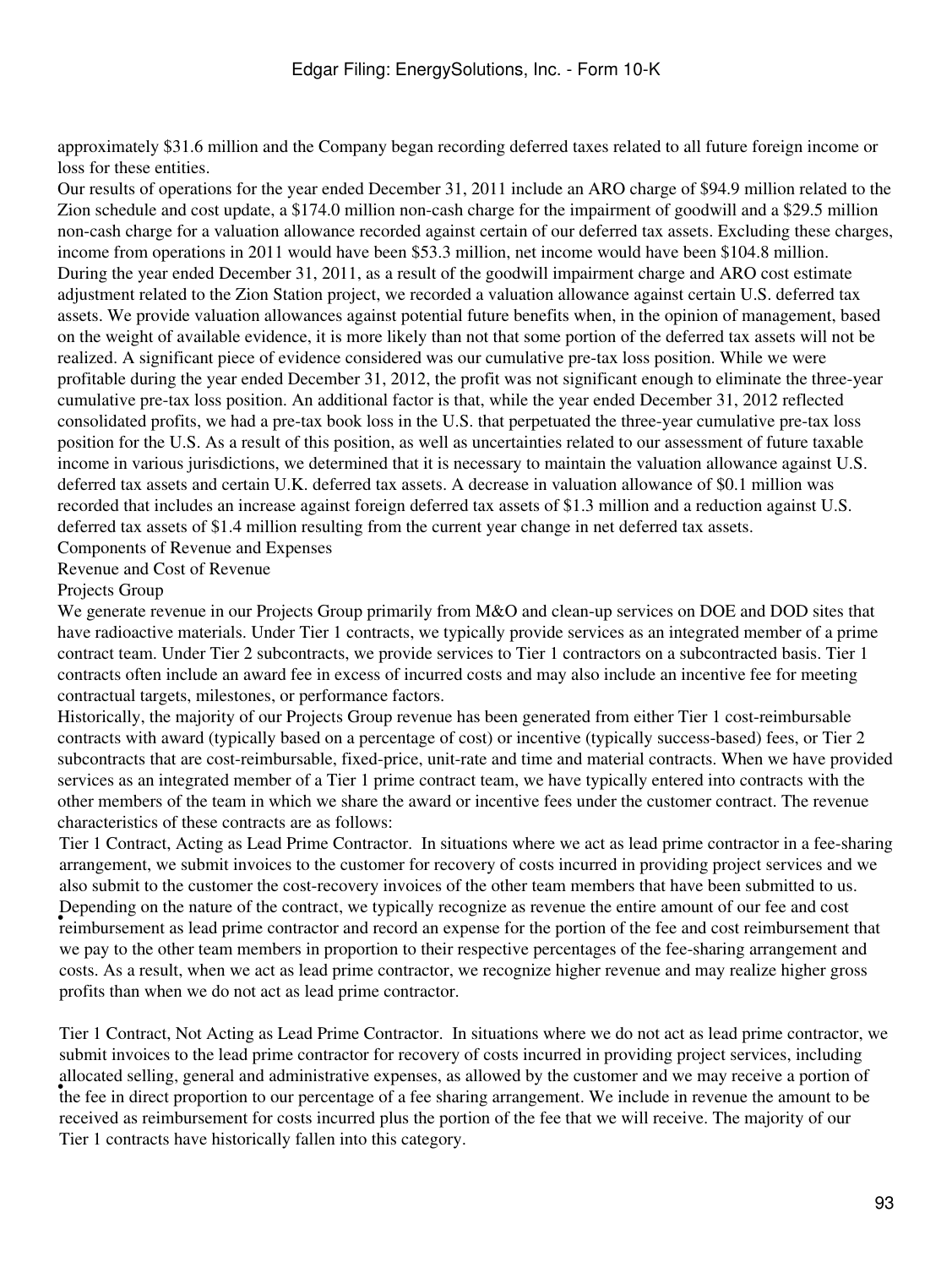• contractors. The majority of Tier 2 subcontracts are fixed-price or cost-reimbursable contracts. We generally do not Tier 2 Subcontract. Tier 2 subcontracts are typically discrete, project-driven transactions procured by Tier 1 participate in fee-share arrangements as a Tier 2 subcontractor.

Revenue in our Projects Group can fluctuate significantly from period to period because of differences in the timing and size of contract awards in any given period, whether or not we are required to consolidate an entity under a joint venture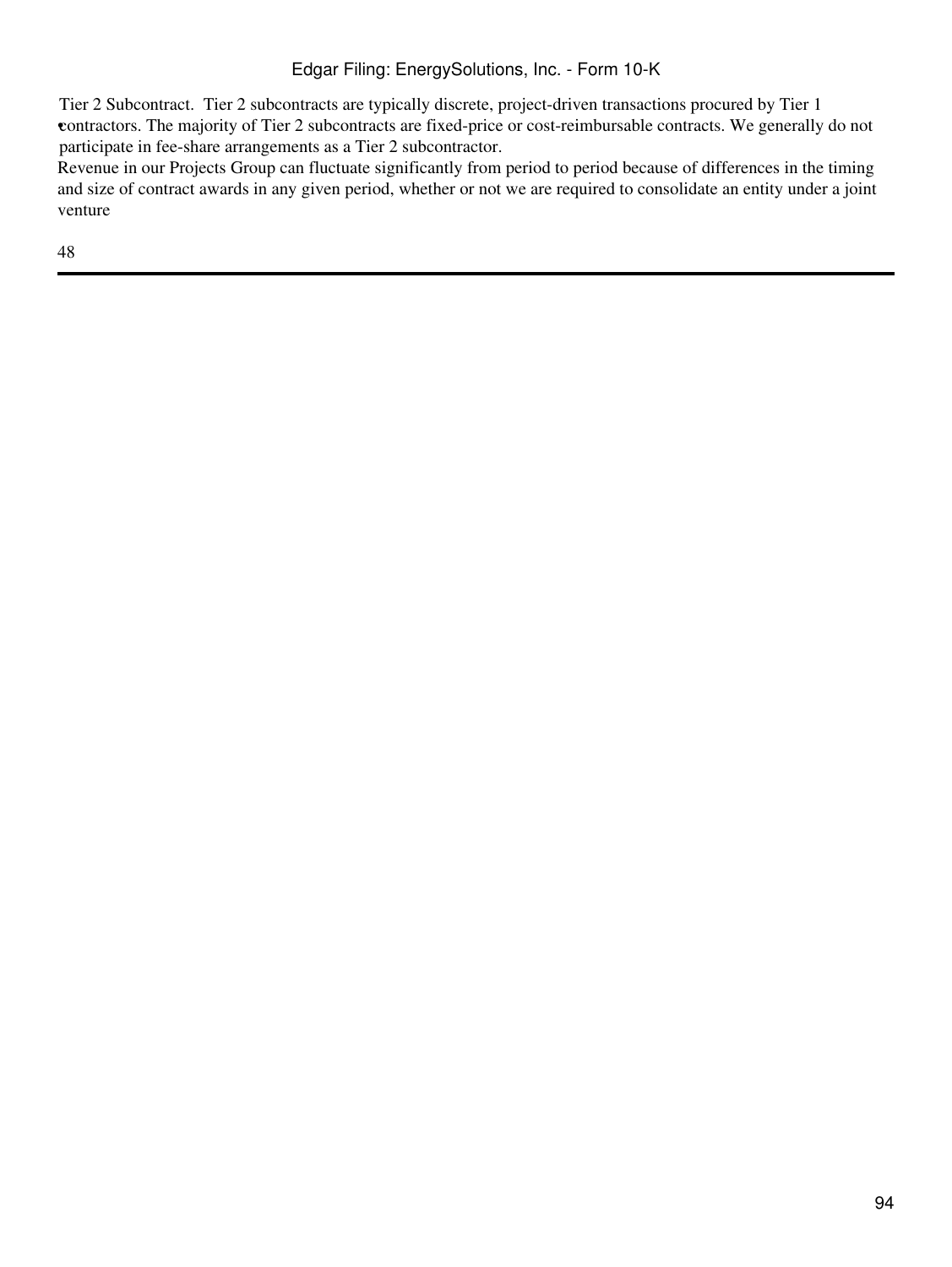agreement and reflect its revenue within our financial statements, the completion or expiration of large contracts and delays in congressional appropriations for contracts we have been awarded.

We typically generate revenue in our Project Group pursuant to long-term contracts. The process of bidding for government contracts is extremely competitive and time-consuming. Discussions relating to a potential government contract often begin one or two years before release of an RFP. An additional year or two may pass between the government's announcement of an RFP and its award of a contract and an additional several months may pass before we begin to recognize revenue in connection with contracts we are awarded.

Revenue in our Projects Group also depends on the decisions of our customers to incur expenditures for third-party nuclear services. For example, they may choose to store radioactive materials on site, rather than transporting materials for commercial processing and disposal at third party facilities, such as our Clive, Utah facility. Similarly, customers may defer entering into contracts for D&D services at nuclear plants that have been shut down until such time as they have additional dedicated funds to perform that work.

Cost of revenue in our Projects Group consists primarily of compensation and benefits to employees, outsourcing costs for subcontractor services, costs of goods purchased for use in projects and travel expenses. Cost of revenue also includes the accretion expense related to our Zion ARO, Zion ARO settlement gains or losses as work is performed on the Zion Station decommissioning project and any changes in cost estimates related to the Zion ARO. Products Group

We generate revenue in our Products Group through fixed-price, unit-rate and cost-reimbursable contracts with power and utility companies that operate nuclear power plants and, to a lesser extent, with pharmaceutical companies, research laboratories, universities, industrial facilities and other commercial entities that have nuclear-related operations.

Revenue in our Products Group can fluctuate significantly from period to period because of differences in customer requirements, which depend upon the operating schedules of nuclear reactors, emergency response operations and other clean-up events. The operating schedules of nuclear reactors are affected by, among other things, seasonality in the demand for electricity and reactor refueling and maintenance schedules. Power and utility companies typically schedule refueling and maintenance to coincide with periods of reduced power demand periods in the spring and fall. Therefore, our revenue is typically higher during these periods due to the increased demand for our on-site services. Our revenue also fluctuates from period to period as our commercial power and utility customers start or terminate project operations. Revenue from emergency response operations and other clean-up activities may also cause fluctuations in our results due to the unanticipated nature of events that result in these projects.

Cost of revenue in our Products Group consists primarily of compensation and benefits to employees, outsourcing costs for subcontractor services, costs of goods purchased for use in projects and travel expenses. LP&D Group

We generate revenue in our LP&D Group primarily through unit-rate contracts for the transportation, processing and disposal of radioactive materials. In general, the unit-rate contracts entered into by our LP&D Group use a standardized set of purchase order-type contracts containing standard pricing and other terms. By using standardized contracts, we are able to expedite individual project contract negotiations with our customers through means other than formal bidding processes. For example, our life-of-plant contracts provide nuclear power and utility company customers with Class A LLRW and MLLW processing and disposal services for the remaining lives of their nuclear power plants, as well as D&D waste disposal services after those plants are shut down. These contracts generally provide that we will process and dispose of substantially all of the Class A LLRW and MLLW generated by those plants for a fixed, pre-negotiated price per cubic foot, depending on the type of radioactive material being disposed and often include periodic price adjustments. Although life-of-plant contracts may be terminated before decommissioning work is complete, we typically expect the duration of these contracts to be in excess of ten years. Revenue in our LP&D Group can fluctuate significantly depending on the timing of our customers' decommissioning activities. We can receive high volumes of radioactive materials in a relatively short time period when a customer's site or facility is being decommissioned.

Cost of revenue in our LP&D Group consists primarily of compensation and benefit expenses of employees, outsourcing costs for subcontractor services, such as rail transportation of radioactive materials from a customer's site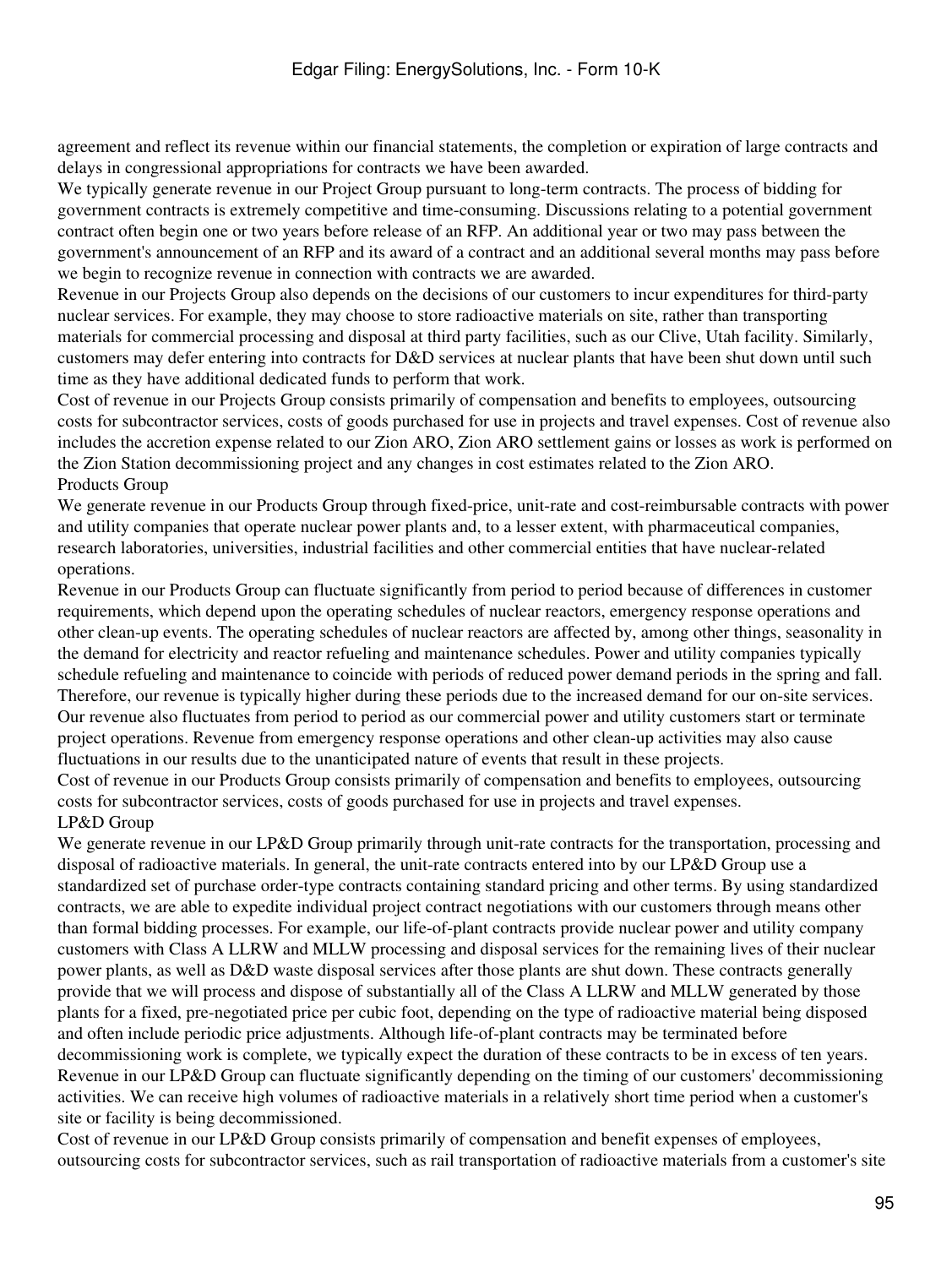to one of our facilities for processing and disposal, costs of goods purchased for use in our facilities, licenses, permits, taxes on processed radioactive materials, maintenance of facilities, equipment costs and depreciation costs. Most of our fixed assets are in our LP&D Group and we recognize the majority of our depreciation costs in this Group.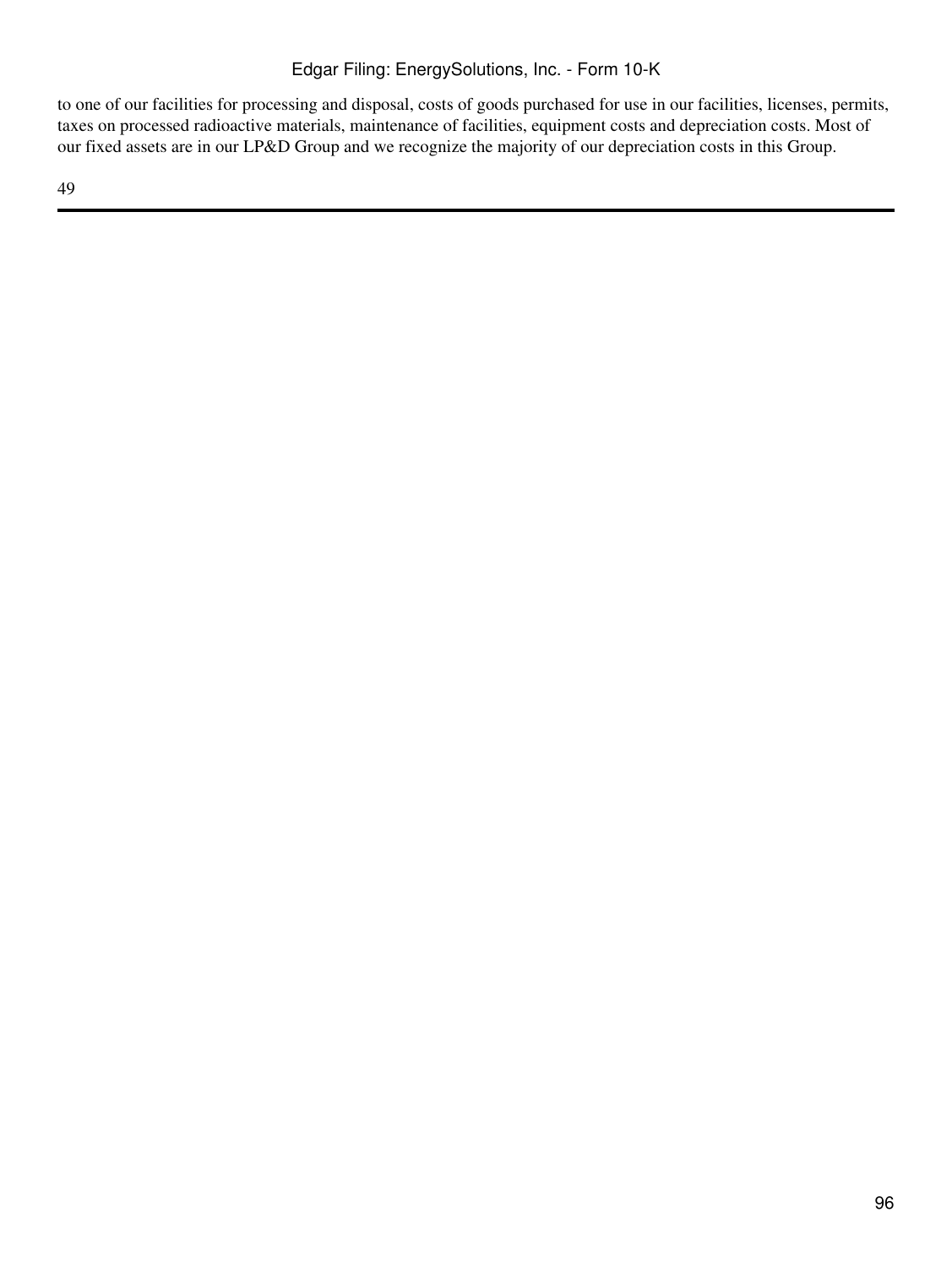### International Operations

We generate revenue from our International operations primarily through Tier 1 contracts with the NDA. As a Tier 1 contractor, we are reimbursed for allowable incurred costs. In addition, we receive a range of cost efficiency fees (a percentage of budgeted costs minus actual costs for work performed) and project delivery-based incentive fees. We typically recognize as revenue the full amount of reimbursed allowable costs incurred plus the amount of fees earned and we record as expense the amount of our operating costs incurred, including all labor, benefits, travel expenses and the costs of our subcontractors.

We recognize fees as revenue only when the amount to be received is fixed or determinable. Our contracts with the NDA allow for a portion of the fees we receive to be paid monthly on account during the year. The total amount paid on account at the year-end cannot exceed a combined 60% of the total base incentive fee available and 80% of the efficiency fee earned. For the first six months of the contract year, which ends on March 31, we receive monthly account payments of fees equivalent to 5% of the total available fees for the contract year, although the monthly amount of the base incentive fee may be increased to reflect actual fees earned in the period if mutually agreed. The contract requires a joint performance review with the NDA at the end of the sixth month and ninth month periods of the contract year. The purpose of the review is to establish a forecast of fees expected to be earned in the year, against which future scheduled monthly fee payments are assessed and potentially adjusted, to ensure that the total fees paid on account by the end of the contract year will not exceed the contractual limits. In July, following the end of the contract year, we expect to finalize any earned but unpaid incentive and efficiency fees due from the NDA and to receive a corresponding final fee payment.

Our contracts with the NDA are based on an annual funding cycle and incentive plan. Consequently, revenue can vary from year to year depending on the level of annual funding, the nature of performance-based incentives negotiated and efficiency fee mechanisms in place.

Cost of revenue from our International operations consists primarily of compensation and benefits to employees, travel expenses, outsourcing costs for subcontractor services and costs of goods purchased for use in projects. Selling, General and Administrative Expenses

Selling, general and administrative ("SG&A") expenses include expenses that are not directly associated with performing nuclear services for our customers. These expenses consist primarily of compensation and related benefits for management and administrative personnel, expenses associated with preparing contract bids, office expenses, advisory fees, professional fees, strategic growth initiatives such as research and development and administrative overhead.

We segregate our SG&A expenses into two categories for reporting purposes. Segment SG&A expenses reflect costs specifically associated with each of our business groups, such as costs for segment leadership compensation and expenses, specific business development activities and other costs associated with a specific segment. Corporate SG&A expenses reflect costs associated with supporting the entire Company including executive management and administrative functions such as accounting, treasury, legal, human resources and information technology and other costs required to support the Company's operations.

Interest Expense

Interest expense includes both cash and accrued interest expense, the amortization of deferred financing costs, debt commitment fees, debt discounts and interest paid on outstanding debt and letters of credit commissions and fees. Other Income, Net

Other income, (expense) net includes realized and unrealized gains and losses from investments classified as trading securities, interest income, mark-to-market gains and losses on our derivative contracts and transactional foreign currency gains and losses. It also includes non-operating or infrequent charges triggered by unusual events.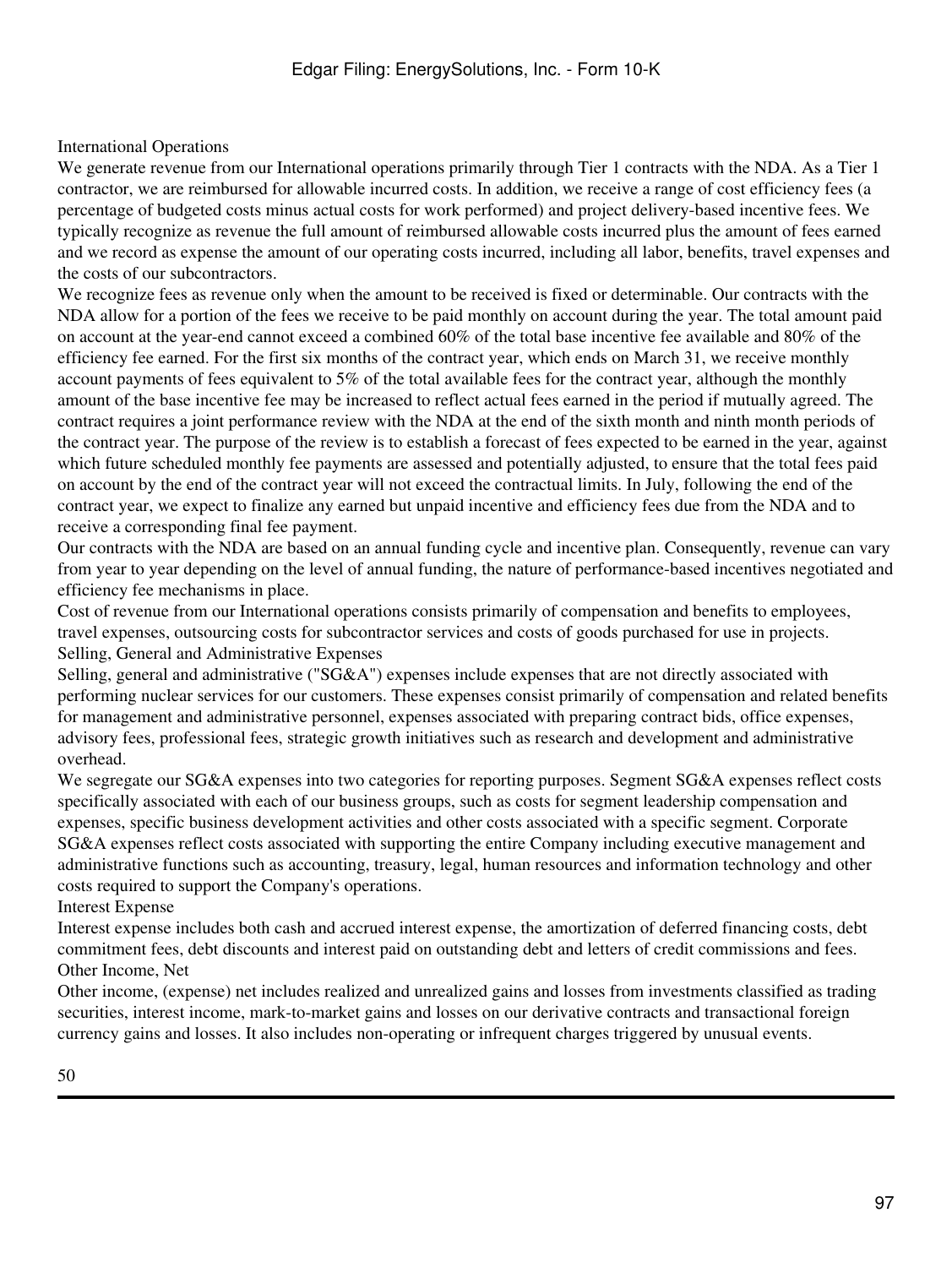#### Results of Operations

\_\_\_\_\_\_\_\_\_\_\_\_\_\_\_\_\_\_\_\_\_\_\_\_\_\_\_\_\_

The following is a summary of our results of operations (in thousands):

|                                                                           | Years Ended December 31, |  |             |               |              |               |
|---------------------------------------------------------------------------|--------------------------|--|-------------|---------------|--------------|---------------|
|                                                                           | 2013                     |  | 2012        |               | 2011         |               |
| Revenue:                                                                  |                          |  |             |               |              |               |
| Projects Group                                                            | \$295,816                |  | \$309,188   |               | \$411,828    |               |
| Products Group                                                            | 84,242                   |  | 125,816     |               | 49,990       |               |
| LP&D Group                                                                | 236,854                  |  | 233,075     |               | 252,659      |               |
| International                                                             | 1,187,486                |  | 1,139,426   |               | 1,101,037    |               |
| Total revenue                                                             | 1,804,398                |  | 1,807,505   |               | 1,815,514    |               |
| Cost of revenue:                                                          |                          |  |             |               |              |               |
| Projects $Group^{(3)}$                                                    | (258, 813)               |  | (278,070)   |               | (473,099)    |               |
| Products Group                                                            | (65, 397)                |  | (99, 347)   |               | (38, 853)    |               |
| LP&D Group                                                                | (149, 873)               |  | (170, 555)  |               | (174,969)    |               |
| International                                                             | (1,132,875)              |  | (1,088,807) |               | (1,048,905)  | $\mathcal{E}$ |
| Total cost of revenue $^{(1)}$                                            | (1,606,958)              |  | (1,636,779) |               | (1,735,826)  |               |
| Gross profit:                                                             |                          |  |             |               |              |               |
| Projects $Group^{(3)}$                                                    | 37,003                   |  | 31,118      |               | (61, 271)    |               |
| Products Group                                                            | 18,845                   |  | 26,469      |               | 11,137       |               |
| LP&D Group                                                                | 86,981                   |  | 62,520      |               | 77,690       |               |
| International                                                             | 54,611                   |  | 50,619      |               | 52,132       |               |
| Total gross profit                                                        | 197,440                  |  | 170,726     |               | 79,688       |               |
| Selling, general and administrative expenses:                             |                          |  |             |               |              |               |
| Group SG&A <sup>(4)</sup>                                                 | (63, 275)                |  | (55, 161)   |               | (63, 617)    |               |
| Corporate SG&A <sup>(4)</sup>                                             | (107, 186)               |  | (83,050)    |               | (68, 769)    | $)$           |
| Total segment selling, general and administrative expenses <sup>(1)</sup> | (170, 461)               |  | (138,211)   | $\mathcal{L}$ | (132, 386)   | )<br>)        |
| Impairment of Goodwill $(5)$                                              |                          |  |             |               | (174,000)    |               |
| Equity in income of unconsolidated joint ventures $(2)$                   | 4,465                    |  | 7,392       |               | 11,103       |               |
| Total income (loss) from operations                                       | 31,444                   |  | 39,907      |               | (215, 595)   | $\mathcal{E}$ |
| Interest expense                                                          | (76, 774)                |  | (71,211)    | $\mathcal{L}$ | (73, 414)    | $\mathcal{E}$ |
| Other income (expense), net                                               | (1,566)                  |  | 53,192      |               | 58,215       |               |
| Income (loss) before income taxes and noncontrolling interests            | (46, 896)                |  | 21,888      |               | (230,794)    | $\mathcal{E}$ |
| Income tax benefit (expense)                                              | (7,769)                  |  | (17,959)    |               | ) 37,145     |               |
| Net income (loss)                                                         | (54, 665)                |  | 3,929       |               | (193, 649)   | $\mathcal{Y}$ |
| Less: Net loss (income) attributable to noncontrolling interests          | 12                       |  | 53          |               | (2,532)      |               |
| Net income (loss) attributable to EnergySolutions                         | \$(54,653)               |  | 3,982       |               | \$(196, 181) |               |

Depreciation, amortization and accretion expenses ("DA&A") are included in cost of revenue and SG&A expenses in the accompanying consolidated statements of operations and comprehensive income (loss). DA&A expenses

(1) included in cost of revenue for the years ended December 31, 2013, 2012 and 2011, were \$47.9 million, \$56.3 million and \$58.3 million, respectively. DA&A expenses included in SG&A for years ended December 31, 2013, 2012 and 2011, were \$20.9 million, \$23.3 million and \$22.4 million, respectively.

(2)For the years ended December 31, 2013, 2012 and 2011, we recorded \$4.5 million, \$7.392 million and \$11.103 million, respectively, of income from our unconsolidated joint ventures of which \$2.0 million, \$0.3 million and \$0.2 million, respectively, of losses are attributable to our LP&D Group and \$6.5 million, \$7.7 million and \$11.3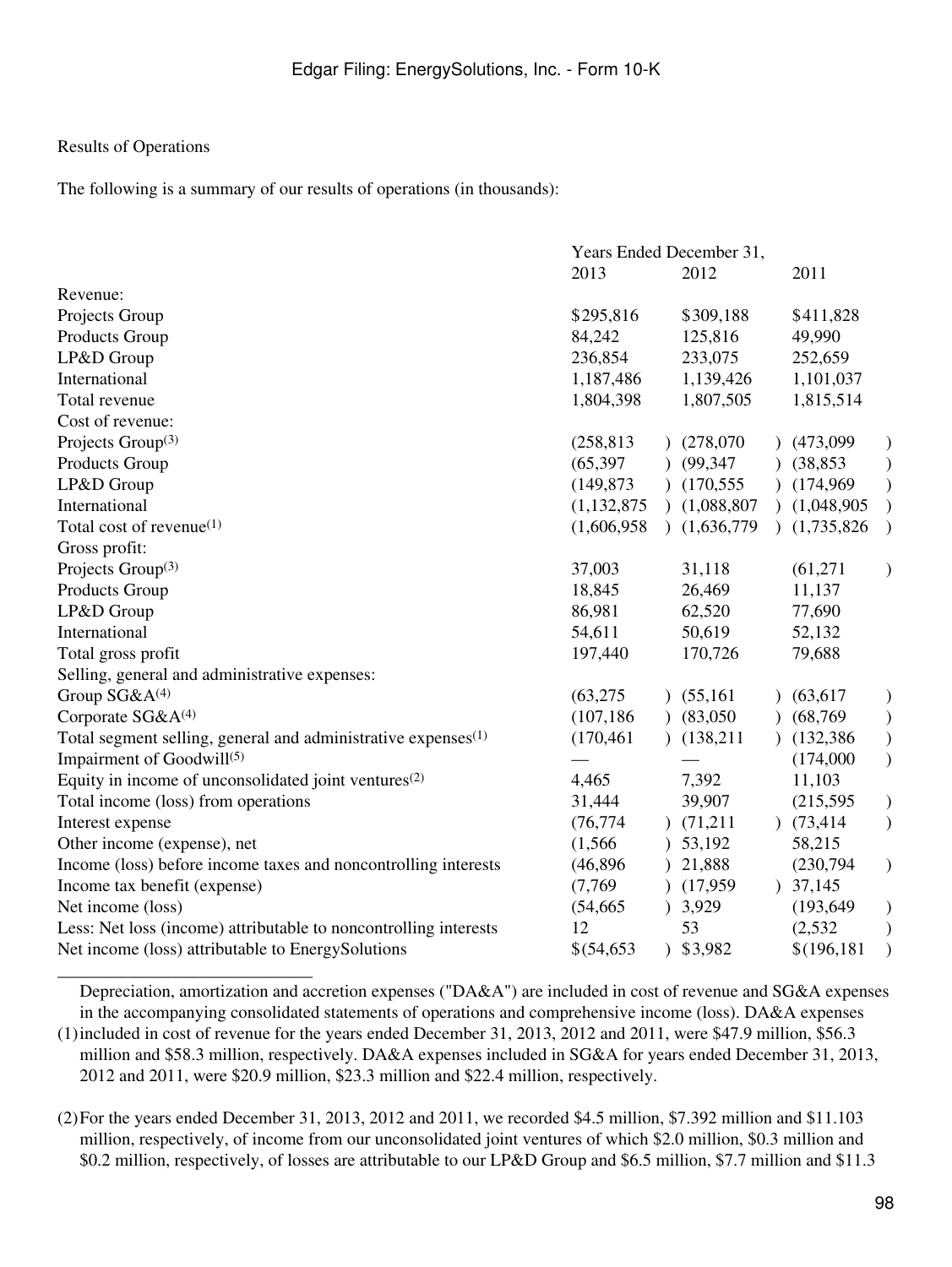million, respectively, of income is attributable to the Projects Group.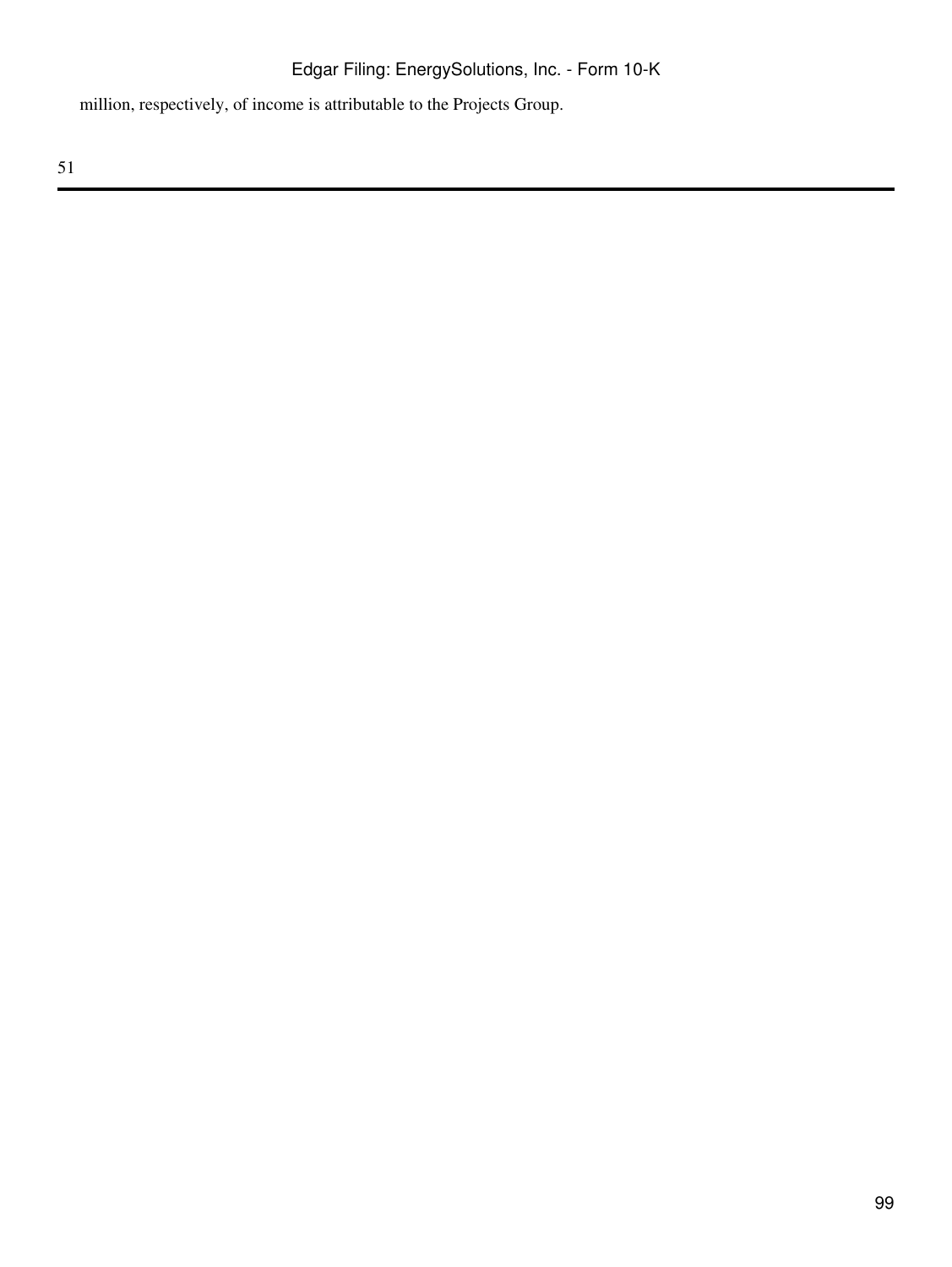(3)For the years ended December 31, 2012 and 2011, we recorded an ARO cost estimate benefit of \$8.7 million and an ARO cost estimate charge of \$94.9 million, respectively, associated to our Zion Station project.

(4) accompanying consolidated statements of operations and comprehensive income (loss). As such, both amounts are<br>and a second to compute tatel consolidated statements of operations and comprehensive income (loss) for the Together, group and corporate SG&A expenses represent the Company's total SG&A expenses as reported in the needed to compute total consolidated statements of operations and comprehensive income (loss) for the years ended December 31, 2013, 2012 and 2011.

(5) For the year ended December 31, 2011, we recorded a \$174.0 million non-cash goodwill impairment charge of which \$35.0 million is related to our Projects Group and \$139.0 million is related to our LP&D Group.

Year Ended December 31, 2013 Compared to Year Ended December 31, 2012

Projects Group

Revenue from our Projects Group decreased \$13.4 million to \$295.8 million for the year ended December 31, 2013 compared to the year ended December 31, 2012, due primarily to the overall reduction in federal spending throughout the year and the completion of certain commercial projects and government contracts with the DOE in 2012. These decreases were offset by increased waste management and disposition activities on certain government projects and increased technical testing and design activities on our large scale mixing projects. Gross profit increased \$5.9 million and gross margin increased to 12.5% for the year ended December 31, 2013 from 10.1% for the year ended December 31, 2012 due primarily to a negative fee adjustment recorded in March 2012 related to our Salt Waste project. The federal government's budget sequestration is expected to continue through the end of fiscal year 2021. We believe the reductions in government spending and delays in award of new contracts will continue to negatively impact the financial results of our Projects Group.

Revenue and cost of revenue from our operations in the Southwest region increased \$12.8 million and \$11.5 million, respectively, for the year ended December 31, 2013 compared to the year ended December 31, 2012 due primarily to increased waste characterization, storage and management services at the DOE's Los Alamos National Laboratory site in New Mexico, and increased supporting remediation activities at the Oronogo mine site in Missouri. As a result, gross profit increased \$1.3 million for the year ended December 31, 2013 compared to the same period in 2012.

Revenue from our operations supporting the construction of the Salt Waste Processing facility in Savannah River, South Carolina increased \$6.5 million while cost of revenue decreased \$0.4 million, for the year ended December 31, 2013 compared to the year ended December 31, 2012, due primarily to a \$6.4 million fee adjustment recorded in 2012 resulting from costs to complete the contract exceeding the original total budgeted costs by the prime contractor. As a result, gross profit increased \$6.9 million for the year ended December 31, 2013 compared to the same period in 2012.

Revenue and cost of revenue from our subsidiary EnergySolutions Performance Strategies, decreased \$2.7 million and \$1.4 million, respectively, for the year compared to the prior year due primarily to reductions in workforce and decreased nuclear safety and quality control activities on two large DOE projects. As a result, gross profit decreased \$1.3 million for the year compared to the prior year.

Revenue related to the decommissioning of the Zion Station project decreased by \$1.1 million for the year ended December 31, 2013, compared to the year ended December 31, 2012, due primarily to decreased activities related to the independent spent fuel storage installation. Cost of revenue increased \$3.5 million due primarily to the fact that costs of revenue for the prior year included an \$8.7 million favorable ARO cost estimate adjustment resulting from changes in the timing of some activities as well as a change in the cost escalation factor. No ARO cost estimate adjustment was recorded during 2013. As a result, gross profit decreased \$4.6 million for the year ended December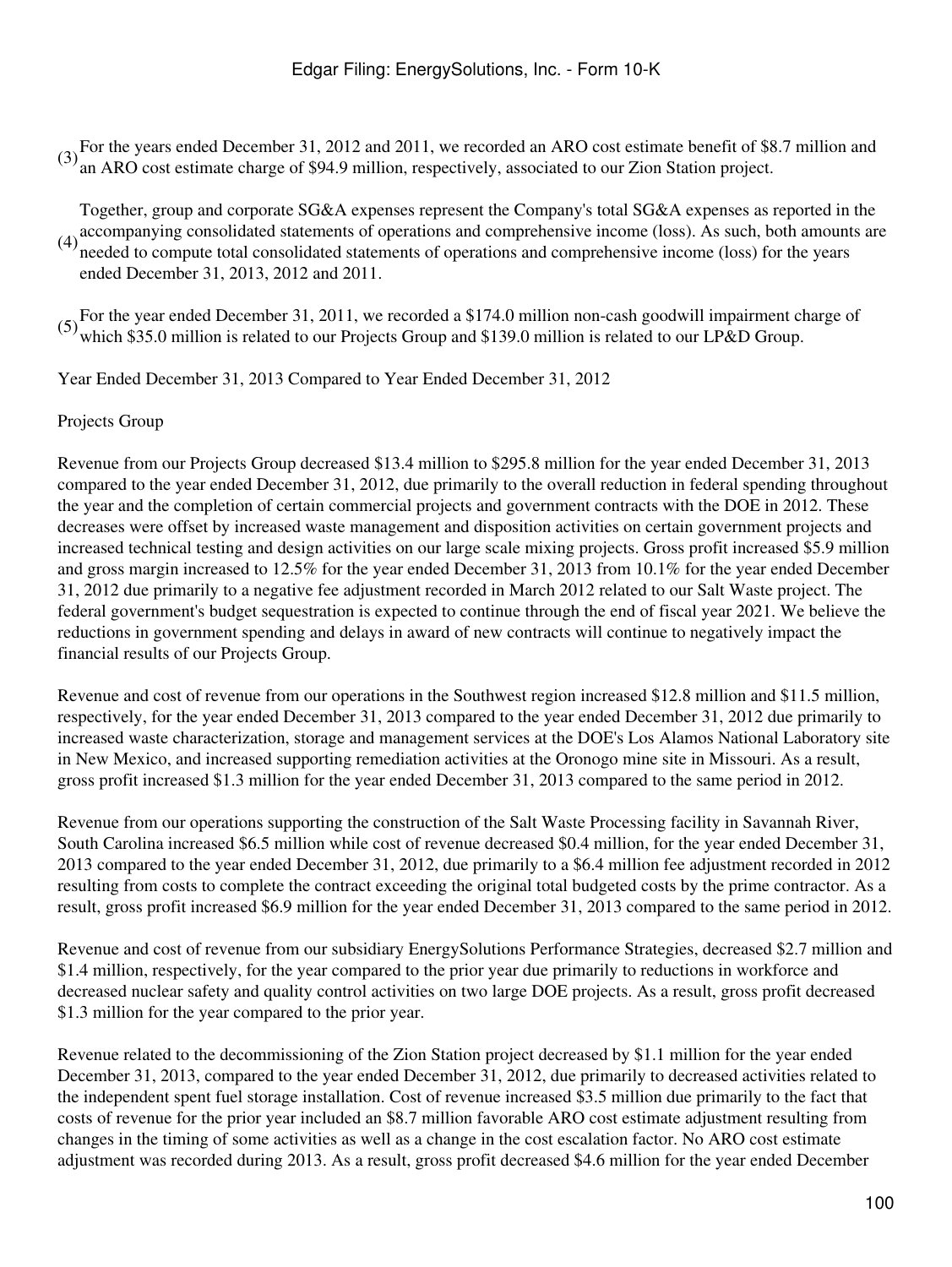31, 2013 compared to the same period in 2012.

Revenue and cost of revenue from our operations to clean up the DOE Atlas mill tailings site near Moab, Utah, decreased \$10.0 million and \$9.0 million, respectively, for the year ended December 31, 2013 compared to the year ended December 31, 2012, due primarily to completion of the project in April 2012. As a result, gross profit decreased \$1.0 million for the year ended December 31, 2013 compared to the same period in 2012.

Revenue and cost of revenue from our liquids and gases staff augmentation project in Oak Ridge, Tennessee, decreased \$3.0 million and \$2.4 million, respectively, for the year ended December 31, 2013 compared to the year ended December 31,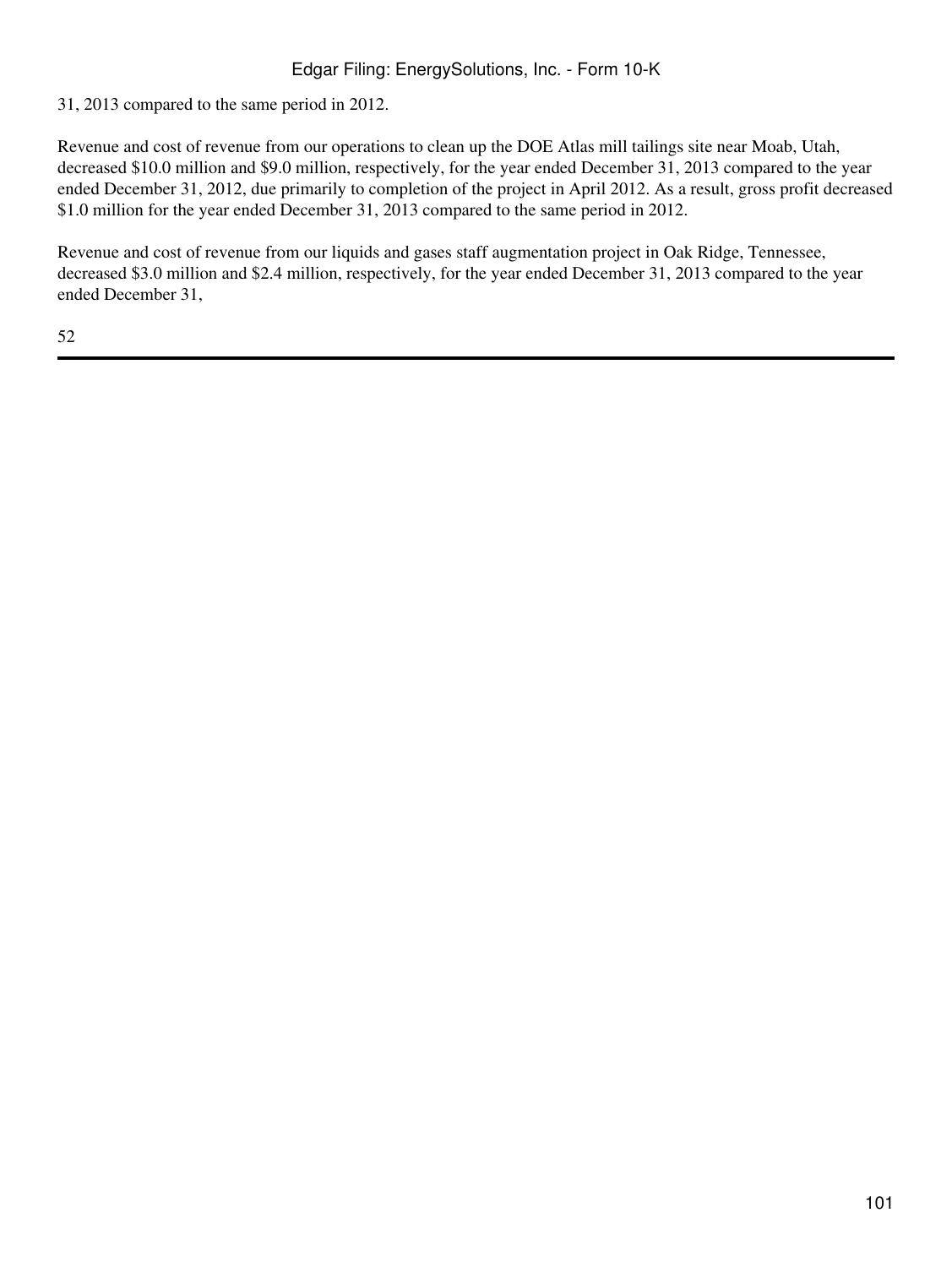2012, due primarily to completion of the project during the second quarter of 2012. As a result, gross profit decreased \$0.6 million for the year ended December 31, 2013 compared to the same period in 2012.

# Products Group

Revenue from our Projects Group decreased \$41.6 million to \$84.2 million for the year ended December 31, 2013 compared to the year ended December 31, 2012, due primarily to completion of a major media delivery on the Fukushima contract in Japan during 2012 offset by increased commissioning activities on the China contracts. Gross profit decreased \$7.6 million and gross margin increased to 22.4% for the year ended December 31, 2013 from 21.0% for the year ended December 31, 2012 due primarily to increased demand for spent fuel pool systems.

Revenue and cost of revenue related to our spent fuel pool operations increased \$4.4 million and \$2.8 million, respectively, for the year ended December 31, 2013 compared to the year ended December 31, 2012 due primarily to increased demand for spent fuel pool systems during 2013. As a result, gross profit increased \$1.6 million for the year ended December 31, 2013 compared to the same period in 2012.

Revenue and cost of revenue from our operations in Asia decreased \$43.7 million and \$36.2 million, respectively, for the year ended December 31, 2013 compared to the year ended December 31, 2012, due primarily to completion of a major delivery of media filters, containers and water treatment systems on the Fukushima contract during 2012. In addition, our reactor commissioning activities at the Yangjiang and Haiyang nuclear power plants in China are winding down and moving into the final equipment testing phase. As a result, gross profit decreased \$7.5 million for the year ended December 31, 2013 compared to the same period in 2012.

Revenue and cost of revenue related to our liquid waste processing operations decreased \$2.3 million and \$0.5 million, respectively, for the year ended December 31, 2013 compared to the year ended December 31, 2012 due primarily to timing on delivery of liquid waste processing systems and decreases in labor costs resulting from cost savings initiatives implemented during the second half of 2012. As a result, gross profit decreased \$1.8 million for the year ended December 31, 2013 compared to the same period in 2012.

### LP&D Group

Revenue from our LP&D operations increased \$3.8 million to \$236.9 million for the year ended December 31, 2013 compared to the year ended December 31, 2012, due primarily to increased waste processing activities during 2013, offset by decreased logistics activity on major DOE contracts and decreased demand of fuel pool inserts at our Manufacturing Sciences Corporation subsidiary. Gross profit increased \$24.5 million and gross margin increased to 36.7% for the year ended December 31, 2013 from 26.8% for the year ended December 31, 2012 due primarily to cost savings initiatives, which commenced during the second half of 2012.

Revenue related to our disposal facilities increased \$2.4 million for the year ended December 31, 2013 compared to the year ended December 31, 2012, due primarily to increased waste shipments received at our Clive, Utah facility and at our Brampton, Ontario Canada facility. In contrast, cost of revenue decreased \$11.4 million for the year ended December 31, 2013, primarily as a result of cost savings initiatives that included reductions in workforce and the optimization of processes. As a result, gross profit increased \$13.8 million for the year ended December 31, 2013 compared to the same period in 2012.

Revenue and cost of revenue from our logistics operations decreased \$3.1 million and \$2.8 million, respectively, for the year ended December 31, 2013 compared to the year ended December 31, 2012, due primarily to decreased shipping activity on DOE contracts resulting from to the overall reduction in federal spending throughout the year. As a result, gross profit decreased \$0.3 million for the year ended December 31, 2013 compared to the same period in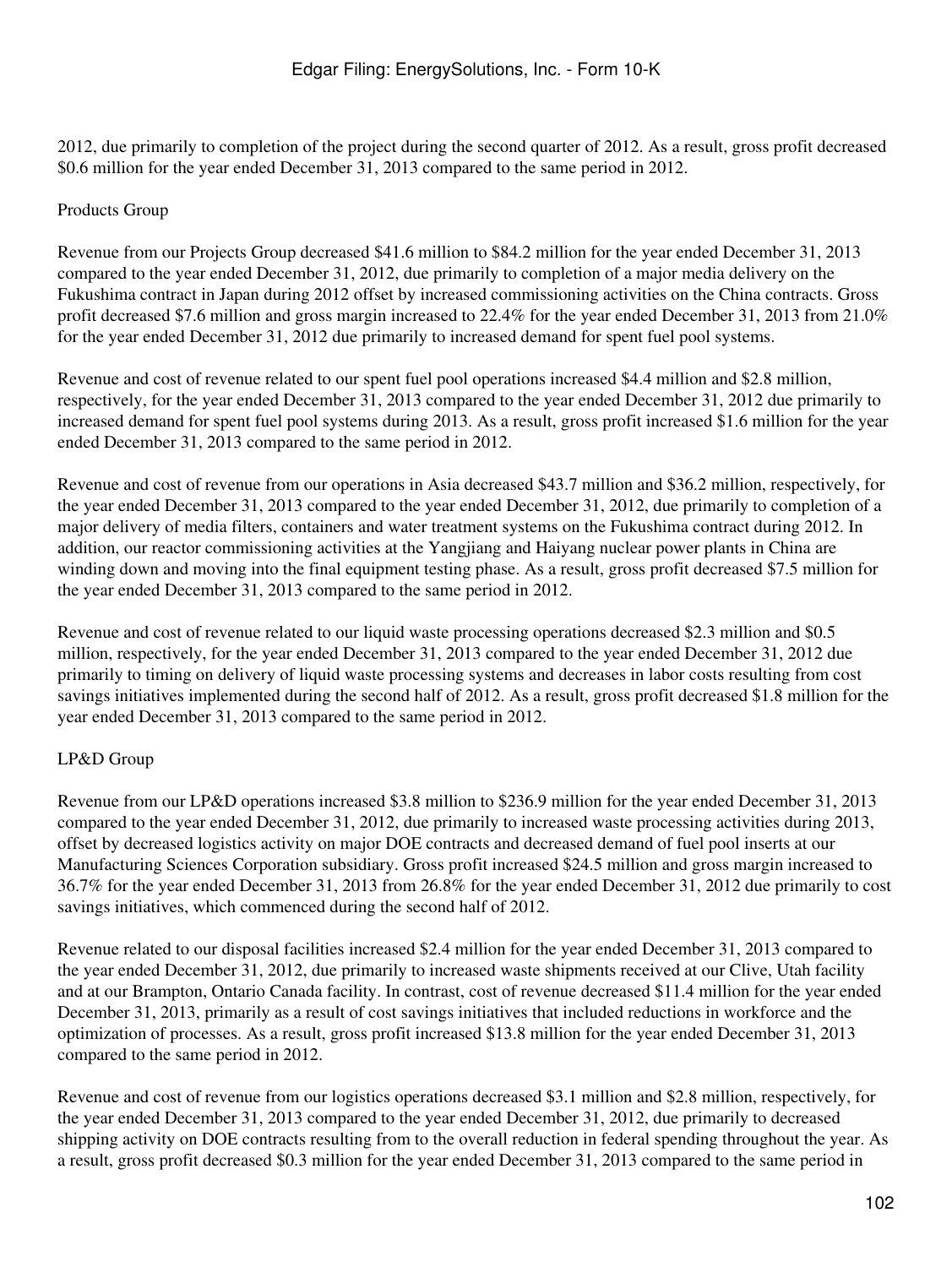## 2012.

Revenue from our processing facilities decreased \$0.8 million for the year ended December 31, 2013 compared to the year ended December 31, 2012, due primarily to completion of a major order of fuel pool inserts at our Manufacturing Sciences Corporation subsidiary during the third quarter of 2012. Cost of revenue decreased \$10.5 million for the year ended December 31, 2013 due primarily from the realization of cost savings initiatives at our Bear Creek facility. As a result, gross profit increased \$9.7 million for the year ended December 31, 2013 compared to the same period in 2012.

### International

Revenue from our International operations increased \$48.1 million to \$1.2 billion for the year ended December 31, 2013 compared to the year ended December 31, 2012, due primarily to a timing difference in recognition of fees related to our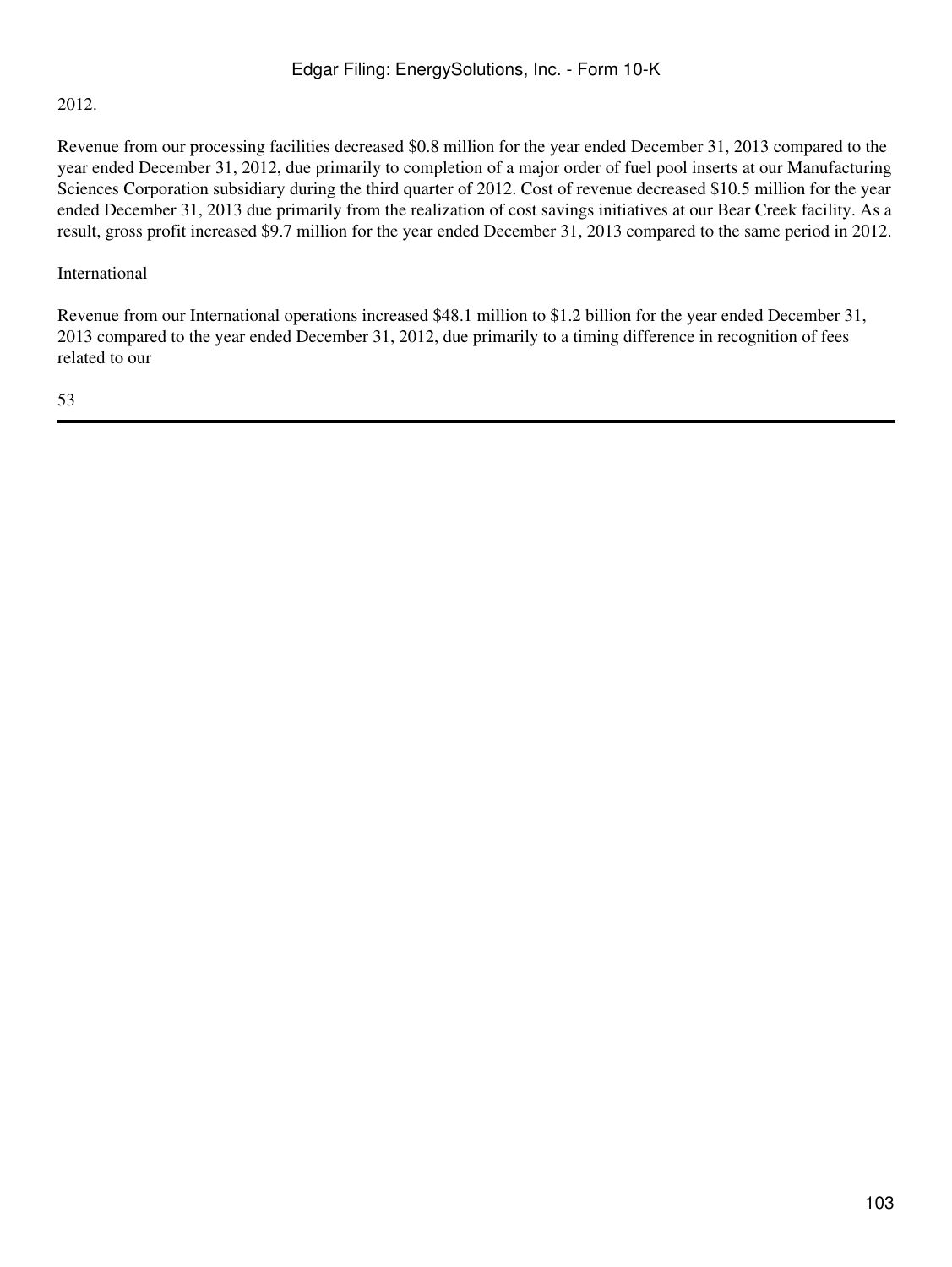operations at the Magnox sites in the U.K. All costs are reimbursable from the NDA under the terms of the Magnox contracts. Gross profit increased \$4.0 million and gross margin increased to 4.6% for the year ended December 31, 2013 from 4.4% for the year ended December 31, 2012 due primarily to better than expected fees recognized during the year. In addition, results from our operations in the U.K. were negatively impacted due to the overall decrease in pound sterling average exchange rates for the year ended December 31, 2013 compared to the same period in 2012.

Segment selling, general and administrative expenses

Segment SG&A expenses include expenses that are not directly associated with performing services for our customers. These expenses consist primarily of compensation and related benefits for management and administrative personnel, preparing contract bids, office expenses, advisory fees, professional fees, strategic growth initiatives such as research and development, and administrative overhead. Segment SG&A expenses increased \$8.1 million, or 14.7%, to \$63.3 million for the year ended December 31, 2013 compared to \$55.2 million for the year ended December 31, 2012, due primarily to higher bidding and proposal costs and increased employee compensation expense resulting from the acceleration in vesting of equity-based awards due to the Merger Transaction. In addition, employee compensation expense for the year ended December 31, 2012 was lower due to a shortfall of 2012 performance targets. Segment SG&A expenses, as a percentage of revenue, increased 0.5% for the year ended December 31, 2013 compared to the same period in 2012.

Corporate selling, general and administrative expenses

Corporate SG&A expenses reflect costs associated with supporting our entire company including executive management and administrative functions such as accounting, treasury, legal, human resources, and information technology, as well as other costs required to support our company. Corporate SG&A expenses increased \$24.1 million, to \$107.2 million, for the year ended December 31, 2013, from \$83.1 million for the year ended December 31, 2012 due primarily to recognition of expenses related to the Merger Transaction such as employee incentives, professional fees, consulting fees and equity-based and performance compensation. In addition, employee compensation expense for the year ended December 31, 2012 was lower due to a shortfall of 2012 performance targets. These increases were partially offset by a decrease in restructuring charges associated with the change in management that occurred during the second quarter of 2012.

Equity in income of unconsolidated joint ventures

Income from unconsolidated joint ventures decreased \$2.9 million for the year ended December 31, 2013, compared to the year ended December 31, 2012, due primarily to a \$1.2 million decrease from our proportional share of income coming from our Washington River Protection Solutions LLC joint venture at the Hanford site due to lower performance base incentive recognized during 2013 and a \$1.7 million increase in losses recorded in connection with our SempraSafe LLC joint venture, due to delays on waste receipts.

#### Interest expense

Interest expense increased \$5.6 million to \$76.8 million for the year ended December 31, 2013 from \$71.2 million for the year ended December 31, 2012, due primarily to acceleration of amortization of deferred financing fees and bond premiums incurred in connection with the issuance of our debt. The acceleration resulted from \$87.0 million of debt principal prepayments made during 2013. In addition, the variable interest rate on the term loan increased 0.5% upon completion of the Merger on May 24, 2013 pursuant to the Second Loan Amendment and another 0.5% upon execution of Third Loan Amendment to the credit facility, which extended the mandatory debt prepayment deadline on our collective senior debt. The variable interest rate on our term loan was 7.25% and 6.25%, for the years ended December 31, 2013 and 2012, respectively, while our senior notes bear interest at a fixed annual rate of 10.75%.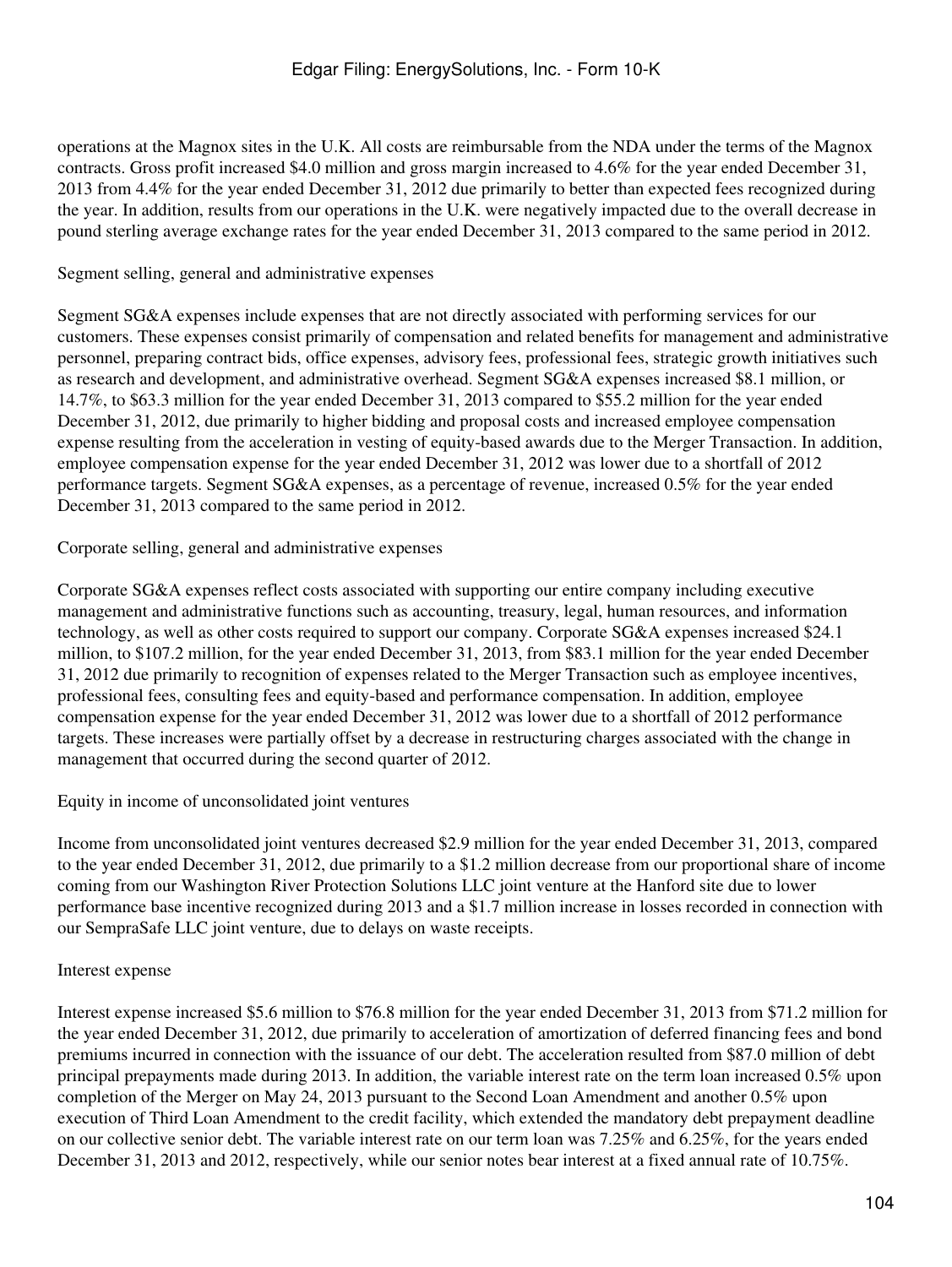For the year ended December 31, 2013, we also made cash interest payments totaling \$70.9 million of which \$32.3 million relates to the semi-annual payment of interest on the senior notes and \$38.6 million relates to interest on the term loan, related senior secured revolving facility and other fronting fees.

Other income (expense), net

Other income (expense), net, decreased \$54.8 million to \$1.6 million expense for the year ended December 31, 2013 from \$53.2 million income for the year ended December 31, 2012, due primarily to a significant increase in unrealized losses from investments in the NDT fund during 2013. The unrealized losses resulted from increases in fixed income yields across most classes of securities that decreased market values and, in the case of the NDT fund, unrealized capital gains. Interest and dividend income received from investments held at the NDT fund also decreased due primarily to a reduction in the NDT fund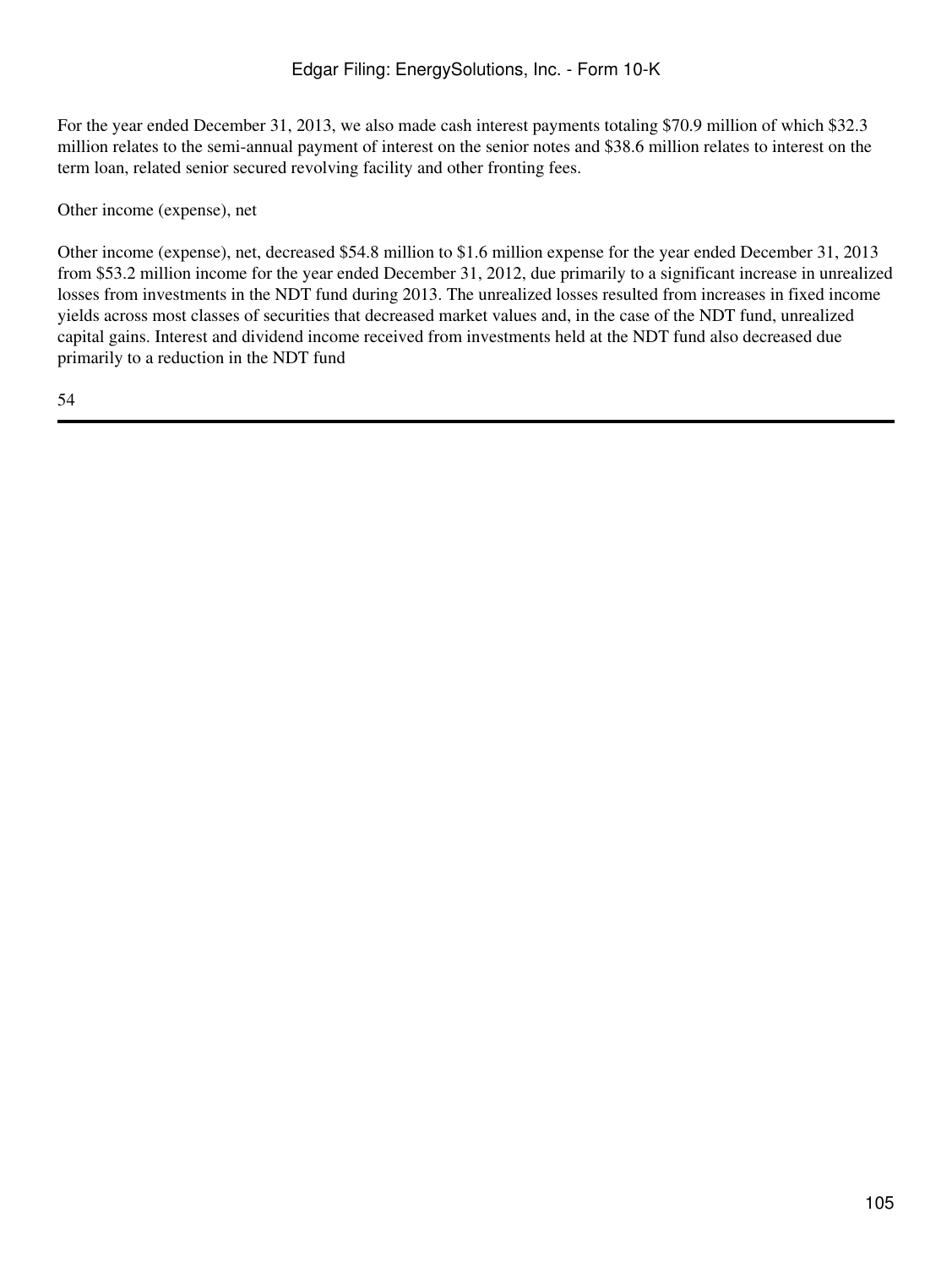balance resulting from withdrawals to cover D&D expenses related to the Zion Station project. For the year ended December 31, 2013, we also recorded \$8.0 million of lead arranger banker fees associated with amendments to our senior secured credit facility and the successful completion of the Merger.

#### Income taxes

We recognized income tax expense of \$7.8 million and \$18.0 million for the year ended December 31, 2013 and 2012, respectively, for year-to-date effective rates of negative 16.6% and 81.8% respectively, based on an estimated annual effective tax rate method. The income tax expense arises from income for certain entities in the U.K. and for the Zion NDT fund. No benefits from losses in the U.S. and other entities in the U.K. are available to offset tax expense due to their respective full valuation allowance positions.

The 2013 effective tax rate differs from the statutory rate of 35% primarily as a result of the small amount of tax expense on U.K. and Zion NDT fund income relative to consolidated pretax book losses which include large losses in the U.S. and the U.K. for which no benefit is recorded due to their full valuation allowance positions. The year-to-date effective rate was also impacted by lower statutory tax rates for foreign jurisdictions and the NDT fund, the tax benefit of foreign research and development credits, and a benefit recorded for the effect of a statutory rate reduction in the U.K. enacted during the quarter.

The 2012 effective tax rate differs from the statutory rate of 35% primarily as a result of the amount of income tax expense relative to the amount of pretax book income, lower tax on income in foreign jurisdictions and the NDT fund, the tax benefit of foreign research and development credits, income tax expense due to the change in management's assertion with respect to unremitted foreign earnings, offset by foreign tax credits and further offset by the release of a domestic valuation allowance on net operating losses resulting from an increase in taxable income due to the partial change in the reinvestment assertion, and the reversal of certain unrecognized tax benefits.

During the year ended December 31, 2012, the Company recognized an income tax benefit of \$1.1 million, due to the expiration of the statute of limitations to examine and challenge our tax positions by the taxing authorities in the jurisdictions in which we operate.

The Company made an election under Section 338(g) of the Internal Revenue Code to have the Merger Transaction treated as an asset acquisition (i.e., a taxable transaction). This election resulted in a step-up of the tax basis of certain assets of EnergySolutions, Inc. This increase in tax basis compared to book basis had the effect of significantly increasing the related deferred tax assets. As the U.S. has a full valuation allowance against its deferred tax assets, an additional result was a correlating increase in the valuation allowance compared to the prior year. Year Ended December 31, 2012 Compared to Year Ended December 31, 2011

#### Projects Group

Revenue from our Projects Group decreased \$102.6 million to \$309.2 million for the year ended December 31, 2012 compared to the year ended December 31, 2011, due primarily to the decreased ARRA funding during 2012, the completion of certain large government contracts with the DOE and the reversal of \$5.6 million incentive fee recorded in March 2012 related to the Salt Waste project. These decreases were offset by increased technical testing and design activities on a large scale mixing project. Cost of revenue decreased primarily due to lower project costs incurred during 2012 related to our decommissioning work at the Zion Station nuclear power plant and the \$94.9 million cost adjustment recognized in 2011 related to the schedule of cost update review for that project, for which no corresponding revenue was recognized during 2011. As a result, gross profit increased by \$92.4 million and gross margin increased to 10.1% for the year, compared to negative 14.9% for the prior year.

Revenue and cost of revenue related to the decommissioning of the Zion Station decreased \$15.3 million and \$117.7 million, respectively, for the year compared to the prior year primarily due to a delay in spending, lower subcontractor costs and lower accretion expense. The decrease in cost of revenue also included an \$8.7 million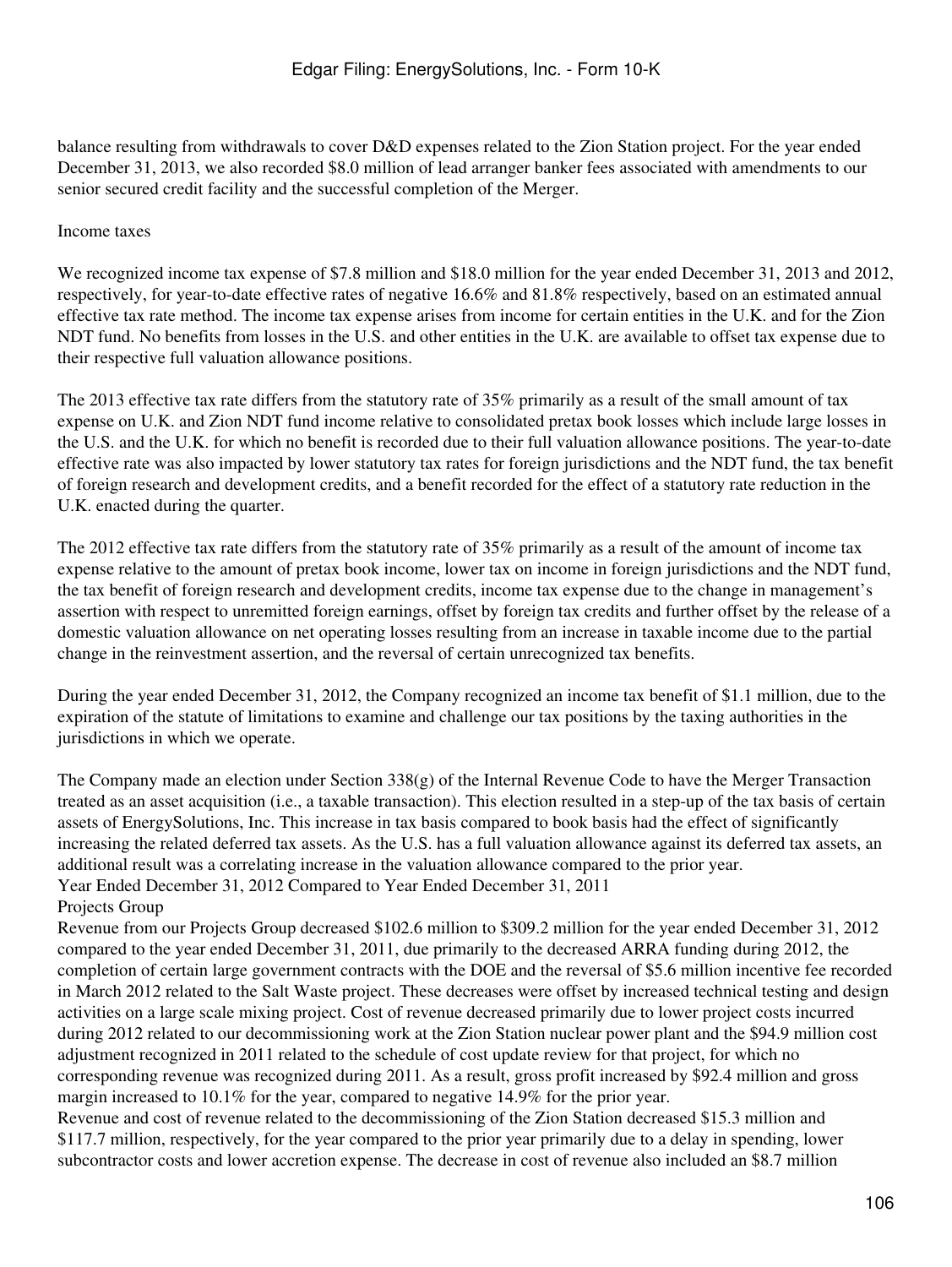favorable ARO cost estimate adjustment resulting from changes in the timing of some activities as well as a change in the cost escalation factor compared to a \$94.9 million unfavorable ARO cost estimate adjustment recorded during the prior year. Gross profit for the Zion Station project increased \$102.4 million in 2012 compared to the prior year. Excluding the effects of ARO cost estimate adjustments in 2011 and 2012, gross profit for the Zion Station project decreased \$1.4 million for the year compared to the prior year due to the lower revenue. Work during the period focused on spent fuel activities, including equipment procurement and ISFSI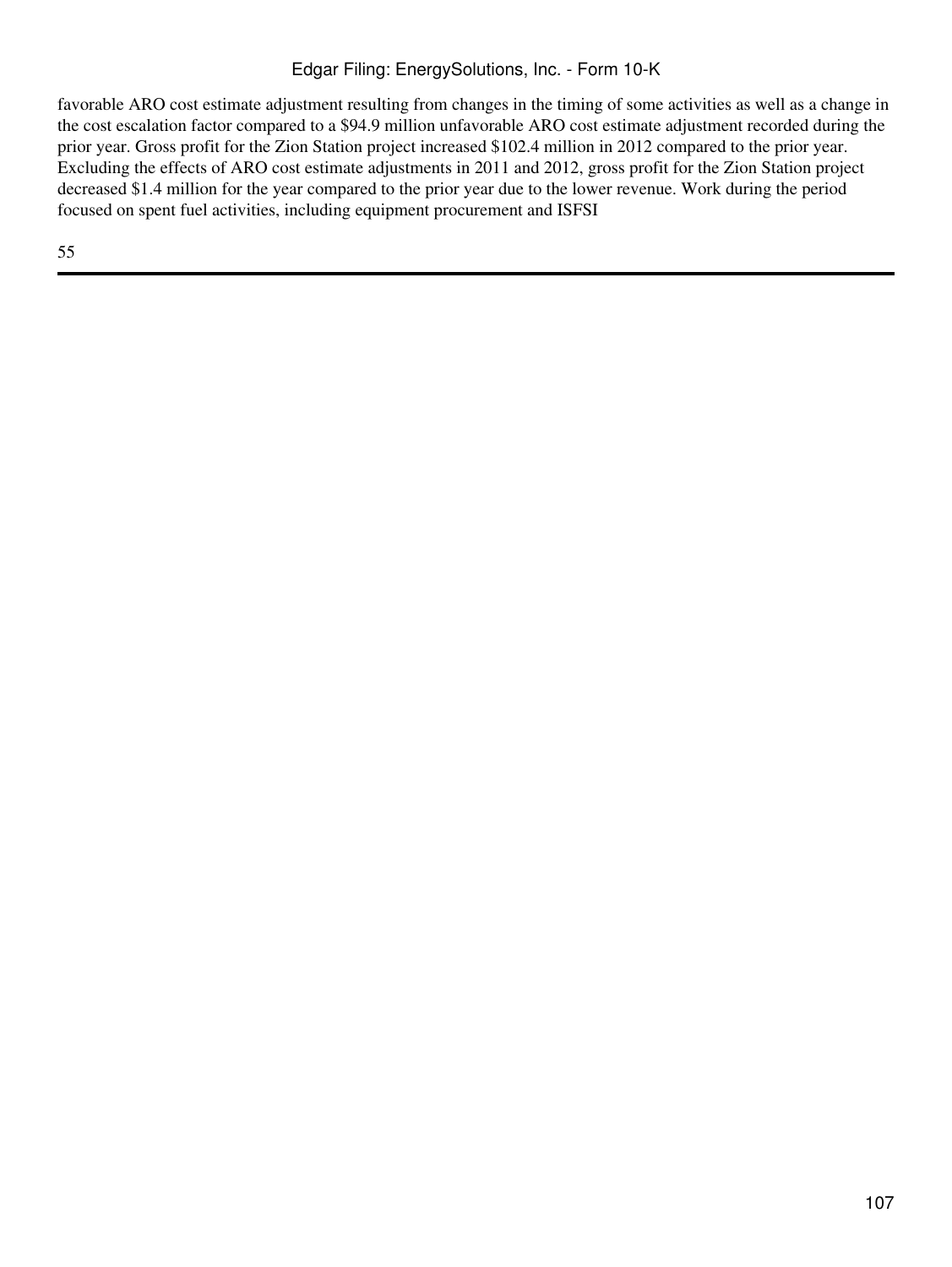construction, as well as D&D activities, including reactor vessel internals segmentation, asbestos removal and disposal and various other D&D tasks.

Revenue and cost of revenue related to our Engineering and Technology projects increased \$15.6 million and \$12.1 million, respectively, for the year compared to the prior year, due primarily to increased testing activities on a large scale mixing contract awarded in August 2011 as well as continued high level waste gas development testing for the Washington State Office of River Protection. As a result, gross profit increased \$3.5 million for the year compared to the prior year.

Revenue and cost of revenue from activities performed on our Navy related projects increased \$3.1 million and \$2.1 million, respectively, for the year compared to the prior year, due primarily to the award of the Newport News shipyard decommissioning contract during 2012. As a result, gross profit increased \$1.0 million for the year compared to the prior year.

Revenue and cost of revenue from our Isotek Systems subsidiary decreased \$2.6 million and \$3.6 million for the year compared to the prior year, due to the completion of heavy engineering design activity work during the first quarter of 2011. Gross profit increased \$1.0 million for the year compared to the prior year due primarily to higher fees recognized for the year as a result of timing of fee recognition, higher fee rates and cost reduction efforts. Revenue and cost of revenue from our Salt Waste Processing Facility contract decreased \$9.7 million and \$0.7 million, respectively, for the year compared to the prior year, due primarily to a \$5.6 million reversal of incentive fee recorded in March 2012 resulting from expected costs to complete the contract exceeding the original total budgeted costs. As a result, gross profit decreased \$9.0 million for the year compared to the prior year. The prime subcontractor on our Salt waste project, located at the Savannah River site, has informed the DOE of an estimated cost increase on the construction phase. The change in the budgeted project costs also reduced the potential incentive fee pool, which resulted in a corresponding reduction in the amount of incentive fee we had previously recognized. Such fee had been based on previously estimated costs and the estimated progress to date on the construction phase. Revenue and cost of revenue generated by our contract with the DOE to clean up the Atlas mill tailings site near Moab, Utah decreased \$50.4 million and \$45.6 million, respectively, for the year compared to the prior year due to the completion of the contract during April 2012. As a result, gross profit decreased \$4.8 million for the year compared to the prior year.

Revenue and cost of revenue from our Uranium Disposition Services, LLC joint venture decreased \$23.7 million and \$22.9 million, respectively, for the year compared to the prior year, due to the completion of the hot functional test phase in the first quarter of 2011. As a result, gross profit decreased \$0.8 million for the year compared to the prior year.

Revenue and cost of revenue from supporting activities performed on the East Tennessee Technology Park closure plan increased \$8.1 million and \$8.3 million, respectively, for the year compared to the prior year, due primarily to commencement of on-site D&D activities during September 2011 which continued through all of 2012. As a result, gross profit decreased \$0.2 million for the year compared to the prior year.

Revenue and cost of revenue related to our Liquids and Gases project decreased \$9.0 million and \$7.7 million, respectively, for the year compared to the prior year due to the completion of the contract during the second quarter of 2012. As a result, gross profit decreased \$1.3 million for the year compared to the prior year.

Revenue and cost of revenue from our commercial projects decreased \$7.9 million and \$8.4 million, respectively, for the year compared to the prior year due primarily to the completion of work at Pearl Harbor and at GE's Hitachi's global nuclear fuel plant in Wilmington, North Carolina, during the fourth quarter of 2011. As a result, gross profit increased \$0.5 million for the year compared to the prior year.

### Products Group

Revenue and cost of revenue from our Products Group increased \$75.8 million and \$60.5 million, respectively, for the year ended December 31, 2012 compared to the year ended December 31, 2011, due primarily to the ramp up of operations in the Asia contracts and commencement of new projects during 2012. Gross profit increased \$15.3 million for the year compared to the prior year while gross margin decreased to 21.0% compared to 22.3% for the prior year due primarily to timing of completion of milestones.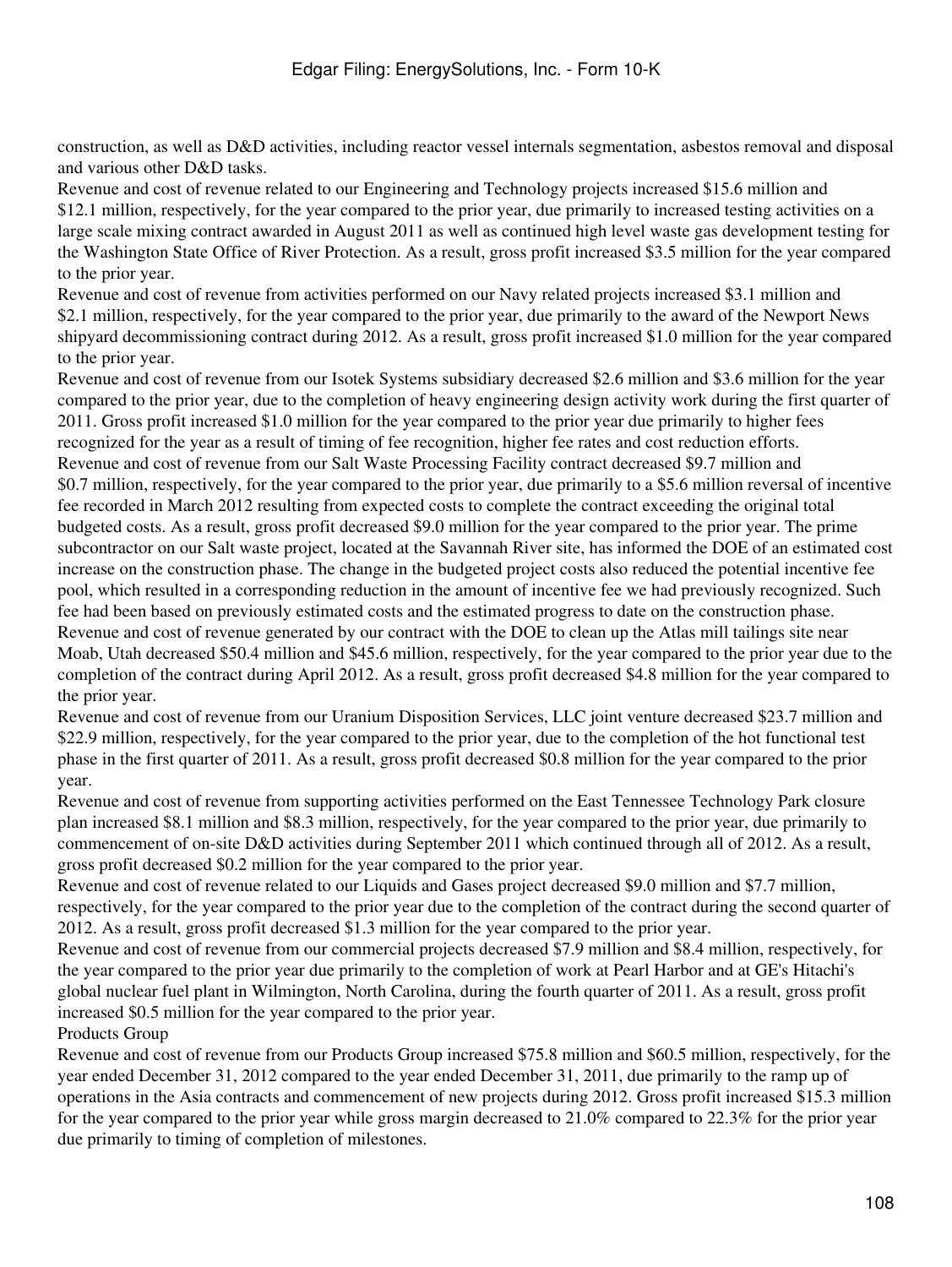Revenue and cost of revenue from our operations in Asia increased \$73.3 million and \$55.5 million, respectively, for the year compared to the prior year, due to increased commissioning activities at the Yangjiang and Haiyang, China nuclear reactor sites and to the completion of a major delivery of media filters, containers and water treatment systems in Fukushima, Japan. As a result, gross profit increased \$17.8 million for the year compared to the prior year.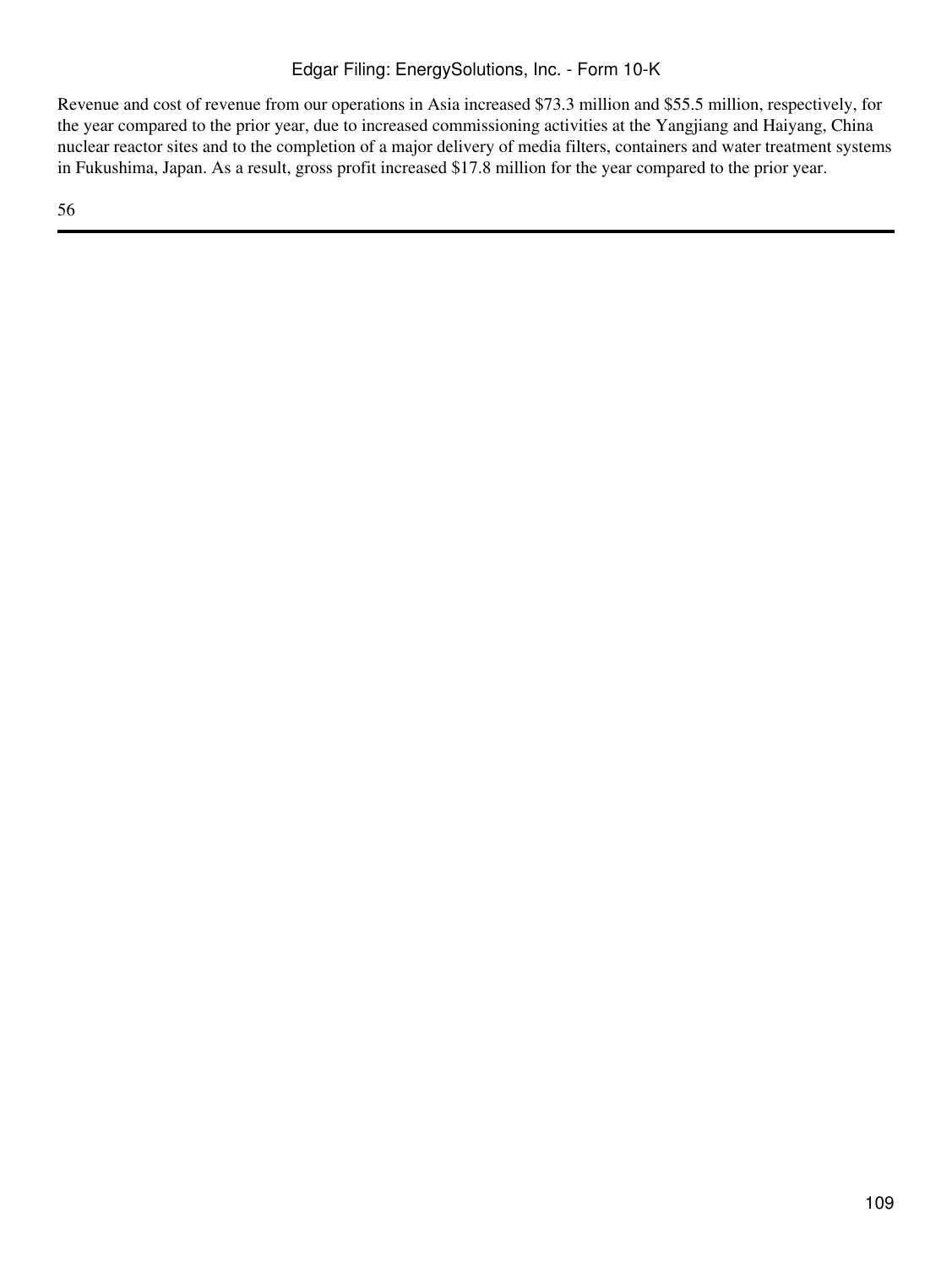Revenue and cost of revenue related to our Liquid Waste Processing operations increased \$2.5 million and \$5.0 million, respectively, for the year ended December 31, 2012 compared to the year ended December 31, 2011 due primarily from increased demand for liners and engineered liquid waste processing equipment during the year. Gross profit decreased \$2.5 million for the year ended December 31, 2012 compared to the same period in 2011, due primarily to cost overruns on a major contract due to weather delays.

## LP&D Group

Revenue and cost of revenue from our LP&D operations decreased \$19.6 million and \$4.4 million, respectively, for the year ended December 31, 2012, compared to the year ended December 31, 2011, due primarily to lower waste disposal volumes processed at our Clive, Utah, facility offset by increased waste processing activities at our Bear Creek facility and increased demand for transportation services. As a result, gross profit decreased by \$15.2 million and gross margin decreased to 26.8% for the year, compared to 30.7% for the prior year. During 2012, the LP&D Group reduced its work force by approximately 120 employees which is expected to generate future costs savings. Revenue and cost of revenue from our processing facilities increased \$8.0 million and \$2.5 million, respectively, for the year ended December 31, 2012 compared to the prior year, due primarily to a major order of fuel pool inserts from our Manufacturing Sciences Corporation subsidiary, increased fuel pool waste processing activities and the recognition of fees related to processing of materials on a large scale contract. As a result, gross profit increased \$5.5 million for the year compared to the prior year.

Revenue and cost of revenue related to our logistics operations increased \$4.1 million and \$3.0 million, respectively, for the year compared to the prior year, due to higher utility shipments, increased cask rental and delivery as well as lower labor support, container cost and facility maintenance. As a result, gross profit increased \$1.1 million for the year compared to the prior year.

Revenue and cost of revenue related to our disposal facilities decreased \$31.8 million and \$10.0 million, respectively, for the year compared to the prior year primarily due to lower volumes of waste receipts on DOE contracts due in part to a decrease in ARRA funding during 2012 and decreased decommissioning activities during the year. As a result, gross profit decreased \$21.8 million for the year compared to the prior year.

International Group

Revenue and cost of revenue from our International operations increased \$38.4 million and \$39.9 million, respectively, for the year ended December 31, 2012, compared to the year ended December 31, 2011, primarily due to increased reimbursable contract cost base on our Magnox contract. Revenue was negatively impacted by \$12.5 million while cost of revenue was positively impacted by \$12.1 million as a result of fluctuations in pound sterling average exchange rates period over period. As a result, gross profit decreased \$1.5 million for the year compared to the prior year and gross margin decreased to 4.4% for the year ended December 31, 2012 from 4.7% for the year ended December 31, 2011.

### Group selling, general and administrative expenses

Group SG&A expenses include expenses that are not directly associated with performing services for our customers. These expenses consist primarily of compensation and related benefits for management and administrative personnel, expenses associated with preparing contract bids, office expenses, advisory fees, professional fees and strategic growth initiatives such as research and development and for administrative overhead. Group SG&A expenses decreased \$8.4 million, or 13.2%, from \$63.6 million for the year ended December 31, 2012 compared to the prior year, due primarily to lower incentive compensation expense and our ongoing effort to reduce SG&A expenses including reductions in overall workforce.

Corporate selling, general and administrative expenses

Corporate SG&A expenses reflect costs associated with supporting the entire Company, including executive management and administrative functions such as accounting, treasury, legal, human resources and information technology, as well as other costs required to support the Company. Corporate SG&A expenses increased \$14.3 million, or 20.8%, to \$83.1 million for the year ended December 31, 2012 from \$68.8 million for the year ended December 31, 2011. This increase was due primarily to reorganization and transitional costs resulting from the execution of our restructuring plan during the year that involved the reduction of approximately 265 employees across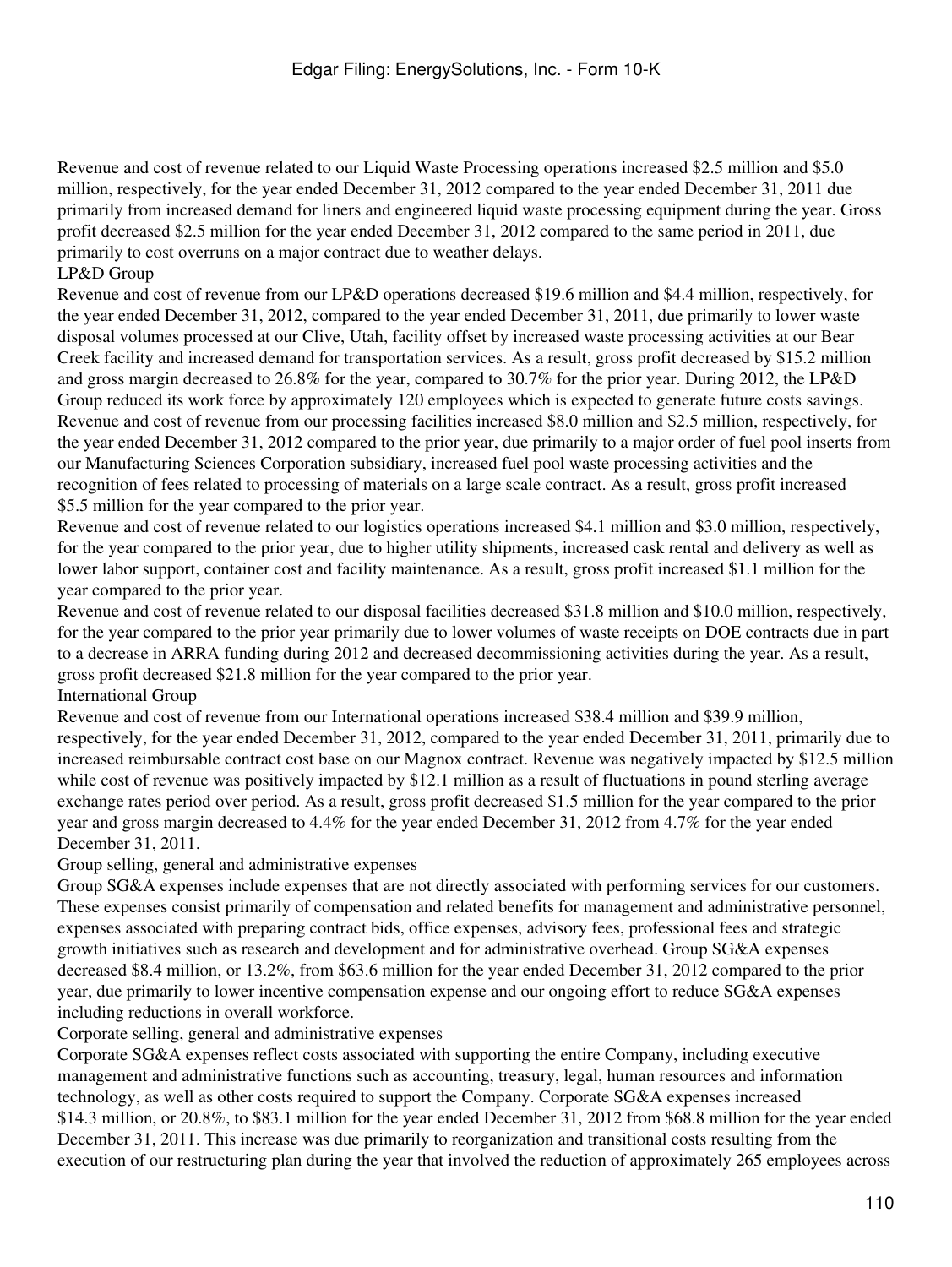all of the Company's divisions. The increase was partially offset by decreased incentive compensation expense.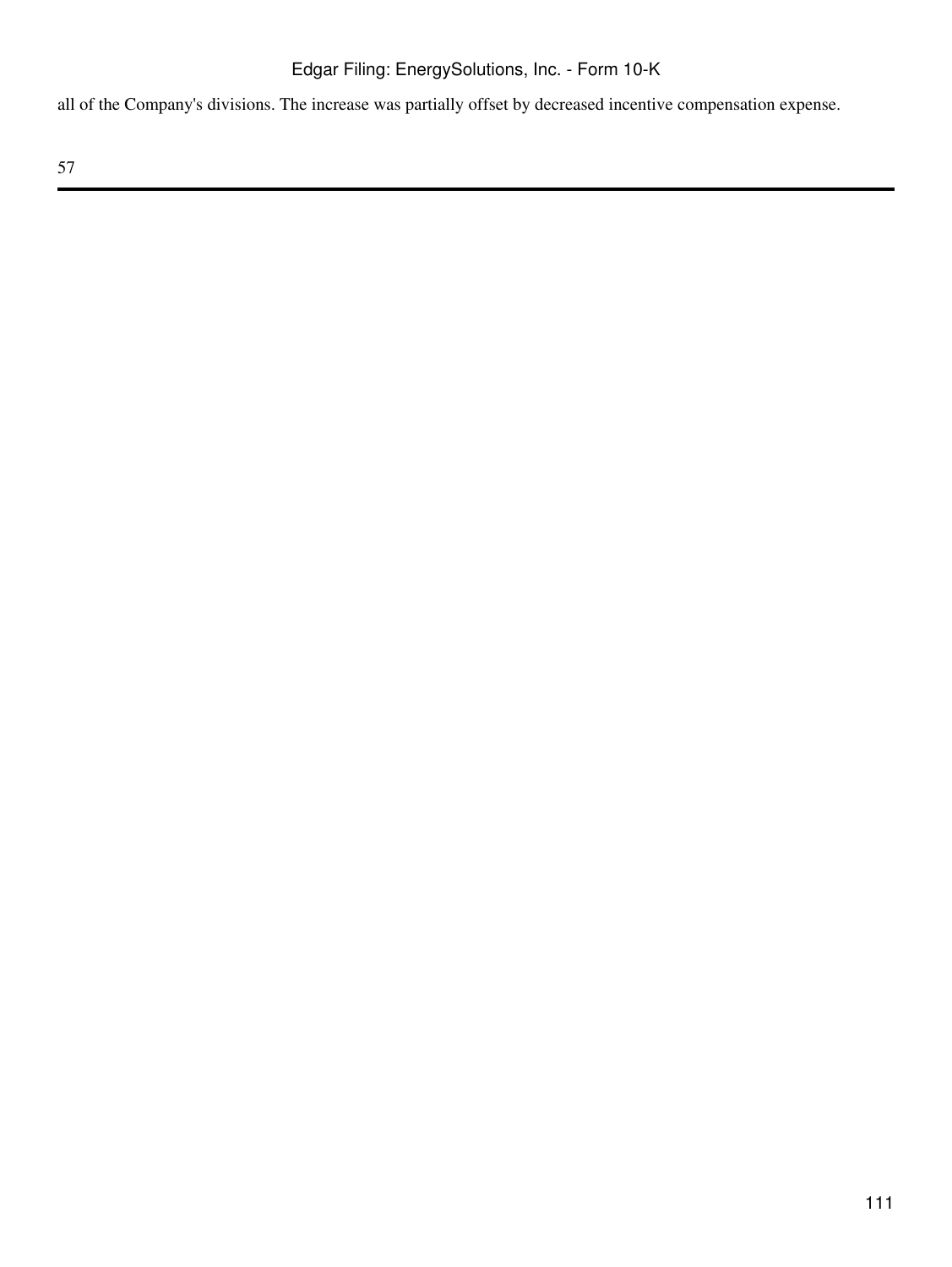Equity in income of unconsolidated joint ventures

Income from unconsolidated joint ventures decreased \$3.7 million, or 33.4%, to \$7.4 million for the year ended December 31, 2012 from \$11.1 million for the year ended December 31, 2011. The decrease was attributable primarily to a \$1.7 million decrease in our proportional share of income from our LATA/Parallax Portsmouth, LLC joint venture and a \$2.0 million decrease from our proportional share of income from our Washington River Protection Solutions LLC joint venture.

Interest expense

Interest expense decreased \$2.2 million, or 3.0%, to \$71.2 million for the year ended December 31, 2012 from \$73.4 million for the year ended December 31, 2011. The decrease was due primarily to a decrease in our average outstanding borrowings for the year resulting from \$30.2 million in voluntary principal debt payments made during the last quarter of 2011. The variable annual interest rate on our term loan was 6.25% as of both December 31, 2012 and December 31, 2011, while our senior notes bear interest at a fixed annual rate of 10.75%. Other income (expense), net

Other income, net decreased \$5.0 million to \$53.2 million for the year ended December 31, 2012 compared with other income, net of \$58.2 million for the year ended December 31, 2011, due primarily to a \$5.5 million increase in investment income earned on our investments in the NDT fund, net of trust management fees, for the year, offset by a \$2.4 million donation of an engineering research facility to Washington State University and the accrual of \$5.0 million related to pending settlements on certain legal matters. In addition, during 2011, the U.S. Treasury refunded \$3.1 million in interest earned on our federal income tax returns for the years 2004 and 2005. Income taxes

For the year ended December 31, 2012 we recognized income tax expense of \$18.0 million on our consolidated financial results based on an annual effective tax rate of 81.9%. For the year ended December 31, 2011 we recognized an income tax benefit of \$37.1 million on our consolidated financial results based on an annual effective tax rate of 15.9%. During 2012, we recorded tax expense primarily as a result of tax expense for certain entities in the U.K. and on the Zion NDT fund realized earnings with no offsetting benefit for losses in the U.S. and certain other entities in the U.K. due to the valuation allowance positions for these entities. The amount of income tax expense was reduced by lower tax rates in foreign jurisdictions, a lower statutory rate at the NDT fund level, and research and development credits in the U.K. These reductions were offset by NDT fund earnings that were taxed at both the corporate and trust levels.

No benefit for a 2012 research and development credit in the U.S. was included due to the expiration of the statute. That statute has since been reinstated retroactively and the benefit for the 2012 and 2013 credits will be included in the first quarter of 2013. Also during 2012, the Company determined that it had a need to repatriate cash from certain foreign jurisdictions. Consequently, the Company changed its prior assertion regarding permanent reinvestment of foreign earnings for the related foreign entities. There was a dividend paid from U.K. operations to the U.S. of approximately \$31.6 million and the Company will begin recording deferred taxes related to all future foreign income or loss for these entities.

During the year ended December 31, 2011, as a result of the goodwill impairment charge and the ARO cost estimate adjustment related to the Zion Station project, we recorded a valuation allowance against certain U.S. deferred tax assets. We provide valuation allowances against potential future benefits when, in the opinion of management, based on the weight of available evidence, it is more likely than not that some portion of the deferred tax assets will not be realized. A significant piece of evidence considered was our cumulative pre-tax loss position. While we were profitable during the year ended December 31, 2012, the profit was not significant enough to eliminate the three-year cumulative pre-tax loss position. An additional factor is that, while the year ended December 31, 2012 reflected consolidated profits; we had a pre-tax book loss in the U.S. that perpetuated the three-year cumulative pre-tax loss position for the U.S. As a result of this position, as well as uncertainties related to our assessment of future taxable income in various jurisdictions, we determined that it is necessary to maintain the valuation allowance against U.S. deferred tax assets and certain UK deferred tax assets. A decrease in valuation allowance of \$0.1 million was recorded that includes an increase against foreign deferred tax assets of \$1.3 million and a reduction against U.S. deferred tax assets of \$1.4 million resulting from the current year change in net deferred tax assets.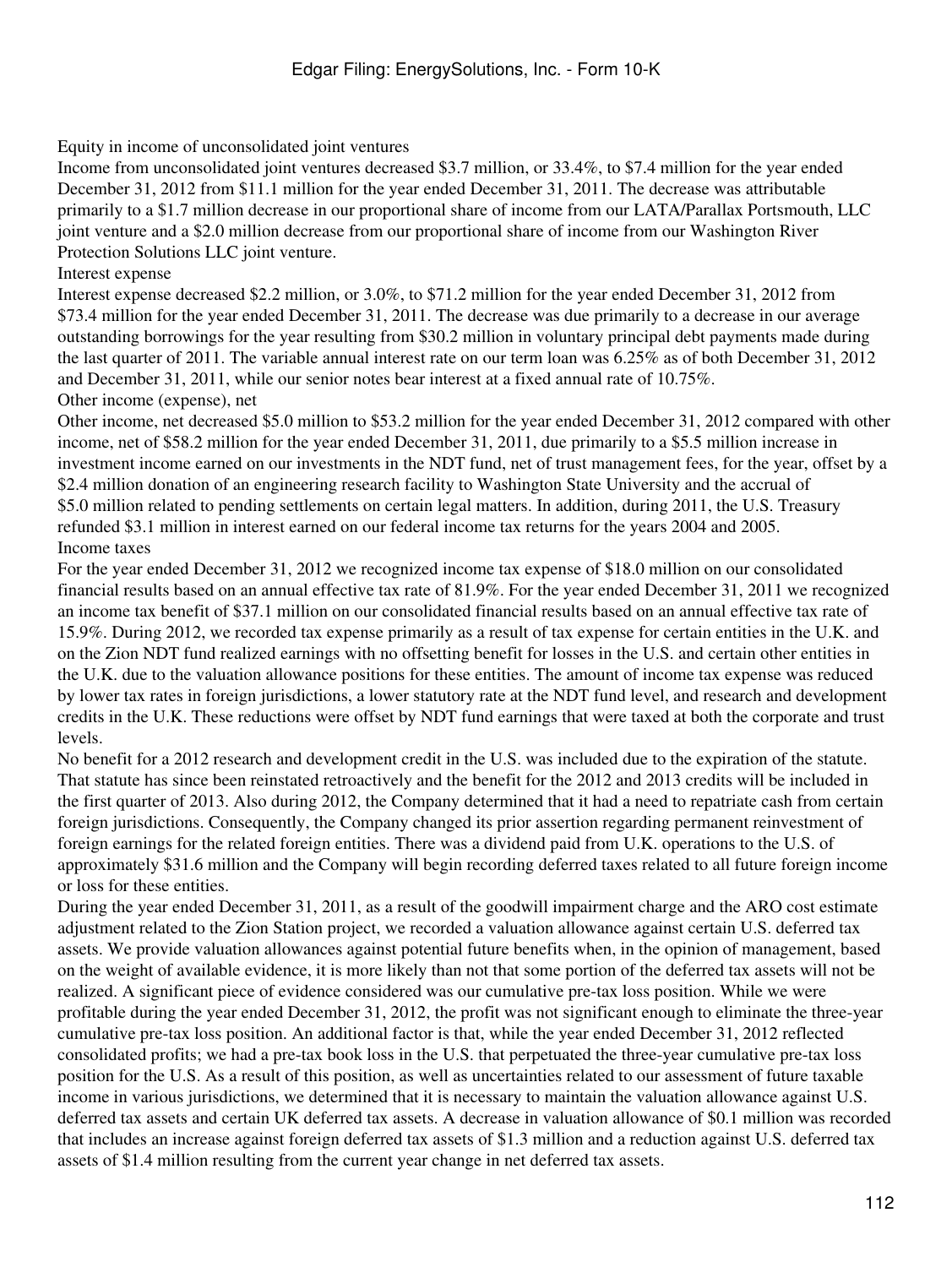Liquidity and Capital Resources

We finance our operations primarily through cash provided by operations. Our cash flow from operations are primarily impacted by fluctuations in working capital caused by the timing of our billings to customers, collection terms of our contracts, stages of completion of our projects, execution of projects within their planned budgets, the timing of payments to vendors and subcontractors, the timing of payment of dividends from our unconsolidated joint ventures, the changes in income tax assets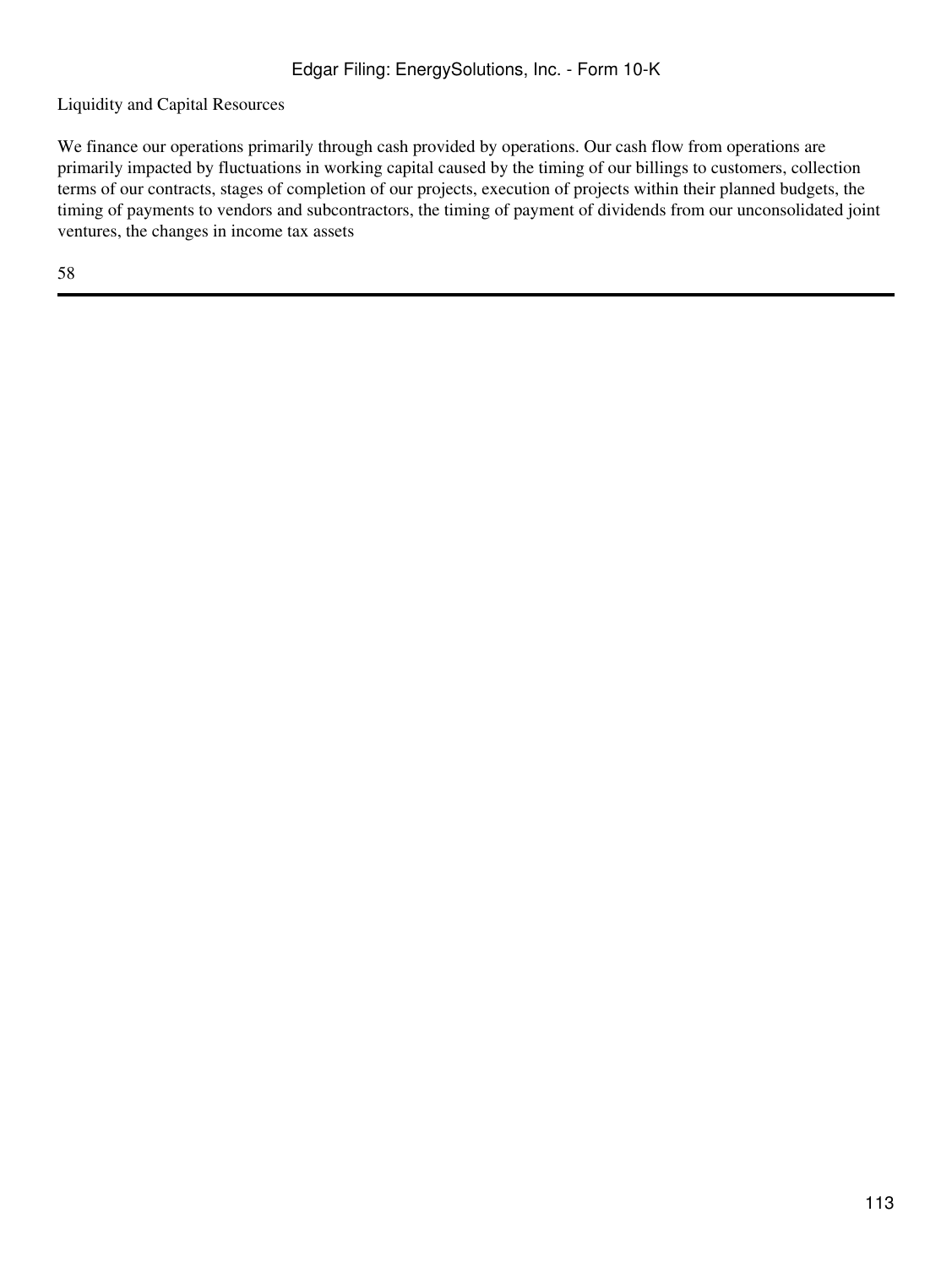and liabilities and unforeseen events. Additionally, certain projects receive advance payments from customers. A normal trend for these projects is to have higher cash balances during the initial phases of execution which then level out toward the end of the construction phase. As a result, our cash position is reduced as work is performed against customer advances, unless they are replaced by advances on other projects.

As of December 31, 2013, our principal sources of liquidity consisted of \$84.2 million in existing cash and cash equivalents, of which \$41.6 million was held in foreign jurisdictions, and \$46.1 million of availability under the \$105.0 million revolving portion of our senior secured credit facility, which is net of \$58.9 million of outstanding letters of credit issued against it. Due to U.S. tax laws and foreign regulations, our ability to use our cash held in foreign jurisdictions to fund U.S. operations is limited.

We also had \$287.4 million in accounts receivable and \$86.0 million in costs and estimated earnings in excess of billings on uncompleted contracts to fund our operations. We review the collectability of these balances on a regular basis and determine if allowances for doubtful accounts are needed. As of December 31, 2013 our allowance for doubtful accounts represented 0.1% of the combined total of these accounts. We also monitor our Days Sales Outstanding ("DSO") periodically and use it as a metric of performance of our credit and collection function. We use DSO to monitor the average time, in days, that it takes us to convert our accounts receivable into cash. We calculate DSO by dividing the average accounts receivable for the applicable period into the amount of revenue recognized during the year and multiplying the result of that calculation by the number of days in that period. Our average DSO decreased to 55 days as of December 31, 2013 from 57 days as of December 31, 2012.

As of December 31, 2013 and December 31, 2012, approximately \$289.7 million and \$310.6 million, respectively, of the borrowings under the senior secured credit facility were held in a restricted cash account as collateral for the Company's reimbursement obligations with respect to deposit letters of credit. During 2013, we were able to reduce the deposit letter of credit specified amount by approximately \$21.0 million and the proceeds were immediately applied as a prepayment of our term loan as required by our senior secured credit facility. From time to time, we are allowed to permanently reduce the deposit letter of credit specified amount provided that our exposure with respect to the deposit letter of credit obligations is less than the balance in the restricted cash account. Increases in our bonding capacity could allow us to further reduce the deposit letter of credit specified amount, however the issuance of a bond is at the surety's sole discretion and may not always be available to us on reasonable terms.

Certain trends or uncertainties could have a material impact on our liquidity. For example, if interest rates increase substantially, that could dramatically increase our cash interest expense; if we are required to increase either: i) the collateral on our existing surety bonds; or ii) our bonding requirements on current or future projects it could materially impact our available liquidity under the senior secured revolving credit facility; if the economy suddenly weakens or governments materially reduce future funding for nuclear remediation or D&D projects, these events could have a negative effect on our liquidity. Furthermore, we have the ability to hedge interest rate and foreign currency fluctuations and we actively monitor these markets in order to mitigate our exposure to these risks.

Our liquidity is also affected by external factors such as credit ratings. A downgrade in our credit ratings limits our ability to access credit at reasonable cost which can negatively impact our working capital availability. Our credit ratings are influenced by many factors including our operating and financial performance, asset quality, liquidity, asset and liability management, the current level of financial operating leverage, capital structure and management business strategy, among others.

On September 1, 2010, as part of the closing of the Zion Station transaction, the Company took over ownership of a dedicated NDT fund, which exists for the sole purpose of decommissioning the Zion Station nuclear power plant. To that extent, the funds available in the NDT fund are also considered a source of working capital for those operations. We expect that we will be reimbursed from the NDT fund for the work we perform to decommission the plant. However, in the event that we do not comply with the contractual requirements included in the agreements with Exelon, we may become subject to additional financial restrictions. These additional financial restrictions may take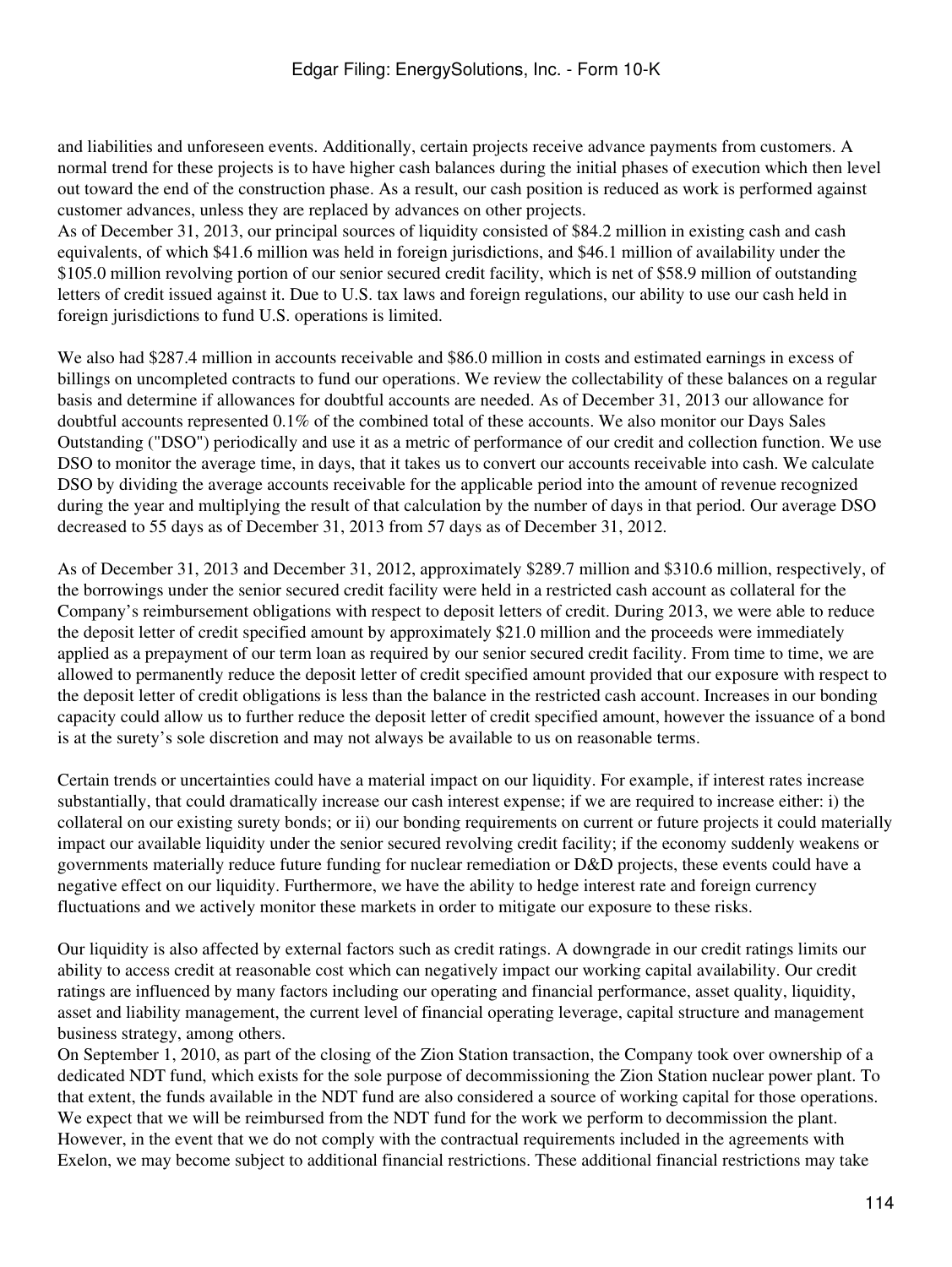the form of not being able to bill the NDT fund for work performed, funding the work on the project through our other cash flows, increasing the letter of credit amount established for this project, or having the letter of credit drawn down by Exelon. We had net cash outlays of approximately \$161.6 million, \$158.4 million and \$161.5 million, for years ended December 31, 2013, 2012 and 2011, respectively, to fund the project execution activities related to this contract.

We had accumulated benefit obligations related to pension plans of \$4.2 billion as of December 31, 2013. See Note 18 to our audited consolidated financial statements included elsewhere in this Annual Report on Form 10-K for a more detailed discussion. Approximately 98% of that obligation relates to the Magnox pension plan. The Magnox pension plan is funded by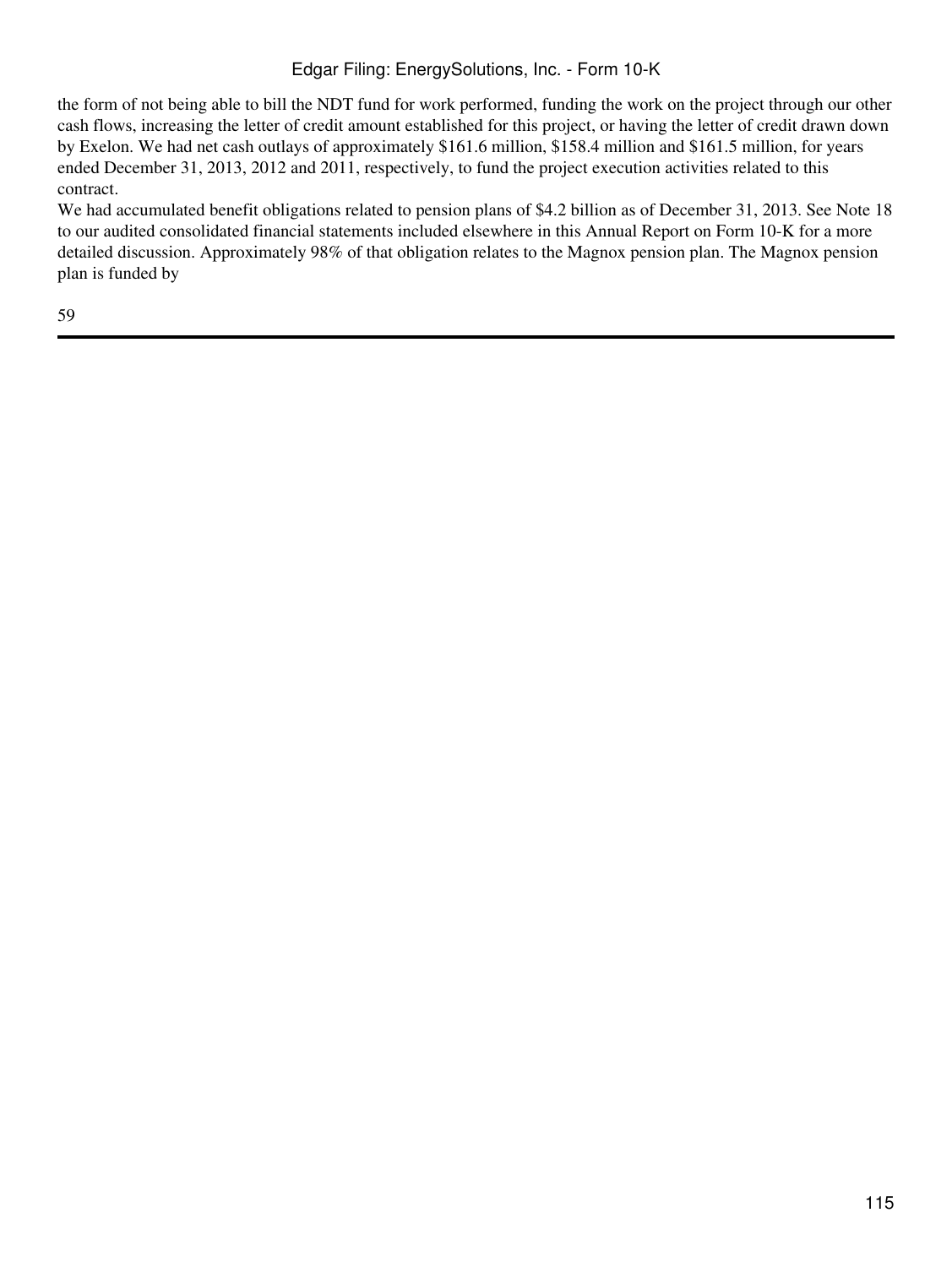contributions from employees and the NDA pursuant to a contractual arrangement. As a result, we are reimbursed for contributions made to the Magnox pension plan under the terms of these contracts. Thus, we have no potential net funding requirements relative to the accumulated benefit obligation of the Magnox pension plan. Our liquidity is not affected by these contributions as they are only made when we have received the funds from the NDA. We are required to fund the pension plan for our employees of ESEU Limited, a wholly owned subsidiary of EnergySolutions, Inc. The plan is currently funded by contributions from us and the employees of ESEU Limited. We believe we have sufficient resources to fund our operating and capital expenditures requirements, to pay our income taxes and to service our debt for at least the next twelve months. Historical Cash Flows

|                                                          | For The Years Ended December 31, |          |           |  |
|----------------------------------------------------------|----------------------------------|----------|-----------|--|
|                                                          | 2013                             | 2012     | 2011      |  |
| Cash flows provided by operating activities              | \$26,140                         | \$67,636 | \$75,540  |  |
| Cash flows (used in) investing activities                | (10,715)                         | (11,823) | (22,098)  |  |
| Cash flows provided by (used in) financing<br>activities | (64.746)                         | 565      | (35, 158) |  |

Our cash and cash equivalents for the year ended December 31, 2013 were sufficient to cover our operating expenses. We are actively engaged in managing our working capital to generate cash that will allow us to accelerate our plans to reduce debt and to fund the growth of our business. Our primary use of cash was to fund our working capital and capital expenditures, prepayments of term loan debt, to service our debt and to pay taxes.

### Operating Activities

We finance our operations primarily through cash provided by operations. Our cash flow from operations is impacted by fluctuations in working capital caused by the timing of our billings to customers, collection terms of our contracts, stages of completion of our projects, execution of projects within their planned budgets, the timing of payments to vendors and subcontractors, the timing of dividend payments from our unconsolidated joint ventures, the changes in income tax assets and liabilities, and unforeseen events. Additionally, certain projects receive advance payments from customers. A normal trend for these projects is to have higher cash balances during the initial phases of execution, which then level out toward the end of the construction phase. As a result, our cash position is reduced as work is performed against customer advances, unless they are replaced by advances on other projects.

Cash used by operating activities was \$26.1 million for the year ended December 31, 2013 compared to cash provided by operating activities of \$67.6 million for the years ended December 31, 2012. Working capital decreased \$138.0 million primarily from the payment of significant Merger Transaction costs which reduced our net income, lower cash distributions received from our non consolidated joint ventures during 2013, increases in accounts receivable, all resulting from normal execution of project activities and timing of payments and collections and not indicative of any significant liquidity issue, and the use of advance payments from customers as processing and disposal activities are completed. These decreases in working capital were partially offset by decreases in costs and estimated earnings in excess of billings on uncompleted contracts and increases in accounts payable and accrued expenses and other current liabilities. In addition, we received a large income tax refund from the U.S. Treasury related to our 2010 tax filings with the IRS.

Cash flows from operating activities for the year ended December 31, 2012, compared to the year ended December 31, 2011, decreased by \$7.9 million. Working capital increased \$6.4 million due primarily to collections from customers on accounts receivable and progress payments on costs and estimated earnings in excess of billings on uncompleted contracts resulting completion of major milestones on certain performance based contracts, offset by the decrease in accrued project and contract costs due to completion of work on certain major contracts, timing of payments to vendors and subcontractors, the use of advance payments from customers as projects moved towards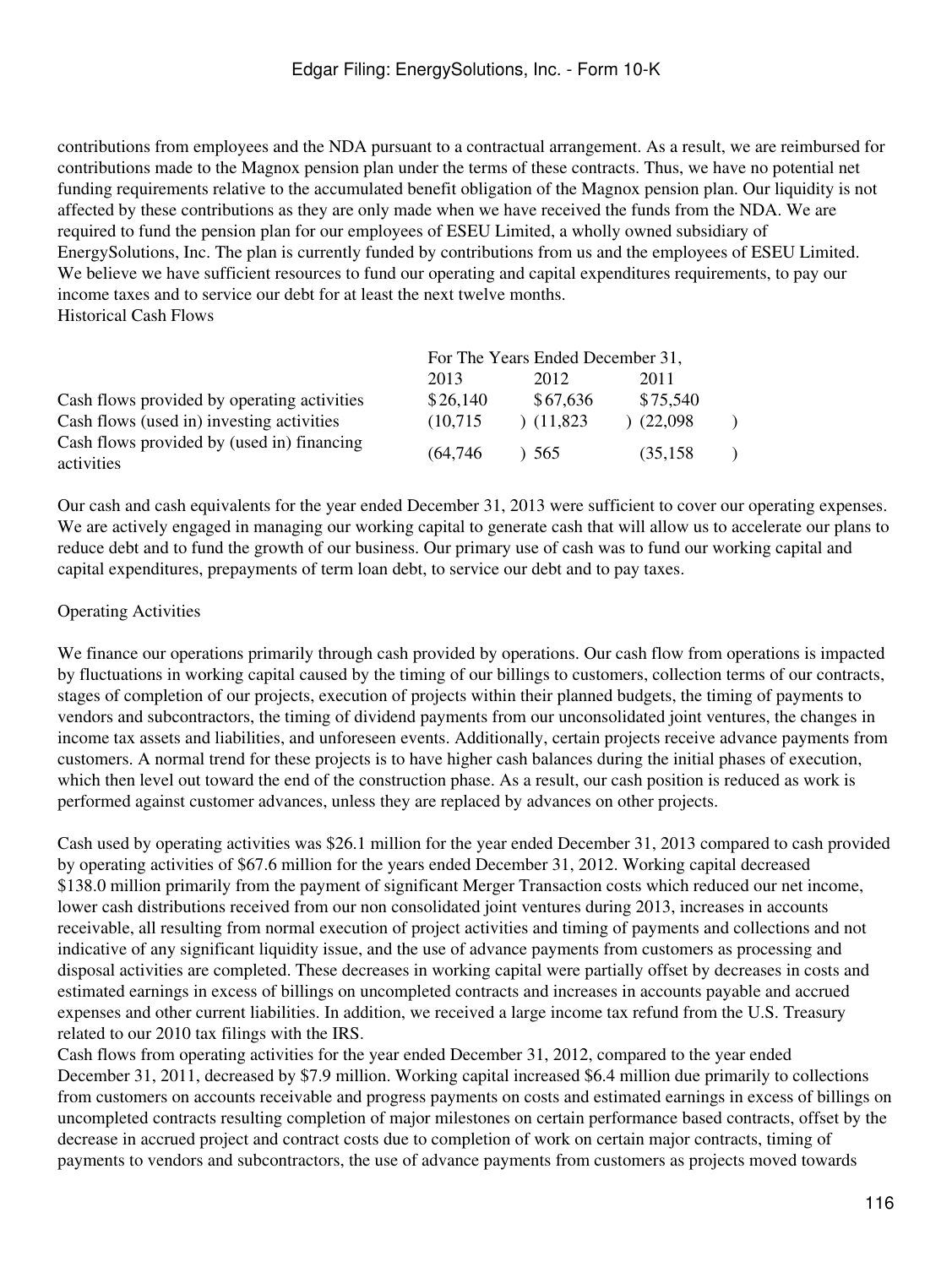completion. Investing Activities

We used \$10.7 million of cash in investing activities for the year ended December 31, 2013 compared to \$11.8 million for the years ended December 31, 2012. The decrease year over year resulted primarily from lower capital expenditures offset by higher investment fees paid in connection with the management of the NDT fund. Investing activities in 2011 included \$2.5 million related to the acquisition of the noncontrolling interest of our Isotek Systems LLC consolidated joint venture.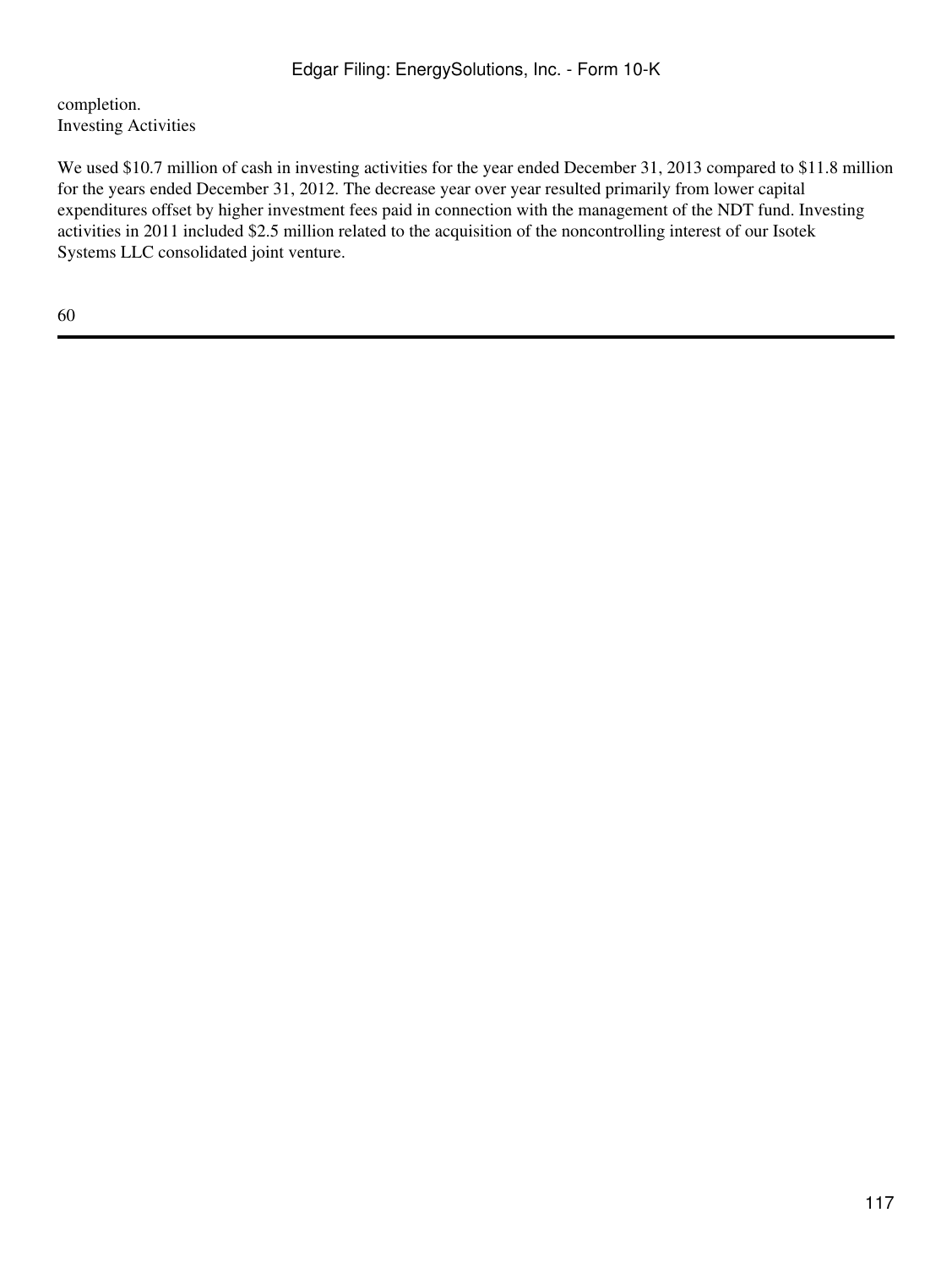Capital expenditures of \$15.2 million, \$20.3 million and \$23.7 million, for the years ended December 31, 2013, 2012 and 2011, respectively, primarily related to the purchases of transportation equipment to support our operations in our disposal facilities, facility improvements, office buildouts, purchase of machinery and equipment required for the completion of the Atlas mill tailings contract, as well as investment in information technology. Proceeds from disposal of property, plant and equipment of \$5.3 million in 2012 were primarily related to the disposition of assets related to the cleanup of the Atlas mill tailings site near Moab, Utah, which was completed in April 2012. We anticipate the sources of funds for our anticipated capital expenditures will come from cash flows provided by our operating activities or through capital lease arrangements.

We hold investments in marketable debt and equity securities through a NDT fund. We actively invest in a variety of financial instruments to provide our target returns on the NDT fund assets which are used to satisfy current and future decommissioning costs associated with the Zion Station Project. For the years ended December 31, 2013, 2012 and 2011, proceeds from sales of investments in the NDT fund exceeded purchases by \$4.4 million, \$3.9 million and \$4.5 million, respectively. These excess proceeds were used to pay for trustee and trust management fees. Investment management fees fluctuate depending upon trading activity within the NDT fund. Investment income and realized earnings on the NDT fund are a source of working capital for the decommissioning work we perform at the Zion Station.

Financing Activities

We used \$64.7 million of cash in financing activities for the year ended December 31, 2013 compared to \$0.6 million for the years ended December 31, 2012. The increase resulted primarily from uses of cash to prepay \$87.0 million of term loan debt, repurchase common stock vested as a result of the Merger Transaction and to pay debt financing fees paid to the lenders in connection with amendments made to our senior secured credit facility. During the third quarter of 2013, we also released \$21.0 million from our restricted cash account used as collateral for deposit letter of credit obligations.

Net cash inflows from our financing activities for the year ended December 31, 2012 resulted from the issuance of common stock to an executive pursuant to his employment arrangement, offset by repayments of capital lease obligations and repurchases of our common stock to pay for taxes due upon the vesting of restricted stock awards. Net cash outflows from our financing activities for the year ended December 31, 2011 resulted from re-payments of long term debt of \$30.2 million and payment of capital lease obligations of \$0.7 million. We also made distributions of income to our noncontrolling interest partners of \$4.2 million during that year. Effect of Exchange Rate Changes on Cash

Unrealized translation gains and losses resulting from changes in functional currency exchange rates are reflected in the cumulative translation component of accumulated other comprehensive loss. During 2013 and 2012, most major foreign currencies strengthened against the U.S. dollar. As a result, the Company had unrealized translation gains of \$0.5 million and \$1.5 million, respectively, related to cash held by foreign subsidiaries. The cash held in foreign currencies will primarily be used for project-related expenditures in those currencies, and therefore the Company's exposure to realized exchange gains and losses is generally mitigated.

Senior Secured Credit Facility and Senior Notes

On August 13, 2010, the Company entered into a senior secured credit facility with JPMorgan Chase Bank, N.A., as the administrative agent and collateral agent, consisting of a senior secured term loan in an aggregate principal amount of \$560.0 million at a discount rate of 2.5% and a senior secured revolving credit facility with availability of \$105.0 million, of which \$58.9 million was used to fund letters of credit issued as of December 31, 2013. Borrowings of \$289.7 million and \$310.6 million, respectively, were held in a restricted cash account as collateral for the Company's reimbursement obligations with respect to deposit letters of credit as of December 31, 2013 and December 31, 2012.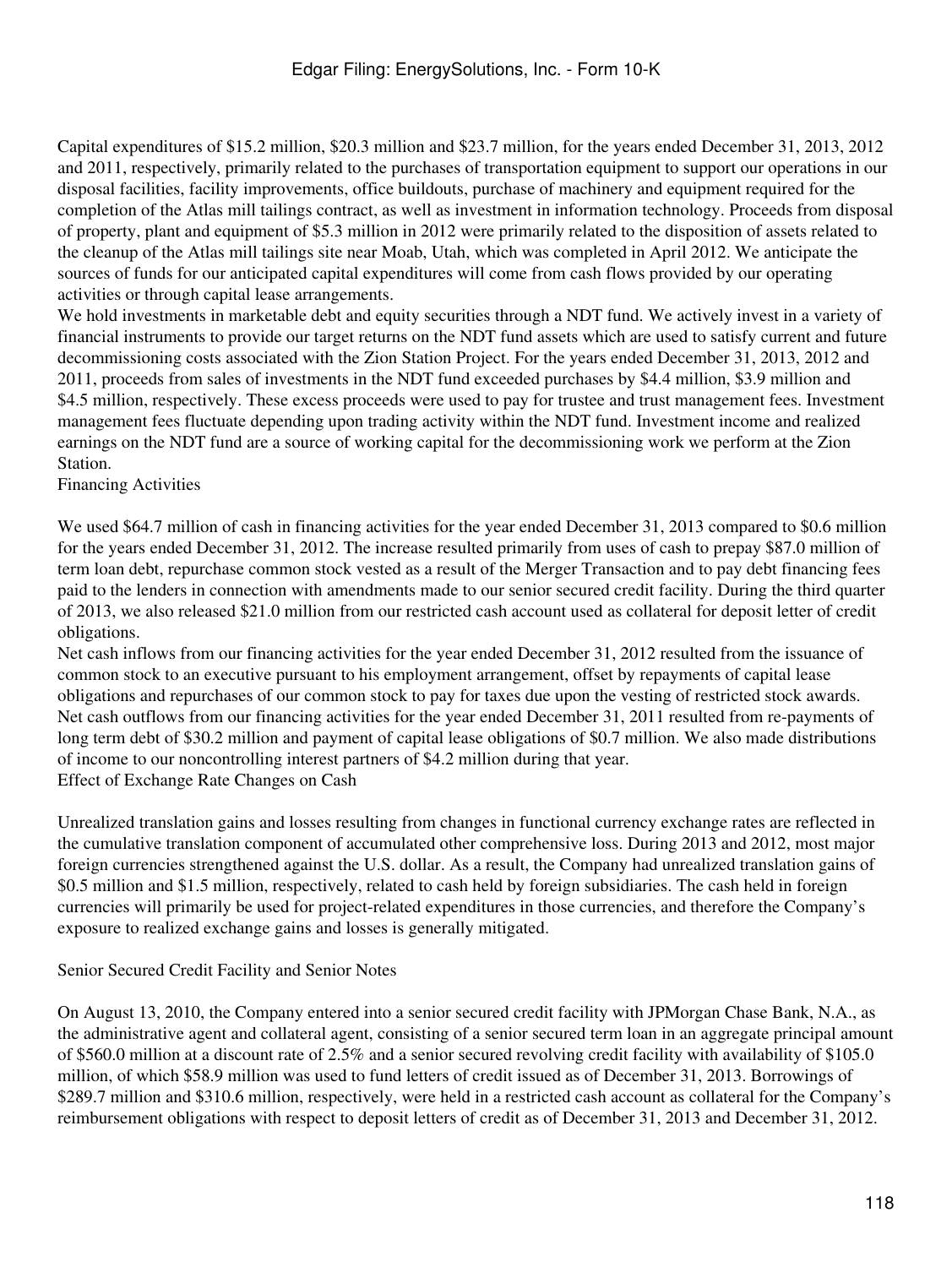Borrowings under the senior secured credit facility bear interest at a rate equal to: (a) Adjusted LIBOR plus 5.00% (subject to a LIBOR floor of 1.75%), or ABR plus 4.00% in the case of the senior secured term loan; (b) Adjusted LIBOR plus 4.50% (subject to a LIBOR floor of 1.75%), or ABR plus 3.50% in the case of the senior secured revolving credit facility, and (c) a per annum fee equal to the spread over Adjusted LIBOR under the senior secured revolving credit facility, along with a fronting fee and issuance and administration fees in the case of revolving letters of credit.

On February 15, 2013, we entered into Amendment No. 2 to the Credit Agreement and Consent and Waiver (the "Second Loan Amendment"). The Second Loan Amendment became effective on May 24, 2013 upon the consummation of the Merger. Pursuant to the Second Loan Amendment, the lenders and the administrative agent consented to i) a waiver of the change of control provisions and certain other covenants and provisions under the senior secured credit facility; ii) any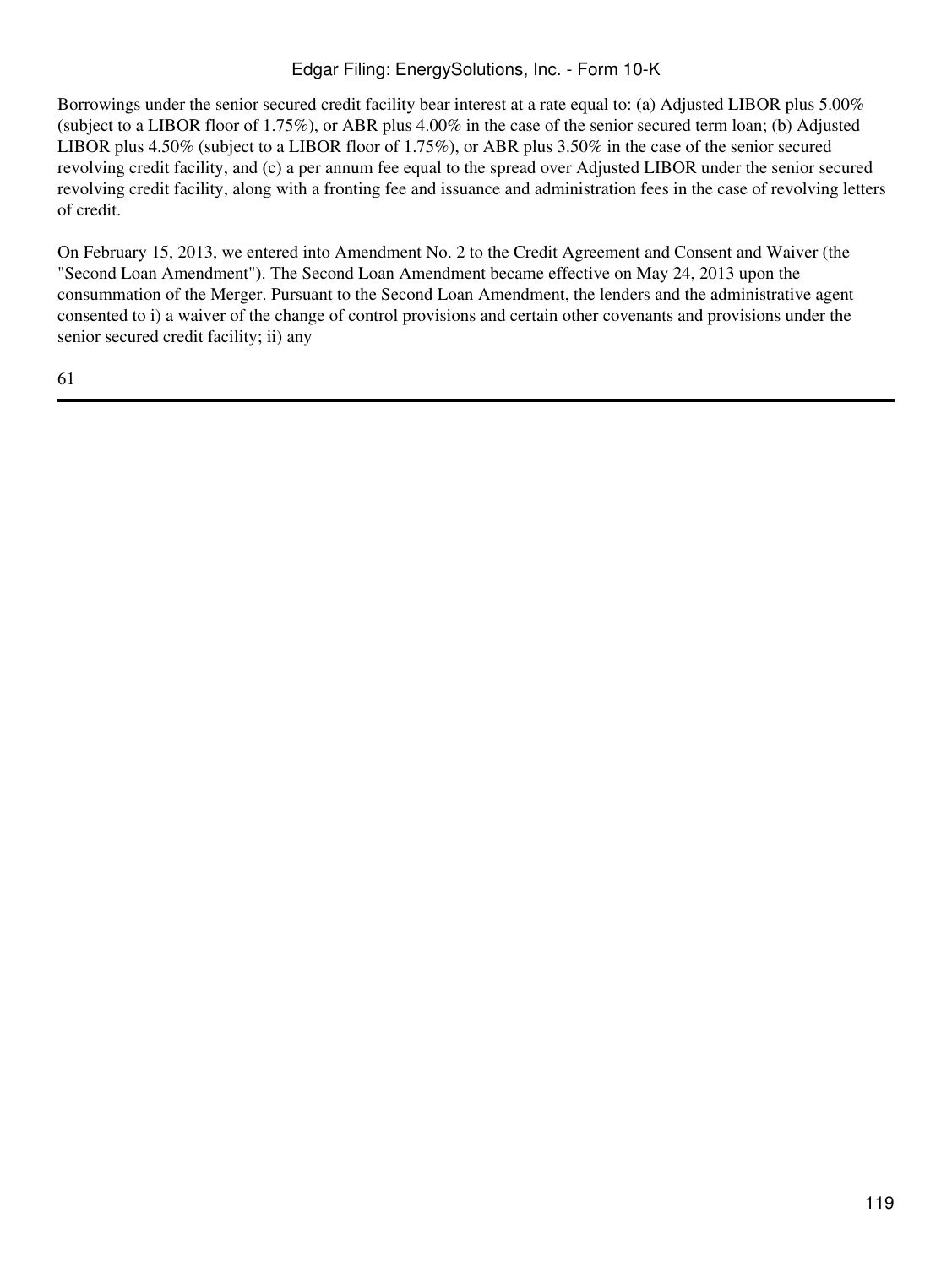repayment of our 10.75% Senior Notes due 2018, provided that any payments are funded from equity contributions made to us by ECP or its affiliates; iii) an extension to the maturity date of our senior secured revolving credit facility, subject to certain conditions and acceptance by the extending revolving lenders; and iv) 1% prepayment premium if any senior secured term loan is refinanced prior to the date that is one year following the execution date of the Second Loan Amendment. On May 24, 2013, upon the closing of the Merger and pursuant the Second Loan Amendment, the interest rate on our senior secured term loan was increased by 0.50%.

On October 11, 2013, we entered into Amendment No. 3 to the Credit Agreement (the "Third Loan Amendment"). The Third Loan Amendment extended the mandatory debt prepayment deadline on our collective senior debt to 270 days after the Third Loan Amendment's effective date of October 15, 2013, and increased the applicable margin for our senior secured term loan and revolving credit facility by 0.50% until we reduce the aggregate outstanding amount of senior secured term loan under the amended senior secured credit facility and our 10.75% Senior Notes due 2018 to \$675.0 million or less. In the event that the outstanding principal amount of our collective senior debt exceeds \$675.0 million at the end of 180 days from the Third Loan Amendment's effective date, the applicable margin for our senior secured credit facility will be increased by an additional 0.25%. Upon the date that the aggregate outstanding amount of senior debt is \$675.0 million or less, the applicable margin for our senior secured credit facility will be decreased by 0.50%, back to the interest rates prior to the effective date of the Third Loan Amendment. As of December 31, 2013, the aggregate outstanding principal amount of our senior debt was \$740.0 million. As such, as of December 31, 2013, we had a mandatory principal repayment of \$65.0 million due by July 15, 2014. Subsequent to year end, we made additional principal payments totaling \$87.0 million, with funds released from our restricted cash account, bringing our senior debt balance down to \$653.0 million. As a result, we have met the requirements of the Third Loan Amendment and the interest rates on the senior secured term loan and revolving credit facility decreased to 6.75% and 6.25%, respectively.

During 2013, we paid to our lenders \$7.6 million in consent fees in connection with the execution of amendments to our senior secured credit facility, all of which were capitalized and are included in other noncurrent assets within the consolidated balance sheet as of December 31, 2013. Parent contributed \$3.1 million to fund the payment of these consent fees. We also paid \$8.0 million of lead arranger banker fees, all of which were included in other income (expense), net, within the consolidated statement of operations and comprehensive income (loss) for the year ended December 31, 2013. Parent contributed \$4.3 million to fund the payment of these lead arranger banker fees.

The senior secured term loan amortizes in equal quarterly installments payable on the last day of each calendar quarter with the balance being payable on August 13, 2016. In addition to the scheduled repayments, we are required to prepay borrowings under the senior secured term loan with (1) 100% of the net cash proceeds received from non-ordinary course asset sales or other dispositions, or as a result of a casualty or condemnation, subject to reinvestment provisions and other customary adjustments, (2) 100% of the net proceeds received from the issuance of debt obligations other than certain permitted debt obligations, (3) 50% of excess cash flow (as defined in the senior secured credit facility), if the leverage ratio is equal to or greater than 3.0 to 1.0, or 25% of excess cash flow if the leverage ratio is less than 3.0 to 1.0 but greater than 1.0 to 1.0, reduced by the aggregate amount of optional and mandatory prepayments made on the senior secured term loan during the fourth quarter of the applicable fiscal year. If the leverage ratio is equal to or less than 1.0 to 1.0, we are not required to prepay the senior secured term loan. The excess cash flow calculations (as defined in the senior secured credit facility), are prepared annually as of the last day of each fiscal year. Prepayments of term loan resulting from the excess cash flow calculations are due annually five days after the date that the Annual Report on Form 10-K for such fiscal year is filed with the SEC. Each optional and mandatory prepayment is applied first, in direct order of maturities, to the next four scheduled principal repayment installments of the senior secured term loan and second, to the other principal repayment installments of senior secured term loan on a pro rata basis. All mandatory quarterly term loan prepayment requirements have been satisfied.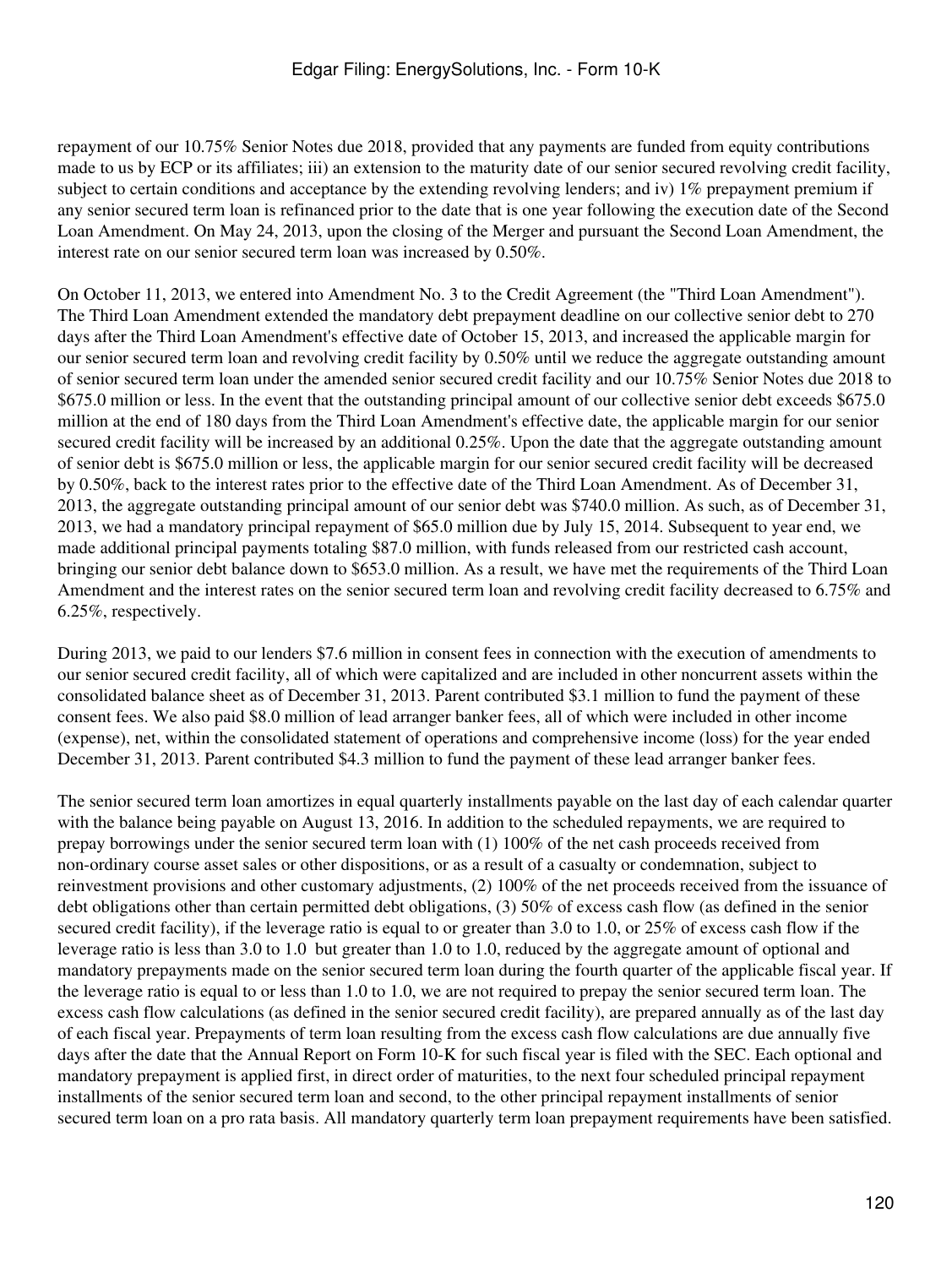During 2013, we made principal repayments totaling \$87.0 million of which \$14.4 million was funded by ECP through equity contributions to the Company and \$16.6 million was related to the mandatory principal repayment based on our excess cash flow for the year ended December 31, 2012. We did not have a mandatory principal repayment based on our excess cash flow due for the year ended December 31, 2013. We made no principal debt payments during 2012. For the year ended December 31, 2011, we made principal repayments totaling \$30.2 million of which \$26.0 million were optional. Each optional prepayment is applied first, in direct order of maturities, to the next four scheduled principal repayment installments of the senior secured term loan and second, to the other principal repayment installments of senior secured term loans on a pro rata basis.

Scheduled annual principal payments of our outstanding long-term debt for the years subsequent to December 31, 2013 are as follows (in thousands):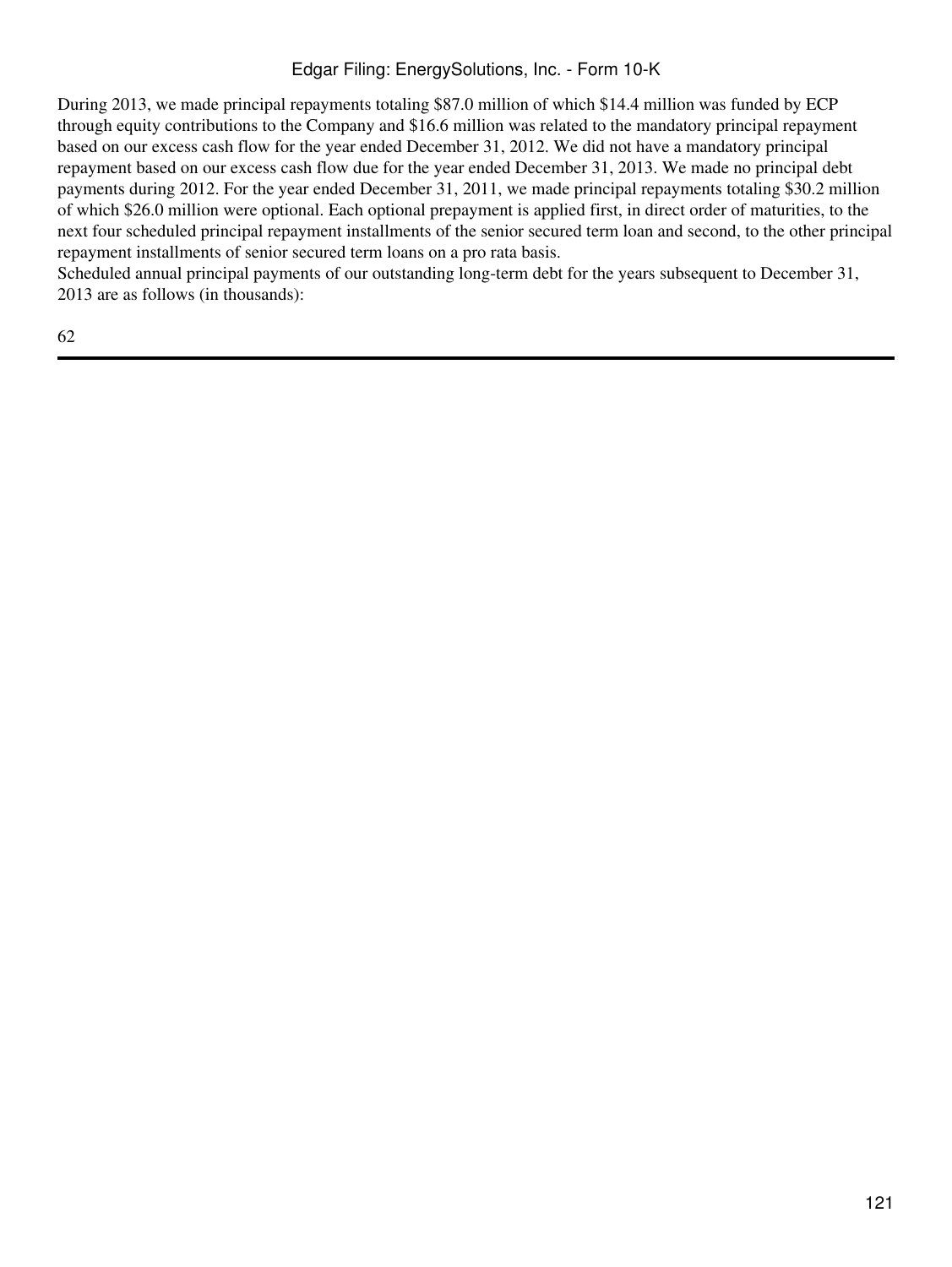| 2014                            | \$65,000  |
|---------------------------------|-----------|
| 2015                            |           |
| 2016                            | 375,000   |
| 2017                            |           |
| 2018                            | 300,000   |
| Outstanding long-term debt      | 740,000   |
| Less: unamortized discounts     | (8,186)   |
| Long-term debt net of discounts | \$731,814 |

The senior secured credit facility requires the Company to maintain a leverage ratio (based upon the ratio of indebtedness for money borrowed to consolidated adjusted EBITDA, as defined in the senior secured credit facility) and an interest coverage ratio (based upon the ratio of consolidated adjusted EBITDA to consolidated cash interest expense), both of which are calculated quarterly. Failure to comply with these financial ratio covenants would result in an event of default under the senior secured credit facility and, absent a waiver or an amendment from the lenders, preclude us from making further borrowings under the senior secured credit facility and permit the lenders to accelerate repayment of all outstanding borrowings under the senior secured credit facility. Based on the formulas set forth in the senior secured credit facility, we are required to maintain a maximum total leverage ratio of 4.0 for the quarter ending December 31, 2013, which is reduced by 0.25 on an annual basis through the maturity date. We are required to maintain a minimum cash interest coverage ratio of 2.00 from the quarter ended December 31, 2013 through the quarter ended September 30, 2014 and 2.25 through the maturity date. As of December 31, 2013, our total leverage and cash interest coverage ratios were 3.17 and 2.25, respectively.

The senior secured credit facility also contains a number of affirmative and restrictive covenants including limitations on mergers, consolidations and dissolutions, sales of assets, investments and acquisitions, indebtedness, liens, affiliate transactions, and dividends and restricted payments. Under the senior secured credit facility, we are permitted maximum annual capital expenditures of \$40.0 million for 2013 and each year thereafter, plus for each year the lesser of (1) a one year carryforward of the unused amount from the previous fiscal year and (2) 50% of the amount permitted for capital expenditures in the previous fiscal year. The senior secured credit facility contains events of default for non-payment of principal and interest when due, a cross-default provision with respect to other material indebtedness having an aggregate principal amount of at least \$5.0 million and an event of default that would be triggered by a change of control, as defined in the senior secured credit facility. Capital expenditures for the year ended December 31, 2013 were \$15.2 million. As of December 31, 2013, we were in compliance with all of the covenants under our senior secured credit facility.

The obligations under the senior secured credit facility are secured by a lien on substantially all of the assets of the Company and each of the Company's domestic subsidiary guarantors, including a pledge of equity interests with the exception of the equity interests in our ZionSolutions subsidiary, which includes investments in the NDT fund of approximately \$442.9 million as of December 31, 2013, and other special purpose subsidiaries, whose organizational documentation prohibits or limits such pledge.

On August 13, 2010, we completed a \$300.0 million private offering of 10.75% senior notes at a discount rate of 1.3%. The senior notes are governed by an indenture among EnergySolutions and Wells Fargo Bank, National Association, as trustee. Interest on the senior notes is payable semiannually in arrears on February 15 and August 15 of each year beginning on February 15, 2011. The senior notes rank in equal right of payment to all existing and future senior debt and senior in right of payment to all future subordinated debt. In May 2011, we filed a registration statement under the Securities Act, pursuant to a registration rights agreement entered into in connection with the senior notes offering. The SEC declared the registration statement relating to the exchange offer effective on May 27, 2011, and the exchange of the registered senior notes for the unregistered senior notes was consummated on May 31, 2011. We did not receive any proceeds from the exchange offer transaction.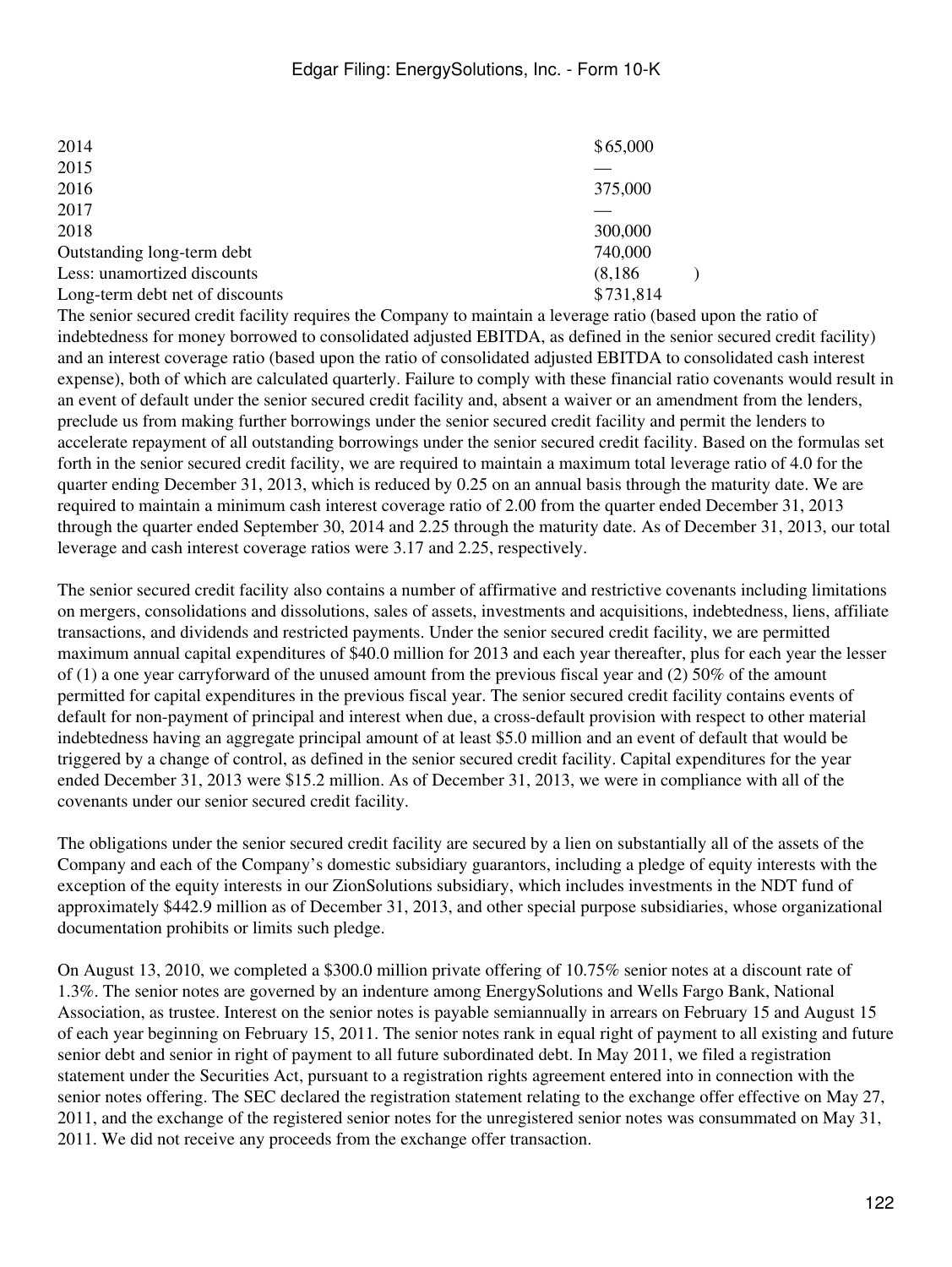At any time prior to August 15, 2014, we are entitled to redeem all or a portion of the senior notes at a redemption price equal to 100% of the principal amount of the senior notes plus an applicable make-whole premium, as of, and accrued and unpaid interest to, the redemption date. In addition, on or after August 15, 2014, we may redeem all or a portion of the senior notes at the following redemption prices during the 12-month period commencing on August 15 of the years set forth below, plus accrued and unpaid interest to the redemption date.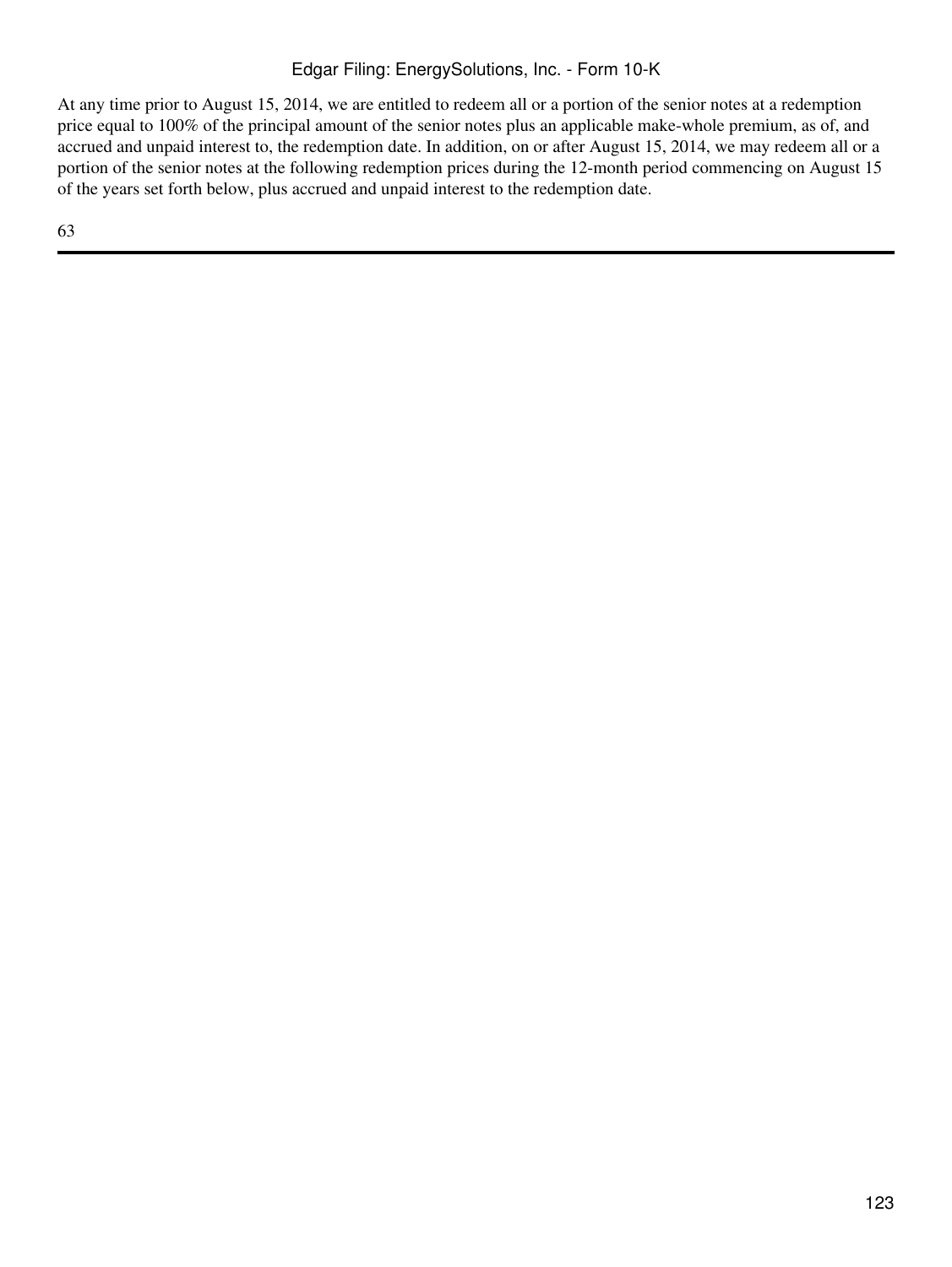| Period              | Redemption |      |  |
|---------------------|------------|------|--|
|                     | Price      |      |  |
| 2014                | 105.375    | $\%$ |  |
| 2015                | 102.688    | $\%$ |  |
| 2016 and thereafter | 100.000    | $\%$ |  |

The senior notes are guaranteed on a senior unsecured basis by all of our domestic restricted subsidiaries that guarantee the senior secured credit facility. The senior notes and related guarantees are effectively subordinated to our secured obligations, including the senior secured credit facility and related guarantees, to the extent of the value of assets securing such debt. The senior notes are structurally subordinated to all liabilities of each of our subsidiaries that do not guarantee the senior notes. If a change of control of the Company occurs, each holder will have the right to require that we purchase all or a portion of such holder's senior notes at a purchase price of 101% of the principal amount, plus accrued and unpaid interest to the date of the purchase.

The indenture contains, among other things, certain covenants limiting our ability and the ability of one restricted subsidiary to incur or guarantee additional indebtedness, pay dividends or make other restricted payments, make certain investments, create or incur liens, sell assets and subsidiary stock, transfer all or substantially all of our assets, or enter into a merger or consolidation transactions, and enter into transactions with affiliates. Our credit facility allows for restricted payments not to exceed \$10.0 million during any period of four consecutive fiscal quarters and an additional basket for restricted payments not to exceed 30% of the cumulative available excess cash flow at any time, with such restricted payments permanently reducing the 30% basket.

Each subsidiary co-issuer and guarantor of our senior notes is exempt from reporting under the Exchange Act, pursuant to Rule 12h-5 under the Exchange Act, as the subsidiary co-issuer and each of the subsidiary guarantors is 100% owned by us, and the obligations of the co-issuer and the guarantees of our subsidiary guarantors are full and unconditional and joint and several. There are no significant restrictions on our ability or any subsidiary guarantor to obtain funds from its subsidiaries.

For the years ended December 31, 2013, 2012 and 2011, we made cash interest payments totaling \$70.3 million and \$71.5 million, and \$73.9 million respectively, related to our outstanding debt obligations as of those dates.

### Exelon Agreement

In September 2010, we entered into an arrangement, through our subsidiary ZionSolutions, LLC, with Exelon to dismantle the Zion Station nuclear power plant which ceased operation in 1998. Upon closing, Exelon transferred to ZionSolutions substantially all of the assets (other than land) associated with the Zion Station, including all assets held in its NDT. In consideration for Exelon's transfer of those assets, ZionSolutions agreed to assume decommissioning and other liabilities associated with Zion Station. ZionSolutions also took possession and control of the land associated with Zion Station pursuant to a lease agreement executed at the closing. ZionSolutions is under contract to complete the required decommissioning work according to an established schedule, and to construct a dry cask storage facility on the land for the spent nuclear fuel currently held in spent fuel pools at the Zion Station. Exelon retains ownership of the land and the spent nuclear fuel and associated operational responsibilities following completion of the Zion Station D&D project. The Nuclear Regulatory Commission ("NRC") approved the transfer of the facility operating licenses and conforming license amendments from Exelon to ZionSolutions.

To satisfy the conditions of the arrangement between ZionSolutions and Exelon, and to fulfill the requirements of the NRC to approve the license transfer, we (i) secured a \$200 million letter of credit facility, (ii) granted an irrevocable easement of disposal capacity of 7.5 million cubic feet at our Clive disposal facility and (iii) purchased the insurance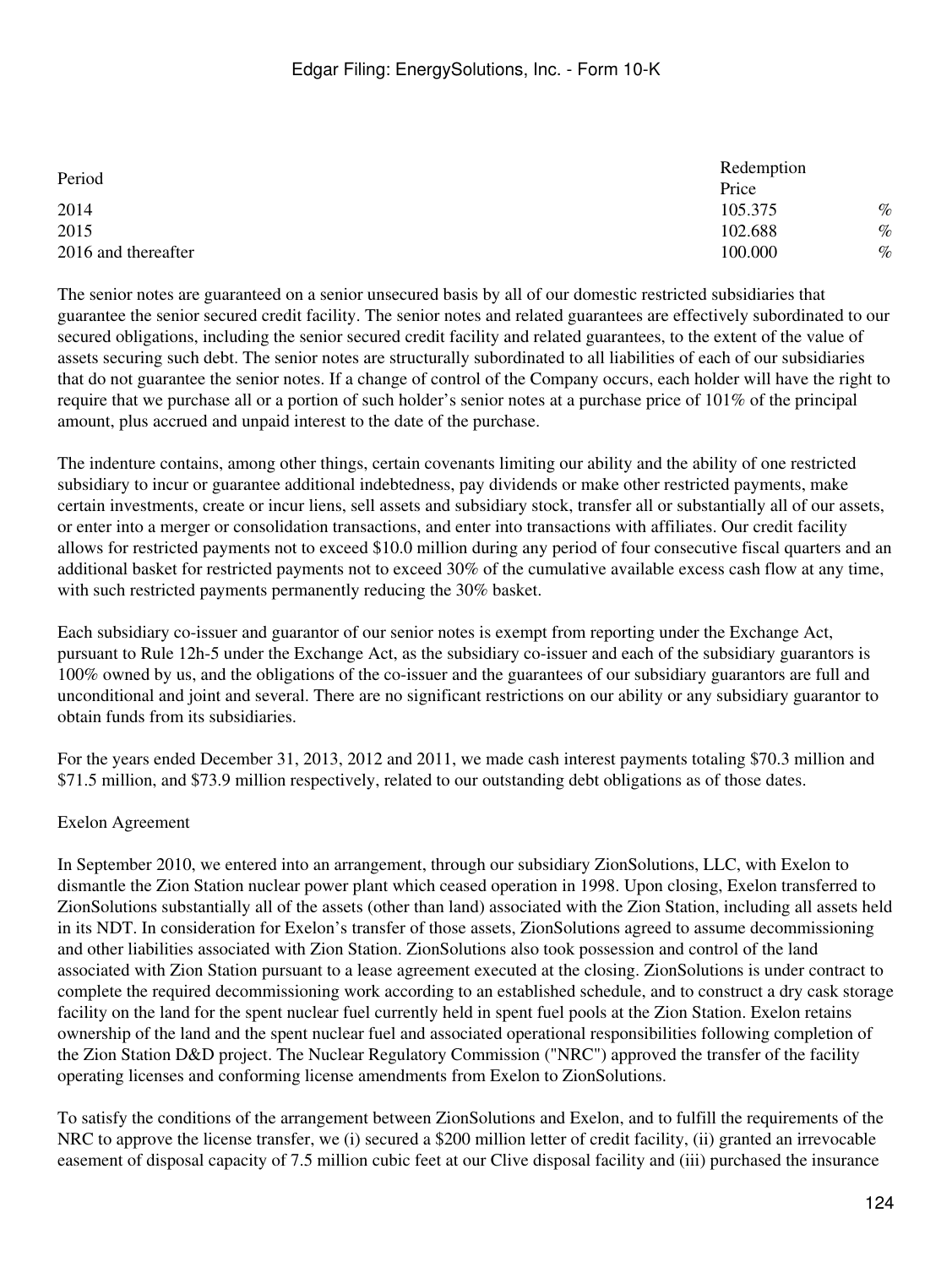coverages required of a licensee under the NRC's regulations.

We provided a guarantee as primary obligor to the full and prompt payment and performance by ZionSolutions of all its obligations under the various agreements with Exelon. As such, we pledged 100% of our interests in ZionSolutions to Exelon. In addition, we were required to obtain a \$200 million letter of credit facility to further support the D&D activities at the Zion Station, which is held by ZionSolutions. If we exhaust our resources and ability to complete the D&D activities, and in the event of a material default (as defined within the Credit Support Agreement), Exelon may exercise its rights to take possession of ZionSolutions. At that point, through their ownership of ZionSolutions, Exelon (not the Company) is then entitled to draw on the funds associated with the letter of credit. Under the terms of our financing arrangements, we obtained restricted cash and took on the liability for the letter of credit facility.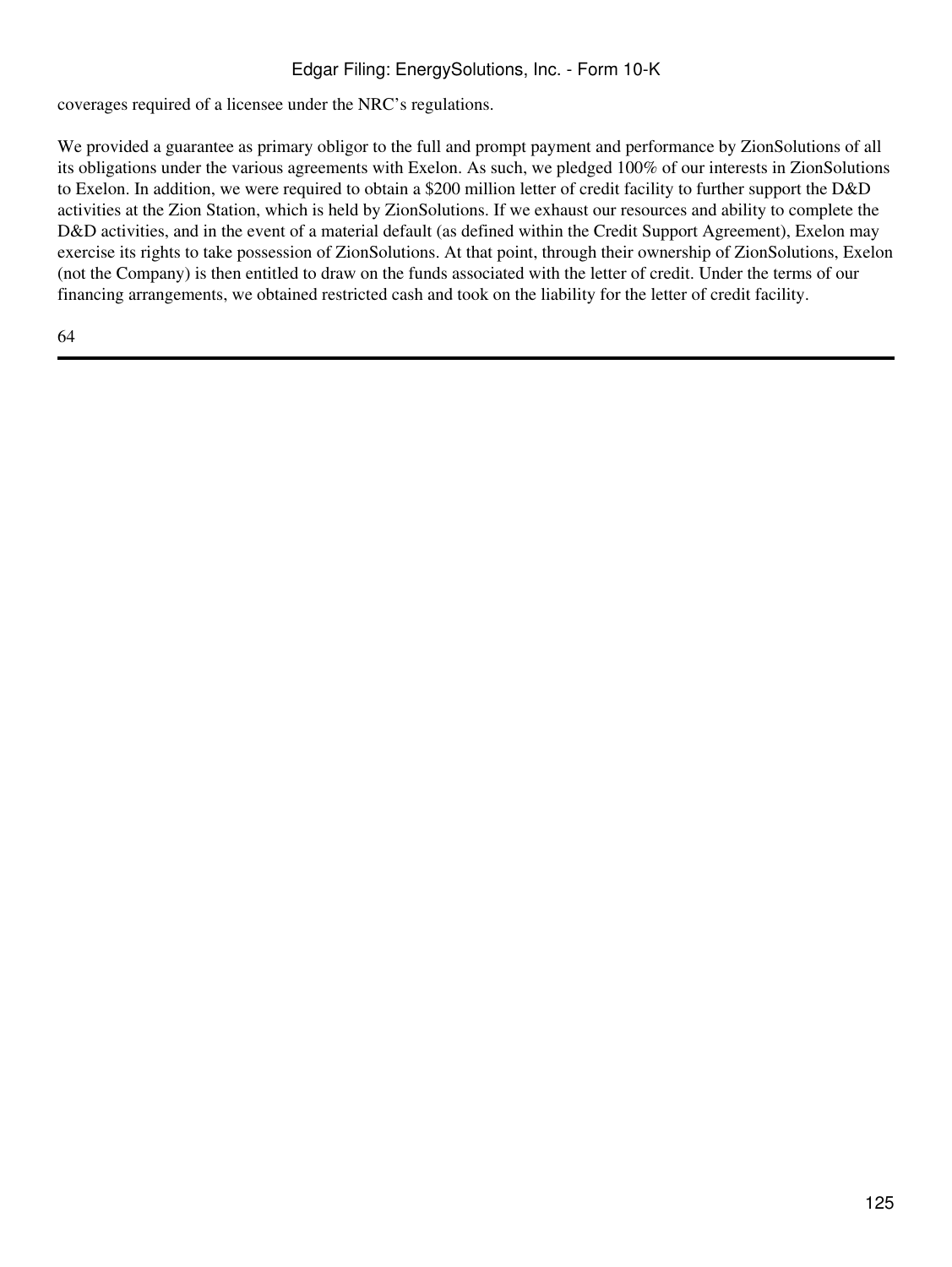### Contractual Obligations and Other Commitments

As of December 31, 2013, our contractual obligations and other commitments were as follows (in thousands):

|                                                              | Payments Due by Period |           |           |                         |                    |
|--------------------------------------------------------------|------------------------|-----------|-----------|-------------------------|--------------------|
|                                                              | Total                  | 2014      |           | 2015 - 2016 2017 - 2018 | 2019<br>and beyond |
| Term loan obligations                                        | \$440,000              | \$65,000  | \$375,000 | $\mathbf{s}$ —          | $\frac{1}{2}$      |
| 10.75% Senior Notes $(1)$                                    | 300,000                |           |           | 300,000                 |                    |
| Interest on debt obligations <sup><math>(2)</math></sup>     | 211,876                | 57,563    | 89,813    | 64,500                  |                    |
| Capital lease obligations $(3)$                              | 3,536                  | 1,040     | 1,924     | 572                     |                    |
| Operating lease obligations $(4)$                            | 44,237                 | 13,449    | 14,083    | 7,305                   | 9,400              |
| Compensation-related obligations <sup><math>(5)</math></sup> | 15,754                 | 6,006     | 8,915     |                         | 833                |
| Other contractual obligations $(6)$                          | 5,000                  | 2,500     | 2,500     |                         |                    |
| Other long term liabilities <sup><math>(7)</math></sup>      | 5,199                  | 1,618     | 320       | 320                     | 2,941              |
| Total                                                        | \$1,025,602            | \$147,176 | \$492,555 | \$372,697               | \$13,174           |

(1)We have no minimum principal payments obligations relating to our senior notes prior to their maturity in 2018. Interest calculated on outstanding borrowings and the timing of payments indicated in the above table. Our term loan bears interest at a variable interest rate Adjusted LIBOR plus 4.50%, or ABR plus 3.50%. At December 31,

(2) 2013, the variable interest rate on our term loan was 7.25%. During the first quarter of 2014 the variable interest rate on our term loan decreased to 6.75%. Interest on debt obligation calculations assumes that this rate remains constant during the following years.

- (3)Includes principal and interest future minimum capital lease payments.
- $(4)$ Operating leases are primarily for machinery and equipment used in connection with long-term contracts, real property and other personal property.

(5) agreements. Phantom stock incentives payments to certain executives assumes no termination and one-third paid at  $(5)$  along of the Merger Transaction with remaining two third and one third after and your with remainde Consists of deferred executive compensation, phantom stock incentive plan payable in cash and employee retention

- close of the Merger Transaction with remaining two-thirds paid one-third after one year with remainder after two years.
- (6)Relates to naming rights liabilities.

Includes a \$1.6 million liability related to the demolition permit to perform activities at the Zion Station,

(7) \$1.4 million in reclamation liabilities related to the restoration of waste land, \$0.9 million of long term rate reserves and \$0.5 million in an advance from the State of South Carolina.

#### Off Balance Sheet Arrangements

As of December 31, 2013, we had routine operating leases, primarily related to real estate and rail equipment, and investments in joint ventures.

As of December 31, 2013, we had an outstanding variable rate term loan of \$440.0 million. Under our senior secured credit facility, we are required to maintain one or more hedge agreements bearing interest at a fixed rate in the aggregate notional amount if no less than 50% of the outstanding principal amounts of our long term debt net of restricted cash. We were not required to enter into new hedge agreements because the outstanding balances under our senior notes bear interest at a fixed rate of 10.75% and totaled \$300.0 million as of December 31, 2013, which is 66.6% of our outstanding debt, net of \$289.7 million in restricted cash collateralizing deposit letters of credit.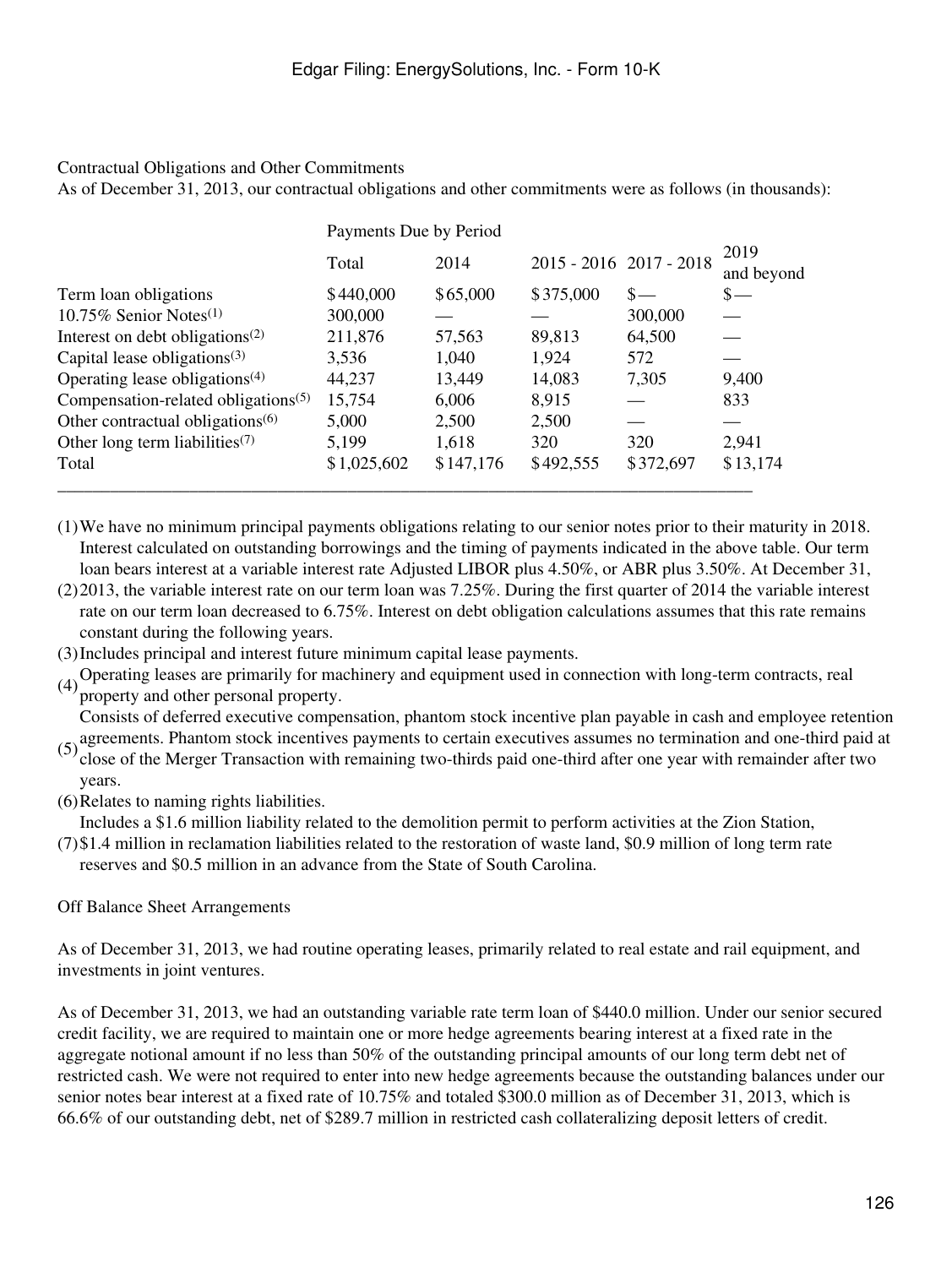From time to time, we are required to post standby letters of credit and surety bonds to support certain contractual obligations to our customers, self-insurance programs, closure and post-closure financial assurance, as well as other obligations. As of December 31, 2013, we had \$286.5 million in deposit letters of credit issued against cash collateral from our senior secured term loan and \$58.9 million of letters of credit issued against our revolving credit facility. As of December 31, 2013, we had \$60.5 million in surety bonds outstanding. With respect to the surety bonds, we have entered into certain indemnification agreements with the providers of the surety bonds, which would require funding by us only if we fail to perform under the contracts being insured and the surety bond issuer was obligated to make payment to the insured parties.

Our processing and disposal facilities operate under licenses and permits that require financial assurance for closure and post-closure costs. We provide for these requirements through a combination of restricted cash, cash deposits, letters of credit, surety bonds and insurance policies. As of December 31, 2013 the closure and post-closure requirements for our facilities were \$142.5 million.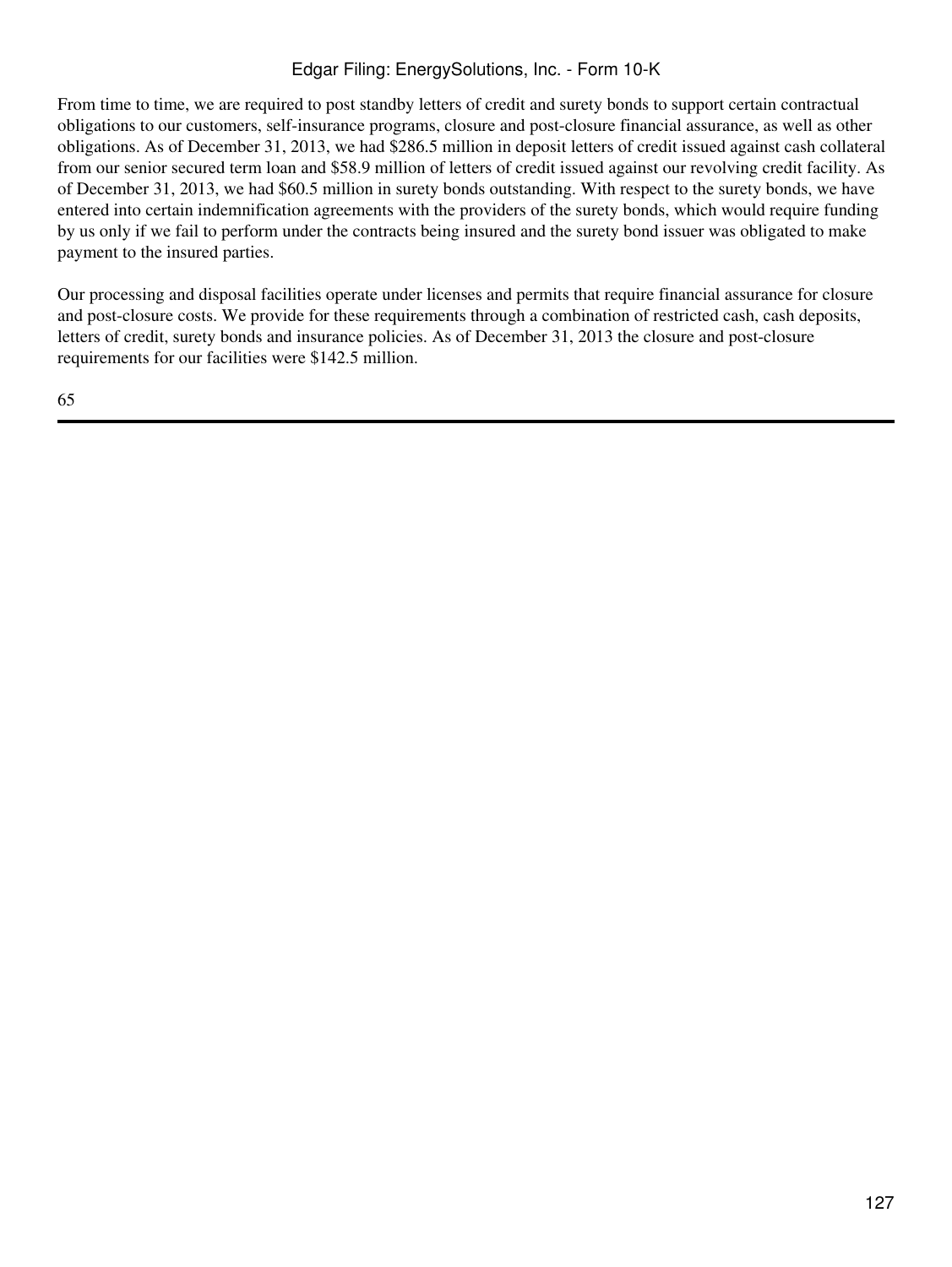#### Critical Accounting Policies

This management's discussion and analysis of financial condition and results of operations is based upon our consolidated financial statements, which have been prepared in accordance with accounting principles generally accepted in the U.S. The preparation of these financial statements requires us to make estimates and assumptions about matters that are uncertain. These estimates and assumptions are often based on judgments that we believe to be reasonable under the circumstances, but all such estimates and assumptions are inherently uncertain and unpredictable. Actual results may differ from those estimates and assumptions and it is possible that other professionals, applying their own judgment to the same facts and circumstances, could develop and support alternative estimates and assumptions that would result in material changes to our operating results and financial condition. Critical accounting policies are those that are both important to the presentation of our financial condition and results of operations and require management's most difficult, complex or subjective estimates and assumptions. Our critical accounting policies are discussed below.

### Accounting for the Exelon Transaction

In December 2007, we entered into certain agreements with Exelon to dismantle the Zion Station, including a planning contract under which we were engaged to perform certain preparatory services, with payment contingent upon closing of an asset sale agreement. Although we entered into this contract in December 2007, we postponed the closing of the transaction due to the financial crisis affecting the stock markets at the time and as a result all costs associated with the execution of the planning phase were also deferred. The transaction closed on September 1, 2010. After closing, we recognized the costs and the related revenue associated with the planning contract in our consolidated statements of operations and comprehensive income (loss), with \$5.1 million in revenue representing the related gross profit amount being deferred over the period of D&D work.

On the date of the closing of the asset sale agreement, the NDT fund investments of approximately \$801.4 million previously held by Exelon for the purpose of decommissioning the Zion Station nuclear power plant were transferred to us and the use of those funds and any investments returns arising therein, remains restricted solely to that purpose. As part of this transaction, we have assumed Exelon's cost basis in the investments, for tax purposes, which included an unrealized gain of approximately \$171.7 million at the closing date which resulted in a deferred tax liability of approximately \$34.3 million. The investments are classified as trading securities and as such, the investment gains and losses are recorded in the statement of operations and comprehensive income (loss) as other income (expense), net. To the extent that the NDT fund assets exceed the costs to perform the D&D work, we have a contractual obligation to return any excess funds to Exelon. Throughout the period over which we perform the D&D work, we will assess whether such a contingent liability exists using the measurement thresholds under ASC 450-20.

As the NDT fund assets that were transferred to us represent a prepayment of fees to perform the D&D work, we also recorded deferred revenue, including deferred revenue associated with the planning contract, of \$772.2 million. Revenue recognition throughout the life of the project is based on the proportional performance method using a cost-to-cost approach.

In conjunction with the acquisition of the shut down nuclear power plant, we became responsible for and assumed the ARO for the plant and we established and initially measured an ARO in accordance with ASC 410-20. Subsequent measurement of the ARO will follow ASC 410-20 accounting guidance, including the recognition of accretion expense, reassessment of the remaining liability using our estimated costs to complete the D&D work plus a profit margin and recognition of the ARO gain as the obligation is settled. Accretion expense and the ARO gain will be recorded within cost of revenue because, through this arrangement, we are providing D&D services to a customer. Any change to the ARO as a result of cost estimate changes will also be recorded to cost of revenue in the consolidated statements of operations and comprehensive income (loss) in the period identified. We also recorded deferred costs to reflect the costs incurred to acquire the future revenue stream. The deferred cost balance was initially recorded at \$767.1 million, which is the same value as the initial ARO and will be amortized into cost of revenue in the same manner as deferred revenue, using the proportional performance method. Revenue Recognition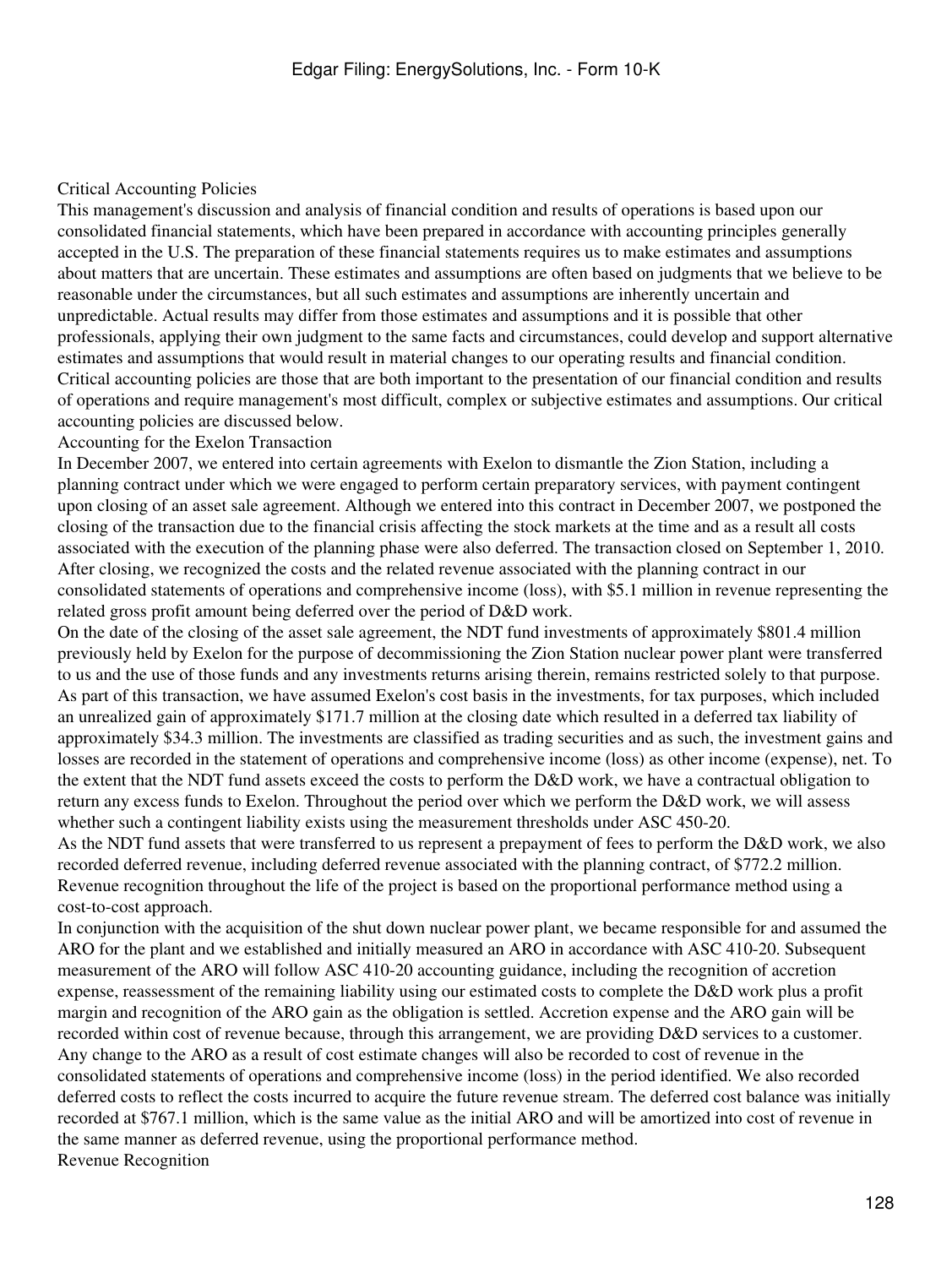We record revenue when all of the following conditions exist:

evidence of an agreement with our customer;

•work has actually been performed;

the amount of revenue is fixed or determinable; and

•collection from our customer is reasonably assured.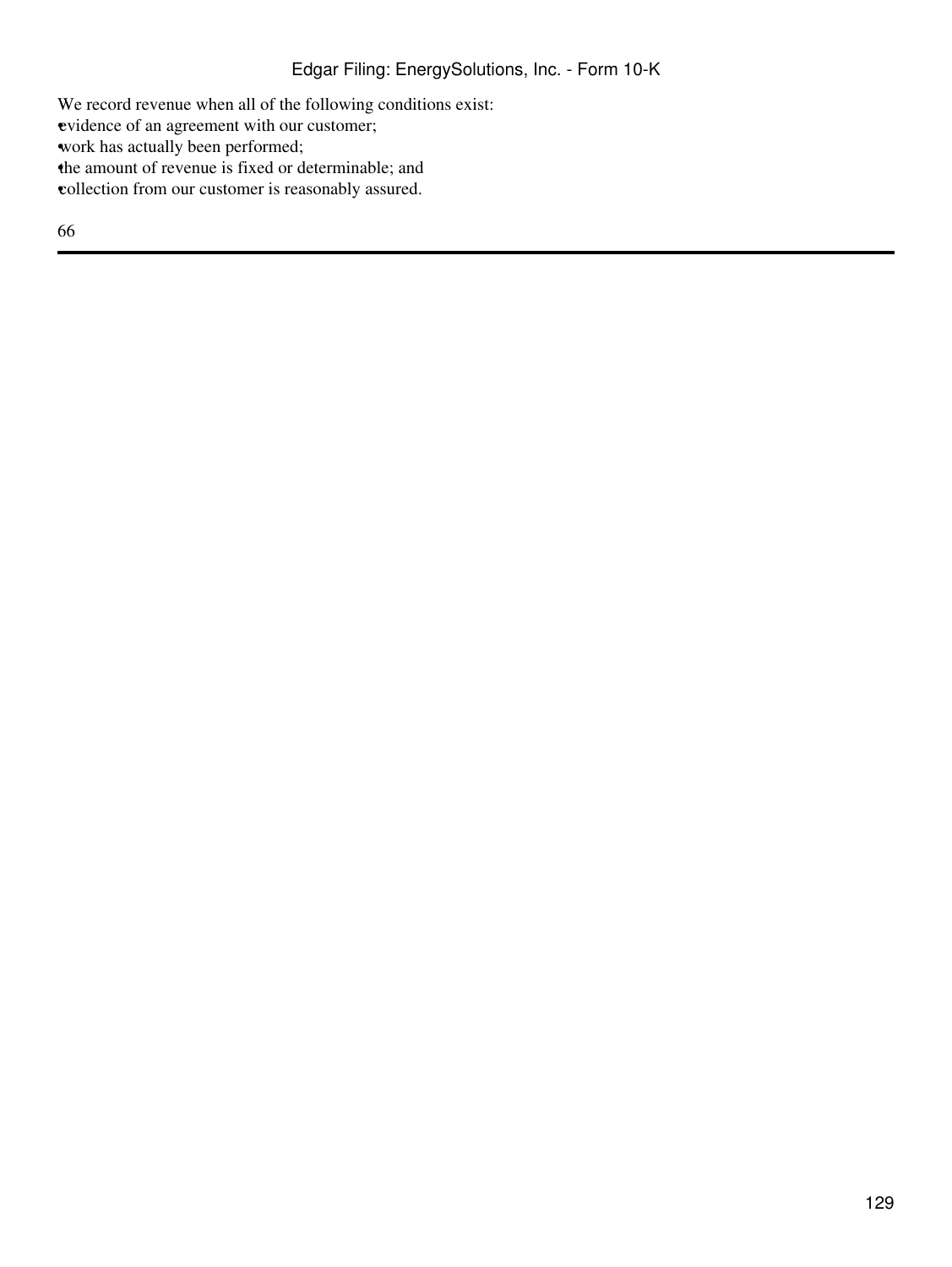#### Projects, Products and International Contracts

Our services are provided under cost-reimbursable plus award or incentive fee, fixed-price and unit-rate contracts. The following describes our policies for these contract types:

• reimbursement for such costs. A contract may also provide for award fees or incentive fees in addition to cost Cost-reimbursable contracts—We are reimbursed for allowable costs in accordance with Federal Acquisition Regulations ("FAR"), Cost Accounting Standards ("CAS") or contractual provisions. If our costs exceed the contract ceiling or are not allowable under the provisions of the contract, FAR, or CAS, we may not be able to obtain reimbursements. Incentive fees are earned if we meet certain contract provisions, including schedule, budget and safety. Monthly assessments are made to measure the amount of revenue earned in accordance with established contract provisions. Award and incentive fees are accrued when estimable and collection is reasonably assured.

• output measures, where estimable, or on other measures such as proportion of costs incurred to total estimated Fixed-price contracts—We receive a fixed amount of revenue irrespective of the actual costs we incur. For fixed-price contracts, our revenue are recognized using the proportional performance method of accounting using appropriate contract costs.

enterate contracts—1 or unit-rate contracts, our revenue are reco<sub>n</sub><br>accounting as units are completed based on contractual unit rates. Unit-rate contracts—For unit-rate contracts, our revenue are recognized using the proportional performance method of

Accounting for revenue earned under our contracts may require assessments that include an estimate of the amount that has been earned on the contract and are usually based on the volumes that have been processed or disposed, milestones reached or the time that has elapsed under the contract. Each of our contracts is unique with regard to scope, schedule and delivery methodology. Accordingly, each contract is reviewed to determine the most reliable measure of completion for revenue recognition purposes. Input measures such as costs incurred to total contract costs are used only when there are no quantifiable output measures available and represent a reasonable basis for determining the relative status of the project given that, on many contracts, costs are the basis for determining the overall contract value and timing.

Certain of our fixed-price contracts are for services that are non-linear in nature, require complex, non-repetitive tasks or involve a non-time-based scope of work. In these contracts, the earnings process is not fulfilled upon the achievement of milestones, but rather over the life of the contract. Evaluation of the obligations and customer requirements on these contracts does not produce objective, quantifiable output measures that reflect the earnings process for revenue recognition. Therefore, in these situations, we use a cost-to-cost approach to determine revenue. A cost-to-cost approach accurately reflects our obligations and performance on these contracts, as well as meeting our customers' expectations of service being performed. Therefore, we believe that input measures used to measure progress toward completion on certain fixed-price projects provide a reasonable surrogate as compared to using output measures.

For the years ended December 31, 2013, 2012, and 2011, revenue calculated using a cost-to-cost approach, including Zion Station project revenues, were \$149.3 million, \$163.5 million and \$175.0 million, respectively. Revisions to revenue, cost and profit estimates, or measurements of the extent of progress toward completion, are changes in accounting estimates accounted for in the period of change (cumulative catch-up method). Contracts typically provide for periodic billings on a monthly basis or based on contract milestones. Costs and estimated earnings in excess of billings on uncompleted contracts represent amounts recognized as revenue that have not been billed. Unearned revenue represents amounts billed and collected for which revenue has not been recognized. We record contract claims and pending change orders, including requests for equitable adjustments ("REAs") when collection of revenue is reasonably assured, which generally is when accepted in writing by the customer. The costs to perform the work related to these claims and pending change orders including REAs are included in our financial statements in the period that they are incurred and are included in our estimates of contract profitability.

A provision for estimated losses on individual contracts is recognized in the period in which the losses are identified and includes all estimated direct costs to complete such contracts (excluding future general and administrative costs expected to be allocated to the contracts). Monthly assessments are performed on our estimates and changes are made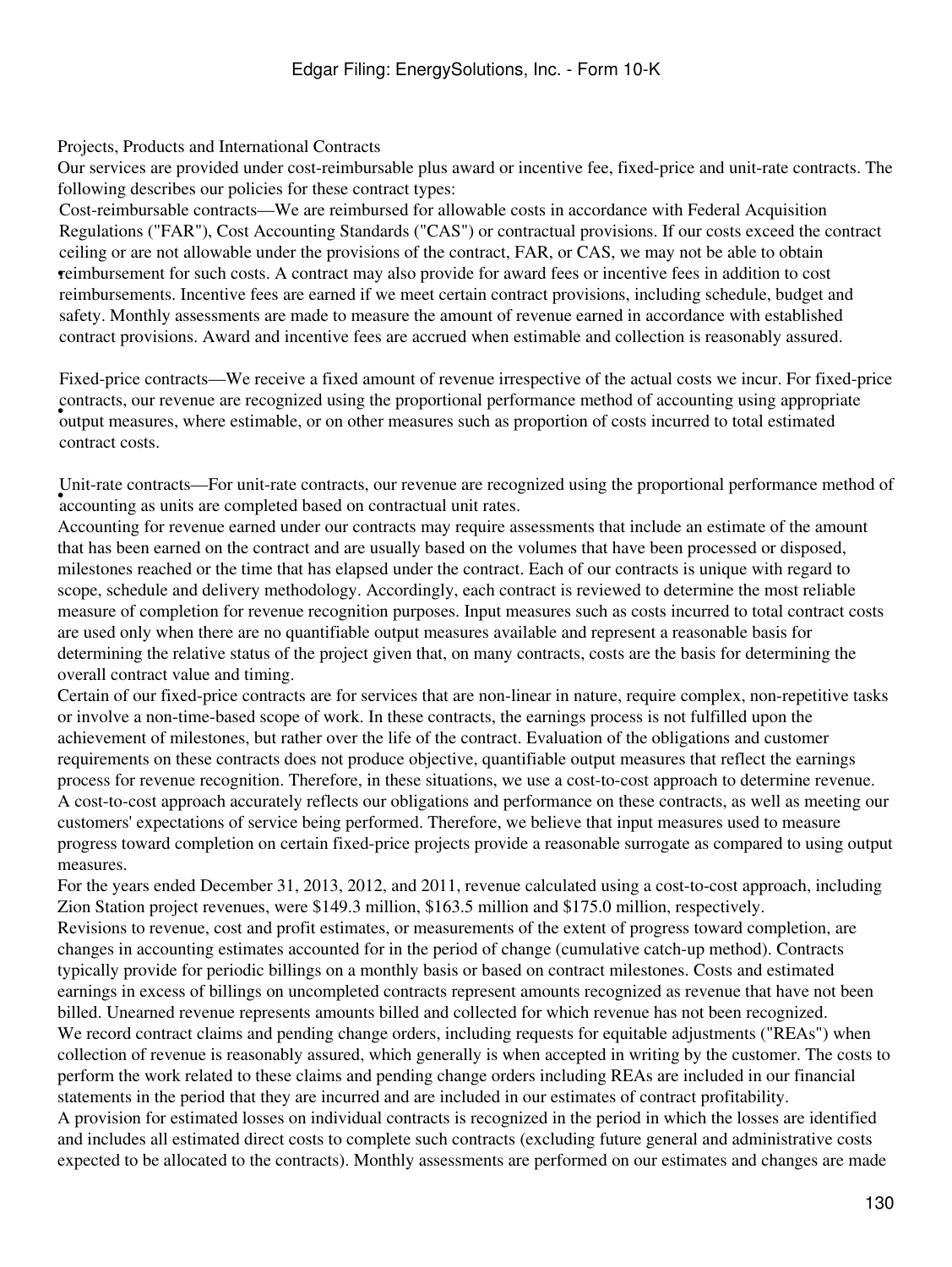based on the latest information available.

LP&D Contracts

Our LP&D services are provided primarily under unit-rate contracts. Revenue is recognized as units of materials are processed or disposed based on the unit prices provided in the contracts.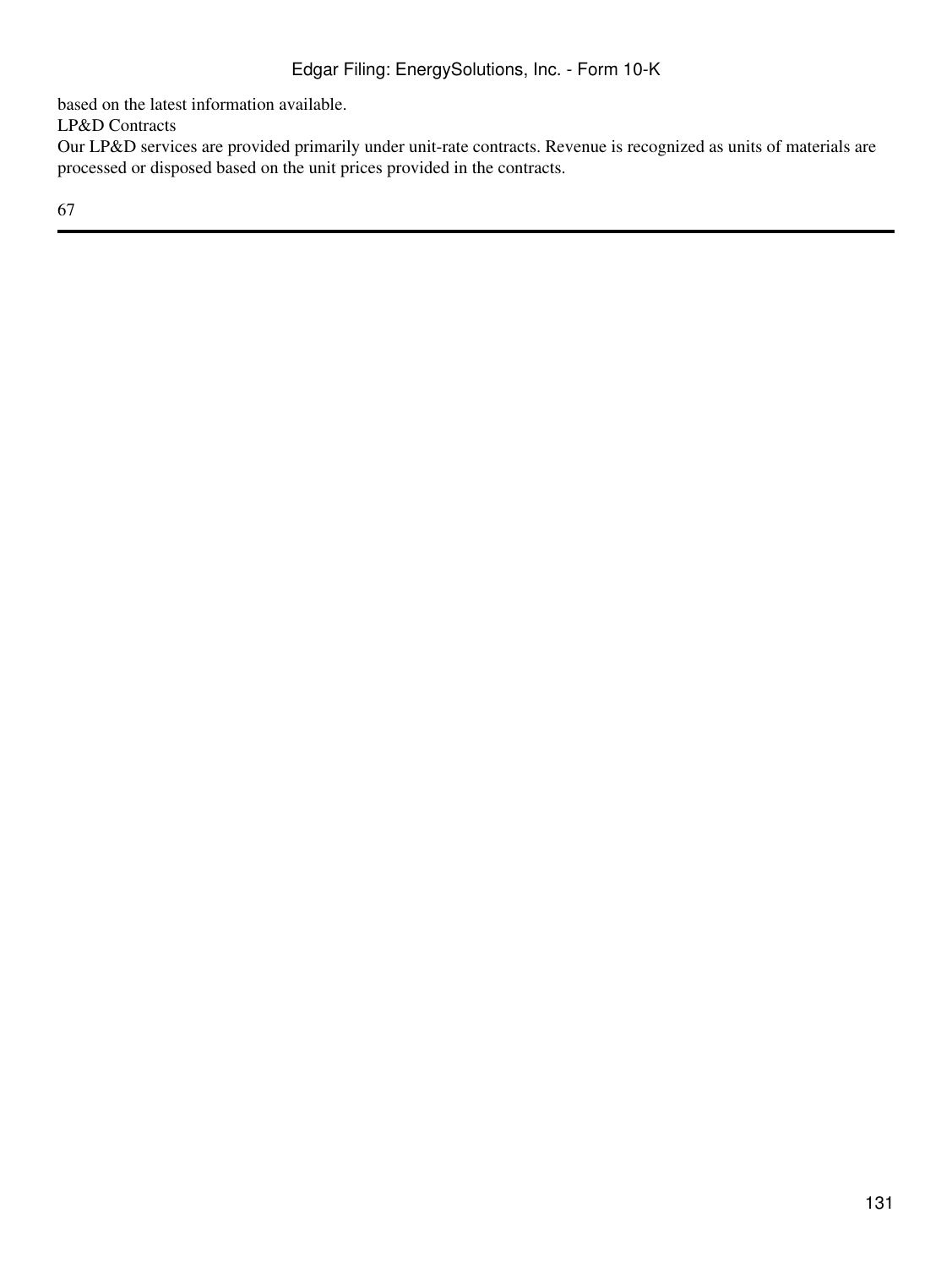### D&D Liabilities

We have responsibility for the cost to D&D our facilities and related equipment, as well as the equipment used at customer sites in our Commercial Services segment. These costs are generally paid upon closure of the facilities or disposal of the equipment. We are also responsible for the cost of monitoring our Clive, Utah facility over its post-closure period. We have also acquired the shut down nuclear power plants at Exelon's Zion Station in 2010, and assumed the related D&D liabilities.

Accounting guidance for AROs requires us to record the fair value of an ARO as a liability in the period in which we incur a legal obligation associated with the retirement of tangible long-lived assets that result from the acquisition, construction, development or normal use of the asset except for the Zion Station related ARO. We are also required to record a corresponding asset that we depreciate over the life of the asset. For the Zion Station related ARO we do not record an ARO asset that depreciates because the underlying tangible assets have no future value. Instead, upon acquisition we capitalized deferred project costs that will be amortized to cost of revenue as the work is performed. After the initial measurement of our AROs, the ARO is adjusted at the end of each period to reflect the passage of time (accretion) and changes in the estimated future cash flows underlying the obligation.

The cost basis for our landfill assets and related obligations include landfill liner material and installation, excavation for airspace, landfill leachate collection systems, environmental groundwater and air monitoring equipment, directly related engineering and design costs and other capital infrastructure costs. Also included in the cost basis of our landfill assets and related obligations are estimates of future costs associated with final landfill capping, closure and post-closure monitoring activities. These costs are described below:

pased on permit-mandated neight restrictions and other ractors. That capping 7100s are recorded, while a corresponding increase in the landfill asset, as landfill airspace capacity is permitted for waste disposal activitie Final capping—Involves the installation of final cap materials over areas of the landfill where total airspace has been consumed. We estimate available airspace capacity using aerial and ground surveys and other methods of calculation, based on permit-mandated height restrictions and other factors. Final capping AROs are recorded, with a the cell liner is constructed. Final capping costs are recorded as an asset and a liability based on estimates of the discounted cash flows and capacity associated with the final capping event.

• be closed by the applicable regulatory agency. These costs are accrued as an ARO, with a corresponding increase in Closure—Involves the remediation of our land surrounding the disposal cell and the disposal of Company-owned property and equipment. These are costs incurred after the site ceases to accept waste, but before the site is certified to the landfill asset, as airspace is consumed over the life of the landfill. Closure obligations are accrued over the life of the landfill based on estimates of the discounted cash flows associated with performing closure activities.

• for a 100-year period. These maintenance and monitoring costs are accrued as an ARO, with a corresponding increase Post-closure—Involves the maintenance and monitoring of our landfill site that has been certified to be closed by the applicable regulatory agency. Subsequent to landfill closure, we are required to maintain and monitor our landfill site in the landfill asset, as airspace is consumed over the life of the landfill. Post-closure obligations are accrued over the life of the landfill based on estimates of the discounted cash flows associated with performing post-closure activities. The cost basis for our AROs and, if applicable, our ARO assets includes costs to decontaminate, disassemble and dispose of equipment and facilities. We develop our estimates of these obligations using input from our operations personnel, engineers and accountants. Our estimates are based on our interpretation of current requirements and proposed regulatory changes and are intended to approximate fair value. We use historical experience, professional engineering judgment and quoted and actual prices paid for similar work to determine the fair value of these obligations. We recognize these obligations at market prices whether we plan to contract with third parties or perform the work ourselves.

Costs for the D&D of our facilities and equipment will generally be paid upon the closure of these facilities or the disposal of this equipment. We are obligated under our license granted by the state of South Carolina and the Atlantic Interstate Low-Level Radioactive Waste Compact Implementation Act for costs associated with the ultimate closure of the Barnwell Low-Level Radioactive Waste Disposal Facility in South Carolina and our buildings and equipment located at the Barnwell site (Barnwell closure). Under the terms of the Atlantic Waste Compact Act and our license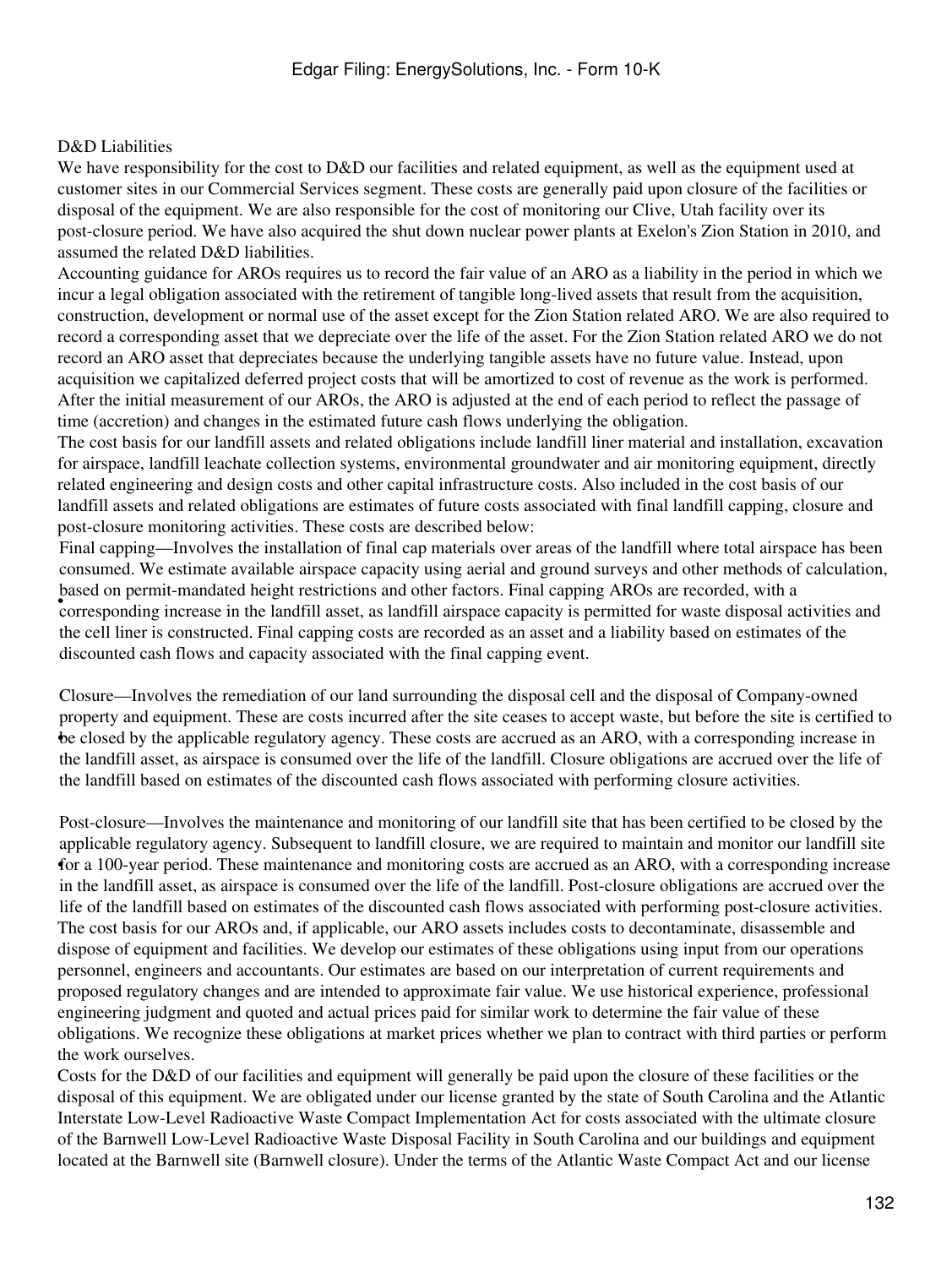with the state of South Carolina, we are required to maintain a trust fund to cover the Barnwell closure obligation, which limits our obligation to the amount of the trust fund.

We are required to make significant estimates in the determination of our AROs and the related assets, if applicable. Our cost estimates for final capping, closure and post-closure activities and other D&D activities are intended to approximate fair value and are based on our interpretation of the current regulatory requirements and proposed or anticipated regulatory changes. Where applicable, these cost estimates are based on the amount a third party would charge to perform such activities even when we expect to perform these activities internally. Because final landfill capping, closure and post-closure obligations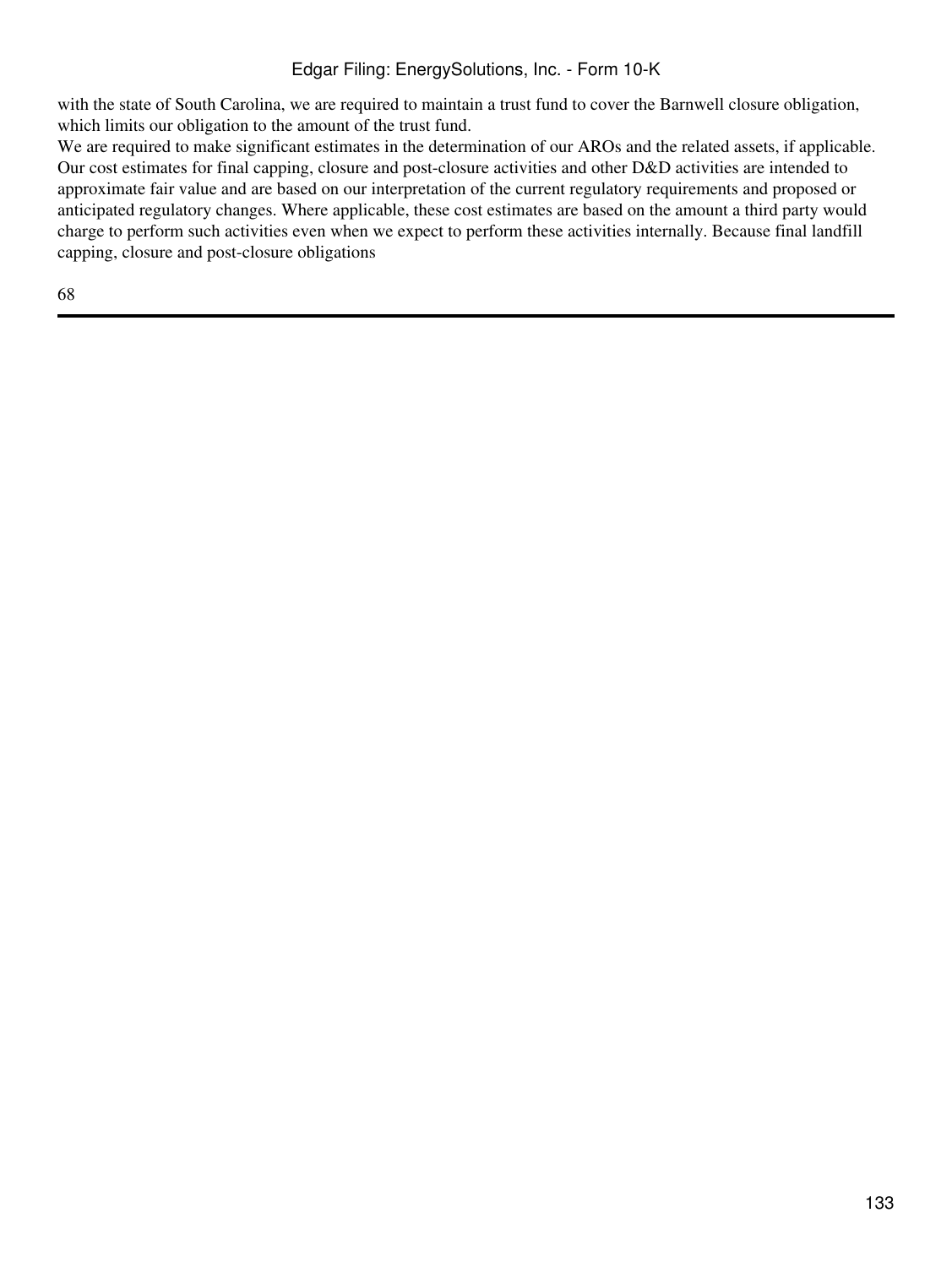and decontamination and decommissioning obligations are measured using present value techniques, changes in the estimated timing of the related activities would have an effect on these liabilities, related assets and resulting operations.

Changes in inflation rates or the estimated costs, timing or extent of the required future capping, closure, post-closure and other D&D activities typically result in both: (i) a current adjustment to the recorded liability and asset and (ii) a change in the liability and asset amounts to be recorded prospectively over the remaining life of the asset in accordance with our depreciation policy. However, for the Zion Station ARO, these charges are recorded directly to cost of revenue in the consolidated statement of operations and comprehensive income (loss). For instance, during 2011, we recorded \$94.9 million to cost of revenue to reflect a net increase in estimated costs associated with the Zion station project. During 2012, the estimated cost evaluation resulted in a reduction in future expected costs due to lower estimated inflation and changes in expected timing of cash flows. No charges were recorded during 2013. A hypothetical 1% increase in the inflation rate would have increased our AROs by \$17.8 million. A hypothetical 10% increase in our cost estimate would have increased our AROs by \$39.5 million.

We update our D&D and closure and post-closure cost estimates either annually or more frequently if changes in the underlying conditions occur. These estimates are based on current technology, regulations and burial rates. Changes in these factors could have a material impact on our estimates.

Recoverability of Long-Lived Assets, Including Goodwill

For purposes of the goodwill impairment assessment, goodwill is allocated to each of our reporting units which are Projects, Products, LP&D and International. These reporting units were determined based on our internal management reporting and organizational structure. Goodwill is assigned to each of these reporting units based on which of the reporting units derive the benefits of an acquired company. If multiple reporting units benefit from an acquisition, goodwill is allocated to each reporting unit based on an allocation of revenue between the reporting units at the acquisition date.

In accordance with authoritative guidance for accounting for goodwill and other intangible assets, we perform an impairment test on our goodwill annually, as of April 1, or more often when events occur or circumstances change that would, more likely than not, reduce the fair value of a reporting unit below its carrying value. When indicators of impairment do not exist and applicable accounting criteria are met, we are able to evaluate goodwill impairment using a qualitative approach. If indicators of impairment do exist, we test goodwill by first comparing the book value of net assets to the fair value of the reporting units.

We estimate the fair value of the reporting units using a combined income and market approach. The income approach is calculated based on management's best estimates of future cash flows which depend upon pricing strategies, market segment share and general economic conditions. Changes in these forecasts could significantly change the calculated fair value of a reporting unit. The market approach is calculated based on market multiples for comparable companies as applied to our company-specific metrics. We believe the blended use of both models compensates for the inherent risk associated with either model if used on a stand-alone basis, and this combination is indicative of the factors a market participant would consider when performing a similar valuation. To the extent that actual contract wins or extensions differ from our assumptions, we re-evaluate estimated useful lives and the fair value of the associated assets. For instance, if we are unsuccessful in the Magnox rebid, we will be required to reassess the carrying value of the related goodwill and intangible assets currently recorded in the International reporting unit.

We evaluated whether there were any indicators of impairment as of December 31, 2013 that would require us to perform an additional interim impairment analysis and determined that there were none.

Intangible assets acquired in a business combination are measured at fair value at the date of acquisition. We assess the useful lives of other intangible assets to determine whether events or circumstances warrant a revision to the remaining period of amortization. If the estimate of an intangible asset's remaining useful life is changed, the remaining carrying amount of the intangible asset is amortized prospectively over the revised remaining useful life. Intangible assets with estimable useful lives are amortized over their respective estimated useful lives and reviewed for impairment whenever events or circumstances indicate that the carrying value of such assets may not be recoverable.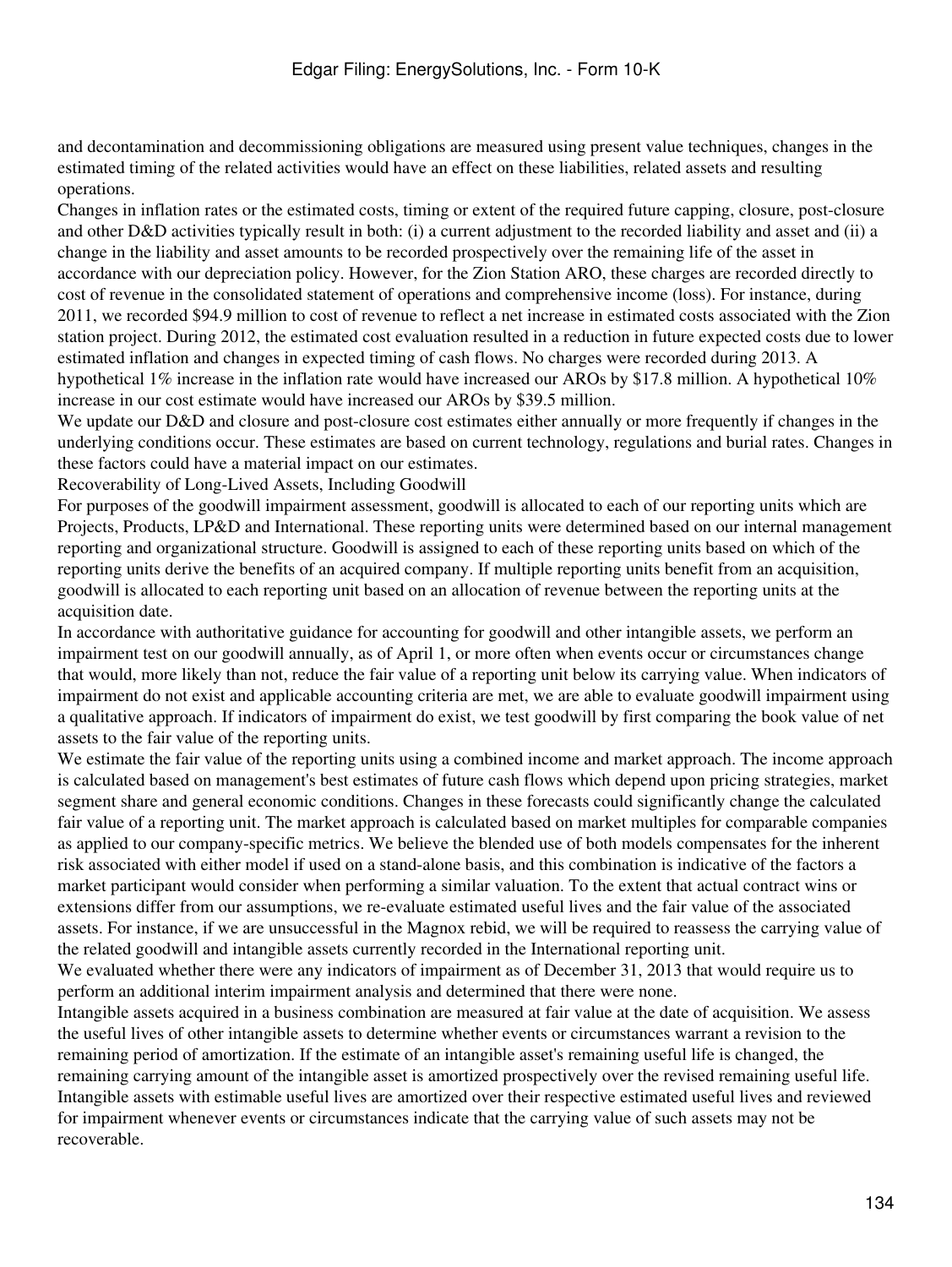Intangible assets subject to amortization consist of customer relationships, licenses and permits, technology and non-compete agreements. Customer relationships, which include the fair value of acquired customer contracts, were evaluated for each reporting unit using a discounted cash flow methodology and are amortized on a straight-line basis over a term of two to twelve years. Estimated future cash flows for each operating segment were derived based on detailed budgets and projections prepared by management. Licenses and permits were evaluated for each licensed facility using a replacement cost methodology. Also, due to the unique characteristics of our Utah disposal facility permits, we also included an opportunity cost reflecting an estimate of earnings that would be lost if we had to replace the licenses and permits as opposed to having acquired them. Licenses and permits are either amortized over the definite terms of the related agreements or over the remaining useful lives of the related intangible asset, typically 20 to 25 years. Estimates of replacement costs were determined by management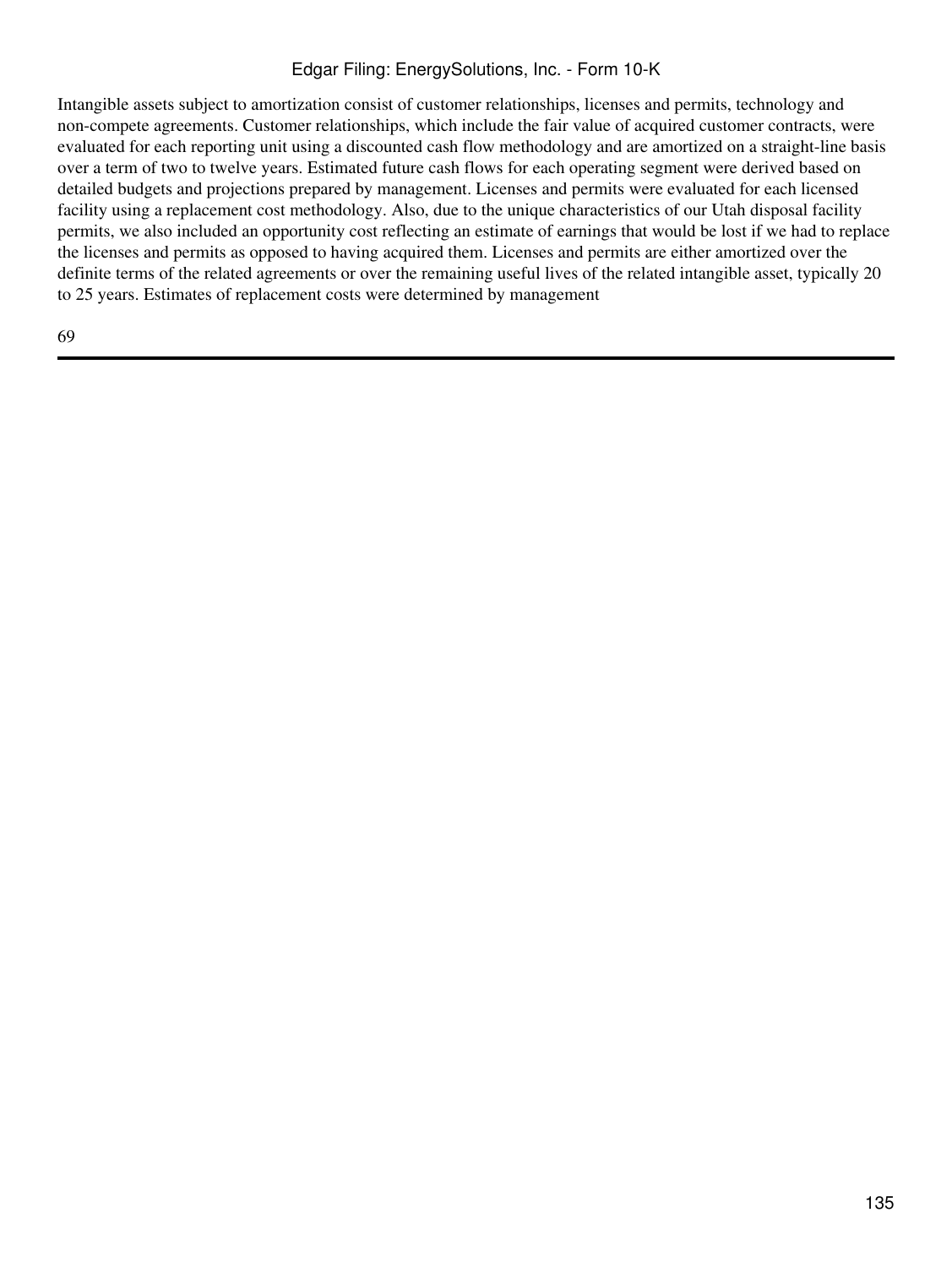taking into consideration the cost of labor and other costs needed to meet regulatory requirements to obtain and maintain the licenses or permits. Estimates of opportunity cost were determined by management after considering estimated cash flows for the business generated with the licenses and permits offset by contribution asset charges for other assets of the business that also contribute to cash flow generation. Technology and non-compete agreements were evaluated using a discounted cash flow methodology. Intangible technology assets are amortized on a straight-line basis over a term of nine to ten years and non-compete agreements are amortized over the terms of the contracts. Estimated future cash flows for each technology and non-compete agreement were derived based on detailed budgets and projections prepared by management.

Long-lived assets such as property, plant and equipment are reviewed for impairment whenever events or changes in circumstances indicate the carrying amount of an asset may not be recoverable. Recoverability of assets to be held and used is measured by comparing the carrying amount of the asset to the estimated undiscounted future cash flows expected to be generated by the asset. If the carrying amount of an asset exceeds its estimated future cash flows, an impairment charge is recognized by the amount of excess carrying value over fair value. Share-Based Compensation Expense

We recognize shared based compensation costs in the statement of operations and comprehensive income (loss) over the instruments' vesting periods based on the instruments' fair values on the measurement date, which is generally the date of the grant using a valuation model which takes into account various assumptions that are subjective. Key assumptions used in the valuation of stock options included the expected term of the equity award taking into account both the contractual term of the award, the effects of employees' expected exercise and post-vesting termination behavior, expected volatility and the risk-free interest rate for the expected term of the award. Stock option compensation expense is recognized over the vesting period from the vesting commencement date using the straight-line method. As of December 31, 2013, we have options outstanding to purchase an aggregate of 34,687 shares of Rockwell Holdco, of which all are unvested. We estimate that we will recognize compensation expense related to the issuance of these awards of \$4.6 million for each of the years ended December 31, 2014, 2015 and 2016. Our estimates of fair value for the stock options were made using the Black-Scholes model. We are currently using the simplified method to calculate expected holding periods, which is based on the average term of the options and the weighted-average graded vesting period, because we do not have sufficient exercise history to calculate an expected holding period. The expected life of the options represents the period of time that the options granted are expected to be outstanding. Expected volatility is based on our historical volatility. The risk-free rate is based on the U.S. Treasury rate for the expected life at the time of grant. Our expected forfeiture rate is based on historical rates experienced by us as well as our expectations of future forfeiture rates and represents management's best estimate of forfeiture rates that we expect to occur.

#### Income Taxes

We account for income taxes in accordance with ASC 740, Accounting for Income Taxes. Current tax liabilities and assets are recognized for the estimated taxes payable or refundable on the tax returns for the current year. Deferred tax liabilities or assets are recognized for the estimated future tax effects attributable to temporary differences and carry-forwards that result from events that have been recognized in either the financial statements or the tax returns, but not both. The measurement of current and deferred tax liabilities and assets is based on provisions of enacted tax laws. Deferred tax assets are reduced by the amount of any tax benefits that are not expected to be realized. Significant judgment and estimation are required in determining any valuation allowance recorded against deferred tax assets. In assessing the need for a valuation allowance, we consider all available evidence including past operating results, estimates of future taxable income and planning strategies. In the event that we change our determination as to the amount of deferred tax assets that can be realized, we will adjust our valuation allowance with a corresponding impact to the provision for income taxes in the period in which such determination is made.

Current and non-current components of deferred tax balances are reported separately based on financial statement classification of the related asset or liability giving rise to the temporary difference. If a deferred tax asset or liability is not related to an asset or liability that exists for financial reporting purposes, including deferred tax assets related to carryforwards, the deferred tax asset or liability would be classified based on the expected reversal date of the temporary difference.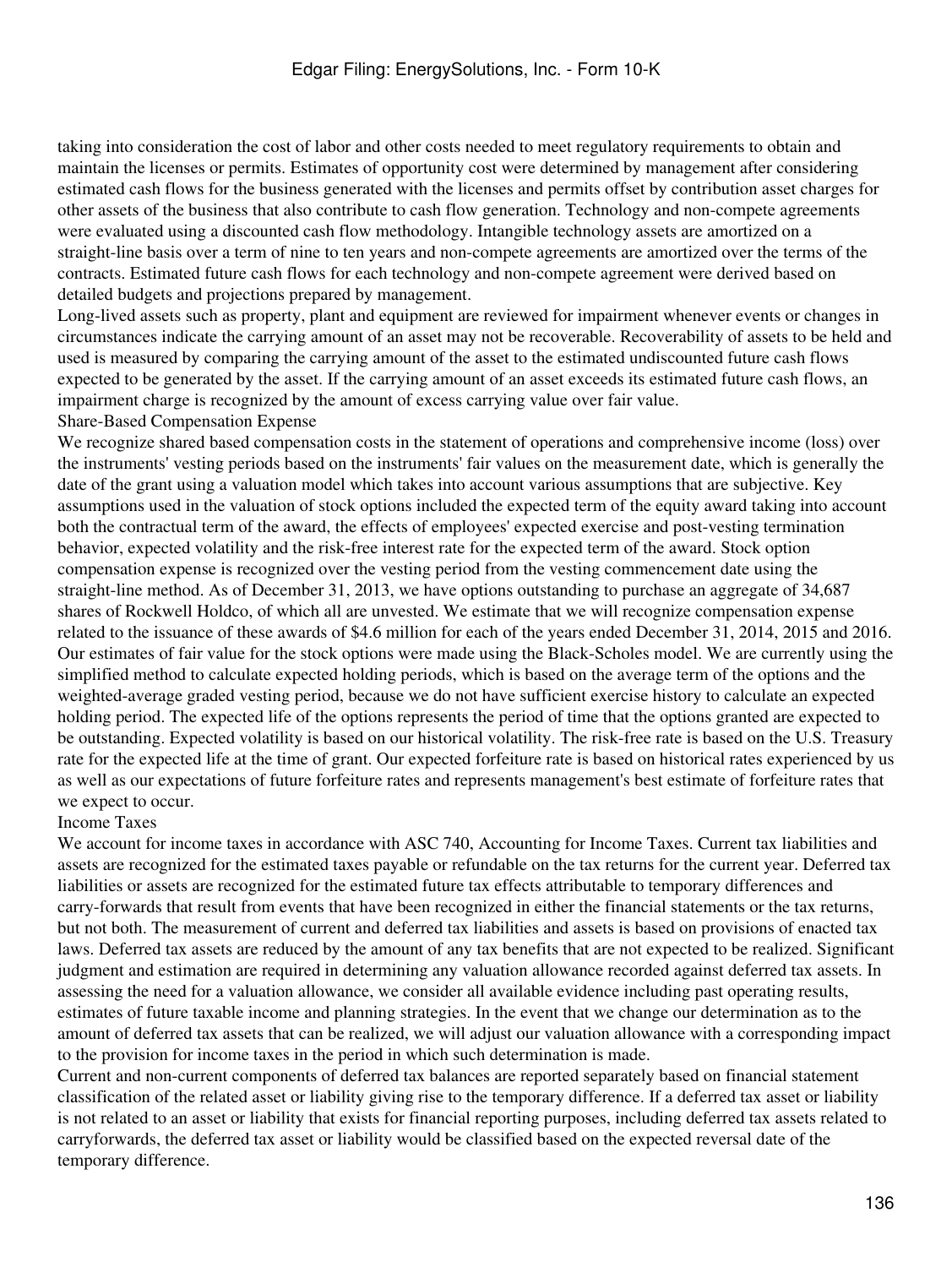Tax benefits associated with tax positions taken in the Company's income tax returns are initially recognized and measured in the financial statements when it is more likely than not that those tax positions will be sustained upon examination by the relevant taxing authorities. The Company's evaluation of its tax benefits is based on the probability of the tax position being upheld if challenged by the taxing authorities (including through negotiation, appeals, settlement and litigation). Whenever a tax position does not meet the initial recognition criteria, the tax benefit is subsequently recognized and measured if there is a substantive change in the facts and circumstances that cause a change in judgment concerning the sustainability of the tax position upon examination by the relevant taxing authorities. In cases where tax benefits meet the initial recognition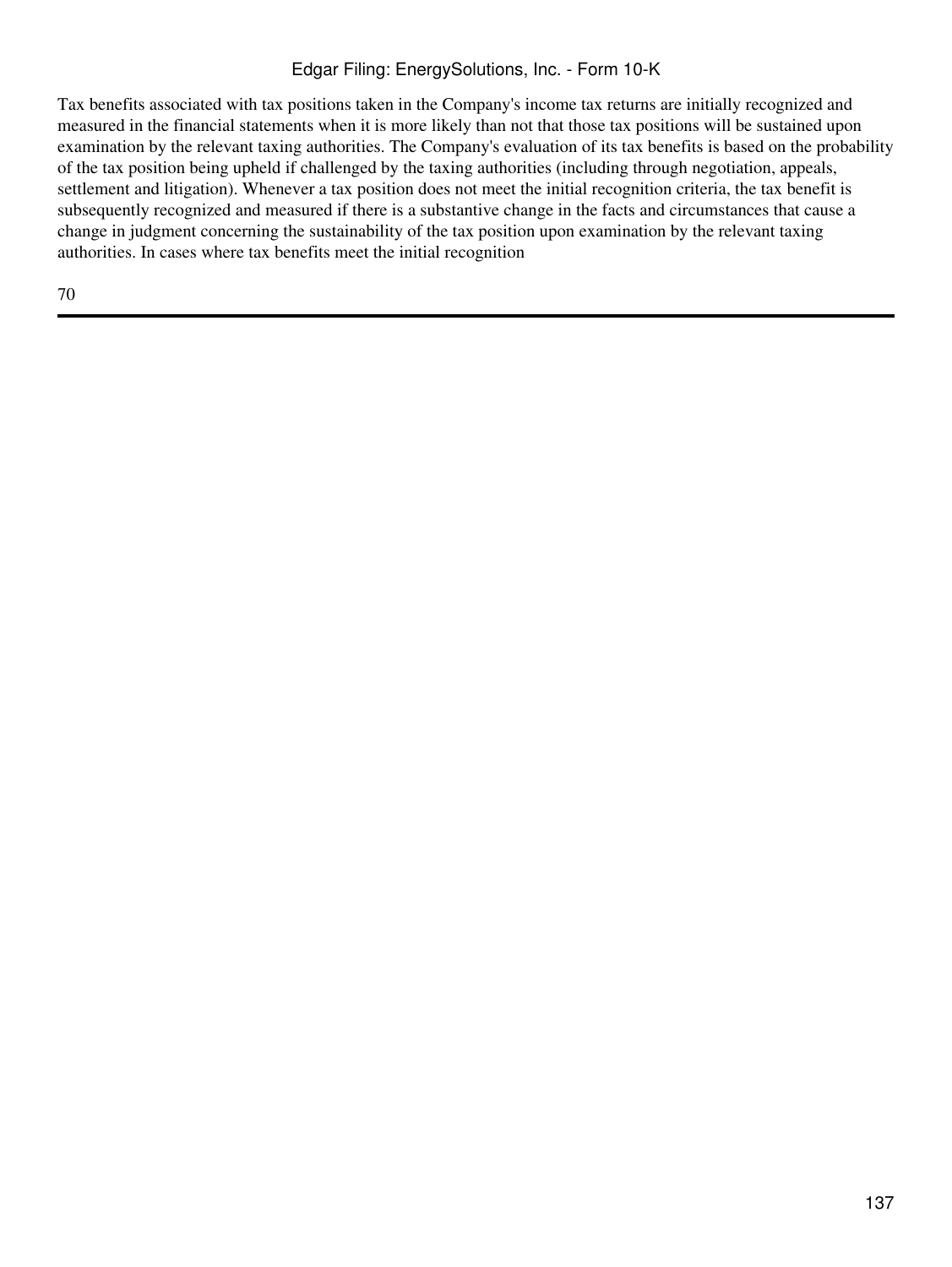criterion, the Company continues, in subsequent periods, to assess its ability to sustain those positions. A previously recognized tax benefit is derecognized when it is no longer more likely than not that the tax position would be sustained upon examination. We recognize interest and penalties related to unrecognized tax benefits as a component of the provision for income taxes. We recognized interest related to tax refunds as a component of other income. Judgment is required in determining our worldwide provision for income taxes. In the normal course of a global business, we may engage in numerous transactions every day for which the ultimate tax outcome (including the period in which the transaction will ultimately be included in taxable income or deducted as an expense) is uncertain. Although the Company believes that its tax return positions are supportable, no assurance can be given that the final outcome of these matters will not be materially different than that which is reflected in the historical income tax provisions and accruals. Such differences could have a material effect on the income tax provisions or benefits in the periods in which such determinations are made. Additionally, the tax returns we file are subject to audit and investigation by the Internal Revenue Service, most states in the U.S., the U.K. and by various other government agencies representing jurisdictions outside the U.S.

### Item 7A. Qualitative and Quantitative Disclosures about Market Risk.

Our primary market risk relates to changing interest rates. As of December 31, 2013, we had outstanding variable rate long-term debt of \$440.0 million. Under the terms of our senior secured credit facility, we are required to maintain one or more hedge agreements bearing interest at a fixed rate in the aggregate notional amount if no less than 50% of the outstanding principal amounts of our long term debt. Since the outstanding balances under our senior notes bear interest at a fixed rate of 10.75% and totaled \$300.0 million as of December 31, 2013, which is 66.6% of our total outstanding term loans net of \$289.7 million in restricted cash collateralizing deposit letters of credit, we were not required to enter into new hedge agreements. A hypothetical interest rate change of 1% on our senior secured credit facility would have changed interest expense for the year ended December 31, 2013 by approximately \$4.4 million. In addition, changes in market interest rates would impact the fair value of our long-term obligations. We have foreign currency exposure related to our operations in the U.K. as well as to our operations in other foreign locations. This foreign currency exposure arises primarily from the translation or re-measurement of our foreign subsidiaries' financial statements into U.S. dollars. For example, a substantial portion of our annual sales and operating costs are denominated in pound sterling and we have exposure related to sales and operating costs increasing or decreasing based on changes in currency exchange rates. If the U.S. dollar increases in value against these foreign currencies, the value in U.S. dollars of the assets and liabilities originally recorded in these foreign currencies will decrease. Conversely, if the U.S. dollar decreases in value against these foreign currencies, the value in U.S. dollars of the assets and liabilities originally recorded in these foreign currencies will increase. Thus, increases and decreases in the value of the U.S. dollar relative to these foreign currencies have a direct impact on the value in U.S. dollars of our foreign currency denominated assets and liabilities, even if the value of these items has not changed in their original currency. We attempt to mitigate the impact of this exchange rate risk by utilizing financial instruments, including derivative transactions pursuant to our policies. As such, a 10% change in the U.S. dollar exchange rates in effect as of December 31, 2013, would cause a change in consolidated net assets of approximately \$20.5 million and a change in gross profit of approximately \$5.5 million, primarily due to pound sterling-denominated exposures.

We maintain a NDT fund to fund the decommissioning of the Zion Station nuclear plant. Our NDT fund is reflected at fair value on our consolidated balance sheets. As of December 31, 2013, we had outstanding net investments with carrying amounts of \$429.6 million with an approximate fair value of \$442.9 million. The mix of securities in the NDT fund is designed to provide capital to be used to fund our Zion Station D&D work and to compensate us for inflationary increases in D&D costs. However, the equity securities in the NDT fund are exposed to price fluctuations in the equity markets and the value of fixed-rate, fixed-income securities are exposed to changes in interest rates. A hypothetical change in rates of 30 basis points would have changed the fair value of the NDT fund investments by approximately \$7.9 million.

Item 8. Financial Statements and Supplementary Data. See pages beginning at F-1 of this Annual Report on Form 10-K.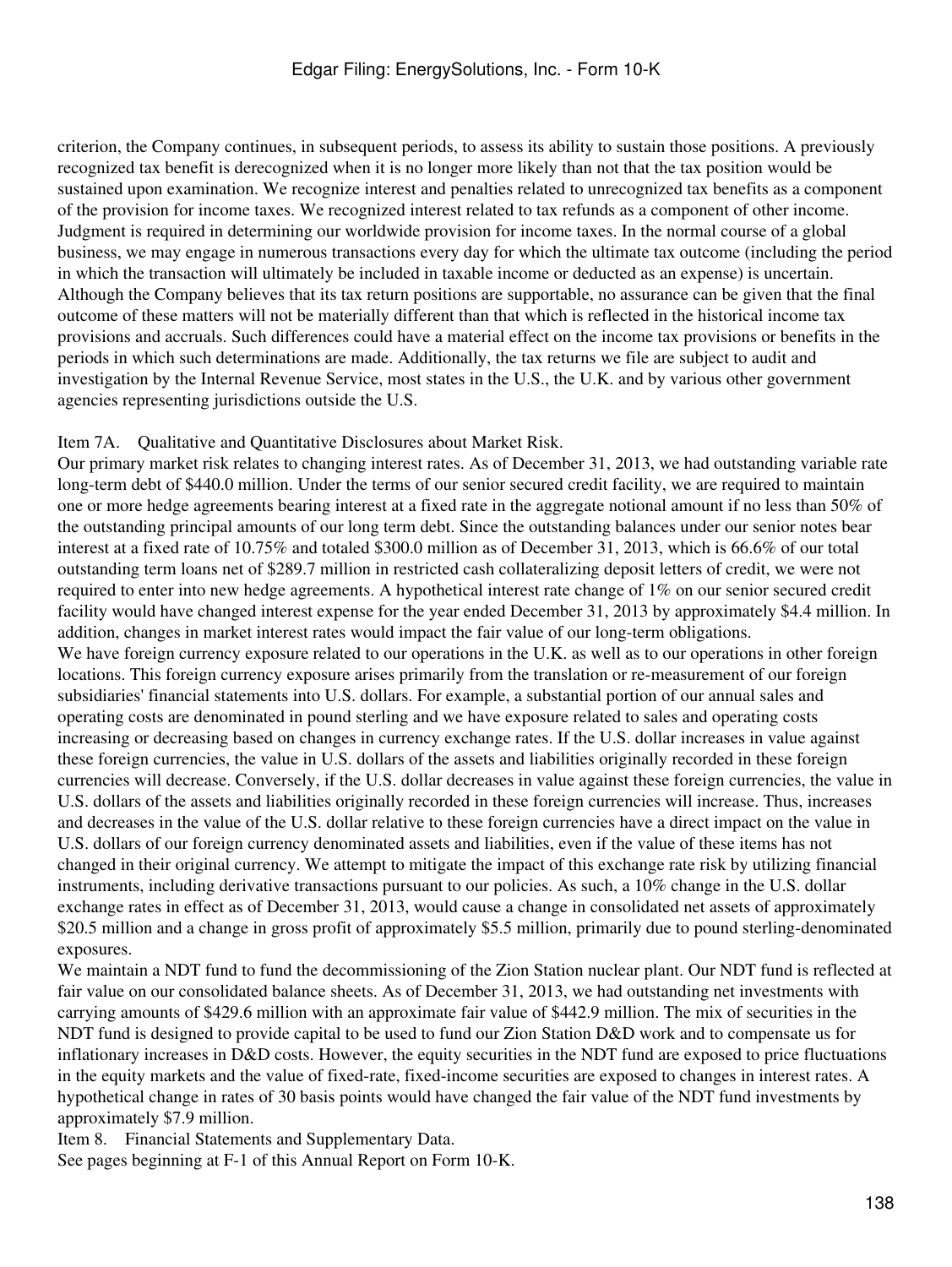Item 9. Changes in and Disagreements With Accountants on Accounting and Financial Disclosure.

None.

Item 9A. Controls and Procedures.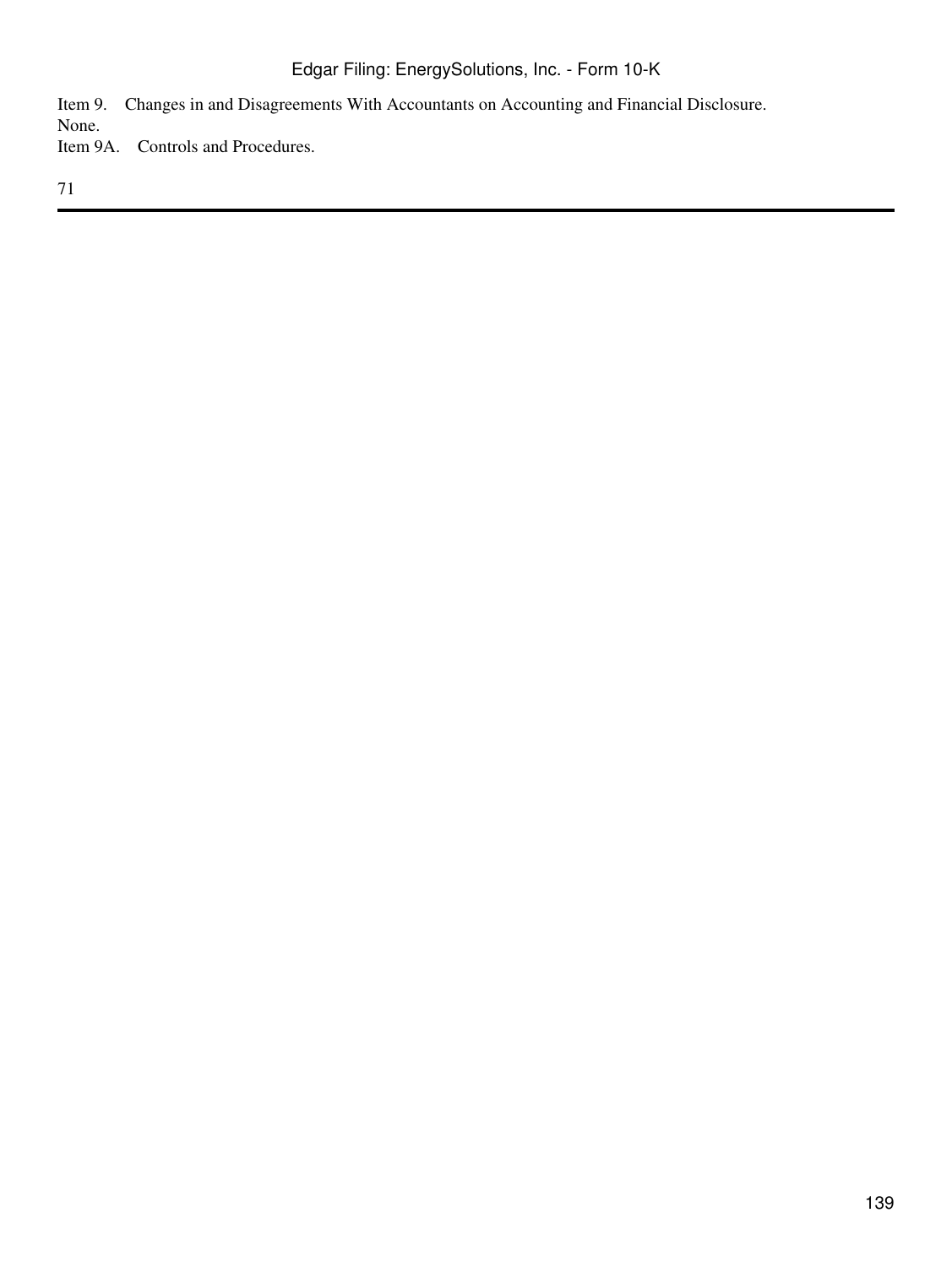Evaluation of Disclosure Controls and Procedures

Our principal executive officer and principal financial officer have concluded that our disclosure controls and procedures (as defined in Rules 13a-15(e) or 15d-15(e) of the Exchange Act) are effective as of the end of the period covered by this report, based upon the evaluation of those controls and procedures by our management, with the participation of our principal executive officer and principal financial officer, required by paragraph (b) of Rule 13a-15 or Rule 15d-15 of the Exchange Act.

Management's Report on Internal Control Over Financial Reporting

Our management is responsible for establishing and maintaining effective internal control over financial reporting and for the assessment of the effectiveness of internal control over financial reporting. The company's internal control over financial reporting (as defined in Rule 13a-15(f) under the Exchange Act) is a process designed to provide reasonable assurance regarding the reliability of financial reporting and the preparation of consolidated financial statements for external purposes in accordance with generally accepted accounting principles in the U.S. and includes those policies and procedures that (i) pertain to the maintenance of records that in reasonable detail accurately and fairly reflect the transactions and dispositions of the Company's assets; (ii) provide reasonable assurance that transactions are recorded as necessary to permit preparation of financial statements in accordance with generally accepted accounting principles, and that the Company's receipts and expenditures are being made only in accordance with authorizations of the Company's management and directors; and (iii) provide reasonable assurance regarding prevention or timely detection of unauthorized acquisition, use or disposition of the Company's assets that could have a material effect on the financial statements.

In connection with the preparation of the company's annual consolidated financial statements, management of the Company has undertaken an assessment of the effectiveness of the company's internal control over financial reporting based on criteria established in Internal Control—Integrated Framework (1992) issued by the Committee of Sponsoring Organizations of the Treadway Commission. Management's assessment included evaluation of elements such as the design and operating effectiveness of key financial reporting controls, process documentation, accounting practices and our overall control environment. Based on this assessment, management has concluded that the Company's internal control over financial reporting was effective as of December 31, 2013. We reviewed the results of management's assessment with the Audit Committee of our Board of Directors.

There were no changes to our internal control over financial reporting (as defined in Rules 13a-15(f) and 15d-15(f) under the Exchange Act) that occurred during our fourth fiscal quarter of 2013 that have materially affected, or are reasonably likely to materially affect, our internal control over financial reporting.

Because of its inherent limitations, internal control over financial reporting may not prevent or detect misstatements. Projections of any evaluation of effectiveness to future periods are subject to the risk that controls may become inadequate because of changes in conditions, or that the degree of compliance with the policies or procedures may deteriorate.

Item 9B. Other Information. None. PART III

Item 10. Directors, Executive Officers and Corporate Governance.

Directors and Executive Officers of the Company

Below is a list of the names, ages, positions, and a brief account of the business experience of the individuals who serve as our executive officers and members of our board of directors (the "Board"). Our Board currently consists of three members, Messrs. Lockwood, Wood and Workman, each of whom are executive officers of the Company. Mr. Lockwood was appointed the Board in November 2010 and Messrs. Wood and Workman were appointed by Rockwell following the effectiveness of the Merger Transaction.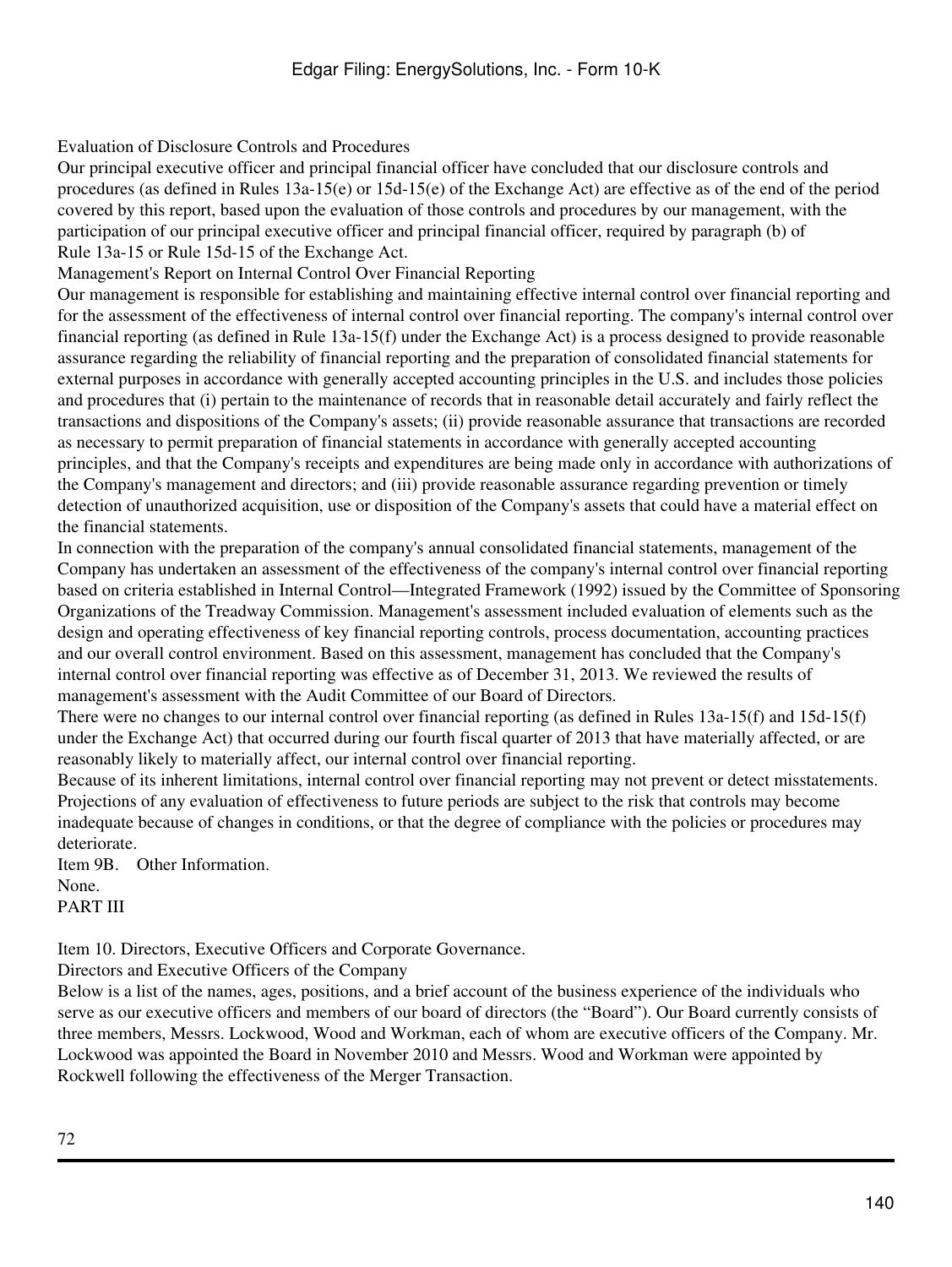| Name               | Age | <b>Position</b>                                                |
|--------------------|-----|----------------------------------------------------------------|
| David J. Lockwood  | 54  | President and Chief Executive Officer and Director             |
| Greg Wood          | 55  | Executive Vice President, Chief Financial Officer and Director |
| Russell G. Workman | 51  | General Counsel and Corporate Secretary and Director           |
| John A. Christian  | 57  | President, Logistics, Processing and Disposal Group            |
| Mark Morant        | 57  | President, Projects, Products and Technology Group             |
| Alan Parker        | 61  | Chief Operating Officer, Projects Group                        |
| Ken Robuck         | 54  | President, Logistics, Processing and Disposal Group            |
| Brent H. Shimada   | 53  | Senior Vice President Human Resources                          |

David J. Lockwood was appointed President and Chief Executive Officer of EnergySolutions in June 2012 and has served as a member of the Board since November 2010. Prior to joining the Company, from 2007 through 2012 Mr. Lockwood was Managing Partner of ValueAct Small Cap, an investment management firm. Prior to that, Mr. Lockwood was Chairman and CEO of Liberate Technologies (NYSE: LBRT), a provider of applications and services to the telecommunications, satellite and cable industries, from 2003 to 2006. From 2001 to 2003, he was CEO and President of Intertrust (NYSE: ITRU), a supplier of digital rights management and computing systems. Prior to his experience leading public companies, Mr. Lockwood worked in the financial services industry at Goldman Sachs, where he was a Managing Director. Mr. Lockwood has been a board member of numerous public and private companies, including Intertrust Technologies, Liberate Technologies, BigBand Networks, Steinway Musical Instruments, Inc., Unwired Planet (current board member) and Forbes. Mr. Lockwood holds a B.A., magna cum laude, from Miami University (Ohio), and an M.B.A. from the Graduate School of Business of the University of Chicago, where he was a Peat Marwick Scholar. Mr. Lockwood has been a lecturer on the faculty of the Stanford Graduate School of Business, where he has taught courses in corporate leadership. Mr. Lockwood is also a board member of USTAR, the Utah Science and Technology Research Initiative.

Greg Wood was appointed Executive Vice President and Chief Financial Officer for EnergySolutions in June 2012 and was appointed to the Board in June 2013. From February 2010 to June 2012, he served in various capacities for Actian Corporation, a provider of database and data analytics software, including as Co-President and Chief Financial Officer. Prior to joining Actian, Mr. Wood held Chief Financial Officer roles at numerous public and private companies, including Silicon Graphics, Liberate Technologies, and InterTrust Technologies. Mr. Wood served as a director of Steinway Musical Instruments, Inc. (formerly NYSE: LVB), from 2011 until it was acquired in September 2013. A certified public accountant (inactive), Mr. Wood holds a Bachelor of Business Administration degree in Accounting from the University of San Diego and a Juris Doctor degree from the University of San Francisco School of Law.

Russell G. Workman was appointed as General Counsel and Corporate Secretary on September 18, 2012 and was appointed to the Board in June 2013. Prior to his appointment as General Counsel, Mr. Workman accumulated 22 years of experience, including private law firm practice and in-house practice, representing U.S. and international companies in commercial transactions, litigation and corporate governance. Mr. Workman is licensed to practice law in Utah and admitted to practice before the U.S. Court of Appeals for the 10<sup>th</sup> Circuit. He received a Juris Doctor degree from the University of Utah College of Law.

John A. Christian was appointed as President, Logistics, Processing and Disposal Group in September 2012. Prior to this appointment, he served as President, Long-Term Stewardship Group from January 2011 to September 2012, as President, Commercial Group from April 2010 to January 2011 and as President, Commercial Services, from March 2006, when he joined the Company as part of the BNG America, LLC acquisition, until April 2010. Prior to the acquisition, Mr. Christian served in various executive positions within BNG America from 2000 to 2006 including Chief Operating Officer from 2003 to 2006. He received a Bachelor of Science degree in Engineering from Duke University and a Master of Engineering degree from the University of Florida.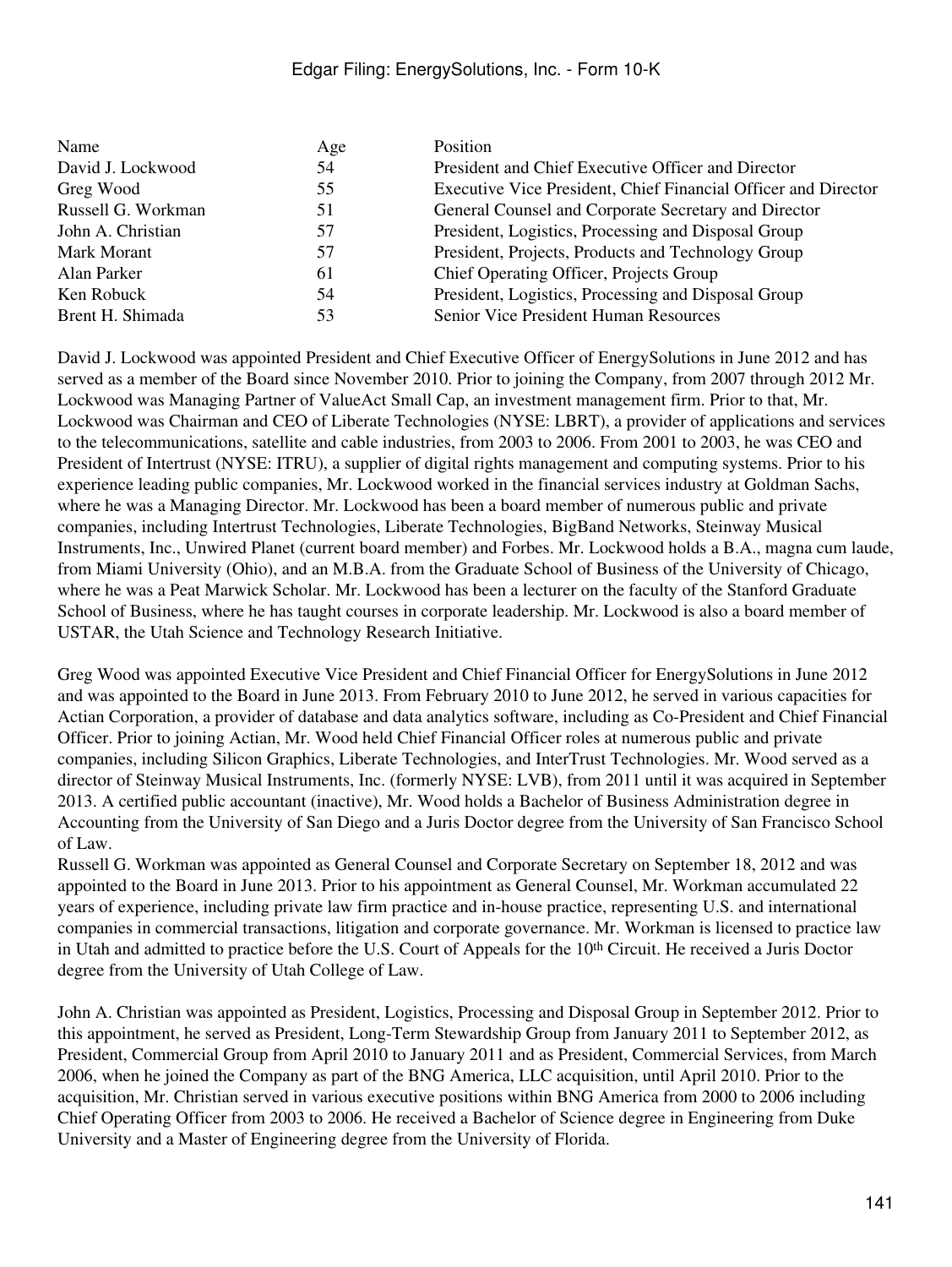Mark Morant was appointed as President, Projects, Products and Technology Group in January 2014. Prior to this appointment, he served in a number of leadership roles in the Company since joining EnergySolutions in 2007, including as President of the Global Commercial Group and as President of the International Group. From 1991 to 2007, Mr. Morant served as Managing Director of Magnox Electric (now owned by EnergySolutions EU Limited), Managing Director of Alfa, a division of British Nuclear Fuels Limited that managed liabilities and contract performance, and Director of Privatization, a group that helped transition British Nuclear Fuels Limited from a public company to a private company. Prior to those positions, Mr. Morant worked for a European change management consultancy supporting clients in the nuclear, aerospace, transport and engineering industries. Mr. Morant has been a member of the Institute of Chartered Accountants since 1981. Mr. Morant received a Bachelor of Science degree in Economics from Nottingham University.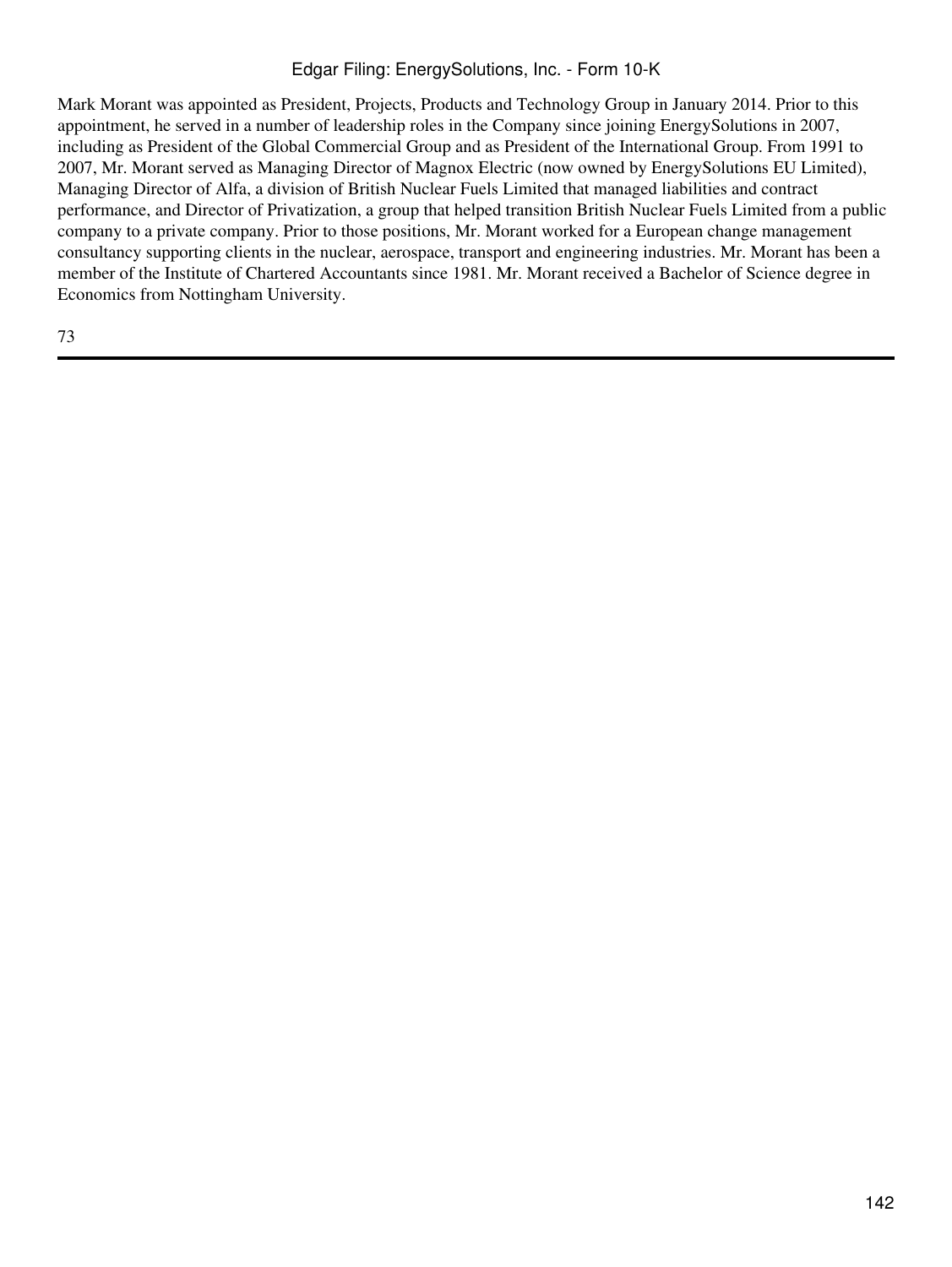Alan Parker was appointed as Chief Operating Officer of the Projects Group in January 2014 and continues to serve as President, Government Group, to which he was appointed in March 2010. Prior to these appointments, Mr. Parker served as President, Project Group from September 2012 to December 2013, Executive Vice President supporting the Company's International Division from December 2008 to March 2010 and Chief Operating Officer from November 2006 to December 2008. Before joining the Company, Mr. Parker served as President, Federal Group of CH2M Hill, a global company engaged in engineering, consulting and construction, in 2006, and Chief Executive Officer of CH2M Hill-Washington Group Idaho, a joint venture entity, from 2005 to 2006. Prior to that, Mr. Parker was Chief Executive Officer of Kaiser-Hill, LLC (a subsidiary of the Kaiser Group Holdings, Inc. (NASDAQ: KGHI)), the prime contractor for the Department of Energy's \$7 billion closure of the Rocky Flats site from 2001 to 2004. Mr. Parker also has 20 years of experience in various project management and executive positions with Morrison Knudsen Corporation, a construction company (acquired by Washington Group International, which was later acquired by URS Corporation (NYSE: URS)). Mr. Parker received a Bachelor of Science degree in Mining Engineering from the University of Idaho.

Kenneth W. Robuck joined the Company as Senior Vice President of Business Development in July 2013 and in November 2013 was appointed as President of the Logistics, Processing and Disposal Group. Before joining the Company, Mr. Robuck served in a variety of leadership positions at Williams Industrial Services Group, LLC, a group of companies that provide major maintenance and construction service work in the commercial nuclear, DOE, DOD and heavy industrial market, including serving as its President and Senior Vice President of Global Power Equipment Group (William's parent company) from 2007 to July 2013. From 2000 to 2005, Mr. Robuck served as Vice President of Energy and Chemical of Alberici Construction, inc., a major North American construction firm. Mr. Robuck has over 34 years of experience in the nuclear power, fossil-fuel, government services, and related industrial industries. Mr. Robuck received a Bachelor of Science degree in Civil Engineering from Auburn University. Brent H. Shimada joined the Company as Senior Vice President of Human Resources in July 2011. Prior to joining the Company, he was Vice President Administration and General Counsel for Otix Global, Inc. (formerly Sonic Innovations, Inc.), where he had been employed since October 2004. From May 1999 to October 2004, he was Human Resources Director for American Express' Global Travelers Cheque Operations Group. Mr. Shimada served as Senior Corporate Counsel for grocery and drug retail conglomerate American Stores Company from 1996 to 1999. He was Legal Counsel for Alliant Techsystems, Inc. (formerly Hercules Incorporated), a government contractor, from 1985 to 1996. Mr. Shimada earned Bachelor of Science in Finance, Master of Business Administration and Juris Doctor degrees from the University of Utah.

There are no family relationships among any directors or executive officers of the Company.

### CORPORATE GOVERNANCE

### Governance Principles and Code of Business Conduct and Ethics

The Board has adopted Corporate Governance Guidelines and Principles along with a written Code of Business Conduct and Ethics and a Supplemental Code of Conduct for the CEO and Senior Officers (collectively referred to herein as the "Codes"), all of which are available in print upon written request to the Company's Corporate Secretary, 423 West 300 South, Suite 200, Salt Lake City, Utah 84101.

The Company requires all directors, officers and employees to act ethically at all times in accordance with the Codes. The Codes require avoidance of conflicts of interest, compliance with all laws and other legal requirements, conduct of business in an honest and ethical manner, integrity and actions in the Company's best interest.

Under the Board's Corporate Governance Guidelines and Principles, any waiver of any ethics policy for any director or executive officer must be approved by the Board and promptly disclosed on the Company's website. If an actual or potential conflict of interest arises for a director, the director is required to promptly inform the Chief Executive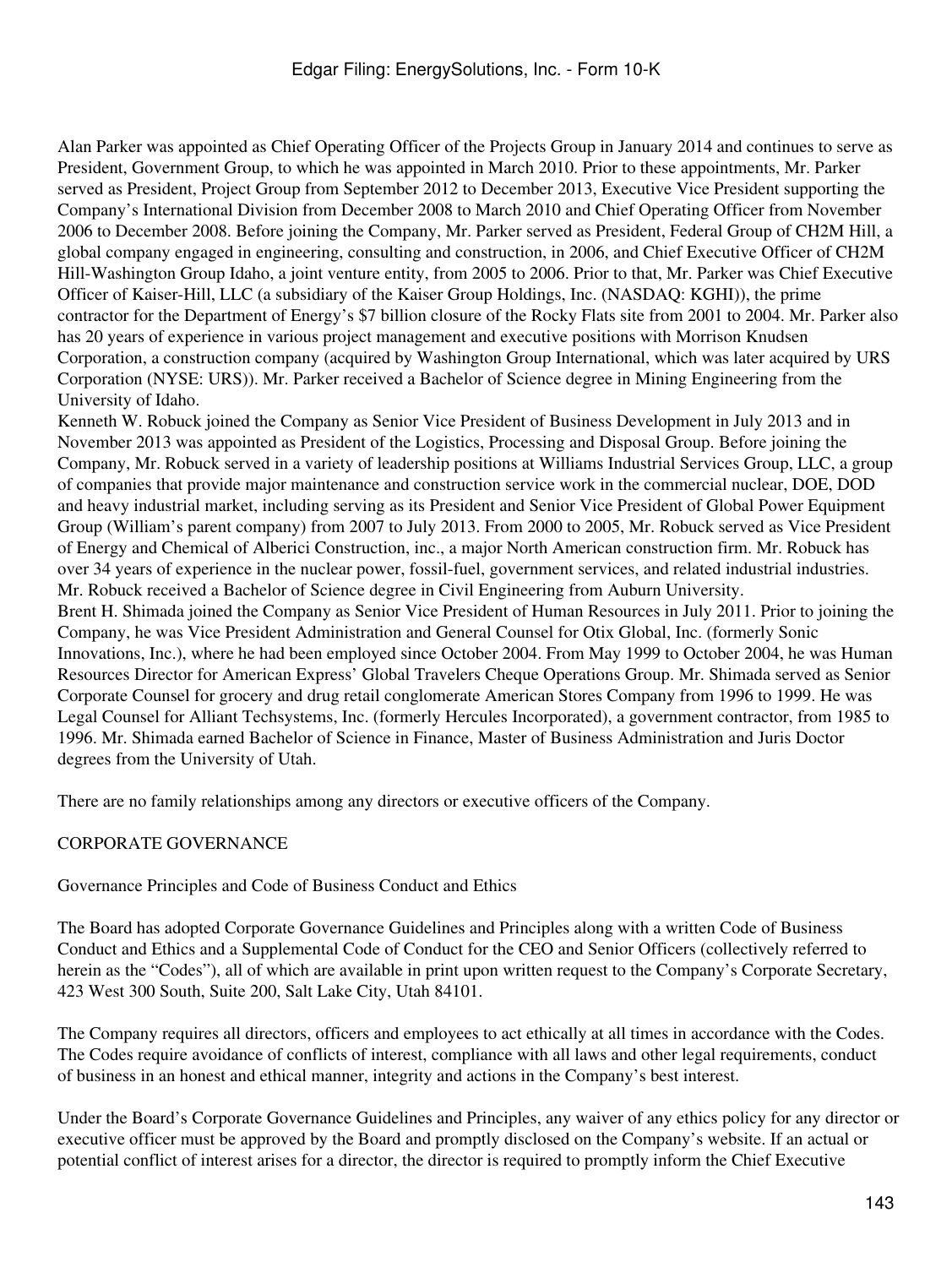Officer and the General Counsel. If a significant conflict exists and cannot be resolved, the director should resign. All directors are required to recuse themselves from any discussion or decision affecting their personal, business or professional interests.

### BOARD OF DIRECTORS AND COMMITTEES

Following the close of the Merger Transaction on May 24, 2013, the Company dissolved its Board Committees and the Board of Directors of Rockwell (the "Rockwell Board") assumed responsibility for reviewing and approving executive compensation for the Company. The Rockwell Board has also formed an audit committee that performs the functions previously performed by the Company's audit committee prior to the Merger Transaction.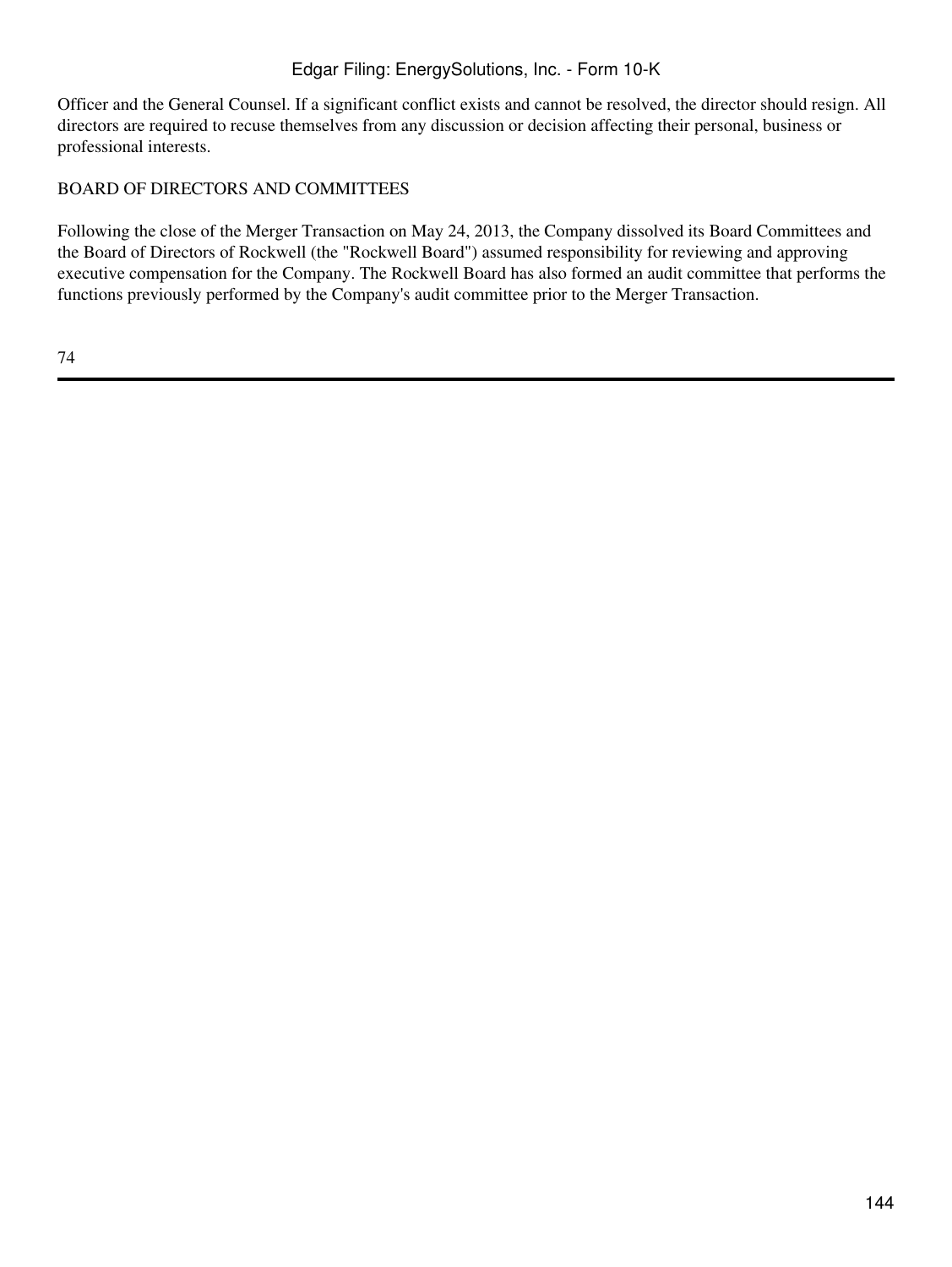### Section 16(a) Beneficial Ownership Reporting Compliance

Prior to the completion of the Merger Transaction, the Company was subject to Section 16(a) of the Exchange Act which required the Company's directors and officers, and persons who beneficially owned more than ten percent of our common stock, to file initial reports of ownership and reports of changes in ownership of our common stock and our other equity securities with the SEC. Other than as has been previously disclosed, we believe all filings required to be made by reporting persons during 2013 were timely made in accordance with the requirements of the Exchange Act.

### Item 11. Executive Compensation.

#### EXECUTIVE COMPENSATION

#### Compensation Policies and Procedures

Prior to the Merger Transaction, the Compensation Committee was responsible for overseeing, reviewing and approving the Company's compensation programs and philosophy. Concurrent with the effectiveness of the merger, the Compensation Committee was dissolved and the Rockwell Board assumed responsibility for reviewing and approving all executive compensation matters for the Company. The Rockwell Board has reviewed the Company's compensation program as it relates to all of the Company's full-time employees and believes there are no risks arising from the Company's compensation programs that are likely to have a material adverse effect on the Company. As a matter of best practice, the Rockwell Board continues to monitor the Company's compensation program as part of its risk oversight activities to ensure that the compensation program continues to align the interests of the Company's employees with those of the Company's long-term stakeholders while avoiding unnecessary or excessive risk. Report of the Board of Directors on Executive Compensation

The information contained therein shall not be deemed to be "solicited material" or "filed" or incorporated by reference in any filing we make under the Securities Act or under the Exchange Act, irrespective of any general statement incorporating by reference this Form 10-K into any such filing, or subject to the liabilities of Section 18 of the Exchange Act, except to the extent that we specifically incorporate this information by reference into a document we file under the Securities Act or the Exchange Act.

The Board has reviewed and discussed with management the disclosures contained in the Compensation Discussion and Analysis section. Based upon this review and discussion, the Board of Directors approved the inclusion of the Compensation Discussion and Analysis section in this Annual Report on Form 10-K, to be filed with the SEC. THE BOARD OF DIRECTORS

David J. Lockwood Greg Wood Russ Workman

#### Compensation Discussion and Analysis

#### A. Introduction

The following discussion and analysis provides information regarding the Company's executive compensation objectives, principles, procedures, practices and decisions, and is provided to give perspective to the numbers and narratives that follow in the tables in this section. Compensation of the following named executive officers of the Company will be addressed:

| Name of Officer   | Position                                                    |
|-------------------|-------------------------------------------------------------|
| David J. Lockwood | President and Chief Executive Officer                       |
| Greg Wood         | <b>Executive Vice President and Chief Financial Officer</b> |
| John A. Christian | President, Logistics, Processing and Disposal Group         |
| Mark Morant       | President, Projects, Products and Technology Group          |
| Alan Parker       | Chief Operating Officer, Projects Group                     |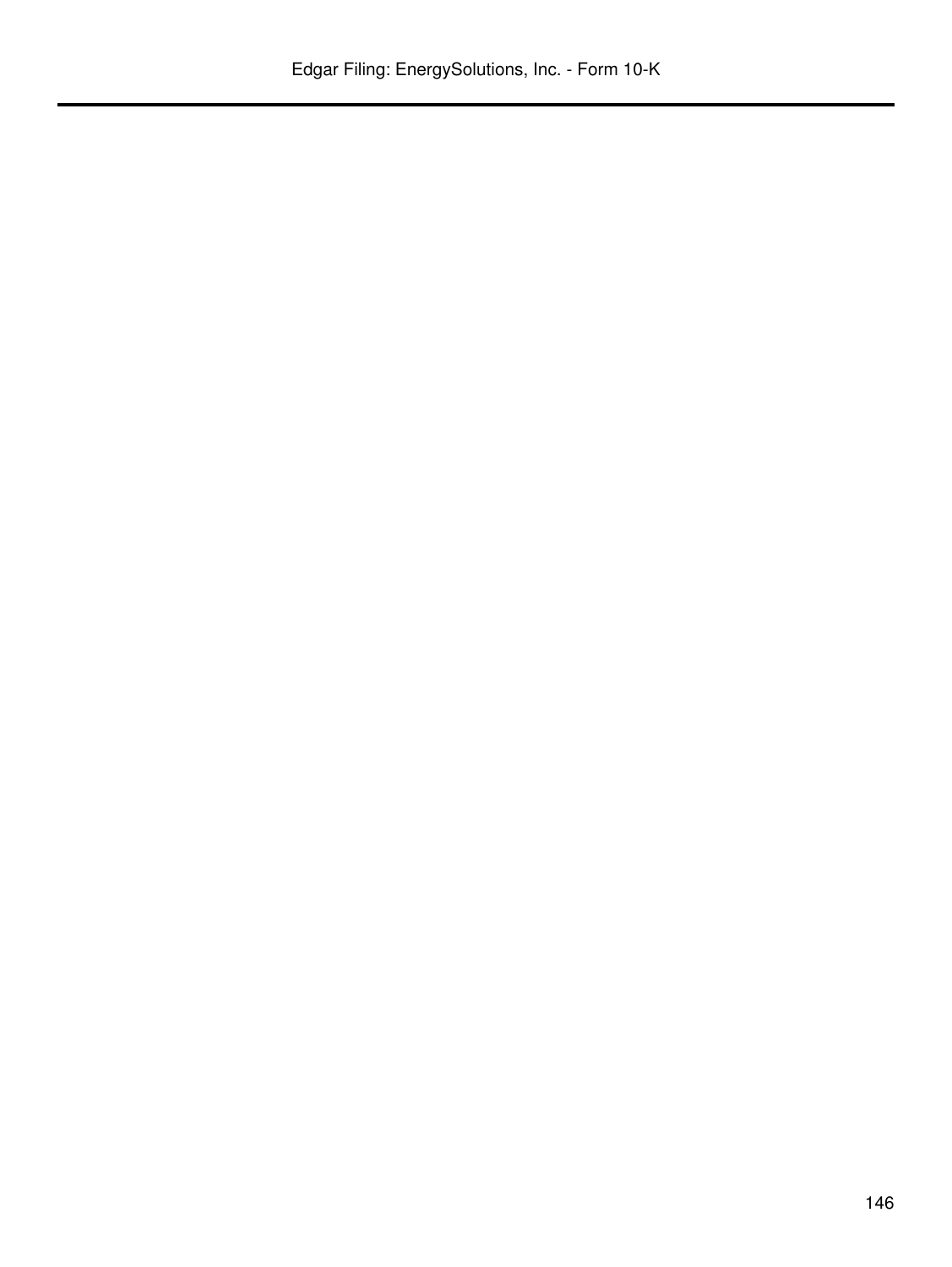### B. Executive Compensation Overview

1.Executive Compensation Objectives

The primary goal of the Company's named executive officer compensation program is the same as its goal for operating the Company-to create long-term growth in Company revenue, profitability and value. The Company's executive compensation programs are designed and implemented to attract a talented, entrepreneurial and creative team of executive officers, reward the named executive officers for sustained financial and operating performance and leadership excellence, to align their interests with those of its stakeholders and to encourage them to remain with the Company for long and productive careers. Each of the Company's compensation program elements is intended to fulfill one or more of our performance, alignment, recruiting and retention objectives. In deciding on the type and amount of compensation for each executive, the Company focuses on such executive's current pay and opportunity to receive future compensation. The Company combines the compensation program elements for each executive in a manner it believes optimizes the executive's contribution to the Company.

### 2.Key 2013 Highlights

Fiscal 2013 was a period of transition during which the Company became a privately held company as a result of the Merger Transaction effective May 24, 2013. The Company's senior leadership team remained unchanged with the transaction. Effective July 8, 2013, the Company hired Kenneth W. Robuck as Executive Vice President of Business Development. Mr. Robuck became a member of the Company's senior leadership team.

On January 7, 2013, the Company announced that it had entered into a definitive agreement to be acquired by Rockwell. As a result, the Company's then existing Compensation Committee made the following key executive compensation decisions and took the following executive compensation actions for fiscal 2013:

Annual Performance-Based Cash Incentive Compensation: The Compensation Committee decided to refine the annual performance-based cash incentive compensation program to encourage the closing of the Merger Transaction while maintaining focus upon the Company's financial performance. Therefore, 45% of the annual performance-based cash incentive for each of the named executive officers was based on a successful closing of the Merger Transaction, 45% was tied to Company Plan EBITDA and 10% was based upon specified safety goals.

For any and the meress of the executive team with the electron of stockholder value and promote the achieved key strategic objectives. Since these awards were intended to cover long-term incentive awards for four years Long-Term Incentive Compensation: In June 2012, the named executive officers were granted Phantom Performance Share Unit Awards. The Phantom Performance Share Unit Awards were a one-time four year grant designed to further align the interests of the executive team with the creation of stockholder value and promote the achievement of subsequent to their initial award, the Compensation Committee did not award any further long-term incentive awards to the named executive officers prior to the Merger Transaction.

• Lockwood and Wood upon their appointment to office, and entered into amended and restated severance agreements Severance Agreements: In June 2012, the Compensation Committee conducted a review of the Company's standard executive officer severance agreement. As a result of this review, the Compensation Committee and Board adopted several changes to the severance agreement and entered into the newly adopted agreement with each of Messrs. with each of Messrs. Christian, Morant and Parker, which replaced and superseded the severance agreements that each of Messrs. Christian, Morant and Parker entered into with the Company in 2011. The Compensation Committee did not make any further amendments to these severance agreements prior to the Merger Transaction.

• Merger Transaction, and to incentivize them to successfully close the merger, on January 9, 2013, the Compensation Retention Agreements: In order to retain the employment of the named executive officers through the closing of the Committee approved retention awards in the following amounts to the named executive officers set forth below:

•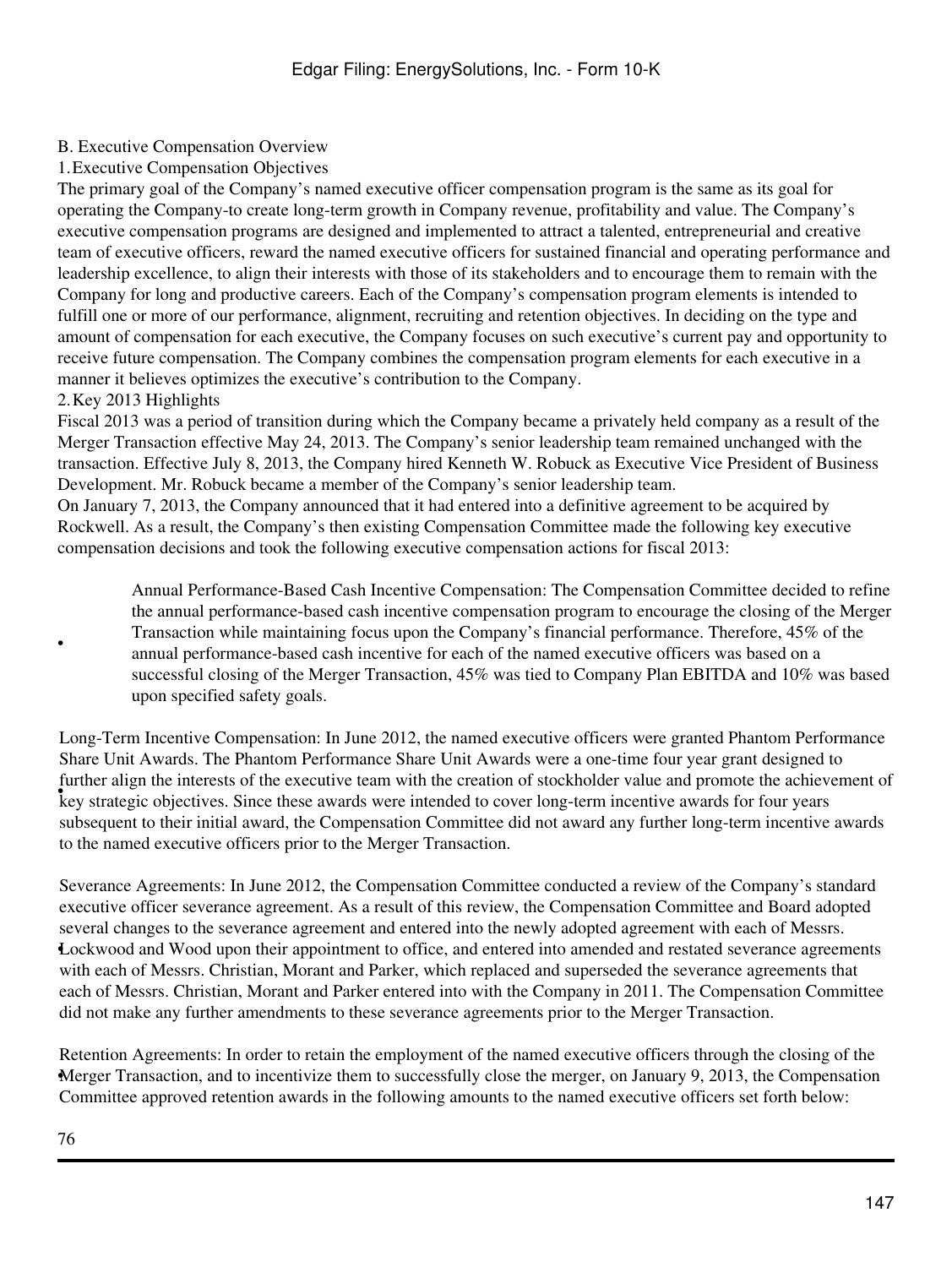|                                                                        | Amount of              |
|------------------------------------------------------------------------|------------------------|
| Name                                                                   | <b>Retention Award</b> |
|                                                                        | $($ \$)                |
| David J. Lockwood                                                      | 3,300,000              |
| Greg Wood                                                              | 1,200,000              |
| John A. Christian                                                      | 100,000                |
| Mark Morant                                                            | 100,000                |
| Alan Parker                                                            | 100,000                |
| $\sim$ $\sim$<br>$\sim$ $\sim$ $\sim$<br>.<br>$\overline{\phantom{a}}$ | .<br>.                 |

On May 24, 2013, the Merger Transaction became effective, at which time the Company became a wholly owned subsidiary of Rockwell. Concurrent with the effectiveness of the merger, the Compensation Committee was dissolved and Rockwell Board became responsible for reviewing and approving all executive compensation matters for the Company. Also following the effectiveness of the merger, each of the named executive officers entered into employment agreements which superseded and replaced all prior employment, severance and equity agreements that each of the named executive officers may have had with the Company.

3.Treatment of Outstanding Equity Awards As a Result of the Merger Transaction

Pursuant to the Company's incentive plans and programs that were in place prior to the Merger Transaction, certain Company equity award held by the named executive officers that were outstanding immediately prior to the close of the merger were subject to accelerated vesting. The following table shows, for each named executive officer, the number of shares subject to equity awards that accelerated vesting upon completion of the merger, the value of the payment that the executive received for such equity award, and the total payments the executive received in consideration for all outstanding equity awards that accelerated vesting upon the completion of the merger.

| Name                 | Number<br>of<br><b>Shares</b><br>Subject<br>to<br>Unvested Options<br>Options<br>(1) | for<br>Unvested<br>$(\$)$     | Number<br>Cash-Out<br>of Shares<br>Payment<br>Subject<br>Unvested<br>Restricted<br>(1) | Value of<br>Payment<br>for<br>Restricted<br>Stock<br>$(\$)$ | Number<br>of Shares<br>Subject to<br>Unvested<br>Performance<br>Share<br>Units<br>(1) | Value of<br>Payment<br>for<br>Performance<br>Phantom<br>Units<br>$(\$)$ | Number of<br><b>Shares</b><br>Subject to<br>Unvested<br>Performance<br><b>Share Units</b><br>(1) | Value of<br>Payment for<br>Phantom<br>Performance<br><b>Share Units</b><br>\$) | Total<br>Payment<br>for<br>Unvested<br>Equity<br>Awards<br>$(\boldsymbol{\$})$ |
|----------------------|--------------------------------------------------------------------------------------|-------------------------------|----------------------------------------------------------------------------------------|-------------------------------------------------------------|---------------------------------------------------------------------------------------|-------------------------------------------------------------------------|--------------------------------------------------------------------------------------------------|--------------------------------------------------------------------------------|--------------------------------------------------------------------------------|
| David J.<br>Lockwood |                                                                                      |                               | 1,000,000                                                                              | 4,150,000                                                   |                                                                                       |                                                                         | 1,695,330                                                                                        | 7,035,620                                                                      | 11,185,620                                                                     |
| Greg Wood            |                                                                                      |                               |                                                                                        |                                                             |                                                                                       |                                                                         | $1,078,132^{(1)}$                                                                                | 4,474,248                                                                      | 4,474,248                                                                      |
| John A.<br>Christian | 38,332                                                                               |                               | 40,717                                                                                 | 168,976                                                     | 25,184                                                                                | 104,514                                                                 | $351,148^{(1)}$                                                                                  | 1,457,264                                                                      | 1,730,754                                                                      |
| Mark<br>Morant       | 45,999                                                                               |                               | 53,156                                                                                 | 220,597                                                     | 32,367                                                                                | 134,323                                                                 | $351148^{(1)}$                                                                                   | 1,457,264                                                                      | 1,812,184                                                                      |
| Alan Parker          | 40,000                                                                               | $\overbrace{\phantom{aaaaa}}$ | 37,136                                                                                 | 154,114                                                     | 25,184                                                                                | 104,514                                                                 | $351,148^{(1)}$                                                                                  | 1,457,264                                                                      | 1,715,892                                                                      |
|                      |                                                                                      |                               |                                                                                        |                                                             |                                                                                       |                                                                         |                                                                                                  |                                                                                |                                                                                |

(1) The value of the performance share unit awards are paid to the executives in 1/3 annual installments with the first 1/3 paid immediately following completion of the Merger Transaction.

### 4.Executive Compensation Components

As noted above, following the effectiveness of the Merger Transaction, each of the named executive officers entered into employment agreements which superseded and replaced all prior employment, severance and equity agreements that each of the named executive officers may have had with the Company. The following discussion shall be in reference to the terms and conditions of these new employment agreements, unless otherwise noted. The compensation program for the named executive officers for fiscal year 2013 consisted of the following components: •base salaries;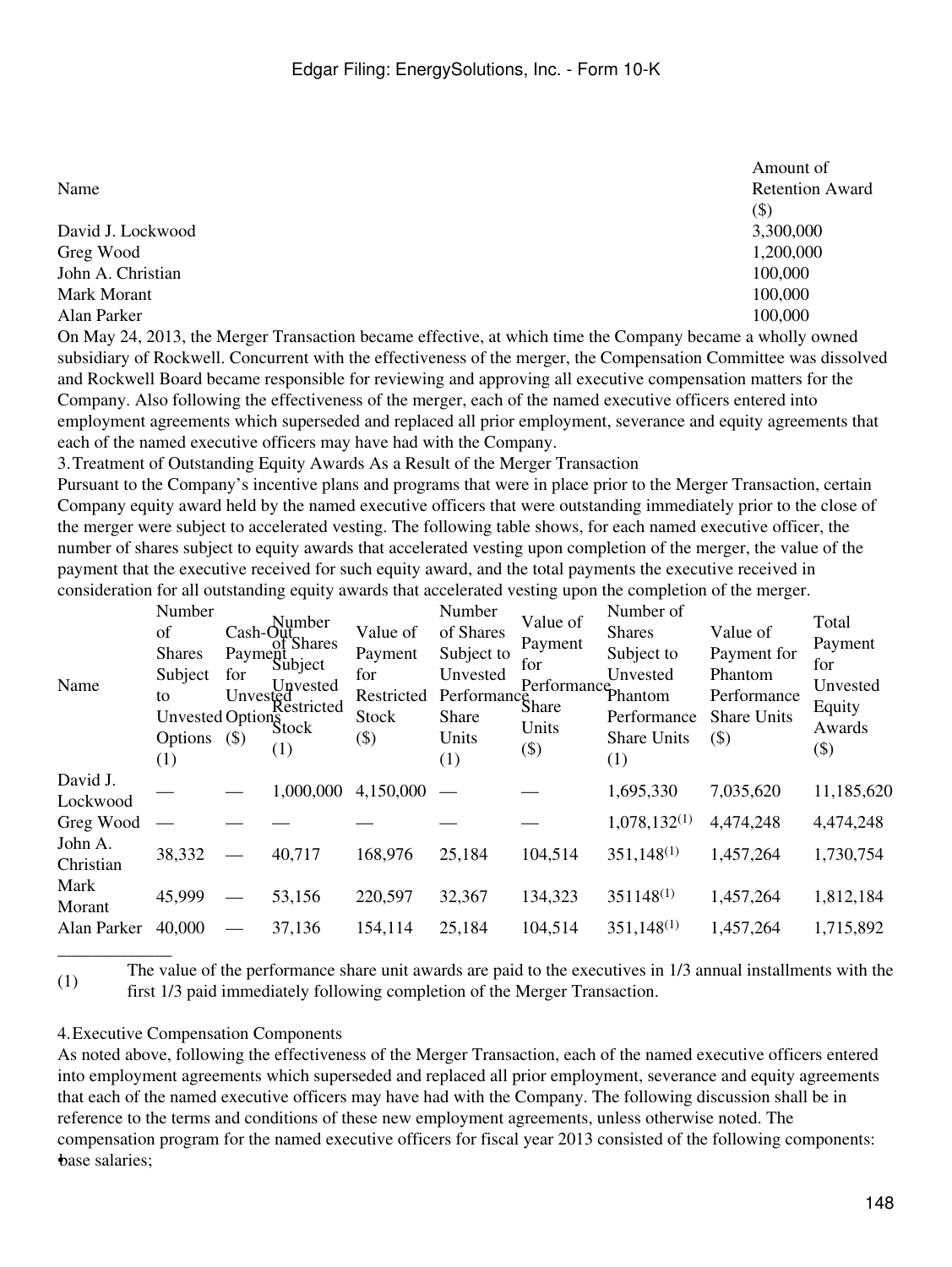•annual performance-based cash incentive awards;

•long-term equity-based incentive awards pursuant to the Rockwell Stock Option Plan;

•benefits and limited perquisites; and

severance and change in control benefits. C. Executive Compensation Program Design

1.The Role of Cash Compensation

The Company provides cash compensation to the named executive officers through a combination of base salaries and performance-based cash incentive compensation.

Base Salaries. Base salaries for the named executive officers reflect each named executive officer's level of experience, responsibilities and expected future contributions to the Company's success. The Rockwell Board reviews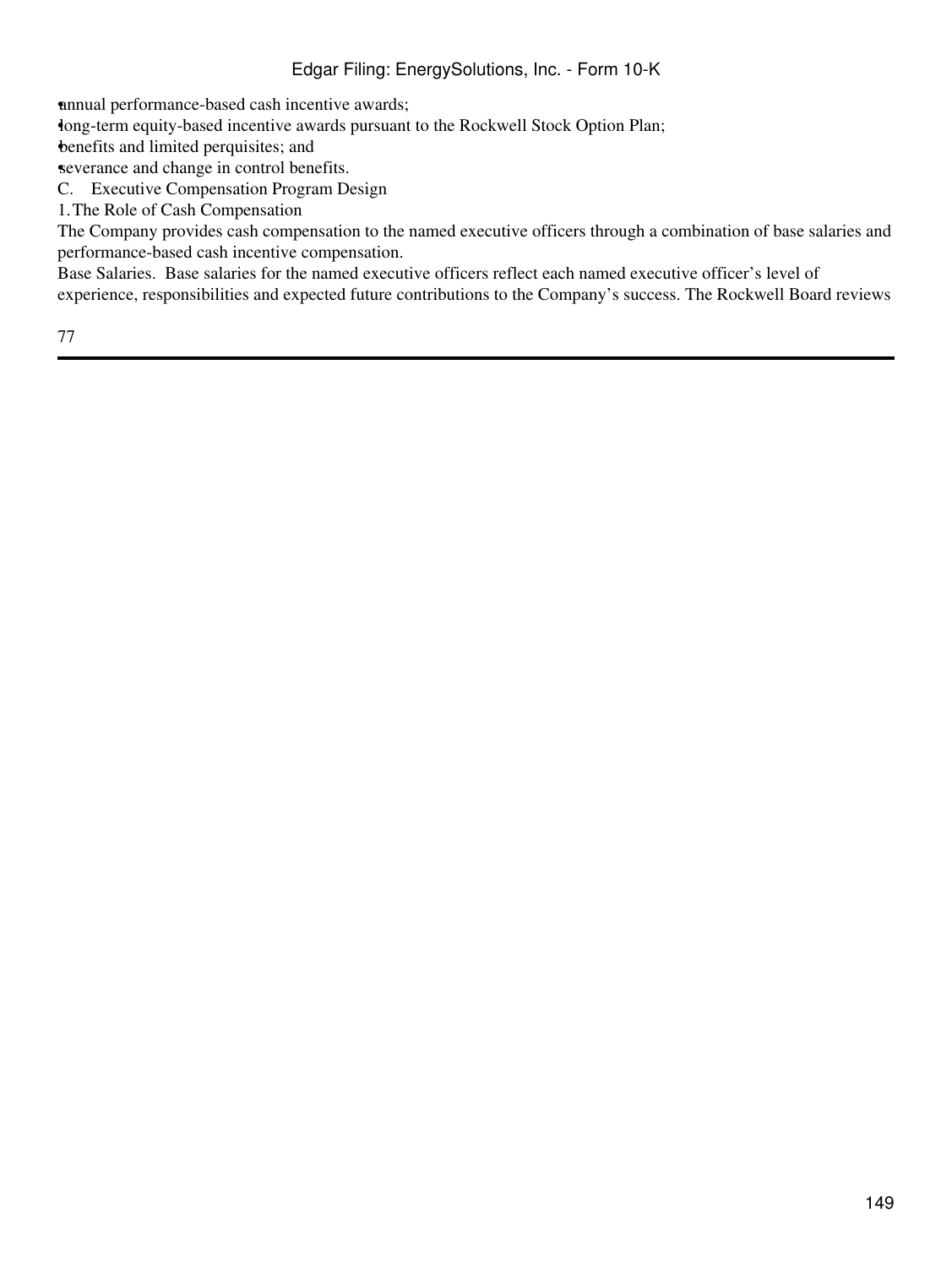base salaries on an annual basis, or as responsibilities change, and considers factors such as individual and Company performance and the competitive environment in the Company's industry in determining whether salary adjustments are warranted. The Rockwell Board believes that base salaries are an important component in achieving the Company's compensation objectives, but that the most significant portion of each named executive officer's compensation should be delivered through performance-based incentives.

Upon the closing of the Merger Transaction and with the recommendation and concurrence of Mr. Lockwood, the Rockwell Board set the base salary of each of the named executive officers at the same level of \$600,000. The total base salary paid to each named executive officer during 2013 is set forth in the Summary Compensation Table below. Performance-Based Cash Incentive Compensation. The Company provides additional cash compensation to its executives through annual performance-based cash incentive compensation. Upon the closing of the Merger Transaction, the Rockwell Board agreed to maintain the current annual performance-based cash incentive plan for each of Messrs. Wood, Christian, Morant and Parker as described above with the exception that the Company Plan EBITDA goal would be changed to Adjusted Cash EBITDA. Rockwell Boards' actions with respect to Mr. Lockwood's 2013 annual performance-based cash incentive compensation are described below. The Rockwell Board believes that performance-based cash compensation incentivizes superior performance, rewards achievement of short-term Company and individual goals, aligns the officers' interests with those of the Company's stakeholders and is an important component of executive compensation.

David Lockwood

•

Pursuant to the terms of Mr. Lockwood's amended and restated employment agreement dated as of June 13, 2013, for the fiscal year 2013, Mr. Lockwood agreed to receive a pro-rated performance-based cash compensation for the period between January 1, 2013 and the close of the Merger Transaction at the target amount of \$295,895. In consideration of this payment, and other payments he received under his amended and restated employment agreement, Mr. Lockwood agreed that he would not be eligible for performance-based cash incentive compensation between the close of the Merger Transaction and the end of 2013. He will be eligible for performance-based cash incentive compensation for the full 2014 fiscal year.

Greg Wood, John Christian, Mark Morant and Alan Parker

The following is a description of the Company's performance-based cash incentive compensation program for these named executive officers for 2013.

• approved by the Rockwell Board, including financial performance goals for the Company and attainment of safety Payment of performance-based cash compensation is determined based on attainment of specific performance goals goals.

45% of performance-based cash compensation was tied to the successful closing of the Merger Transaction. If the named executive officers were unsuccessful in closing the Merger Transaction, the named executive officers would not have received this percentage of performance-based cash compensation.

45% of performance-based cash compensation was tied to the Company's Adjusted Cash EBITDA. If the Company failed to attain a pre-determined threshold level of Adjusted Cash EBITDA, the named executive officers would not receive this percentage of performance-based cash compensation.

10% of performance-based cash compensation was tied to safety goals. If a named executive officer failed to achieve these pre-determined safety goals, the named executive officer would not receive the portion of performance-based cash compensation attributable to those goals for the year.

• Similarly, officers are eligible for a below target or zero bonus awards should performance fall below target or below Officers are eligible for above target compensation should the Company exceed its target performance goals. the required threshold.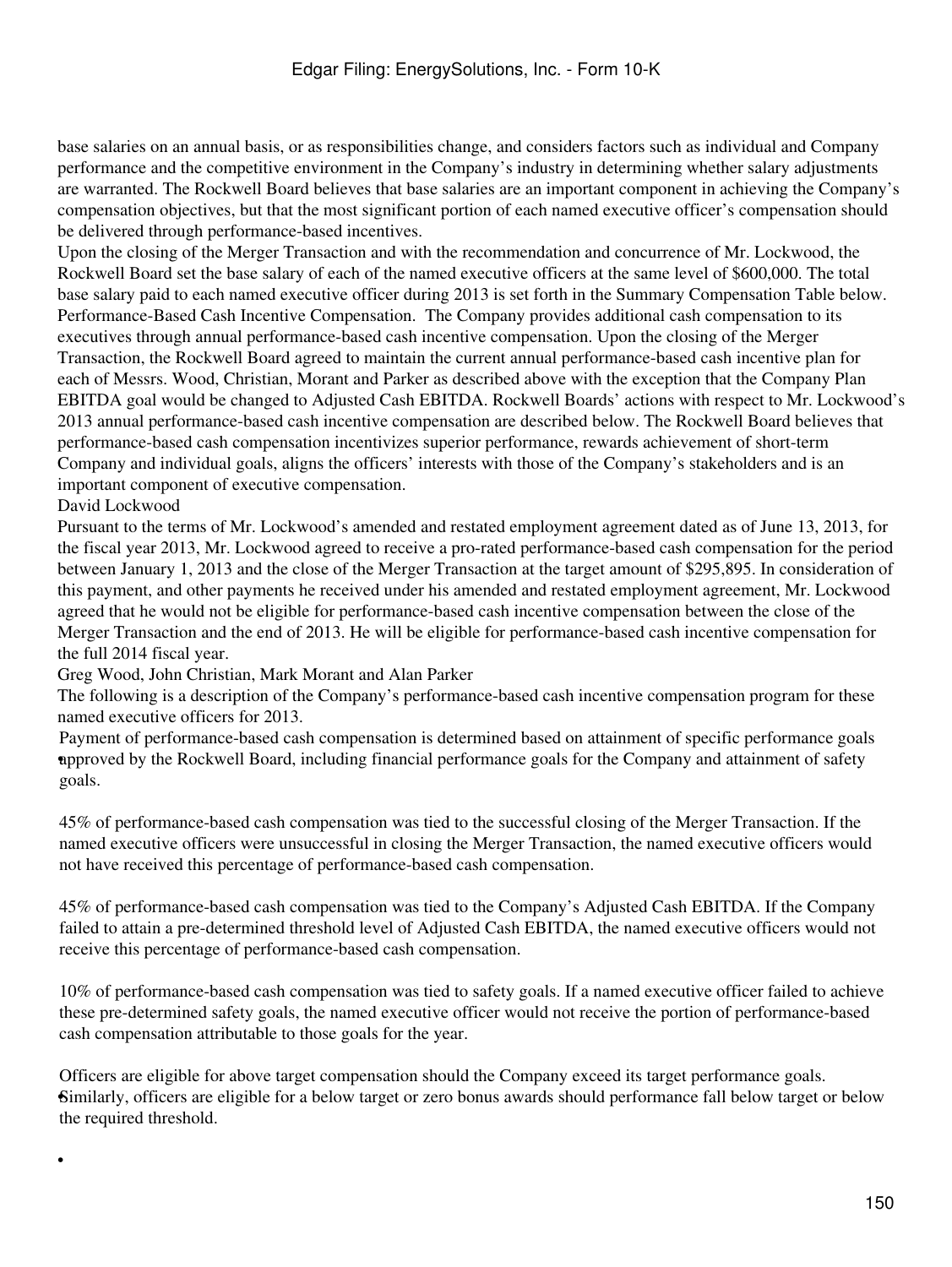The performance-based cash compensation payable to the named executive officers is interpolated for actual financial and safety results between threshold and target levels or between target and maximum levels.

• Criothiance-based cash compensation is designed to be attainable upon exertion of extra crioti and natu work.<br>Accordingly, in any year performance-based cash compensation may not be earned at all or may be earned at less Performance-based cash compensation is designed to be attainable upon exertion of extra effort and hard work.

78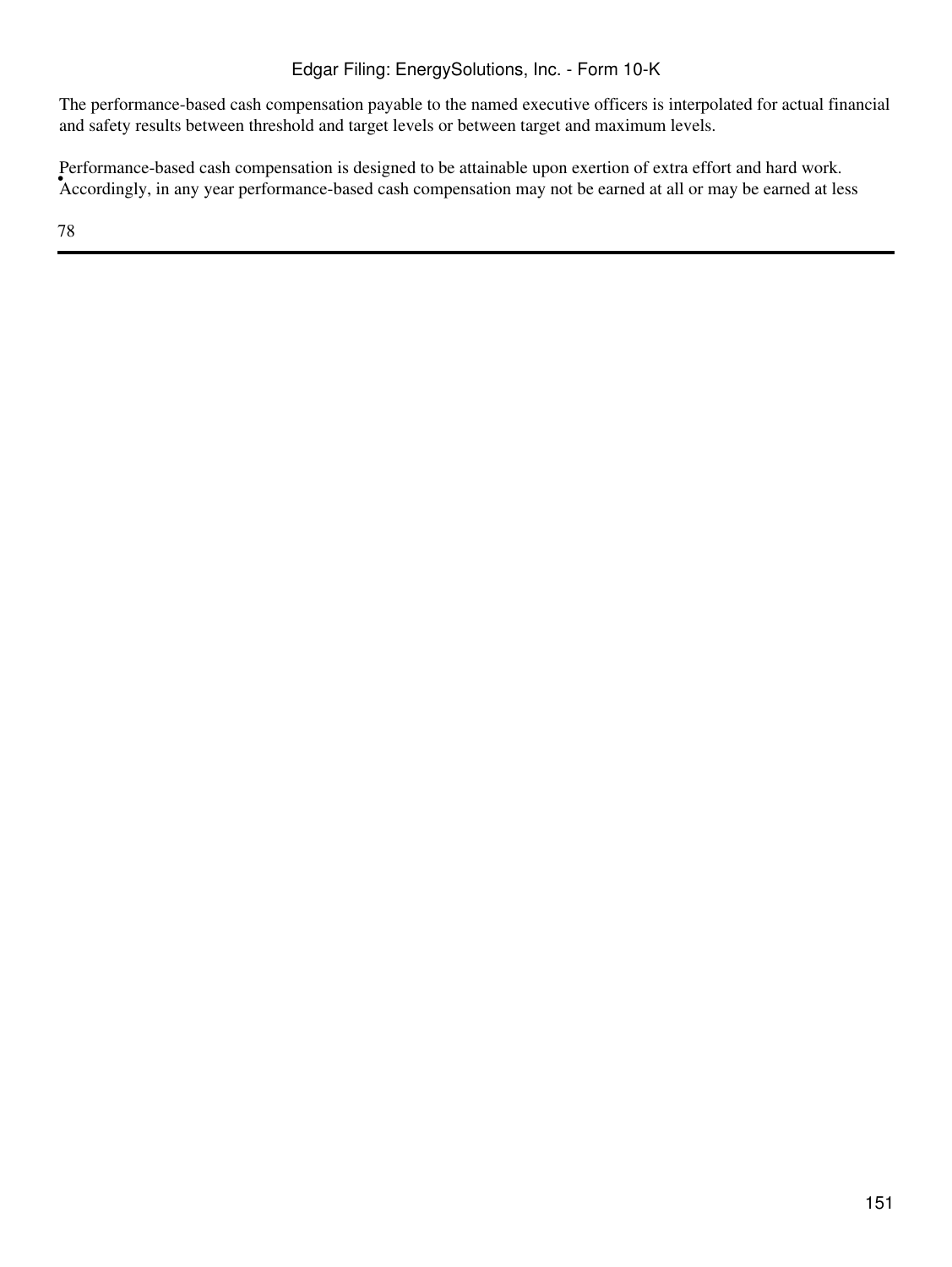than 100%. The uncertainty of meeting target goals ensures that any payments under performance-based cash compensation plan are truly performance-based, consistent with the Rockwell Board's objectives.

At the end of the year or the beginning of the following year, the Rockwell Board determines the amount of performance-based cash compensation to be paid to each named executive officer by comparing actual Company financial performance and safety results to the year's pre-determined performance goals. The Rockwell Board may adjust the amount paid to any individual based on the officer's overall performance or unique events that may have occurred during the year.

The following table sets forth the weightings for each component of the 2013 annual performance-based cash compensation for each of the named executive officers:

| Name              | Successful<br>Closing of the<br>Merger<br>Transaction | Adjusted<br>Cash<br><b>EBITDA</b> | Safety |
|-------------------|-------------------------------------------------------|-----------------------------------|--------|
| Greg Wood         | 45%                                                   | 45%                               | $10\%$ |
| John A. Christian | 45%                                                   | 45%                               | $10\%$ |
| Mark Morant       | 45%                                                   | 45%                               | 10%    |
| Alan Parker       | 45%                                                   | 45%                               | $10\%$ |

The following table sets forth the target bonus as a percentage of base salary for each of the named executive officers for 2013:

| Target $%$ of 2013 |
|--------------------|
| <b>Base Salary</b> |
| (1)                |
| 100%               |
| 80%                |
| 80%                |
| 80%                |
|                    |

(1) as set forth in such executive's employment agreement that was entered into following the close of the Merger For 2013, annual performance-based cash compensation is based on the named executive officer's base salary rate

Transaction, rather than the base salary actually earned during 2013.

\_\_\_\_\_\_\_\_\_\_\_\_\_

Merger Transaction: As noted above, 45% of each named executive officer's 2013 annual performance-based cash compensation was tied to the successful closing of the Merger Transaction. If the Company's Adjusted Cash EBITDA results were less than target, the portion of the performance-based cash compensation tied to the successful closing of the Merger Transaction would be paid at the target level. If, however, the Company's Adjusted Cash EBITDA results were greater than target, the portion of the performance-based cash compensation tied to the successful closing of the Merger Transaction would be paid above target, assuming such closing was successful. The following table sets forth the threshold, target and maximum amounts that each named executive officer could earn in 2013 based on the closing of the Merger Transaction:

#### Percent of Target Award Paid for Achieving

|                   |                           |             | Maximum              |
|-------------------|---------------------------|-------------|----------------------|
|                   | <b>Merger Transaction</b> | Merger      | (Merger Transaction) |
| Name              |                           | Transaction | Closed $& 120\%$ of  |
|                   | Not Closed                | Closed      | <b>Adjusted Cash</b> |
|                   |                           |             | <b>EBITDA Goal)</b>  |
| Greg Wood         | 0%                        | $100\%$     | $200\%$              |
| John A. Christian | $0\%$                     | 100%        | 200%                 |
| Mark Morant       | $0\%$                     | $100\%$     | 200%                 |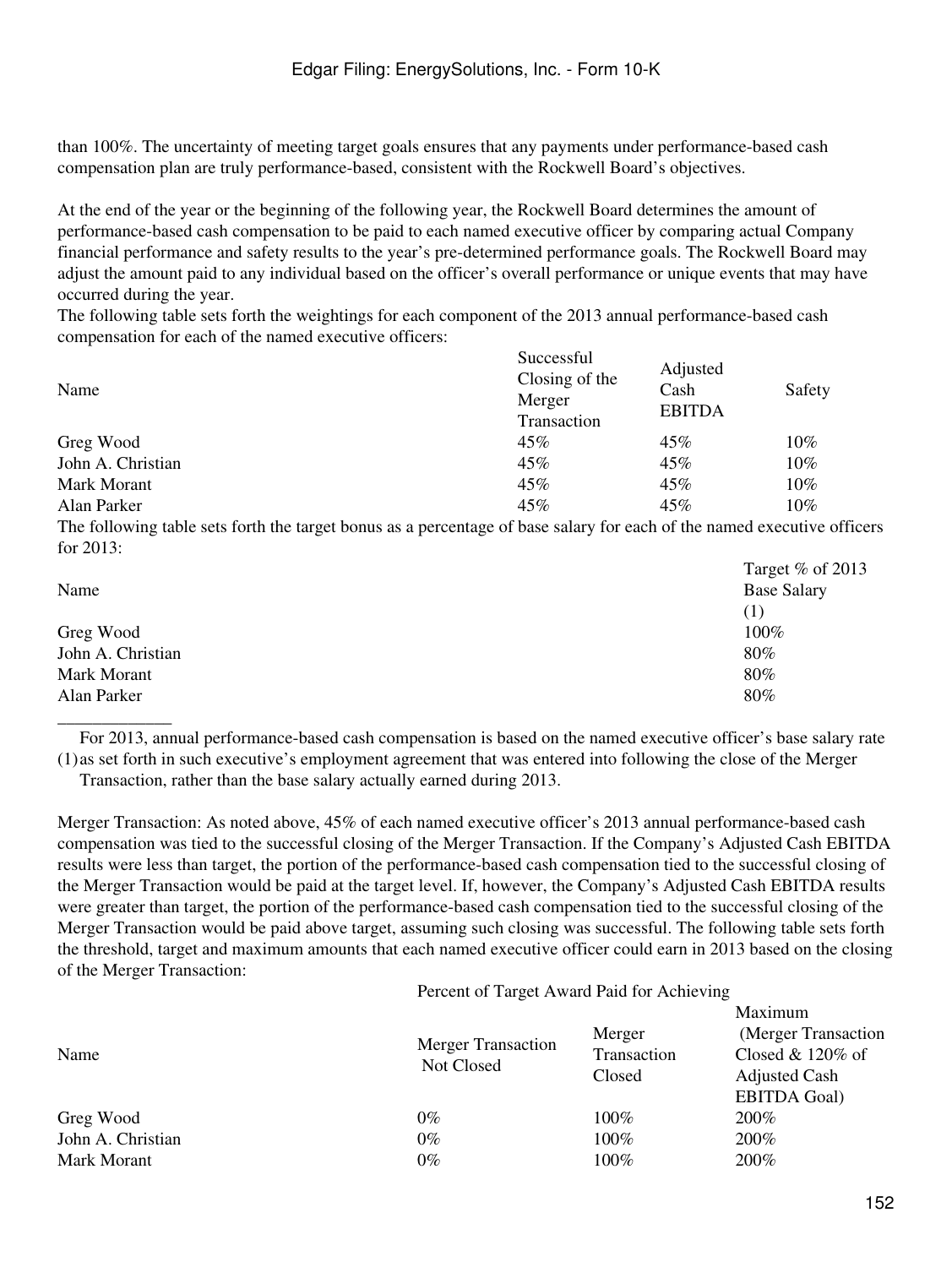| Edgar Filing: EnergySolutions, Inc. - Form 10-K |    |      |      |  |  |
|-------------------------------------------------|----|------|------|--|--|
| Alan Parker                                     | 0% | 100% | 200% |  |  |
| 79                                              |    |      |      |  |  |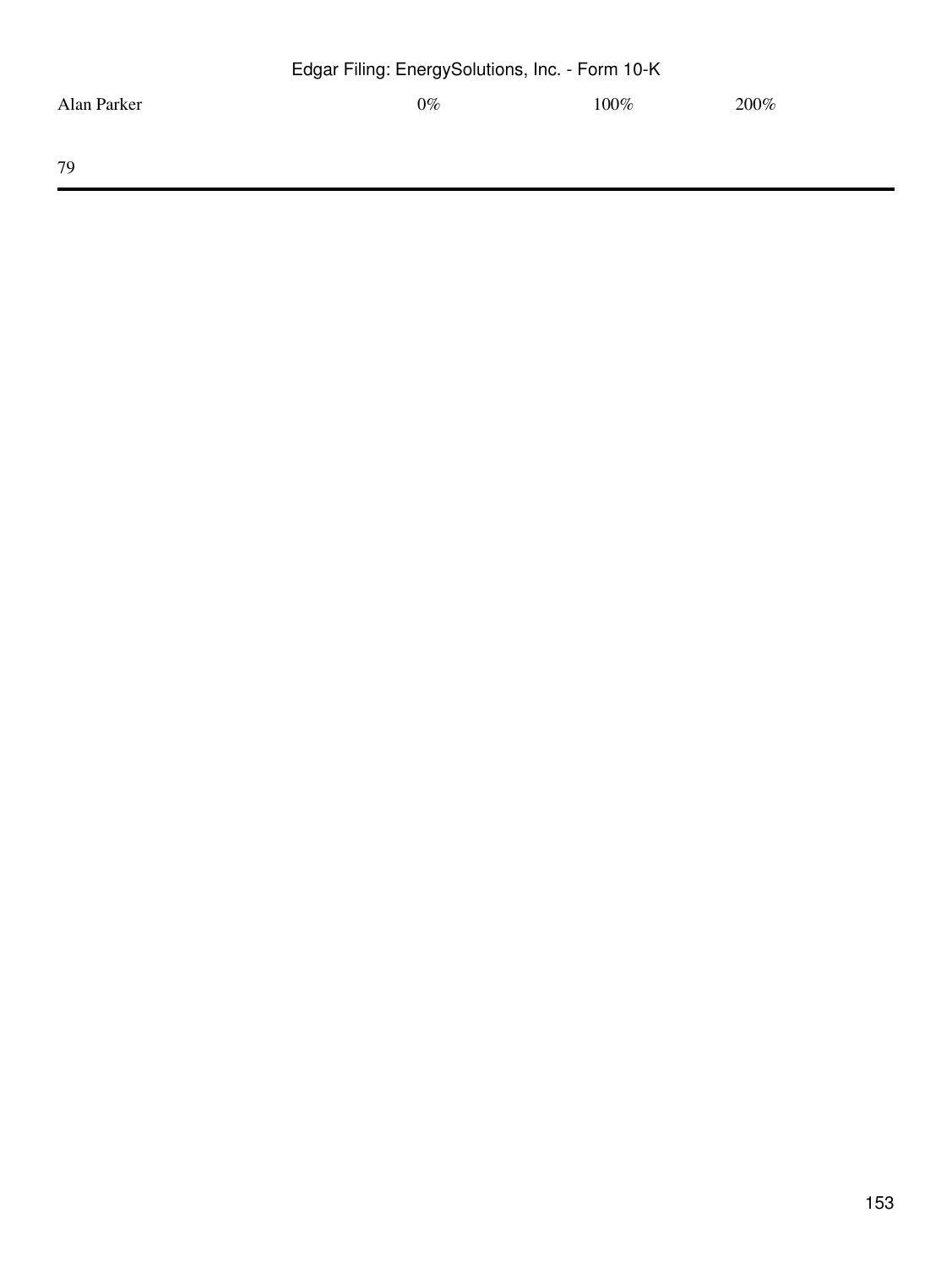On May 24, 2013 the Merger Transaction was successfully closed and, as noted below, the Company's Adjusted Cash EBITDA results were less than target, therefore, each of the named executive officers will be paid at target for this portion of their performance-based cash compensation.

Company Performance Goals. As noted above, 45% of each named executive officer's 2013 annual performance-based cash compensation was tied to the Company's Adjusted Cash EBITDA. The following table sets forth the threshold, target and maximum amounts that each named executive officer could earn in 2013 based on different levels of achievement of the 2013 Company Adjusted Cash EBITDA performance targets:

Percent of Target Award Paid for Achieving

| Name              | Threshold<br>(80% of Adjusted Cash<br><b>EBITDA Goal)</b> | Target<br>$(100\% \text{ of }$<br><b>Adjusted Cash</b><br><b>EBITDA Goal)</b> | Maximum<br>$(120\% \text{ of Adjusted})$<br>Cash Goal) |
|-------------------|-----------------------------------------------------------|-------------------------------------------------------------------------------|--------------------------------------------------------|
| Greg Wood         | $0\%$                                                     | $100\%$                                                                       | $200\%$                                                |
| John A. Christian | $0\%$                                                     | $100\%$                                                                       | $200\%$                                                |
| Mark Morant       | $0\%$                                                     | 100%                                                                          | 200%                                                   |
| Alan Parker       | $0\%$                                                     | 100%                                                                          | 200%                                                   |

EBITDA (earnings before interest, taxes, depreciation and amortization) is a non-GAAP financial measure that the Company defines as net income (loss) attributable to the Company plus interest expense (including the effects of interest rate derivative agreements), income taxes, depreciation, impairment charges and amortization. Adjusted Cash EBITDA is a non-GAAP financial measure that the Company uses as a measure of performance for its executive officer bonus compensation program and represents EBITDA plus or minus certain non-cash and unusual or non-recurring items, as determined in the discretion of the Rockwell Board, and is calculated solely for compensation purposes to reflect the Rockwell Board's view of management's annual performance. In March 2014, the Rockwell Board reviewed the Company's 2013 financial performance and applied its discretion to calculate the Adjusted Cash EBITDA for the Company to determine what percentage of this component of the 2013 annual performance-based cash compensation was achieved. The following table identifies the target and actual 2013 Adjusted Cash EBITDA for the Company as determined by the Rockwell Board:

|                                                                           | Company       |
|---------------------------------------------------------------------------|---------------|
| Plan Adjusted Cash EBITDA - Target                                        | \$135,000,000 |
| Plan Adjusted Cash EBITDA - Actual                                        | \$133,132,000 |
| Percent achievement of target Adjusted Cash EBITDA                        | 99%           |
| Percent of this component of performance-based cash compensation achieved | 93%           |

Safety Goals. For 2013, 10% of each named executive officer's 2013 annual performance-based cash compensation was tied to safety goals. One-third of the safety goals consisted of the Company achieving a target number of corrective actions identified during management field observations during 2013, one-third consisted of the Company achieving an As Low As Reasonably Achievable (ALARA) goal, and one-third consisted of the Company achieving a Total Recordable Case (TRC) rate goal. Management field observations are in-person site audits to identify any existing or potential safety issues that may be present.

The safety goals component of the annual performance-based cash compensation was subject to the following adjustments:

the safety bonus would be reduced by 50%; and If the Company experienced a single Notice of Violation (NOV) over \$200,000 or cumulative NOVs over \$500,000,

•If the Company experienced a work-related fatality, the safety bonus would be forfeited.

The results of the Company's performance against the 2013 safety goals are set forth in the chart below.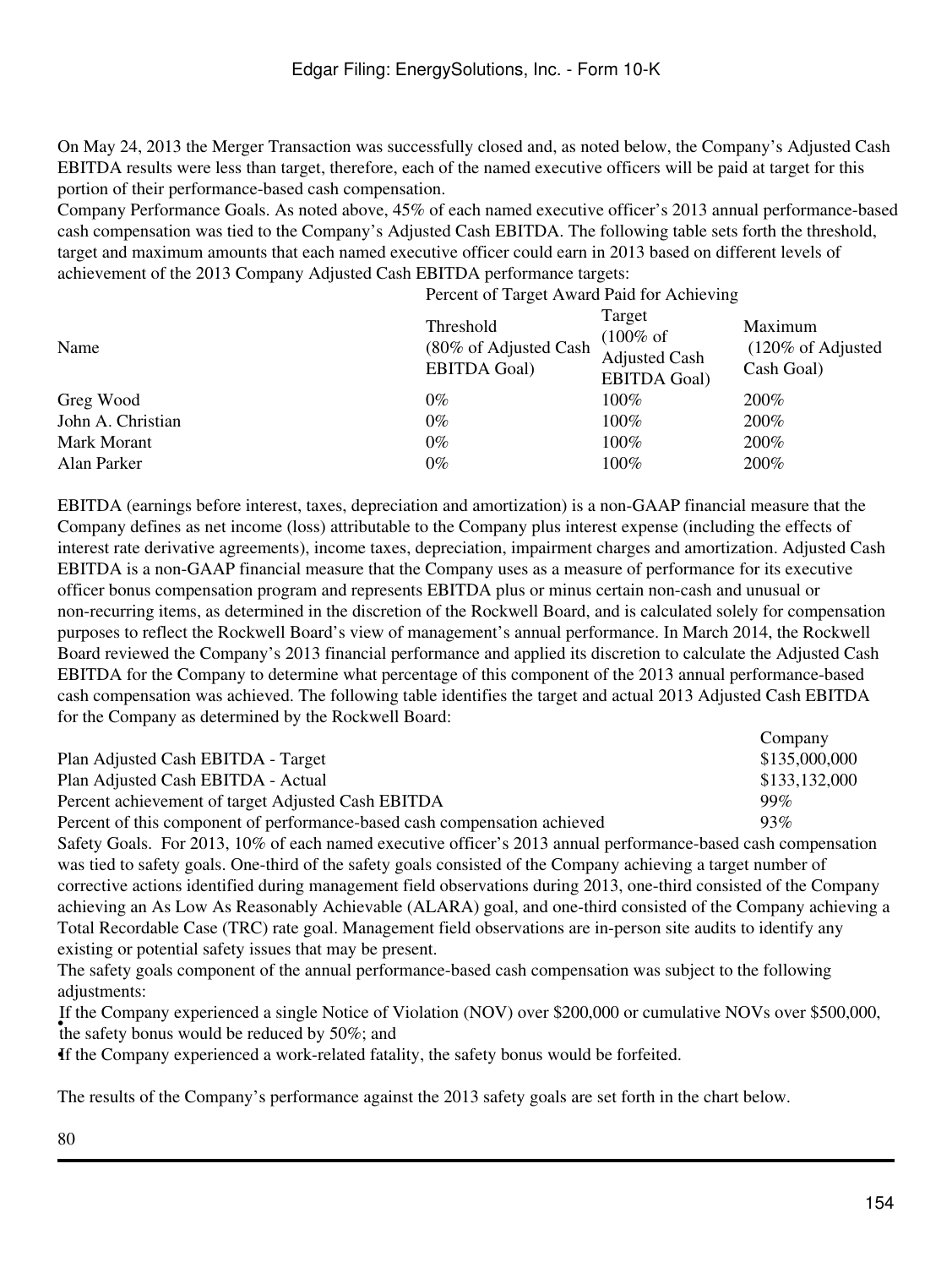| Weighting |                                        | 2013              |
|-----------|----------------------------------------|-------------------|
|           | <b>Safety Goals</b>                    | Achievement Level |
| 33.33%    | Corrective Actions completed           | $177\%$           |
| 33.33%    | ALARA                                  | 133%              |
| 33.33%    | <b>OHSA Total Recordable Case Rate</b> | $200\%$           |

Based upon its review of the Company's safety performance during 2013, in March 2014 the Rockwell Board determined that the Company's achievement level for its safety goals was 170% and each named executive officer would therefore receive 170% of the 10% of the annual performance-based cash compensation tied to safety goals. 2013 Payout. The following table identifies the percentage of each component of the 2013 performance-based cash compensation each named executive officer earned based on each named executive officer's 2013 performance as determined by the Rockwell Board:

| Name              | <b>Adjusted Goal</b><br><b>EBITDA</b> | Closing of ECP<br>Transaction | Safety | <b>Total Award</b><br>Earned as<br>Percentage of<br>Target |
|-------------------|---------------------------------------|-------------------------------|--------|------------------------------------------------------------|
| Greg Wood         | 93%                                   | $100\%$                       | 170\%  | 104%                                                       |
| John A. Christian | 93%                                   | $100\%$                       | 170%   | 104%                                                       |
| Mark Morant       | 93%                                   | 100%                          | 170%   | 104%                                                       |
| Alan Parker       | 93%                                   | $100\%$                       | 170%   | 104%                                                       |

The following table identifies the target and actual amounts of performance-based cash compensation each named executive officer earned based on each named executive officer's 2013 performance as determined by the Rockwell Board. The 2013 performance-based cash compensation will be paid to the named executive officers in April 2014.

| Name              | Target % of<br>$2013$ Base<br>Salary | Total Award<br>Earned as<br>Percentage of<br>Target | Actual $%$ of<br>$2013$ Base<br>Salary | Target 2013<br>Amount<br>$\left(1\right)$ | Actual 2013<br>Amount |
|-------------------|--------------------------------------|-----------------------------------------------------|----------------------------------------|-------------------------------------------|-----------------------|
| Greg Wood         | $100\%$                              | $104\%$                                             | $104\%$                                | \$600,000                                 | \$623,320             |
| John A. Christian | 80%                                  | $104\%$                                             | 83%                                    | \$480,000                                 | \$498,656             |
| Mark Morant       | 80%                                  | $104\%$                                             | 83%                                    | \$480,000                                 | \$498,656             |
| Alan Parker       | 80%                                  | $104\%$                                             | 83%                                    | \$480,000                                 | \$498,656             |

(1) as set forth in such executive's employment agreement that was entered into following the close of the Merger For 2013, annual performance-based cash compensation is based on the named executive officer's base salary rate

Transaction, rather than the base salary actually earned during 2013.

2.The Role of Long-Term Equity-Based Incentive Awards

\_\_\_\_\_\_\_\_\_\_\_\_\_

Overview. Long-term equity-based awards align the interests of the named executive officers with the interests of the Company's stakeholders by tying a portion of executive compensation to long-term stock value. The Rockwell Board believes that long-term equity-based incentive awards are the most effective way to attract, retain, and reward a strong executive team. In order to achieve this alignment and encourage retention, in May 2013, the Rockwell Board approved grants of time-vested stock options to the named executive officers. The following table identifies the long-term equity-based incentive awards made to the named executive officers in May 2013 as part of the employment agreement entered into subsequent to the closing of the Merger Transaction:

| Name              | Time- Vested Options | Grant Date Fair Value of Time- |  |  |
|-------------------|----------------------|--------------------------------|--|--|
|                   |                      | Vested Options $(\$)(1)$       |  |  |
| David J. Lockwood | 7.894                | 5.199.773                      |  |  |
| Greg Wood         | 5,639                | 3,714,406                      |  |  |
| John A. Christian | 4.511                | 2,971,393                      |  |  |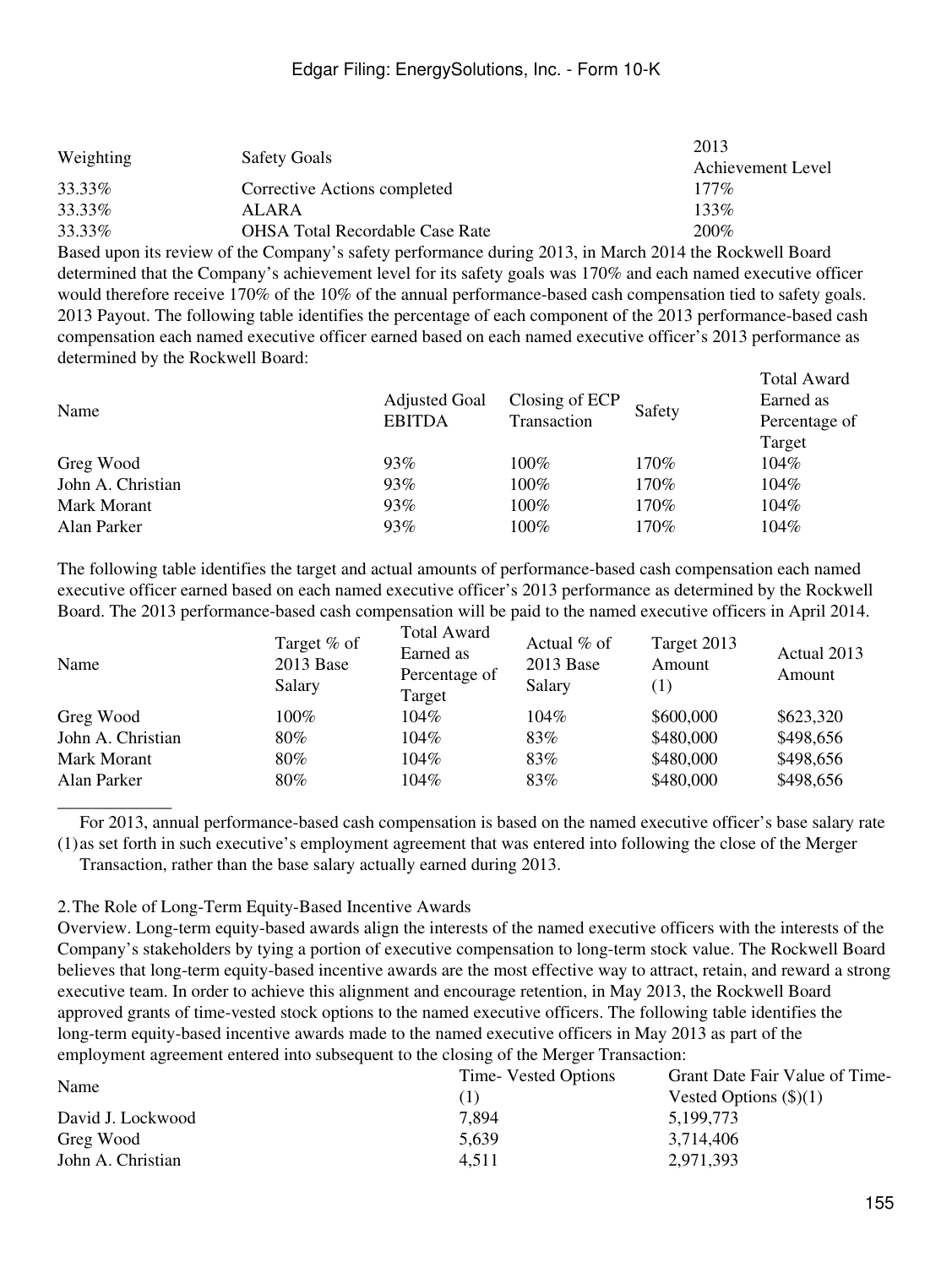| Mark Morant | 4.511 | 2,971,393 |
|-------------|-------|-----------|
| Alan Parker | 4.511 | 2,971,393 |

(1) multiplied by the fair market value of the shares on the grant date, which calculation is in accordance with FASB The amounts reported in this column reflect the grant date fair value which is the number of shares granted ASC Topic 718.

81

 $\overline{\phantom{a}}$  , where  $\overline{\phantom{a}}$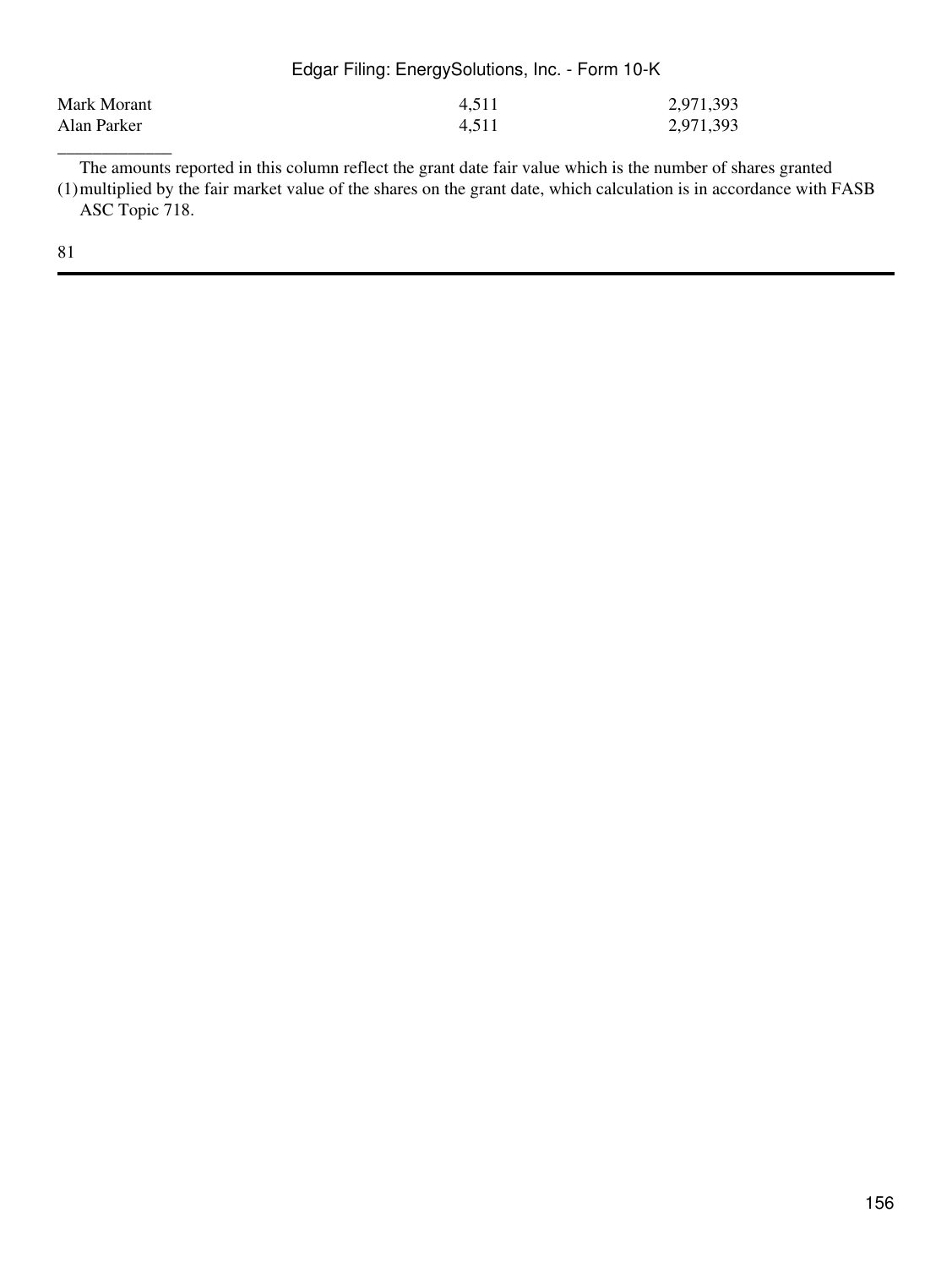Time-vested Stock Options. The time-vested stock options vest in five equal installments beginning on May 24, 2014, subject to the named executive officer's continued service with the Company. The exercise price of the time-vested stock options is equal to the fair market value at the time of grant. Time-vested stock options expire ten years from the date of grant. These awards are intended to be one-time awards and the Rockwell Board does not anticipate awarding similar equity based awards in the future. The grant of time-vested stock options to the named executive officer aligns the interests of the executives with the long-term value interests of the stakeholders because the awards only have value as the market price of the Company's stock increases.

### 3.The Role of Benefits and Perquisites

The named executive officers are eligible to participate in the Company's health and welfare programs, 401(k) Plan, and other programs offered to employees generally. In connection with the Company's naming rights to the EnergySolutions Arena in Salt Lake City, Utah, the Company obtains season tickets for the Utah Jazz, an NBA franchise team. The Company generally uses these tickets for business-related entertainment and marketing purposes and for employee recognition. Tickets for individual events that remain unused by the Company for such uses are periodically made available to the named executive officers and other management personnel for personal use. However, as such tickets are obtained for entire seasons rather than individually by event, there is no incremental cost to the Company associated with periodically providing such tickets to the named executive officers for personal use.

### 4.Severance and Change in Control Benefits

On June 13, 2013, subsequent to the closing of the Merger Transaction, the Rockwell Board approved and the Company entered into newly adopted employment agreements which replaced and superseded any and all other prior employment, severance and equity agreements with the named executive officers. These employment agreements provide for certain payments to the named executive officers in the event of a triggering event, as defined in the agreements. See the section titled "Potential Payments upon Termination or Change in Control-Executive Severance Agreements" below for a description of the executive severance agreements.

5.The Role of Consultants

During 2013, before the Merger Transaction the Compensation Committee directly retained the services of ClearBridge Compensation Group, an independent executive compensation consulting firm, on a range of external market factors, including evolving compensation trends, appropriate comparison companies and market survey data. ClearBridge Compensation Group provides general observations on the Company's compensation programs, but it does not determine or recommend the amount of compensation for any executives. No member of the Company's executive management, including any named executive officer had contact or communications with ClearBridge Compensation Group, unless ClearBridge Compensation Group was specifically directed to work with management to ensure support for the Compensation Committee. ClearBridge Compensation Group agreed to advise the Chair of the Compensation Committee if any potential conflicts of interest arise that could cause ClearBridge Compensation Group's independence and loyalty to be questioned, and also agreed not to undertake any projects for the Company's management except at the request of the Compensation Committee Chair as an agent for the Compensation Committee. Subsequent to the closing of the Merger Transaction, the Rockwell Board did not consult with the ClearBridge Compensation Group.

### 6.The Role of Peer Groups

Subsequent to the closing of the Merger Transaction, compensation deliberations were conducted through private negotiations between the Rockwell Board and Company management without with the use of specific peer group data. 7.Stock Ownership Guidelines

Pursuant to Mr. Lockwood's new employment agreement, he was required to purchase \$5,000,000 worth of common stock of Rockwell, subject to the terms of the applicable Rockwell stockholders agreement. No other named executive officer was subject to such purchase requirement. Except with respect to Mr. Lockwood's purchase requirement and the time-vested option awards granted to the named executive officers, as described above, the Company does not currently offer stock ownership to its executive officers.

8.Tax and Accounting Considerations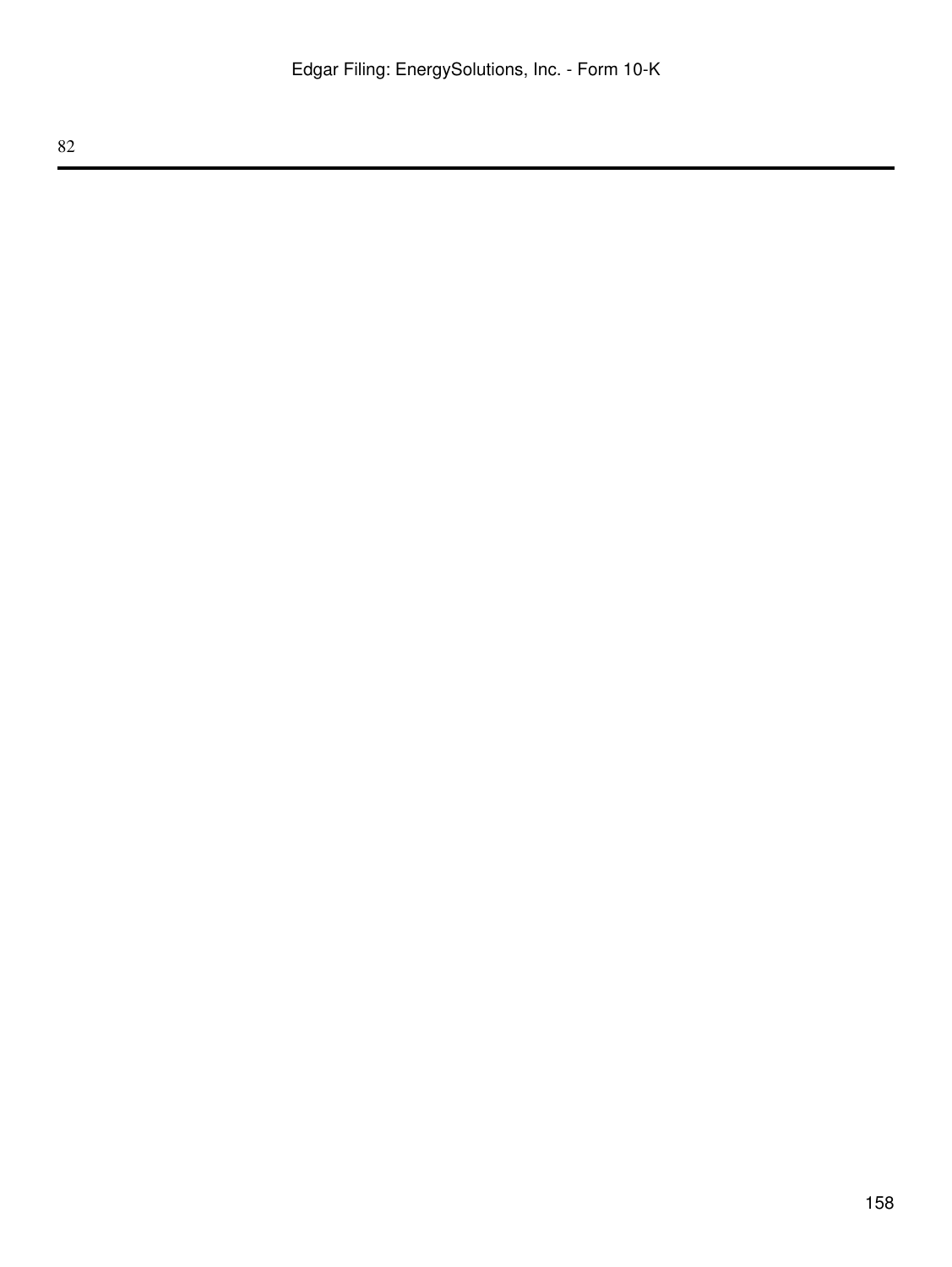Tax Deductibility of Compensation Expense. The Company no longer has publicly traded stock. As a result, the Company is no longer subject to Section 162(m) of the Internal Revenue Code.

Accounting Considerations. The Rockwell Board considers the accounting and cash flow implications of various forms of executive compensation. In its financial statements, the Company records salaries and performance-based cash compensation as expenses in the amounts paid, or to be paid, to the named executive officers. The accounting expense of long-term equity-based incentive awards to employees is calculated in accordance with FASB ASC Topic 718, Share-Based Payment. The Rockwell Board believes, however, that the many advantages of equity compensation, as discussed above, more than compensate for the non-cash accounting expense associated with them. Summary Compensation Table

The following table sets forth the compensation earned by the named executive officers in 2013, and the prior two fiscal years to the extent required under applicable SEC rules.

| Name and<br>Principal<br>Position          | Year     | Salary<br>$(\$)$     | <b>Bonus</b><br>$(\$)$   | <b>Stock</b><br>Awards<br>\$)(1) | Option<br>Awards<br>\$)(1) | Non-Equity Change<br>Incentive<br>Plan<br>Compensationalue<br>\$)(2) | in<br>Pension<br>$(\$)$ | All Other<br>Compensation<br>$(\$)$ | Total<br>$(\$)$ |
|--------------------------------------------|----------|----------------------|--------------------------|----------------------------------|----------------------------|----------------------------------------------------------------------|-------------------------|-------------------------------------|-----------------|
| David J.<br>Lockwood                       |          |                      | 2013 698,077 5,337,669   |                                  | 5,199,773                  | 295,895                                                              |                         | 1,976,923(4)                        | 13,508,336      |
| President and<br>Chief                     |          | 2012 418,269 -       |                          | 3,695,187                        |                            | 403,846                                                              |                         | 140,837                             | 4,658,139       |
| Executive<br>Office $r^{(3)}$              | $2011 -$ |                      |                          |                                  |                            |                                                                      |                         |                                     |                 |
| Greg Wood                                  |          |                      | 2013 573,077 1,200,000 - |                                  | 3,714,406                  | 623,320                                                              |                         | 51,414(6)                           | 6,162,217       |
| <b>Executive Vice</b><br>President         |          | 2012 278,846 275,000 |                          | 1,453,512                        |                            | 269,231                                                              |                         | 32,662                              | 2,309,251       |
| and Chief<br>Financial<br>Office $r^{(5)}$ | $2011 -$ |                      |                          |                                  |                            |                                                                      |                         |                                     |                 |
| John A.<br>Christian                       |          | 2013 561,038 100,000 |                          |                                  | 2,971,393 498,656          |                                                                      |                         | $19,650^{(7)}$                      | 4,150,737       |
| President,<br>Logistics,<br>Processing     |          | 2012 475,000 -       |                          | 682,949                          | 83,743                     | 196,859                                                              |                         | 20,500                              | 1,459,051       |
| and Disposal<br>Group                      |          | 2011 469,038 -       |                          | 161,280                          | 65,067                     | 605,477                                                              |                         | 20,250                              | 1,321,112       |
| Mark Morant<br>President,                  |          | 2013 567,474 100,000 |                          |                                  | 2,971,393                  | 498,656                                                              | 28,212(9)               | $66,944^{(10)}$                     | 4,232,680       |
| Projects,<br>Products                      |          | 2012 475,000 -       |                          | 682,949                          | 83,743                     | 219,773                                                              | 13,129                  | 249,793                             | 1,724,387       |
| and Technology<br>Group <sup>(8)</sup>     |          | 2011 472,627 -       |                          | 328,920                          | 130,134                    | 458,713                                                              | 41,287                  | 224,863                             | 1,656,544       |
| Alan Parker                                |          | 2013 570,179 100,000 |                          |                                  | 2,971,393                  | 498,656                                                              |                         | $15,743^{(11)}$                     | 4,155,972       |
| <b>Chief Operating</b><br>Officer,         |          | 2012 484,566 -       |                          | 687,159                          | 87,384                     | 108,291                                                              |                         | 44,686                              | 1,412,086       |
| Projects Group                             |          | 2011 484,566 -       |                          | 167,640                          | 67,896                     | 455,612                                                              | $\qquad \qquad$         | 19,750                              | 1,195,464       |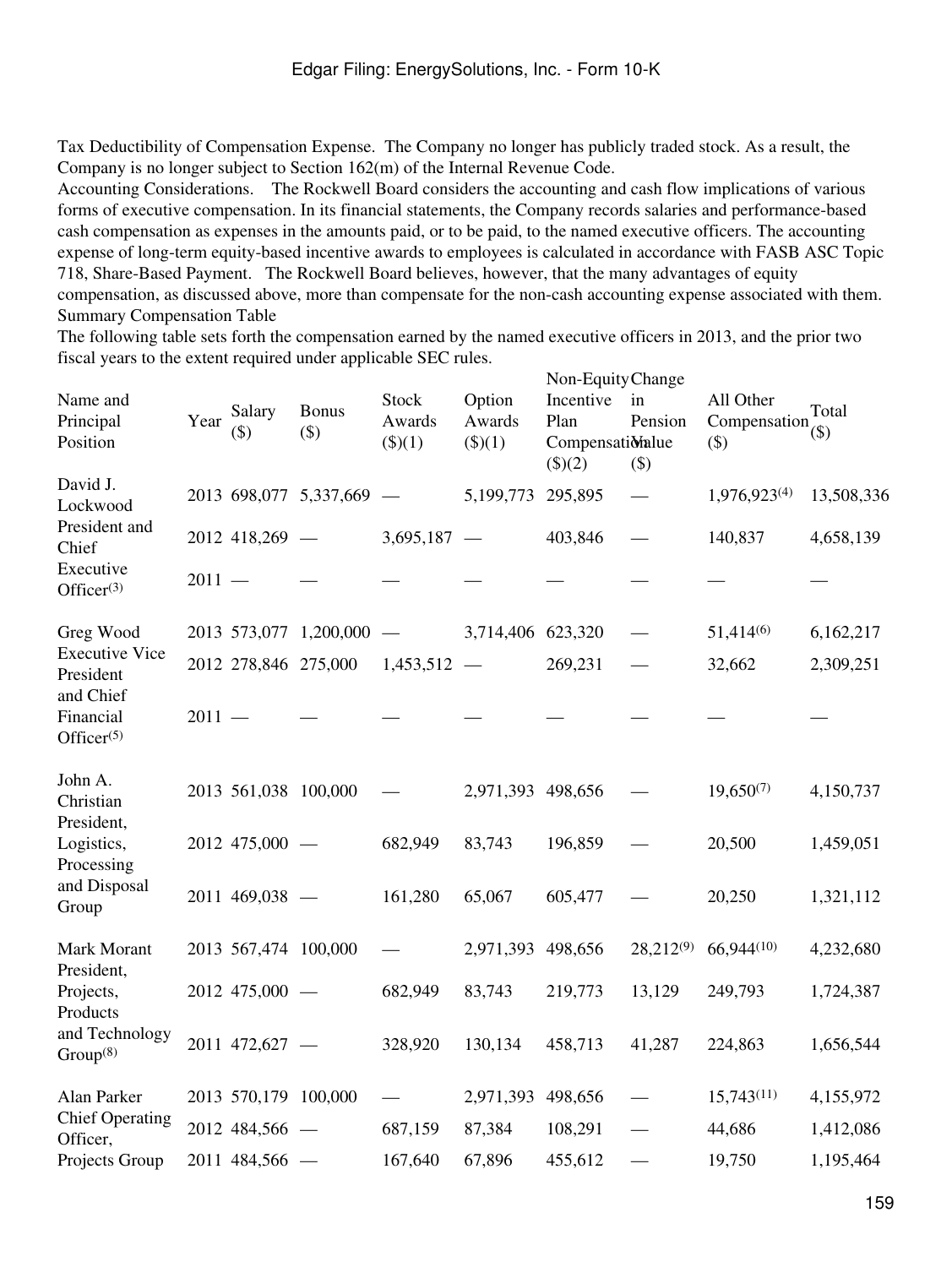The amounts reported in this column reflect the grant date fair value computed in accordance with FASB ASC Topic 718. Detailed information about the amount recognized for specific awards is reported in the table under

- (1) used to value the stock awards and option awards reported in this table, please see the discussion of stock awards "Outstanding Equity Awards at Fiscal Year-End" below. For a discussion of the assumptions and methodologies and option awards contained in Notes to Consolidated Financial Statements at Note 14, "Equity-Based Compensation" in this Annual Report.
- (2) Amounts in this column show the aggregate of amounts earned under our annual performance-based cash
- compensation program in the respective year and, except with respect to Mr. Lockwood, paid in the following year. Compensation for fiscal year 2011 is not reported for Mr. Lockwood because he was not a named executive officer
- (3) during that time. Mr. Lockwood was appointed as the Company's President and Chief Executive Officer effective June 11, 2012.
- (4) This amount consists of relocation payments of \$1,969,273 and the Company's matching contributions to Mr.<br>Lockwood's account under its 401(k) Plan of \$7,650.
	- Compensation for fiscal year 2011 is not reported for Mr. Wood because he was not a named executive officer
- (5) during that time. Mr. Wood was appointed as the Company's Executive Vice President and Chief Financial Officer effective June 11, 2012.
- (6) This amount consists of relocation payments of \$43,764 and the Company's matching contributions to Mr. Wood's account under its 401(k) Plan of \$7,650.
- (7) This amount reflects a car allowance of \$12,000 and the Company's matching contributions to Mr. Christian's account under its 401(k) Plan of \$7,650.
- (8)<sup>Amounts</sup> paid to Mr. Morant in sterling pounds have been converted to dollars based on the annual average sterling pound exchange rate for the applicable year. Represents the change in the actuarial present value of Mr. Morant's accumulated benefit under the section of the Civil Nuclear Pension Plan maintained by the Company as of December 31, 2013 over such amount as of
- (9) December 31, 2012. Mr. Morant is an inactive participant in this pension scheme. The change in the actuarial  $(9)$  are cannot using  $2012$  for Mr. Morant's hangfit is primarily ettributed at a change in actuarial assu present value during 2013 for Mr. Morant's benefit is primarily attributable to changes in actuarial assumptions, the passage of time and exchange rate fluctuations and does not reflect any additional accruals for service or compensation in 2013.

(10) under its 401(k) Plan of \$2,880, housing allowance of \$15,385, airfare reimbursements for family member travel This amount reflects a car allowance of \$12,000, the Company's matching contributions to Mr. Morant's account

of \$17,818 and tax preparation and consulting fees of \$18,862.

(11) This amount reflects a car allowance of \$12,000, the Company's matching contributions to Mr. Parker's account under its 401(k) Plan of \$2,895 and tax settlement of \$848.

83

 $\overline{\phantom{a}}$  , where  $\overline{\phantom{a}}$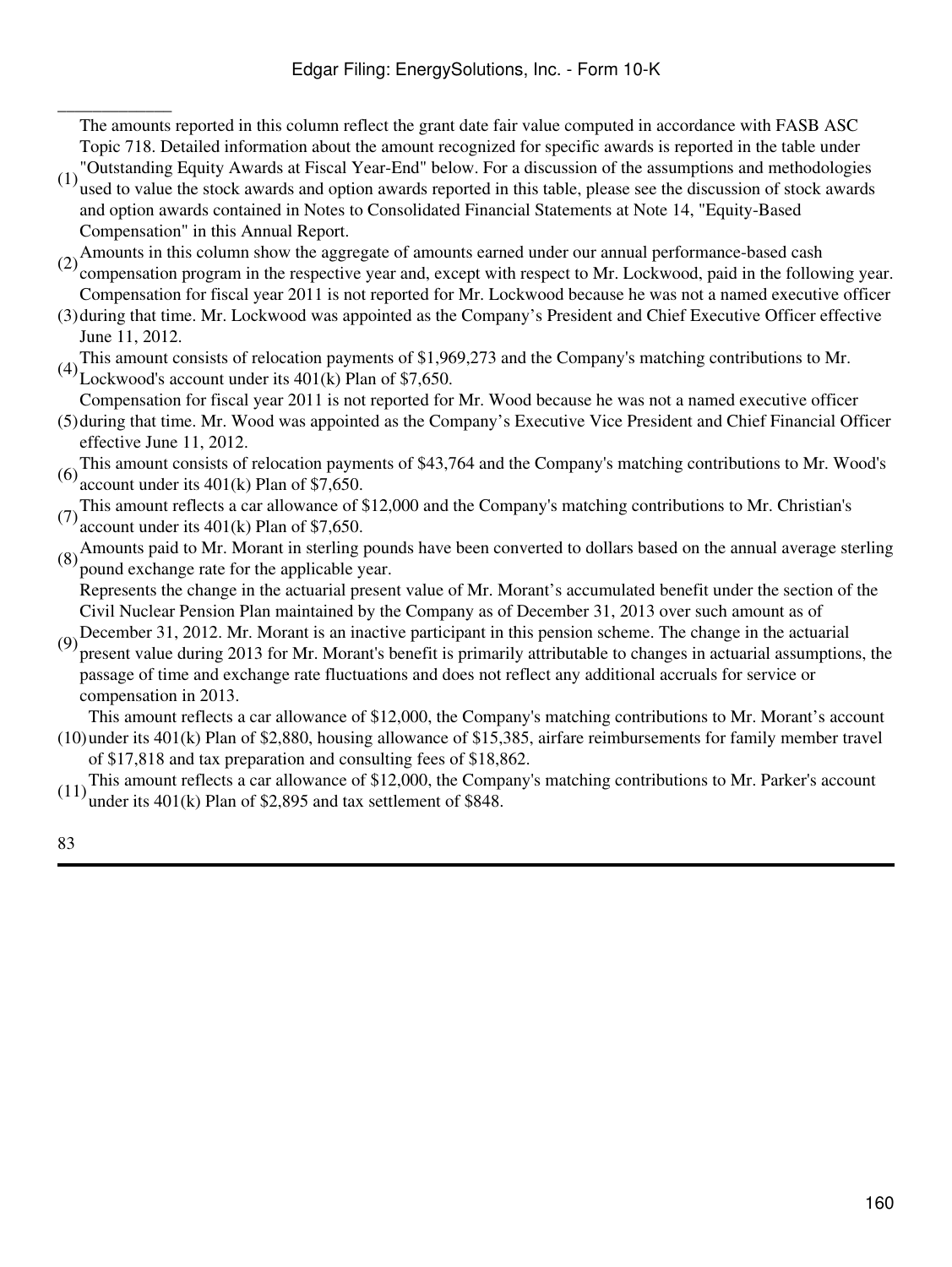#### Grants of Plan-Based Awards

The following table sets forth the plan-based awards made to the named executive officers during 2013.

|                 |                          |                  |                   | All Other Option Awards:                                                              |                                                                      |                                                                                |  |  |
|-----------------|--------------------------|------------------|-------------------|---------------------------------------------------------------------------------------|----------------------------------------------------------------------|--------------------------------------------------------------------------------|--|--|
| Award<br>(1)    | <b>Grant Date</b><br>(2) | Target<br>$(\$)$ | Maximum<br>$(\$)$ | Number of<br><b>Securities</b><br>Underlying<br>Options<br>(3)                        | Exercise or<br><b>Base Price</b><br>of Option<br>Share<br>(\$/Sh)(4) | <b>Grant Date</b><br>Fair Value<br>of Stock<br>and Option<br>Awards<br>(\$)(5) |  |  |
| <b>APBC</b>     | 2/27/2013                | 295,895          | 591,790           |                                                                                       |                                                                      |                                                                                |  |  |
| SO              | 5/24/2013                |                  |                   | 7,894                                                                                 | 1,000                                                                | 5,199,773                                                                      |  |  |
| <b>APBC</b>     | 2/27/2013                | 600,000          | 1,200,00          |                                                                                       |                                                                      |                                                                                |  |  |
| <b>SO</b>       | 6/13/2013                |                  |                   | 5,639                                                                                 | 1,000                                                                | 3,714,406                                                                      |  |  |
| <b>APBC</b>     | 2/27/2013                | 480,000          | 960,000           |                                                                                       |                                                                      |                                                                                |  |  |
| SO.             | 6/13/2013                |                  |                   | 4,511                                                                                 | 1,000                                                                | 2,971,393                                                                      |  |  |
| <b>APBC</b>     | 2/27/2013                | 480,000          | 960,000           |                                                                                       |                                                                      |                                                                                |  |  |
| <b>SO</b>       | 6/13/2013                |                  |                   | 4,511                                                                                 | 1,000                                                                | 2,971,393                                                                      |  |  |
| <b>APBC</b>     | 2/27/2013                | 480,000          | 960,000           |                                                                                       |                                                                      |                                                                                |  |  |
| SO <sub>1</sub> | 6/13/2013                |                  |                   | 4,511                                                                                 | 1,000                                                                | 2,971,393                                                                      |  |  |
|                 | Type of                  |                  |                   | <b>Estimated Future</b><br>Payouts Under<br>Non-Equity Incentive<br>Plan Awards $(3)$ |                                                                      | Awards Per                                                                     |  |  |

(1)Type of Award:

\_\_\_\_\_\_\_\_\_\_\_\_

APBC Annual Performance-Based Cash Incentive Compensation

SO Time-Vested Stock Option

(2) the 2013 annual performance-based cash incentive compensation awards or the date on which the Rockwell Board The grant date is the date on which the Compensation Committee adopted the EBITDA targets that set the basis for approved the option awards, as applicable.

These columns show the potential amounts payable to our named executive officers pursuant to the 2013 annual performance-based cash incentive compensation awards if the target or maximum goals established for such awards were satisfied. For a discussion of the 2013 annual performance-based cash incentive compensation award performance goals, see the section titled "Executive Compensation-Compensation Discussion and

(3) Analysis-Executive Compensation Program Design-The Role of Cash Compensation-Performance-Based Cash Incentive Compensation" above. The 2013 annual performance-based cash incentive compensation awards did not have a threshold award amount. The actual amounts paid to our named executive officers under our 2013 annual performance-based cash incentive compensation awards are shown in the Summary Compensation Table in the column titled "Non-Equity Incentive Plan Compensation."

(4)All options were granted at the fair market value as of the date of grant.

 $(5)$  year 2013 in accordance with FASB ASC Topic 718. For a discussion of the assumptions and methodologies used<br>the velve the ordinal symptom cover in this table, places are the discussion of ortion symptom contained in The amounts reported in this column reflect the aggregate dollar amounts recognized for option awards for fiscal to value the option awards reported in this table, please see the discussion of option awards contained in Notes to Consolidated Financial Statements at Note 14, "Equity-Based Compensation" in this Annual Report.

(6)The target and maximum amounts for Mr. Lockwood's annual performance-based incentive compensation reflect the pro-rated amounts of such compensation Mr. Lockwood was eligible to receive through the close of the Merger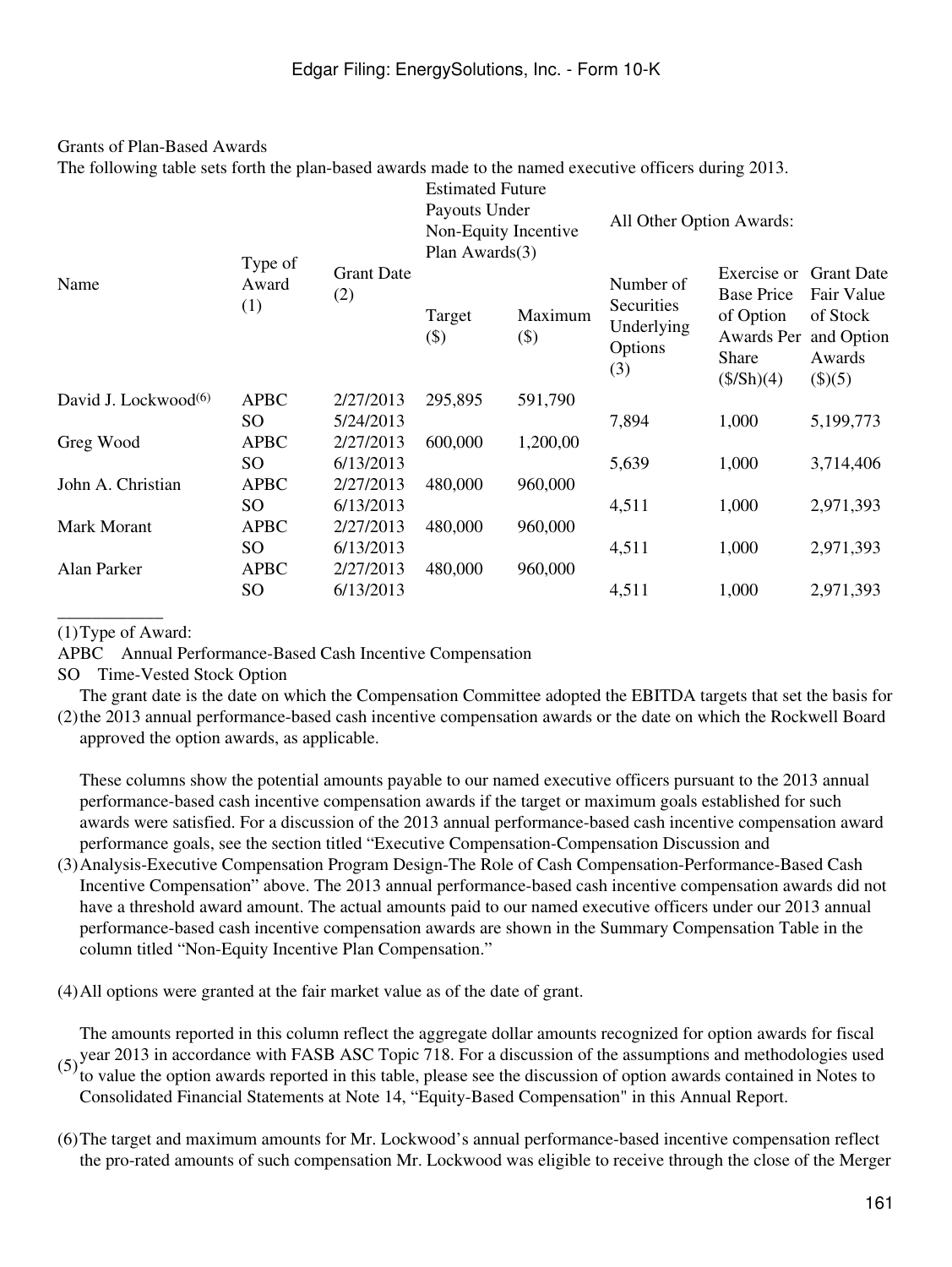Transaction. Pursuant to the terms of Mr. Lockwood's amended and restated employment agreement, Mr. Lockwood was not eligible for annual performance-based incentive compensation from the close of the Merger Transaction through the end of 2013.

Outstanding Equity Awards at Fiscal Year-End

The following tables present information regarding the outstanding equity awards held by each of the named executive officers as of December 31, 2013, including the vesting dates for the portions of these awards that had not vested as of that date. There were no outstanding stock awards outstanding as of December 31, 2013.

Option Awards

| Name              | <b>Award Grant</b><br>Date | Number of<br>Securities<br>Underlying<br>Unexercised<br>Options<br>Exercisable $(1)$ | Number of<br><b>Securities</b><br>Underlying<br>Unexercised<br>Options<br>Unexercisable<br>(1) | <b>Option Exercise</b><br>Price<br>$(\$)$ | Option<br><b>Expiration Date</b> |
|-------------------|----------------------------|--------------------------------------------------------------------------------------|------------------------------------------------------------------------------------------------|-------------------------------------------|----------------------------------|
| David J. Lockwood | $5/24/2013^{(1)}$          |                                                                                      | 7,894                                                                                          | 1,000                                     | 5/24/2023                        |
| Greg Wood         | $6/13/2013^{(1)}$          |                                                                                      | 5,639                                                                                          | 1,000                                     | 6/13/2023                        |
| John A. Christian | $6/13/2013^{(1)}$          |                                                                                      | 4,511                                                                                          | 1,000                                     | 6/13/2023                        |
| Mark Morant       | $6/13/2013^{(1)}$          |                                                                                      | 4,511                                                                                          | 1,000                                     | 6/13/2023                        |
| Alan Parker       | $6/13/2013^{(1)}$          |                                                                                      | 4,511                                                                                          | 1,000                                     | 6/13/2023                        |
|                   |                            |                                                                                      |                                                                                                |                                           |                                  |

(1) The shares subject to these options vest in increments of 20% upon each anniversary of May 24 starting on May  $(1)$  24, 2014.

84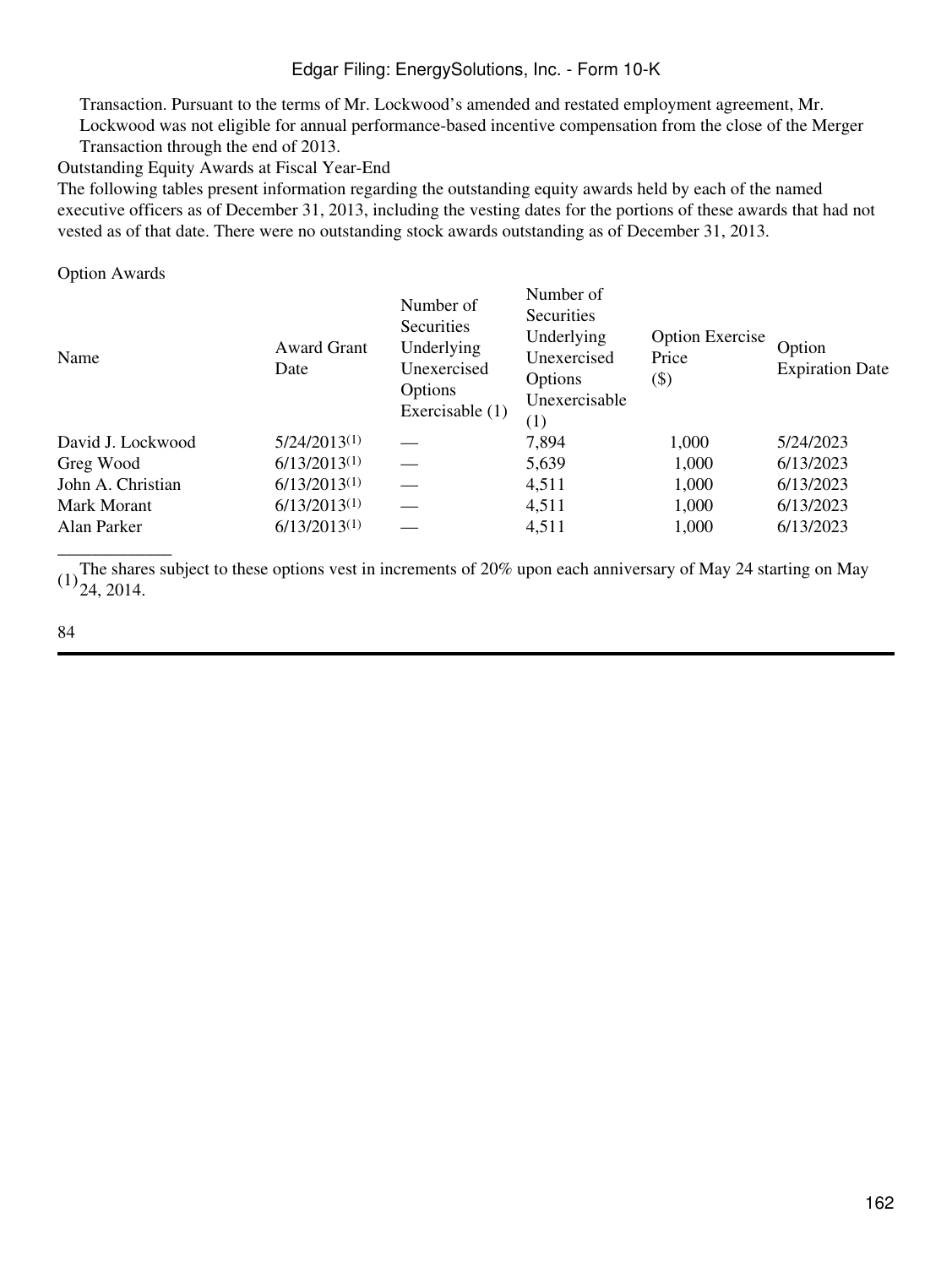### Option Exercises and Stock Vested

The following table includes information, on an aggregate basis, with respect to the exercise of stock options and the vesting of restricted stock for our named executive officers during 2013.

|                   | <b>Stock Awards</b><br><b>Option Awards</b> |                       |             |                |  |
|-------------------|---------------------------------------------|-----------------------|-------------|----------------|--|
|                   | Number of                                   |                       | Number of   |                |  |
| Name              | <b>Shares</b>                               | Value Realized Shares |             | Value Realized |  |
|                   | Acquired on                                 | on Exercise           | Acquired on | on Vesting     |  |
|                   | Exercise<br>$($ \$)                         |                       | Vesting     | $($ \$ $)(1)$  |  |
|                   | (1)                                         |                       | (1)         |                |  |
| David J. Lockwood |                                             |                       | 1,695,330   | 7,035,620      |  |
| Greg Wood         |                                             |                       | 1,078,132   | 4,474,248      |  |
| John A. Christian |                                             |                       | 453,376     | 1,833,214      |  |
| Mark Morant       |                                             |                       | 479,084     | 1,971,483      |  |
| Alan Parker       |                                             |                       | 464,343     | 1,906,995      |  |
|                   |                                             |                       |             |                |  |

Amounts shown in this column are calculated by multiplying (i) the closing sales price per share of our common stock on the vesting date, or in the case of shares that accelerated in connection with the close of the Merger

(1) Transaction, the per share purchase price of the Merger Transaction, by (ii) the number of shares acquired on vesting.

### Pension Benefits

The Company maintains a section within the Civil Nuclear Pension Plan ("CNPP") for the benefit of some its U.K. employees. Mr. Morant actively participated in this plan until February 16, 2011, when he relocated to the U.S. Since that time, Mr. Morant has been an inactive participant in the CNPP. The following table sets forth certain information with respect to the accrued pension plan benefits under the CNPP for Mr. Morant for the year ended December 31, 2013:

| Name              | Plan Name                  | Number of Years<br><b>Credited Service</b> | Present Value of<br>Accumulated<br>Benefit<br>\$)(1) |         | <b>Payments During</b><br>Last Fiscal Year<br>(S) |
|-------------------|----------------------------|--------------------------------------------|------------------------------------------------------|---------|---------------------------------------------------|
| Mark Morant $(2)$ | Civil Nuclear Pension Plan | 6.7                                        | 775,556                                              | $(3)$ — |                                                   |
|                   |                            |                                            |                                                      |         |                                                   |

This amount represents the present value of the accumulated benefit as of December 31, 2013, computed with the same actuarial assumptions as those used for the Company's 2013 audited consolidated financial statements and

(1) assuming Mr. Morant retires at age 60, which is the earliest age when participants may retire without any benefit reduction due to age. See Note 19 to our audited consolidated financial statements included in this Annual Report for a more detailed discussion of these assumptions.

Mr. Morant ceased to be an active member of the pension scheme effective February 16, 2011 upon his relocation to the U.S. Mr. Morant does, however, retain the benefits he accrued up until that date as a deferred pensioner of the scheme. The pension scheme provides Mr. Morant with a monthly pension benefit following his separation for services at or after attaining age 60 or reduced pension following his separation from service prior to age 60.

(2) Subject to certain offsets, the normal retirement benefit under the plan is an annuity that will provide an annual payment to Mr. Morant equal to 1/80 times his pensionable final earnings for every year of pensionable service. In addition, at the normal pension retirement age of 60 years old, Mr. Morant will receive a lump payment calculated as 3/80 times his pensionable final earnings.

(3)Converted from sterling pounds based on the annual average sterling pound exchange rate for 2013.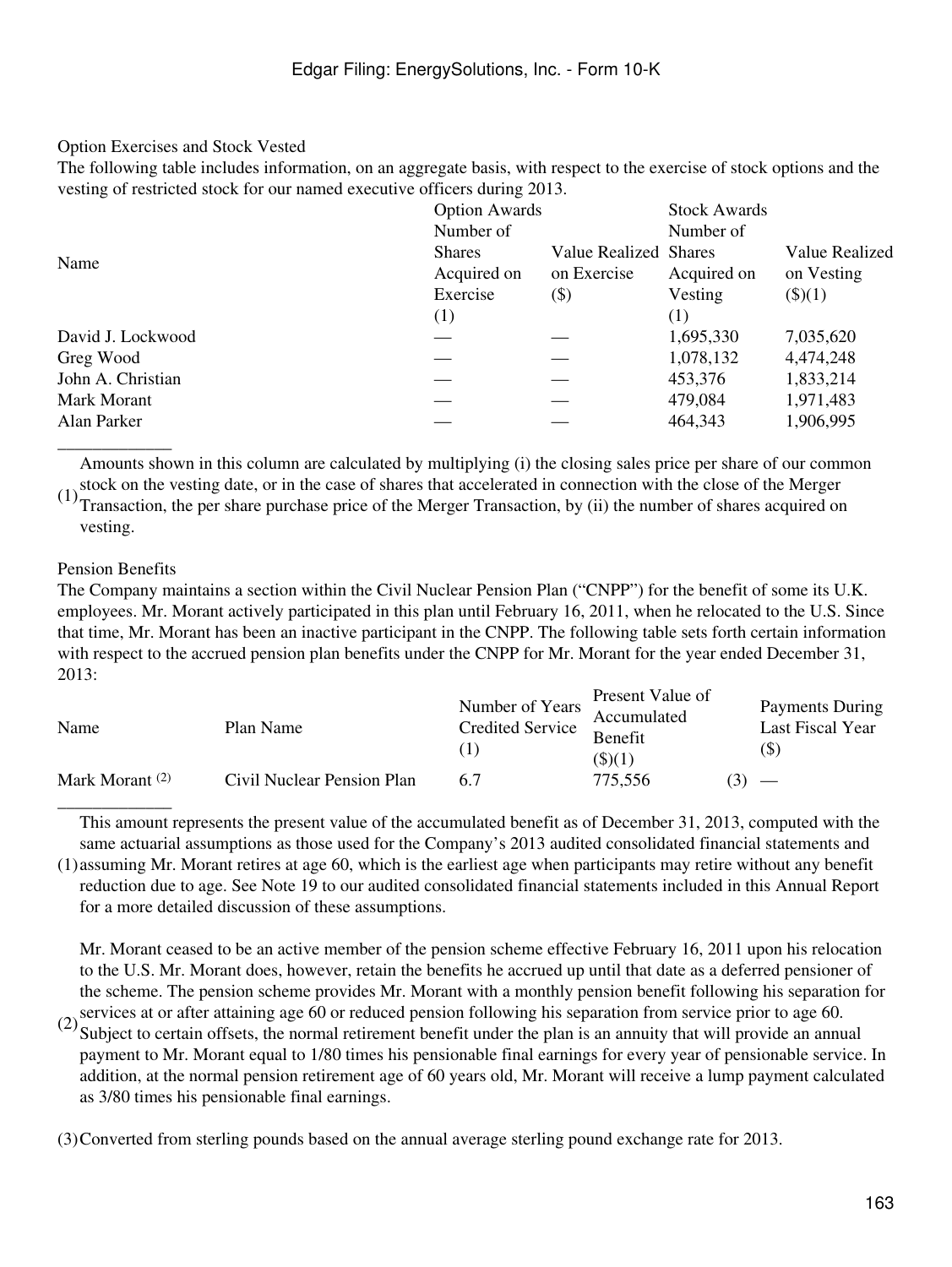Nonqualified Deferred Compensation

Except as described under "Pension Benefits" above, in the year ended December 31, 2013, our named executive officers received no nonqualified deferred compensation and had no deferred compensation balances.

Potential Payments upon Termination or Change in Control Potential Payments upon Termination or Change in Control

The following table discloses potential payments and benefits under our compensation and benefit plans and other employment arrangements to which our named executive officers would be entitled upon certain events, including a termination of their employment or change of control, assuming the termination of employment or change of control occurred on December 31, 2013.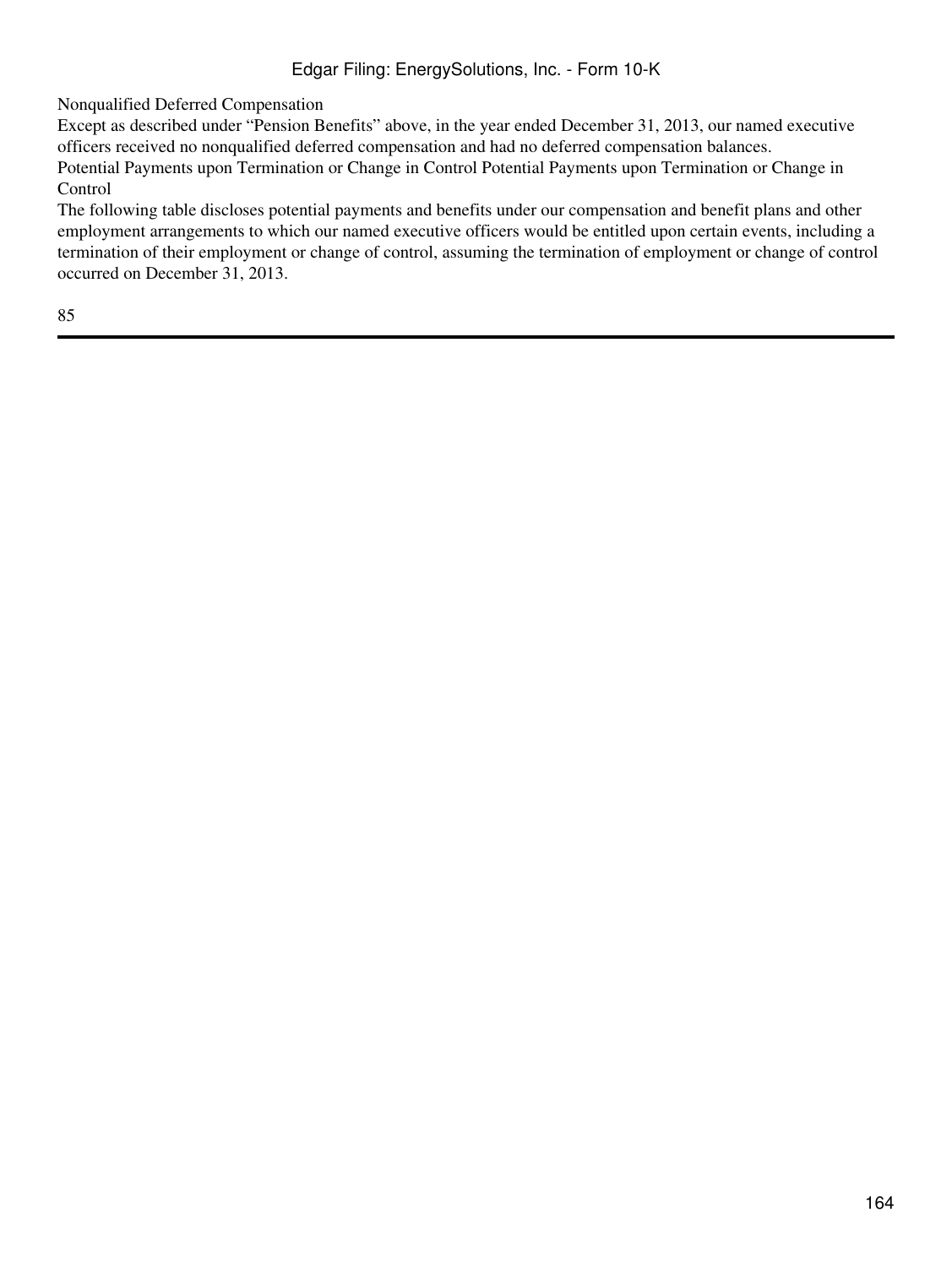|                                                                   | Termination<br>By<br>Company<br>Without<br>Cause or By<br>Executive<br>for Good<br>Reason<br>(\$)(1) |          | Upon a<br>Change of<br>Control<br>\$)(1) |     | Disability<br>(\$)(1)                              |          | Death<br>(\$)(1)            |      |
|-------------------------------------------------------------------|------------------------------------------------------------------------------------------------------|----------|------------------------------------------|-----|----------------------------------------------------|----------|-----------------------------|------|
| David J. Lockwood                                                 |                                                                                                      |          |                                          |     |                                                    |          |                             |      |
| <b>Cash Payments</b>                                              | 3,169,343                                                                                            |          |                                          |     | $(2)$ 3,169,343 $(2)(3)$ 3,169,343 $(2)$ 3,169,343 |          |                             | (2)  |
| <b>Accelerated Equity-Based Awards</b>                            |                                                                                                      | $(4)$ —  |                                          | (5) |                                                    |          |                             |      |
| Welfare Benefit Payments, Outplacement<br>Services and Relocation |                                                                                                      |          |                                          |     |                                                    |          |                             |      |
| Greg Wood                                                         |                                                                                                      |          |                                          |     |                                                    |          |                             |      |
| <b>Cash Payments</b>                                              | 3,423,320                                                                                            |          | $(6)$ 400,000                            | (7) |                                                    |          | 1,023,320 (8) 1,023,320 (8) |      |
| <b>Accelerated Equity-Based Awards</b>                            |                                                                                                      | $(4)$ —  |                                          | (5) |                                                    |          |                             |      |
| Welfare Benefit Payments, Outplacement                            |                                                                                                      |          |                                          |     |                                                    |          |                             |      |
| Services and Relocation                                           | 99,194                                                                                               | $(9)$ —  |                                          |     | 49,194                                             | $(10)$ — |                             |      |
| John A. Christian                                                 |                                                                                                      |          |                                          |     |                                                    |          |                             |      |
| <b>Cash Payments</b>                                              | 2,118,656                                                                                            | $(11)$ — |                                          |     | 498,656                                            |          | (12)498,656                 | (12) |
| <b>Accelerated Equity-Based Awards</b>                            |                                                                                                      | $(4)$ —  |                                          | (5) |                                                    |          |                             |      |
| Welfare Benefit Payments, Outplacement                            |                                                                                                      |          |                                          |     |                                                    |          |                             |      |
| Services and Relocation                                           | 98,911                                                                                               | $(13)$ — |                                          |     | 48,811                                             | $(14)$ — |                             |      |
| Mark Morant                                                       |                                                                                                      |          |                                          |     |                                                    |          |                             |      |
| <b>Cash Payments</b>                                              | 2,118,656                                                                                            | $(11)$ — |                                          |     | 498,656                                            |          | (12)498,656                 | (12) |
| <b>Accelerated Equity-Based Awards</b>                            |                                                                                                      | $(4)$ —  |                                          | (5) |                                                    |          |                             |      |
| Welfare Benefit Payments, Outplacement                            | 408,164                                                                                              | $(13)$ — |                                          |     | 358,164                                            |          | (15)321,000                 | (16) |
| Services and Relocation                                           |                                                                                                      |          |                                          |     |                                                    |          |                             |      |
| Alan Parker                                                       |                                                                                                      |          |                                          |     |                                                    |          |                             |      |
| <b>Cash Payments</b>                                              | 2,118,656                                                                                            | $(11)$ — |                                          |     | 498,656                                            |          | (12)498,656                 | (12) |
| <b>Accelerated Equity-Based Awards</b>                            |                                                                                                      | $(4)$ —  |                                          | (5) |                                                    |          |                             |      |
| Welfare Benefit Payments, Outplacement<br>Services and Relocation | 95,027                                                                                               | $(13)$ — |                                          |     | 45,027                                             | $(14)$ — |                             |      |

Except as noted below, such amounts to be reduced by applicable taxes and withholdings. Further, the amounts shown in the table above do not include any payments or benefits to the extent they are provided on a

 $\overline{\phantom{a}}$  , where  $\overline{\phantom{a}}$ 

(1) non-discriminatory basis to salaried employees generally upon a termination of employment. These include (i) accrued salary and, if applicable, accrued and unused vacation time, and (ii) distributions of plan balances under our 401(k) Plan.

(2)This amount is to be paid to Mr. Lockwood as a lump sum cash payment net of taxes, except for excise taxes under Section 4999 of the Internal Revenue Code.

(3)This amount shall vest upon a change in control, but not be payable until the termination of Mr. Lockwood's employment with the Company.

(4)Under the executive's stock option agreement, in the event the executive's employment is terminated by the Company without cause or by the executive for good reason, the option shall vest and become exercisable as to the portion of the option that would have vested prior to the date of termination and within the one (1) year period following the date of termination had the executive remained continuously employed by the Company during such period determined in both cases as if the option had vested monthly from the date of grant of the Option. Because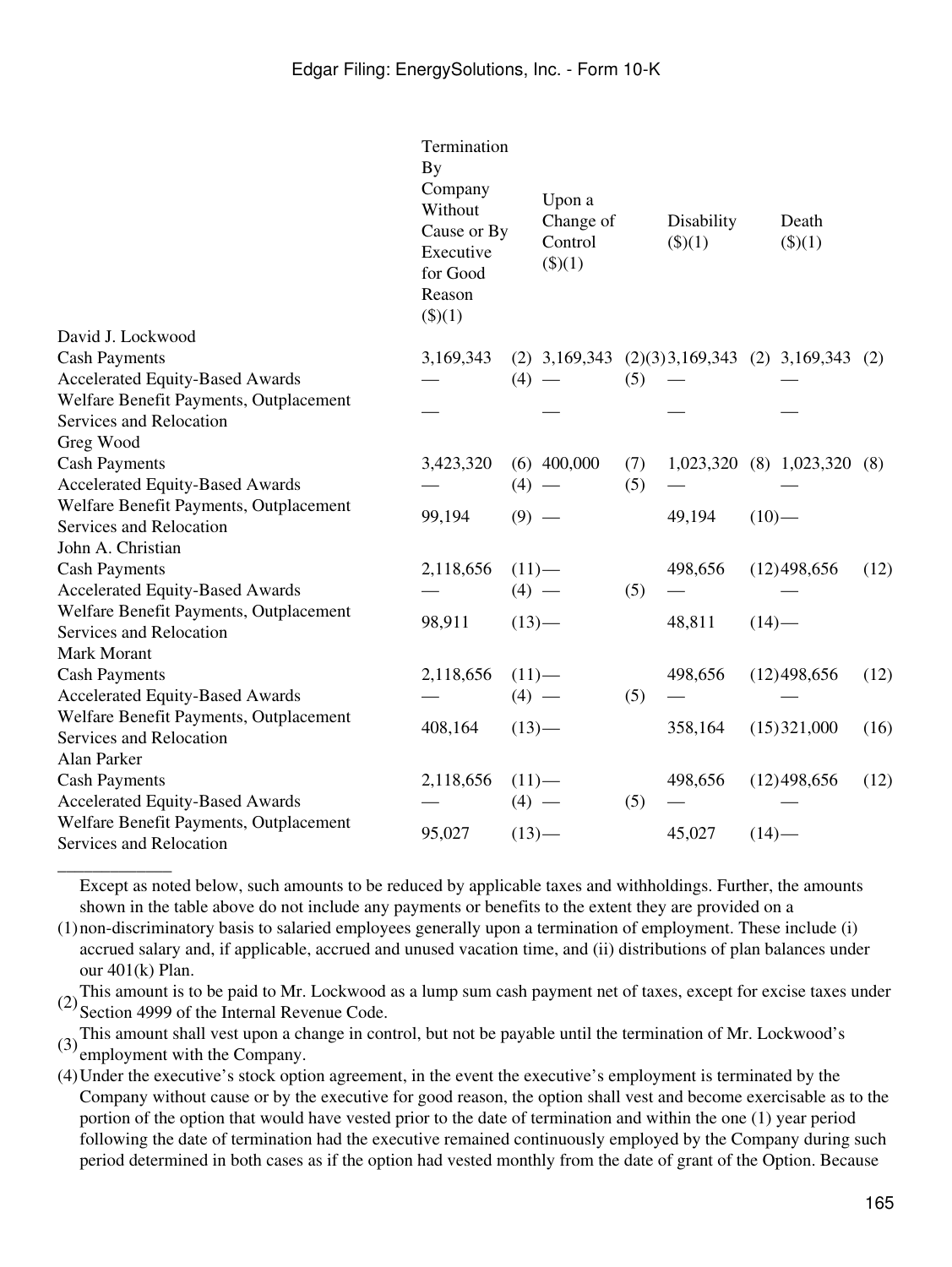the common stock of Rockwell Holdco is not publicly traded, the value of the common stock underlying the stock option cannot be readily determined for purposes of calculating the value of the accelerated option upon a hypothetical change in control on December 31, 2013. Therefore, the Company assumes, for the purposes of this calculation only, that the fair market value of the common stock of Rockwell as of the date of grant of the stock option on May 24, 2013 or June 13, 2013, as applicable, also represents the fair market value of the common stock of Rockwell on December 31, 2013, resulting in no realized value for the executive upon the acceleration of the option.

Under the executive's stock option agreement, the option vests in full and becomes exercisable in full upon a change in control. Because the common stock of Rockwell Holdco is not publicly traded, the value of the common stock underlying the stock option cannot be readily determined for purposes of calculating the value of the

(5) accelerated option upon a hypothetical change in control on December 31, 2013. Therefore, the Company assumes,<br> $\frac{1}{2}$  for the numerical of this calculation only that the four method value of the common steak of Boo for the purposes of this calculation only, that the fair market value of the common stock of Rockwell as of the date of grant of the stock option on May 24, 2013 or June 13, 2013, as applicable, also represents the fair market value of the common stock of Rockwell on December 31, 2013, resulting in no realized value for the executive upon the acceleration of the option.

This amount represents (i) a pro rata portion of the executive's target bonus for 2013, (ii) severance pay consisting

- (6) of the executive's base salary plus his target bonus for 2013, payable for 24 months, and (iii) a retention bonus payment.
- (7)This amount represents a retention bonus payment.
- (8) This amount represents (i) a pro rata portion of the executive's target bonus for 2013, and (ii) a retention bonus payment.
- (9) This amount represents (i) the continuation of standard health and welfare benefits for two years, and (ii) the  $(9)$ provision of professional outplacement services for one year.
- (10)This amount represents (i) the continuation of standard health and welfare benefits for two years.
- (11) This amount represents (i) a pro rata portion of the executive's target bonus for 2013, (ii) and severance pay
- consisting of the executive's base salary plus his target bonus for 2013, payable for 18 months.
- (12) This amount represents a pro rata portion of the executive's target bonus for 2013.
- $(13)$ This amount represents (i) the continuation of standard health and welfare benefits for 18 months, and (ii) the provision of professional outplacement services for one year.
- (14)This amount represents the continuation of standard health and welfare benefits for 18 months.
- $(15)$ This amount represents (i) the continuation of standard health and welfare benefits for 18 months, and (ii) relocation payments.
- (16) This amount represents relocation
- payments.
- 86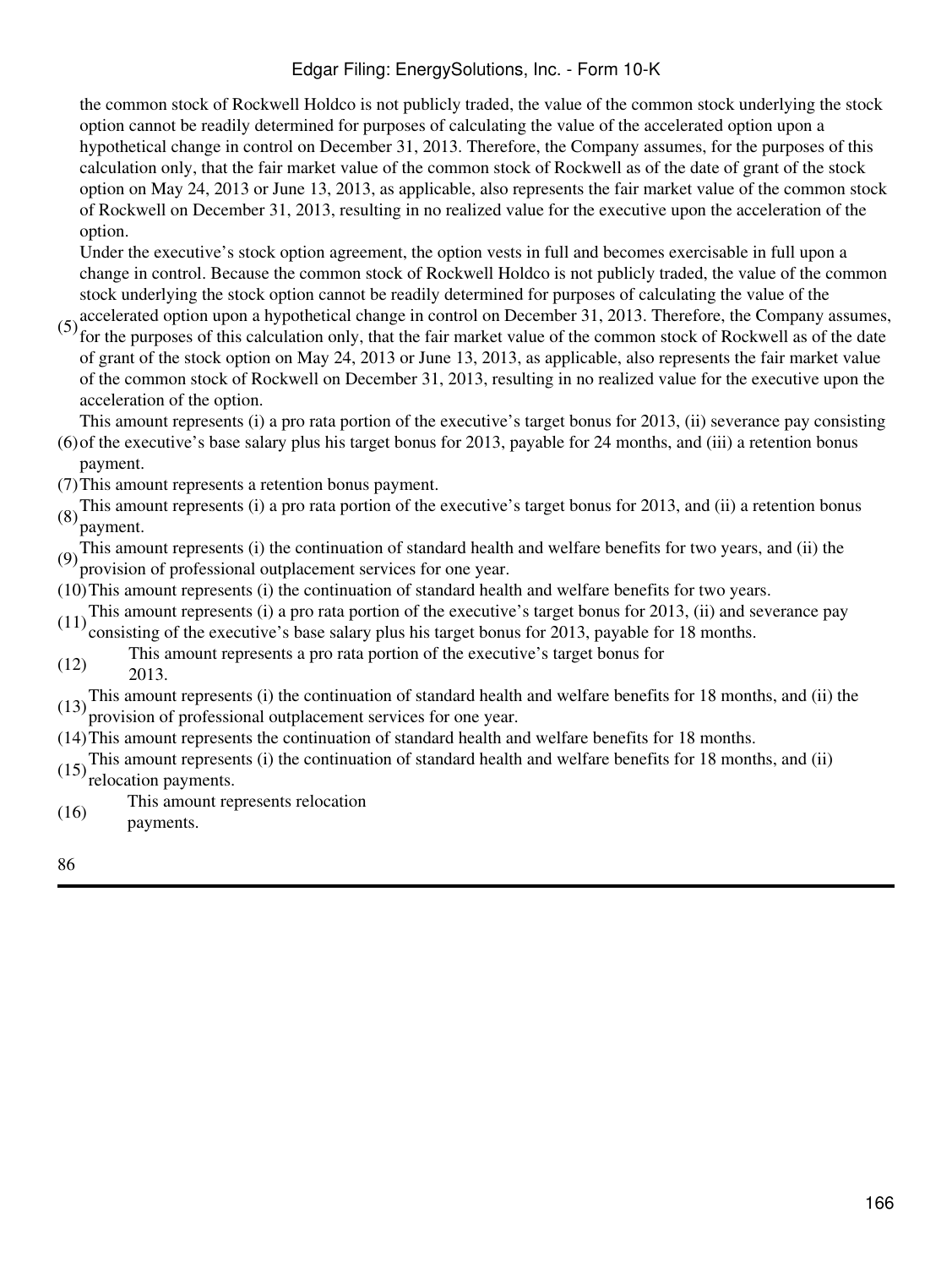Employment Agreements

David Lockwood

On May 24, 2013, the Company entered into an employment agreement with Mr. Lockwood, which provides that Mr. Lockwood will continue to serve as the Company's Chief Executive Officer. The employment agreement replaces and supersedes all prior agreements between the Company and Mr. Lockwood related to his employment, including his offer letter, severance agreement, phantom performance share unit agreement, and restricted stock agreement, each entered into in June 2012, and his retention award agreement, entered into in January 2013.

Cash Payments. Under the employment agreement, Mr. Lockwood is entitled to an annual base salary of \$600,000 and to a cash bonus for each fiscal year, commencing with fiscal year 2014, with a target amount equal to 100% of his annual base salary. In connection with the closing of the Merger to settle existing obligations owed to Mr. Lockwood and in connection with the execution of the employment agreement, Mr. Lockwood received a cash payment equal to \$16,819,184. Subject to certain vesting conditions and Mr. Lockwood's compliance with certain non-competition and non-solicitation covenants, upon his termination of employment, Mr. Lockwood will be entitled to receive a cash payment equal to the amount that results in Mr. Lockwood receiving \$3,169,343, after payment of income taxes on such payment.

Option Award. In connection with the execution of the employment agreement, Rockwell granted Mr. Lockwood a non-qualified stock option to purchase 7,894 shares of Rockwell common stock. Each option will vest and become exercisable in five equal annual installments, subject to full or partial acceleration in the event of a change in control of Rockwell or upon a termination of Mr. Lockwood's employment by the Company without "cause" or by Mr. Lockwood for "good reason." Each option will be subject to forfeiture and/or repayment in the event Mr. Lockwood breaches his noncompetition covenant.

Investment in Rockwell. In connection with the execution of the employment agreement, Mr. Lockwood entered into an agreement to purchase a number of shares of Rockwell common stock worth \$5,000,000.

Greg Wood, John Christian, Mark Morant and Alan Parker

On June 13, 2013, the Company entered into employment agreements with each of Messrs. Wood, Christian, Morant and Parker. The employment agreements replaced and superseded the executive severance agreements that each executive officer entered into with the Company in June 2012.

Cash Payments. Under the employment agreements, each executive officer is entitled to an annual base salary of \$600,000 and to a cash bonus for each fiscal year, with a target amount equal to 80% (100% for Mr. Wood) of his annual base salary. Mr. Wood also received a cash retention bonus payment equal to \$400,000 which is subject to certain vesting conditions and Mr. Wood's compliance with certain noncompetition and nonsolicitation covenants.

Option Award. In connection with the execution of the employment agreements, Rockwell granted each executive officer a non-qualified stock option to purchase 4,511 shares (5,639 shares for Mr. Wood) of Rockwell common stock. Each option will vest and become exercisable in five equal annual installments, subject to full or partial acceleration in the event of a change in control of Rockwell or upon a termination of such executive officer's employment by the Company without "cause" or by the executive officer for "good reason." Each option will be subject to forfeiture and/or repayment in the event the executive officer breaches his noncompetition covenant.

Severance Payments. The employment agreements entered into by the named executive officers subsequent to the closing of the Merger Transaction provides that if an executive officer's employment is terminated (i) by the Company without "cause," or (ii) by the executive officer for "good reason," then the executive officer shall be entitled to the following severance payments and benefits:

**For a certical conguinons**, increasing an earlied or accrued and anpara base sailary, expense reinfoursements of benefits due to the named executive officer under any Company-provided plan, program or arrangement; all accrued obligations, including all earned or accrued and unpaid base salary, expense reimbursements and other

•any annual bonus earned for any fiscal year completed prior to the date of termination of the named executive officer;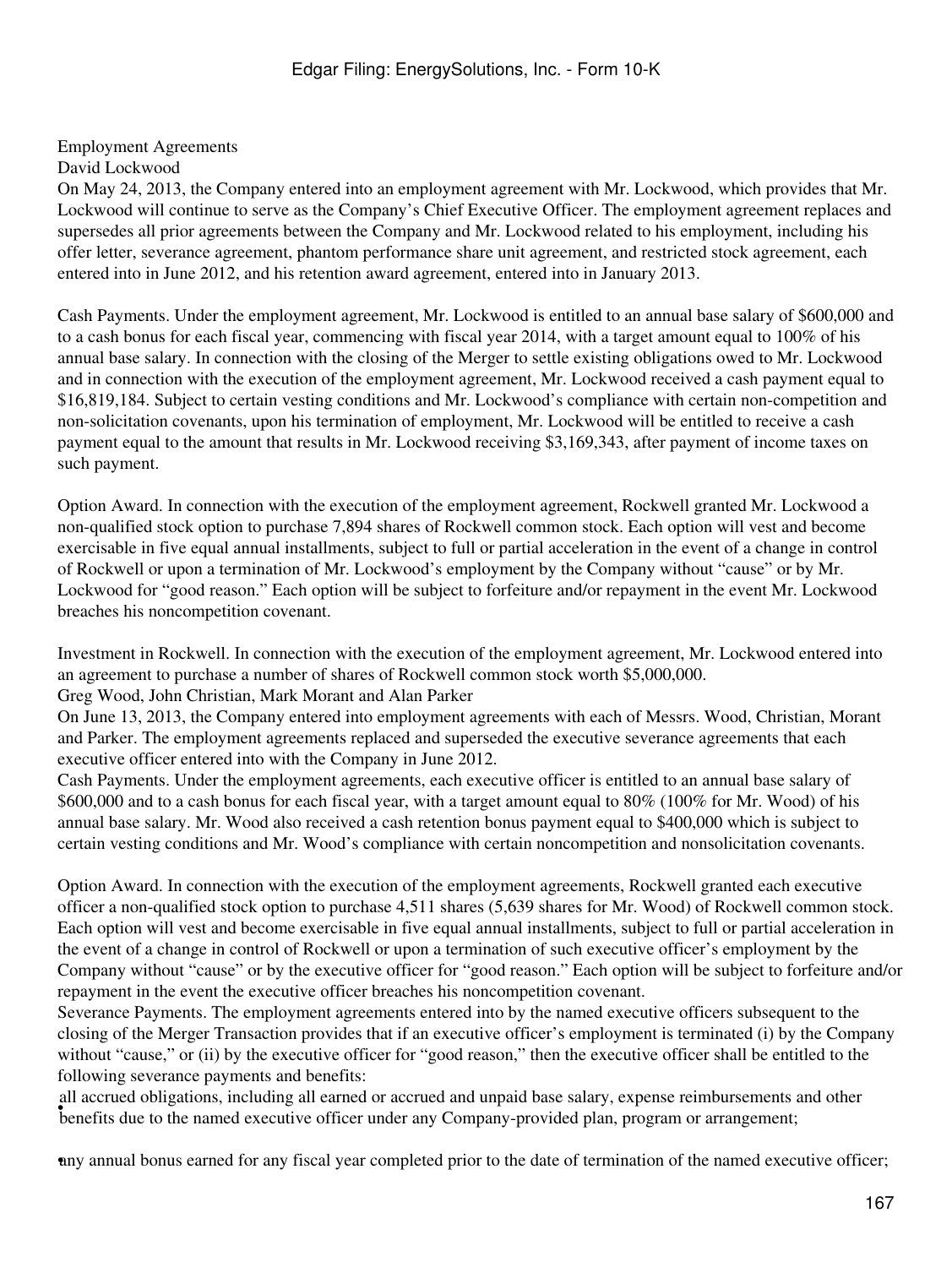• bonus, payable in accordance with the Company's regular pay schedule, for 18 months from the date of termination severance pay equal to the named executive officer's then current monthly base salary plus the then current target (24 months from the date of the termination in the case of Mr. Wood);

87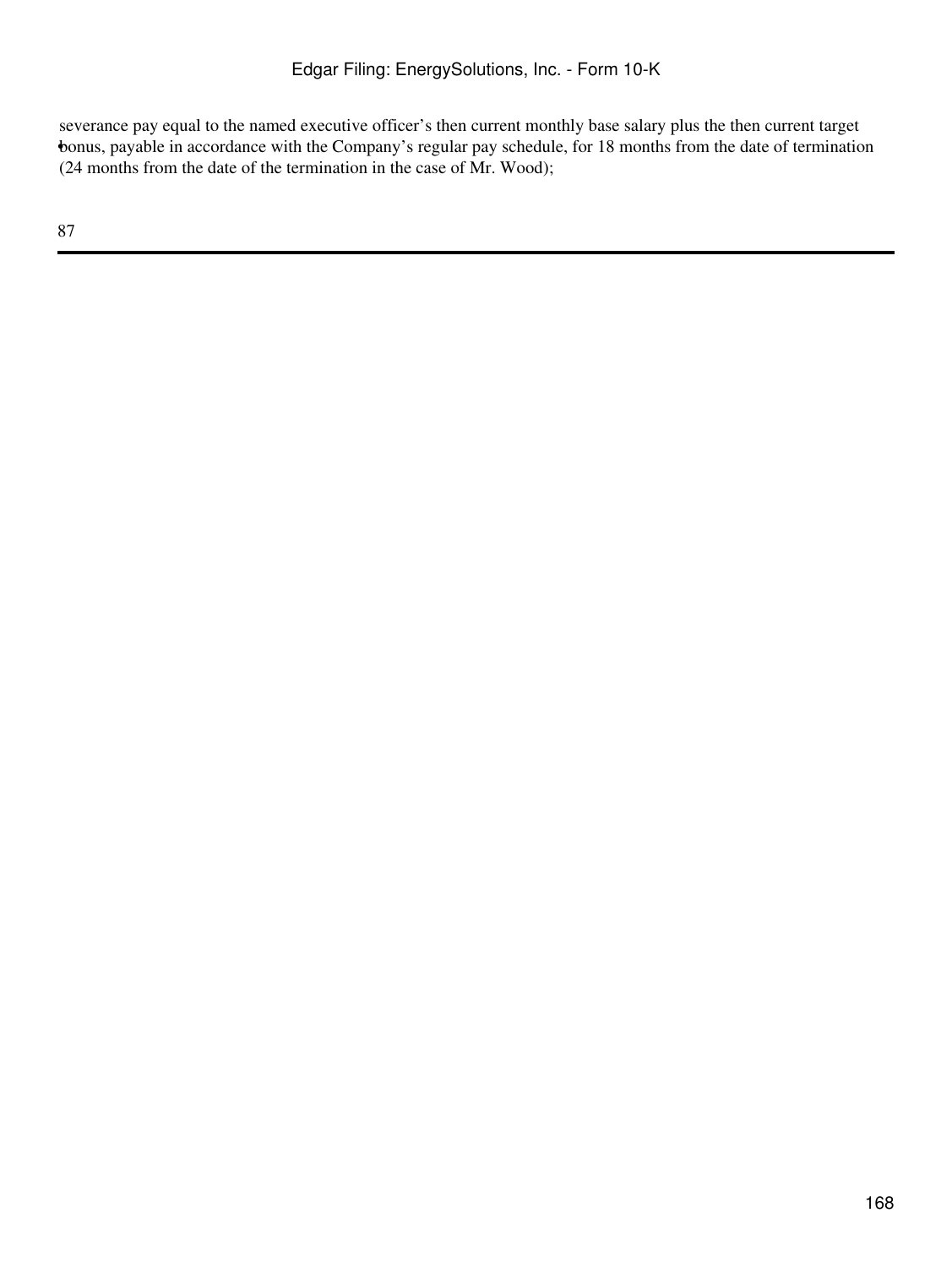• his spouse and eligible dependents for the severance period, or, if earlier, until the executive has become eligible for an amount equal to the cost of maintaining medical, dental, disability and life insurance coverage for the executive, comparable benefits from a new employer; and

•professional outplacement services for up to one year following the date of termination, up to a maximum of \$50,000. In the event the named executive officer's employment is terminated by reason of the named executive officer's permanent disability, the named executive officer shall be entitled to receive the same benefits above, except for severance pay and professional outplacement services, plus a pro rata bonus for the year in which the date of termination due to disability occurs. In the event the named executive officer's employment is terminated by reason of the named executive officer's death, the named executive officer's heirs, executors, administrators or other legal representatives shall be entitled to receive all accrued obligations and the named executive officer's pro-rata bonus. If the named executive officer's employment is terminated by the Company for "cause" or if the named executive officer voluntarily terminates his employment, the named executive officer shall only be entitled to receive payment of all accrued obligations.

In addition to the severance payments and benefits described above, Mr. Morant's employment agreement entitles him to receive reimbursement for the cost of relocating back to the United Kingdom in the event he and/or his family relocate within two years following the termination of his employment.

A named executive officer's receipt of severance payments or benefits pursuant to an employment agreement is subject to the named executive officer signing and complying with a general release agreement that contains a general release of claims against the Company and non-solicit, non-disparagement, non-compete and non-disclosure provisions. Each executive employment agreement has an effective date of May 24, 2013 and continues until terminated by the named executive officer or the Company according to its terms and conditions.

The terms "cause," "change in control" and "good reason" are defined the same in each agreement and can be reviewed in the form of executive severance agreement filed as an exhibit to the Company's Quarterly Report on Form 10-Q for the quarter ended June 30, 2013.

### Director Compensation

Prior to the Merger Transaction, the Company's Board was composed of the following members: J. Barnie Beasley, Pascal Colombani, J.I. "Chip" Everest, II, David J. Lockwood, Steven R. Rogel, Clare Spottiswoode, Robert A. Whitman and David B. Winder. During 2013, all of these directors, other than Mr. Lockwood, qualified as a "non-management director." Non-management directors are those directors who are not executive officers of the Company or its affiliates. In connection with the effectiveness of the Merger Transaction, all of the Company's directors, other than Mr. Lockwood, resigned and Rockwell , the Company's sole stockholder, appointed Greg Wood, the Company's Executive Vice President and Chief Financial Officer, and Mr. Workman, the Company's General Counsel and Secretary, to the Board.

In the case of directors who are executive officers for the Company or its affiliates, the Company provides no additional compensation for such director services. In 2013, Messrs. Lockwood, Wood and Workman were executive officers of the Company and, therefore, did not receive any compensation for their service as directors of the Company during that time.

### Cash Compensation

Each non-management director received an annual cash compensation retainer of \$55,000, payable quarterly, which constituted full compensation for six Board meetings per year. In addition, each non-management director was paid cash compensation of \$1,250 for each Board meeting after the sixth Board meeting of the year, \$1,250 for each committee meeting attended on which he or she was appointed to serve, and an additional \$2,000 for each Board meeting for which the director was required to travel across an ocean. The Board Chairman was paid additional annual cash compensation of \$72,000, payable quarterly, for his service as Chairman and each committee chair was paid additional annual cash compensation of \$10,000, payable quarterly, for his or her service as a committee chair.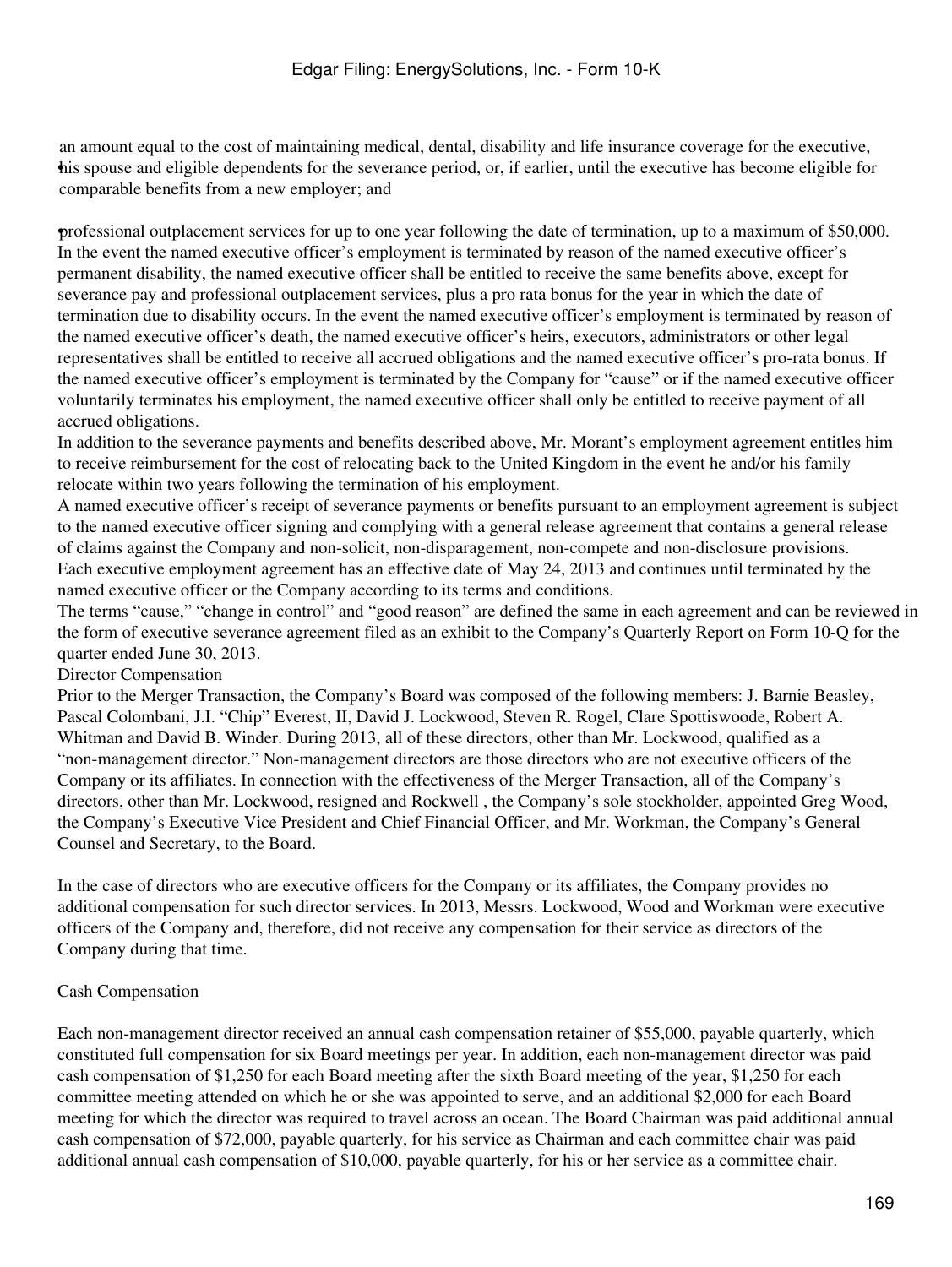Director Compensation Table

The following summarizes the compensation paid by the Company to its non-management directors, each of whom resigned upon the close of the Merger Transaction, for the year ended December 31, 2013:

88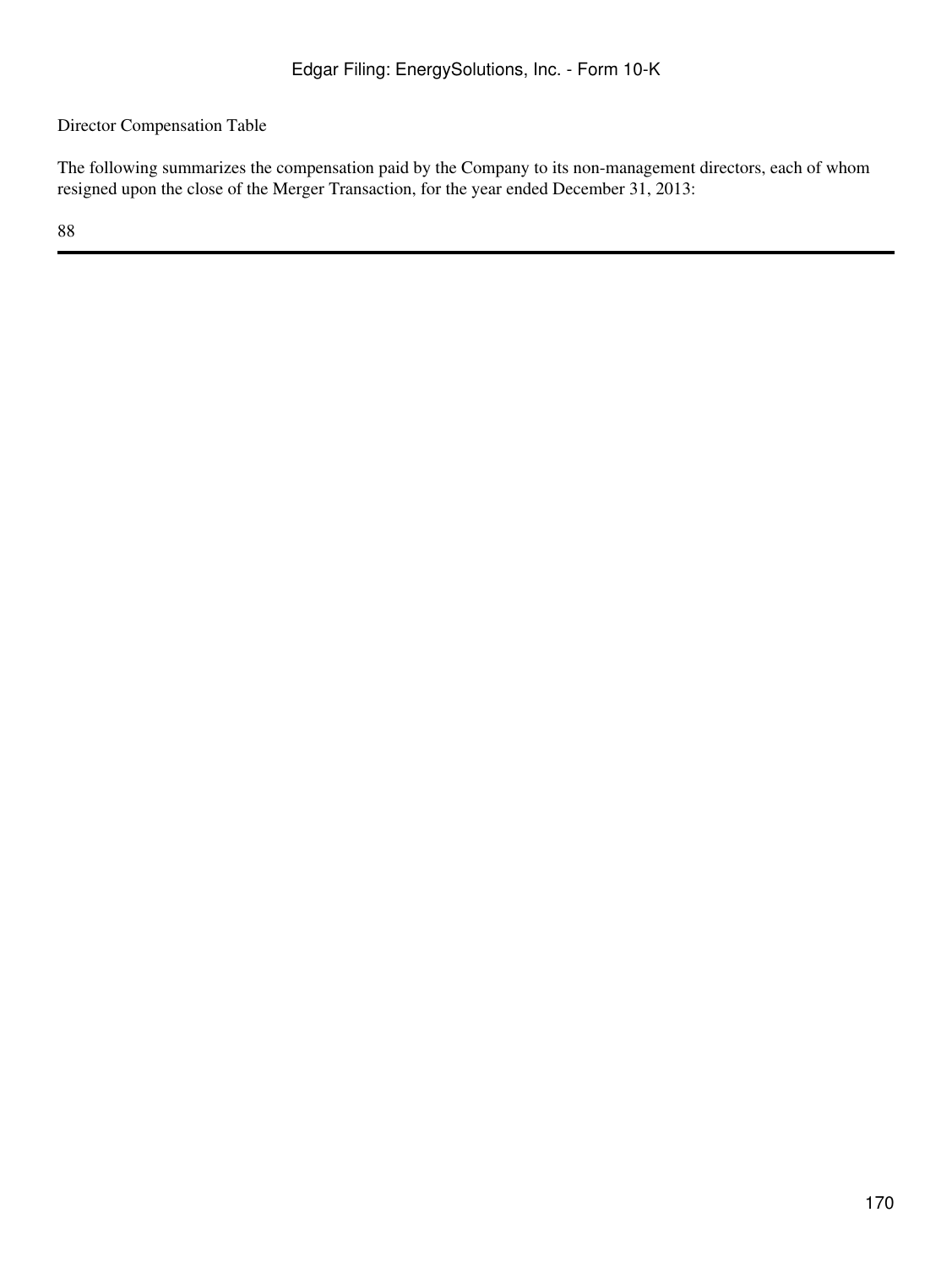| Name                    | Fees Earned or<br>Paid in Cash<br>$(\$)$ | <b>Stock Awards</b><br>$(\$)$ | All Other<br>Compensation<br>$(\$)$ | Total<br>$(\$)$ |
|-------------------------|------------------------------------------|-------------------------------|-------------------------------------|-----------------|
| J. Barnie Beasley       | 53,750                                   |                               |                                     | 53,750          |
| Pascal Colombani        | 33,750                                   |                               |                                     | 33,750          |
| J.I. "Chip" Everest, II | 56,250                                   |                               |                                     | 56,250          |
| Steven R. Rogel         | 86,000                                   |                               |                                     | 86,000          |
| Clare Spottiswoode      | 32,500                                   |                               | 234,600                             | 267,100         |
| Robert A. Whitman       | 46,250                                   |                               |                                     | 46,250          |
| David B. Winder         | 51,250                                   |                               |                                     | 51,250          |

In consideration for her service as Chair of EnergySolutions EU Limited, a wholly-owned subsidiary of the

(1) Company based in the United Kingdom, during 2013 Ms. Spottiswoode was paid ₤150,000, or \$234,600 based on the annual average sterling pound exchange rate for 2013.

### No Other Compensation

 $\overline{\phantom{a}}$  , where  $\overline{\phantom{a}}$ 

Non-management directors did not receive any non-equity incentive compensation and were not entitled to participate in or receive compensation from the Company's employee benefit programs.

Compensation Committee Interlocks and Insider Participation

From January 2013 through May 24, 2013, the Compensation Committee consisted of Messrs. Rogel, Whitman, Everest and Beasley, with Mr. Whitman serving as the Chair. None of the members of the Compensation Committee was or had been an officer or employee of the Company, except for Mr. Everest who served as the Company's Vice Chairman from July 2007 to February 2009 and as Executive Vice President and Chief Financial Officer from 2005 until July 2007. Also, none of the members of the Compensation Committee had any relationship with the Company requiring disclosure under Item 404 of Regulation S-K. None of our executive officers served as a member of the compensation committee, or similar committee, of any other company whose executive officer(s) served as a member of our Board or our Compensation Committee. Following the close of the Merger Transaction on May 24, 2013, the Company dissolved its Compensation Committee and the Rockwell Board became responsible for reviewing and approving executive compensation.

Item 12. Security Ownership of Certain Beneficial Owners and Management and Related Stockholder Matters. Security Ownership of Certain Beneficial Owners

The Company is a direct, wholly-owned subsidiary of Rockwell. The mailing address for Rockwell is 423 West 300 South, Suite 200, Salt Lake City, UT 84101.

Equity Compensation Plan Information

The following table sets forth certain information, as of December 31, 2013, concerning shares of common stock of Rockwell authorized for issuance under the Stock Option Plan of Rockwell.

|                    |                    |              | Securities             |
|--------------------|--------------------|--------------|------------------------|
|                    | <b>Issued Upon</b> | Price of     | Remaining for          |
|                    | Exercise of        | Outstanding  |                        |
|                    | Outstanding        | Options,     | <b>Future Issuance</b> |
|                    | Options,           | Warrants and | <b>Under Equity</b>    |
|                    | Warrants and       | Rights       | Compensation           |
|                    | Rights             | $(\$)$       | Plans                  |
| y stockholders     | 34,687             | 1,000        | 1,400                  |
| ed by stockholders |                    |              |                        |
|                    | 34,687             | 1,000        | 1,400                  |
|                    |                    |              |                        |

Weighted

Average Exercise

Number of **Securities** 

Number of Securities to be Issued Upon

Equity compensation plans approved by Equity compensation plans not approve Total equity compensation plans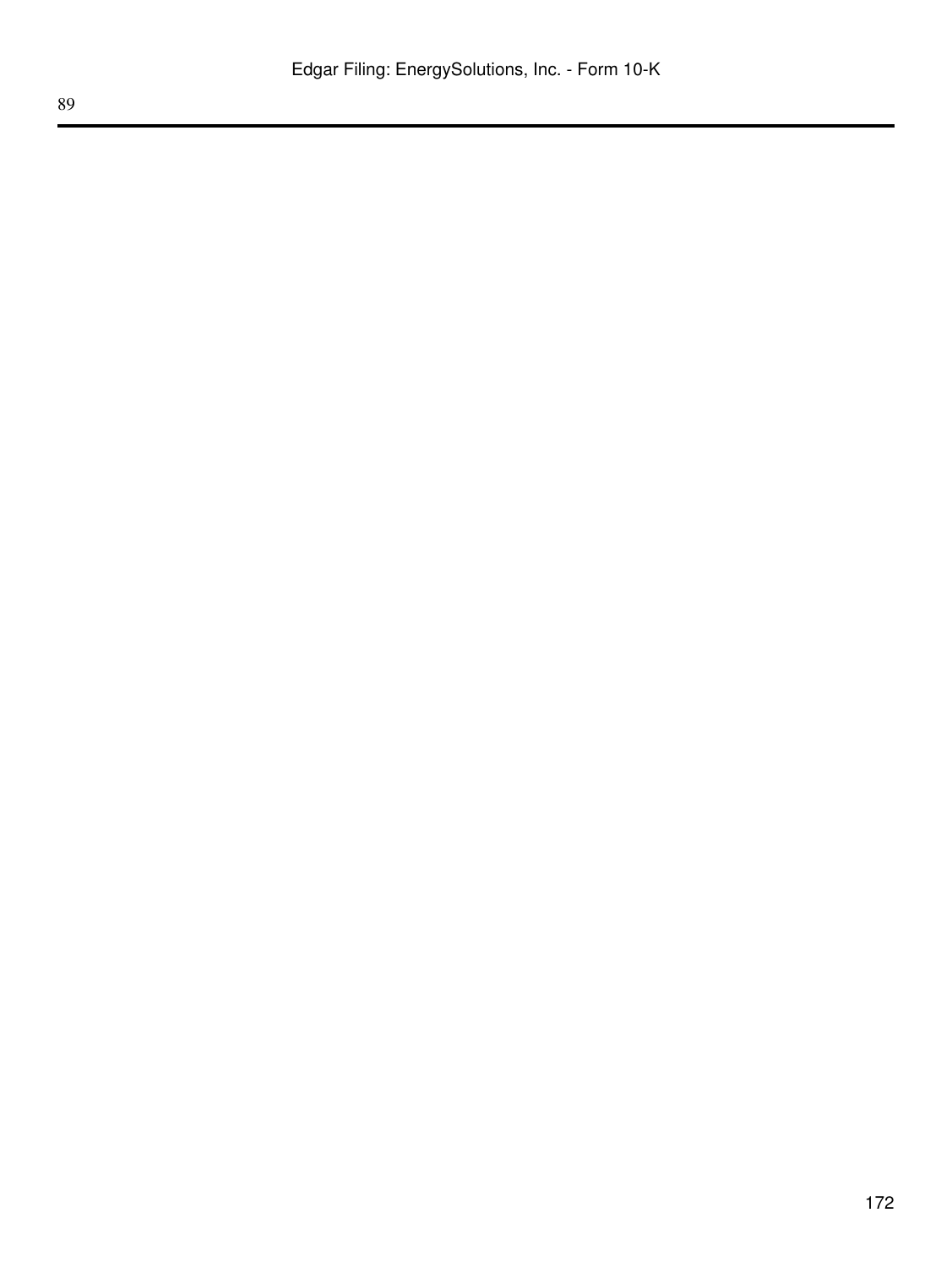Item 13. Certain Relationships and Related Transactions and Director Independence.

Procedures for Approval of Related Party Transactions

The Rockwell Board reviews and approves or ratifies all relationships and transactions in which we and our directors and executive officers or their immediate family members are participants. Our legal staff is primarily responsible for the development and implementation of processes and controls to obtain information from our directors and executive officers with respect to related party transactions and for determining, based on the facts and circumstances, whether a related person has a direct or indirect material interest in the transaction with us.

In the course of its review and approval or ratification of a related party transaction, the Rockwell Board will consider the nature of the related person's interest in the transaction; the material terms of the transaction, including, without limitation, the amount and type of transaction; the importance of the transaction to the related person; the importance of the transaction to us; whether the transaction would impair the judgment of a director or executive officer to act in the best interest of the Company; and any other matters the Rockwell Board deems appropriate. Related Party Transactions

Clare Spottiswoode, who was a member of the Company's Board until the Merger Transaction, has served as Chair of EnergySolutions EU Limited, a wholly-owned subsidiary of the Company based in the United Kingdom, since January 2010. Pursuant to her Letter of Appointment, dated as of December 18, 2009, Ms. Spottiswoode was paid an annual fee of £150,000 for her service as Chair. This transaction was approved by the Company's then existing Audit **Committee** 

In connection with the execution of Mr. Lockwood's amended and restated employment agreement as of the date of the Merger Transaction, he entered into an agreement to purchase a number of shares of common stock of Rockwell worth \$5,000,000.

Item 14. Principal Accountant Fees and Services.

Prior to the Merger Transaction, our Audit Committee pre-approved all audit and non-audit services provided by the Company's independent registered public accountant. In accordance with the Audit Committee's pre-approval policy, the Audit Committee pre-approved all permissible non-audit services and all audits, review or attest engagements. Following the Merger Transaction, our Board has the responsibility for providing such approvals. The Board dismissed Ernst & Young and appointed Deloitte & Touche LLP as the Company's independent registered public accounting firm effective June 17, 2013.

The following table presents fees billed for professional audit services and other services rendered to EnergySolutions by Deloitte & Touche LLP and Ernst & Young LLP, for the years ended December 31, 2013 and 2012 (in thousands):

|                        | 2013     |       |               |
|------------------------|----------|-------|---------------|
|                        | Deloitte | EY    | EY            |
| Audit fees $(1)$       | \$1,531  | \$121 | \$<br>2,235   |
| Audit-related fees (2) | 247      |       |               |
| Tax fees $(3)$         | 99       |       | $\mathcal{L}$ |
| All other fees $(4)$   |          | 10    | 8             |
| Total                  | \$1,877  | \$131 | 2,248         |

(1)Audit fees include audits of consolidated financial statements, statutory audits, quarterly reviews, reviews of registration statement filings, comfort letters and consents related to SEC filings.

PART IV

\_\_\_\_\_\_\_\_\_\_\_\_\_

Item 15. Exhibits and Financial Statement Schedules.

 $(2)$ Audit-related fees include services for assurance and related services that are reasonably related to the performance of the audit or review of our financial statements that are not reported under "audit fees."

Tax fees include professional services related to preparation of certain U.S. and international tax filings and tax (3) planning and a tax planning and advice.

<sup>(4)</sup> All other fees include other services that do not meet the above category descriptions. For 2012, this amount relates to certain agreed-upon services provided in connection with our re-bid of the Magnox contract.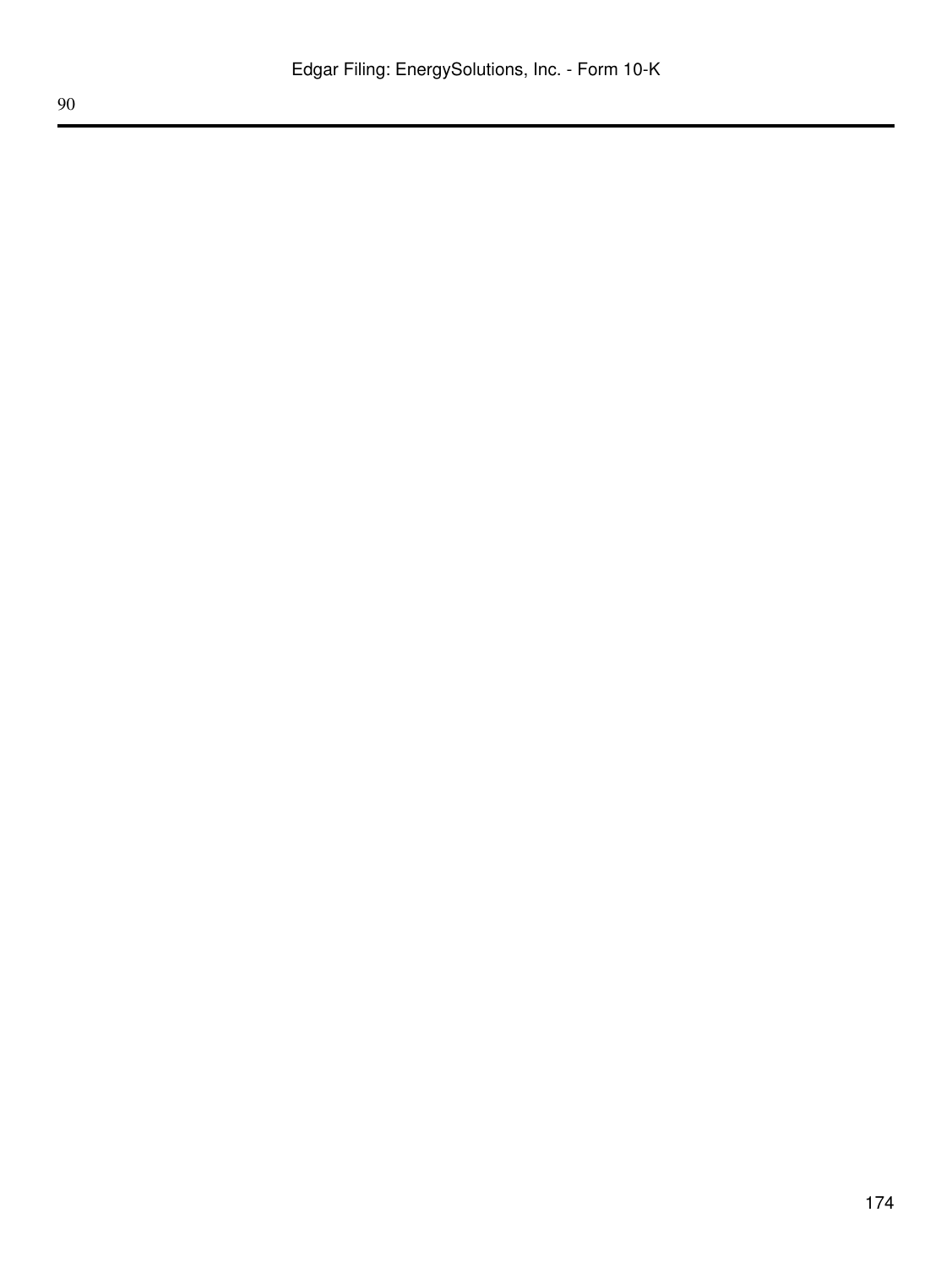Documents filed as part of this report include:

1. Financial Statements. Our consolidated financial statements as of December 31, 2013 and 2012, and for the years ended December 31, 2013, 2012 and 2011 and the notes thereto, together with the report of our independent registered public accounting firm on those consolidated financial statements, are hereby filed as part of this report beginning on page F-1.

2. Financial Statements. Financial statements of Washington River Protection Solutions LLC, an unconsolidated joint venture as of and for the year ended December 31, 2013, 2012 and 2011 and the notes thereto, together with the report of their independent auditor on those financial statements, are hereby filed as part of this report beginning on page F-53.

3. Financial Statement Schedules and Other. See "Schedule II—Valuation and Qualifying Account and Reserve" in this section of this Form 10-K.

4. Exhibits. The information required by this item is set forth on the exhibit index that follows the signature page of this report.

91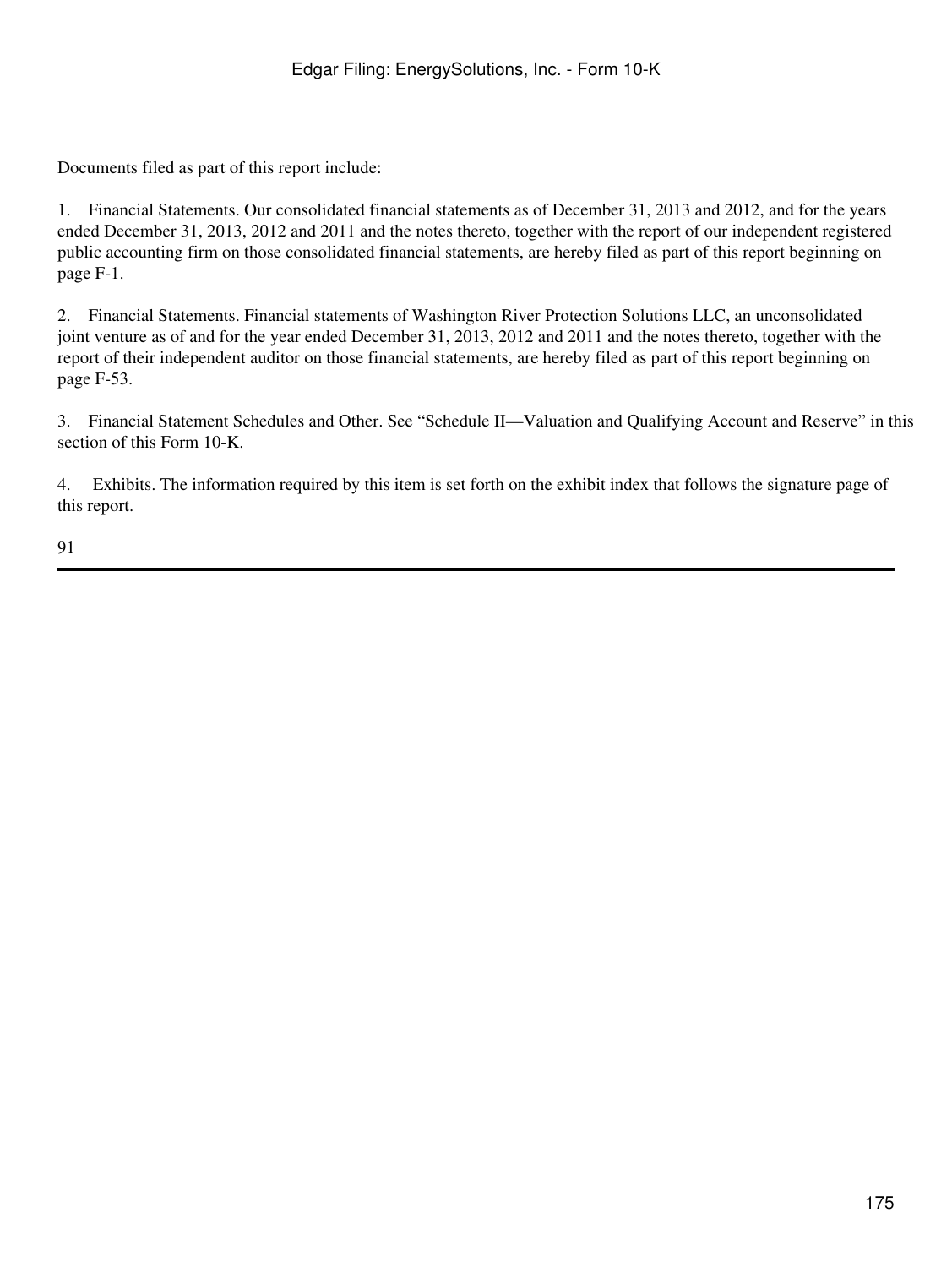## SCHEDULE II—VALUATION AND QUALIFYING ACCOUNT AND RESERVE

|                                    | Balance at<br><b>Beginning</b><br>of Period | Additions to<br>Costs and<br><b>Expenses</b> | Deductions | Balance at<br>End of Period |
|------------------------------------|---------------------------------------------|----------------------------------------------|------------|-----------------------------|
| Year ended December 31, 2013       |                                             |                                              |            |                             |
| Allowances for deferred tax assets | \$48,940                                    | \$95,148                                     | $(2)$ \$   | \$144,088                   |
| Allowances for doubtful accounts   | 1,799                                       | 3,117                                        | (157)      | 4,759                       |
| Year ended December 31, 2012       |                                             |                                              |            |                             |
| Allowances for deferred tax assets | 48,989                                      |                                              | (49)       | 48,940                      |
| Allowances for doubtful accounts   | 1,794                                       | 110                                          | (105)      | 1,799                       |
| Year ended December 31, 2011       |                                             |                                              |            |                             |
| Allowances for deferred tax assets | 14,798                                      | 34,191                                       | $(1)$ —    | 48,989                      |
| Allowances for doubtful accounts   | 810                                         | 1,048                                        | (64)       | 1,794                       |
|                                    |                                             |                                              |            |                             |

(1) Full valuation allowance recorded on U.S. deferred tax assets due to three year cumulative pretax book losses related primarily to goodwill impairments and cost estimate adjustments recorded on the Zion Station project.

(2) Increase in deferred tax assets due to tax basis step-up resulting from §338(g) election.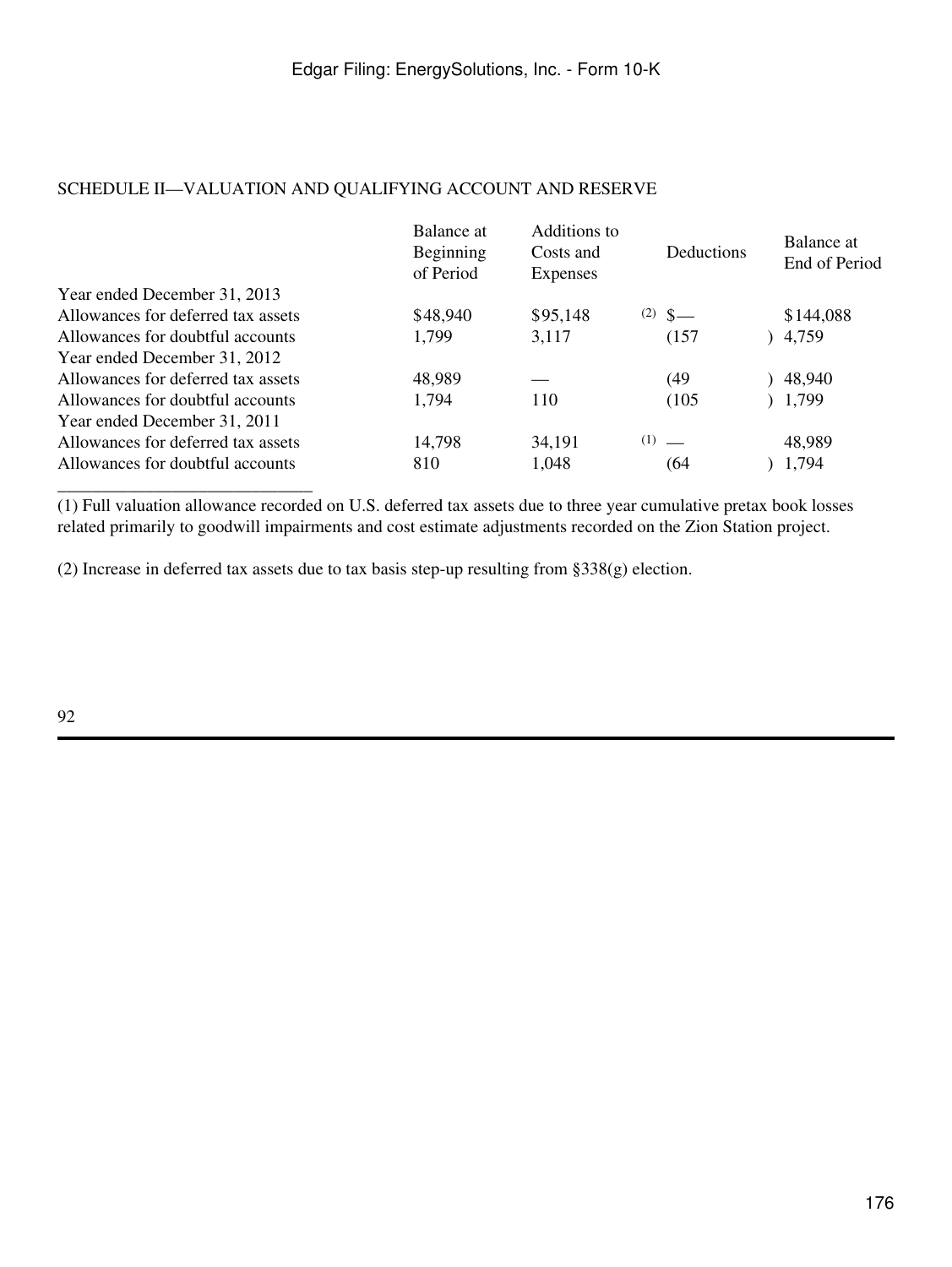### SIGNATURES

Pursuant to the requirements of Section 13 or 15(d) of the Securities Exchange Act of 1934, the registrant has duly caused this report to be signed on its behalf by the undersigned, thereunto duly authorized, this 31st day of March, 2014.

#### ENERGYSOLUTIONS, INC.

\_\_\_\_\_\_\_\_\_\_\_\_\_\_\_\_\_\_\_\_\_\_\_\_\_\_\_\_\_\_\_\_\_\_\_\_\_\_\_\_\_\_\_\_\_\_\_\_\_\_\_\_\_\_\_\_\_\_\_\_\_\_\_\_\_\_\_\_\_\_\_\_\_\_\_\_\_\_\_\_\_\_\_\_\_\_\_\_\_\_\_\_\_\_\_\_\_\_\_\_\_\_\_\_\_\_\_\_\_\_\_\_\_\_\_\_\_\_\_\_

By: /s/ GREGORY S. WOOD Gregory S. Wood Executive Vice President and Chief Financial Officer

Power of Attorney

KNOW ALL PERSONS BY THESE PRESENTS, that each person whose signature appears below constitutes and appoints David J. Lockwood and Gregory S. Wood, jointly and severally, his or her attorneys-in-fact, each with the power of substitution, for him in any and all capacities, to sign any amendments to this Annual Report on Form 10-K, and to file the same, with exhibits thereto and other documents in connection therewith, with the Securities and Exchange Commission, hereby ratifying and confirming all that each of said attorneys-in-fact, or his substitute or substitutes, may do or cause to be done by virtue hereof.

Pursuant to the requirements of the Securities Exchange Act of 1934, this report has been signed below by the following persons on behalf of the registrant and in the capacities and on the dates indicated:

| Name                                          | Title                                                                                                                                      | Date           |
|-----------------------------------------------|--------------------------------------------------------------------------------------------------------------------------------------------|----------------|
| /s/ DAVID J. LOCKWOOD<br>DAVID J. LOCKWOOD    | President, Chief Executive Officer and<br>Director (Principal Executive Officer)                                                           | March 31, 2014 |
| /s/ GREGORY S. WOOD<br><b>GREGORY S. WOOD</b> | <b>Executive Vice President, Chief Financial</b><br>Officer and Director (Principal Financial<br>Officer and Principal Accounting Officer) | March 31, 2014 |
| /s/ RUSS WORKMAN<br><b>RUSS WORKMAN</b>       | General Counsel, Corporate Secretary and<br>Director                                                                                       | March 31, 2014 |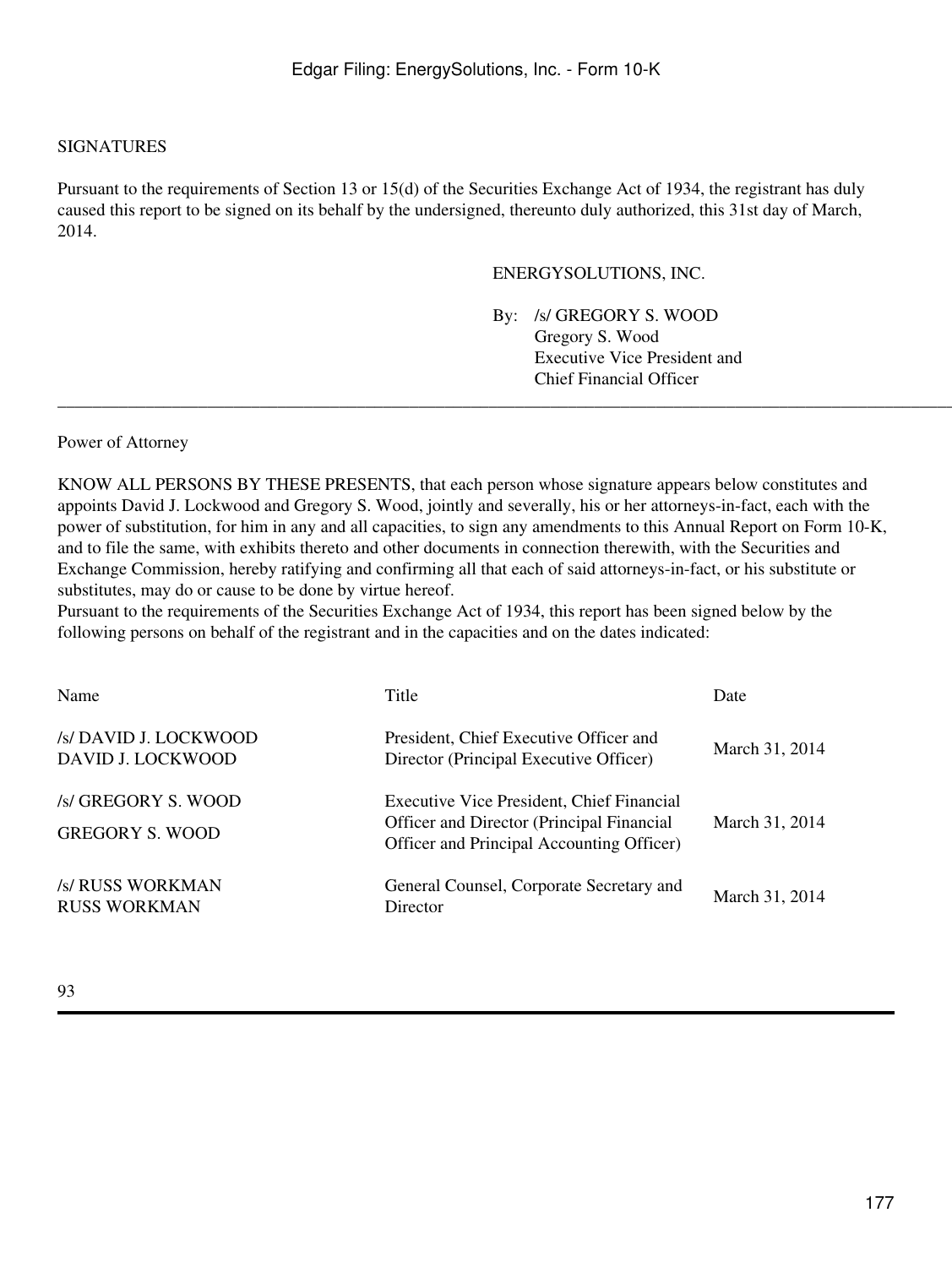# EXHIBIT INDEX

|                   | <b>EXHIBIT INDEX</b>                                                                                                                                                                                                                                                                                                   |  |  |
|-------------------|------------------------------------------------------------------------------------------------------------------------------------------------------------------------------------------------------------------------------------------------------------------------------------------------------------------------|--|--|
| Exhibit<br>Number | <b>Exhibit Description</b>                                                                                                                                                                                                                                                                                             |  |  |
| $2.1+*$           | Asset Sale Agreement, dated as of December 11, 2007, by and among Exelon Generation<br>Company, LLC, ZionSolutions, LLC, EnergySolutions, LLC and EnergySolutions, Inc., as amended<br>(attached as Exhibit 2.3 to EnergySolutions, Inc.'s Form 10-K (File No. 001-33830) filed with the SEC<br>on March 31, 2011).    |  |  |
| $2.2*$            | Agreement and Plan of Merger, dated as of January 7, 2013, by and among EnergySolutions, Inc.,<br>Rockwell Holdco, Inc., and Rockwell Acquisition Corp. (attached as Exhibit 2.1 to<br>EnergySolutions, Inc.'s Form 8-K (File No. 001-33830) filed with the SEC on January 7, 2013).                                   |  |  |
| $2.3*$            | First Amendment to Agreement and Plan of Merger, dated April 5, 2013, by and among<br>EnergySolutions, Inc., Rockwell Holdco, Inc. and Rockwell Acquisition Corp. (attached as Exhibit 2.1<br>to EnergySolutions, Inc.'s Form 8-K (File No. 001-33830) filed with the SEC on April 5, 2013).                           |  |  |
| $3.1*$            | Amended and Restated Certificate of Incorporation of EnergySolutions, Inc. (attached as Exhibit 3.1 to<br>EnergySolutions, Inc.'s Form 8-K (File No. 001-33830) filed with the SEC on May 30, 2013).                                                                                                                   |  |  |
| $3.2*$            | Second Amended and Restated Bylaws of EnergySolutions, Inc. (attached as Exhibit 3.2 to<br>EnergySolutions, Inc.'s Form 8-K (File No. 001-33830) filed with the SEC on May 30, 2013)                                                                                                                                   |  |  |
| $4.1*$            | Specimen Common Stock certificate (attached as Exhibit 4.1 to Energy Solutions, Inc.'s Form S-1/A<br>(File No. 333-141645) filed with the SEC on October 30, 2007).                                                                                                                                                    |  |  |
| $4.2*$            | Indenture, dated as of August 13, 2010, by and among EnergySolutions, Inc., EnergySolutions, LLC,<br>each of the guarantors named therein and Wells Fargo Bank, National Association (attached as<br>Exhibit 4.1 to EnergySolutions, Inc.'s Form 8-K (File No. 001-33830) filed with the SEC on August 16,<br>2010).   |  |  |
| $4.3*$            | Registration Rights Agreement, dated as of August 13, 2010, by and among EnergySolutions, Inc.,<br>EnergySolutions, LLC, the guarantors named therein, and J.P. Morgan Securities Inc. (attached as<br>Exhibit 4.2 to EnergySolutions, Inc.'s Form 8-K (File No. 001-33830) filed with the SEC on August 16,<br>2010). |  |  |
| $10.1*$           | Credit Support Agreement, dated as of September 1, 2010, by and among Exelon Generation<br>Company, LLC, ZionSolutions, LLC, EnergySolutions, LLC and EnergySolutions, Inc. (attached as<br>Exhibit 10.1 to EnergySolutions, Inc.'s Form 10-K (File No. 001-33830) filed with the SEC on March<br>18, 2013).           |  |  |
| $10.2*$           | Performance Guaranty, made and given as of December 11, 2007, by EnergySolutions, Inc. in favor of<br>Exelon Generation Company, LLC (attached as Exhibit 10.2 to EnergySolutions, Inc.'s Form 10-K (File<br>No. 001-33830) filed with the SEC on March 18, 2013).                                                     |  |  |
| $10.3*$           | Performance Guaranty, made and given as of December 11, 2007, by Energy Solutions, LLC in favor of<br>Exelon Generation Company, LLC (attached as Exhibit 10.3 to EnergySolutions, Inc.'s Form 10-K (File<br>No. 001-33830) filed with the SEC on March 18, 2013).                                                     |  |  |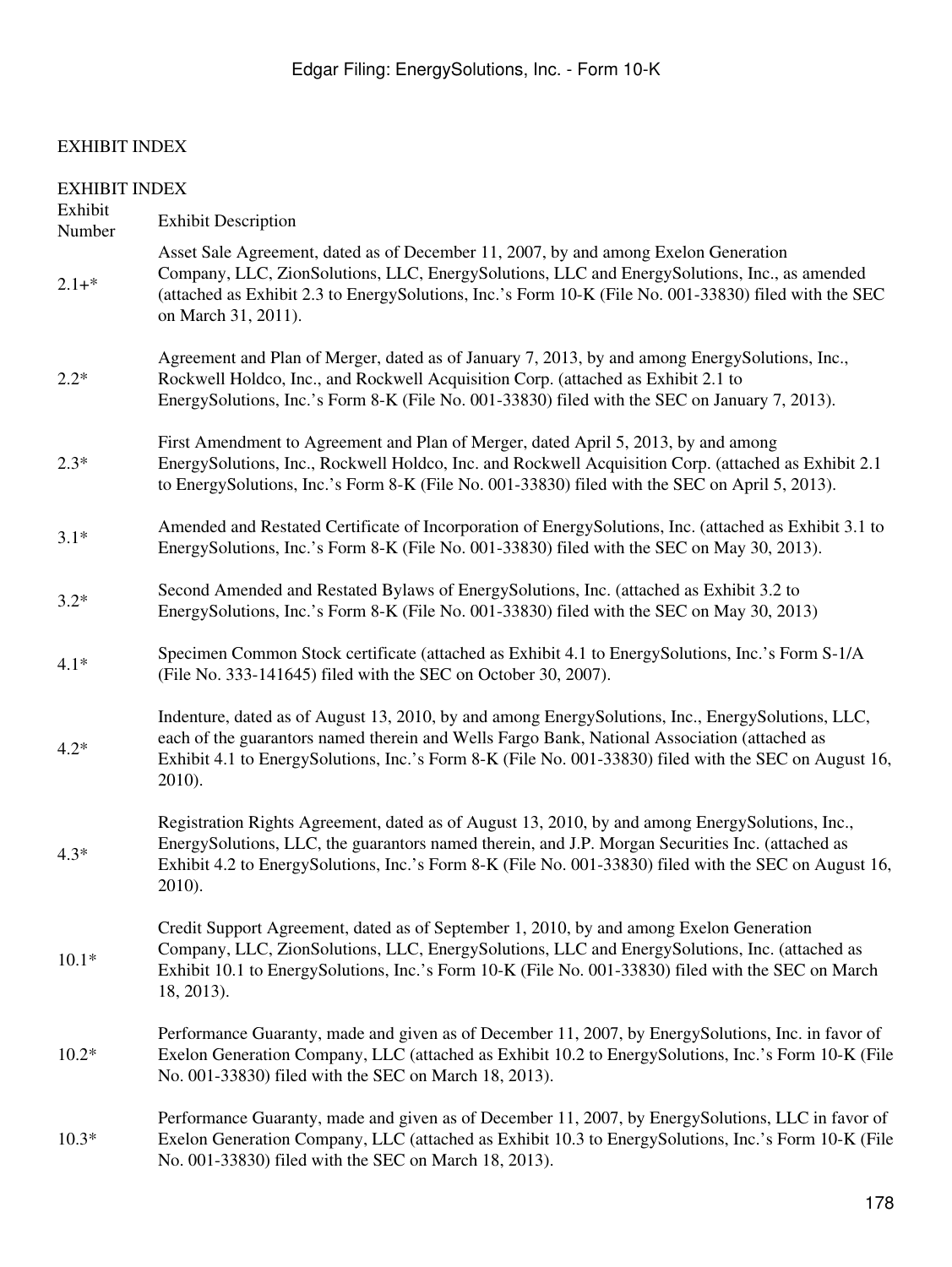| $10.4*$   | Lease Agreement, dated as of September 1, 2010, by and between Exelon Generation Company, LLC<br>and ZionSolutions, LLC (attached as Exhibit 10.4 to Energy Solutions, Inc.'s Form 10-K (File<br>No. 001-33830) filed with the SEC on March 18, 2013).                  |
|-----------|-------------------------------------------------------------------------------------------------------------------------------------------------------------------------------------------------------------------------------------------------------------------------|
| $10.4.1*$ | First Amendment to Lease Agreement, dated as of April 3, 2012, by and between Exelon Generation<br>Company, LLC and ZionSolutions, LLC (attached as Exhibit 10.4.1 to Energy Solutions, Inc.'s<br>Form 10-K (File No. 001-33830) filed with the SEC on March 18, 2013). |
| 94        |                                                                                                                                                                                                                                                                         |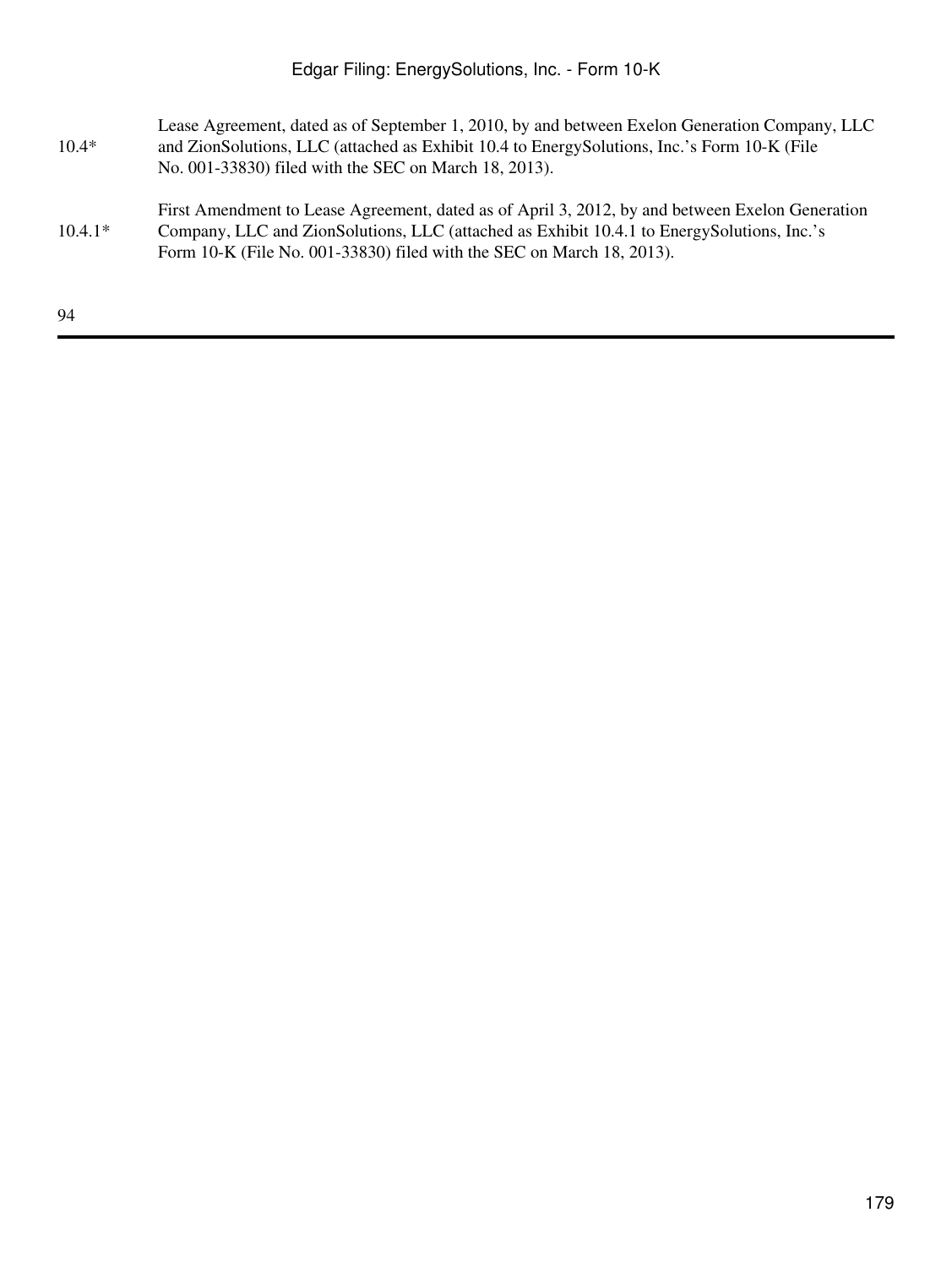| $10.5*$    | Pledge Agreement, dated as of September 1, 2010, made by EnergySolutions, LLC in favor of Exelon<br>Generation Company, LLC (attached as Exhibit 10.5 to EnergySolutions, Inc.'s Form 10-K (File<br>No. 001-33830) filed with the SEC on March 18, 2013).                                                                                                                                                                                |
|------------|------------------------------------------------------------------------------------------------------------------------------------------------------------------------------------------------------------------------------------------------------------------------------------------------------------------------------------------------------------------------------------------------------------------------------------------|
| $10.6*$    | Put Option Agreement, dated as of September 1, 2010, by and between Exelon Generation<br>Company, LLC and ZionSolutions, LLC (attached as Exhibit 10.6 to EnergySolutions, Inc.'s Form 10-K<br>(File No. 001-33830) filed with the SEC on March 18, 2013).                                                                                                                                                                               |
| $10.7*$    | Backup Nuclear Decommissioning Trust Agreement, dated as of September 1, 2010, by and between<br>ZionSolutions, LLC and The Bank of New York Mellon, as trustee (attached as Exhibit 10.7 to<br>EnergySolutions, Inc.'s Form 10-K (File No. 001-33830) filed with the SEC on March 18, 2013).                                                                                                                                            |
| $10.8*$    | Tax Qualified Nuclear Decommissioning Master Trust Agreement, dated as of August 27, 2010 and<br>effective as of September 1, 2010, by and between ZionSolutions, LLC and The Bank of New York<br>Mellon, as trustee (attached as Exhibit 10.8 to EnergySolutions, Inc.'s Form 10-K (File No. 001-33830)<br>filed with the SEC on March 18, 2013).                                                                                       |
| $10.9*$    | Non-Tax Qualified Nuclear Decommissioning Master Trust Agreement, dated as of August 27, 2010<br>and effective as of September 1, 2010, by and between ZionSolutions, LLC and The Bank of New York<br>Mellon, as trustee (attached as Exhibit 10.9 to Energy Solutions, Inc.'s Form 10-K (File No. 001-33830)<br>filed with the SEC on March 18, 2013).                                                                                  |
| $10.10*$   | Amended, Restated and Consolidated Site Management and Operations Contract, dated as of October 4,<br>2011, between the Nuclear Decommissioning Authority and Magnox Limited (attached as Exhibit 10.1)<br>to EnergySolutions, Inc.'s Form 10-K (File No. 001-33830) filed with the SEC on March 15, 2012).                                                                                                                              |
| $10.11*$   | Credit Agreement, dated as of August 13, 2010, by and among EnergySolutions, Inc.,<br>EnergySolutions, LLC, the lenders party thereto, JPMorgan Chase Bank, N.A., Credit Suisse AG,<br>Citibank, N.A., J.P. Morgan Securities Inc., Credit Suisse Securities (USA) LLC and Citigroup Global<br>Markets Inc. (attached as Exhibit 4.3 to EnergySolutions, Inc.'s Form 8-K (File No. 001-33830) filed<br>with the SEC on August 16, 2010). |
| $10.11.1*$ | Amendment No. 1 to Credit Agreement, dated as of August 23, 2010, by and among<br>EnergySolutions, Inc., EnergySolutions, LLC, the lenders party thereto, and JPM organ Chase Bank,<br>N.A., as administrative agent (attached as Exhibit 3.1 to Energy Solutions, Inc.'s Form 10-Q (File<br>No. 001-33830) filed with the SEC on November 9, 2010).                                                                                     |
| $10.11.2*$ | Amendment No. 2 to Credit Agreement, dated as of February 15, 2013, by and among<br>EnergySolutions, Inc., EnergySolutions, LLC, the lenders signatory thereto, and JPMorgan Chase Bank,<br>N.A., as administrative agent (attached as Exhibit 4.1 to Energy Solutions, Inc.'s Form 8-K (File<br>No. 001-33830) filed with the SEC on February 20, 2013).                                                                                |
| $10.11.3*$ | Amendment No. 3 to Credit Agreement, dated as of October 11, 2013, by and among EnergySolutions,<br>Inc., EnergySolutions, LLC, the lenders signatory thereto, and JPMorgan Chase Bank, N.A., as<br>administrative agent (attached as Exhibit 10.1 to Energy Solutions, Inc.'s Form 10-Q (File<br>No. 001-33830) filed with the SEC on November 11, 2013).                                                                               |
| $10.12*$   | Reimbursement Agreement, dated as of February 15, 2013, by and among EnergySolutions, Inc.,<br>Rockwell Holdco, Inc. and Rockwell Acquisition Corp (attached as Exhibit 10.1 to                                                                                                                                                                                                                                                          |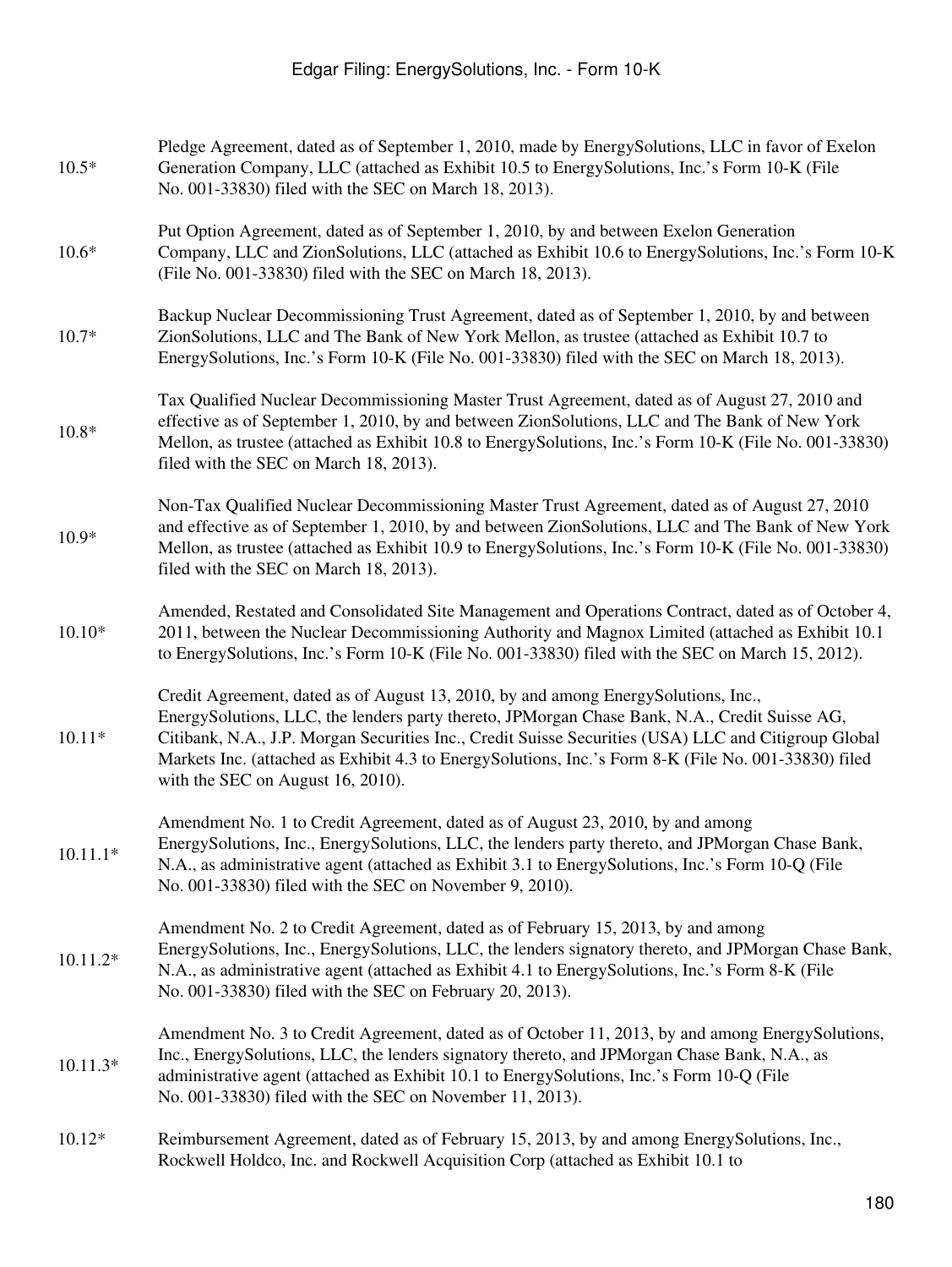|                      | EnergySolutions, Inc.'s Form 8-K (File No. 001-33830) filed with the SEC on February 20, 2013).                                                                                                                                                                          |
|----------------------|--------------------------------------------------------------------------------------------------------------------------------------------------------------------------------------------------------------------------------------------------------------------------|
| $10.13\ddagger*$     | Amended and Restated Employment Agreement, dated as of June 13, 2013, by and between Rockwell<br>Acquisition Corp. and David J. Lockwood (attached as Exhibit 10.1 to Energy Solutions, Inc.'s<br>Form 10-Q (File No. 001-33830) filed with the SEC on August 14, 2013). |
| $10.14$ $\ddagger$ * | Employment Agreement, dated as of June 13, 2013, by and between EnergySolutions, Inc. and Greg<br>Wood (attached as Exhibit 10.2 to EnergySolutions, Inc.'s Form 10-Q (File No. 001-33830) filed with<br>the SEC on August 14, 2013).                                    |

95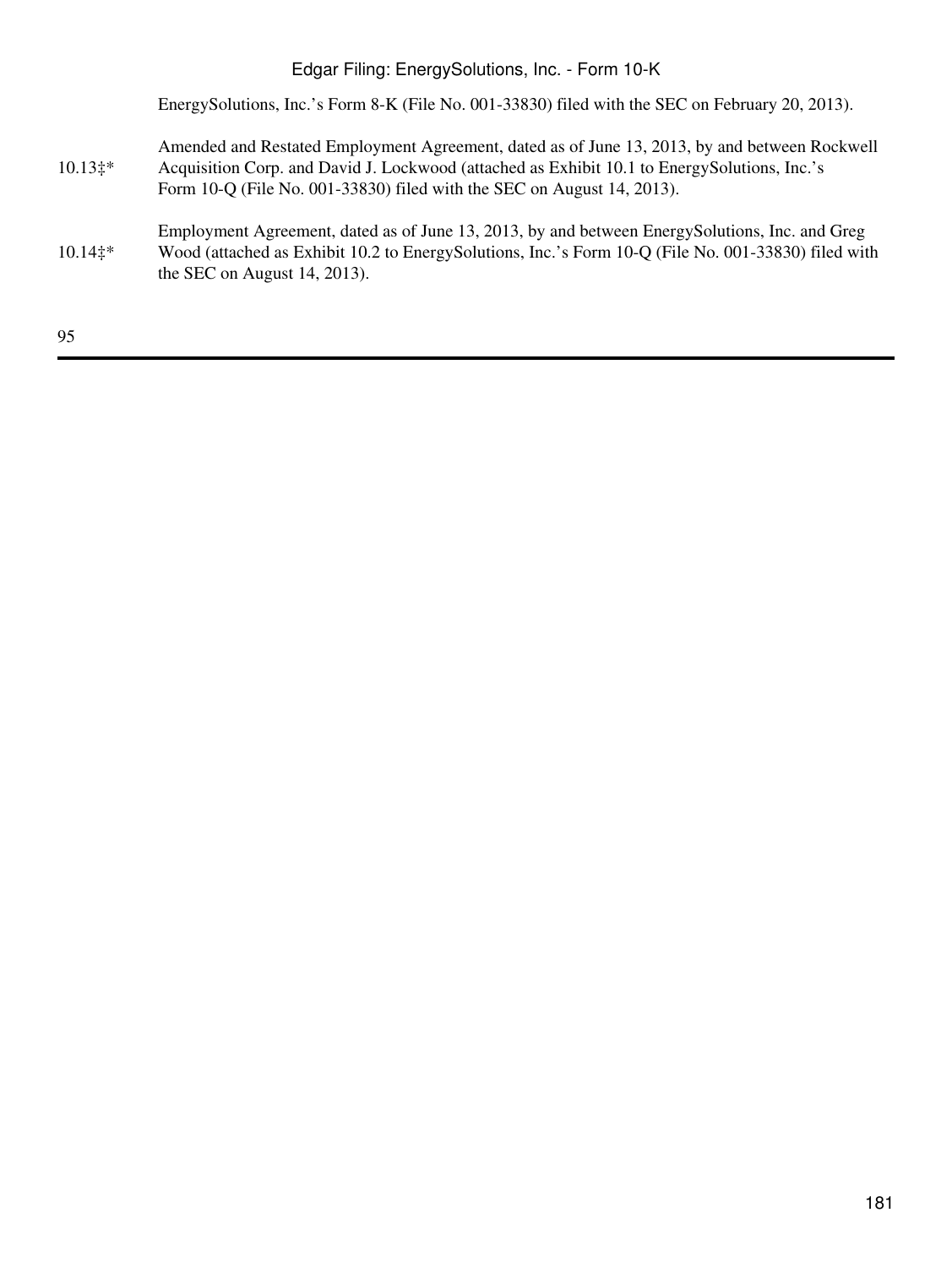| $10.15.*$  | Form of Employment Agreement by and between Energy Solutions, Inc. and each of its group presidents<br>(attached as Exhibit 10.3 to Energy Solutions, Inc.'s Form 10-Q (File No. 001-33830) filed with the SEC<br>on August 14, 2013).                                 |
|------------|------------------------------------------------------------------------------------------------------------------------------------------------------------------------------------------------------------------------------------------------------------------------|
| $10.16$ ‡* | Form of Retention Award Letter Agreement (attached as Exhibit 10.1 to EnergySolutions, Inc.'s<br>Form 8-K (File No. 001-33830) filed with the SEC on January 15, 2013).                                                                                                |
| $10.17$ ‡* | Form of Officer Indemnity Agreement by and between EnergySolutions, Inc. and each of its executive<br>officers (attached as Exhibit 10.9 to EnergySolutions, Inc.'s Form 10-Q (File No. 001-33830) filed with<br>the SEC on August 9, 2012).                           |
| $10.18$ ‡* | Separation Agreement, dated as of June 10, 2012, by and between EnergySolutions, Inc. and Val John<br>Christensen (attached as Exhibit 10.11 to Energy Solutions, Inc.'s Form 10-Q (File No. 001-33830) filed<br>with the SEC on August 9, 2012).                      |
| $10.19$ ‡* | Consulting Agreement, effective as of June 14, 2012, by and between EnergySolutions, Inc. and Val<br>John Christensen (attached as Exhibit 10.12 to EnergySolutions, Inc.'s Form 10-Q (File No. 001-33830)<br>filed with the SEC on August 9, 2012).                   |
| $10.20$ ‡* | Phantom Performance Share Unit Award Agreement, dated as of June 10, 2012, by and between<br>EnergySolutions, Inc. and David J. Lockwood (attached as Exhibit 10.2 to EnergySolutions, Inc.'s<br>Form 10-Q (File No. 001-33830) filed with the SEC on August 9, 2012). |
| $10.21$ ‡* | Restricted Stock Award Agreement, dated as of June 10, 2012, by and between EnergySolutions, Inc.<br>and David J. Lockwood (attached as Exhibit 10.3 to Energy Solutions, Inc.'s Form 10-Q (File<br>No. 001-33830) filed with the SEC on August 9, 2012).              |
| $10.22$ ‡* | Phantom Performance Share Unit Award Agreement, dated as of June 10, 2012, by and between<br>EnergySolutions, Inc. and Gregory Wood (attached as Exhibit 10.6 to EnergySolutions, Inc.'s<br>Form 10-Q (File No. 001-33830) filed with the SEC on August 9, 2012).      |
| $10.23$ ‡* | Form of Phantom Performance Share Unit Award Agreement by and between Energy Solutions, Inc. and<br>each of its group presidents (attached as Exhibit 10.8 to EnergySolutions, Inc.'s Form 10-Q (File<br>No. 001-33830) filed with the SEC on August 9, 2012).         |
| $10.24*$   | Form of Director Indemnification Agreement (attached as Exhibit 10.21 to EnergySolutions, Inc.'s<br>Form S-1/A (File No. 333-141645) filed with the SEC on October 30, 2007).                                                                                          |
| 21.1       | List of Subsidiaries.                                                                                                                                                                                                                                                  |
| 24.1       | Power of Attorney (included on the signature page of this Annual Report on Form 10-K).                                                                                                                                                                                 |
| 31.1       | Rule 13a-14(a) / 15d-14(a) Certification of Chief Executive Officer.                                                                                                                                                                                                   |
| 31.2       | Rule 13a-14(a) / 15d-14(a) Certification of Chief Financial Officer.                                                                                                                                                                                                   |
| 32.1       | Section 1350 Certifications of Chief Executive Officer and Chief Financial Officer.                                                                                                                                                                                    |
| 101.INS**  | XBRL Instance.                                                                                                                                                                                                                                                         |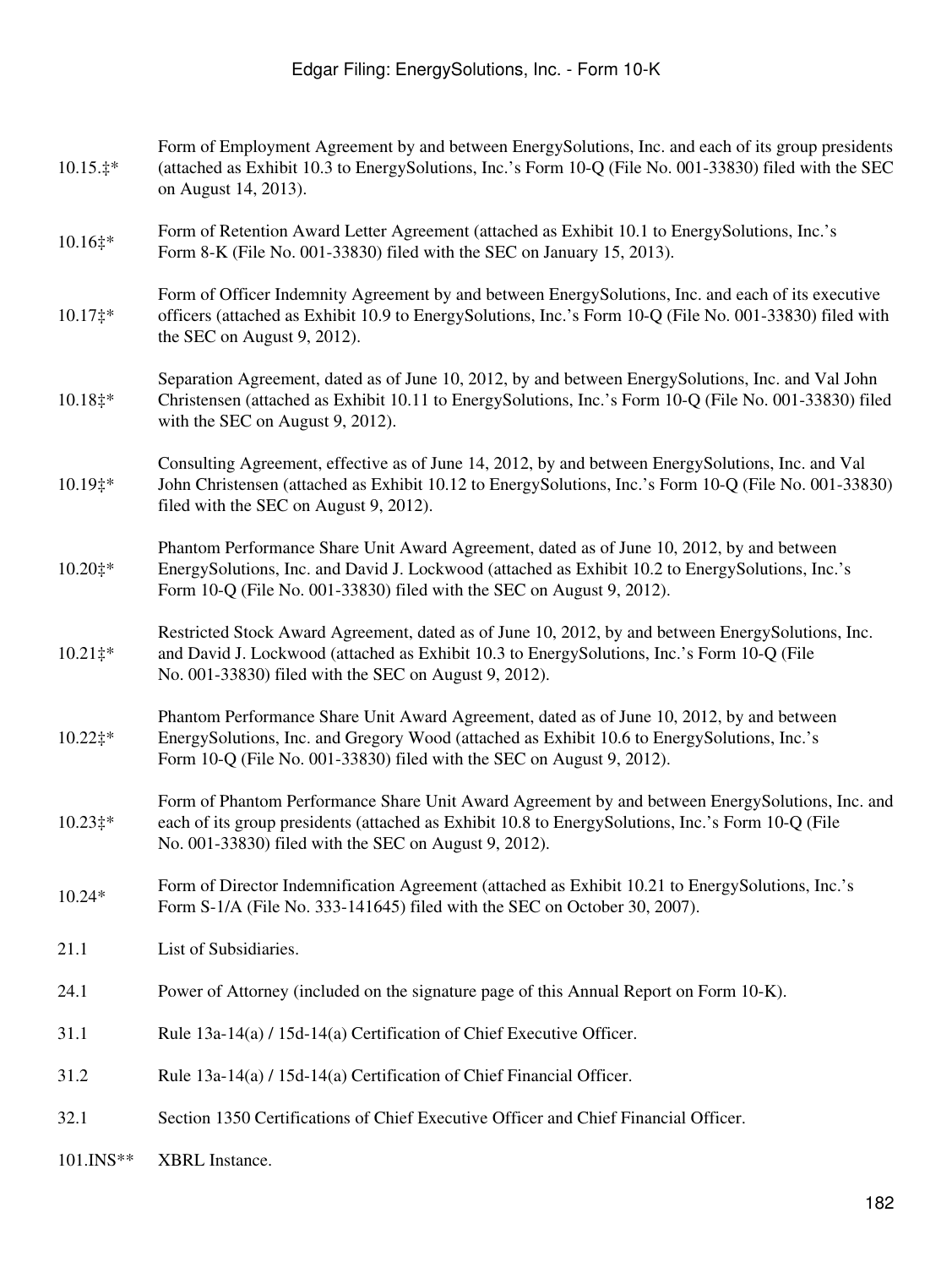- 101.SCH\*\* XBRL Taxonomy Extension Schema.
- 101.CAL\*\* XBRL Taxonomy Extension Calculation Linkbase.
- 101.LAB\*\* XBRL Taxonomy Extension Label Linkbase.
- 101.PRE\* XBRL Taxonomy Extension Presentation Linkbase.
- 101.DEF\*\* XBRL Taxonomy Extension Definition Linkbase.

96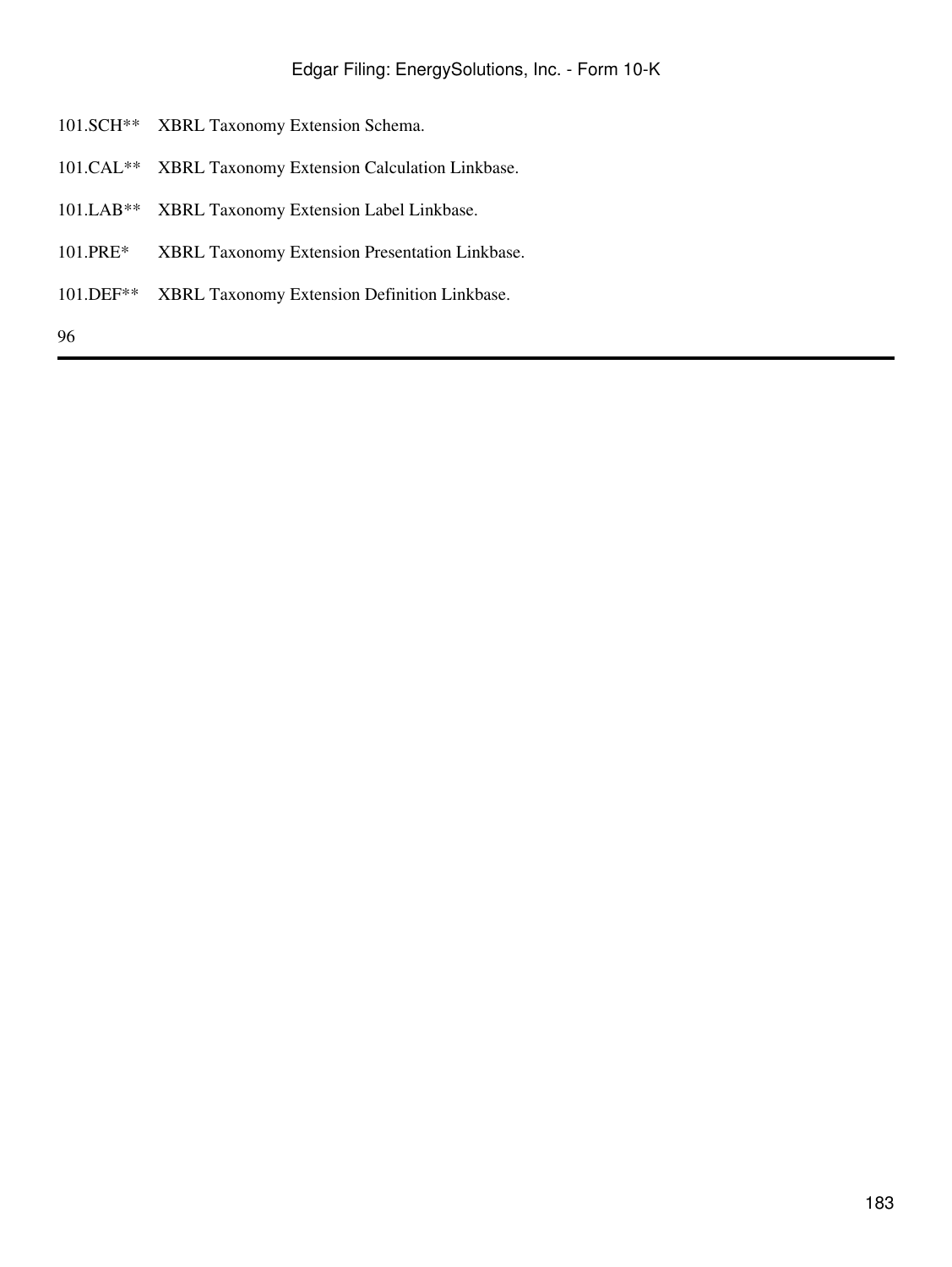\_\_\_\_\_\_\_\_\_\_\_\_\_\_\_\_\_\_\_\_\_\_\_\_\_\_\_\_\_\_\_

The registrant has omitted certain schedules in accordance with Item  $601(b)(2)$  of Regulation S-K. The registrant  $+$  will famish the emitted schedules to the SEG was request will furnish the omitted schedules to the SEC upon request.

<sup>‡</sup>Indicates management contract or compensatory plan or arrangement.

<sup>\*</sup> Each such exhibit has heretofore been filed with the SEC as part of the filing indicated and is incorporated herein by reference.

<sup>\*\*</sup> XBRL (Extensible Business Reporting Language) information is furnished and not filed or a part of a registration statement or prospectus for purposes of sections 11 or 12 of the Securities Act of 1933, is deemed not filed for purposes of section 18 of the Securities Exchange Act of 1934, and is otherwise not subject to liability under these sections.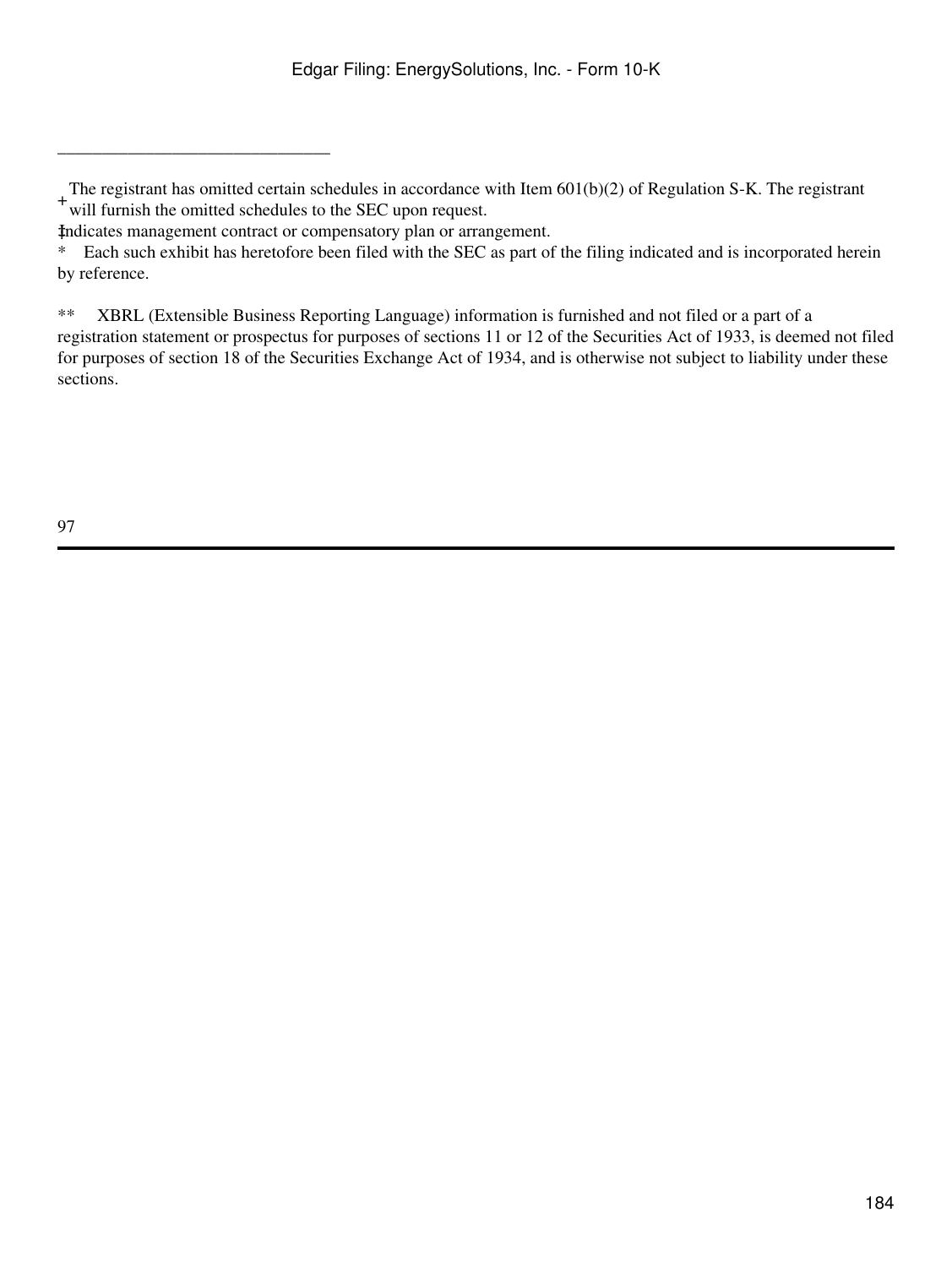| <b>Index to Consolidated Financial Statements</b>                          |        |
|----------------------------------------------------------------------------|--------|
| Contents                                                                   |        |
| Report of Independent Registered Public Accounting Firm                    | $F-2$  |
| Report of Ernst & Young LLP, Independent Registered Public Accounting Firm | $F-3$  |
| <b>Consolidated Financial Statements</b>                                   |        |
| <b>Consolidated Balance Sheets</b>                                         | $F-4$  |
| Consolidated Statements of Operations and Comprehensive Income (Loss)      | $F-5$  |
| Consolidated Statements of Changes in Stockholders' Equity                 | $F-6$  |
| <b>Consolidated Statements of Cash Flows</b>                               | $F-7$  |
| Notes to Consolidated Financial Statements                                 | $F-8$  |
| Washington River Protection Solutions LLC                                  |        |
| <b>Index to Consolidated Financial Statements</b>                          |        |
| Contents                                                                   |        |
| Years Ended December 31, 2013, 2012 and 2011                               |        |
| Independent Auditors' Report                                               | $F-54$ |
| <b>Financial Statements</b>                                                |        |
| <b>Balance Sheets</b>                                                      | $F-55$ |
| Statements of Operations and Members' Capital                              | $F-56$ |
| <b>Statements of Cash Flows</b>                                            | $F-57$ |
| <b>Notes to Financial Statements</b>                                       | $F-58$ |

F- 1

EnergySolutions, Inc.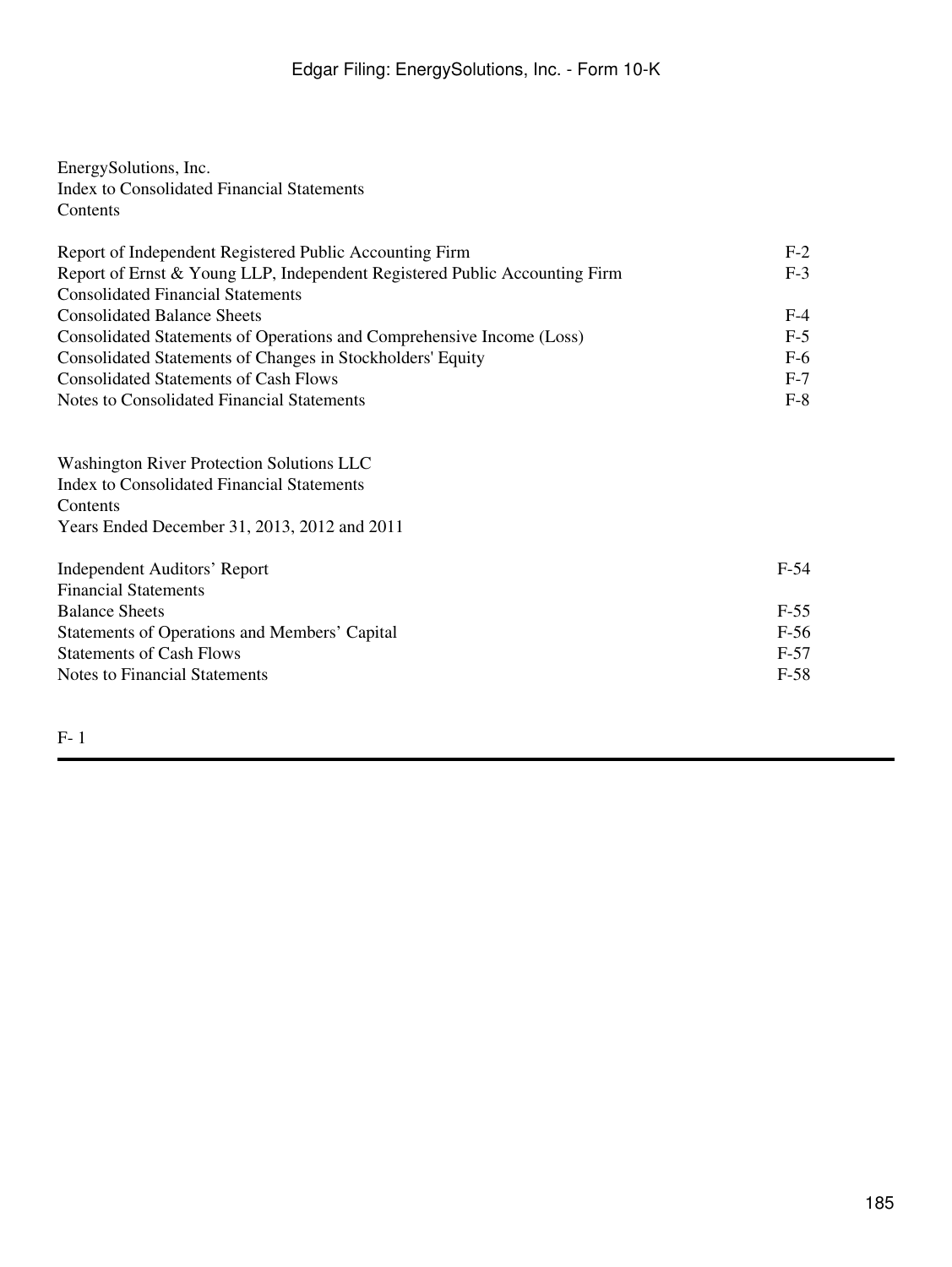#### REPORT OF INDEPENDENT REGISTERED PUBLIC ACCOUNTING FIRM

The Board of Directors and Stockholder of EnergySolutions, Inc. Salt Lake City, Utah

We have audited the accompanying consolidated balance sheet of EnergySolutions, Inc. (the "Company") as of December 31, 2013, and the related consolidated statements of operations and comprehensive income(loss), changes in stockholders' equity, and cash flows for the year then ended. Our audit also included the financial statement schedule listed in the Index at Item 15 for the year ended December 31, 2013. These financial statements and financial statement schedule are the responsibility of the Company's management. Our responsibility is to express an opinion on these financial statements and the financial statement schedule based on our audit.

We conducted our audit in accordance with the standards of the Public Company Accounting Oversight Board (United States). Those standards require that we plan and perform the audit to obtain reasonable assurance about whether the financial statements are free of material misstatement. The Company is not required to have, nor were we engaged to perform, an audit of its internal control over financial reporting. Our audit included consideration of internal control over financial reporting as a basis for designing audit procedures that are appropriate in the circumstances, but not for the purpose of expressing an opinion on the effectiveness of the Company's internal control over financial reporting. Accordingly, we express no such opinion. An audit also includes examining, on a test basis, evidence supporting the amounts and disclosures in the financial statements, assessing the accounting principles used and significant estimates made by management, as well as evaluating the overall financial statement presentation. We believe that our audit provides a reasonable basis for our opinion.

In our opinion, such consolidated financial statements present fairly, in all material respects, the financial position of EnergySolutions, Inc. at December 31, 2013, and the results of its operations and its cash flows for the year then ended in conformity with accounting principles generally accepted in the United States of America. Also, in our opinion, such financial statement schedule for the year ended December 31, 2013, when considered in relation to the basic consolidated financial statements taken as a whole, present fairly in all material respects, the information set forth therein.

/s/ Deloitte & Touche LLP

Salt Lake City, Utah March 31, 2014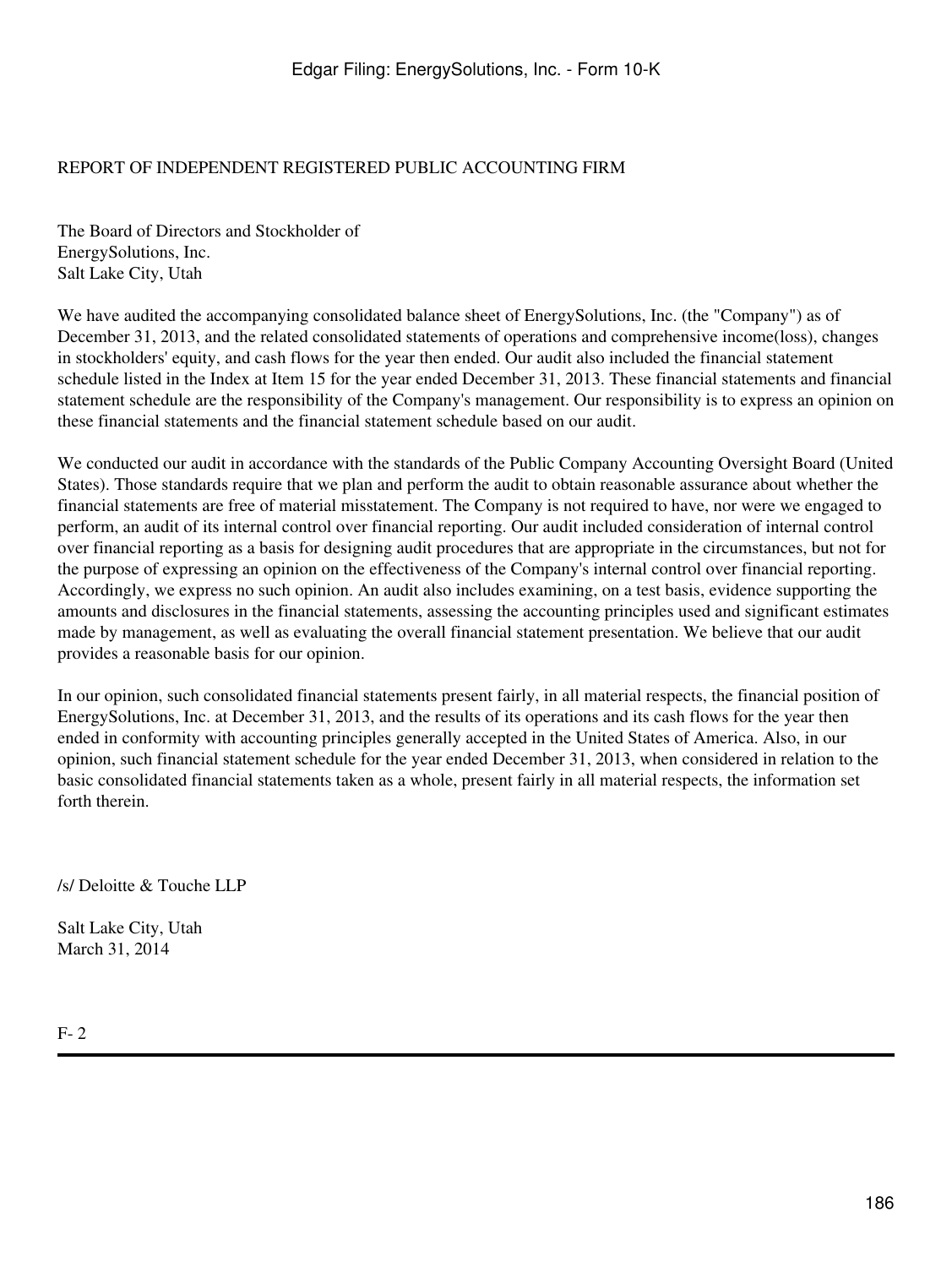Report of Independent Registered Public Accounting Firm

The Board of Directors and Stockholders EnergySolutions, Inc.

We have audited the accompanying consolidated balance sheet of EnergySolutions, Inc. as of December 31, 2012 and the related consolidated statements of operations and comprehensive income, stockholders' equity and cash flows for each of the two years in the period ended December 31, 2012. These financial statements are the responsibility of the Company's management. Our responsibility is to express an opinion on these financial statements based on our audits. We conducted our audits in accordance with the standards of the Public Company Accounting Oversight Board (United States). Those standards require that we plan and perform the audit to obtain reasonable assurance about whether the financial statements are free of material misstatement. An audit includes examining, on a test basis, evidence supporting the amounts and disclosures in the financial statements. An audit also includes assessing the accounting principles used and significant estimates made by management, as well as evaluating the overall financial statement presentation. We believe that our audits provide a reasonable basis for our opinion. In our opinion, the financial statements referred to above present fairly, in all material respects, the consolidated financial position of EnergySolutions, Inc. at December 31, 2012, and the consolidated results of its operations and its cash flows for each of the two years in the period ended December 31, 2012, in conformity with U.S. generally accepted accounting principles.

/s/ Ernst & Young LLP Salt Lake City, Utah March 18, 2013, except for Note 15, as to which the date is March 31, 2014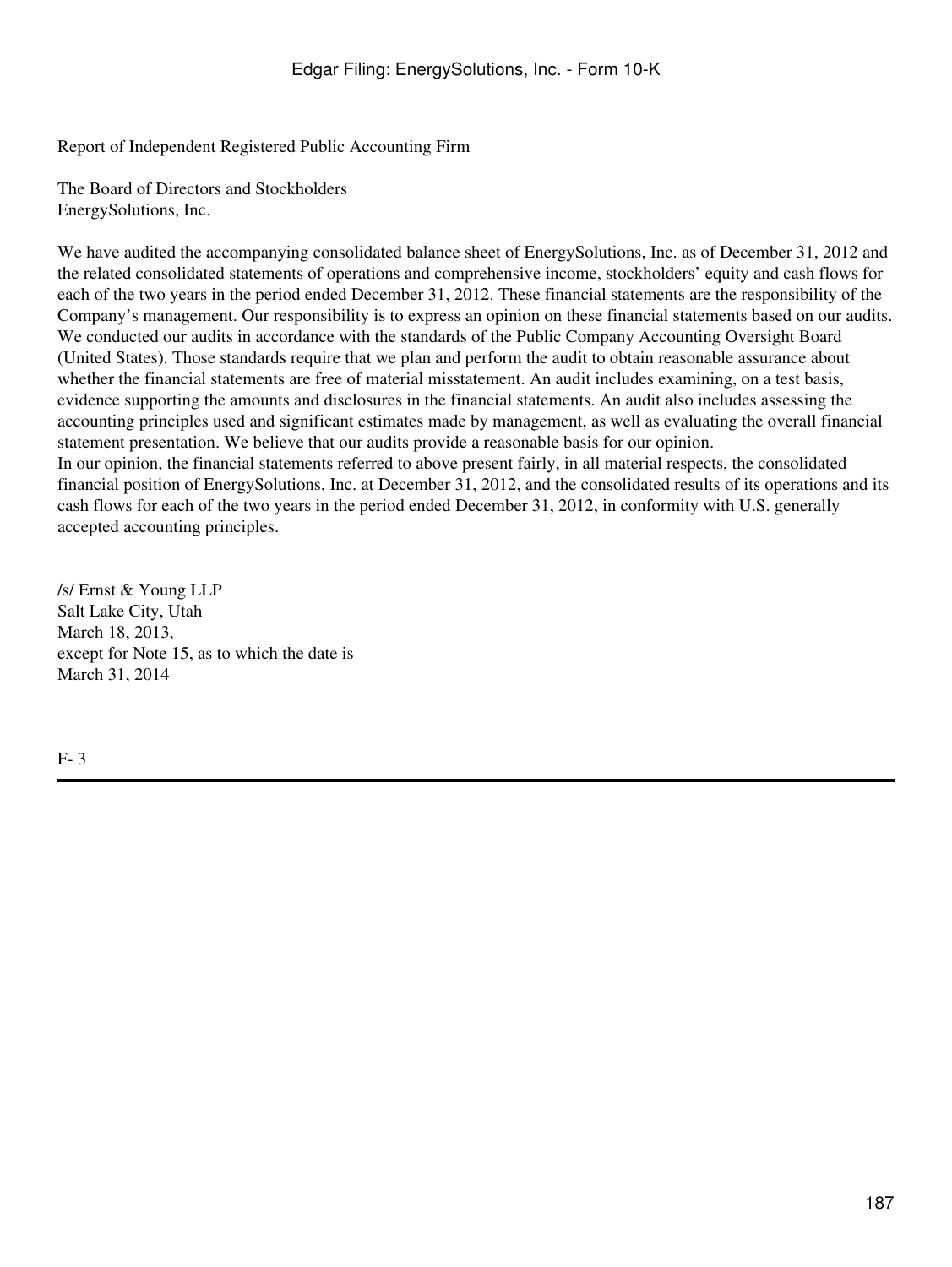### EnergySolutions, Inc. Consolidated Balance Sheets (in thousands of dollars, except share information)

|                                                                                 | December 31, December 31,<br>2013 | 2012        |
|---------------------------------------------------------------------------------|-----------------------------------|-------------|
| Assets                                                                          |                                   |             |
| Current assets:                                                                 |                                   |             |
| Cash and cash equivalents                                                       | \$84,213                          | \$134,191   |
| Accounts receivable, net of allowance for doubtful accounts                     | 287,438                           | 259,913     |
| Costs and estimated earnings in excess of billings on uncompleted contracts     | 85,965                            | 98,978      |
| Income tax receivable                                                           | 2,855                             | 6,427       |
| Prepaid expenses                                                                | 7,302                             | 11,022      |
| Nuclear decommissioning trust fund investments, current portion                 | 112,475                           | 152,507     |
| Deferred costs, current portion                                                 | 91,841                            | 127,573     |
| Other current assets                                                            | 5,711                             | 3,924       |
| Total current assets                                                            | 677,800                           | 794,535     |
| Property, plant and equipment, net                                              | 114,476                           | 117,744     |
| Goodwill                                                                        | 309,508                           | 308,608     |
| Other intangible assets, net                                                    | 214,361                           | 239,551     |
| Nuclear decommissioning trust fund investments                                  | 330,442                           | 445,989     |
| Restricted cash and decontamination and decommissioning deposits                | 293,896                           | 316,754     |
| Deferred costs                                                                  | 270,039                           | 360,185     |
| Deferred income taxes                                                           | 29,707                            |             |
| Other noncurrent assets                                                         | 180,314                           | 72,096      |
| Total assets                                                                    | \$2,420,543                       | \$2,655,462 |
| Liabilities and Stockholders' Equity                                            |                                   |             |
| Current liabilities:                                                            |                                   |             |
| Current portion of long-term debt                                               | \$65,000                          | \$16,592    |
| Accounts payable                                                                | 145,857                           | 144,649     |
| Accrued expenses and other current liabilities                                  | 208,177                           | 193,546     |
| Deferred income taxes                                                           | 30,363                            | 1,101       |
| Facility and equipment decontamination and decommissioning liabilities, current |                                   |             |
| portion                                                                         | 98,175                            | 138,757     |
| Unearned revenue, current portion                                               | 118,465                           | 150,135     |
| Total current liabilities                                                       | 666,037                           | 644,780     |
| Long-term debt, less current portion                                            | 666,814                           | 798,577     |
| Pension liability                                                               | 111,644                           | 31,043      |
| Facility and equipment decontamination and decommissioning liabilities          | 378,389                           | 485,447     |
| Deferred income taxes                                                           | 12,497                            | 20,507      |
| Unearned revenue, less current portion                                          | 272,940                           | 366,710     |
| Other noncurrent liabilities                                                    | 44,007                            | 7,479       |
| <b>Total liabilities</b>                                                        | 2,152,328                         | 2,354,543   |
| Commitments and contingencies                                                   |                                   |             |
| Stockholders' equity:                                                           |                                   |             |
| Common stock, \$0.01 par value, 100 and 1,000,000,000 shares authorized as of   |                                   |             |
| December 31, 2013 and December 31, 2012, respectively, and 100 and 90,253,242   |                                   |             |
| shares issued and outstanding as of December 31, 2013 and December 31, 2012,    |                                   | 903         |
| respectively.                                                                   |                                   |             |
| Additional paid-in capital                                                      | 535,288                           | 511,503     |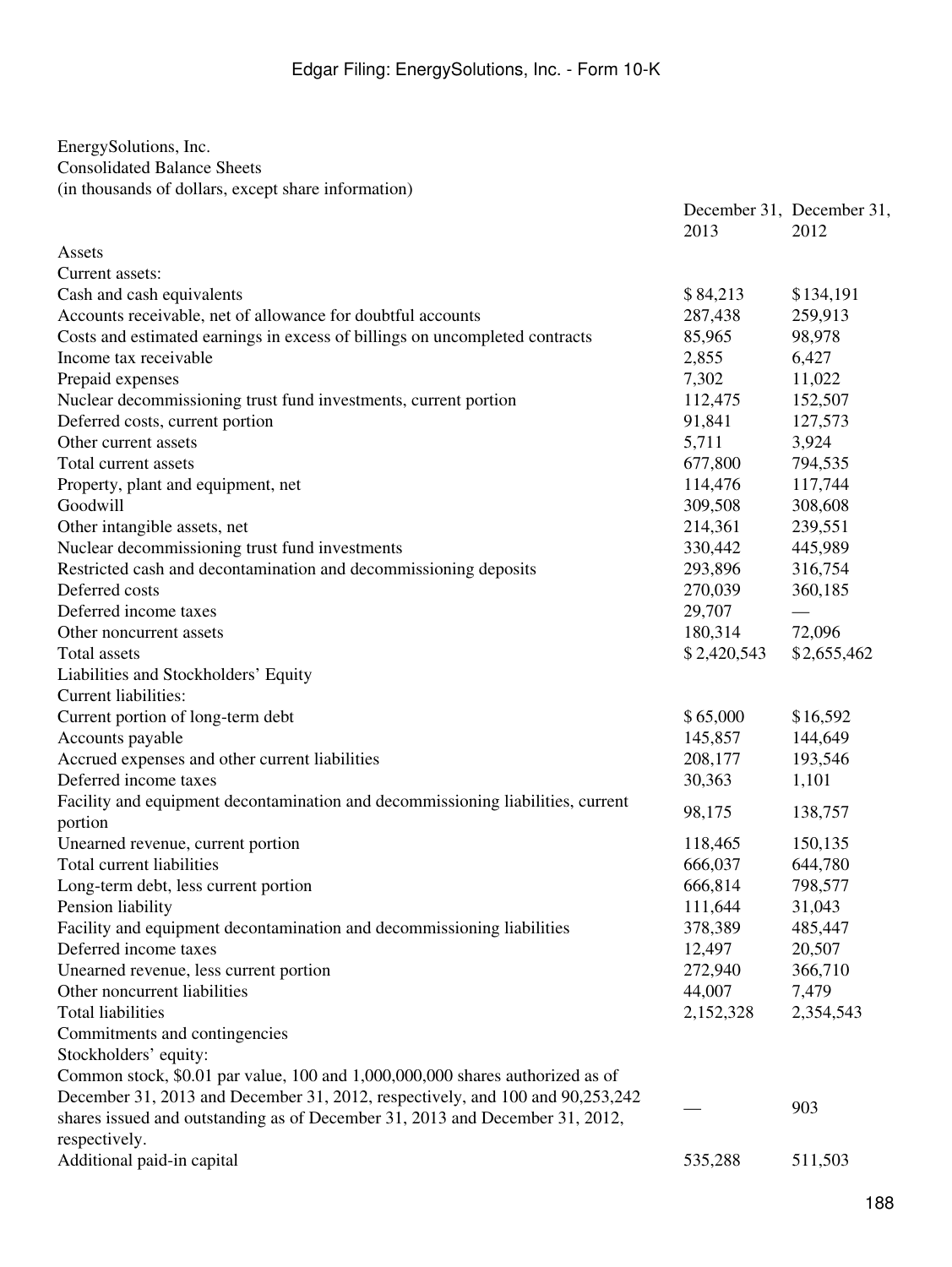| Accumulated other comprehensive loss                         | (22, 877)   | (21,956)    |
|--------------------------------------------------------------|-------------|-------------|
| Accumulated deficit                                          | (244, 684)  | (190, 031)  |
| Total EnergySolutions stockholders' equity                   | 267,727     | 300,419     |
| Noncontrolling interests                                     | 488         | 500         |
| Total equity                                                 | 268,215     | 300,919     |
| Total liabilities and stockholders' equity                   | \$2,420,543 | \$2,655,462 |
| See accompanying notes to consolidated financial statements. |             |             |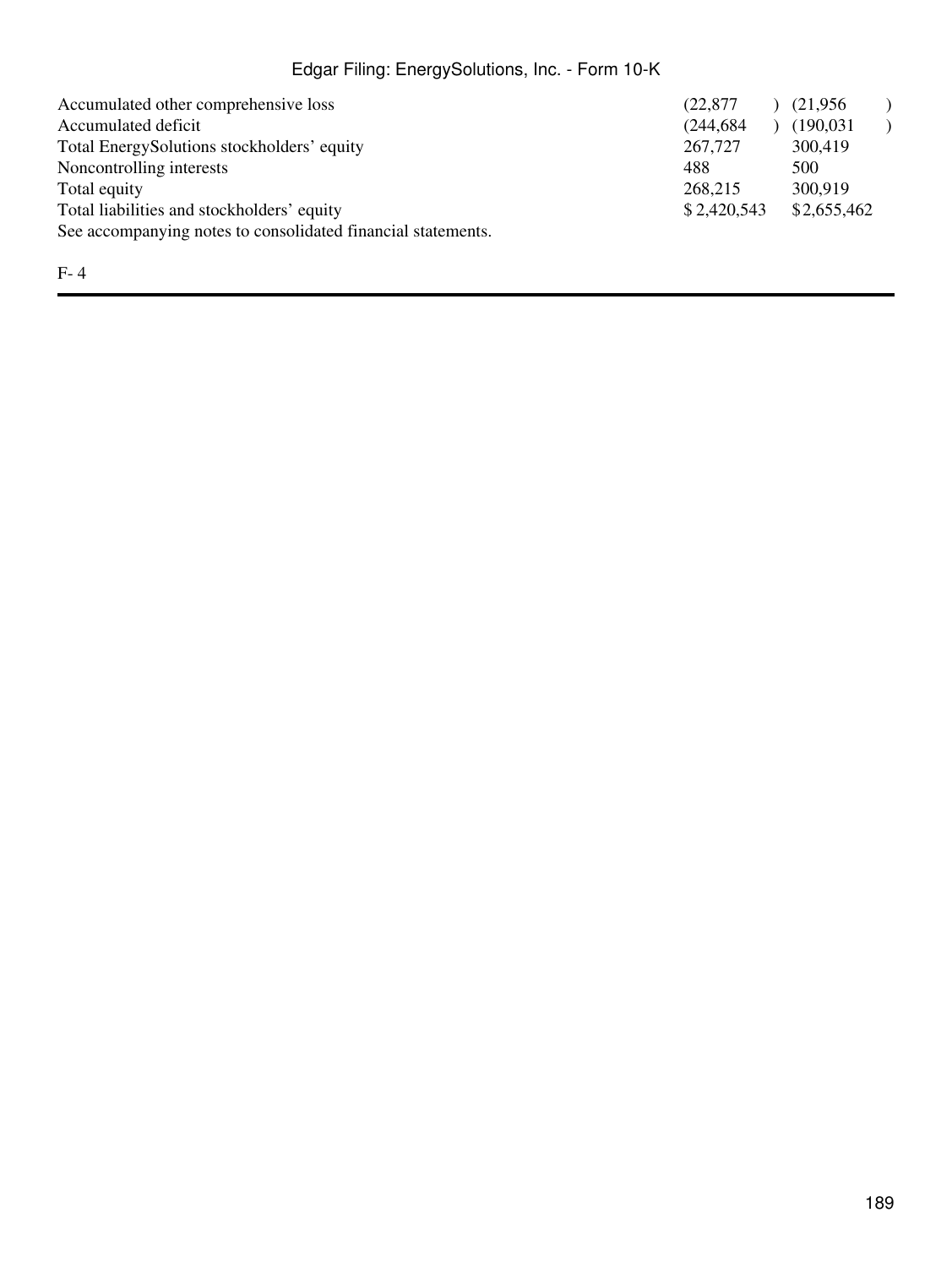## EnergySolutions, Inc.

## Consolidated Statements of Operations and Comprehensive Income (Loss)

## (in thousands of dollars)

|                                                                  | Years Ended December 31, |                     |                             |
|------------------------------------------------------------------|--------------------------|---------------------|-----------------------------|
| Revenue                                                          | 2013<br>\$1,804,398      | 2012<br>\$1,807,505 | 2011<br>\$1,815,514         |
| Cost of revenue                                                  | (1,606,958)              | (1,636,779)         | (1,735,826)<br>$\lambda$    |
| Gross profit                                                     | 197,440                  | 170,726             | 79,688                      |
| Selling, general and administrative expenses                     | (170, 461)               | (138,211)           | (132, 386)<br>$\mathcal{E}$ |
| Impairment of goodwill                                           |                          |                     | (174,000)                   |
| Equity in income of unconsolidated joint ventures                | 4,465                    | 7,392               | 11,103                      |
| Income (loss) from operations                                    | 31,444                   | 39,907              | (215,595)<br>$\mathcal{E}$  |
| Interest expense                                                 | (76, 774)                | (71,211)            | (73, 414)<br>$\mathcal{E}$  |
| Other income (expense), net                                      | (1, 566)                 | 53,192              | 58,215                      |
| Income (loss) before income taxes and noncontrolling interests   | (46, 896)                | 21,888              | (230,794)<br>$\mathcal{E}$  |
| Income tax benefit (expense)                                     | (7,769)                  | (17,959)            | 37,145                      |
| Net income (loss)                                                | (54, 665)                | 3,929               | (193, 649)                  |
| Less: Net loss (income) attributable to noncontrolling interests | 12                       | 53                  | (2,532)                     |
| Net income (loss) attributable to EnergySolutions                | \$ (54,653)              | 3,982               | \$(196, 181)                |
| Other comprehensive income (loss):                               |                          |                     |                             |
| Net income (loss)                                                | \$ (54,665)              | \$3,929             | \$(193, 649)                |
| Foreign currency translation adjustments, net of taxes           | 3,911                    | 6,863               | 147                         |
| Change in unrecognized actuarial losses                          | (4,832)                  | (450)               | (3,005)                     |
| Other comprehensive income (loss), net of taxes                  | (55, 586)                | 10,342              | (196, 507)                  |
| Less: net loss (income) attributable to noncontrolling interests | 12                       | 53                  | (2,532)                     |
| Comprehensive income (loss) attributable to EnergySolutions      | \$ (55,574)              | \$10,395            | \$(199,039)                 |

See accompanying notes to consolidated financial statements.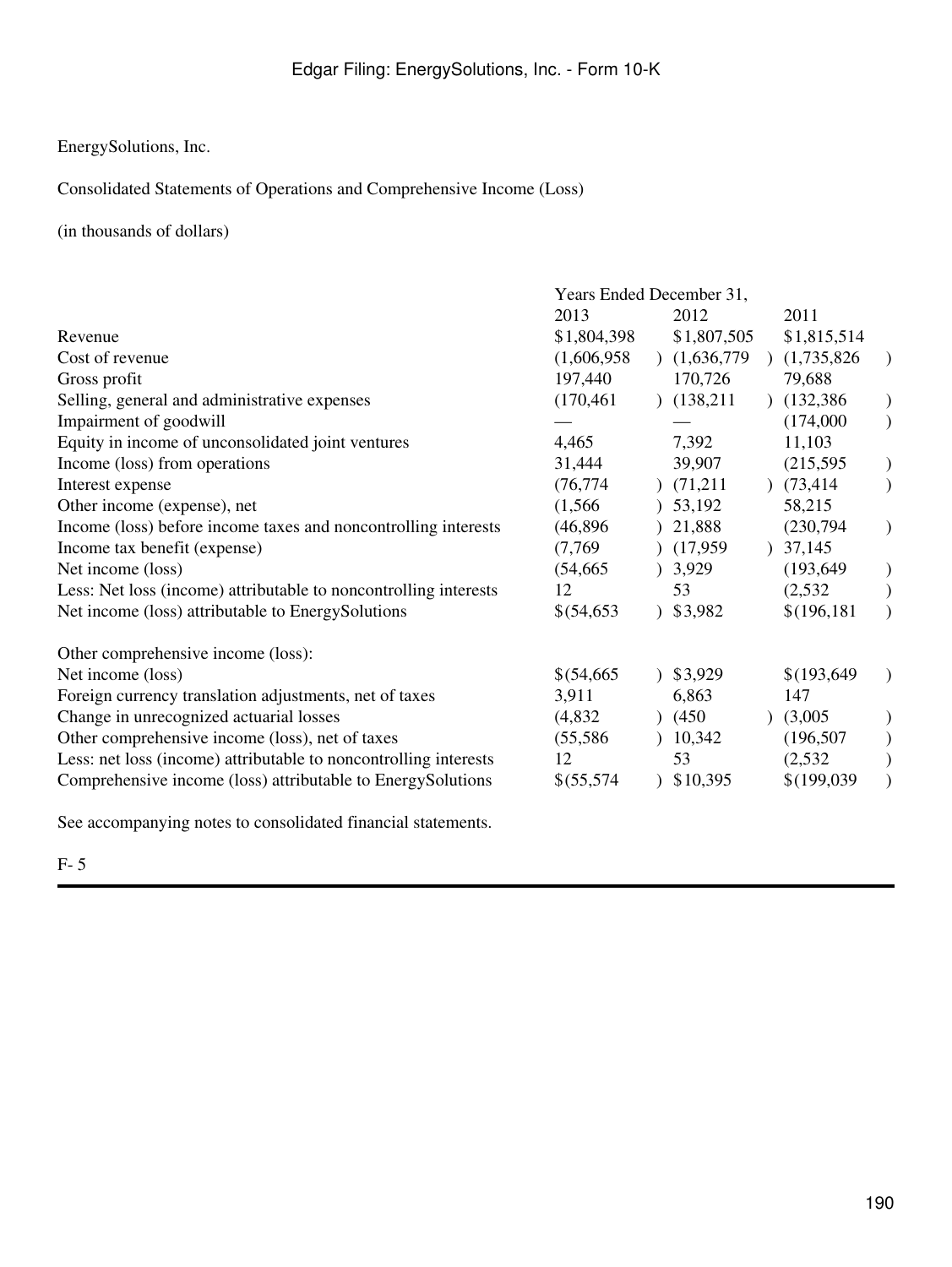EnergySolutions, Inc.

Consolidated Statements of Changes in Stockholders' Equity

Years Ended December 31, 2013, 2012 and 2011

(in thousands of dollars, except share information)

|                                                                             | Common Stock  |                | Additional<br>Paid-in | Accumulated<br>Other<br>Comprehensive |           |            | Accumulated NoncontrollingTotal |               |            |               |
|-----------------------------------------------------------------------------|---------------|----------------|-----------------------|---------------------------------------|-----------|------------|---------------------------------|---------------|------------|---------------|
|                                                                             | <b>Shares</b> | Amount Capital |                       | Loss                                  |           | Deficit    | Interests                       |               | Equity     |               |
| <b>Balance at December</b><br>31, 2010                                      | 88,667,843    | \$887          | \$498,092             | \$(25,511)                            | $\lambda$ | \$2,168    | \$2,902                         |               | 478,538    |               |
| Net income (loss)                                                           |               |                |                       |                                       |           | (196, 181) | ) 2,532                         |               | (193, 649) | $\lambda$     |
| Equity-based<br>compensation                                                |               |                | 9,975                 |                                       |           |            |                                 |               | 9,975      |               |
| Issuance of common<br>stock                                                 | 10,350        |                | 57                    |                                       |           |            |                                 |               | 57         |               |
| Vesting of restricted<br>stock                                              | 320,189       | 3              | (3)                   |                                       |           |            |                                 |               |            |               |
| Minimum tax<br>withholdings on<br>restricted stock awards<br>Acquisition of | (17,261)      |                | (116)                 |                                       |           |            |                                 |               | (116)      |               |
| noncontrolling interests —<br>in subsidiaries                               |               |                | (1,967)               |                                       |           |            | (519)                           |               | (2,486)    | $\mathcal{E}$ |
| Distributions to<br>noncontrolling interests<br>Change in                   |               |                |                       |                                       |           |            | (4,204)                         | $\mathcal{L}$ | (4,204)    | $\mathcal{E}$ |
| unrecognized actuarial -<br>loss                                            |               |                |                       | (3,005)                               |           |            |                                 |               | (3,005)    | $\mathcal{E}$ |
| Foreign currency<br>translation, net of taxes                               |               |                |                       | 147                                   |           |            |                                 |               | 147        |               |
| <b>Balance at December</b><br>31, 2011                                      | 88,981,121    | 890            | 506,038               | (28, 369)                             |           | (194, 013) | 711                             |               | 285,257    |               |
| Net income (loss)<br>Equity-based                                           |               |                |                       |                                       |           | 3,982      | (53)                            |               | 3,929      |               |
| compensation                                                                |               |                | 4,101                 |                                       |           |            |                                 |               | 4,101      |               |
| Issuance of common<br>stock                                                 | 884,614       | 9              | 1,488                 |                                       |           |            |                                 |               | 1,497      |               |
| Vesting of restricted<br>stock                                              | 418,564       | 4              | (4)                   |                                       |           |            |                                 |               |            |               |
| Minimum tax<br>withholdings on<br>restricted stock awards                   | (31,057)      |                | (120)                 |                                       |           |            |                                 |               | (120)      |               |
| Distributions to<br>noncontrolling interests                                |               |                |                       |                                       |           |            | (158)                           | $\mathcal{L}$ | (158)      |               |
| Change in<br>unrecognized actuarial -<br>loss                               |               |                |                       | (450)                                 |           |            |                                 |               | (450)      |               |
| Foreign currency<br>translation, net of taxes                               |               |                |                       | 6,863                                 |           |            |                                 |               | 6,863      |               |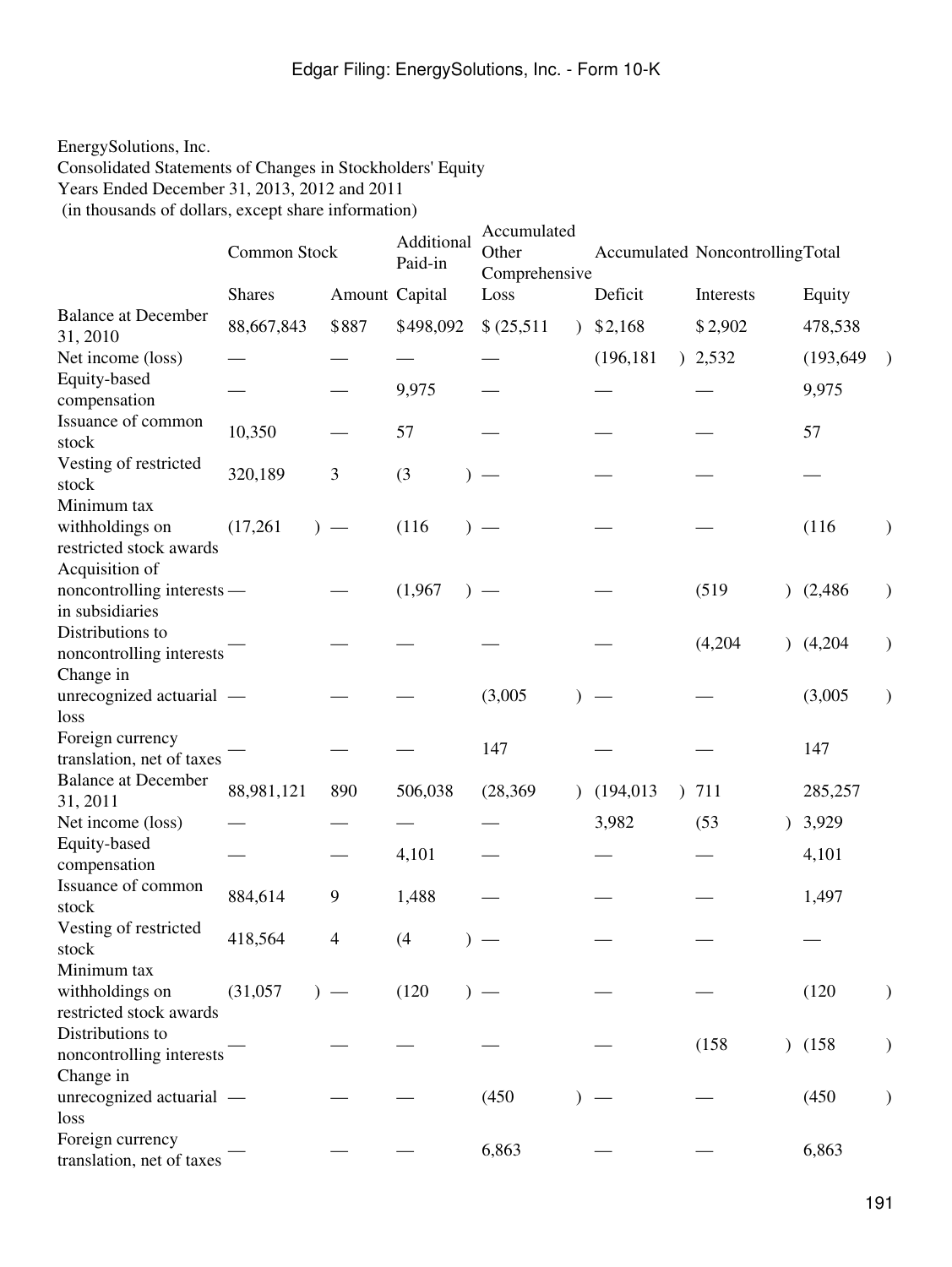| Balance at<br>December 31, 2012                        | 90,253,242         | 903 | 511,503       | (21,956)    | (190, 031)               | 0.500 | 300,919    |  |
|--------------------------------------------------------|--------------------|-----|---------------|-------------|--------------------------|-------|------------|--|
| Net loss                                               |                    |     |               |             | (54, 653)                | (12)  | (54, 665)  |  |
| Equity-based<br>compensation                           |                    |     | 5,397         |             |                          |       | 5,397      |  |
| Vesting of restricted<br>stock                         | 2,206,430          | 22  | (22)          |             |                          |       |            |  |
| Minimum tax                                            |                    |     |               |             |                          |       |            |  |
| withholdings on<br>restricted stock awards             | (111, 107)         | (1) | (431)         |             |                          |       | (432)      |  |
| Capital contribution                                   |                    |     | 25,259        |             |                          |       | 25,259     |  |
| Common stock                                           |                    |     |               |             |                          |       |            |  |
| repurchased by                                         | $(1,779,520)$ (18) |     | (7,324)       |             |                          |       | (7, 342)   |  |
| EnergySolutions and<br>retired                         |                    |     |               |             |                          |       |            |  |
| Common stock                                           |                    |     |               |             |                          |       |            |  |
| repurchased by Parent (90,569,045) (906<br>and retired |                    |     | $(375,608)$ — |             |                          |       | (376, 514) |  |
| Issuance of common<br>stock                            | 100                |     | 376,514       |             |                          |       | 376,514    |  |
| Change in                                              |                    |     |               |             |                          |       |            |  |
| unrecognized actuarial -                               |                    |     |               | (4,832)     |                          |       | (4,832)    |  |
| loss                                                   |                    |     |               |             |                          |       |            |  |
| Foreign currency<br>translation, net of taxes          |                    |     |               | 3,911       |                          |       | 3,911      |  |
| <b>Balance</b> at<br>December 31, 2013                 | 100                |     | \$535,288     | \$ (22,877) | \$(244,684)<br>$\lambda$ | \$488 | \$268,215  |  |
|                                                        |                    |     |               |             |                          |       |            |  |

See accompanying notes to consolidated financial statements.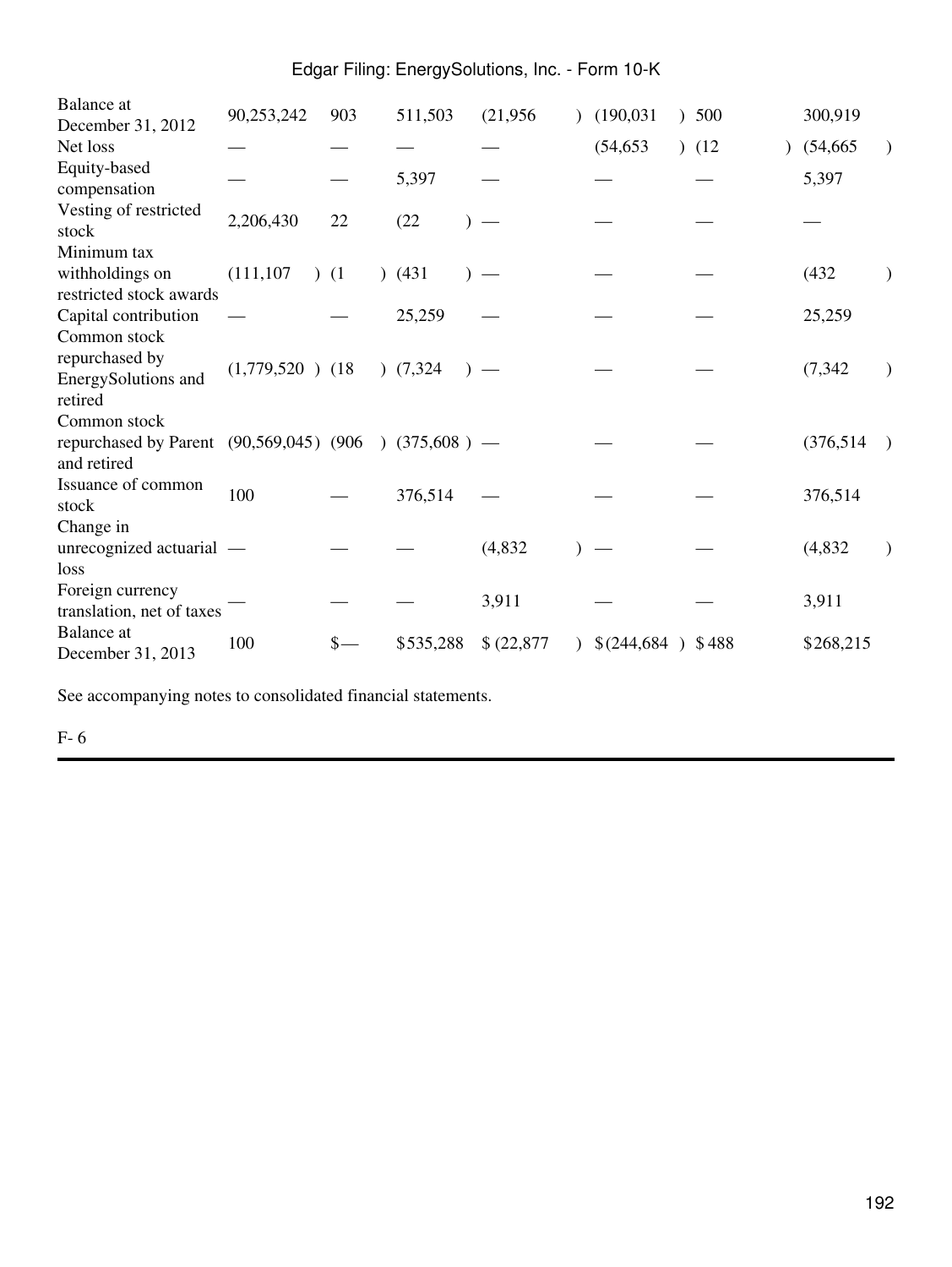#### EnergySolutions, Inc. Consolidated Statements of Cash Flows (in thousands of dollars)

|                                                                                    | Years Ended December 31, |  |              |               |             |               |
|------------------------------------------------------------------------------------|--------------------------|--|--------------|---------------|-------------|---------------|
|                                                                                    | 2013                     |  | 2012         |               | 2011        |               |
| Cash flows from operating activities                                               |                          |  |              |               |             |               |
| Net income (loss)                                                                  | \$ (54,665)              |  | 3,929        |               | \$(193,649) |               |
| Adjustments to reconcile net income (loss) to net cash (used in) provided by       |                          |  |              |               |             |               |
| operating activities:                                                              |                          |  |              |               |             |               |
| Depreciation, amortization and accretion expense                                   | 68,871                   |  | 79,611       |               | 80,694      |               |
| Equity-based compensation expense                                                  | 5,397                    |  | 4,101        |               | 9,975       |               |
| Deferred income taxes                                                              | (9, 491)                 |  | (1,827)      |               | (50, 812)   | $\lambda$     |
| Amortization of debt financing fees and debt discount                              | 8,957                    |  | 4,862        |               | 5,327       |               |
| Impairment of goodwill                                                             |                          |  |              |               | 174,000     |               |
| Asset retirement obligation estimated cost adjustment                              |                          |  | (8,708)      |               | 94,860      |               |
| Loss (gain) on disposal of property, plant and equipment                           | 778                      |  | 5,428        |               | (100)       | $\mathcal{E}$ |
| Realized and unrealized gains on nuclear decommissioning trust fund                | (10,615)                 |  | (62, 817)    |               | (58,513)    |               |
| investments                                                                        |                          |  |              |               |             | $\mathcal{E}$ |
| Changes in operating assets and liabilities:                                       |                          |  |              |               |             |               |
| Accounts receivable                                                                | (22, 487)                |  | ) 51,982     |               | (8,891)     | $\mathcal{Y}$ |
| Costs and estimated earnings in excess of billings on uncompleted contracts 13,689 |                          |  | 15,141       |               | (7,813)     | $\mathcal{E}$ |
| Prepaid expenses and other current assets                                          | 4,935                    |  | (5,402)      |               | (8,961)     | $\mathcal{E}$ |
| Accounts payable                                                                   | 6,621                    |  | (1,320)      |               | ) 40,320    |               |
| Accrued expenses and other current liabilities                                     | 13,684                   |  | (41,049)     |               | 33,235      |               |
| Unearned revenue                                                                   | (125, 447)               |  | (111,781)    |               | (143, 836)  | $\mathcal{E}$ |
| Facility and equipment decontamination and decommissioning liabilities             | (173, 191)               |  | (162, 334)   |               | (191, 476)  | $\mathcal{E}$ |
| Restricted cash and decontamination and decommissioning deposits                   | 1,835                    |  | 16,164       |               | 4,258       |               |
| Nuclear decommissioning trust fund                                                 | 161,558                  |  | 158,352      |               | 161,504     |               |
| Deferred costs                                                                     | 127,325                  |  | 126,785      |               | 135,959     |               |
| Other noncurrent assets                                                            | (99, 177)                |  | 96,853       |               | (19,948)    | $\mathcal{Y}$ |
| Other noncurrent liabilities                                                       | 107,563                  |  | (100, 334)   |               | 19,407      |               |
| Net cash provided by operating activities                                          | 26,140                   |  | 67,636       |               | 75,540      |               |
| Cash flows from investing activities                                               |                          |  |              |               |             |               |
| Purchase of nuclear decommissioning trust fund investments                         | (884, 481)               |  | (877, 723)   |               | (1,072,139) |               |
| Proceeds from sales of nuclear decommissioning trust fund investments              | 888,916                  |  | 881,672      |               | 1,076,635   |               |
| Purchases of property, plant and equipment                                         | (15, 199)                |  | $)$ (20,345) |               | (23, 734)   |               |
| Purchases of intangible assets                                                     |                          |  | (763)        |               | $)$ (610)   | $\mathcal{E}$ |
| Acquisition of noncontrolling interest on subsidiary                               |                          |  |              |               | (2, 486)    | $\lambda$     |
| Proceeds from disposition of property, plant and equipment                         | 49                       |  | 5,336        |               | 236         |               |
| Net cash used in investing activities                                              | (10,715)                 |  | (11,823)     | $\mathcal{L}$ | (22,098)    | $\lambda$     |
| Cash flows from financing activities                                               |                          |  |              |               |             |               |
| Repayments of long-term debt                                                       | (87,000)                 |  |              |               | (30,200)    | $\mathcal{L}$ |
| Restricted cash held as collateral of letter of credit obligations                 | 21,000                   |  |              |               |             |               |
| Proceeds from revolver credit facility                                             | 5,000                    |  |              |               |             |               |
| Payments on revolver credit facility                                               | (5,000)                  |  |              |               |             |               |
| Distributions to noncontrolling interests partners                                 |                          |  | (158)        |               | (4,204)     |               |
| Capital contribution                                                               | 14,407                   |  |              |               |             |               |
| Proceeds from exercise of stock options                                            |                          |  |              |               | 57          |               |
| Minimum tax withholding on restricted stock awards                                 | (432)                    |  | (120)        | $\mathcal{L}$ | (116)       |               |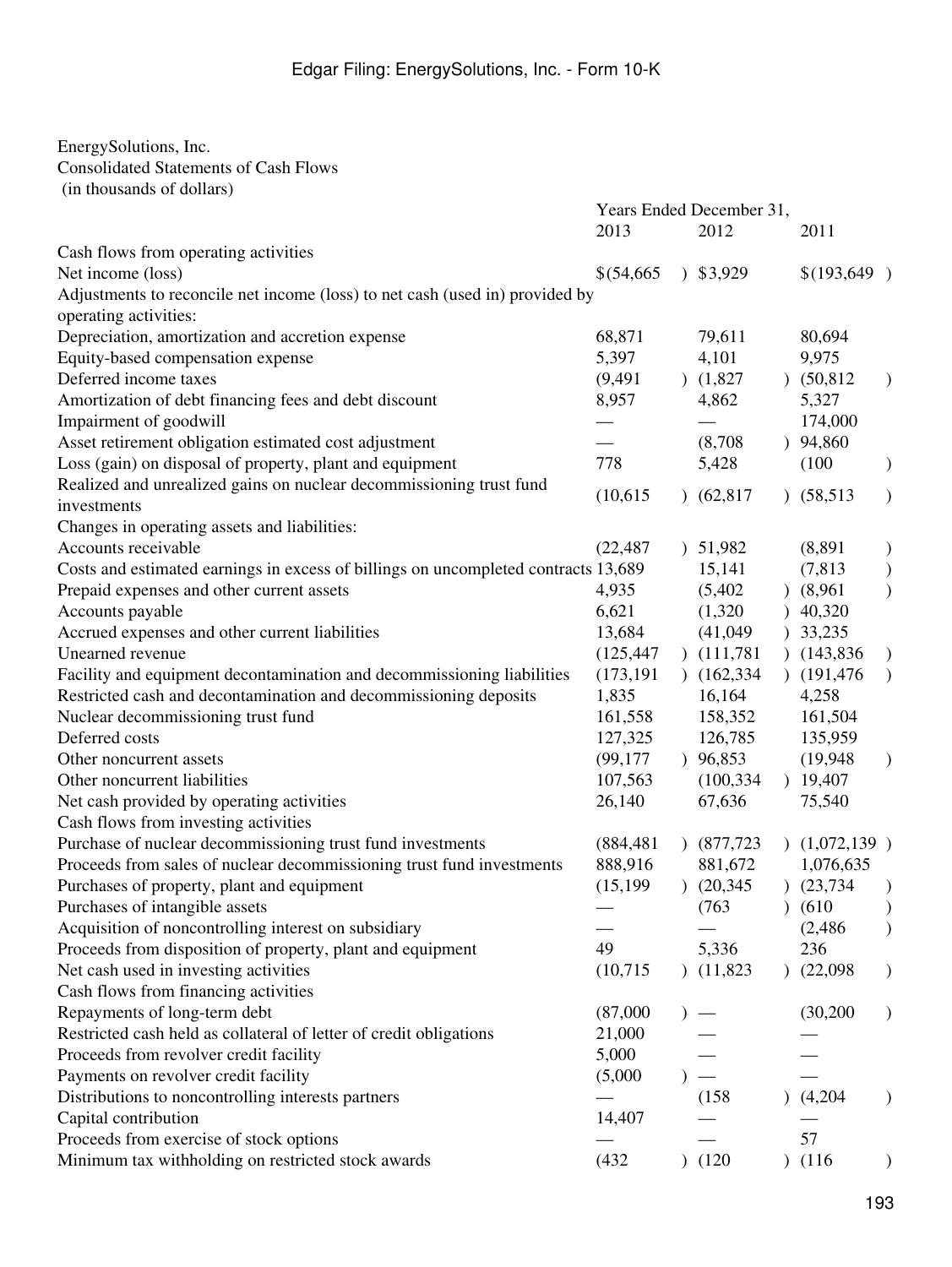| Proceeds from issuance of common stock                       |           | 1,497     |           |  |
|--------------------------------------------------------------|-----------|-----------|-----------|--|
| Repurchase of common stock                                   | (7,342)   |           |           |  |
| Repayments of capital lease obligations                      | (844)     | (654)     | (695)     |  |
| Debt financing fees                                          | (4,535)   |           |           |  |
| Net cash (used in) provided by financing activities          | (64, 746) | - 565     | (35, 158) |  |
| Effect of exchange rate on cash                              | (657)     | 600       | (1,263)   |  |
| Net increase (decrease) in cash and cash equivalents         | (49, 978) | 56,978    | 17,021    |  |
| Cash and cash equivalents, beginning of period               | 134,191   | 77,213    | 60,192    |  |
| Cash and cash equivalents, end of period                     | \$84,213  | \$134,191 | \$77,213  |  |
| See accompanying notes to consolidated financial statements. |           |           |           |  |
|                                                              |           |           |           |  |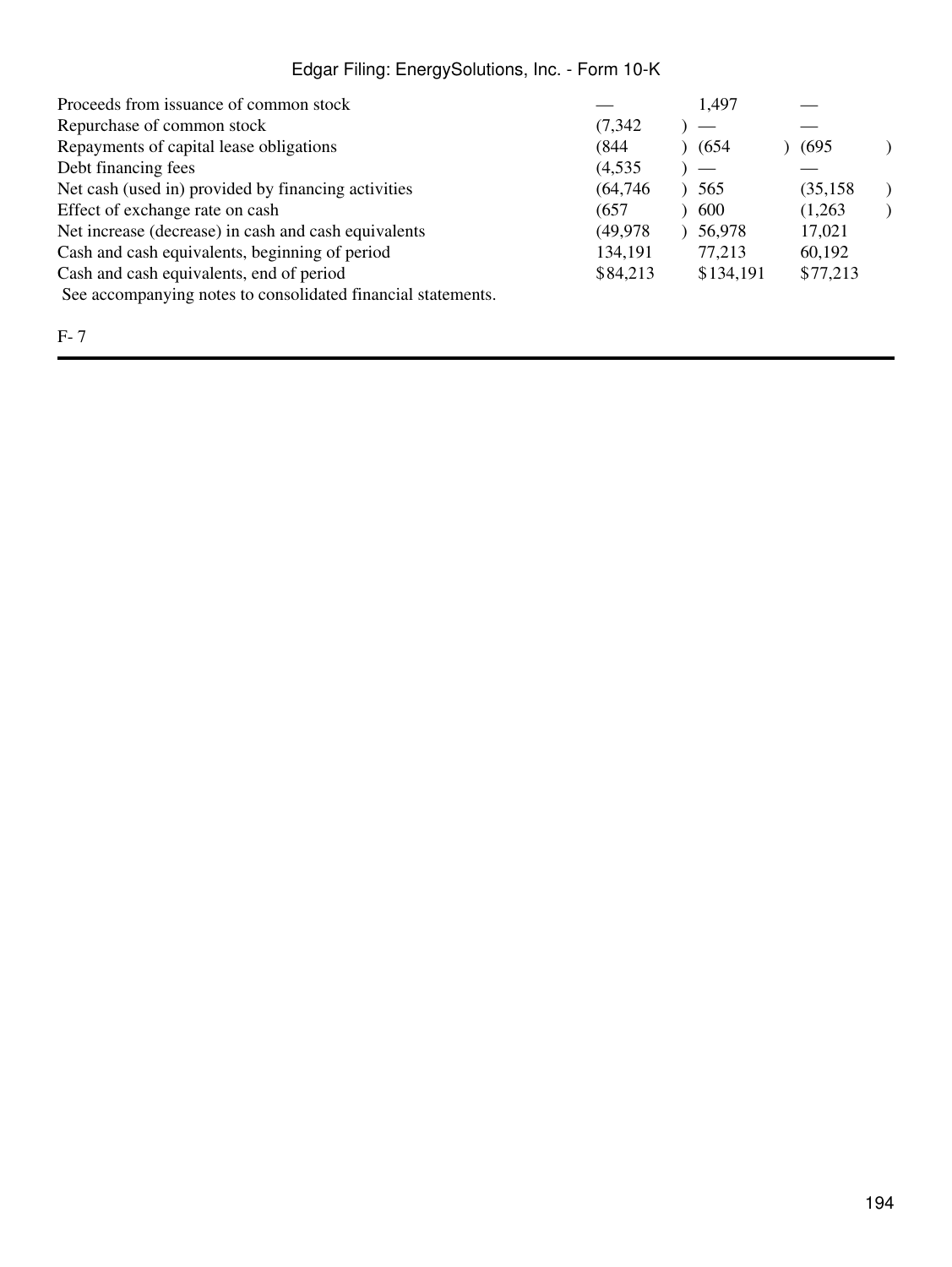EnergySolutions, Inc.

Notes to Consolidated Financial Statements

#### (1) Description of Business

EnergySolutions, Inc. ("we," "our," "EnergySolutions" or the "Company") provides a broad range of services nationally and internationally. Our broad range of nuclear services includes engineering, in-plant support services, spent nuclear fuel management, decontamination and decommissioning ("D&D") services, operation of nuclear reactors, comprehensive long-term stewardship D&D work for shut-down nuclear power plants, logistics, transportation, processing and LLRW disposal. We derive almost 100% of our revenue from the provision of nuclear services. We operate facilities for the processing and disposal of radioactive materials, including one facility in Clive, Utah, four facilities in Tennessee, two facilities in Barnwell, South Carolina and one facility in Brampton, Ontario, Canada. We also provide turn-key services and sub-contract services for the treatment, processing, storage and disposal of radioactive waste from nuclear sites and non-nuclear facilities.

On January 7, 2013, the Company entered into an Agreement and Plan of Merger (the "Merger Agreement") with Rockwell Holdco, Inc., a Delaware corporation (the "Parent" or "Rockwell") and Rockwell Acquisition Corp., a Delaware corporation and wholly owned subsidiary of Parent ("Merger Sub") established as an acquisition vehicle for the purpose of acquiring the Company. The Merger Agreement was later amended on April 5, 2013. Pursuant to the terms of the Merger Agreement, as amended, on May 24, 2013, (the "Merger Date"), Merger Sub merged with and into the Company, with the Company surviving as a wholly-owned subsidiary of Parent (the "Merger"). Parent is 100% owned by Energy Capital Partners II, LP and its parallel funds ("Energy Capital" or "ECP") a private equity firm focused on investing in North America's energy infrastructure.

We have contracts with government and commercial customers. Our government customers are primarily individual offices, departments and administrations within the U.S. Department of Energy ("DOE"), U.S. Department of Defense ("DOD"), the Nuclear Decommissioning Authority ("NDA") in the United Kingdom ("U.K.") and state agencies. Our commercial customers include power and utility companies, pharmaceutical companies, research laboratories, manufacturing and industrial facilities, hospitals, universities and other commercial entities that are involved with nuclear materials.

We report our results through four major operating groups: Projects, Products, Logistics, Processing and Disposal ("LP&D") and International.

#### Exelon Transaction

On December 11, 2007, we, through our subsidiary ZionSolutions, LLC ("ZionSolutions"), entered into certain agreements with Exelon Generation Company LLC ("Exelon"), (the "Exelon Agreements") to dismantle Exelon's Zion nuclear facility located in Zion, Illinois ("Zion Station"), which ceased operation in 1998. The transaction closed on September 1, 2010. Upon closing, Exelon transferred to ZionSolutions substantially all of the assets (other than land) associated with Zion Station, including assets held in nuclear decommissioning trusts. In consideration for Exelon's transfer of those assets, ZionSolutions agreed to assume decommissioning and other liabilities associated with Zion Station. ZionSolutions also took possession and control of the land associated with Zion Station pursuant to a lease agreement executed at the closing. ZionSolutions is under contract to complete the required decommissioning work according to an established schedule and to construct a dry cask storage facility on the land for spent nuclear fuel currently held in spent fuel pools at Zion Station. Exelon retains ownership of the land and the spent nuclear fuel and associated operational responsibilities following completion of the Zion Station D&D project. The Nuclear Regulatory Commission ("NRC") approved the transfer of the facility operating licenses and conforming license amendments from Exelon to ZionSolutions ("License Transfer").

To satisfy the conditions of the NRC order approving the License Transfer, we (i) secured a \$200.0 million letter of credit facility, (ii) granted an irrevocable easement of disposal capacity of 7.5 million cubic feet at our Clive disposal facility, and (iii) purchased the insurance required of a licensee under the NRC's regulations.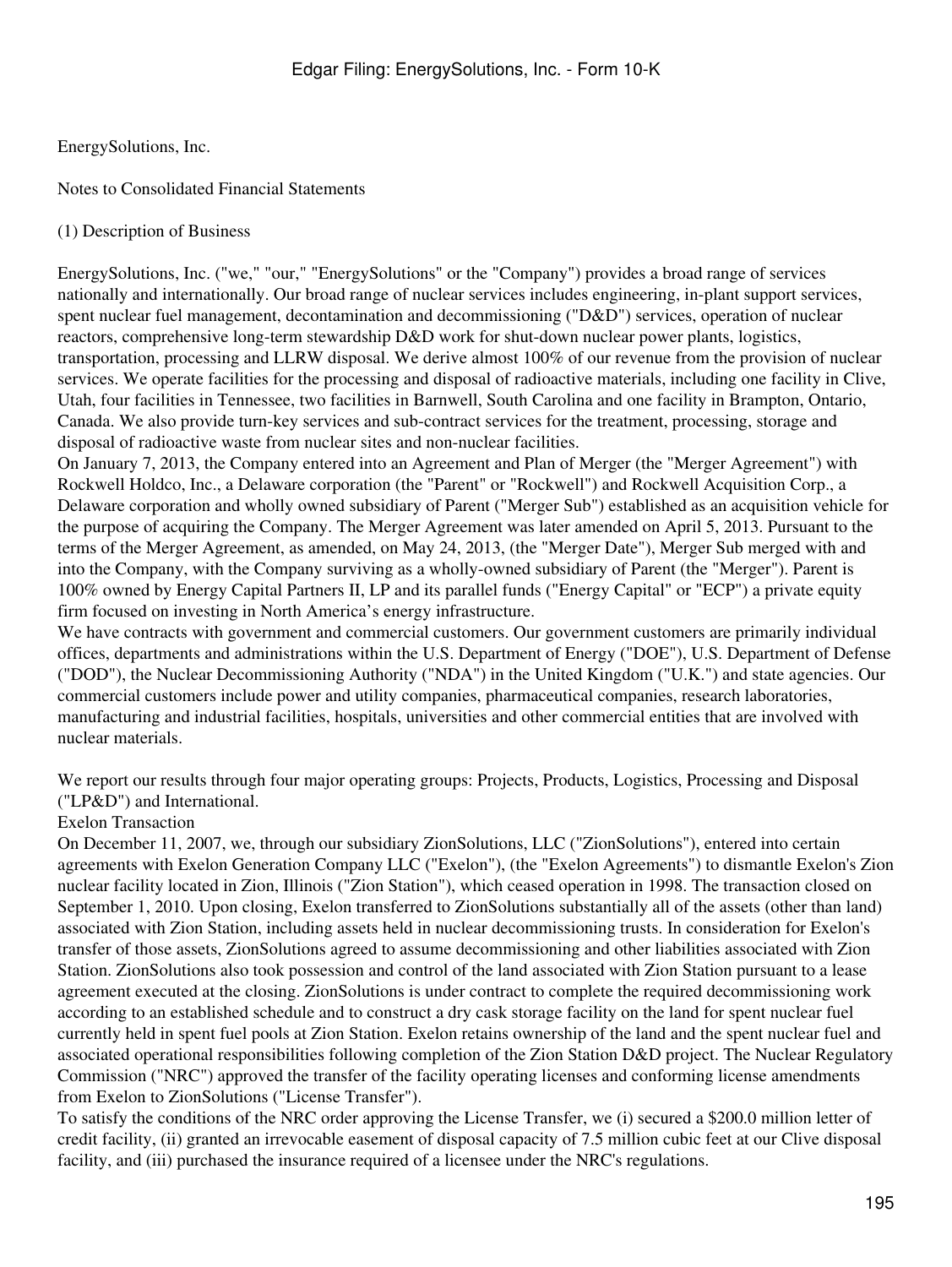We provided a guarantee as primary obligor to the full and prompt payment and performance by ZionSolutions of all its obligations under the various agreements with Exelon. This guarantee would deplete Company assets before the \$200.0 million letter of credit (described below) would fund remaining D&D activities. We also pledged 100% of our interests in ZionSolutions to Exelon. In addition, we were required to obtain a \$200.0 million letter of credit facility to further support the D&D activities at the Zion Station, which is held in a backup trust. If the Company exhausts its resources and ability to complete the D&D activities and in the event of a material default (as defined within the Credit Support Agreement), Exelon may exercise its rights to take possession of ZionSolutions. At that point, through their ownership of ZionSolutions, Exelon (not the Company) would then be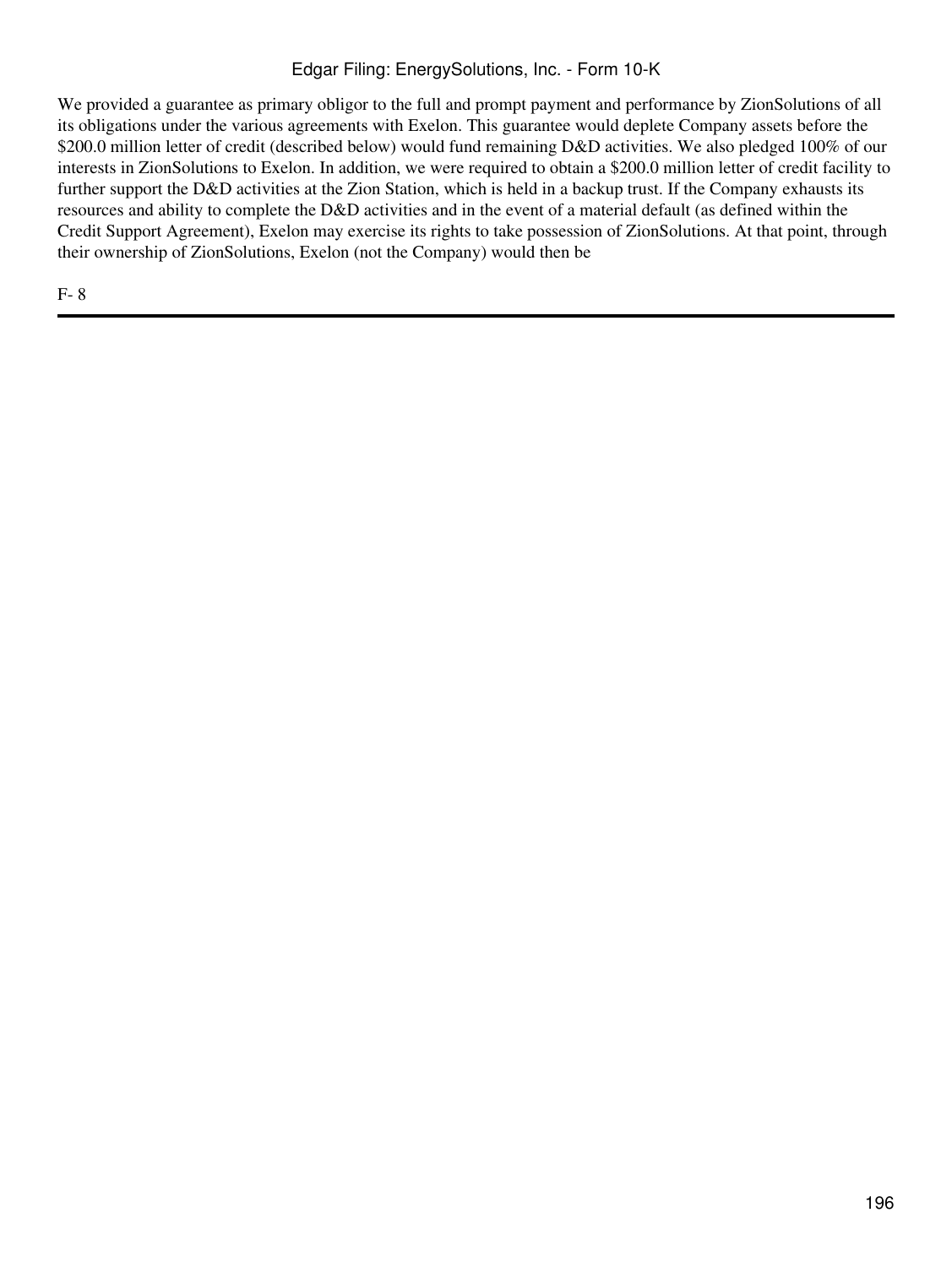entitled to control the funds associated with the letter of credit through control of the backup trust. Under the terms of the Company's financing arrangements, the Company obtained restricted cash and took on a liability for the letter of credit facility.

Accounting for the Exelon Transaction

As discussed above, in December 2007, we entered into certain agreements with Exelon to dismantle the Zion Station. After closing, we recognized the costs and the related revenue associated with the planning contract in our consolidated statements of operations and comprehensive income (loss), with \$5.1 million in revenue representing the related gross profit being deferred over the period of D&D work.

On the date of the closing of the asset sale agreement, the trust fund investments of approximately \$801.4 million previously held by Exelon for the purpose of decommissioning the Zion Station nuclear power plant were transferred to us and the use of those funds, and any investment returns arising therein, remains restricted solely to that purpose. The investments are classified as trading securities and as such, the investment gains and losses are recorded in the statements of operations and comprehensive income (loss) as other income (expense), net. As part of this transaction, we have assumed Exelon's cost basis in the investments, for tax purposes, which included an unrealized gain of approximately \$171.7 million at the closing date which resulted in a deferred tax liability of approximately \$34.3 million. To the extent that the trust fund assets exceed the costs to perform the D&D work, we have a contractual obligation to return any excess funds to Exelon. Throughout the period over which we perform the D&D work, we will assess whether such a contingent liability exists using the measurement thresholds under ASC 450-20. As the trust fund assets that were transferred to us represent a prepayment of fees to perform the D&D work, we also recorded deferred revenue, including deferred revenue associated with the planning contract, of \$772.2 million. Revenue recognition throughout the life of the project is based on the proportional performance method using a cost-to-cost approach.

In conjunction with the acquisition of the shut down nuclear power plant, we became responsible for and assumed the asset retirement obligations ("AROs") for the plant and we established and initially measured an ARO in accordance with ASC 410-20. Subsequent measurement of the ARO follows ASC 410-20 accounting guidance, including the recognition of accretion expense, reassessment of the remaining liability using our estimated costs to complete the D&D work plus a profit margin and recognition of the ARO gain as the obligation is settled. The ARO gain results from the requirement to record costs plus an estimate of third-party profit in determining the ARO. When we perform the work using internal resources and reduce the ARO for work performed we recognize a gain if actual costs are less than the estimated costs plus the third-party profit. Accretion expense and the ARO gain are recorded within cost of revenue because, through this arrangement, we are providing D&D services to a customer. Any change to the ARO as a result of cost estimate changes are also recorded to cost of revenue in the statements of operations and comprehensive income (loss) in the period identified. We also recorded deferred costs to reflect the costs incurred to acquire the future revenue stream. The deferred cost balance was initially recorded at \$767.1 million, which is the same value as the initial ARO, and is amortized into cost of revenue in the same manner as deferred revenue, using the proportional performance method.

Subsequent Events

On March 31, 2014, the NDA announced the selection of a preferred bidder for the contract to manage the Magnox sites. We have managed the Magnox sites for the NDA since June 2007. We expect to continue to manage the Magnox sites and work on transition activities through the end of August 2014 at which time, subject to procedures related to bid protests, if any, the new contractor will commence management of the Magnox sites. Income from operations for our International segment which is mainly attributable to our management of the Magnox sites for the years ended December 31, 2013, 2012 and 2011 has been approximately \$30.8 million, \$30.3 million and \$26.0 million, respectively. However, we bid the Magnox Contracts as a minority 40% partner in a joint venture and expected only our proportionate share of the joint venture income in future forecasts. We have approximately\$85.0 million in intangible assets associated with our International segment that we will need to evaluate for possible impairment. We may also incur severance costs as we work to relocate or redeploy affected employees, but we are unable to estimate those amounts at this time.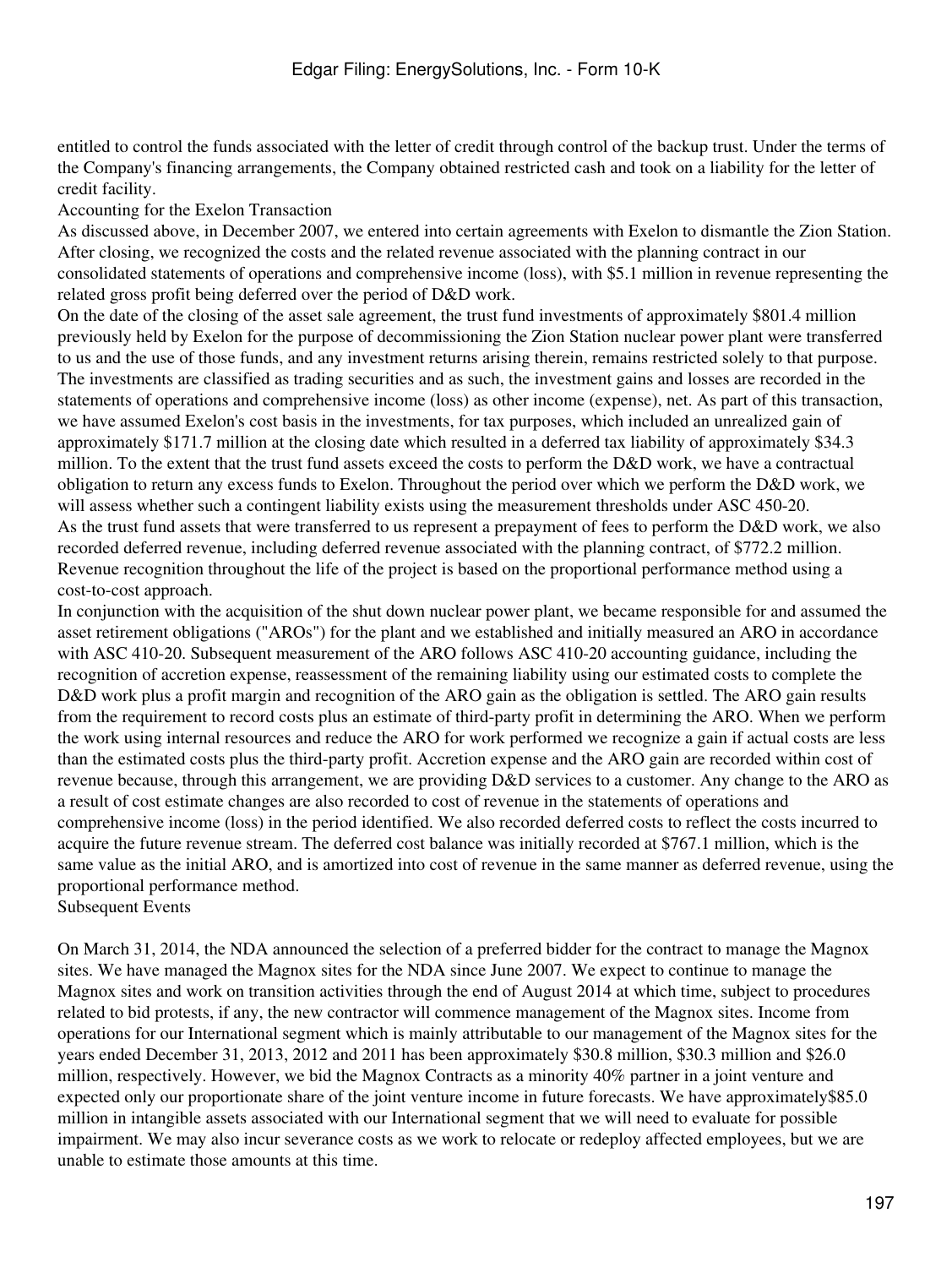(2) Summary of Significant Accounting Policies

(a) Basis of Presentation and Principles of Consolidation

The accompanying consolidated financial statements contain the accounts of EnergySolutions, Inc., a Delaware corporation, and its wholly owned subsidiaries and controlled joint ventures after eliminating all intercompany balances and transactions in consolidation. We evaluated all subsequent events through the date that we filed these financial statements in our Annual Report on Form 10-K with the Securities and Exchange Commission (the "SEC").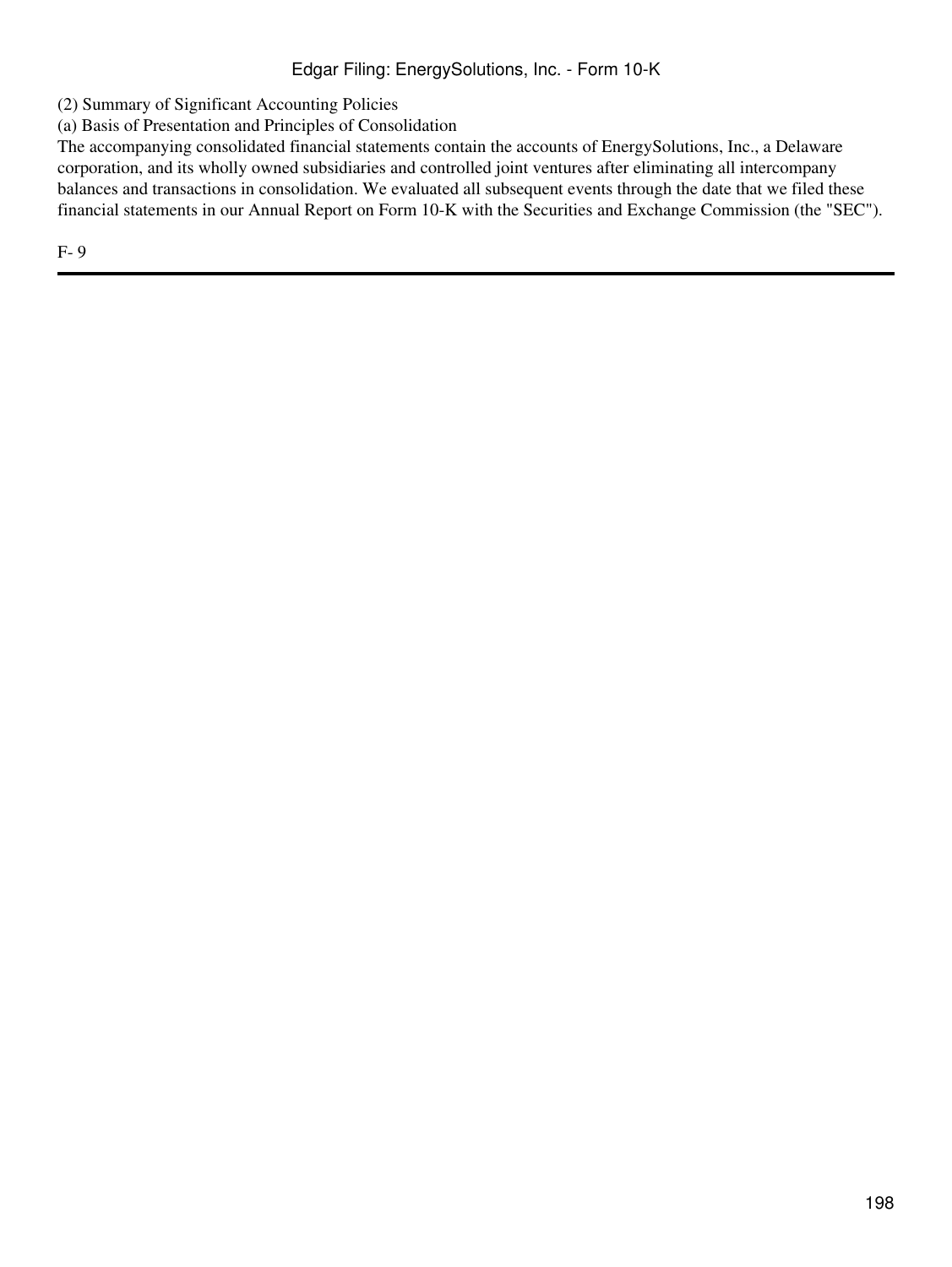We have majority voting rights for one of our minority-owned joint ventures. Accordingly, we have consolidated its operations in our consolidated financial statements and therefore, we recorded the noncontrolling interests, which reflect the portion of the earnings of operations which are applicable to other noncontrolling partners. Assets from our consolidated joint venture can only be used to settle its own obligations. Additionally, our assets cannot be used to settle the joint ventures' obligations because this minority owned joint venture does not have recourse to our general credit.

#### (b) Use of Estimates

The preparation of the consolidated financial statements in conformity with U.S. GAAP requires management to make estimates and judgments that affect the reported amounts of assets and liabilities and disclosures of contingencies at the date of the financial statements and revenue and expenses recognized during the reporting period. Significant estimates and judgments made by management include: (i) proportion of completion on long-term contracts, (ii) the costs to close and monitor our landfill and D&D facilities and equipment including D&D of Zion Station, (iii) recovery of long-lived assets, (iv) analysis of goodwill impairment, (v) useful lives of intangibles assets and property, plant and equipment, (vi) costs for unpaid claims and associated expenses related to employee health insurance, (vii) the determination of rate reserve provisions, (viii) provision for a valuation allowance on deferred tax assets, (ix) uncertainties in income taxes, (x) contingencies and litigation and (xi) stock price volatility and expected forfeiture rates for stock option valuations. We base our estimates on historical experience and on various other assumptions that are believed to be reasonable under the circumstances. Actual results could differ significantly from those estimates.

#### (c) Cash and Cash Equivalents

We consider all cash on deposit, money market accounts and highly-liquid debt instruments purchased with original maturities of three months or less to be cash and cash equivalents. We maintain cash and cash equivalents in bank deposit and other investment accounts which, at times, may exceed federally insured limits.

#### (d) Accounts Receivable

Accounts receivable are recorded at the invoiced amount and generally do not bear interest. The carrying amount of accounts receivable, net of the allowance for doubtful accounts, represents estimated net realizable value. The allowance for doubtful accounts is a valuation allowance that reflects management's best estimate of the amounts that will not be collected. The allowance for doubtful accounts is estimated based on historical collection trends, type of customer, the age of outstanding receivables and existing economic conditions. We generally do not require collateral for accounts receivable; however, we regularly review all accounts receivable balances and assess the collectability of those balances. If events or changes in circumstances indicate that specific receivable balances may be impaired, further consideration is given to the collectability of those balances and the allowance is adjusted accordingly. Account balances are written off against the allowance after all reasonable means of collection have been exhausted and recovery is considered remote. We had an allowance for doubtful accounts of \$4.8 million and \$1.8 million as of December 31, 2013 and 2012, respectively.

(e) Costs and Estimated Earnings in Excess of Billings on Uncompleted Contracts, Unearned Revenue and Retainage. Costs and estimated earnings in excess of billings on uncompleted contracts represent amounts recognized as revenue that have not been billed. Unearned revenue represents amounts billed and collected for which revenue has not been recognized. Contracts typically provide for the billing of costs incurred and estimated earnings on a monthly basis or based on contract milestones. We recognize a rate differential for any anticipated liabilities or receivables resulting from the difference between estimated billing rates and actual rates on certain contracts with the federal government. This differential liability or receivable will be settled based upon the completion of audits of the actual rates by the applicable federal government audit agency and negotiation of final indirect rates with the applicable federal agency official. As of December 31, 2013 and 2012, we had outstanding rate reserve receivables totaling \$8.1 million and \$6.9 million, respectively, which are included in noncurrent assets, outstanding rate reserve liabilities totaling \$2.5 million and \$1.9 million, respectively, of which \$0.8 million and \$1.4 million, respectively, are current and are included in accrued expenses and other current liabilities within our consolidated balance sheets. The remaining portion is classified as long term and is included in other noncurrent liabilities in our consolidated balance sheets.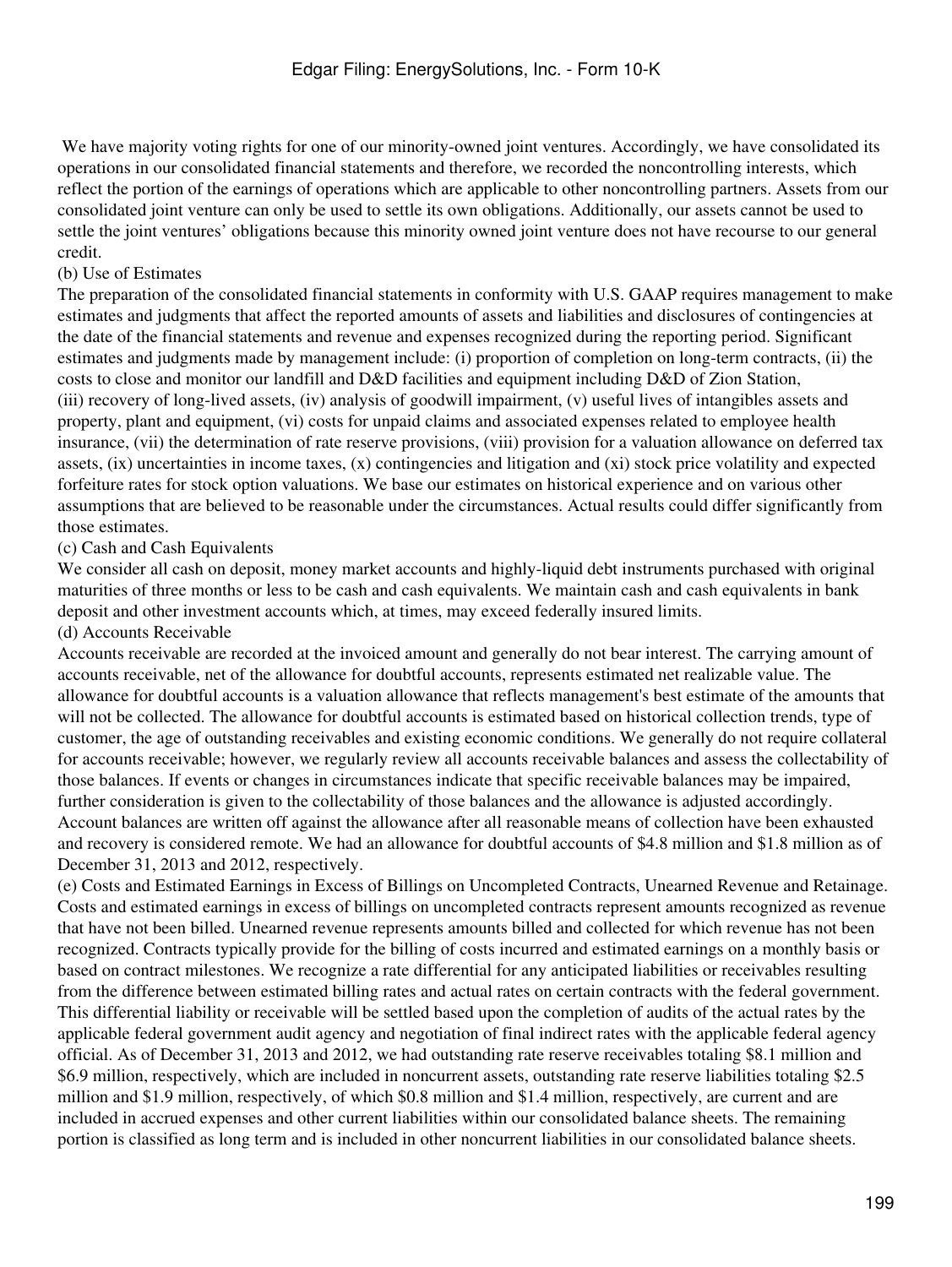Retainage represents amounts that are billed or billable to our customers, but are retained by the customer until completion of the project or as otherwise specified in the contract. As of December 31, 2013 and 2012, we had retainage balances of \$6.5 million and \$4.4 million, respectively, of which \$2.7 million and \$1.3 million, respectively, were current and included in other current assets in the consolidated balance sheets. The remaining portion is classified as long term and is included in other noncurrent assets in our consolidated balance sheets. (f) Nuclear Decommissioning Trust Fund Investments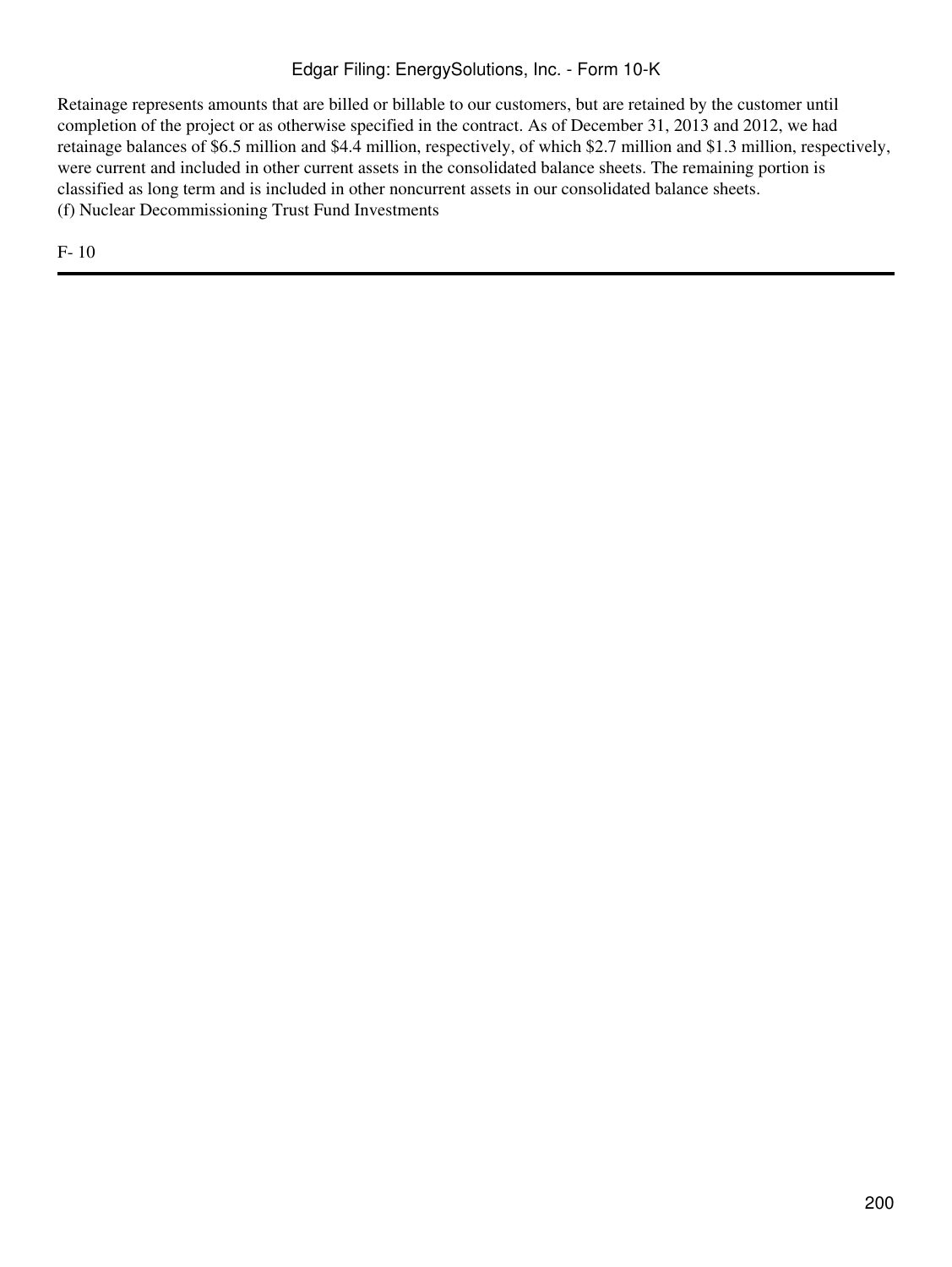The nuclear decommissioning trust ("NDT") fund was established solely to satisfy obligations related to the D&D of the Zion Station. The NDT fund holds investments in debt and equity securities directly and indirectly through commingled funds. Investments in the NDT fund are carried at fair value and are classified as trading securities. Gains and losses resulting from adjustments to fair value are recorded in the statements of operations and comprehensive income (loss) as other income (expense), net.

We consolidate the NDT fund as a variable interest entity. We have a contractual interest in the NDT fund and such interest is a variable interest due to its exposure to the fluctuations caused by market risk. We are the primary beneficiary of the NDT as we benefit from positive market returns and bear the risk of market losses. We are able to control the NDT fund by appointing the trustee, and subject to certain restrictions, we are able to direct the investment policies of the fund.

(g) Variable Interest Entities

We participate in joint ventures and partnerships to bid, negotiate and complete specific projects. We are required to consolidate these joint ventures if we hold the majority voting interest or if we meet the criteria under the variable interest model as described below.

A variable interest entity ("VIE") is an entity with one or more of the following characteristics (a) the total equity investment at risk is not sufficient to permit the entity to finance its activities without additional financial support; (b) as a group, the holders of the equity investment at risk lack the ability to make certain decisions, the obligation to absorb expected losses or the right to receive expected residual returns; or (c) an equity investor has voting rights that are disproportionate to its economic interest and substantially all of the entity's activities are on behalf of the investor. Our VIEs may be funded through contributions, loans and/or advances from the joint venture partners or by advances and/or letters of credit provided by our clients. Our VIEs may be directly governed, managed, operated and administered by the joint venture partners. Others have no employees and, although these entities own and hold the contracts with the clients, the services required by the contracts are typically performed by the joint venture partners or by other subcontractors.

If we are determined to be the primary beneficiary of the VIE, we are required to consolidate it. We are considered to be the primary beneficiary if we have the power to direct the activities that most significantly impact the VIE's economic performance and the obligation to absorb losses or the right to receive benefits of the VIE that could potentially be significant to the VIE. In determining whether we are the primary beneficiary, our significant assumptions and judgments include the following:

•Identifying the significant activities and the parties that have the power to direct them;

Reviewing the governing board composition and participation ratio;

•Determining the equity, profit and loss ratio;

•Determining the management-sharing ratio; and

Reviewing the funding and operating agreements.

Investments in entities in which we do not have a controlling financial interest, but over which we have a significant influence are accounted for using the equity method.

We continuously evaluate our VIEs as facts and circumstances change to determine whether we are the primary beneficiary in accordance with authoritative guidance. This evaluation may result in consolidation of a previously unconsolidated joint venture or in deconsolidation of a previously consolidated joint venture.

(h) Property, Plant and Equipment

Property, plant and equipment are stated at cost. Property, plant and equipment acquired through the acquisition of a business are recorded at their estimated fair value at the date of acquisition. Depreciation on property, plant and equipment is calculated on the straight-line method over the estimated useful lives of the assets. Maintenance and repairs that do not extend the lives of the assets are expensed as incurred. Estimated useful lives of the assets are as follows:

|                                                        | Years      |
|--------------------------------------------------------|------------|
| Buildings, building improvements and land improvements | 5 to 31    |
| Computer hardware and software                         | 1 to $7$   |
| Furniture and fixtures                                 | $5$ to $7$ |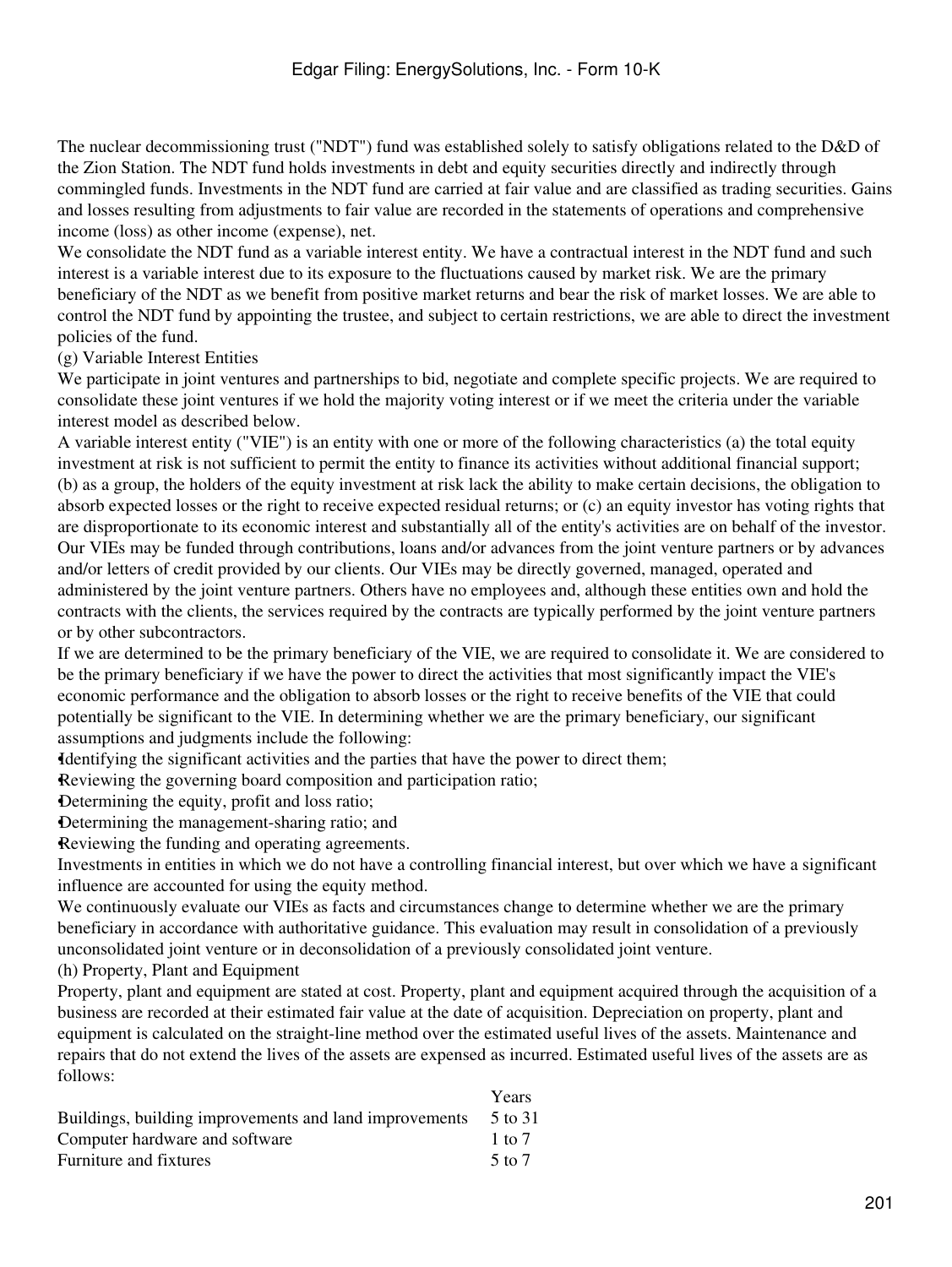| Machinery and equipment | 5 to 20 |  |
|-------------------------|---------|--|
| Trucks and vehicles     | 5 to 15 |  |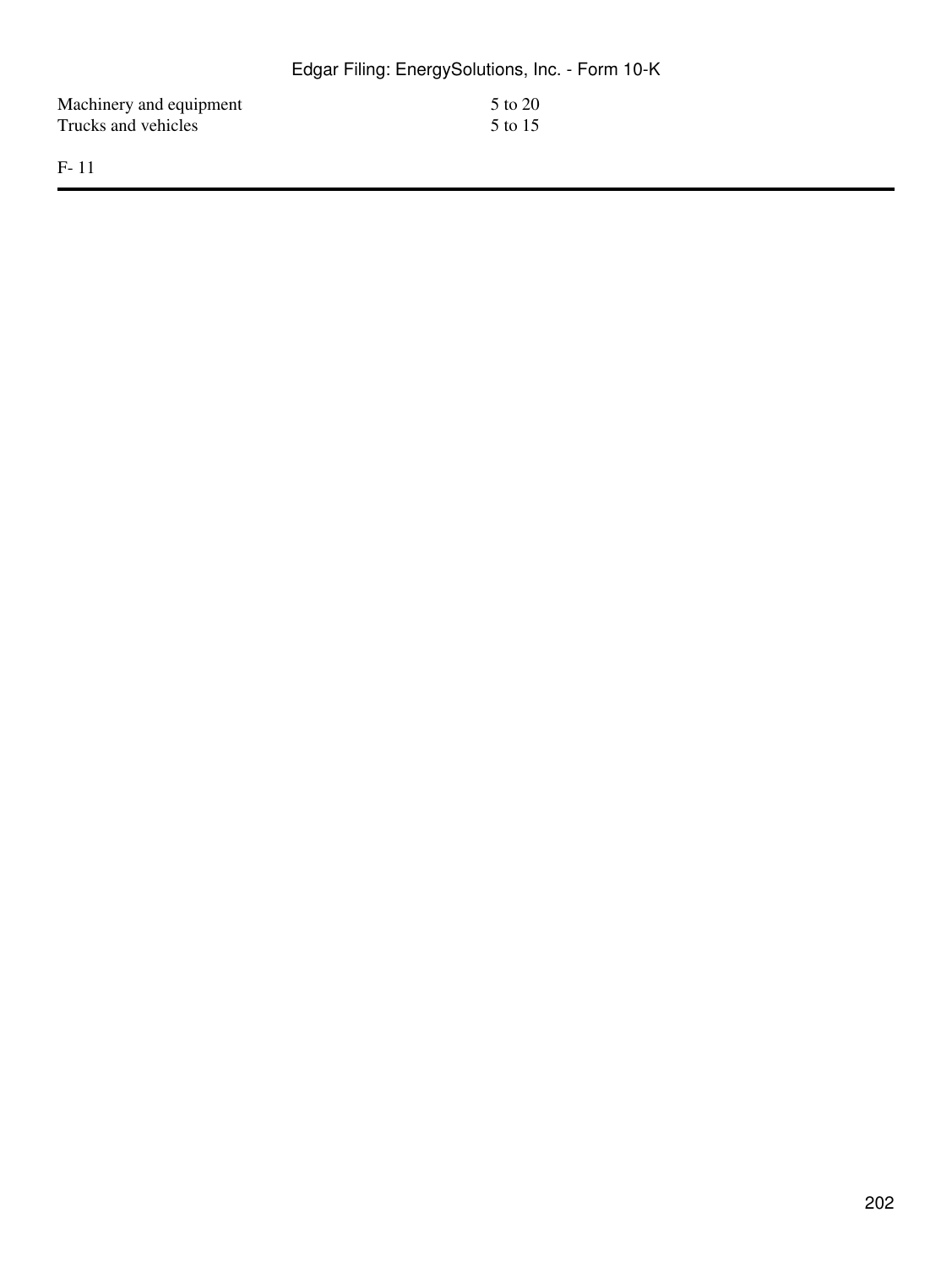Equipment under capital leases is stated at the present value of minimum lease payments and is amortized on the straight-line method over the shorter of the lease term or estimated useful life of the asset.

We capitalize costs associated with the construction of disposal cells such as excavation, liner construction and drainage systems construction, as well as the asset retirement obligations ("ARO") in accordance with accounting guidance for AROs. These costs are depreciated over the capacity of the individual cells based on a per unit basis as landfill airspace is consumed.

(i) Impairment of Long-Lived Assets

Impairment charges are recognized for the excess of carrying amount over the fair value of the asset. Long-lived assets such as property, plant and equipment and purchased intangible assets subject to amortization are reviewed for impairment whenever events or changes in circumstances indicate that the carrying amount of an asset may not be recoverable. Examples of such events are i) significant adverse changes in its market value, useful life or physical condition; ii) changes in estimated undiscounted future cash flows or forecast that demonstrates continuing losses associated with the use of the intangible asset; or iii) a current expectation that, more likely than not, the intangible asset will be sold or otherwise disposed of before the end of its previously estimated useful life.

(j) Goodwill and Other Intangible Assets

Goodwill represents the excess of cost over the fair value of net assets of businesses acquired. Goodwill acquired in a purchase business combination and determined to have an indefinite useful life is not amortized, but instead is tested for impairment annually or when indicators of impairment exist. Intangible assets are amortized based on the period over which the contractual or economic benefits of the intangible assets are expected to be realized.

We evaluate goodwill at the reporting unit level at least annually for impairment and more frequently if an event occurs or circumstances change that indicate that the asset might be impaired. Under applicable accounting guidance, we are permitted to use a qualitative approach to evaluating goodwill impairment when no indicators of impairment exist and if certain accounting criteria are met. To the extent that indicators exist or the criteria are not met, we use a quantitative approach to evaluate goodwill impairment. Such quantitative impairment assessment is performed using a two-step, fair value based test. The first step compares the fair value of the reporting unit to its carrying amount, including goodwill. If the carrying amount of the reporting unit exceeds its fair value, the second step is performed. The second step requires an allocation of fair value to the individual assets and liabilities using purchase price allocation guidance in order to determine the implied fair value of goodwill. If the implied fair value of goodwill is less than the carrying amount, an impairment loss is recorded as a reduction to goodwill and a charge to operating expense.

Application of the goodwill impairment test requires management judgment, including the identification of reporting units, assigning assets, liabilities and goodwill to the reporting units and determining the fair value of the reporting unit. We estimate the fair value of the reporting units using a combination of an income and a market approach. Forecasts of future cash flow are based on our best estimate of future net sales and operating expenses, based primarily on estimated category expansion, pricing, market segment penetration and general economic conditions. The market approach is calculated based on market multiples for comparable companies as applied to our company-specific metrics. We believe the blended use of both models compensates for the inherent risk associated with either model if used on a stand-alone basis, and this combination is indicative of the factors a market participant would consider when performing a similar valuation. In addition, cash flow forecasts used to assess both goodwill and certain other intangible assets, in particular customer relationships, include assumptions regarding contract wins or extensions.

(k) Facility and Equipment Decontamination and Decommissioning Liabilities

We have responsibility for the cost to D&D our facilities and related equipment, as well as the equipment used at customer sites in our Projects group. These costs are generally paid upon closure of the facilities or disposal of the equipment. We are also responsible for the cost of monitoring our Clive, Utah facility over its post-closure period. We have also acquired the shut down nuclear power plant at the Exelon Zion Station and assumed the related D&D liabilities.

Accounting guidance for AROs requires us to record the fair value of an ARO as a liability in the period in which we incur a legal obligation associated with the retirement of tangible long-lived assets that result from the acquisition,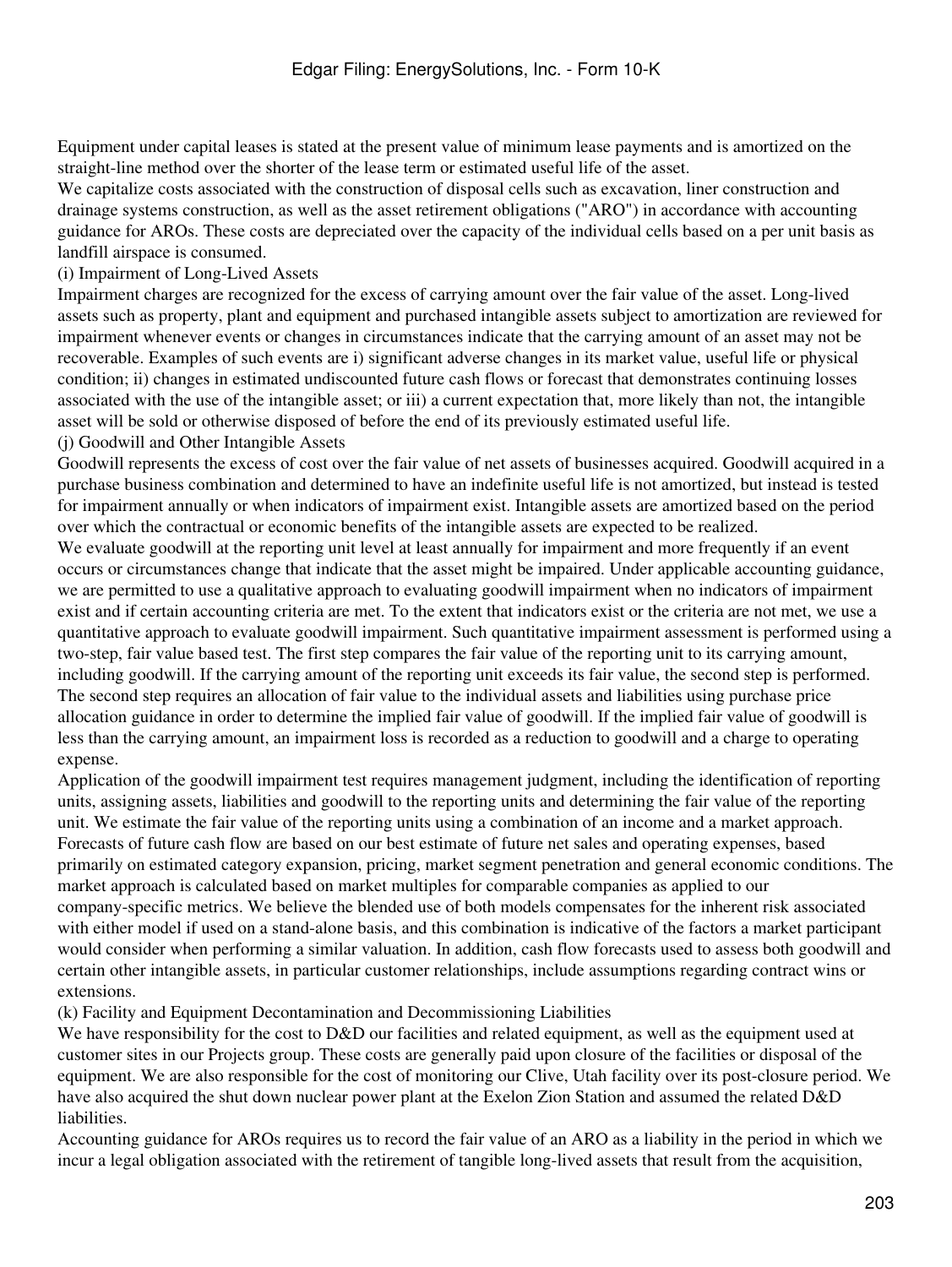construction, development or normal use of the asset, except for the Zion Station related ARO. We are also required to record a corresponding asset that we depreciate over the life of the asset. For the Zion Station related ARO we do not record an ARO asset that depreciates because the underlying tangible assets have no future value. Instead, we have capitalized deferred project costs that will be amortized to cost of revenue as the D&D work is performed. After the initial measurement of our AROs, the ARO is adjusted at the end of each period to reflect the passage of time (accretion) and changes in the estimated future cash flows underlying the obligation.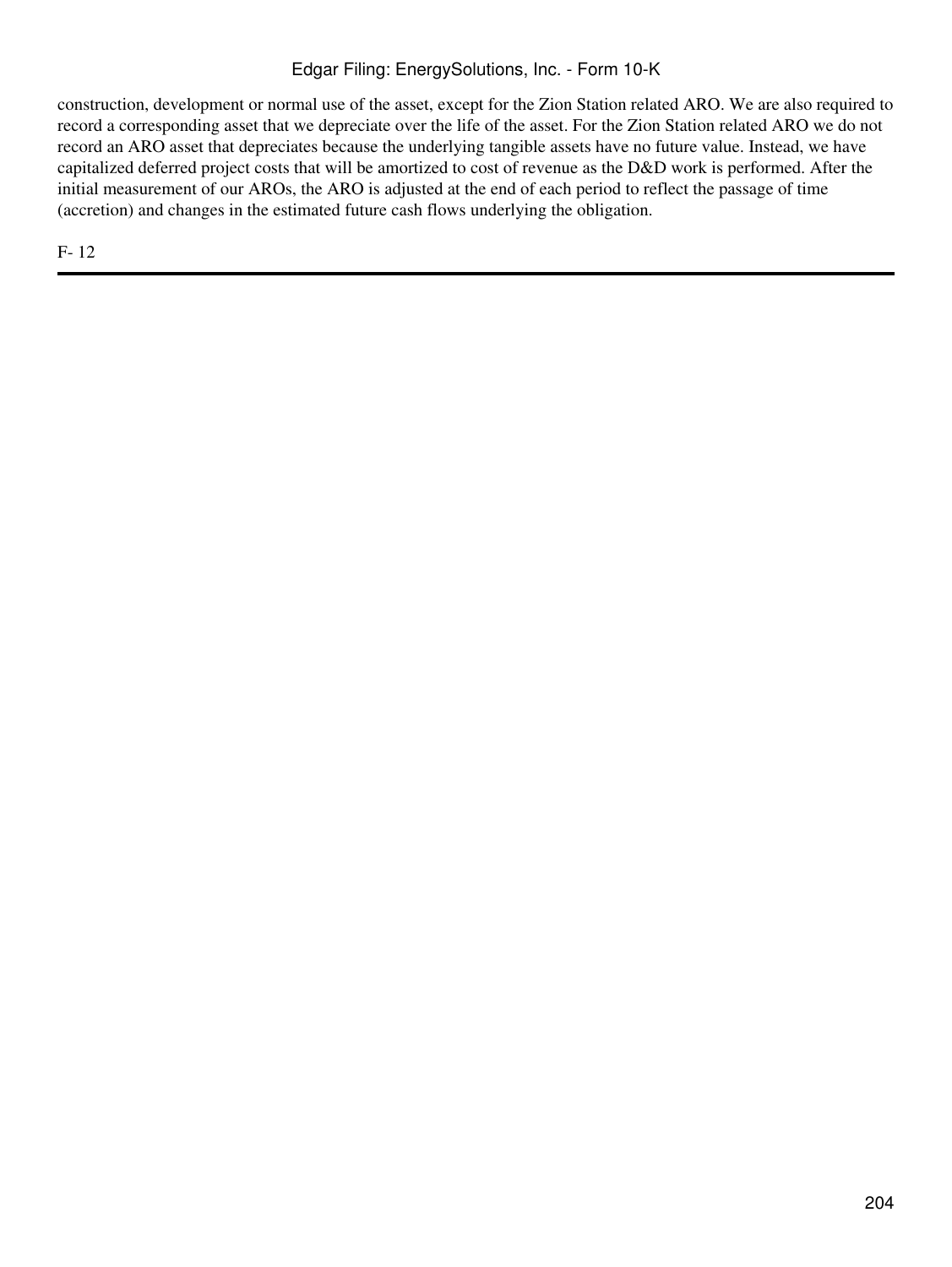The cost basis for our landfill assets and related obligation include landfill liner material and installation, excavation for airspace, landfill leachate collection systems, environmental groundwater and air monitoring equipment, directly related engineering and design costs and other capital infrastructure costs. Also included in the cost basis of our landfill assets and related obligation are estimates of future costs associated with final landfill capping, closure and post-closure monitoring activities. These costs are described below:

eased on permit mandated neight restrictions and other factors. I may capping *rives* are recorded, while a corresponding increase in the landfill asset, as landfill airspace capacity is permitted for waste disposal activi Final capping—Involves the installation of final cap materials over areas of the landfill where total airspace has been consumed. We estimate available airspace capacity using aerial and ground surveys and other methods of calculation, based on permit-mandated height restrictions and other factors. Final capping AROs are recorded, with a the cell liner is constructed. Final capping costs are recorded as an asset and a liability based on estimates of the discounted cash flows and capacity associated with the final capping event.

• be closed by the applicable regulatory agency. These costs are accrued as an ARO, with a corresponding increase in Closure—Involves the remediation of our land surrounding the disposal cell and the disposal of Company-owned property and equipment. These are costs incurred after the site ceases to accept waste, but before the site is certified to the landfill asset, as airspace is consumed over the life of the landfill. Closure obligations are accrued over the life of the landfill based on estimates of the discounted cash flows associated with performing closure activities.

• for a 100-year period. These maintenance and monitoring costs are accrued as an ARO, with a corresponding increase Post-closure—Involves the maintenance and monitoring of our landfill site that has been certified to be closed by the applicable regulatory agency. Subsequent to landfill closure, we are required to maintain and monitor our landfill site in the landfill asset, as airspace is consumed over the life of the landfill. Post-closure obligations are accrued over the life of the landfill based on estimates of the discounted cash flows associated with performing post-closure activities. The cost basis of our AROs (and, if applicable, our ARO assets) includes costs to decontaminate, disassemble and dispose of equipment and facilities. We develop our estimates of these obligations using input from our operations personnel, engineers and internal accountants. Our estimates are based on our interpretation of current requirements and proposed regulatory changes and are intended to reflect what a market participant would charge to undertake the obligation. We use historical experience, professional engineering judgment and quoted and actual prices paid for similar work to determine the fair value of these obligations. We recognize these obligations using market prices whether we plan to contract with third parties or perform the work ourselves.

Costs for the D&D of our facilities and equipment will generally be paid upon the closure of these facilities or the disposal of this equipment. We are obligated under our license granted by the state of South Carolina and the Atlantic Interstate Low-Level Radioactive Waste Compact Implementation Act for costs associated with the ultimate closure of the Barnwell Low-Level Radioactive Waste Disposal Facility in South Carolina and our buildings and equipment located at the Barnwell site (Barnwell closure). Under the terms of the Atlantic Waste Compact Act and our license with the state of South Carolina, we are required to maintain a trust fund to cover the Barnwell closure obligation, which limits our obligation to the amount of the trust fund. We are also obligated under our NRC license and contractual agreements related to Zion Station for costs associated with the D&D of the plant. As part of our Exelon Agreements, we also acquired a trust fund which will be used to pay for these costs. To the extent that the trust fund is not sufficient to pay for all costs of the D&D activities, we will fund the remaining costs from our other operations. We are required to make significant estimates in the determination of our AROs and the related assets, if applicable. Because final landfill capping, closure and post-closure obligations and D&D obligations are measured using present value techniques, changes in the estimated timing of the related activities would have an effect on these liabilities, related assets and resulting operations.

Changes in inflation rates or the estimated costs, timing or extent of the required future capping, closure, post-closure and other D&D activities typically result in both: (i) a current adjustment to the recorded liability and asset and (ii) a change in the liability and asset amounts to be recorded prospectively over the remaining life of the asset in accordance with our depreciation policy. However, for the Zion Station related ARO, these changes are not capitalized or depreciated as an ARO asset but are instead recorded directly to cost of revenue in the consolidated statements of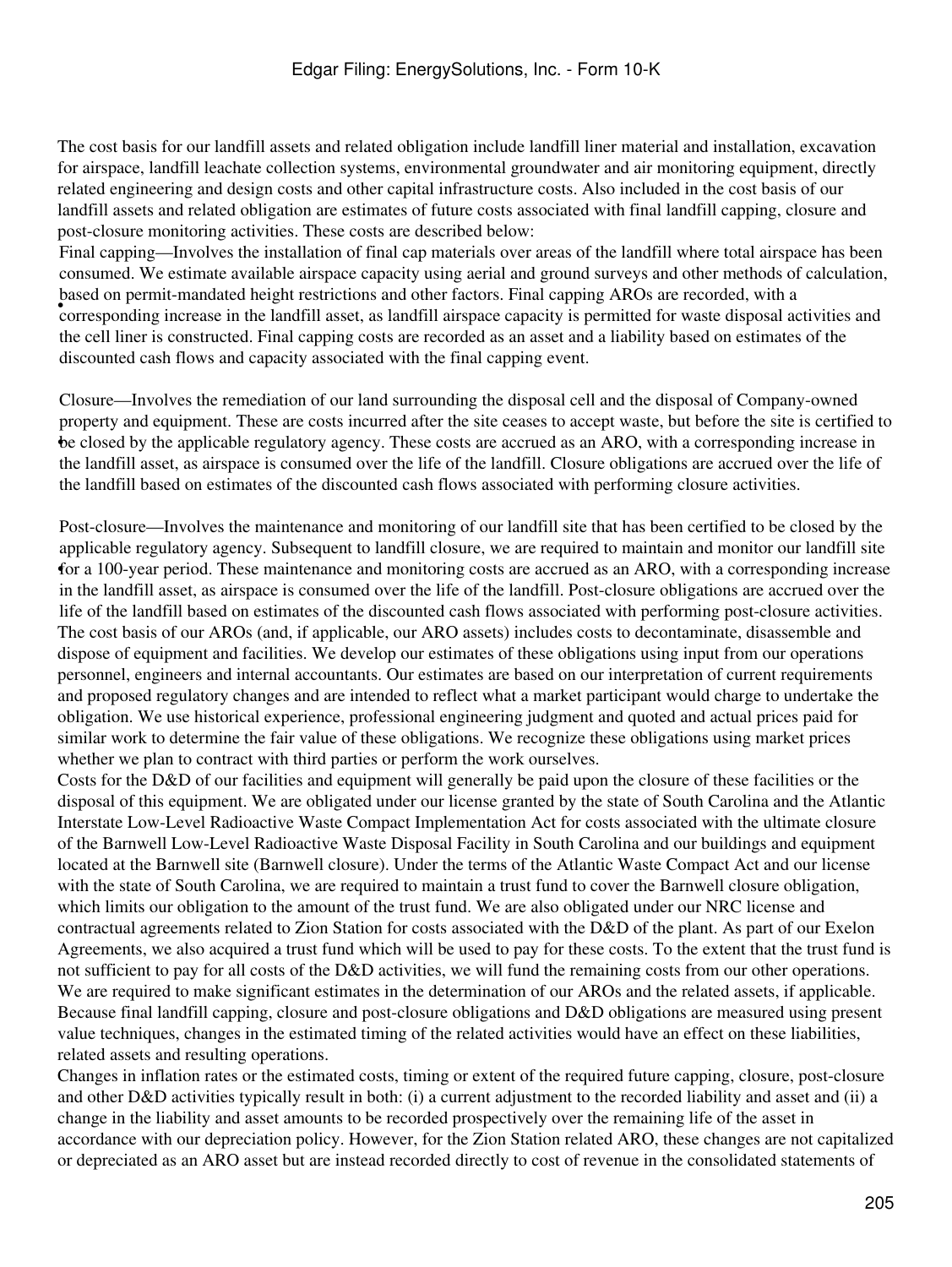operations and comprehensive income (loss).

We update our final capping, closure and post-closure cost estimates either annually or more frequently if changes in the underlying conditions occur. These estimates are based on current technology, regulations and burial rates. Changes in these factors could have a material impact on our estimates. If we perform work internally related to AROs, we will recognize a gain for the difference between our actual costs incurred and the recorded ARO, which includes an element of profit. While other ARO gains are classified as a reduction in SG&A expenses, we classify the recognition of the third-party profit included in the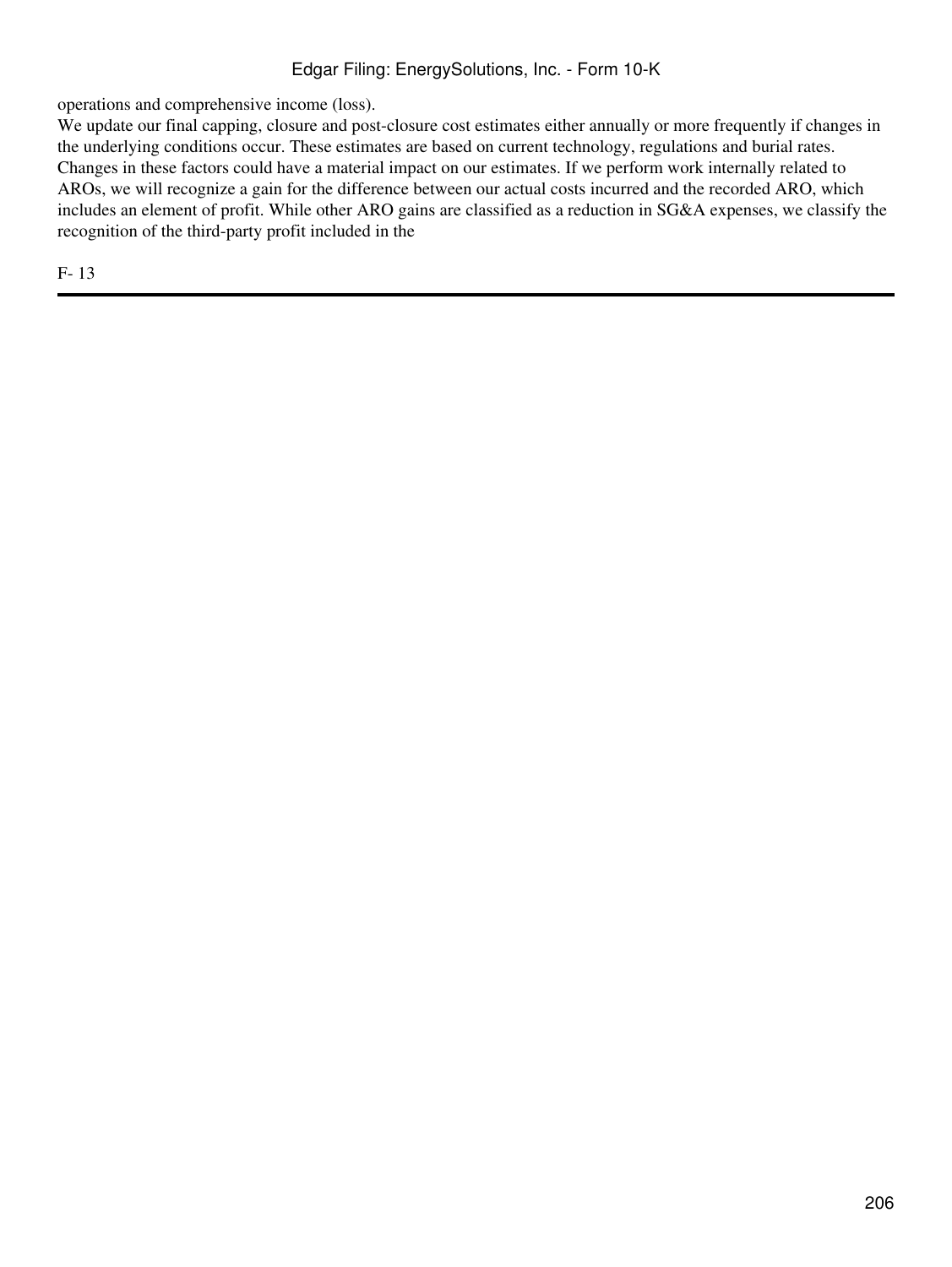Zion Station ARO in cost of revenue as activities are performed because we are undertaking these activities pursuant to our core business strategy and fulfilling the cost of the contract represents ongoing major or central operations of EnergySolutions.

(l) Self-Insurance and Recoveries

We have retained a portion of the financial risk related to our employee health insurance plan. The exposure for unpaid claims and associated expenses, including incurred but not reported losses, generally is estimated by considering pending claims and historical trends and data.

(m) Other long term liabilities

We recognize a liability for contract termination costs associated with an exit activity for costs that will continue to be incurred under a lease for its remaining term without economic benefit to us, initially measured at its fair value at the cease-use date. The fair value is determined based on the remaining lease rentals, adjusted for the effects of any prepaid or deferred items recognized under the lease, and reduced by estimated sublease rentals. (n) Share-Based Payment

We recognized shared based compensation costs in the consolidated statement of operations and comprehensive income (loss) over the instruments' vesting periods based on the instruments' fair values on the measurement date, which is generally the date of the grant. In our share-based compensation strategy we have utilized a combination of stock options and restricted stock that vest over time based on service and performance. For time-based stock options and restricted stock, compensation expense is recognized over the vesting period from the vesting commencement date using the straight-line method. For performance based stock options and restricted stock compensation, expense is recognized over the vesting period beginning at the grant date if it is probable that performance targets will be achieved. If prior to the performance measurement date, it is no longer probable that the performance targets will be achieved, the expense related to the grant will be adjusted accordingly and prior recognized compensation expense will be reversed. Also, if at the performance measurement date the performance targets are not achieved, the expense related to the grants will be adjusted to the earned amounts and compensation expense will also be adjusted accordingly.

We use the Black-Scholes valuation model to estimate the fair value of stock options. Option valuation methods, including Black-Scholes, require the input of assumptions including the risk-free interest rate, expected term and volatility rate. For awards with a market condition, we use a Monte Carlo valuation model. See Note 13 for further discussion regarding the assumptions used in our valuation models.

(o) Revenue and Cost of Revenue

Revenue Recognition

We record revenue when all of the following conditions exist: (i) evidence of an agreement with our customer; (ii) work has actually been performed; (iii) the amount of revenue is fixed or determinable and (iv) collection from our customer is reasonably assured. If we have multiple contracts with a single customer, we evaluate the circumstances surrounding each contract to determine whether or not the contracts are required to be grouped or segmented for revenue recognition purposes.

We recognize revenues from engineering and technical support services contracts using the percentage-of-completion method as project progress occurs. Certain contracts for services that are non-linear in nature, require complex, non-repetitive tasks or involve a non-time-based scope of work. In these contracts, the earnings process is not fulfilled upon the achievement of milestones, but rather over the life of the contract. Evaluation of the obligations and customer requirements on these contracts does not produce objective, quantifiable output measures that reflect the earnings process for revenue recognition. Therefore, in these situations, we use a cost-to-cost approach to determine revenue. A cost-to-cost approach accurately reflects our obligations and performance on these contracts. For the years ended December 31, 2013, 2012, and 2011, revenue calculated using a cost-to-cost approach, including Zion Station project revenues, were \$149.3 million, \$163.5 million and \$175.0 million, respectively.

Our contracts may include the following multiple deliverables: transportation services, disposal services, training, on-site support, and warranties. For contracts containing multiple deliverables, we evaluate whether each deliverable should be accounted for separately or if they should be combined together for revenue recognition purposes. If the determination is made that separate accounting is required, we follow the applicable revenue recognition guidance in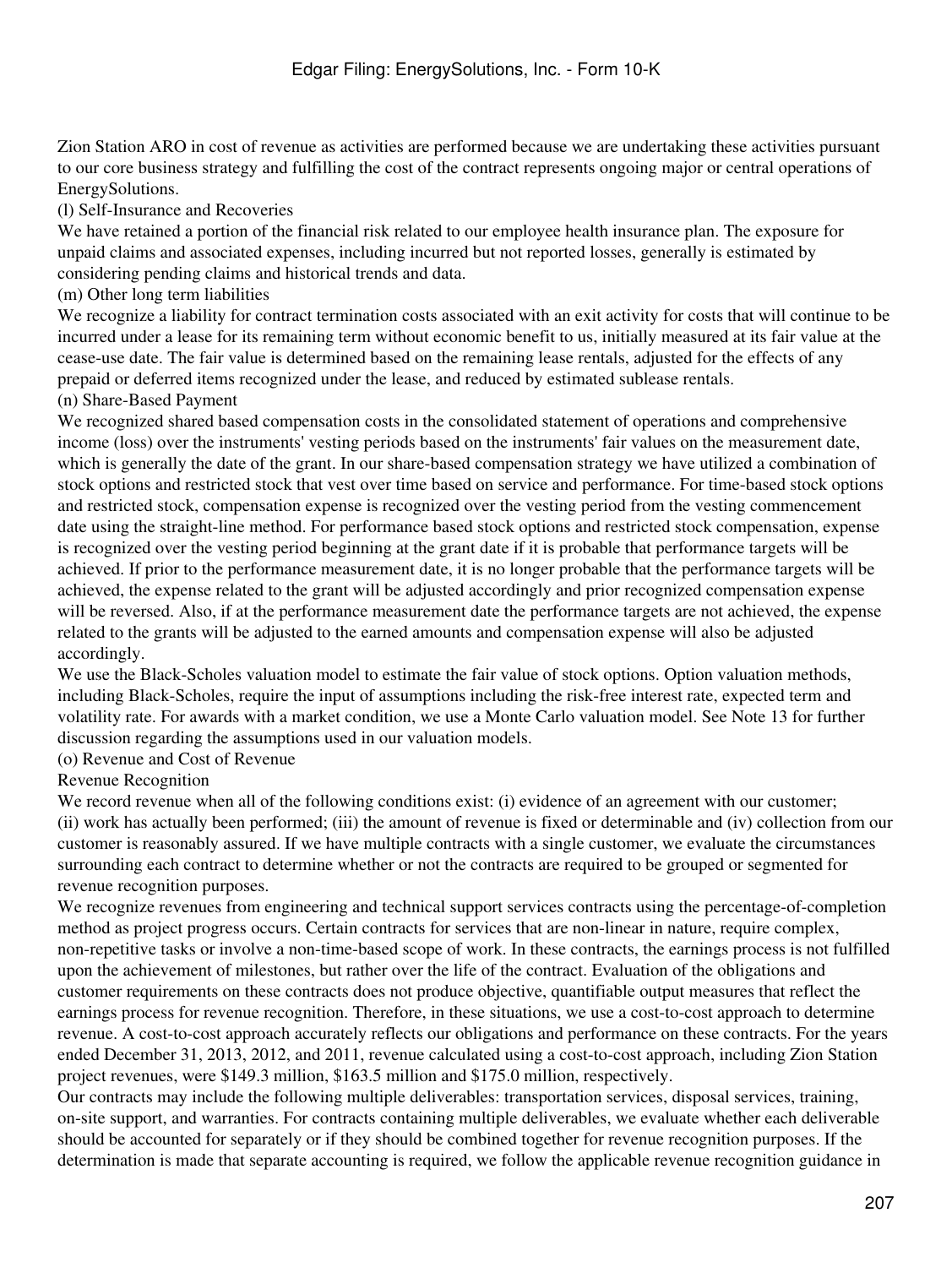allocating contract value between the identified deliverables.

Revisions to revenue, cost and profit estimates, or measurements of the extent of progress toward completion, are changes in accounting estimates accounted for in the period of change (cumulative catch-up method). Contracts typically provide for periodic billings on a monthly basis or based on contract milestones. Amounts recognized as revenue that have not been billed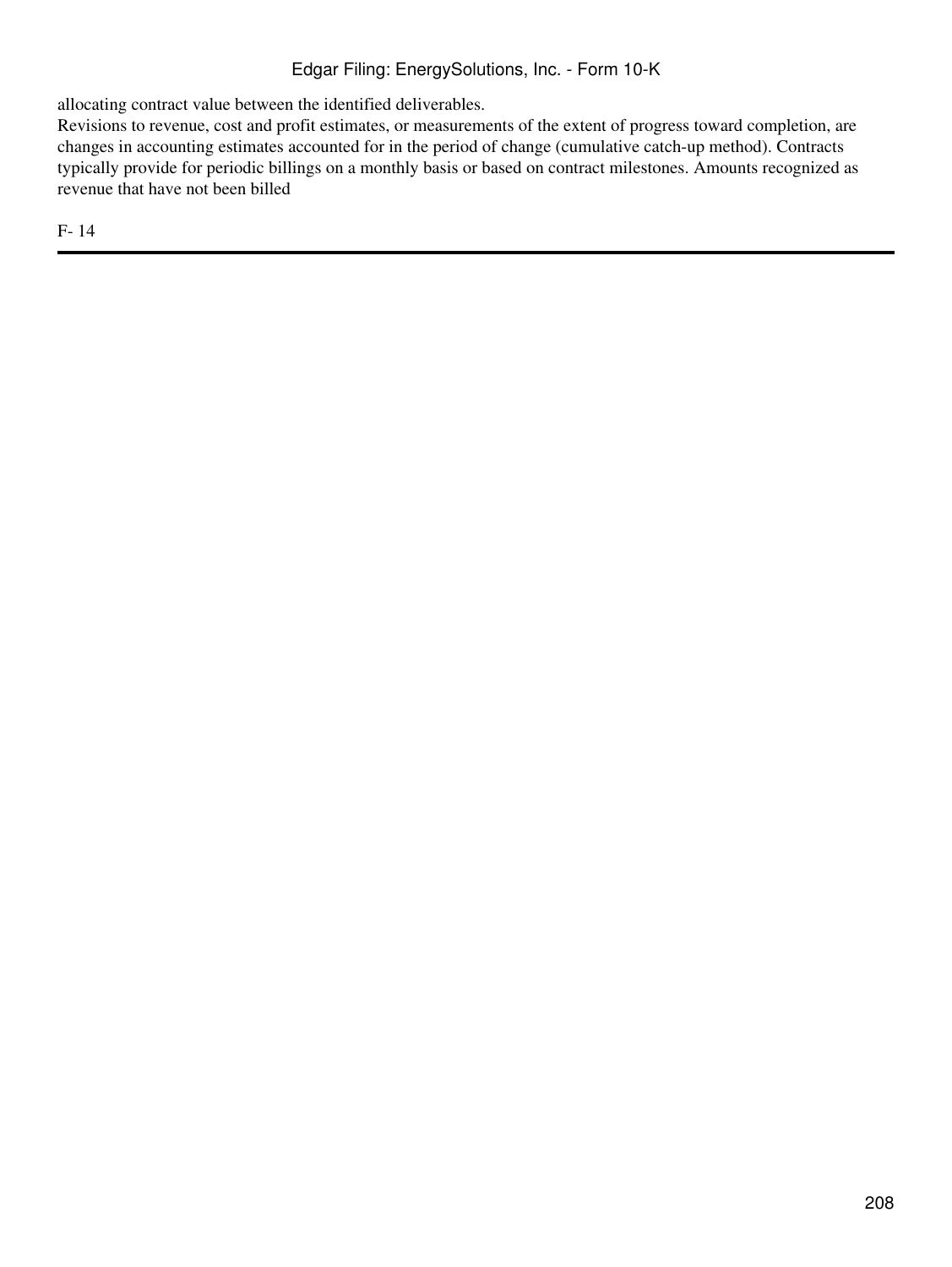are included in costs and estimated earnings in excess of billings on uncompleted contracts. Amounts billed and collected for which revenue has not been recognized are included in unearned revenue.

Accounting for revenue earned under our contracts may require assessments that include an estimate of the amount that has been earned on the contract and are usually based on the volumes that have been processed or disposed, milestones reached or the time that has elapsed under the contract. Each of our contracts is unique with regard to scope, schedule and delivery methodology. Accordingly, each contract is reviewed to determine the most reliable measure of completion for revenue recognition purposes.

#### Contract Types

Cost-reimbursable award or incentive-fee contracts—We are reimbursed for allowable costs in accordance with Federal Acquisition Regulation ("FAR"), Cost Accounting Standards ("CAS") or contractual provisions. If our costs exceed the contract ceiling or are not allowable under the provisions of the contract FAR or CAS, we may not be able to obtain reimbursement for such costs. We earn award and incentive fees in addition to cost reimbursements if we meet certain contract provisions, including schedule, budget, and safety milestones. Monthly assessments are made to measure the amount of revenue earned in accordance with established contract provisions. We receive award and incentive fees on certain contracts, which are accrued when estimable and collection is reasonably assured. Fixed-price contracts—Under these contracts, we receive a fixed amount of revenue irrespective of the actual costs we incur. Revenue is recognized using the proportional performance method of accounting using appropriate output measures, where estimable, or on other input measures such as proportion of costs incurred to total estimated contract costs.

Unit-rate contracts— We recognized revenue using the proportional performance method of accounting as units are completed based on contractual unit rates. Revenue from our LP&D segment is derived primarily through unit-rate contracts for the shipping, processing and disposal of radioactive materials. A unit-rate contract is essentially a fixed-price contract with the only variable being units of work performed. These contracts generally provide that we will process and dispose of substantially all of the low-level radioactive waste generated by our customers for a fixed, pre-negotiated price per cubic foot, depending on the type of radioactive material being disposed.

Time and materials contracts— Under these contracts, we negotiate hourly billing rates and charge our clients based on the actual time that we spend on a project. In addition, clients reimburse us for our actual out-of-pocket costs of materials and other direct incidental expenditures that we incur in connection with our performance under the contract. The majority of our time-and-material contracts are subject to maximum contract values and, accordingly, revenues under these contracts are generally recognized under the percentage-of-completion method. However, time-and-materials contracts that are service-related contracts are accounted for utilizing the proportional performance method. Our time-and-materials contracts also generally include annual billing rate adjustment provisions. Change Orders

We record contract claims and pending change orders, including requests for equitable adjustments ("REAs") when collection of revenue is reasonably assured, which generally is when accepted in writing by the customer. The costs to perform the work related to these claims and pending change orders including REAs are included in our financial statements in the period that they are incurred and are included in our estimates of contract profitability. Provision for Loss

Provision for estimated contract losses are recorded when they are identifiable and include all estimated direct costs to complete the contract (excludes future selling, general and administrative costs expected to be allocated to the contract). Contract claims and change orders are included in total estimated contract revenue when it is probable that the change order will result in a bona fide addition to contract value and can be reliably estimated. Costs incurred for bidding and obtaining contracts are expensed as incurred. For the years ended December 31, 2013, 2012, and 2011, we recorded a \$2.2 million decrease in provision for losses and a \$0.9 million, and \$0.2 million, increase in provision for losses, respectively.

#### (p) Advertising Costs

We expense advertising costs as incurred. Advertising costs are included in selling, general and administrative expenses. We incurred \$3.4 million, \$4.2 million and \$4.1 million in advertising expenses for the years ended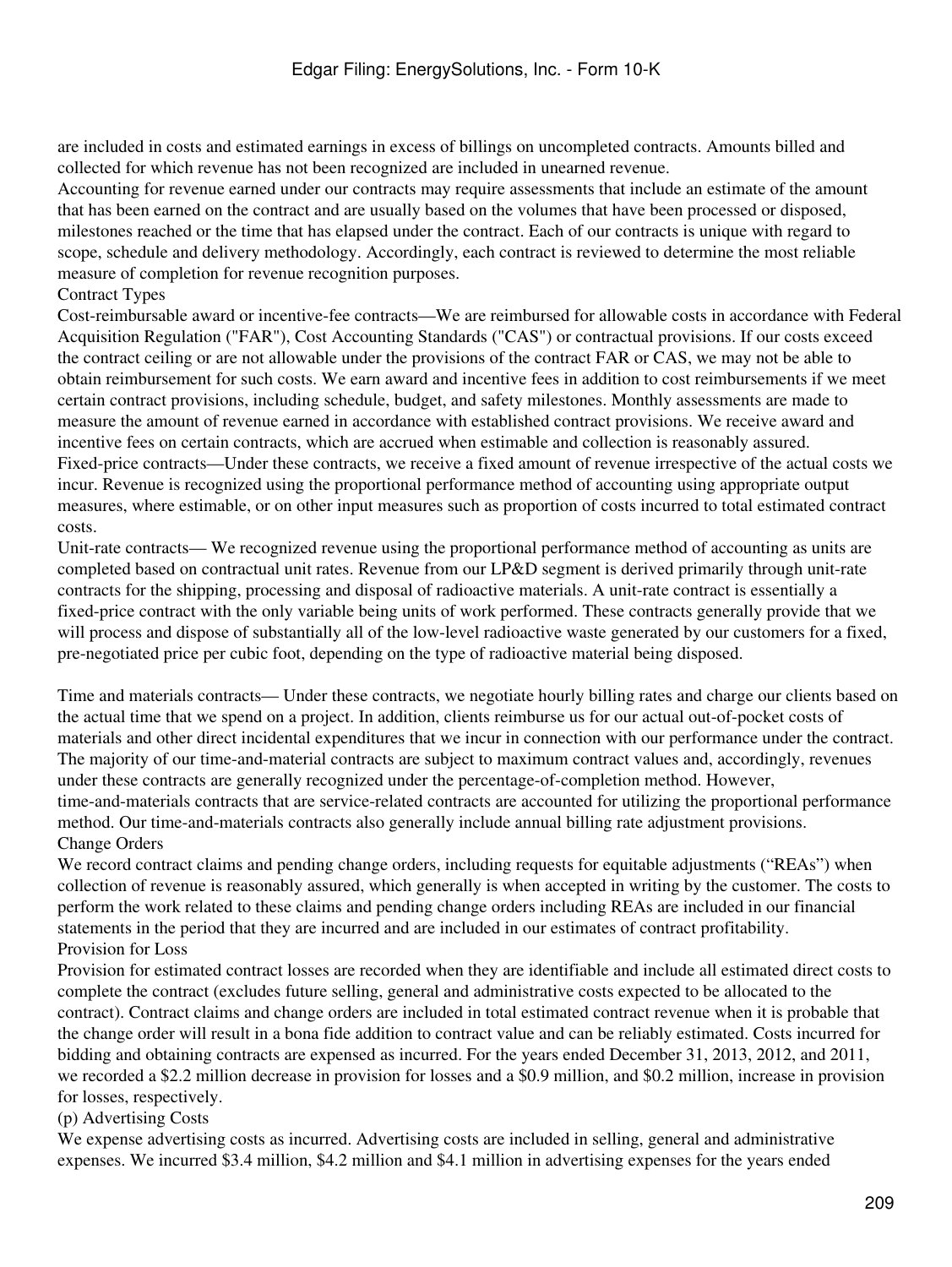December 31, 2013, 2012, and 2011, respectively. (q) Income Taxes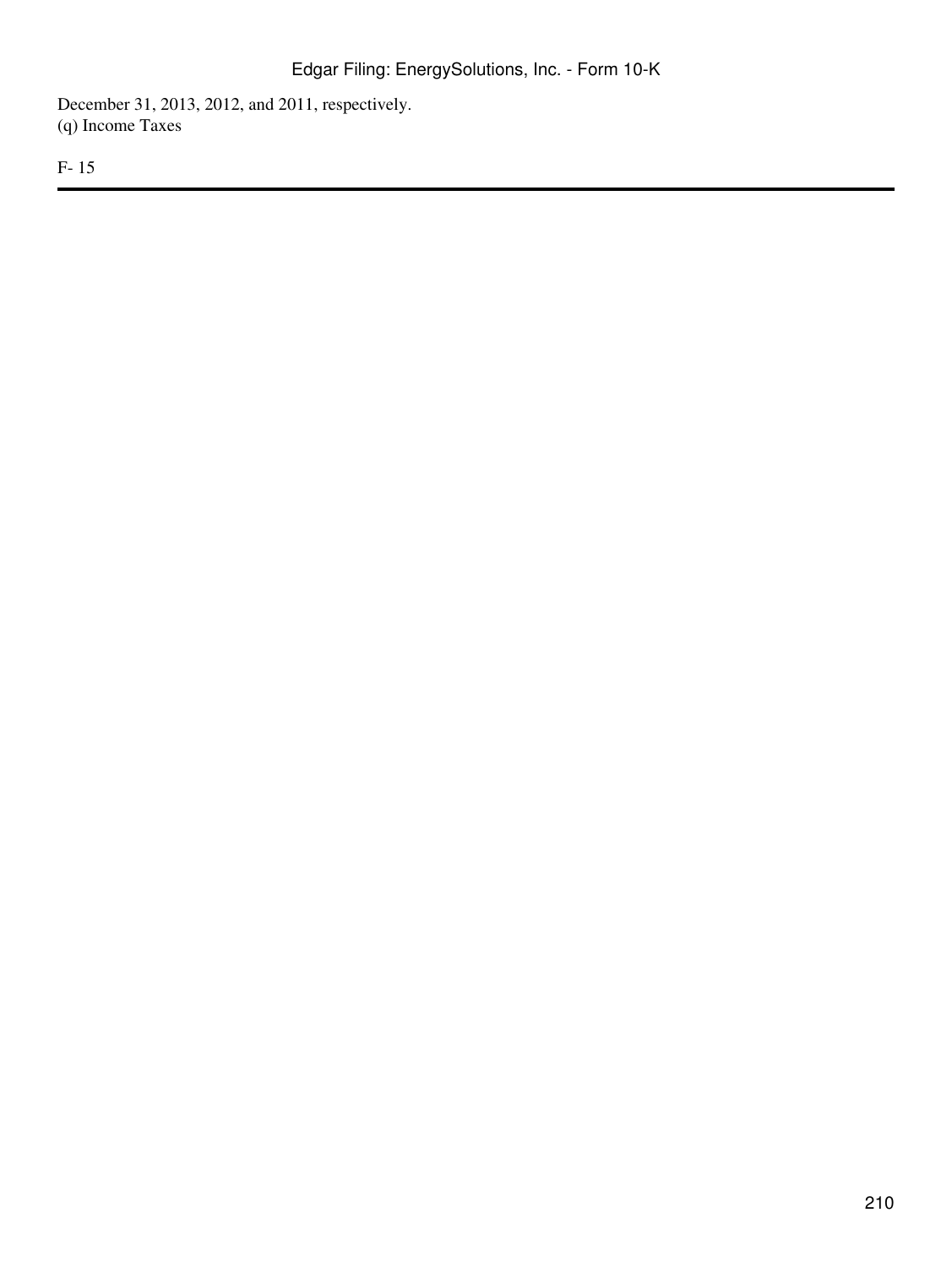The Company recognizes income taxes under the asset and liability method. This approach requires the recognition of deferred tax assets and liabilities for the expected future tax consequences of temporary differences between the carrying amounts and the tax bases of assets and liabilities by using enacted tax rates in effect for the year in which the differences are expected to reverse. Significant judgment is required in determining income tax provisions and in evaluating tax positions.

We account for income taxes in accordance with authoritative accounting guidance. Judgment is required in determining our provision for income taxes. In the normal course of business, we may engage in numerous transactions every day for which the ultimate tax outcome (including the period in which the transaction will ultimately be included in taxable income or deducted as an expense) is uncertain. Additionally, the tax returns we file are subject to audit and investigation by the Internal Revenue Service ("IRS"), state agencies in the U.S. and by foreign government agencies. Deferred tax assets are reduced by the amount of any tax benefits that are not expected to be realized.

We account for unrecognized tax benefits in accordance with authoritative guidance for uncertainty in income taxes which requires us to recognize in our financial statements the impact of a tax position, if that position is more likely than not of being sustained on audit, based on the technical merits of the position. We recognize interest and penalties related to unrecognized tax benefits as a component of the provision for income taxes. We recognized interest related to tax refunds as a component of other income.

Our income tax expense and our effective tax rate are determined from earnings before income taxes less net income attributable to the noncontrolling interest related to consolidations.

(r) New Accounting Pronouncements

In January 2014, the Financial Accounting Standards Board ("FASB") issued an update on accounting for service concession arrangements. The update clarifies that, unless certain circumstances are met, operating entities should not account for certain concession arrangements with public-sector entities as leases and should not recognize the related infrastructure as property, plant and equipment. The update is effective for interim and annual reporting periods beginning after December 15, 2014. Management does not expect the adoption of this update to have a material impact on the Company's financial position, results of operations or cash flows.

In July 2013, the FASB issued guidance related to presentation of an unrecognized tax benefit when a net operating loss carryforward, a similar tax loss, or a tax credit carryforward exists. The guidance eliminates diversity in practice for presentation of an unrecognized tax benefit when a net operating loss carryforward, a similar tax loss, or a tax credit carryforward is available to reduce the taxable income or tax payable that would result from disallowance of a tax position. This guidance is effective for interim and annual reporting periods beginning after December 15, 2013 and should be applied prospectively to all unrecognized tax benefits that exist at the effective date. The Company does not expect that the adoption of this guidance will have a material impact on the consolidated financial statements.

In March 2013, the FASB issued guidance related to foreign currency matters. The standard update addresses the accounting for the release of cumulative translation adjustment when a parent either sells a part or all of its investment in a foreign entity or no longer holds a controlling financial interest in a business unit or a group of assets that do not produce a profit within a foreign entity. Under such circumstances, a parent company is required to release any related currency adjustments to earnings. The currency adjustment is released into earnings only if the sale or transfer results in a complete or substantially complete liquidation of the foreign entity in question. The standard update is effective for interim and annual reporting periods beginning after December 15, 2013. The Company does not expect that the adoption of this guidance will have a material impact on the consolidated financial statements.

In February 2013, the FASB issued an update to improve the transparency of reporting reclassifications out of accumulated other comprehensive income. The amendments in the update did not change the current requirements for reporting net income or other comprehensive income in financial statements. The new amendments require an organization to present (either on the face of the statement where net income is presented or in the notes) the effects on the line items of net income of significant amounts reclassified out of accumulated other comprehensive income if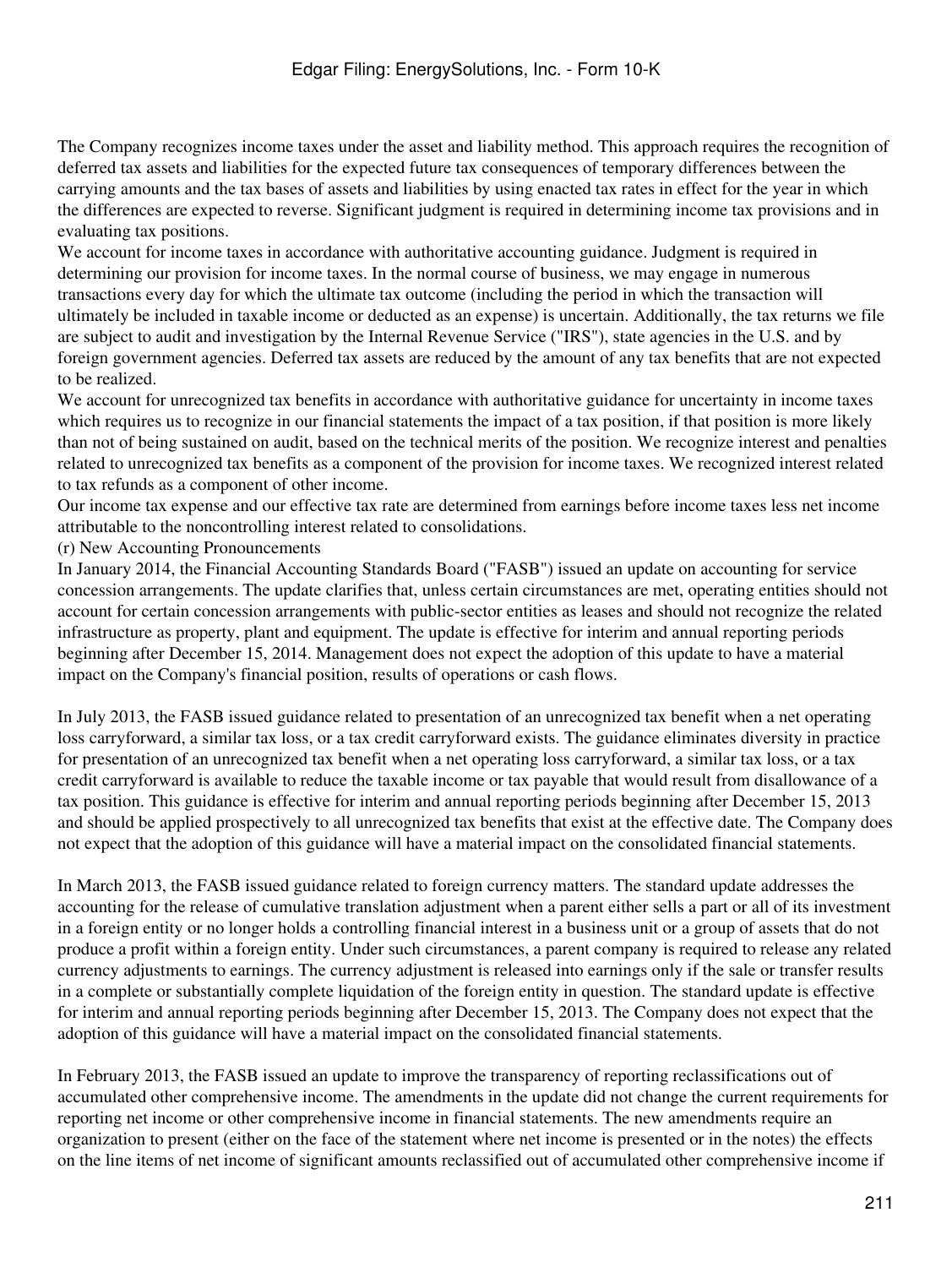the item reclassified is required under U.S. GAAP to be reclassified to net income in its entirety in the same reporting period. Additionally, for other amounts that are not required under U.S. GAAP to be reclassified in their entirety to net income in the same reporting period, an entity is required to cross-reference other disclosures required under U.S. GAAP to provide additional detail about those amounts. The amendments are effective for reporting periods beginning after December 15, 2012. The adoption of this did not have a material impact on the Company's financial position, results of operations or cash flows.

(s) Commitments and Contingencies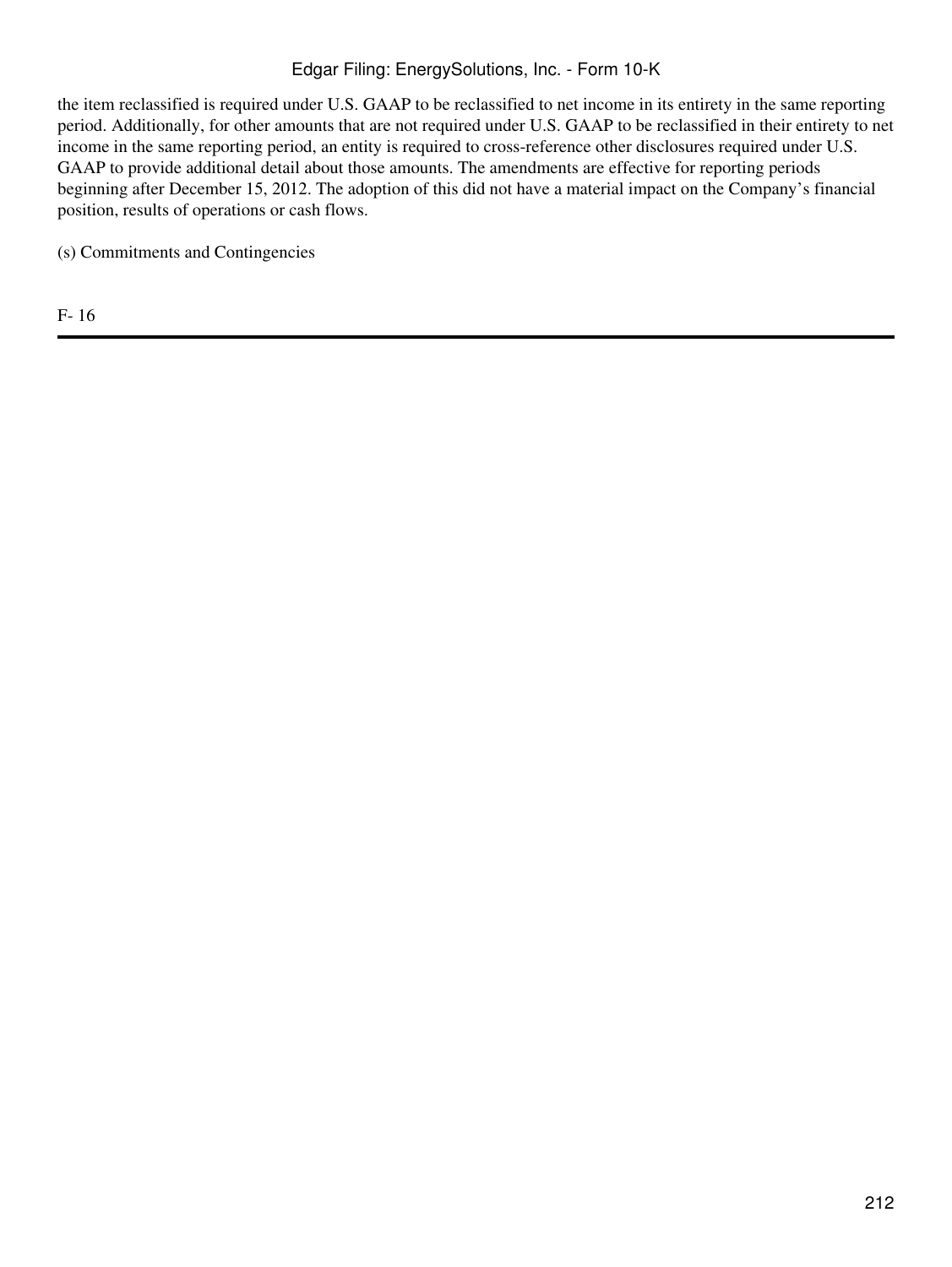Liabilities for loss contingencies including environmental remediation costs arising from claims not within the scope of authoritative accounting guidance for asset retirement obligations, assessments, litigation, fines and penalties and other sources are recorded when it is probable that a liability has been incurred and the amount of the assessment and/or remediation can be reasonably estimated. Recoveries for environmental remediation costs from third parties are recorded when agreed upon with a third party.

(t) Comprehensive Income (Loss)

Comprehensive income (loss) consists of net income (loss) and other comprehensive income (loss). Other comprehensive income (loss) includes foreign currency translation gains and losses resulting from translating asset and liability accounts of our foreign subsidiaries from their local currencies at the exchange rates in effect at the balance sheet date, and gains or losses associated with pension or other post-retirement benefits, that are not recognized immediately as a component of net periodic benefit cost. We present components of other comprehensive income (loss) in the consolidated statements of operations and comprehensive income (loss), net of related tax effects. (u) Business Combination

The cost of an acquired company is assigned to the tangible and intangible assets purchased and the liabilities assumed on the basis of their fair values at the date of acquisition. The determination of fair values of assets and liabilities acquired requires us to make estimates and use valuation techniques when a market value is not readily available. Any excess of purchase price over the fair value of net tangible and intangible assets acquired is allocated to goodwill. Transaction costs associated with business combinations are expensed as they are incurred. (v) Restructuring

We recognize expenses related to employee termination benefits when the benefit arrangement is communicated to the employee and no significant future services are required of the employee. If an employee is required to render service until a specific termination date, which goes beyond the legal requirement or contractual notice period, in order to receive the termination benefits, the fair value of the associated liability would be recognized ratably over the future service period. Severance costs are determined in accordance with local statutory requirements and our policies.

We recognize the present value of facility lease termination obligations, net of estimated sublease income and other exit costs, when there are future lease payments with no future economic benefit. Sublease income is estimated based on current market rates for similar properties. If we are unable to sublease the facility on a timely basis or if we are forced to sublease the facility at lower rates due to changes in market conditions, we would adjust the restructuring liability accordingly.

#### (w) Reclassifications

Certain reclassifications have been made to our prior period consolidated financial information in order to conform to the current year presentation.

#### (3) Business Combinations

On May 24, 2013, each issued and outstanding share of common stock of the Company (other than shares of Company common stock held in the treasury of the Company or owned by Parent, affiliates of Parent, Merger Sub, a subsidiary of the Company or by stockholders who had validly exercised and perfected their appraisal rights under Delaware law), was converted into the right to receive \$4.15 in cash, without interest and subject to any required withholding of taxes. The Company's common stock ceased to be traded on the New York Stock Exchange after close of market on that date. The Company continues its operations as a privately-held company. The Company filed with the Securities and Exchange Commission (the "SEC"), or has had filed on its behalf, a Form 15 and Form 25 to deregister the Company's common stock under Sections 12(b) and (g) of the Securities Exchange Act of 1934, as amended (the "Exchange Act"), respectively, which deregistration became effective 90 days after the filing of the applicable form. Further, the Company's reporting obligations under Section 15(d) of the Exchange Act on account of its common stock were suspended effective January 1, 2014, at which time the Company ceased filing periodic reports with the SEC on account of its common stock, but continues to have public reporting obligations with the SEC with respect to its 10.75% Senior Notes due 2018, as required by the indenture governing such Senior Notes.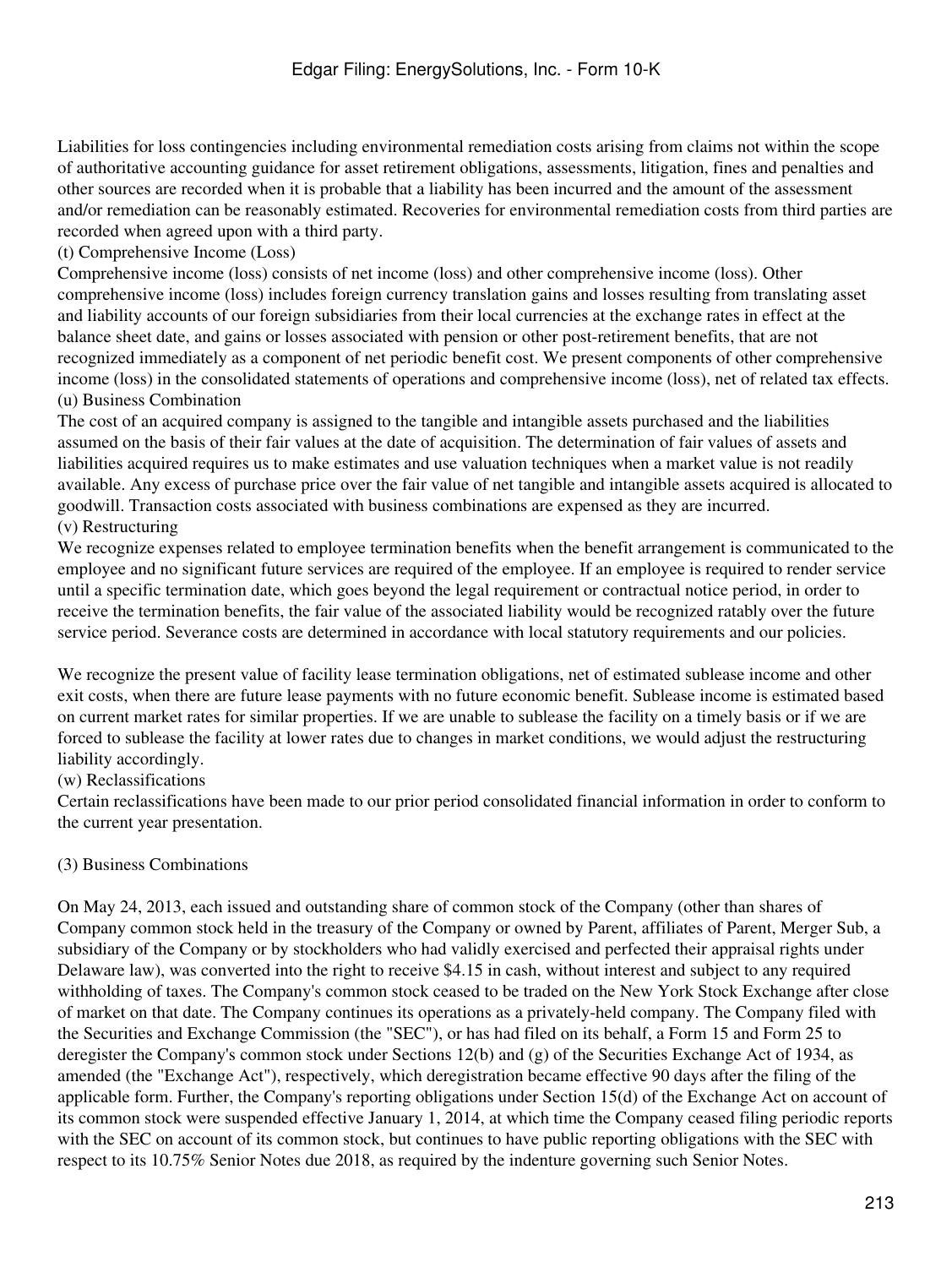Prior to the Merger under our certificate of incorporation, there were 1,000,000,000 shares of common stock authorized and 100,000,000 shares of preferred stock authorized. In connection with the completion of the Merger,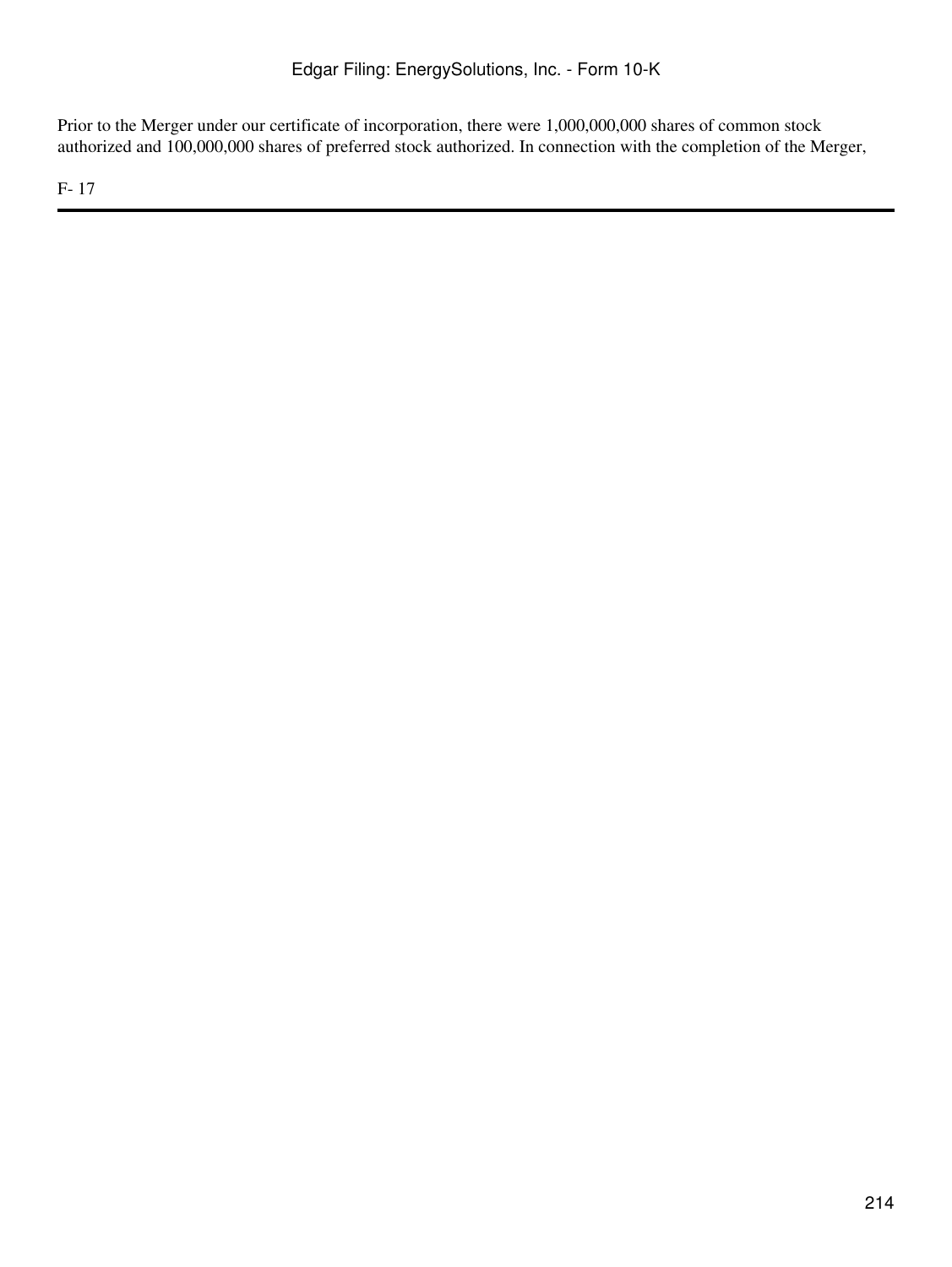all shares of common stock outstanding at the time of the Merger were canceled and our certificate of incorporation was amended and restated to authorize only 100 shares of common stock, all of which are currently outstanding and owned by Parent. There are no shares of preferred stock authorized under our new amended and restated certificate of incorporation.

We refer to the May 24, 2013 acquisition of EnergySolutions by Rockwell as the "Merger Transaction". The following events describe the transactions that occurred in connection with the Merger Transaction:

• EnergySolutions directly purchased 1.8 million shares for \$7.3 million from cash on hand. The 1.8 million shares Parent and EnergySolutions purchased and retired all of the Company's outstanding common stock as of the Merger Date and paid approximately \$383.9 million in cash to the Company's stockholders. Of the total amount paid, were issued as a result of accelerated vesting of previously issued restricted stock awards due to the change in control.

• approximately \$3.1 million was capitalized as debt issuance costs and the remainder was expensed on the Merger Parent paid \$10.9 million of Merger Transaction related costs on behalf of EnergySolutions. Payments made by Parent on the Company's behalf were accounted for as capital contributions. Of the \$10.9 million transaction costs, Date and is included in the consolidated statements of operations and comprehensive income (loss) under selling, general and administrative ("SG&A") expenses.

• \$11.6 million. These expenses were included in the consolidated statements of operations and comprehensive income EnergySolutions incurred \$32.6 million of Merger Transaction related expenses. These expenses were comprised primarily of employee incentive compensation and related payroll taxes of \$21.0 million and professional fees of (loss) under cost of revenue and SG&A expenses.

The Merger Transaction was accounted for as a recapitalization, and accordingly, the Company will continue to apply its historical basis of accounting in its stand-alone financial statements after the Merger. This is based on our determination under Financial Accounting Standards Board ("FASB") accounting standards codification Topic 805 - Business Combinations, and SEC Staff Accounting Bulletin (SAB) No. 54, codified as Topic 5J, Push Down Basis of Accounting Required In Certain Limited Circumstances, that while the push down of Parent's basis in EnergySolutions is permissible, it was not required due to the existence of significant outstanding public debt securities at EnergySolutions.

#### Subsequent Events

On March 4, 2014, we acquired Studsvik, Inc.'s Tennessee processing facilities located in Erwin and Memphis, Tennessee and the exclusive rights to use Studsvik's patented Thermal Organic Reduction ("THOR") technology, in the commercial North America markets and China. Studsvik will retain patents and rights for THOR in other markets.

The acquisition also included Studsvik's equity interest in the Semprasafe LLC, joint venture, in which the Company previously owned an equity interest of 49.0%. The aggregate purchase price for the acquisition was \$23.1 million. No acquisition costs related to this acquisition were included in our consolidated results of operations for the year ended December 31, 2013.

#### (4) Trust Fund Investments

The NDT fund was established solely to satisfy obligations related to the D&D of the Zion Station. The NDT fund holds investments in marketable debt and equity securities directly and indirectly through commingled funds. Investments in the NDT fund are carried at fair value and are classified as trading securities. We consolidate the NDT fund as a VIE. We have a contractual interest in the NDT fund and this interest is a variable interest due to its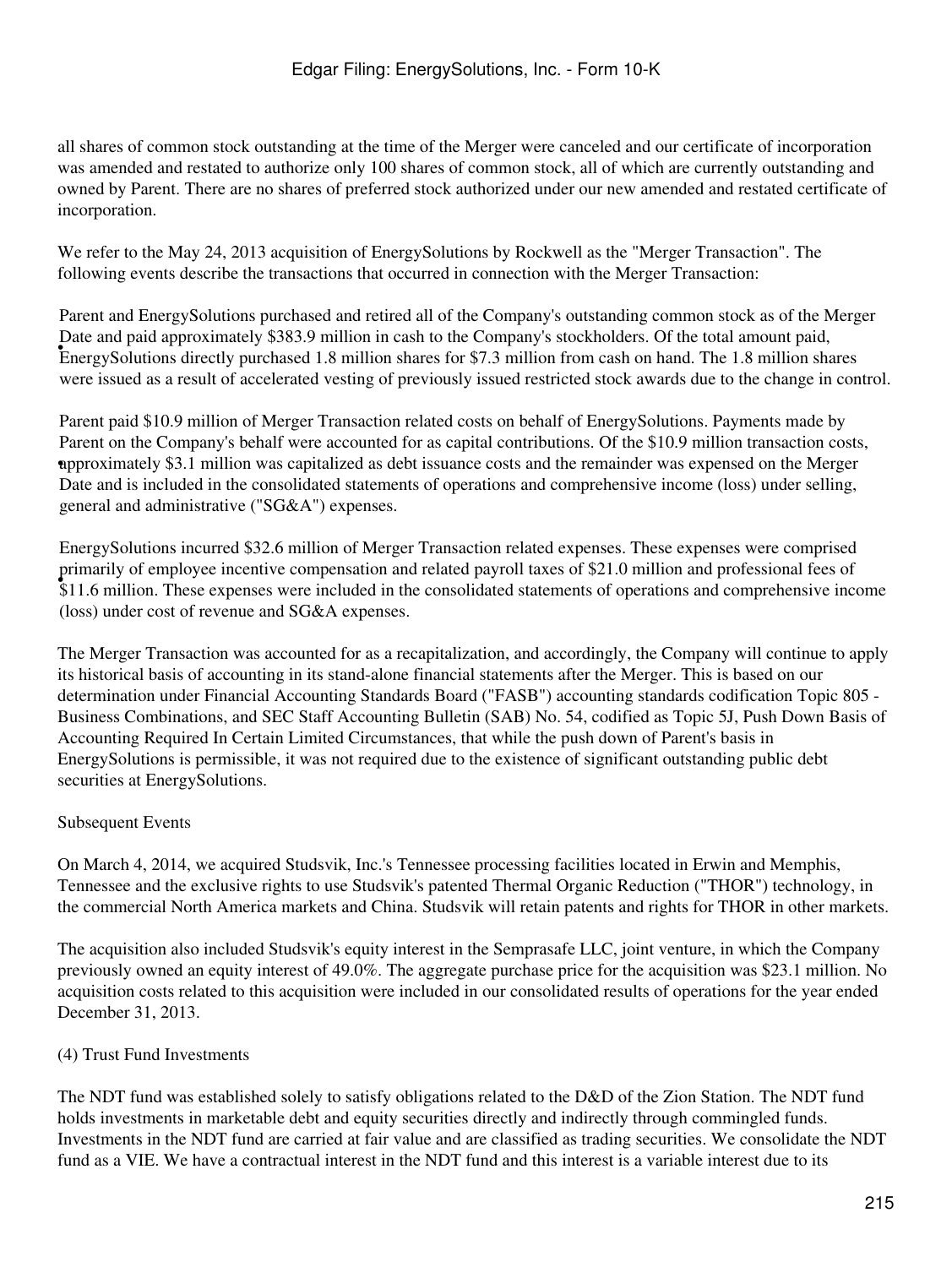exposure to the fluctuations caused by market risk. We are able to control the NDT fund by appointing the trustee and, subject to certain restrictions, we are able to direct the investment policies of the fund. We are the primary beneficiary of the NDT fund as we benefit from positive market returns and bear the risk of market losses.

A portion of our NDT fund is invested in a securities lending program with the trustee of the NDT fund. The program authorizes the trustee of the NDT fund to loan securities that are assets of the NDT fund to approved borrowers. Borrowers have the right to sell or re-pledge the loaned securities. The trustee requires borrowers, pursuant to a security lending agreement, to deliver collateral to secure each loan. The securities are required to be collateralized by cash, U.S. government securities or irrevocable bank letters of credit. Initial collateral levels are no less than 102% and 105% of the market value of the borrowed securities for collateral denominated in U.S. and foreign currency, respectively.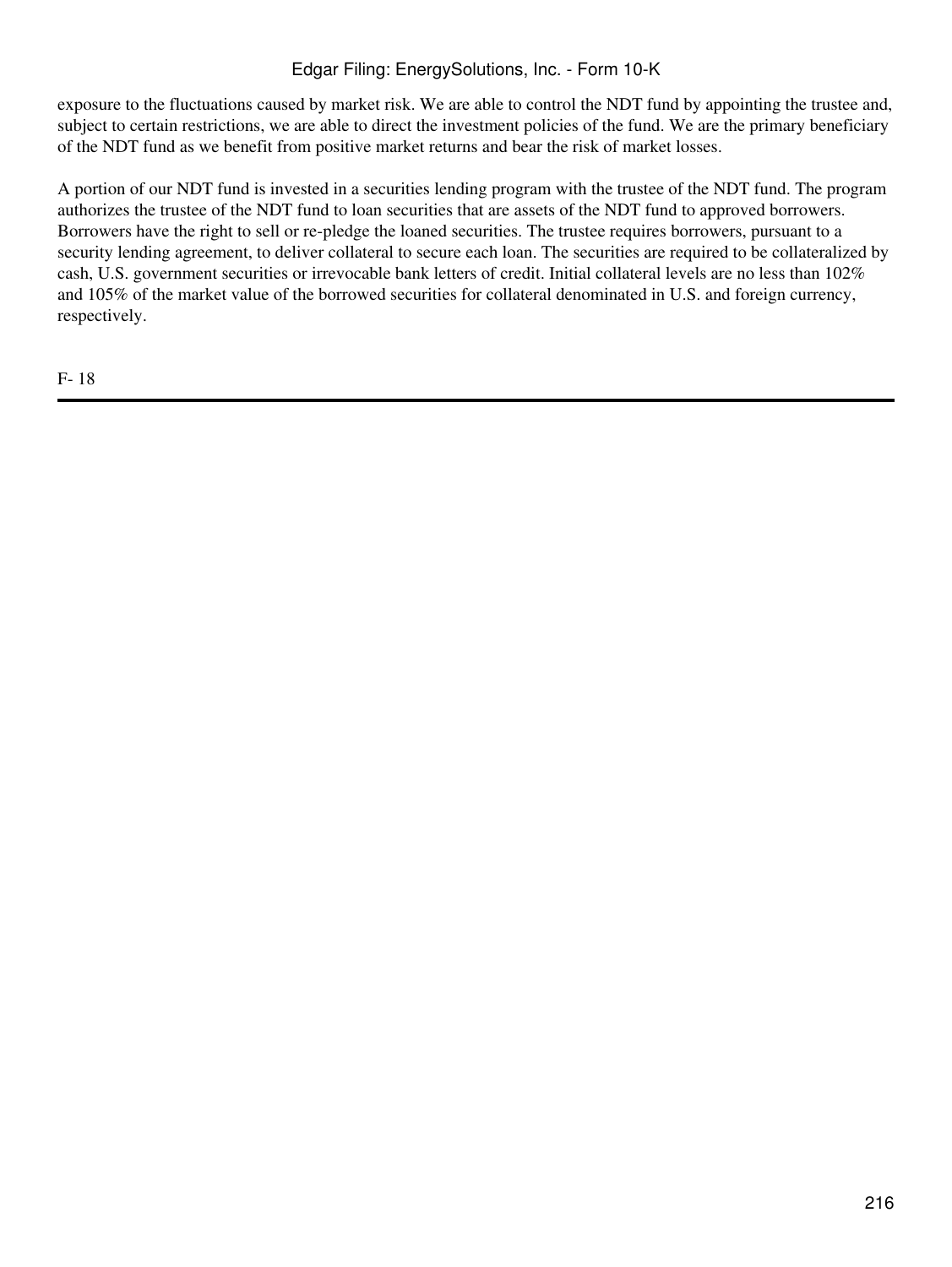|                                                                                                                | As of December 31, 2013 |                              |                               |           | As of December 31, 2012 |                   |                              |                               |  |                         |
|----------------------------------------------------------------------------------------------------------------|-------------------------|------------------------------|-------------------------------|-----------|-------------------------|-------------------|------------------------------|-------------------------------|--|-------------------------|
|                                                                                                                | Amortized<br>cost       | Gross<br>unrealized<br>gains | Gross<br>unrealized<br>losses |           | Estimated<br>fair value | Amortized<br>cost | Gross<br>unrealized<br>gains | Gross<br>unrealized<br>losses |  | Estimated<br>fair value |
| Assets                                                                                                         |                         |                              |                               |           |                         |                   |                              |                               |  |                         |
| Receivables for<br>securities sold                                                                             | \$4,568                 | $\frac{\ }{s-}$              | $\frac{\S}{\S}$               |           | \$4,568                 | \$7,422           | $\frac{\ }{s-}$              | $\frac{\ }{s-}$               |  | \$7,422                 |
| Investments                                                                                                    |                         |                              |                               |           |                         |                   |                              |                               |  |                         |
| Corporate debt<br>securities                                                                                   | 201,377                 | 8,050                        | (2, 352)                      |           | 207,075                 | 223,662           | 17,940                       | (575)                         |  | ) 241,027               |
| <b>Equity securities</b><br>Direct lending securities 134,161                                                  | 400                     | 13<br>11,476                 | (3, 387)                      | $\lambda$ | 413<br>142,250          | 10,117<br>98,138  | 4,249<br>6,026               | (61)<br>(1,721)               |  | 14,305<br>102,443       |
| Debt securities issued<br>by states of the U.S.                                                                | 23,725                  | 761                          | (468)                         |           | 24,018                  | 31,306            | 3,806                        |                               |  | 35,112                  |
| Cash and cash<br>equivalents                                                                                   | 29,686                  |                              |                               |           | 29,686                  | 23,686            |                              |                               |  | 23,686                  |
| Commingled funds                                                                                               |                         |                              |                               |           |                         | 4,017             | 527                          |                               |  | 4,544                   |
| Debt securities issued<br>by the U.S. Treasury<br>and other U.S.<br>government<br>corporations and<br>agencies | 35,685                  | 77                           | (855)                         |           | 34,907                  | 166,925           | 3,912                        | (880)                         |  | 169,957                 |
| Total investments                                                                                              | 425,034                 | 20,377                       | (7,062)                       |           | 438,349                 | 557,851           | 36,460                       | (3,237)                       |  | 591,074                 |
| Net assets held by the<br>NDT fund                                                                             | \$429,602               | \$20,377                     | \$(7,062)                     |           | 442,917                 | \$565,273         | \$36,460                     | \$(3,237)                     |  | 598,496                 |
| Less: current portion<br>Long-term investments                                                                 |                         |                              |                               |           | (112, 475)<br>\$330,442 |                   |                              |                               |  | (152, 507)<br>\$445,989 |

NDT fund investments consisted of the following (in thousands):

Investments held by the NDT fund, net, totaled \$442.9 million and \$598.5 million as of December 31, 2013 and 2012, respectively, and are included in current and other long-term assets in the accompanying consolidated balance sheets, depending on the expected timing of usage of funds. We have withdrawn from the NDT fund approximately \$161.6 million, \$158.4 million and \$161.5 million, for years ended December 31, 2013, 2012 and 2011, respectively, to pay for Zion Station D&D project expenses and estimated trust income taxes. In addition, we paid fees associated with the management of the NDT fund investments of approximately \$4.4 million, \$3.9 million and \$4.5 million, for years ended December 31, 2013, 2012 and 2011, respectively. These fees are included in other income (expense), net, in the consolidated statements of operations and comprehensive income (loss).

We record changes to the fair value of the NDT fund investments as unrealized gains or losses. For the years ended December 31, 2013, 2012 and 2011, we recorded \$19.8 million of unrealized losses, \$11.7 million of unrealized gains, and \$3.0 million of unrealized gains, respectively. Investment income related to sales of investments, dividends and interest payments received from investments held by the NDT fund are recorded as realized gains or losses. For the years ended December 31, 2013, 2012 and 2011, we recorded realized gains in the amount of \$30.4 million, \$51.1 million and \$55.5 million, respectively. Both, unrealized and realized gains and losses on the NDT fund investments are included in other income (expense), net, in the consolidated statements of operations and comprehensive income (loss).

## (5) Fair Value Measurements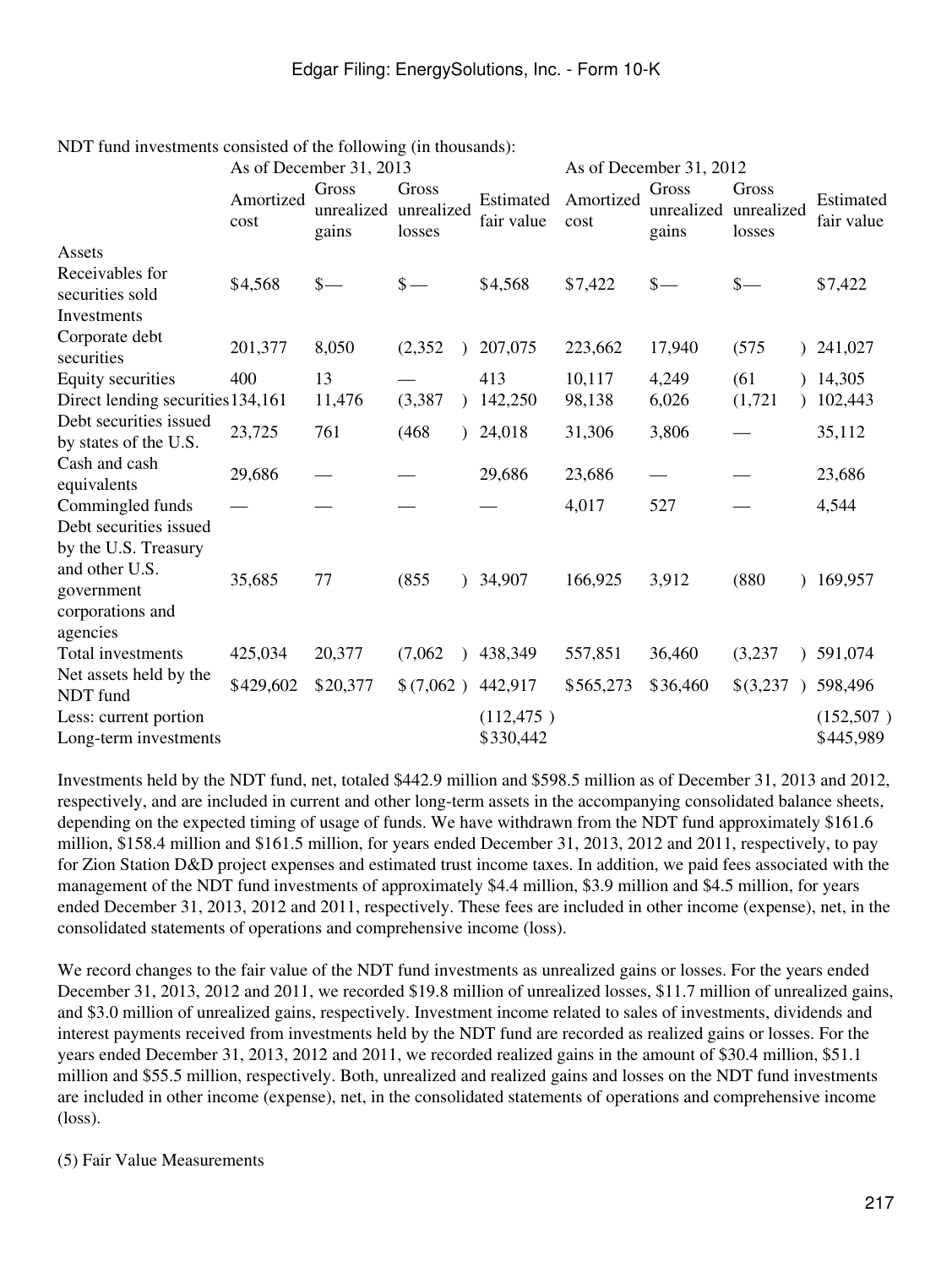We have implemented the accounting requirements for financial assets, financial liabilities, non-financial assets and non-financial liabilities reported or disclosed at fair value. The requirements define fair value, establish a three level hierarchy for measuring fair value in GAAP, and expand disclosures about fair value measurements. Level 1 inputs are quoted prices (unadjusted) in active markets for identical assets or liabilities that a company has the ability to access at the measurement date. Level 2 inputs are inputs other than quoted prices included within Level 1 that are observable for the asset or liability, either directly or indirectly. Level 3 inputs are unobservable inputs for the assets or liabilities.

This hierarchy requires us to use observable market data, when available, and to minimize the use of unobservable inputs when determining fair value. The methods described above may produce a fair value calculation that may not be indicative of net realizable value or reflective of future fair values. Furthermore, while we believe our valuation methods are appropriate and consistent with other market participants, the use of different methodologies or assumptions to determine the fair value of certain financial instruments could result in a different fair value measurement at the reporting date. Assets are classified in their entirety based on the lowest level of input that is significant to their fair value measurement.

The carrying value of accounts receivable, accounts payable, and accrued expenses approximate their fair value principally because of the short-term nature of these assets and liabilities.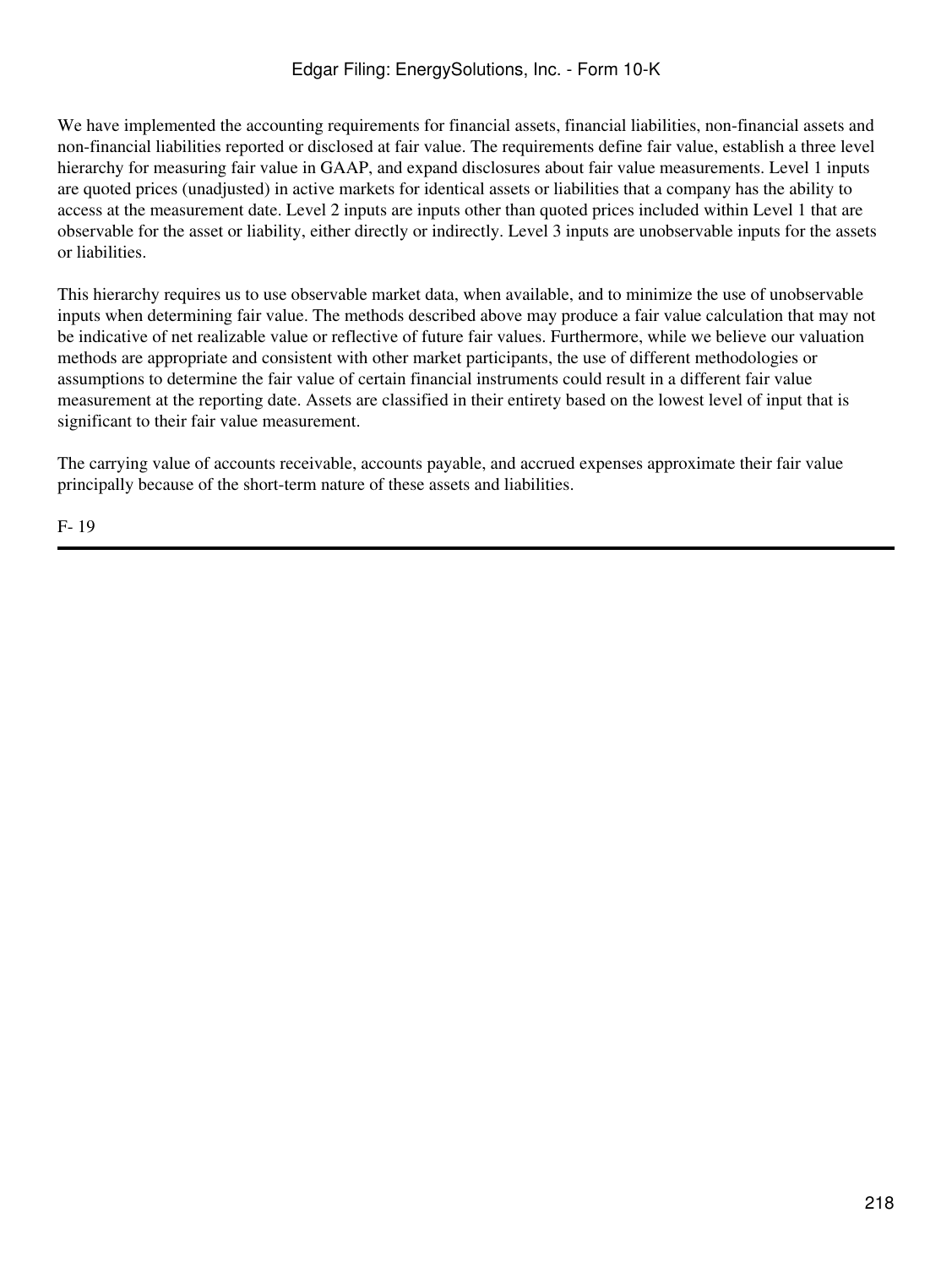The fair market value of our term loan is estimated utilizing market quotations for debt that have quoted prices in active markets. Since our term loan does not trade on a daily basis in an active market, the fair value estimates are based on market observable inputs based on borrowing rates currently available for debt with similar terms and average maturities and is categorized as Level 2. The fair value of our term loan is calculated by taking the mid-point of the trading prices and multiplying it by the outstanding principal balance of our term loan. The fair market value of our term loan was approximately \$444.4 million as of December 31, 2013 and \$508.6 million as of December 31, 2012. The carrying value of our term loan was \$440.0 million as of December 31, 2013 and \$527.0 million as of December 31, 2012.

In the case of our senior notes, we estimate fair value based on quoted market prices from active markets as they are publicly traded and are categorized as Level 1. We had outstanding senior notes obligations with a carrying amount of \$300.0 million as of December 31, 2013 and \$300.0 million as of December 31, 2012, and with a fair market value of approximately \$320.2 million as of December 31, 2013 and \$283.5 million as of December 31, 2012.

|                                          | As of December 31, 2013   |                                                                                                              |                                                     |                                  | As of December 31, 2012   |                                                                                                                                     |                                                 |                                      |
|------------------------------------------|---------------------------|--------------------------------------------------------------------------------------------------------------|-----------------------------------------------------|----------------------------------|---------------------------|-------------------------------------------------------------------------------------------------------------------------------------|-------------------------------------------------|--------------------------------------|
|                                          | Total<br>at Fair<br>Value | Quoted Price <sub>Significant</sub><br>in Active<br>InvestmentsMarkets for<br>Identical<br>Assets<br>Level 1 | Other<br>Observable<br>Inputs<br>Level <sub>2</sub> | Significant<br>Inputs<br>Level 3 | Total<br>at Fair<br>Value | Quoted Price <sub>Significant Significant</sub><br>in Active<br>UnobservablenvestmentsMarkets for<br>Identical<br>Assets<br>Level 1 | Other<br>Observable Inputs<br>Inputs<br>Level 2 | Unobservable<br>Level 3<br>(revised) |
| Assets                                   |                           |                                                                                                              |                                                     |                                  |                           |                                                                                                                                     |                                                 |                                      |
| Receivables for<br>securities sold       | \$4,568                   | \$4,568                                                                                                      | $\frac{\ }{s-}$                                     | $\mathbb{S}$ -                   | \$7,422                   | \$7,422                                                                                                                             | $\frac{\ }{s-}$                                 | $\mathbf{s}$ —                       |
| Investments                              |                           |                                                                                                              |                                                     |                                  |                           |                                                                                                                                     |                                                 |                                      |
| Cash and cash<br>equivalents             | 29,686                    | 29,686                                                                                                       |                                                     |                                  | 23,686                    | 23,686                                                                                                                              |                                                 |                                      |
| Fixed income<br>securities $(1)$         | 266,000                   | 34,907                                                                                                       | 231,093                                             |                                  | 446,096                   | 125,605                                                                                                                             | 320,491                                         |                                      |
| Equity securities <sup>(2)</sup> 413     |                           | 413                                                                                                          |                                                     |                                  | 14,305                    | 14,305                                                                                                                              |                                                 |                                      |
| Direct lending<br>securities $(3)$       | 142,250                   |                                                                                                              |                                                     | 142,250                          | 102,443                   |                                                                                                                                     |                                                 | 102,443                              |
| Units of<br>participation <sup>(4)</sup> |                           |                                                                                                              |                                                     |                                  | 4,544                     |                                                                                                                                     | 4,544                                           |                                      |
| Total investments                        | 438,349                   | 65,006                                                                                                       | 231,093                                             | 142,250                          | 591,074                   | 163,596                                                                                                                             | 325,035                                         | 102,443                              |
| Net assets held by<br>the NDT fund       | \$442,917                 | \$69,574                                                                                                     | \$231,093                                           | \$142,250                        | \$598,496                 | \$171,018                                                                                                                           | \$325,035                                       | \$102,443                            |

The following table presents the NDT fund investments measured at fair value (in thousands):

\_\_\_\_\_\_\_\_\_\_\_\_\_\_\_\_\_\_\_\_\_\_\_\_\_\_\_\_\_

(1)For fixed income securities, multiple prices from pricing services are obtained from pricing vendors whenever possible, which enables cross- provider validations in addition to checks for unusual daily movements. A primary price source is identified based on asset type, class or issue for each security. The trustee monitors prices supplied by pricing services and may use a supplemental price source or change the primary price source of a given security if the portfolio managers challenge an assigned price and the trustee determines that another price source is considered to be preferable. U.S. Treasury securities are categorized as Level 1 because they trade in a highly liquid and transparent market. Investments with maturities of three months or less when purchased, including certain short-term fixed income securities, are considered cash equivalents and are also categorized as Level 1. The fair values of fixed income securities, excluding U.S. Treasury securities, are based on evaluated prices that reflect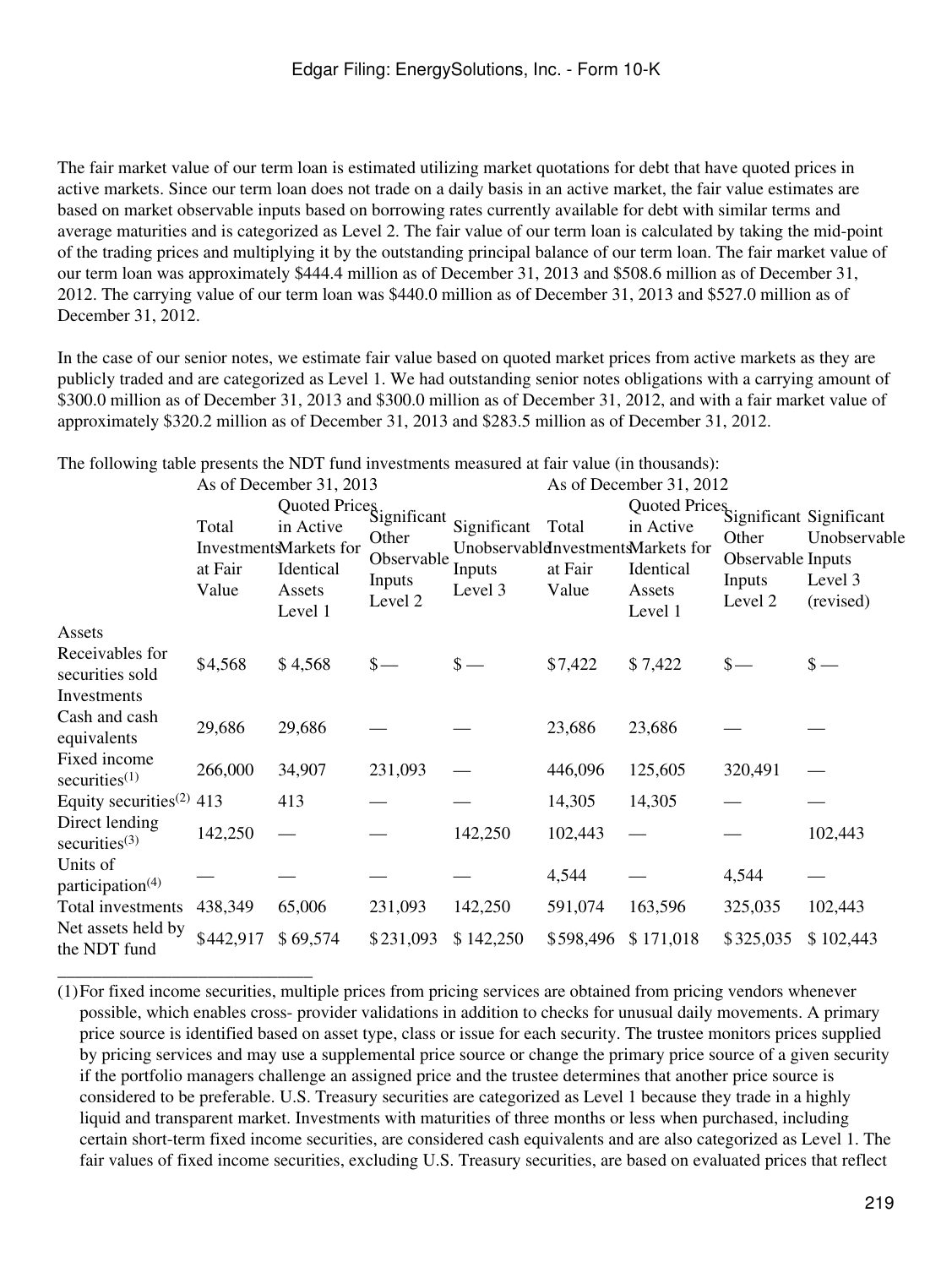observable market information, such as actual trade information or similar securities, adjusted for observable differences and are categorized in Level 2.

(2) With respect to individually held equity securities, the trustee obtains prices from pricing services, whose prices are obtained from direct feeds from market exchanges. The fair values of equity securities held directly by the trust fund are based on quoted prices in active markets and are categorized in Level 1. Equity securities held individually are primarily traded on the New York Stock Exchange and NASDAQ Global Select Market, which

contain only actively traded securities due to the volume trading requirements imposed by these national securities exchanges.

Direct lending securities are investments in managed funds that invest in private companies for long-term capital appreciation. The fair value of these securities is determined using either an enterprise value model or a bond valuation model. The enterprise value model develops valuation estimates based on valuations of comparable public companies, recent sales of private and public companies, discounting the forecasted cash flows of the portfolio company, estimating the liquidation or collateral value of the portfolio company or its assets, considering offers from third parties to buy the portfolio company, its historical and projected financial results, as well as other

(3) factors that may impact value. Significant judgment is required in the applications of discounts or premiums applied to the prices of comparable companies for factors such as size, marketability and relative performance. Under the bond valuation model, expected future cash flows are discounted using a discount rate. The discount rate is composed of a market based rate for similar credits in the public market and an internal credit rate based on the underlying risk of the credit. Investments in direct lending funds are categorized as Level 3 because the fair value of these securities is based largely on inputs that are unobservable and also utilize complex valuation models. Investments in direct lending securities typically cannot be redeemed until maturity of the term loan.

Management determines the value of Level 3 investments by considering third party valuations and have concluded that quantitative information about significant unobservable inputs used in valuing these investments is not reasonably available. This includes information regarding the sensitivity of the fair values to changes in the unobservable inputs. We obtain annual valuations from the fund managers and gain an understanding of the inputs and assumptions used in preparing the valuations. We also conclude on the reasonableness of the fair value of these investments. We obtain quarterly reports from the fund managers and review for consistency and reasonableness with regards to the valuations of these investments that were analyzed at the most recent year-end.

(4) the trust funds, which generally hold short-term fixed income securities and are not subject to restrictions regarding Units of participation, which are similar to mutual funds, are maintained by investment companies and hold certain investments in accordance with stated fund objectives. The fair values of short-term commingled funds held within the purchase or sale of shares, are derived from observable prices. Units of participation are categorized as Level 2 because the fair value of these securities is based primarily on observable prices of the underlying securities.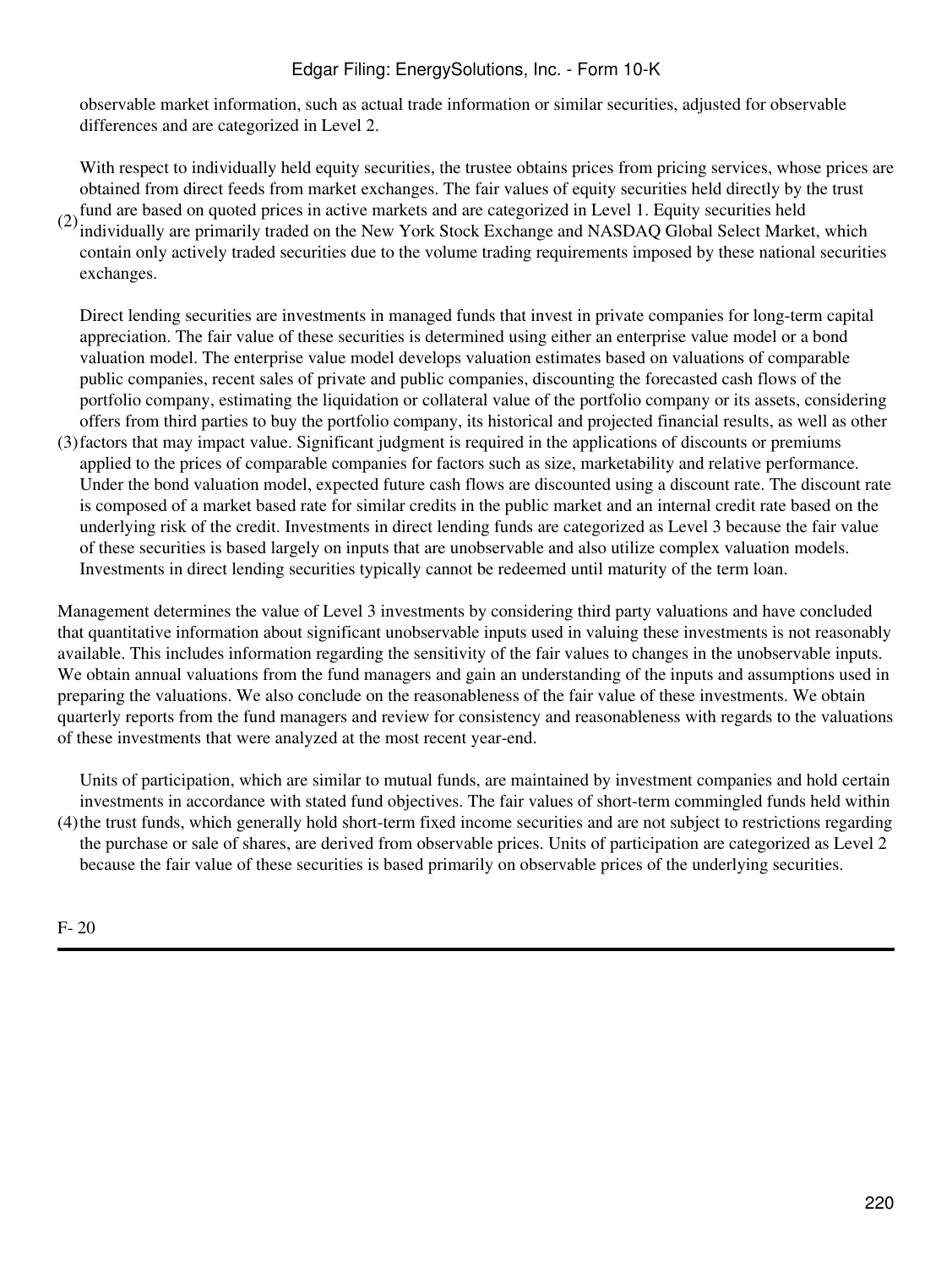The following table presents the rollforward for Level 3 assets and liabilities measured at fair value on a recurring basis (in thousands):

| Direct Lending Securities             | December 31,<br>2013 | December 31,<br>2012 |
|---------------------------------------|----------------------|----------------------|
| Beginning balance                     | \$102,443            | \$61,998             |
| Purchases and issuances               | 76,505               | 82,285               |
| Sales, dispositions and settlements   | (42, 167)            | (39,706)             |
| Realized gains and losses             | 1,685                | (2,940)              |
| Change in unrealized gains and losses | 3,784                | 806                  |
| Ending balance                        | \$142,250            | \$102,443            |

#### (6) Joint Ventures

We use the equity method of accounting for our unconsolidated joint ventures. Under the equity method, we recognize our proportionate share of the net earnings of these joint ventures as a single line item under "Equity in income of unconsolidated joint ventures" in our consolidated statements of operations and comprehensive income (loss). In accordance with authoritative guidance, we analyzed all of our joint ventures and classified them into two groups: (a) joint ventures that must be consolidated because we hold the majority voting interest, or because they are VIEs of which we are the primary beneficiary; and (b) joint ventures that do not need to be consolidated because we hold only a minority voting or other ownership interest, or because they are VIEs of which we are not the primary beneficiary. Based on our assessment, we concluded that no unconsolidated joint ventures should be consolidated and that no consolidated joint ventures should be deconsolidated for the year ended December 31, 2013.

The table below presents unaudited financial information, for our unconsolidated joint ventures (in thousands):

|                                            |                             | December 31, December 31,        |           |
|--------------------------------------------|-----------------------------|----------------------------------|-----------|
|                                            | 2013                        | 2012                             |           |
| Current assets                             | \$55,229                    | \$49,979                         |           |
| <b>Current liabilities</b>                 | 30,606                      | 25,127                           |           |
|                                            |                             | For The Years Ended December 31, |           |
|                                            | 2013                        | 2012                             | 2011      |
| Revenue                                    | \$133,891                   | \$153,692                        | \$158,729 |
| Gross profit                               | 14,576                      | 20,547                           | 31,940    |
| Net income                                 | 13,571                      | 20,001                           | 31,324    |
| Net income attributable to EnergySolutions | 4,465                       | 7,392                            | 11,103    |
|                                            | $\sim$ $\sim$ $\sim$ $\sim$ |                                  |           |

Our percentage of ownership of unconsolidated joint ventures as of December 31, 2013 was:

|                                                  | Percentage of |      |
|--------------------------------------------------|---------------|------|
|                                                  | Ownership     |      |
| Global Threat Reduction Solutions, LLC           | 49.0          | $\%$ |
| LATA/Parallax Portsmouth, LLC                    | 49.0          | $\%$ |
| SempraSafe, LLC                                  | 49.0          | $\%$ |
| TPMC EnergySolutions Environmental Services, LLC | 49.0          | $\%$ |
| Washington River Protection Solutions, LLC       | 40.0          | $\%$ |
| Weskem, LLC                                      | 27.6          | $\%$ |
| Idaho Treatment Group, LLC                       | 15.0          | $\%$ |
| West Valley Environmental Services LLC           | 10.0          | $\%$ |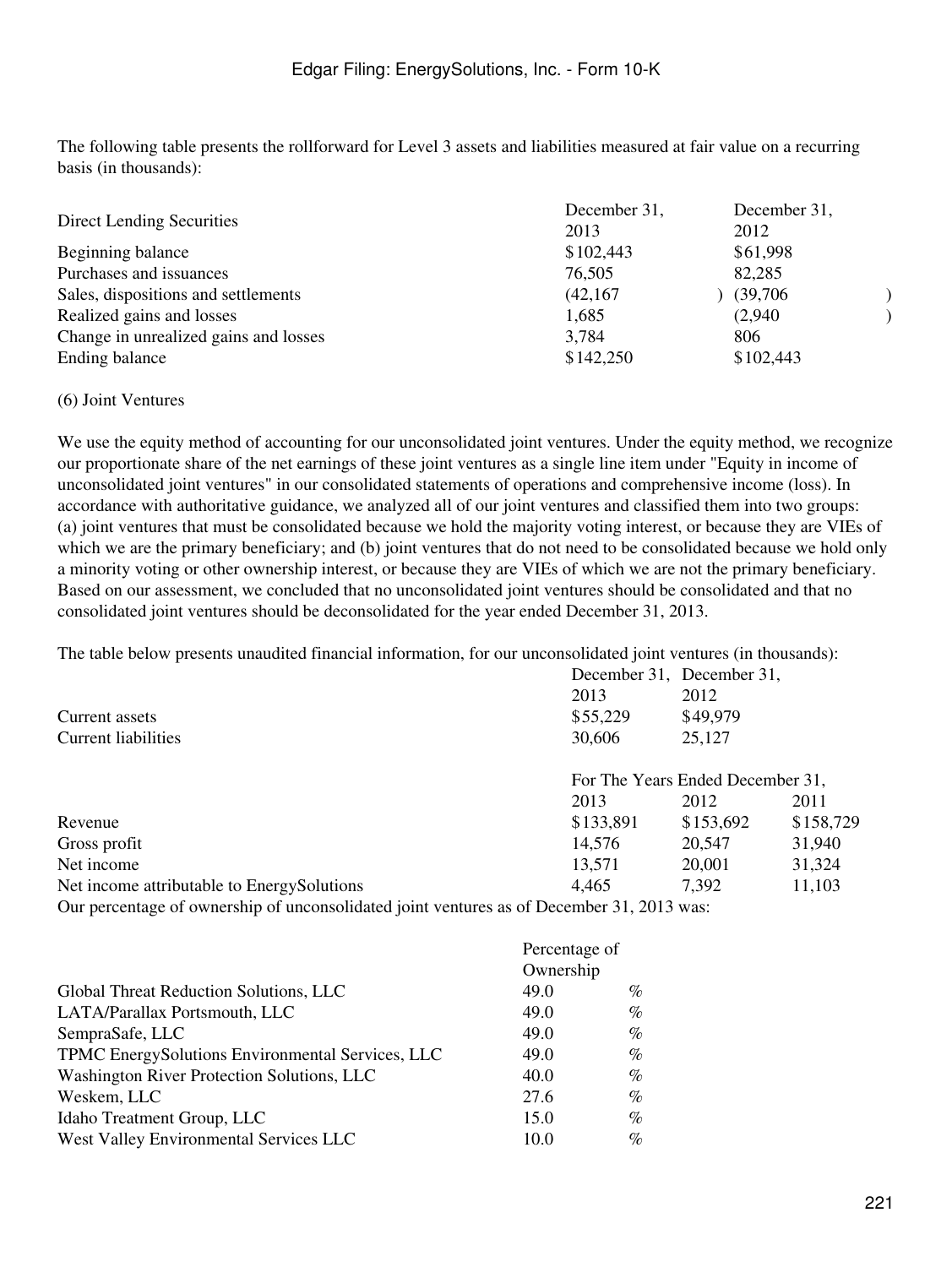As of December 31, 2013 and 2012, we had investments in unconsolidated joint ventures of \$6.1 million and \$6.4 million, respectively, which are included in other long term assets in the consolidated balance sheets. For the years ended December 31, 2013, 2012, and 2011,we received cash dividend distributions from our unconsolidated joint ventures of \$4.8 million, \$7.5 million and \$12.1 million, respectively.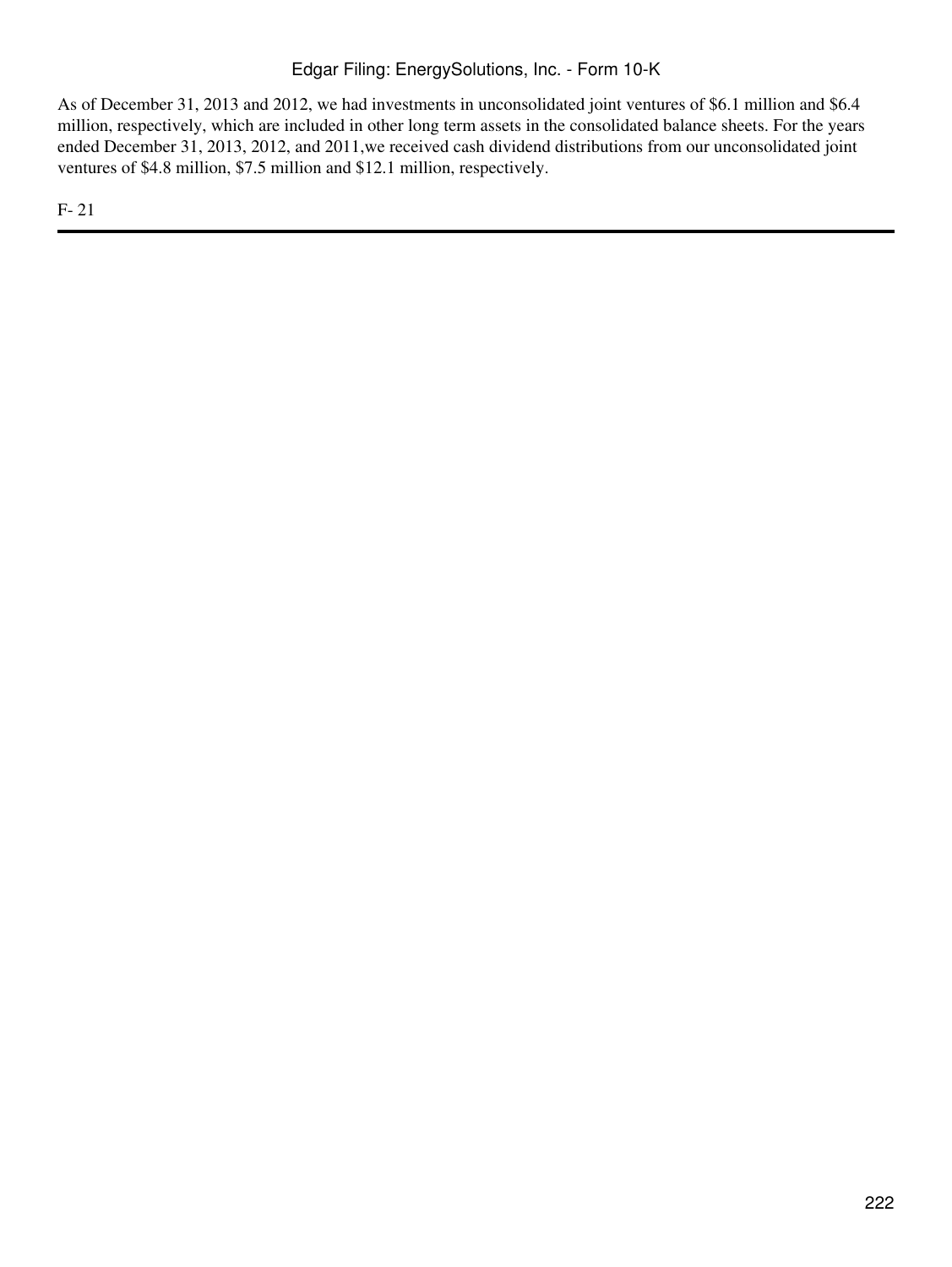### (7) Property, Plant and Equipment

Property, plant and equipment consist of the following (in thousands):

|                                                | December 31, | December 31, |  |
|------------------------------------------------|--------------|--------------|--|
|                                                | 2013         | 2012         |  |
| Land and land improvements                     | \$29,203     | \$28,679     |  |
| Buildings and improvements                     | 38,194       | 37,233       |  |
| Computer hardware and software                 | 23,306       | 24,135       |  |
| Furniture and fixtures                         | 4,067        | 5,085        |  |
| Landfill                                       | 69,876       | 70,634       |  |
| Machinery and equipment                        | 99,533       | 93,724       |  |
| Trucks and vehicles                            | 14,574       | 13,844       |  |
| Leasehold improvements                         | 8,296        | 8,235        |  |
| Capital leases                                 | 8,005        | 6,950        |  |
| Construction in progress                       | 11,667       | 9,149        |  |
|                                                | 306,721      | 297,668      |  |
| Less accumulated depreciation and amortization | (192, 245)   | (179, 924)   |  |
| Property, plant and equipment, net             | \$114,476    | \$117,744    |  |

We recorded \$16.8 million, \$23.7 million and \$22.3 million of depreciation expense for the years ended December 31, 2013, 2012 and 2011, respectively. Depreciation expense is included in cost of revenue and SG&A expense in the accompanying consolidated statements of operations and comprehensive income (loss).

During 2012, we performed a comprehensive review of our computer software and determined that the fair market value of some software licenses was lower than their carrying value. As a result, we wrote down \$3.3 million of certain licenses related to our enterprise resource planning system and various modules or ancillary systems. This amount is included in corporate selling, general and administrative expenses in the consolidated statements of operations and comprehensive income (loss).

A detail of the property, plant and equipment acquired under capital leases was as follows (in thousands):

| December 31, | December 31, |          |
|--------------|--------------|----------|
| 2013         | 2012         |          |
| \$4,106      | \$3,353      |          |
|              | 668          |          |
| 3,899        | 2,929        |          |
| 8,005        | 6,950        |          |
| (4,904)      |              |          |
| \$3,101      | \$2,511      |          |
|              |              | (4, 439) |

Amortization expense of assets recorded under capital leases is included in depreciation expense. For the years ended December 31, 2013 and 2012, we entered into \$1.3 million and \$0.2 million, respectively, of capital lease obligations. (8) Goodwill

Goodwill consisted of the following (in thousands):

|                                                  | Gross<br>Carrying<br>Amount | Foreign<br>Currency<br>Translation | Accumulated Total<br>Impairment<br>Losses | Goodwill  |
|--------------------------------------------------|-----------------------------|------------------------------------|-------------------------------------------|-----------|
| Beginning Balance at December 31, 2012 \$526,334 |                             | \$ (8,726)                         | $\frac{1}{2}$ \$ (209,000) \$ 308,608     |           |
| Acquisitions                                     |                             |                                    |                                           |           |
| Other adjustments                                |                             | 900                                |                                           | 900       |
| Ending balance at December 31, 2013              | \$526,334                   | \$(7,826)                          | \$ (209,000)                              | \$309,508 |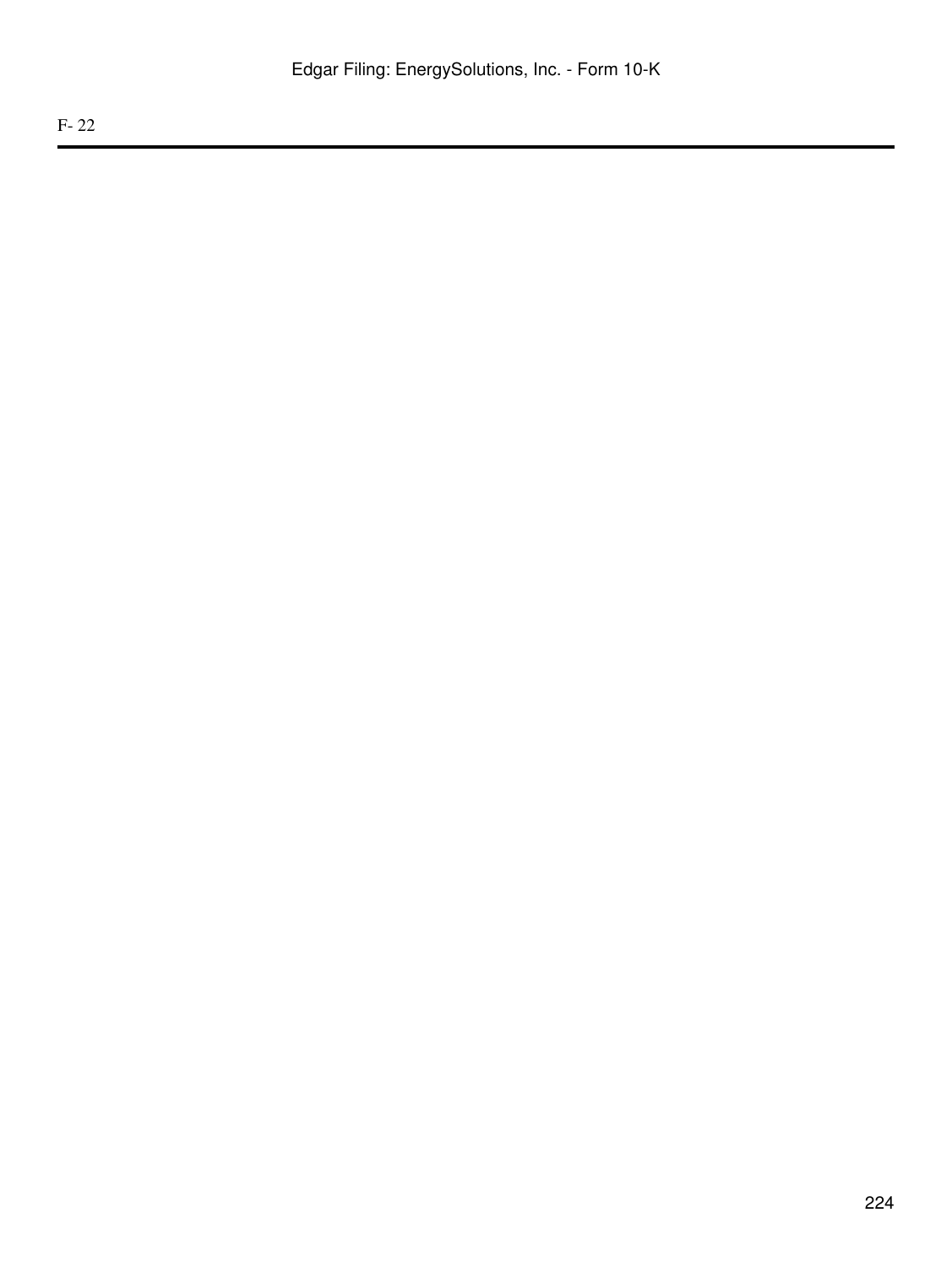As of December 31, 2013 and December 31, 2012, we had recorded \$309.5 million and \$308.6 million, respectively, of goodwill related to domestic and foreign acquisitions. Goodwill related to the acquisitions of foreign entities is translated into U.S. dollars at the exchange rate in effect at the balance sheet date. For the years ended December 31, 2013 and December 31, 2012, we recorded \$0.9 million and \$2.2 million of translation gains, respectively, related to goodwill denominated in foreign currencies. The related translation gains and losses are included as a separate component of other comprehensive income (loss) within the consolidated statements of operations and comprehensive income (loss).

For impairment analysis, we allocate goodwill at the reporting unit level. In determining our reporting units, we considered how the business is managed at the segment operating level, the financial information available to management to operate the business, and the group of business leaders making decisions on allocation of resources and performance assessment of the Company. Our reporting units are: Projects, Products, LP&D and International.

We test our goodwill for impairment annually, as of April 1, on a reporting unit basis, or more often when events occur or circumstances change that would, more likely than not, reduce the fair value of a reporting unit below its carrying value. In assessing our goodwill for impairment, we first perform a qualitative assessment. If the qualitative assessment is not conclusive and it is necessary to calculate the fair value of a reporting unit, then we utilize a two-step process to test goodwill for impairment. We consider such factors as: macroeconomic and market conditions, industry specific considerations, cost factors, overall financial performance, relevant entity-specific events (such as the Merger Transaction closed in May 2013), share price considerations and other factors as deemed necessary. As of December 31, 2013, there were no events or circumstances that indicated that impairment existed in any of our reporting units.

During the second quarter of 2012, due to changes in management, decreased earnings guidance and a debt rating downgrade our stock price and corresponding market capitalization declined significantly. These events prompted us to perform interim goodwill impairment tests as of both June 30, 2012 and September 30, 2012. The first step of the interim impairment assessment was calculated based on new management's adjusted forecasts and estimated future cash flows. The calculated estimated fair value of each of the reporting units, including goodwill, exceeded their carrying value; therefore, the second step was not required. No impairment charges were recorded for the year ended December 31, 2012.

During 2011, we recorded a \$174.0 million non-cash goodwill impairment charge. Of the \$174.0 million, \$35.0 million was related to Projects and \$139.0 million was related to LP&D. Factors considered in determining the impairment included a decline in our stock price and the continued deterioration of the market and economic conditions. We measured the fair value of the Projects and LP&D reporting units by using management's business plans and projections as the basis for expected cash flows for the next five years, a 2.5% estimated residual growth rate for future years and a 17% weighted average discount rate. This non-cash charge reduced goodwill recorded in connection with previous acquisitions and did not impact our overall business operations, cash position, operating cash flow or debt covenants.

#### (9) Other Intangible Assets

Other intangible assets consisted of the following (in thousands):

|                        | As of December 31, 2013     |                                               |                         | As of December 31, 2012     |                                                             |                         |
|------------------------|-----------------------------|-----------------------------------------------|-------------------------|-----------------------------|-------------------------------------------------------------|-------------------------|
|                        | Gross<br>Carrying<br>Amount | Accumulated Average<br>Amortization Remaining | Weighted<br>Useful Life | Gross<br>Carrying<br>Amount | <b>Accumulated Average</b><br><b>Amortization Remaining</b> | Weighted<br>Useful Life |
| Permits                | \$243,173                   | \$ (86, 263)                                  | 15.8 years              | \$243,130                   | \$(76, 406)                                                 | $16.9$ years            |
| Customer relationships | 161,903                     | (107, 718)                                    | 4.8 years               | 161,429                     | (93, 552)                                                   | 5.6 years               |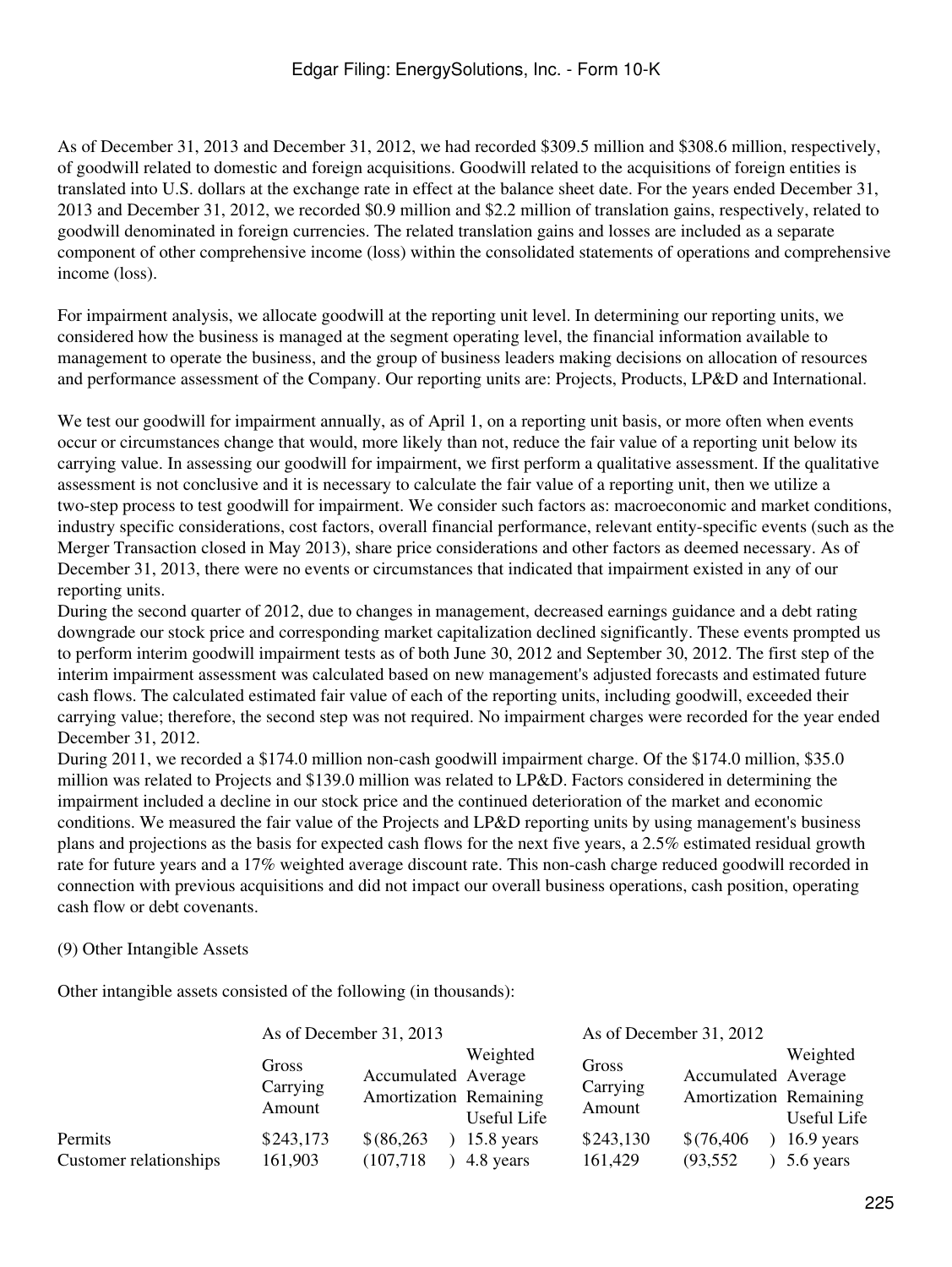| Technology and other | 15,490                             | $(12,224)$ 2.1 years | 15,490    | $(10,540)$ 3.1 years    |  |
|----------------------|------------------------------------|----------------------|-----------|-------------------------|--|
| Total intangibles    | $$420,566$ $$(206,205)$ 12.8 years |                      | \$420,049 | $$(180,498)$ 13.4 years |  |

For the years ended December 31, 2013 and 2012, we recorded \$0.6 million and \$2.5 million, respectively, of translation gains related to other intangible assets denominated in foreign currencies. Translation gains and losses are included as a separate component of other comprehensive income (loss) within the consolidated statements of operations and comprehensive income (loss).

All of our other intangible assets are subject to amortization. Amortization expense was \$25.8 million, \$26.0 million and \$25.7 million for the years ended December 31, 2013, 2012 and 2011, respectively. Amortization expense is included in cost of revenue and SG&A expenses within the consolidated statement of operations and comprehensive income (loss).

Estimated annual amortization expense for each of the next five years is as follows (in thousands):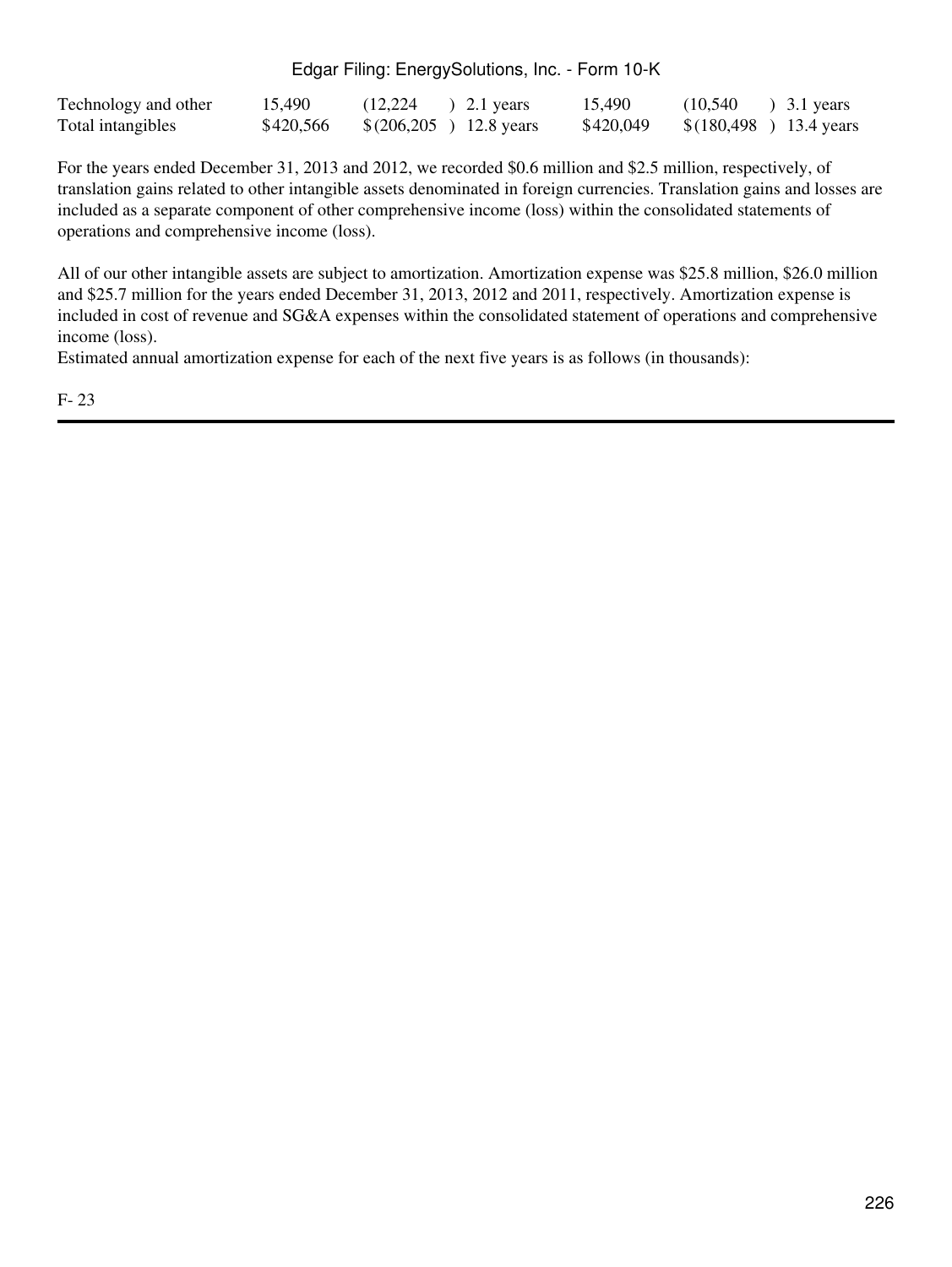|                                                                                    | 2014 | 2015 | 2016 | 2017 | 2018 |
|------------------------------------------------------------------------------------|------|------|------|------|------|
| Estimated annual amortization expense \$24,667 \$21,690 \$19,660 \$18,004 \$17,040 |      |      |      |      |      |

(10) Long-Term Debt

Our outstanding long-term debt consists of the following (in thousands):

|                                               | December 31, | December 31, |
|-----------------------------------------------|--------------|--------------|
|                                               | 2013         | 2012         |
| Term loan facilities due through $2016^{(1)}$ | \$440,000    | \$527,000    |
| Term loan unamortized discount                | (5,519)      | (8,741)      |
| Senior notes, 10.75% due through 2018         | 300,000      | 300,000      |
| Senior notes unamortized discount             | (2,667)      | (3,090)      |
| Total debt                                    | 731,814      | 815,169      |
| Less: current portion                         | (65,000)     | (16,592)     |
| Total long-term debt                          | \$666,814    | \$798,577    |
|                                               |              |              |

(1)The variable interest rate on borrowings under our senior secured credit facility was 7.25% as of December 31, 2013 and 6.25% as of December 31, 2012.

On August 13, 2010, the Company entered into a senior secured credit facility with JPMorgan Chase Bank, N.A., as the administrative agent and collateral agent, consisting of a senior secured term loan in an aggregate principal amount of \$560.0 million at a discount rate of 2.5% and a senior secured revolving credit facility with availability of \$105.0 million, of which \$58.9 million was used to fund letters of credit issued as of December 31, 2013. Borrowings of \$289.7 million and \$310.6 million, respectively, were held in a restricted cash account as collateral for the Company's reimbursement obligations with respect to deposit letters of credit as of December 31, 2013 and December 31, 2012.

Borrowings under the senior secured credit facility bear interest at a rate equal to: (a) Adjusted LIBOR plus 5.00% (subject to a LIBOR floor of 1.75%), or ABR plus 4.00% in the case of the senior secured term loan; (b) Adjusted LIBOR plus 4.50% (subject to a LIBOR floor of 1.75%), or ABR plus 3.50% in the case of the senior secured revolving credit facility, and (c) a per annum fee equal to the spread over Adjusted LIBOR under the senior secured revolving credit facility, along with a fronting fee and issuance and administration fees in the case of revolving letters of credit.

On February 15, 2013, we entered into Amendment No. 2 to the Credit Agreement and Consent and Waiver (the "Second Loan Amendment"). The Second Loan Amendment became effective on May 24, 2013 upon the consummation of the Merger. Pursuant to the Second Loan Amendment, the lenders and the administrative agent consented to i) a waiver of the change of control provisions and certain other covenants and provisions under the senior secured credit facility; ii) any repayment of our 10.75% Senior Notes due 2018, provided that any payments are funded from equity contributions made to us by ECP or its affiliates; iii) an extension to the maturity date of our senior secured revolving credit facility, subject to certain conditions and acceptance by the extending revolving lenders; and iv) 1% prepayment premium if any senior secured term loan is refinanced prior to the date that is one year following the execution date of the Second Loan Amendment. On May 24, 2013, upon the closing of the Merger and pursuant the Second Loan Amendment, the interest rate on our senior secured term loan was increased by 0.50%.

On October 11, 2013, we entered into Amendment No. 3 to the Credit Agreement (the "Third Loan Amendment"). The Third Loan Amendment extended the mandatory debt prepayment deadline on our collective senior debt to 270 days after the Third Loan Amendment's effective date of October 15, 2013, and increased the applicable margin for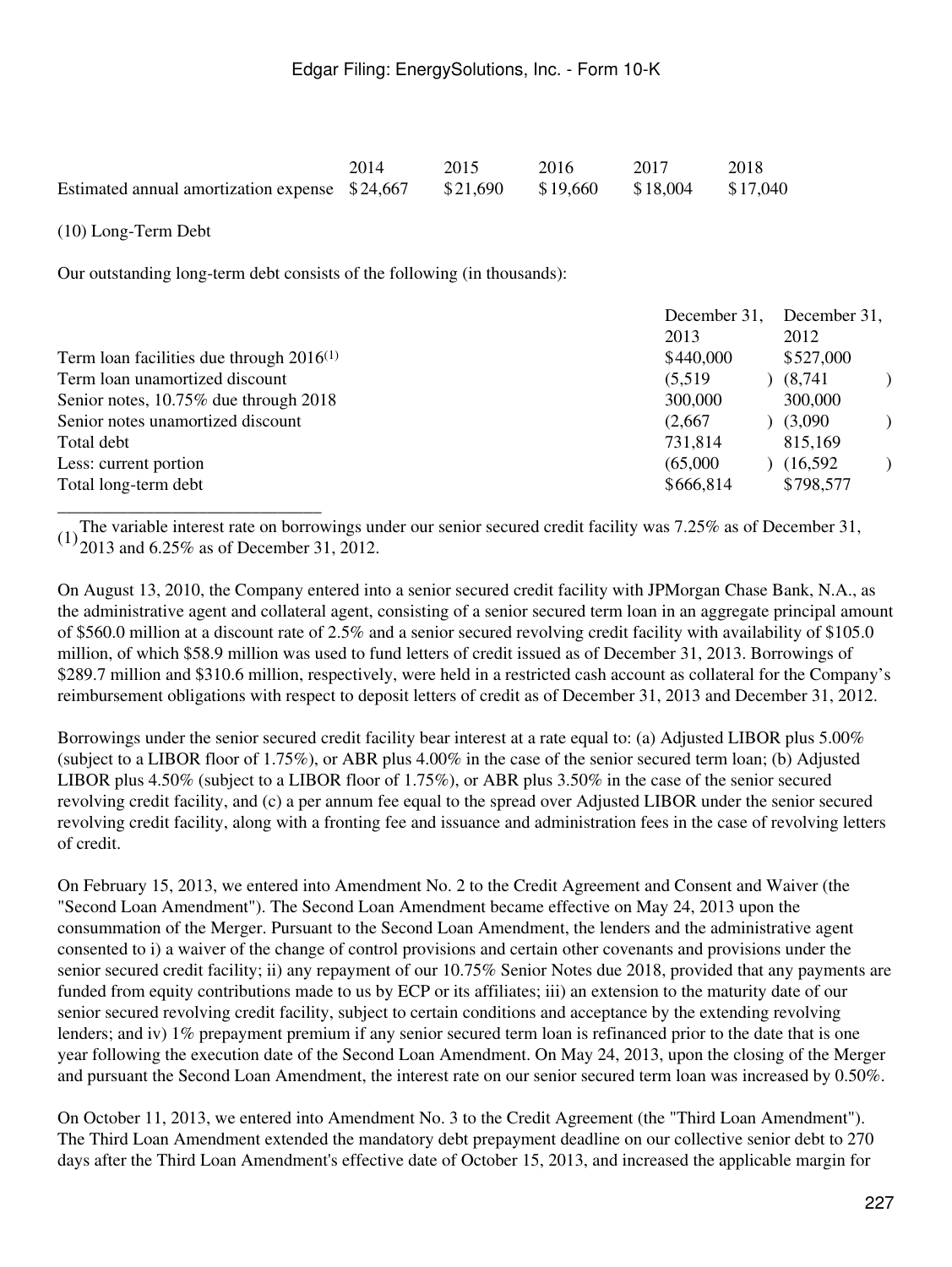our senior secured term loan and revolving credit facility by 0.50% until we reduce the aggregate outstanding amount of senior secured term loan under the amended senior secured credit facility and our 10.75% Senior Notes due 2018 to \$675.0 million or less. In the event that the outstanding principal amount of our collective senior debt exceeds \$675.0 million at the end of 180 days from the Third Loan Amendment's effective date, the applicable margin for our senior secured credit facility will be increased by an additional 0.25%. Upon the date that the aggregate outstanding amount of senior debt is \$675.0 million or less, the applicable margin for our senior secured credit facility will be decreased by 0.50%, back to the interest rates prior to the effective date of the Third Loan Amendment. As of December 31, 2013, the aggregate outstanding principal amount of our senior debt was \$740.0 million. As such, as of December 31, 2013, we had a mandatory principal repayment of \$65.0 million due by July 15, 2014.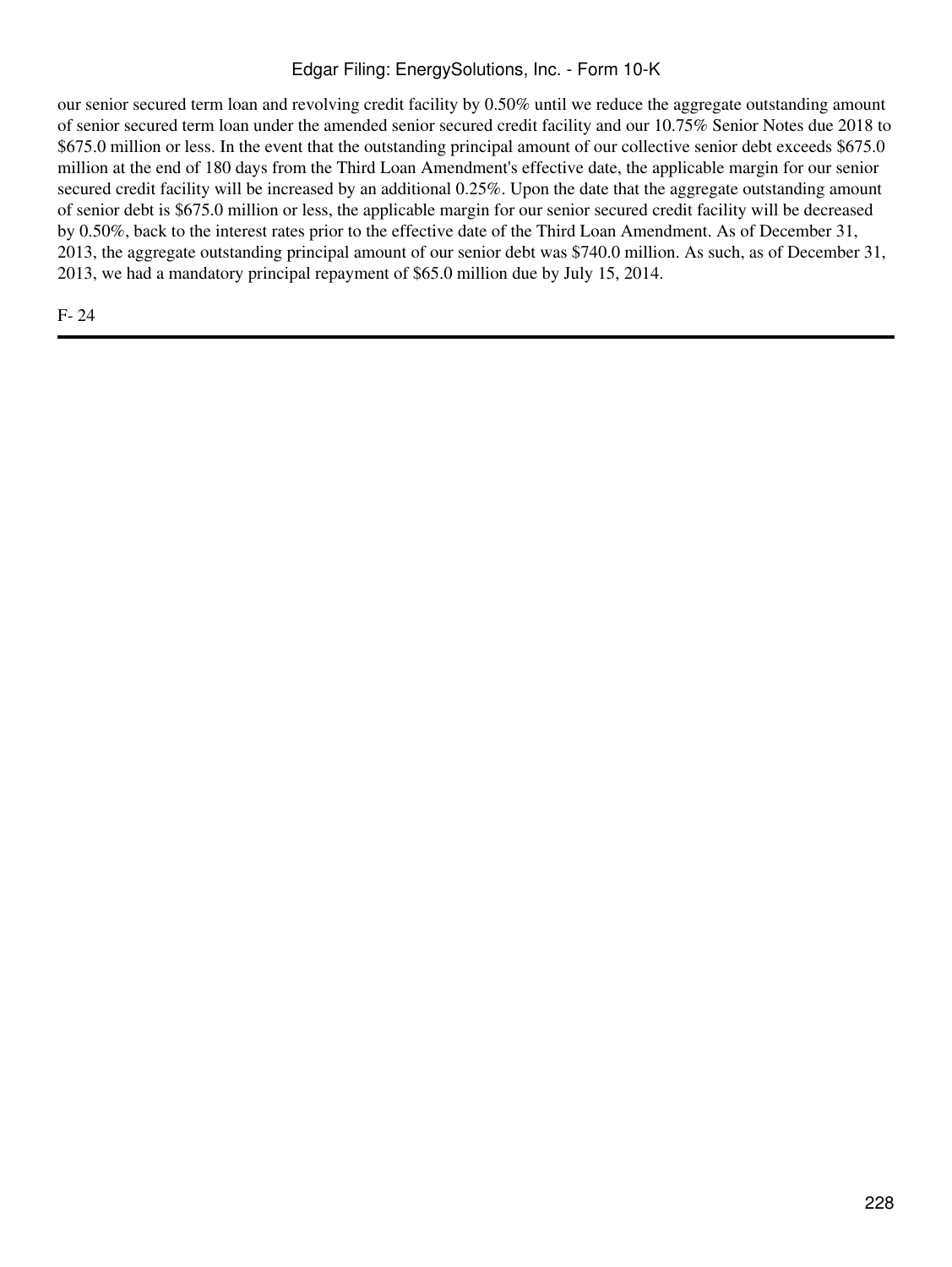Subsequent to year end, we made additional principal payments totaling \$87.0 million, with funds released from our restricted cash account, bringing our senior debt balance down to \$653.0 million. As a result, we have met the requirements of the Third Loan Amendment and the interest rates on the senior secured term loan and revolving credit facility decreased to 6.75% and 6.25%, respectively.

During 2013, we paid to our lenders \$7.6 million in consent fees in connection with the execution of amendments to our senior secured credit facility, all of which were capitalized and are included in other noncurrent assets within the consolidated balance sheet as of December 31, 2013. Parent contributed \$3.1 million to fund the payment of these consent fees. We also paid \$8.0 million of lead arranger banker fees, all of which were included in other income (expense), net, within the consolidated statement of operations and comprehensive income (loss) for the year ended December 31, 2013. Parent contributed \$4.3 million to fund the payment of these lead arranger banker fees.

The senior secured term loan amortizes in equal quarterly installments payable on the last day of each calendar quarter with the balance being payable on August 13, 2016. In addition to the scheduled repayments, we are required to prepay borrowings under the senior secured term loan with (1) 100% of the net cash proceeds received from non-ordinary course asset sales or other dispositions, or as a result of a casualty or condemnation, subject to reinvestment provisions and other customary adjustments, (2) 100% of the net proceeds received from the issuance of debt obligations other than certain permitted debt obligations, (3) 50% of excess cash flow (as defined in the senior secured credit facility), if the leverage ratio is equal to or greater than 3.0 to 1.0, or 25% of excess cash flow if the leverage ratio is less than 3.0 to 1.0 but greater than 1.0 to 1.0, reduced by the aggregate amount of optional and mandatory prepayments made on the senior secured term loan during the fourth quarter of the applicable fiscal year. If the leverage ratio is equal to or less than 1.0 to 1.0, we are not required to prepay the senior secured term loan. The excess cash flow calculations (as defined in the senior secured credit facility), are prepared annually as of the last day of each fiscal year. Prepayments of term loan resulting from the excess cash flow calculations are due annually five days after the date that the Annual Report on Form 10-K for such fiscal year is filed with the SEC. Each optional and mandatory prepayment is applied first, in direct order of maturities, to the next four scheduled principal repayment installments of the senior secured term loan and second, to the other principal repayment installments of senior secured term loan on a pro rata basis. All mandatory quarterly term loan prepayment requirements have been satisfied. During 2013, we made principal repayments totaling \$87.0 million of which \$14.4 million was funded by ECP through equity contributions to the Company and \$16.6 million was related to the mandatory principal repayment based on our excess cash flow for the year ended December 31, 2012. We did not have a mandatory principal repayment based on our excess cash flow due for the year ended December 31, 2013. We made no principal debt payments during 2012. For the year ended December 31, 2011, we made principal repayments totaling \$30.2 million of which \$26.0 million were optional. Each optional prepayment is applied first, in direct order of maturities, to the next four scheduled principal repayment installments of the senior secured term loan and second, to the other principal repayment installments of senior secured term loans on a pro rata basis.

Scheduled annual principal payments of our outstanding long-term debt for the years subsequent to December 31, 2013 are as follows (in thousands):

| 2014                            | \$65,000  |
|---------------------------------|-----------|
| 2015                            |           |
| 2016                            | 375,000   |
| 2017                            |           |
| 2018                            | 300,000   |
| Outstanding long-term debt      | 740,000   |
| Less: unamortized discounts     | (8,186)   |
| Long-term debt net of discounts | \$731,814 |

The senior secured credit facility requires the Company to maintain a leverage ratio (based upon the ratio of indebtedness for money borrowed to consolidated adjusted EBITDA, as defined in the senior secured credit facility) and an interest coverage ratio (based upon the ratio of consolidated adjusted EBITDA to consolidated cash interest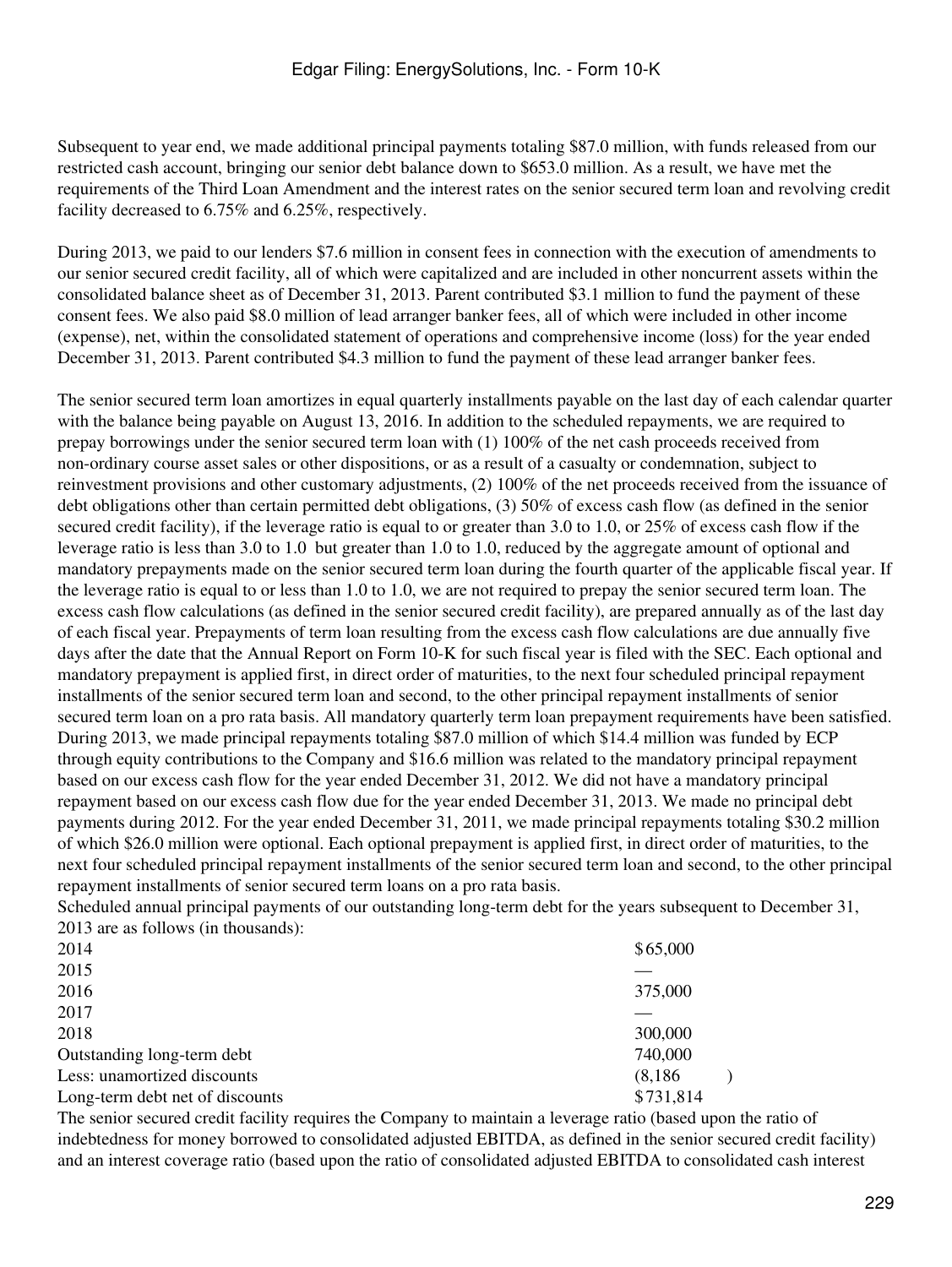expense), both of which are calculated quarterly. Failure to comply with these financial ratio covenants would result in an event of default under the senior secured credit facility and, absent a waiver or an amendment from the lenders, preclude us from making further borrowings under the senior secured credit facility and permit the lenders to accelerate repayment of all outstanding borrowings under the senior secured credit facility. Based on the formulas set forth in the senior secured credit facility, we are required to maintain a maximum total leverage ratio of 4.0 for the quarter ending December 31, 2013, which is reduced by 0.25 on an annual basis through the maturity date. We are required to maintain a minimum cash interest coverage ratio of 2.00 from the quarter ended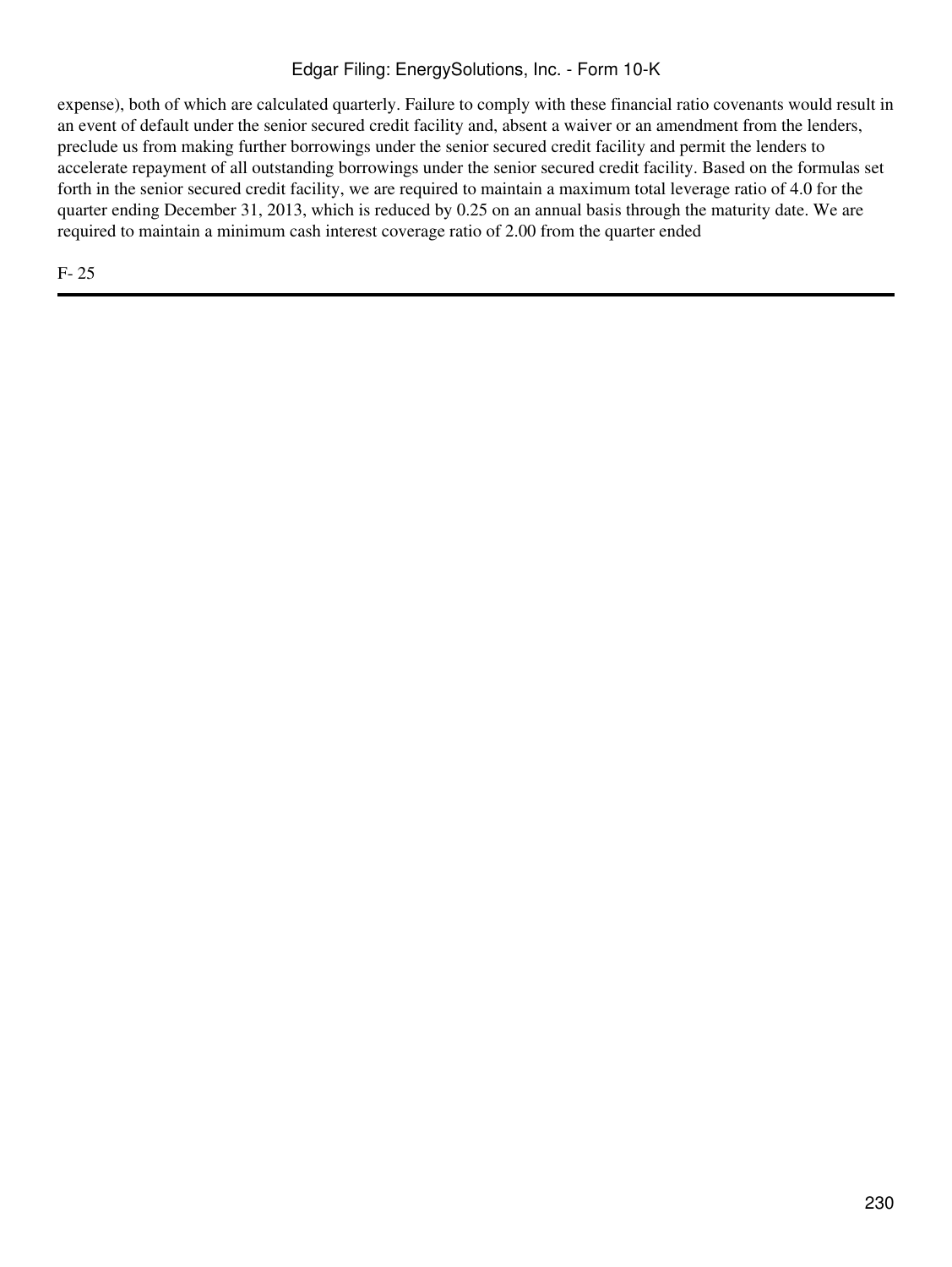December 31, 2013 through the quarter ended September 30, 2014 and 2.25 through the maturity date. As of December 31, 2013, our total leverage and cash interest coverage ratios were 3.17 and 2.25, respectively.

The senior secured credit facility also contains a number of affirmative and restrictive covenants including limitations on mergers, consolidations and dissolutions, sales of assets, investments and acquisitions, indebtedness, liens, affiliate transactions, and dividends and restricted payments. Under the senior secured credit facility, we are permitted maximum annual capital expenditures of \$40.0 million for 2013 and each year thereafter, plus for each year the lesser of (1) a one year carryforward of the unused amount from the previous fiscal year and (2) 50% of the amount permitted for capital expenditures in the previous fiscal year. The senior secured credit facility contains events of default for non-payment of principal and interest when due, a cross-default provision with respect to other material indebtedness having an aggregate principal amount of at least \$5.0 million and an event of default that would be triggered by a change of control, as defined in the senior secured credit facility. Capital expenditures for the year ended December 31, 2013 were \$15.2 million. As of December 31, 2013, we were in compliance with all of the covenants under our senior secured credit facility.

The obligations under the senior secured credit facility are secured by a lien on substantially all of the assets of the Company and each of the Company's domestic subsidiary guarantors, including a pledge of equity interests with the exception of the equity interests in our ZionSolutions subsidiary, which includes investments in the NDT fund of approximately \$442.9 million as of December 31, 2013, and other special purpose subsidiaries, whose organizational documentation prohibits or limits such pledge.

On August 13, 2010, we completed a \$300.0 million private offering of 10.75% senior notes at a discount rate of 1.3%. The senior notes are governed by an indenture among EnergySolutions and Wells Fargo Bank, National Association, as trustee. Interest on the senior notes is payable semiannually in arrears on February 15 and August 15 of each year beginning on February 15, 2011. The senior notes rank in equal right of payment to all existing and future senior debt and senior in right of payment to all future subordinated debt. In May 2011, we filed a registration statement under the Securities Act, pursuant to a registration rights agreement entered into in connection with the senior notes offering. The SEC declared the registration statement relating to the exchange offer effective on May 27, 2011, and the exchange of the registered senior notes for the unregistered senior notes was consummated on May 31, 2011. We did not receive any proceeds from the exchange offer transaction.

At any time prior to August 15, 2014, we are entitled to redeem all or a portion of the senior notes at a redemption price equal to 100% of the principal amount of the senior notes plus an applicable make-whole premium, as of, and accrued and unpaid interest to, the redemption date. In addition, on or after August 15, 2014, we may redeem all or a portion of the senior notes at the following redemption prices during the 12-month period commencing on August 15 of the years set forth below, plus accrued and unpaid interest to the redemption date.

| Period              | Redemption |      |  |  |
|---------------------|------------|------|--|--|
|                     | Price      |      |  |  |
| 2014                | 105.375    | $\%$ |  |  |
| 2015                | 102.688    | $\%$ |  |  |
| 2016 and thereafter | 100.000    | $\%$ |  |  |

The senior notes are guaranteed on a senior unsecured basis by all of our domestic restricted subsidiaries that guarantee the senior secured credit facility. The senior notes and related guarantees are effectively subordinated to our secured obligations, including the senior secured credit facility and related guarantees, to the extent of the value of assets securing such debt. The senior notes are structurally subordinated to all liabilities of each of our subsidiaries that do not guarantee the senior notes. If a change of control of the Company occurs, each holder will have the right to require that we purchase all or a portion of such holder's senior notes at a purchase price of 101% of the principal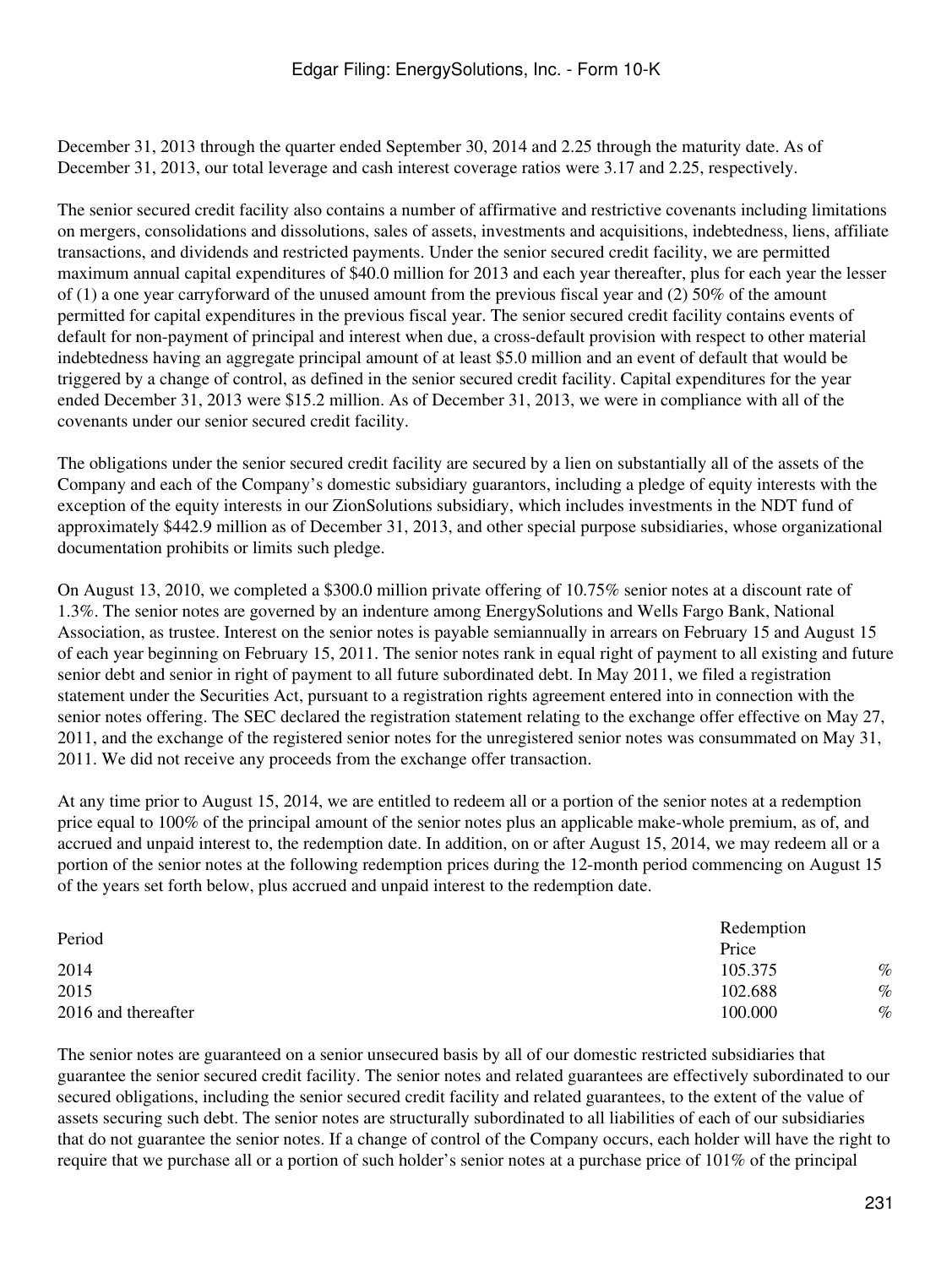amount, plus accrued and unpaid interest to the date of the purchase. The indenture contains, among other things, certain covenants limiting our ability and the ability of one restricted subsidiary to incur or guarantee additional indebtedness, pay dividends or make other restricted payments, make certain investments, create or incur liens, sell assets and subsidiary stock, transfer all or substantially all of our assets, or enter into a merger or consolidation transactions, and enter into transactions with affiliates. Our credit facility allows for restricted payments not to exceed \$10.0 million during any period of four consecutive fiscal quarters and an additional basket for restricted payments not to exceed 30% of the cumulative available excess cash flow at any time, with such restricted payments permanently reducing the 30% basket.

Each subsidiary co-issuer and guarantor of our senior notes is exempt from reporting under the Exchange Act, pursuant to Rule 12h-5 under the Exchange Act, as the subsidiary co-issuer and each of the subsidiary guarantors is 100% owned by us, and the obligations of the co-issuer and the guarantees of our subsidiary guarantors are full and unconditional and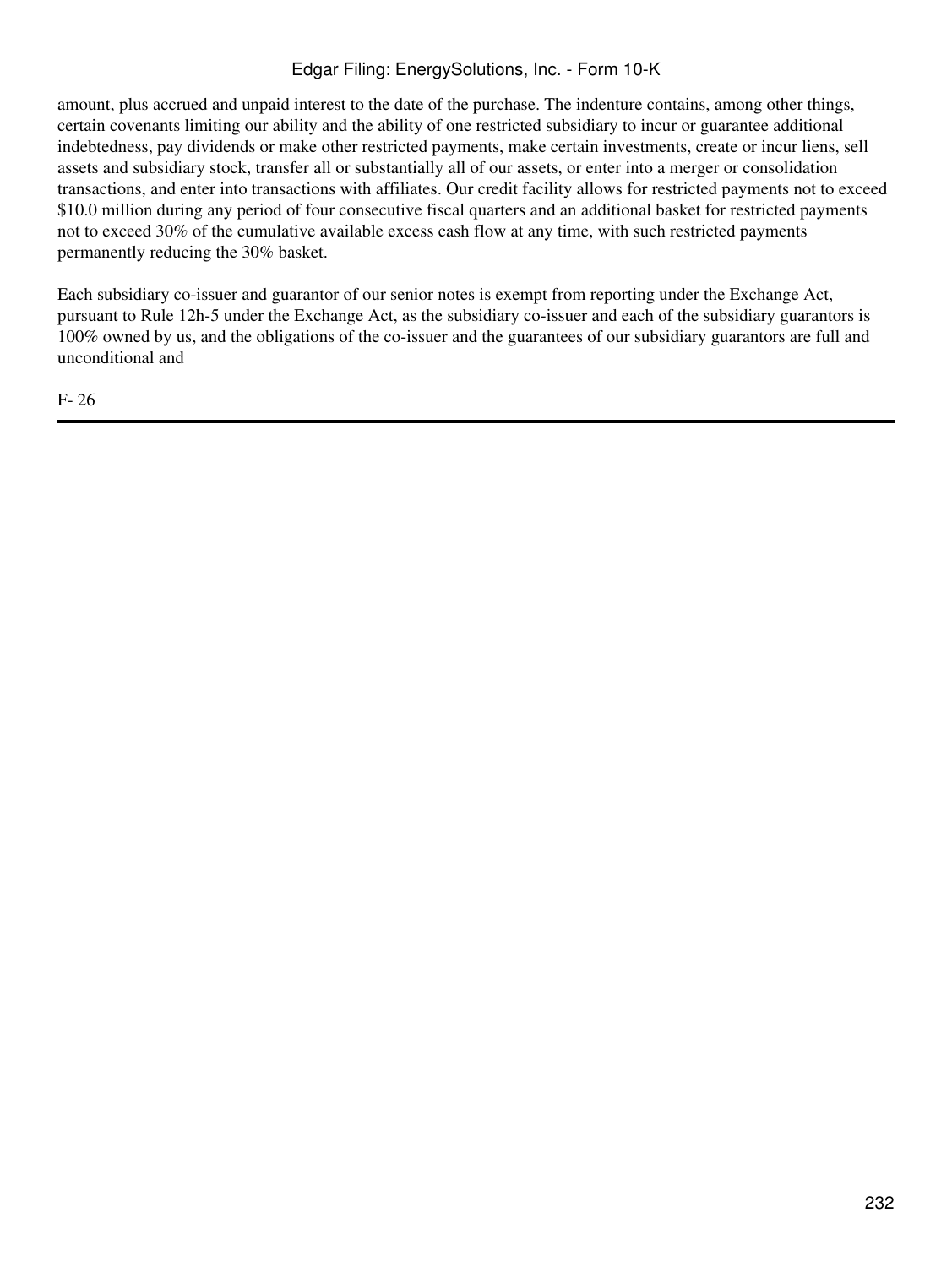joint and several. There are no significant restrictions on our ability or any subsidiary guarantor to obtain funds from its subsidiaries.

For the years ended December 31, 2013, 2012 and 2011, we made cash interest payments totaling \$70.3 million, \$71.5 million, and \$73.9 million respectively, related to our outstanding debt obligations as of those dates.

#### (11) Accrued Expenses and Other Current Liabilities

\_\_\_\_\_\_\_\_\_\_\_\_\_\_\_\_\_\_\_\_\_\_\_\_\_\_\_\_\_\_

Accrued expenses and other current liabilities consist of the following (in thousands):

|                                                | December 31, | December 31, |
|------------------------------------------------|--------------|--------------|
|                                                | 2013         | 2012         |
| Accrued project and contract costs             | \$55,364     | \$67,880     |
| Salaries and labor related expenses            | 80,628       | 67,214       |
| Taxes payable $(1)$                            | 28,829       | 23,617       |
| U.K. severance                                 | 23,055       | 5,695        |
| Interest payable on long term debt obligations | 12,483       | 13,421       |
| Professional fees                              | 2,867        | 3,241        |
| Other accrued expenses                         | 4,951        | 12,478       |
|                                                | \$208,177    | \$193,546    |

(1)Includes federal and state income tax, property tax, domestic and international sales taxes and waste taxes.

(12) Facility and Equipment Decontamination and Decommissioning

Our facility and equipment D&D liabilities consist of the following (in thousands):

|                                           | December 31, | December 31, |
|-------------------------------------------|--------------|--------------|
|                                           | 2013         | 2012         |
| Facilities and equipment ARO—Zion Station | \$409,190    | \$553,302    |
| Facilities and equipment ARO—Clive, UT    | 28,106       | 29,300       |
| Facilities and equipment ARO—other        | 35,446       | 35,757       |
| Total facilities and equipment ARO        | 472,742      | 618,359      |
| <b>Barnwell Closure</b>                   | 3,822        | 5,845        |
|                                           | 476,564      | 624,204      |
| Less: current portion                     | (98, 175)    | (138, 757)   |
|                                           | \$378,389    | \$485,447    |

We recognize AROs when we have a legal obligation to perform D&D and removal activities upon retirement of an asset. The fair value of an ARO liability is recognized in the period in which it is incurred, if a reasonable estimate of fair value can be made, and is added to the carrying amount of the associated asset, which is then depreciated over the remaining useful life of the asset, in the case of all our AROs except the Zion Station ARO.

The ARO established in connection with the Zion Station project differs somewhat from our traditional AROs. The assets acquired in the Zion Station transaction have no fair value, no future useful life and are in a shut-down, non-operating state. As a result, the ARO established in connection with the Zion Station project is not accompanied by a related depreciable asset. Also, since we perform most of the work related to the Zion Station ARO with internal resources, we recognized an ARO gain for the difference between our actual costs incurred and the recorded ARO which includes an element of profit. Due to the nature of this contract and the purpose of the license stewardship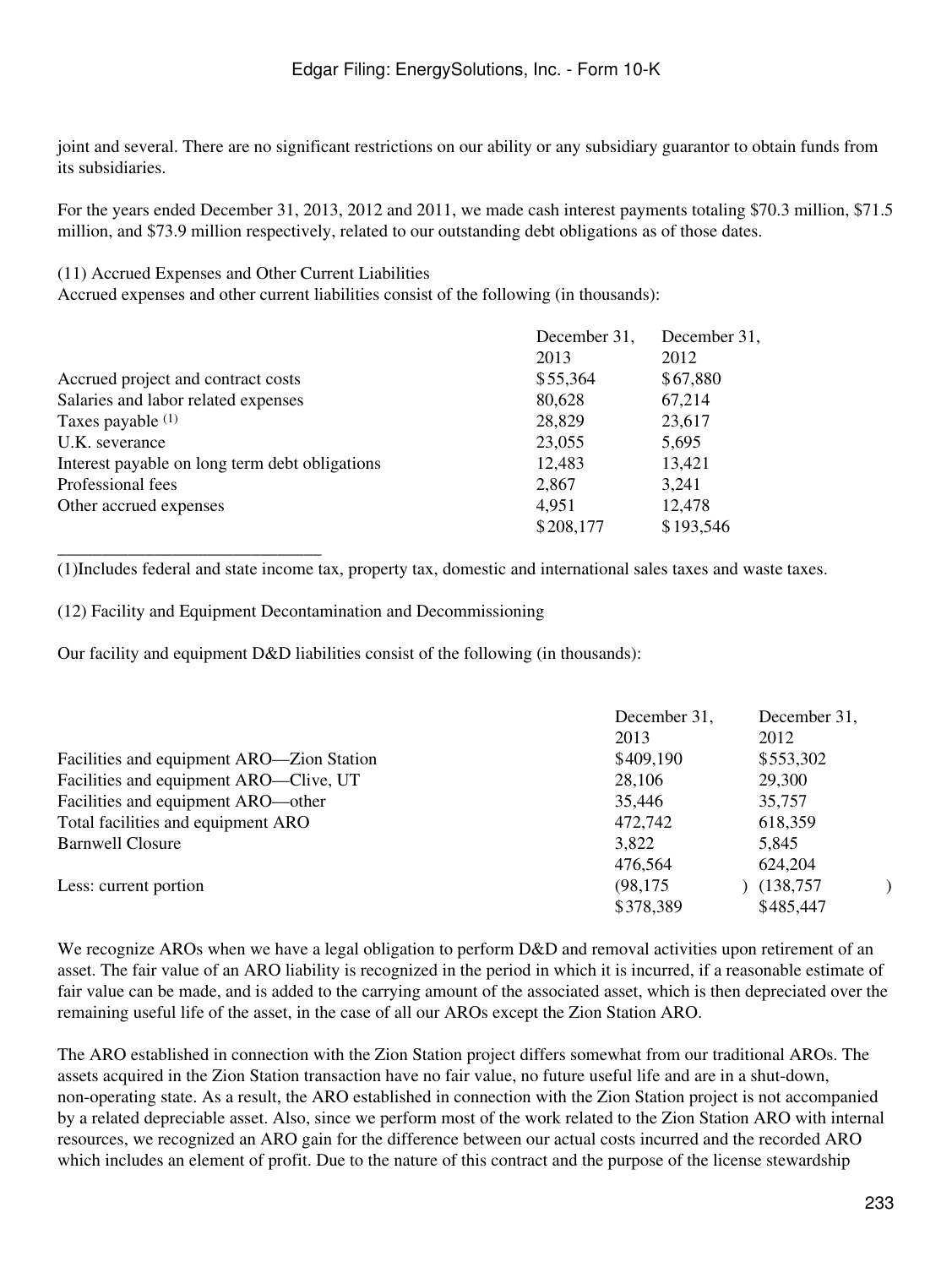initiative, we have presented this gain in cost of revenue rather than as a credit to operating expense, as we would with our other AROs.

Subsequent to the initial measurement, the ARO is adjusted at the end of each period to reflect the passage of time and changes in the estimated future cash flows underlying the obligations. Changes to our ARO liabilities were as follows (in thousands):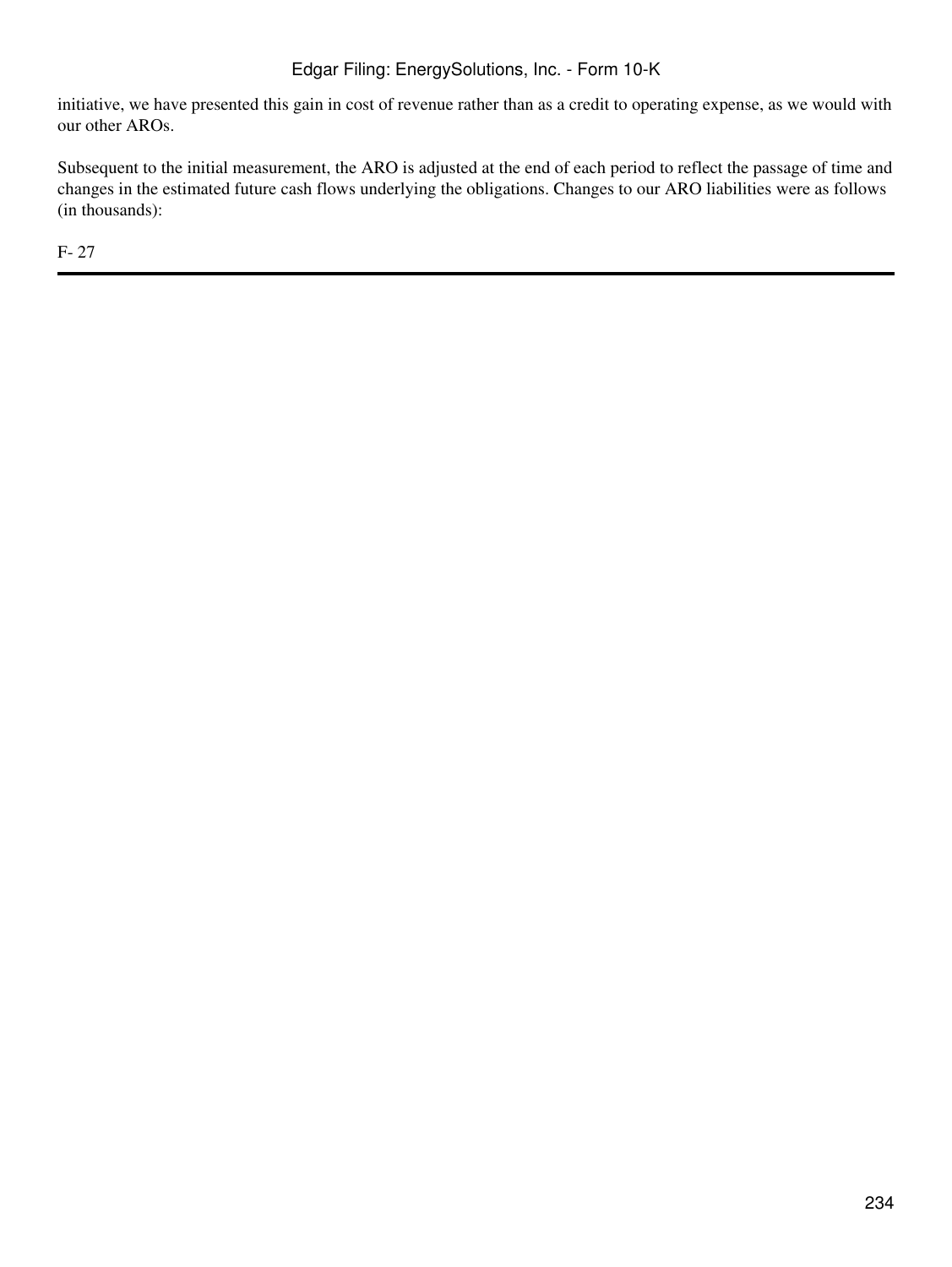|                                   | December 31, | December 31, |  |
|-----------------------------------|--------------|--------------|--|
|                                   | 2013         | 2012         |  |
| Beginning Balance as of January 1 | \$618,359    | \$750,649    |  |
| Liabilities incurred              |              | 187          |  |
| Liabilities settled               | (171, 167)   | (159,776)    |  |
| Accretion expense                 | 26,308       | 30,017       |  |
| ARO estimate adjustments          | (758)        | (2,718)      |  |
| Ending liability                  | \$472,742    | \$618,359    |  |

Changes to the ARO liability due to accretion expense and changes in cost estimates are recorded in cost of revenue in our consolidated statements of operations and comprehensive income (loss). Accretion expense for the years ended December 31, 2013, 2012 and 2011, was \$26.3 million, \$30.0 million and \$32.7 million, respectively. Cost estimate adjustments for the years ended December 31, 2013, 2012 and 2011, were \$0.8 million, \$2.7 million and \$97.1 million, respectively, of which \$0 million, a favorable \$8.7 million, and an unfavorable \$94.9 million, respectively, are related to the Zion Station project. Cost adjustments related to the Zion Station project are due primarily to changes in expected timing of cash flows and increases in estimated future costs from original estimates in the areas of project management, direct task work, dry fuel storage equipment costs and/or the acceleration of certain license termination activities originally planned for later in the project. Cost adjustments related to our other AROs are due primarily to changes in estimated rates for labor and equipment and the addition of certain pieces of equipment requiring disposal. We evaluate our estimated costs at least annually and additional estimated cost changes could occur in the future.

 Our ARO is based on a cost estimate for a third party to perform the D&D work. This estimate is inflated, using an inflation rate, to the expected time at which the D&D activity will occur, and then discounted back, using our credit adjusted risk free rate, to the present value. The inflation rate and credit-adjusted risk-free discount rate used to calculate the ARO estimate is as follows:

|                   | Inflation Rate    | Credit-Adjusted<br>Risk-Free<br>Discount Rate |
|-------------------|-------------------|-----------------------------------------------|
| December 31, 2013 | $2.27\% - 2.60\%$ | $2.84\% - 10.88\%$                            |
| December 31, 2012 | $2.27\%$ - 2.78%  | $2.84\%$ - 9.09%                              |

Our processing and disposal facilities operate under licenses and permits that require financial assurance for landfill closure, post-closure and remediation obligations. We provide for these requirements through a combination of restricted cash, cash deposits, escrow accounts, letters of credit, surety bonds and/or insurance policies.We also have funds held in trusts for completion of various site clean-up projects. To fund our obligation to clean and remediate our Tennessee facilities and equipment, we have also purchased insurance policies. These assurance mechanisms do not extinguish our D&D liabilities.

In connection with the execution of the Exelon Agreements, and in fulfillment of NRC regulations, we secured a \$200.0 million letter of credit facility to further support the D&D activities at Zion Station. As of December 31, 2013 and December 31, 2012, we had restricted cash balances of \$293.9 million and \$316.8 million, respectively, of which \$285.5 million and \$307.9 million were collateralizing reimbursement obligations with respect to letters of credit and surety bonds issued to support closure, post-closure and remediation obligations. These balances were obtained with proceeds from our senior secured credit facility and are included in non-current assets in the accompanying consolidated balance sheets.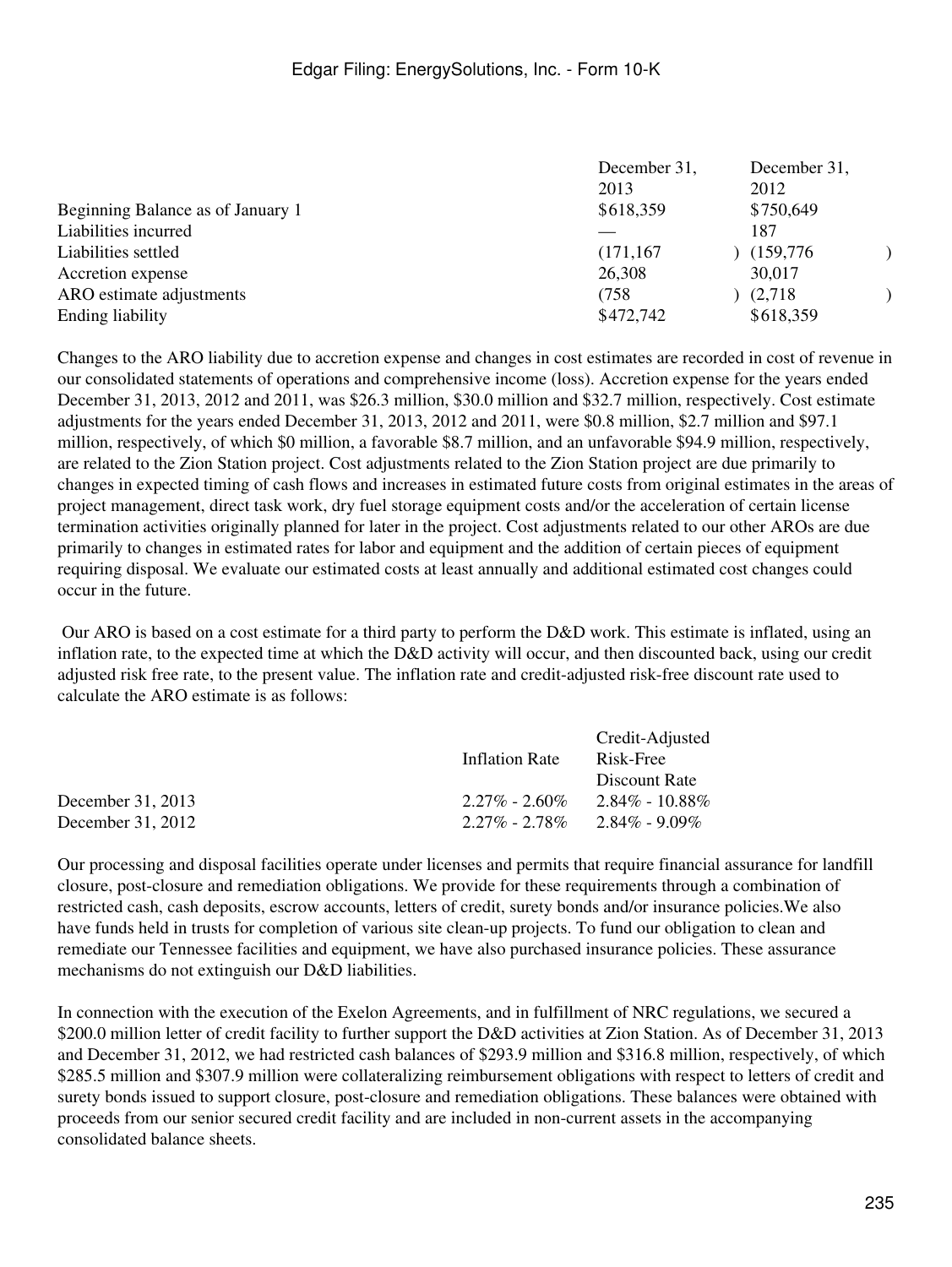(13) Equity-Based Compensation

Stock Options and Restricted Stock Grants

On May 22, 2013, the board of directors and stockholders of Parent approved the Stock Option Plan of Rockwell Holdco, Inc. (the "Rockwell Plan"), pursuant to which stock options may be granted to the employees, consultants, non-employee directors of Parent or its subsidiaries. Under the Rockwell Plan, 36,087 shares of Parent common stock have been reserved for issuance. As of December 31, 2013, 34,687 options had been issued under the Rockwell Plan to employees of the Company. Any option granted under the Rockwell Plan will be subject to terms and conditions contained in a written stock option agreement, and any shares of Parent common stock received upon exercise of an option under the Rockwell Plan will be subject to Parent's Stockholders Agreement. The board of directors of Parent administers the Rockwell Plan and may amend, suspend or terminate the Rockwell Plan at any time.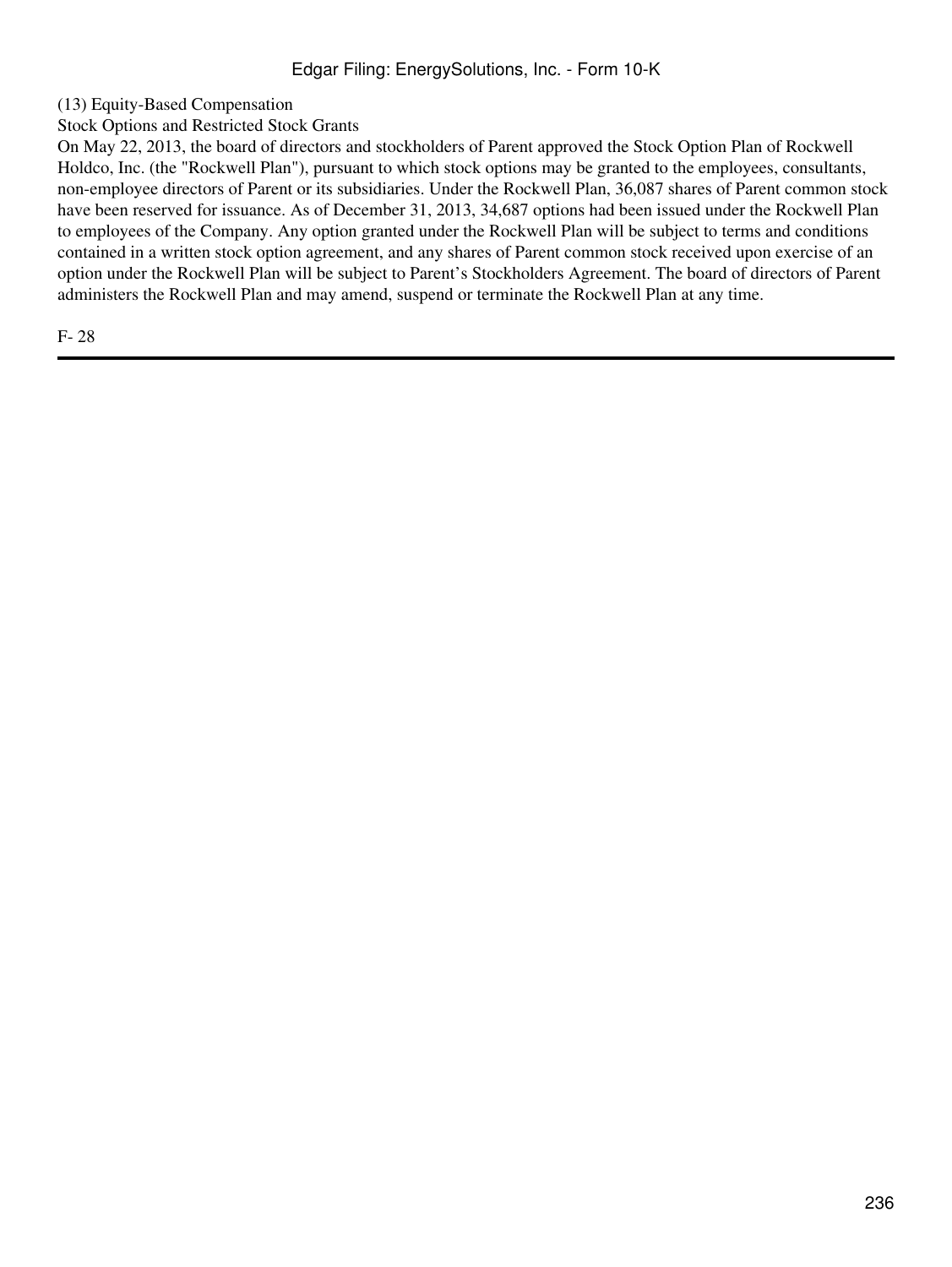In connection with our initial public offering, we adopted the EnergySolutions, Inc. 2007 Equity Incentive Plan (the "former Plan"). The former Plan had 10,440,000 shares reserved for issuance of stock options, restricted stock and other equity based awards to directors, officers, employees and consultants. There were 4,563,819 shares available for future issuance under the former Plan as of December 31, 2012. No shares from the former Plan were granted during 2013. On May 24, 2013, as a result of the completion of the Merger, a change in control occurred that resulted in immediate vesting of all outstanding share-based awards. The acceleration in vesting resulted from a preexisting change in control provision included in the terms of the awards issued under the former Plan. For the year ended December 31, 2013, we made payments of approximately \$21.0 million to grant holders due to the change in control provision. The former Plan was terminated on May 24, 2013.

We recognize equity based compensation expense over the instruments' vesting periods based on the instruments' fair values on the measurement date, in SG&A expenses in the consolidated statements of operations and comprehensive income (loss). For the years ended December 31, 2013, 2012 and 2011, we recorded \$4.5 million and \$4.0 million and \$10.0 million, respectively, of non-cash stock based compensation expense related to stock options and restricted stock issued under the Rockwell Plan and the former Plan.

The fair value of each option award is estimated on the date of grant using the Black-Scholes option pricing model. The key assumptions used in the Black-Scholes model for options granted were as follows:

|                                 | 2013     | 2012  | 2011             |
|---------------------------------|----------|-------|------------------|
| Expected life of option (years) | 6.5      | 6.00  | 6.00             |
| Risk-free interest rate         | $1.39\%$ | 1 1%  | 2.1\% to 2.7\%   |
| Expected volatility             | 72.2%    | 44.3% | 42.4\% to 46.0\% |

The expected life of the options represents the period of time that the options granted are expected to be outstanding. We are currently using the simplified method to calculate expected holding periods, which is based on the average term of the options and the weighted-average graded vesting period, because we do not have sufficient exercise history to calculate an expected holding period. Expected volatility is based on our historical volatility. The risk-free rate is based on the U.S. Treasury rate for the expected life at the time of grant. Our expected forfeiture rate is based on historical rates experienced by us as well as our expectations of future forfeiture rates and represents management's best estimate of forfeiture rates that we expect to occur.

A summary of stock option activity is presented below:

|                                | Options     | Weighted<br>average<br>exercise price | Weighted<br>average<br>remaining<br>life (years) | Aggregate<br>intrinsic<br>value (in<br>thousands) |
|--------------------------------|-------------|---------------------------------------|--------------------------------------------------|---------------------------------------------------|
| Outstanding, December 31, 2010 | 6,602,167   | \$18.26                               |                                                  | \$33.1                                            |
| Granted                        | 484,600     | 6.22                                  |                                                  |                                                   |
| Exercised                      | (10, 350)   | ) 5.55                                |                                                  |                                                   |
| Forfeited or expired           | (545, 692)  | 14.70                                 |                                                  |                                                   |
| Outstanding, December 31, 2011 | 6,530,725   | 17.55                                 |                                                  |                                                   |
| Granted                        | 506,000     | 4.21                                  |                                                  |                                                   |
| Exercised                      |             |                                       |                                                  |                                                   |
| Forfeited or expired           | (4,539,129) | 22.20                                 |                                                  |                                                   |
| Outstanding, December 31, 2012 | 2,497,596   | 6.29                                  | 6.91                                             |                                                   |
| Granted                        | 34,687      | 1,000                                 | 9.40                                             |                                                   |
| Exercised                      |             |                                       |                                                  |                                                   |
| Forfeited or expired           | (2,497,596) | 6.29                                  |                                                  |                                                   |
| Outstanding, December 31, 2013 | 34,687      | 1,000                                 |                                                  |                                                   |
|                                | 34,687      |                                       |                                                  |                                                   |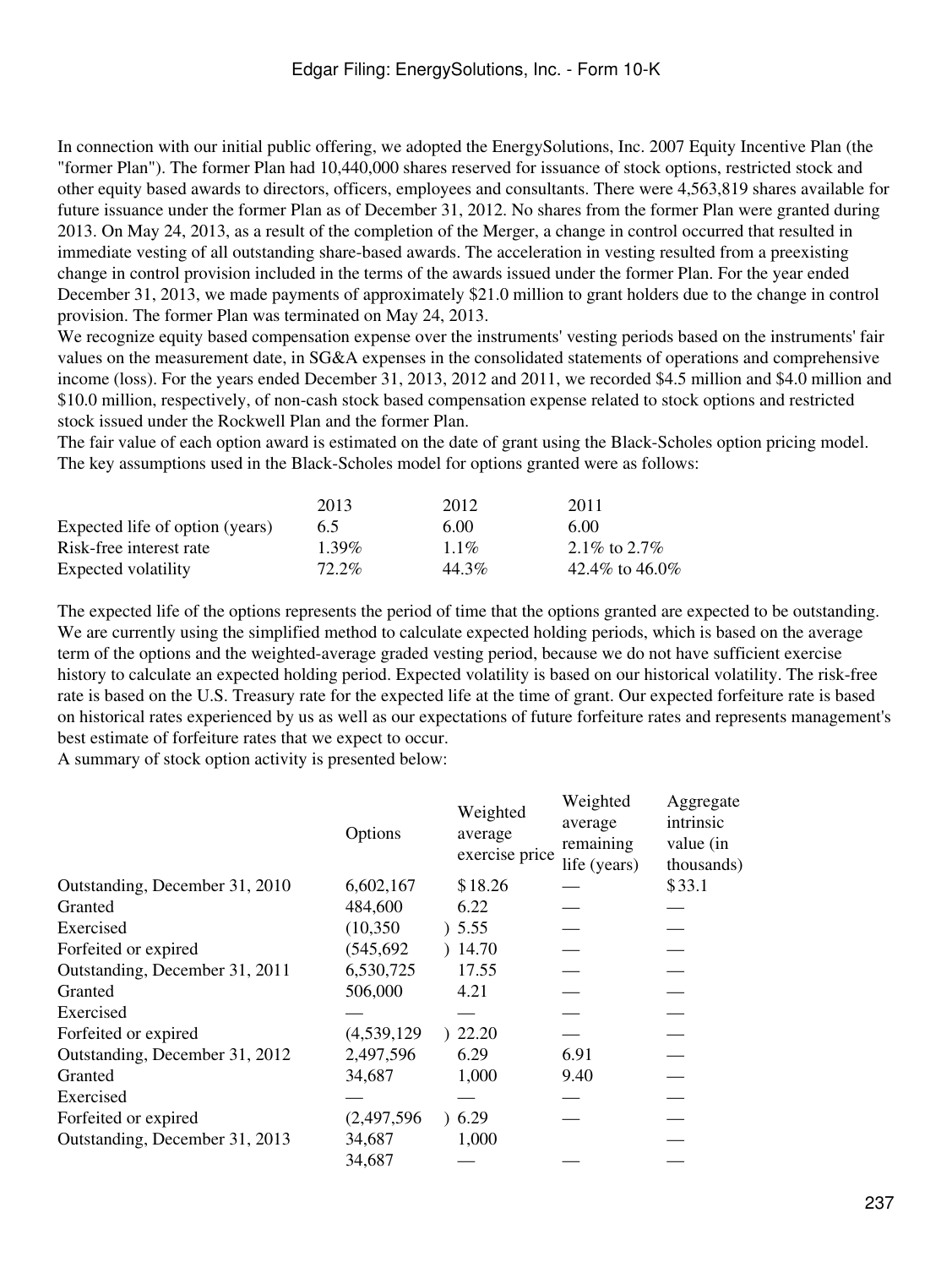Options vested and expected to vest, December 31, 2013 Options exercisable, December 31,  $\qquad$  \_  $\qquad$  \_  $\qquad$  \_  $\qquad$  \_  $\qquad$  \_  $\qquad$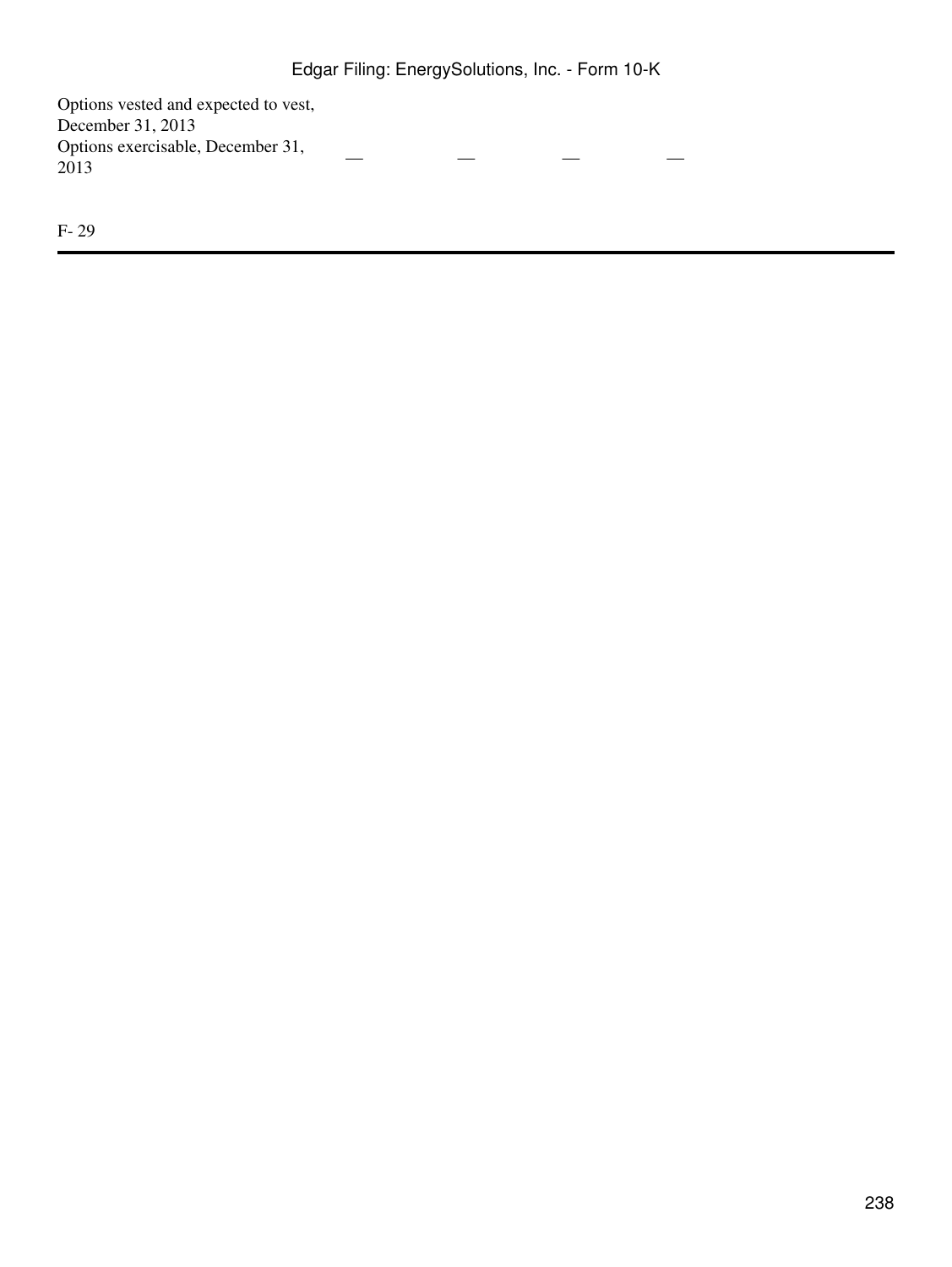As of December 31, 2013, we had \$20.2 million of unrecognized compensation expense related to outstanding stock options, which will be recognized over a weighted-average period of 4.4 years. The weighted average grant date fair value of options granted for the years ended December 31, 2013, 2012 and 2011,was \$658.7, \$1.82, and \$2.78, respectively.

A summary of restricted stock activity is presented below:

|                                      |               | Weighted   |
|--------------------------------------|---------------|------------|
|                                      | <b>Shares</b> | average    |
|                                      |               | grant-date |
|                                      |               | fair value |
| Non-vested shares, December 31, 2010 | 708,898       | 5.60       |
| Granted                              | 694,300       | 5.53       |
| Vested                               | (302, 928)    | 4.99       |
| Forfeited                            | (102, 509)    | 5.72       |
| Non-vested shares, December 31, 2011 | 997,761       | 5.81       |
| Granted                              | 861,888       | 3.87       |
| Vested                               | (387, 507)    | ) 5.31     |
| Forfeited                            | (177, 949)    | 4.83       |
| Non-vested shares, December 31, 2012 | 1,294,193     | 4.80       |
| Granted                              |               |            |
| Vested                               | (1,264,122)   | 4.80       |
| Forfeited                            | (30,071)      |            |
| Non-vested shares, December 31, 2013 |               |            |

Phantom Stock

Phantom stock is a method for us to reward employees if the Company performs well financially. Phantom stock provides a cash or stock award based on the value of a number of shares to be paid out at the end of a specified period of time. We have awarded phantom stock to certain non-senior executives and senior executives of the Company. Phantom stock awards granted to non-senior executives are performance share units payable in cash based upon the Company's closing stock price on the vesting date. Because these are paid in cash, these awards are revalued at the end of each reporting period and therefore, are classified as liabilities.

Phantom stock awards granted to certain senior executives include a cash component and an equity component. The awards payable in cash are revalued at each reporting period. Phantom stock awards granted with an equity component that is payable in restricted stock rather than cash are valued at the grant date. We use the Monte Carlo model to estimate the fair value of these awards and we amortize the estimated fair value over the vesting period using the accelerated attribution method.

The key assumptions used in the Monte Carlo model for phantom stock awards were as follows:

|                                                                  | 2012       |
|------------------------------------------------------------------|------------|
| Expected life of Phantom Stock Units (in years)                  | 3.0 to 6.0 |
| Risk-free interest rate                                          | $0.41\%$   |
| Expected volatility                                              | 68.4%      |
| Lack of marketability discount (for equity phantom stock awards) | 15%        |

Amortization of phantom stock awards to be settled in cash is included in cost of revenue and SG&A expenses in the consolidated statements of operations and comprehensive income (loss). For the years ended December 31, 2013, 2012 and 2011, we recorded \$19.8 million, \$2.9 million, and \$0.3 million respectively, of compensation expense related to these awards.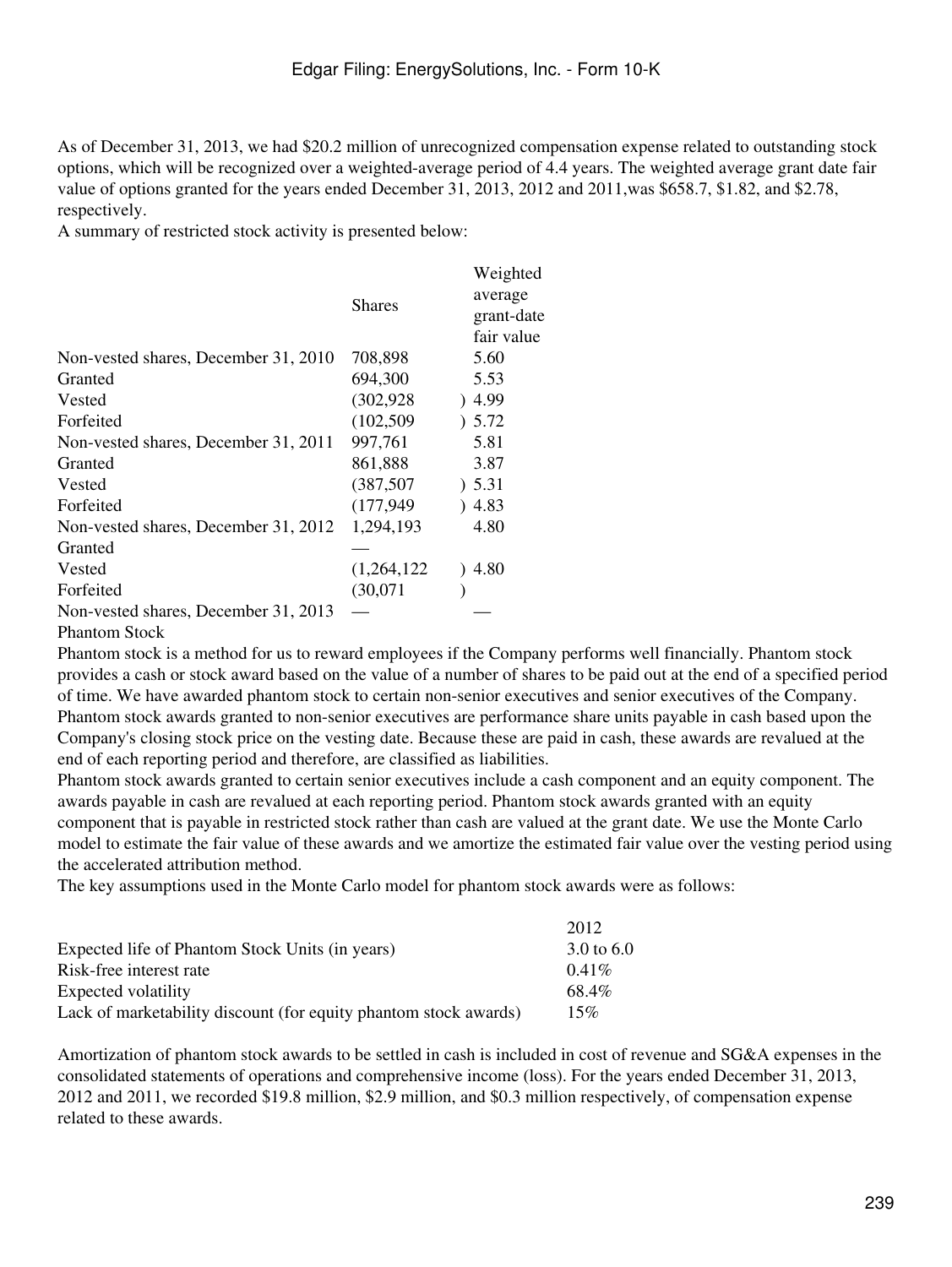Amortization of equity based phantom stock awards is included in SG&A expenses in the consolidated statements of operations and comprehensive income (loss). For the years ended December 31, 2013, 2012 and 2011, we recorded \$0.9 million, \$0.1 million, and \$0 million, respectively, of non-cash compensation expense related to these awards.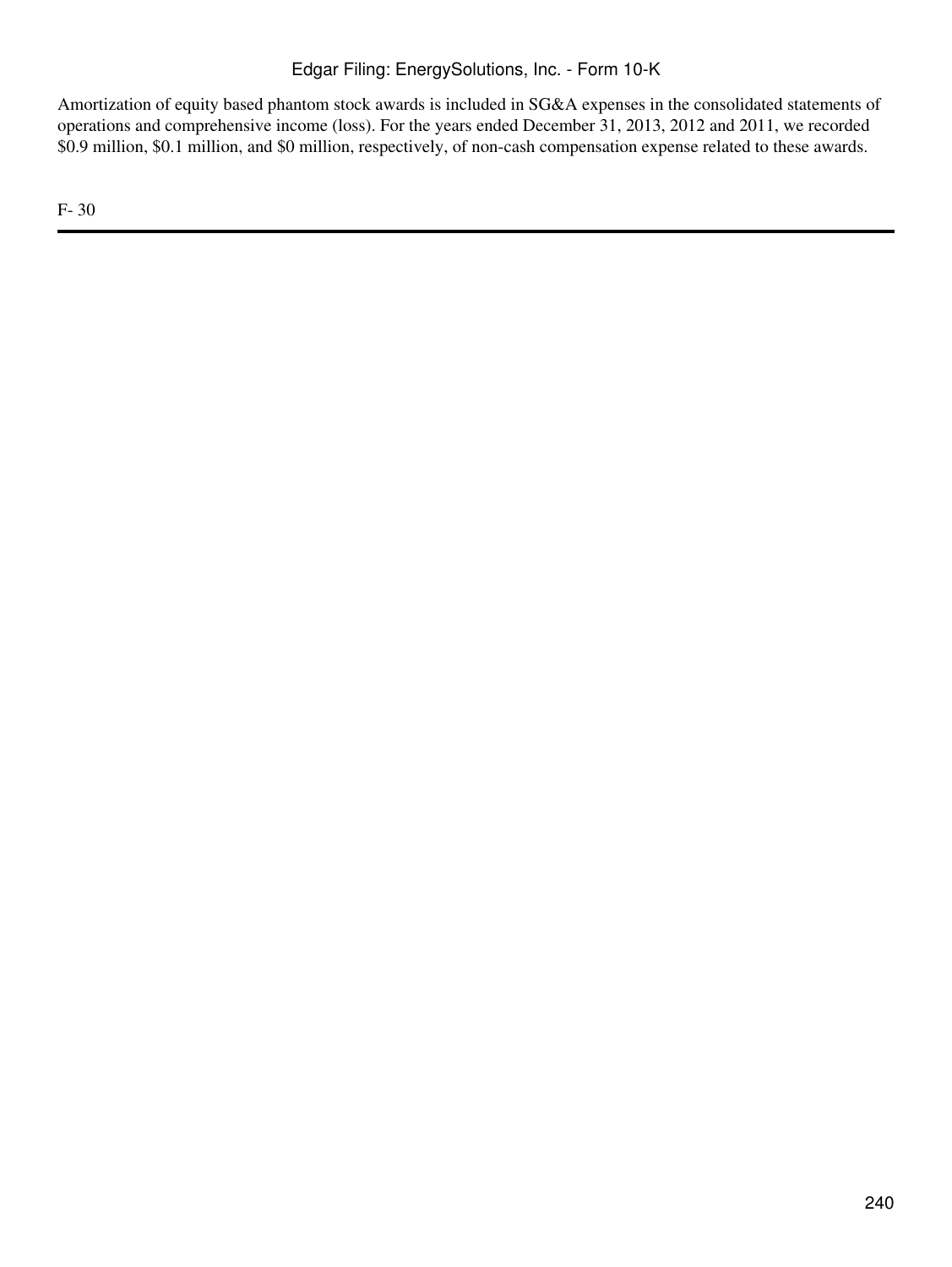Compensation expense related to phantom stock awards has been fully recognized as of December 31, 2013. As of December 31, 2013 and December 31, 2012, we had recorded liabilities of \$6.5 million and \$2.5 million, respectively, related to unpaid vested phantom stock awards, which are included in accrued expenses and other current liabilities in the consolidated balance sheets. No Phantom stock shares are outstanding as of December 31, 2013.

#### (14) Income Taxes

Income before provision for income taxes consists of the following (in thousands):

|                                                       | For the Year Ended December 31, |         |             |               |
|-------------------------------------------------------|---------------------------------|---------|-------------|---------------|
|                                                       | 2013                            | 2012    | 2011        |               |
| U.S. income                                           | \$ (80,533)                     | 9,837   | (258, 673)  |               |
| Foreign income                                        | 33,637                          | 31,725  | 27,879      |               |
| Income before taxes                                   | \$ (46,896)                     | 321,888 | \$(230,794) | $\rightarrow$ |
| Income taxes consist of the following (in thousands): |                                 |         |             |               |

|              |          | For the Year Ended December 31, |            |  |
|--------------|----------|---------------------------------|------------|--|
|              | 2013     | 2012                            | 2011       |  |
| Current:     |          |                                 |            |  |
| Federal      | \$5,961  | \$9,631                         | \$6,588    |  |
| <b>State</b> | 1,070    | 580                             | (117)      |  |
| Foreign      | 10,229   | 9,575                           | 7,196      |  |
|              | 17,260   | 19,786                          | 13,667     |  |
| Deferred     |          |                                 |            |  |
| Federal      | (5,959)  | 940                             | (42, 232)  |  |
| <b>State</b> |          | 85                              | (5,720)    |  |
| Foreign      | (3,532)  | (2,852)                         | (2,860)    |  |
|              | (9, 491) | (1,827)                         | (50, 812)  |  |
|              | \$7,769  | \$17,959                        | \$(37,145) |  |

Income taxes are reconciled to the amount computed by applying the statutory federal income tax rate of 35% to income before income taxes as follows (in thousands):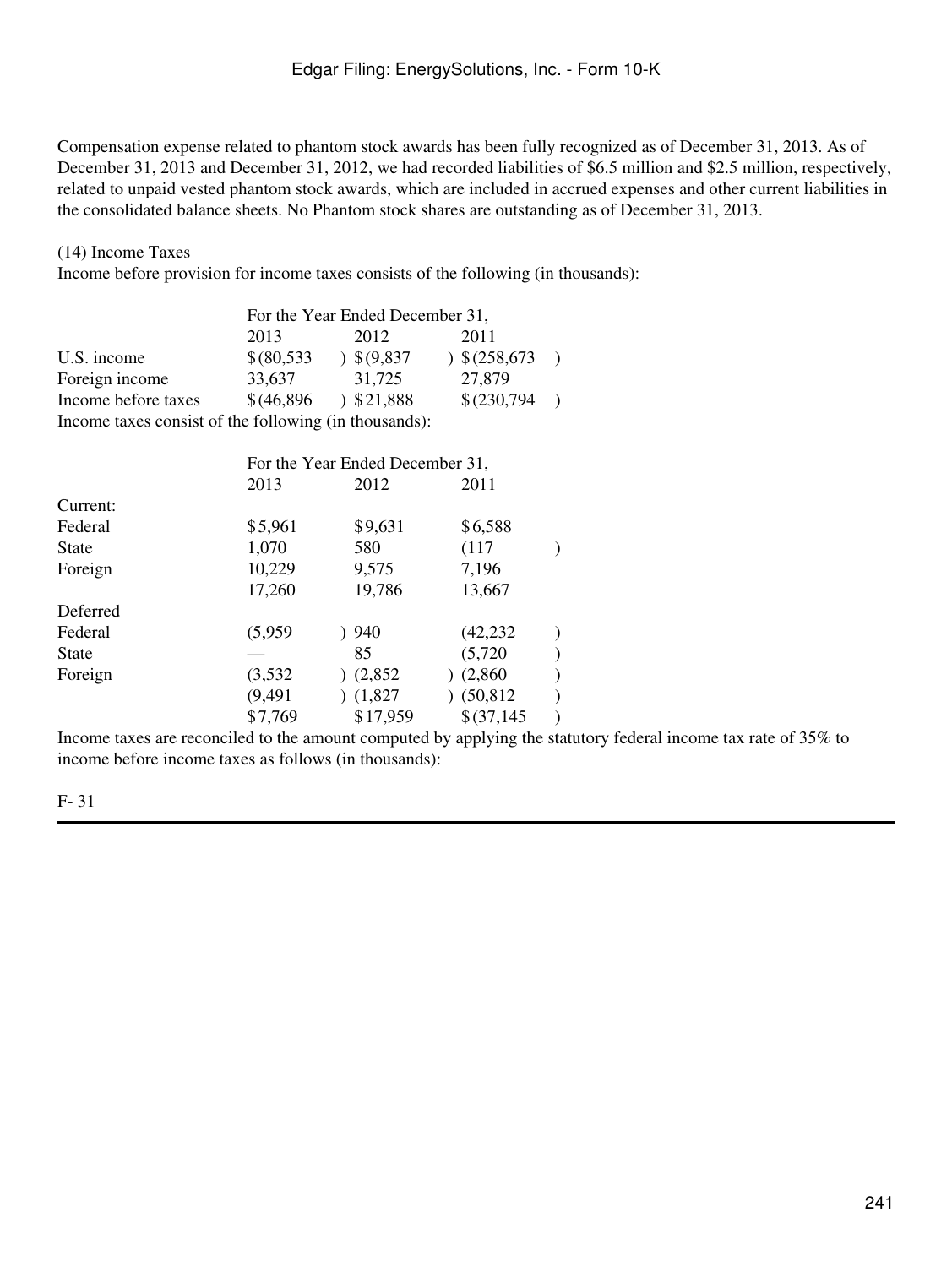|                                                                                                                |                   | For The Year Ended December 31, |                   |  |
|----------------------------------------------------------------------------------------------------------------|-------------------|---------------------------------|-------------------|--|
|                                                                                                                | 2013              | 2012                            | 2011              |  |
| Federal income taxes at statutory rate                                                                         | \$(16, 414)       | 37,661                          | \$ (80,778)       |  |
| State income taxes, net of Federal tax benefit                                                                 | (277)             | )883                            | (6, 123)          |  |
| Meals & entertainment                                                                                          | 563               | 633                             | 604               |  |
| UK research and development                                                                                    | (3,073)           | (4,161)                         | (4,925)           |  |
| US research and development                                                                                    | (1,200)           |                                 | (1,376)           |  |
| Zion trust income                                                                                              | 1,799             | 16,640                          | 15,125            |  |
| Foreign tax rate differential                                                                                  | (3,536)           | (3,331)                         | (1,832)           |  |
| Trust rate differential                                                                                        | (780)             | (8,314)                         | (8,103)           |  |
| Disallowed and excess compensation                                                                             | 4,434             | 447                             |                   |  |
| Goodwill impairment                                                                                            |                   |                                 | 22,890            |  |
| Change in valuation allowance                                                                                  | 85,135            | (595)                           | ) 35,149          |  |
| Effect of $\S 338(g)$ election                                                                                 | (68, 751)         |                                 |                   |  |
| US tax on foreign dividend, net of foreign tax credit                                                          |                   | 1,600                           |                   |  |
| US deferred tax on undistributed foreign earnings                                                              | 5,840             |                                 |                   |  |
| Tax exempt interest income                                                                                     | (386)             | (618)                           |                   |  |
| Disallowed transaction costs                                                                                   | 2,834             |                                 |                   |  |
| Stock compensation deferred adjustment                                                                         | 1,159             | 9,967                           |                   |  |
| Return to provision true-ups with full valuation                                                               |                   |                                 |                   |  |
| allowance                                                                                                      |                   | (2,277)                         | (3,373)           |  |
|                                                                                                                |                   |                                 |                   |  |
| Change in contingency reserve                                                                                  |                   | (375)                           | (3,271)           |  |
| Other                                                                                                          | 422               | (201)                           | (1,132)           |  |
| Income tax expense(benefit)                                                                                    | \$7,769           | \$17,959                        | \$(37,145)        |  |
| The significant components of our deferred tax assets and liabilities consist of the following (in thousands): |                   |                                 |                   |  |
|                                                                                                                | December 31, 2013 |                                 | December 31, 2012 |  |
| Deferred tax assets - current                                                                                  |                   |                                 |                   |  |
| Accrued compensation                                                                                           | \$14,294          | \$6,404                         |                   |  |
| Accrued expenses                                                                                               | 2,254             | 5,036                           |                   |  |
| Allowance for bad debt                                                                                         | 1,807             | 664                             |                   |  |
| Net operating loss carryforwards                                                                               | 1,128             |                                 |                   |  |
| Zion ARO liability                                                                                             | 36,083            | 50,998                          |                   |  |
| Zion deferred revenue                                                                                          | 33,288            | 46,970                          |                   |  |
| Zion cost capitalization                                                                                       |                   | 7,105                           |                   |  |
| Other                                                                                                          | 15                | 954                             |                   |  |
| Deferred tax assets - current                                                                                  | 88,869            | 118,131                         |                   |  |
| Valuation allowance                                                                                            | (25, 164)         | (8, 643)                        |                   |  |
| Deferred tax assets current, net of valuation                                                                  |                   |                                 |                   |  |
| allowance                                                                                                      | 63,705            | 109,488                         |                   |  |
| Deferred Tax Liabilities - current                                                                             |                   |                                 |                   |  |
| Prepaid expenses                                                                                               | (972)             | (2,209)                         |                   |  |
| Zion trust unrealized gain/loss                                                                                | (698)             | (1,188)                         |                   |  |
| Investment in Zion trust                                                                                       | (41,293)          | (55,044)                        |                   |  |
| Zion deferred costs                                                                                            | (33, 101)         | (46, 783)                       |                   |  |
| Deferred revenue                                                                                               | (9, 558)          | (4, 426)                        |                   |  |
| Deferred tax on undistributed foreign earnings                                                                 | (6,058)           |                                 |                   |  |
| Other                                                                                                          | (1,260)           | (939)                           |                   |  |
|                                                                                                                |                   |                                 |                   |  |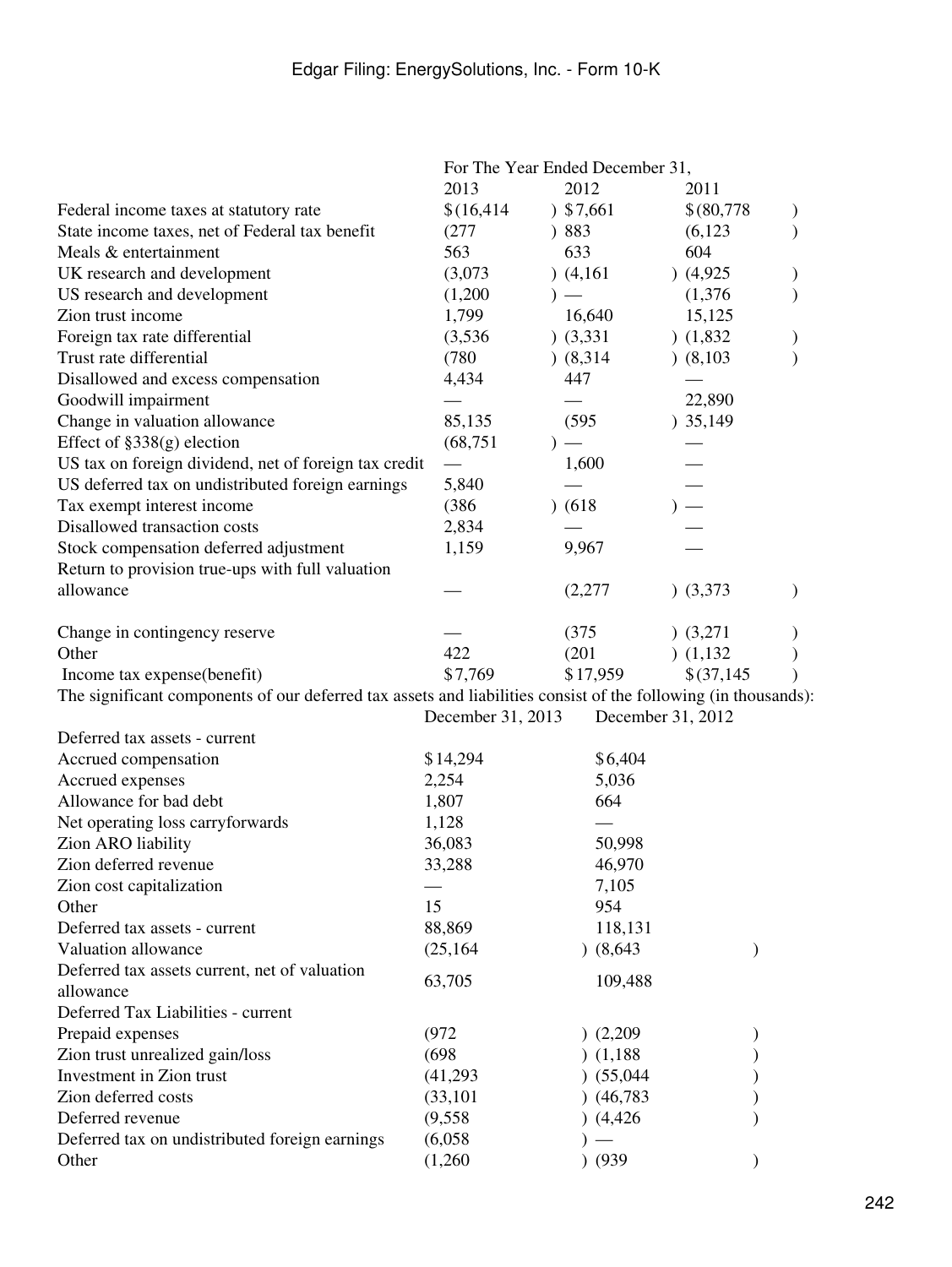| Edgar Filing: EnergySolutions, Inc. - Form 10-K |            |                         |  |  |  |
|-------------------------------------------------|------------|-------------------------|--|--|--|
| Net deferred tax liabilities current            | \$(29,235) | $\frac{1}{2}$ \$(1,101) |  |  |  |
| $F - 32$                                        |            |                         |  |  |  |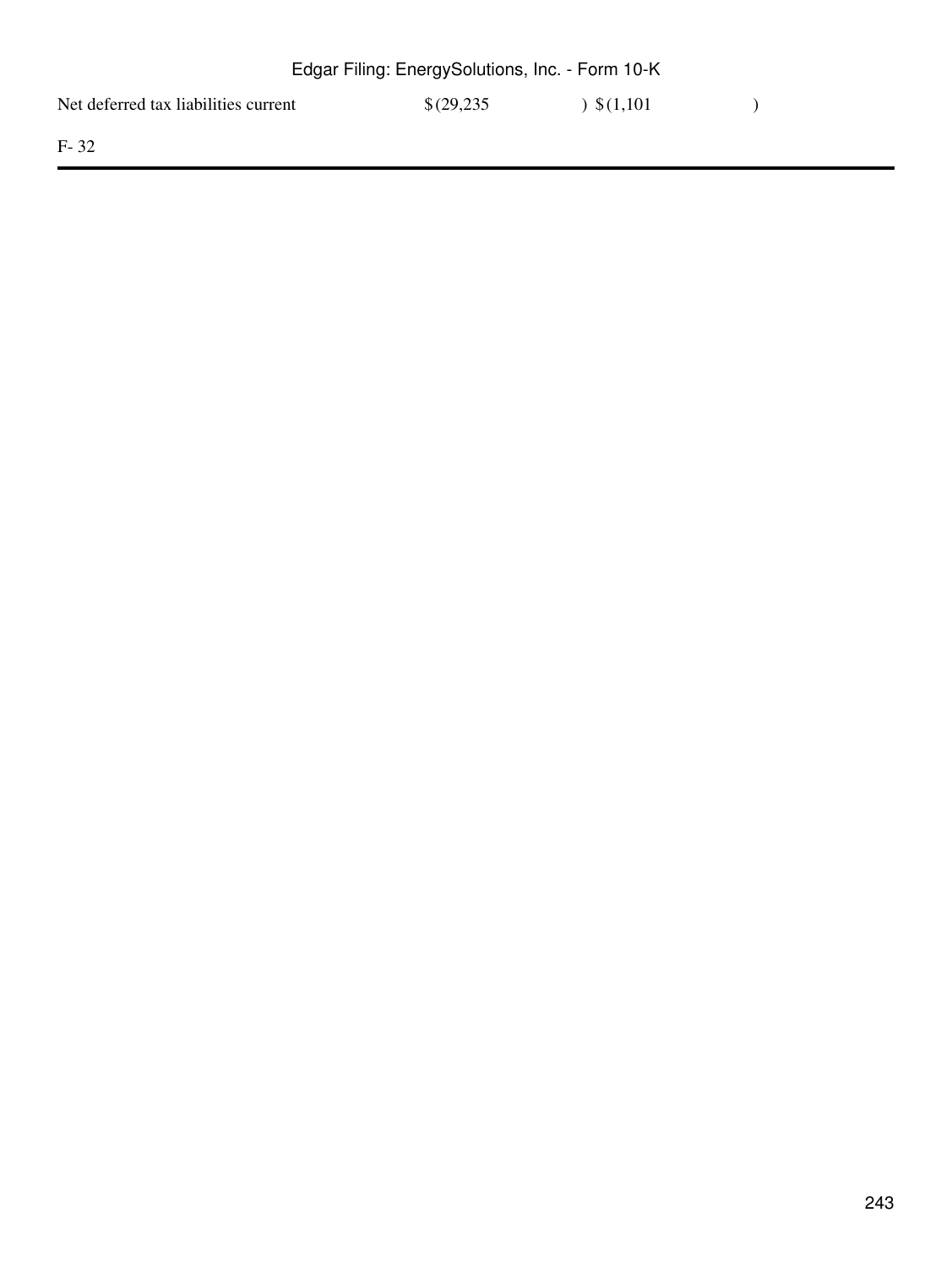| Deferred tax assets-noncurrent:                               |              |                        |               |
|---------------------------------------------------------------|--------------|------------------------|---------------|
| Plant, equipment and intangible assets (including             |              |                        |               |
| tax-deductible goodwill) principally due to                   | \$48,569     | \$9,660                |               |
| differences in depreciation and amortization                  |              |                        |               |
| Asset retirement obligations other than Zion ARO              | 25,179       | 17,141                 |               |
| Accrued rate and contract reserves                            | 275          | 997                    |               |
| Deferred rent                                                 | 3,506        |                        |               |
| Stock compensation                                            | 723          | 2,694                  |               |
| AMT credit carryover                                          | 1,839        | 1,388                  |               |
| Foreign tax credit carryforward                               | 14,353       | 14,582                 |               |
| Net operating loss carryforwards                              | 22,844       | 23,854                 |               |
| General business credit carryforward                          | 10,387       | 7,274                  |               |
| Capital loss carryforward                                     | 7,934        |                        |               |
| Zion ARO liability                                            | 114,113      | 152,361                |               |
| Zion deferred revenue                                         | 100,316      | 133,635                |               |
| Zion cost capitalization                                      |              | 16,578                 |               |
| Investment in joint ventures                                  | 13,130       |                        |               |
| Deferred revenue                                              | 8,941        | 439                    |               |
| Other                                                         | 957          | 2,802                  |               |
| Deferred tax assets-non current                               | 373,066      | 383,405                |               |
| Valuation allowance                                           | (118, 924)   | (40,297)               | $\mathcal{E}$ |
| Deferred tax assets—noncurrent, net of valuation<br>allowance | 254,142      | 343,108                |               |
| Deferred tax liabilities-noncurrent:                          |              |                        |               |
| Plant, equipment and intangible assets principally            |              |                        |               |
| due to differences in depreciation and amortization           | (1,998)      | (47,030)               | $\mathcal{E}$ |
| Accrued rate and contract reserves                            | (2, 435)     | (2,015)                |               |
| Reclamation                                                   | (8,255)      | (9,595)                |               |
| Investment in NDT fund                                        | (121, 228)   | (160, 968)             |               |
| Unrealized gains in NDT Fund investments                      | (2,051)      | )(7,478)               |               |
| Zion deferred costs                                           | (99,249)     | (132, 381)             |               |
| Other                                                         | (1,716)      | (4,148)                |               |
| Net deferred tax assets (liabilities) noncurrent              | \$17,210     | \$(20,507              |               |
| Total deferred tax assets                                     | \$317,847    | \$452,596              |               |
| Total deferred tax liabilities                                | \$(329, 872) | $\frac{1}{2}(474,204)$ |               |
|                                                               |              |                        |               |

With respect to the acquisition of EnergySolutions, Inc. by Rockwell during the second quarter of 2013, the Company made an election under Section  $338(g)$  of the Internal Revenue Code to have the acquisition transaction treated as an asset acquisition (i.e., a taxable transaction). This election resulted in a step-up of the tax basis of certain assets of EnergySolutions, Inc. This increase in tax basis compared to book basis had the effect of significantly increasing the related deferred tax assets. As the U.S. has a full valuation allowance against its deferred tax assets, an additional result was a correlating increase in the valuation allowance compared to the prior year.

For the years ended December 31, 2013 and 2012, we had net operating loss carryforwards of \$119.8 million and \$113.3 million, respectively, in the U.S., \$57.1 million and \$53.3 million, respectively, in the U.K., and \$4.3 million and \$3.4 million, respectively, in Canada. Net operating loss carryforwards related to operations in the U.S. and Canada expire at various dates from 2021 through 2031. The net operating loss carryforwards in the U.K. do not expire. As of December 31, 2013, we also have general business credit carryforwards in the U.S. of \$10.4 million that, if unused, will expire at various dates from 2027 through 2033, foreign tax credit carryforwards of \$14.4 million that, if unused or converted to net operating losses, will expire in 2022, AMT credit carryforwards of \$1.8 million that do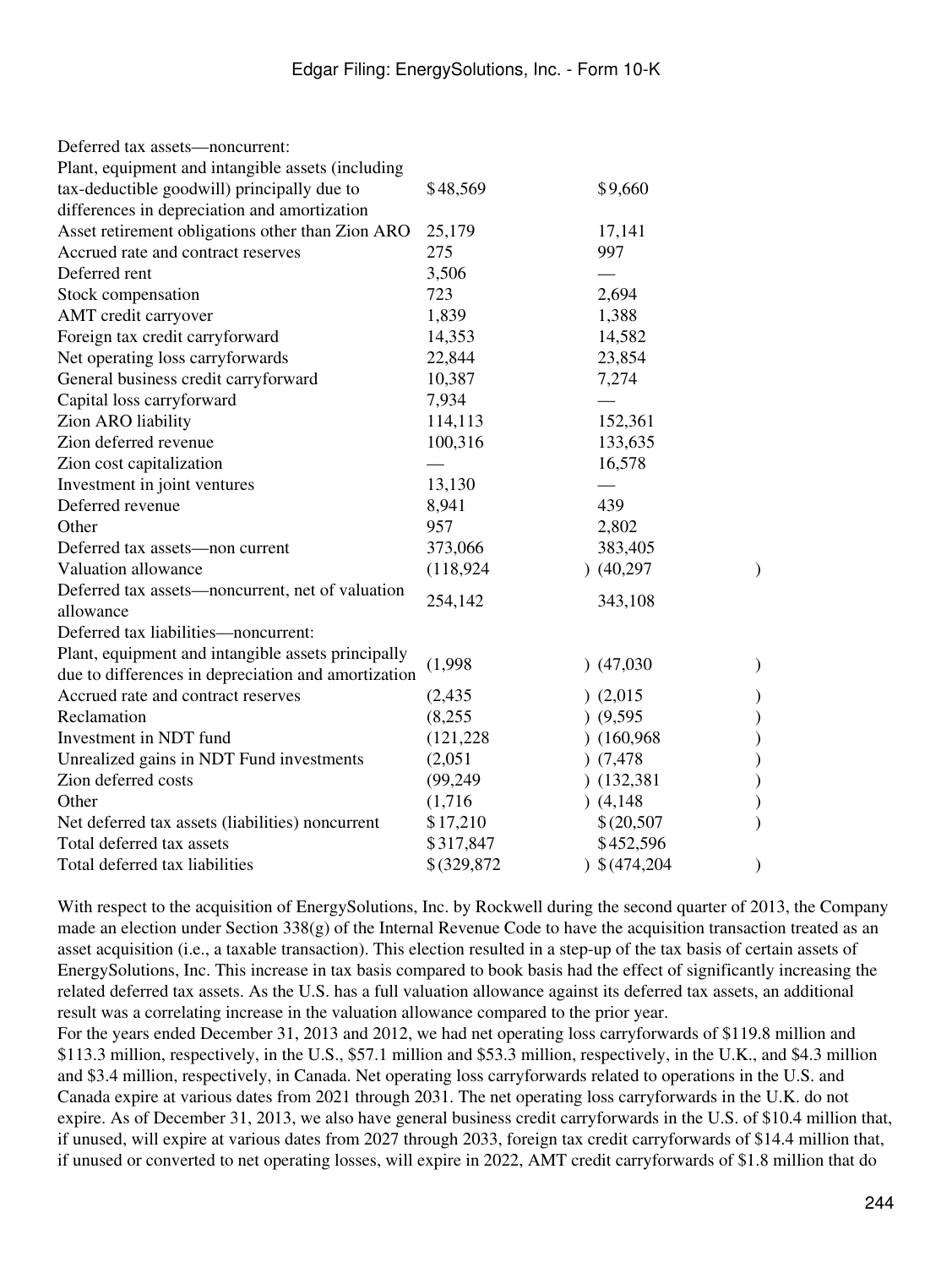not expire, and capital loss carryforwards of \$7.9 million that, if unused, will expire in 2018.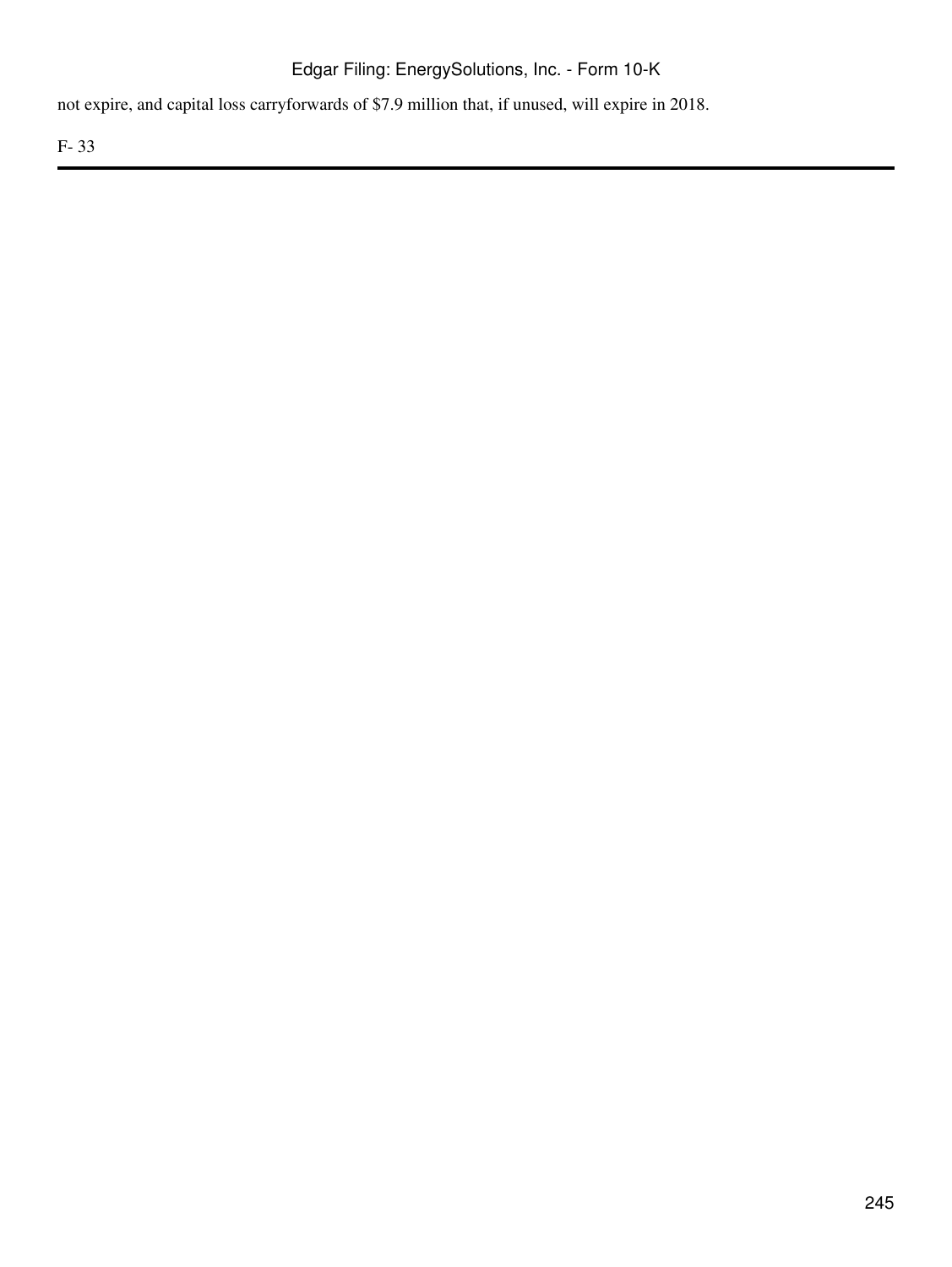Further, as a result of the acquisition, all U.S. federal net operating loss carryforwards became subject to an annual utilization limitation imposed by U.S. income tax law governing changes in ownership or control. It is expected that this limitation combined with the carryforward period will allow the utilization of all U.S. federal net operating loss carryforward amounts.

In assessing the realizability of deferred tax assets, we considered whether it was more likely than not that some portion or all of the deferred tax assets will be realized. The ultimate realization of the deferred tax assets is dependent upon the generation of future taxable income during periods in which temporary differences become deductible. We considered income taxes paid during the previous two years, projected future taxable income by jurisdiction, the types of temporary differences, and the timing of the reversal of such differences in making this assessment. Based on the level of historical taxable income and projections for future taxable income over the periods in which the temporary differences are deductible, we have determined a valuation allowance is necessary for both the U.S. and U.K. totaling \$144.1 million and \$48.9 million at December 31, 2013 and 2012, respectively. The net change in the valuation allowance for the years ended December 31, 2013, 2012 and 2011 was an increase of \$95.1 million, \$0 million, and \$34.2 million, respectively. The increase in the valuation allowance for the year ended December 31, 2013 resulted primarily from the increase in tax basis driven by the §338(g) election.

During 2012, the Company determined that it had a need to repatriate cash from certain foreign jurisdictions. Consequently, the Company changed its prior assertion regarding permanent reinvestment of foreign earnings for the related foreign entities. There was a dividend paid from U.K. operations to the U.S. of approximately \$31.6 million and the Company began recording deferred taxes related to all future foreign income or loss for these entities. Federal income taxes in the U.S. have not been provided on approximately \$98.0 million of undistributed earnings of non-U.S. operations, which are considered to be permanently reinvested. As of December 31, 2013, a deferred federal income tax liability in the U.S. has been recorded for approximately \$6.1 million of undistributed earnings of non-U.S. operations.

As of December 31, 2013 and 2012, we had \$0.1 million and \$0.1 million, respectively, of gross unrecognized tax benefits, which will not impact our annual effective tax rate in future years. These tax benefits were accounted for under authoritative guidance for accounting for uncertainty in income taxes. There were no changes to the total amounts of gross unrecognized tax benefits during 2013.

We recognized income tax expense of \$7.8 million and \$18.0 million for the years ended December 31, 2013 and 2012, respectively, and an income tax benefit of \$37.1 million for the year ended 2011, for year-to-date effective tax rates of negative 16.6%, 81.8%, and 15.9% , respectively, based on an estimated annual effective tax rate method. Income tax expense arises from income for certain entities in the U.K. and for the Zion NDT fund. No benefits from losses in the U.S. and other entities in the U.K. are available to offset tax expense due to their respective full valuation allowance positions.

The 2013 effective tax rate differs from the statutory rate of 35%, primarily as a result of the small amount of tax expense on U.K. and Zion NDT fund income relative to consolidated pretax book losses which include large losses in the U.S. and the U.K. for which no benefit is recorded due to their full valuation allowance positions. The year-to-date effective tax rate was also impacted by lower statutory tax rates for foreign jurisdictions and the NDT fund, the tax benefit of foreign research and development credits, a step up in tax basis due to a 338(g) election made upon the Merger Transaction and a benefit recorded for the effect of a statutory rate reduction in the U.K. enacted during the third quarter of 2013.

The 2012 effective tax rate differs from the statutory rate of 35% primarily as a result of the amount of income tax expense relative to the amount of pretax book income, lower tax on income in foreign jurisdictions and the NDT fund, the tax benefit of foreign research and development credits, income tax expense due to the change in management's assertion with respect to unremitted foreign earnings, offset by foreign tax credits and further offset by the release of a domestic valuation allowance on net operating losses resulting from an increase in taxable income due to the partial change in the reinvestment assertion, and the reversal of certain unrecognized tax benefits.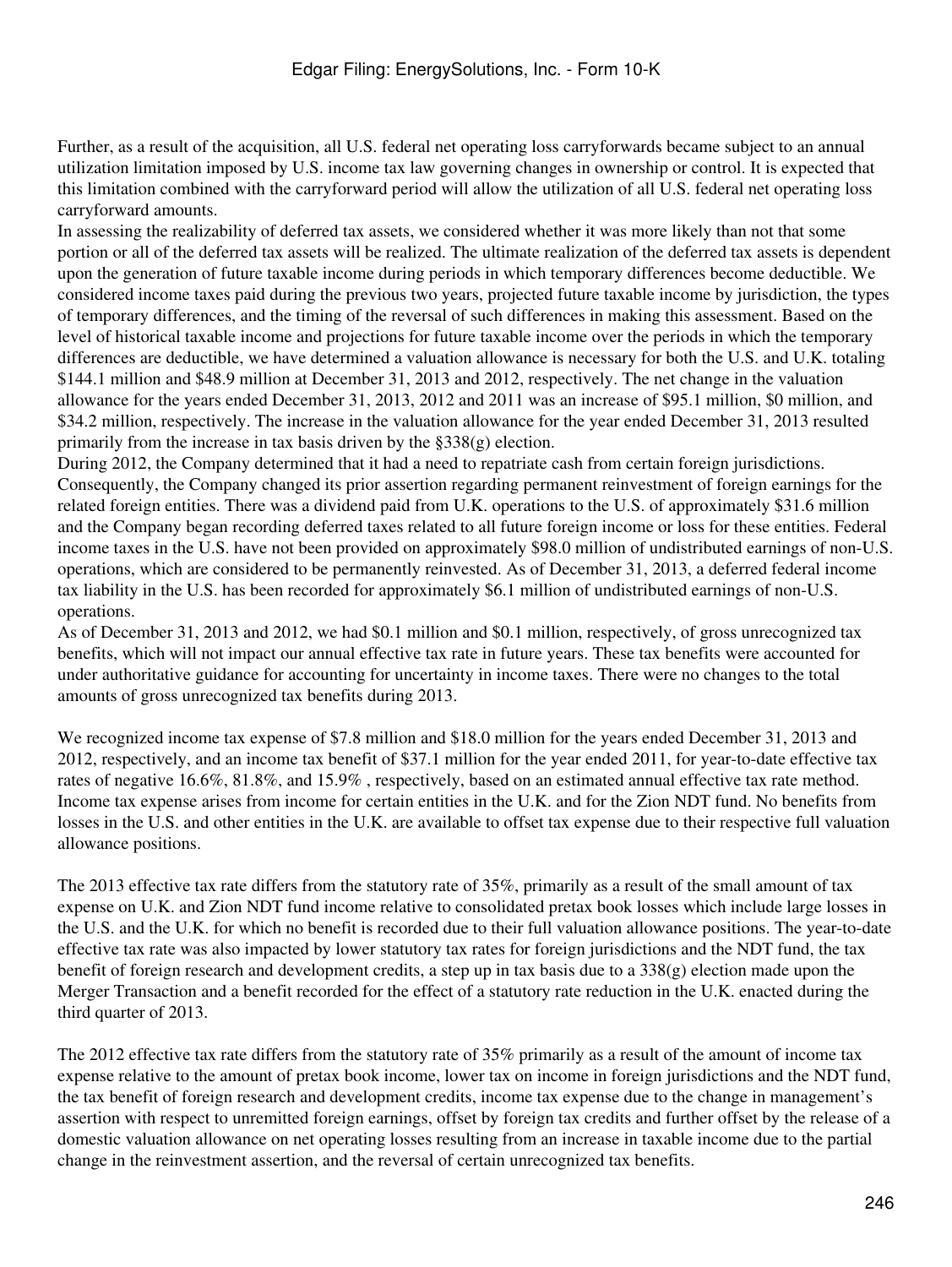The 2011 effective tax rate differs from the statutory rate of 35% primarily as a result of having pretax book losses, lower income tax rates in foreign jurisdictions and a lower statutory rate at the NDT trust level, the recognition of uncertain tax positions in the U.S., and the use of certain research and development tax credits in both the U.S. and the U.K. These benefits were offset by additional tax expense resulting from NDT fund earnings being taxed at both the trust and corporate levels, the addback of a portion of the goodwill impairment that is not deductible for tax purposes and a valuation allowance recorded against certain domestic and foreign deferred tax assets.

For the years ended December 31, 2013, 2012 and 2011, we made income tax payments, net of income tax refunds, of \$10.3 million, \$18.9 million, and \$26.8 million, respectively. These tax payments were made in the U.K., Canada and at the Zion NDT fund whereas the U.S. had losses and net operating loss carryforwards.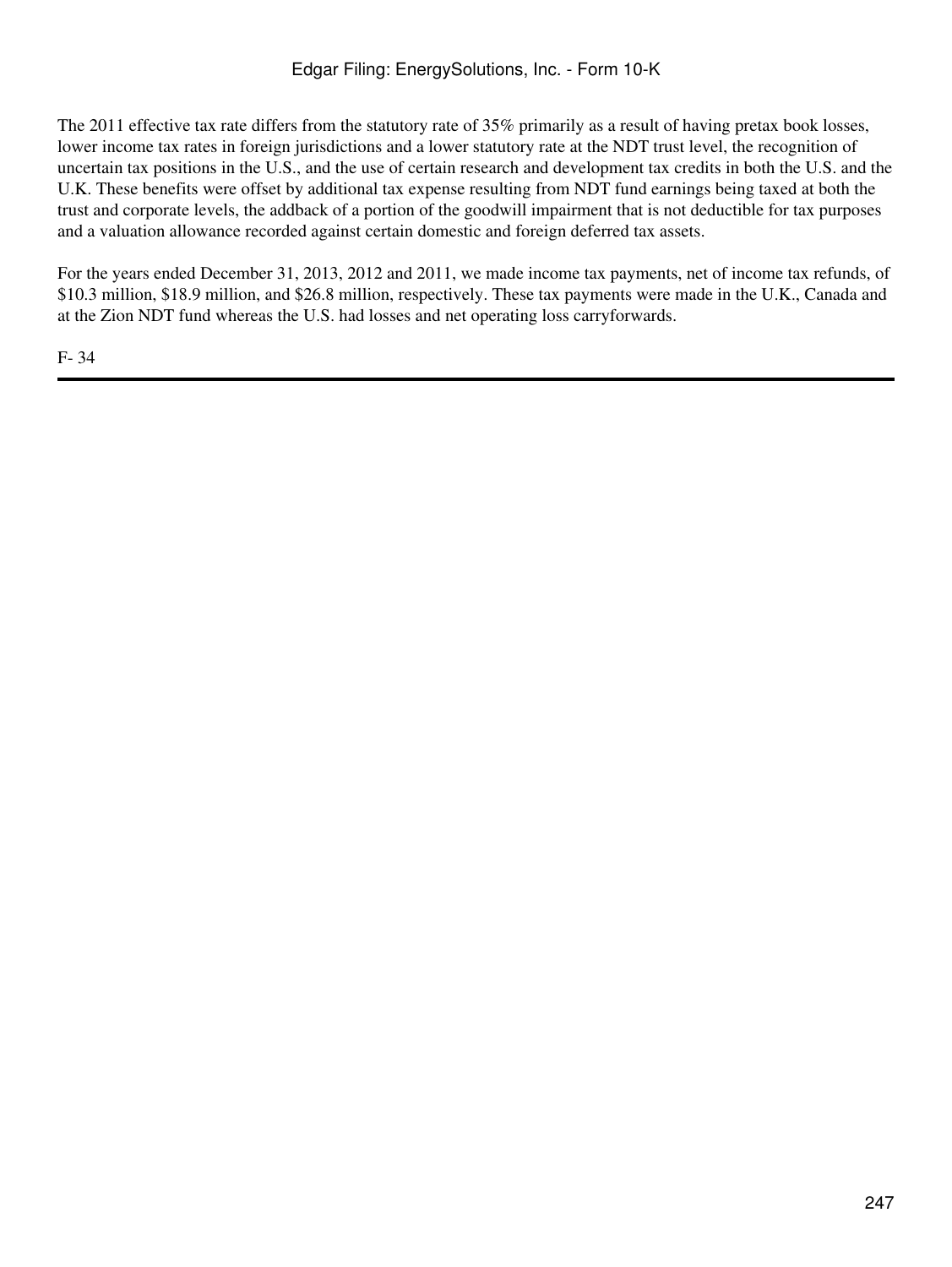The Company and its U.S. subsidiaries are subject to U.S. federal and state income taxes, and, therefore, examinations by those taxing authorities. We recognize interest and penalties related to unrecognized tax benefits as a component of the provision for income taxes. The tax years 2010 through 2012 for U.S. Federal and state returns, 2012 for U.K. returns, and 2010 through 2012 for Canadian returns remain open to examination by the major taxing jurisdictions in which we operate. No material changes to unrecognized tax positions are anticipated during the next year. The Company has not been notified of income tax audits by any taxing authority, and the timing of future tax examinations is highly uncertain; however, we do not anticipate any significant impacts to the unrecognized tax benefits within the next 12 months.

(15) Segment Reporting and Business Concentrations

During the fourth quarter of 2013, we streamlined our business groups to enable us to evaluate and oversee strategic initiatives more efficiently and to improve future growth and profitability. We report our results through four major operating segments: Projects, Products, LP&D and International. The chief operating decision maker now reviews the operating results of the four new segments.

Certain reclassifications have been made to the segment information reported for prior years, to conform to current year presentation.

| As of and for the Year Ended December 31, 2013 |  |
|------------------------------------------------|--|
|                                                |  |

|                                                                                   |           |          |           |               | Corporate     |                                 |
|-----------------------------------------------------------------------------------|-----------|----------|-----------|---------------|---------------|---------------------------------|
|                                                                                   | Projects  | Products | LP&D      | International |               | <b>Unallocated Consolidated</b> |
| Revenue from external customers <sup>(1)(2)</sup> \$295,816                       |           | \$84,242 | \$236,854 | \$1,187,486   | Items<br>$S-$ | \$1,804,398                     |
| Income (loss) from operations <sup><math>(2)(3)</math></sup>                      | 21,415    | 11,863   | 65,805    | 30,765        | (98, 404)     | 31,444                          |
| Depreciation, amortization and<br>$accretion$ expense <sup><math>(4)</math></sup> | 26,616    | 2,061    | 28,829    | 7,625         | 3,740         | 68,871                          |
| Goodwill                                                                          | 40,236    | 17,951   | 207,990   | 43,331        |               | 309,508                         |
| Other long-lived assets $(5)$                                                     | 15,193    | 15,706   | 248,274   | 42,195        | 7,469         | 328,837                         |
| Purchases of property, plant and<br>equipment                                     | 80        | 237      | 13,719    | 201           | 962           | 15,199                          |
| Total assets $(6)$                                                                | 1,143,673 | 52,642   | 612,423   | 522,533       | 89,272        | 2,420,543                       |
|                                                                                   |           |          |           |               |               |                                 |

As of and for the Year Ended December 31, 2012

|                                                                                   |           |           |           |                                        | Corporate     |             |
|-----------------------------------------------------------------------------------|-----------|-----------|-----------|----------------------------------------|---------------|-------------|
|                                                                                   | Projects  | Products  | LP&D      | International Unallocated Consolidated |               |             |
|                                                                                   |           |           |           |                                        | Items         |             |
| Revenue from external customers $(1)(2)$                                          | \$309,188 | \$125,816 | \$233,075 | \$1,139,426                            | $\frac{1}{2}$ | \$1,807,505 |
| Income (loss) from operations <sup><math>(2)(3)(7)</math></sup>                   | 20,408    | 14,856    | 48,660    | 30,283                                 | (74,300)      | 39,907      |
| Depreciation, amortization and<br>$accretion$ expense <sup><math>(4)</math></sup> | 30,869    | 1,911     | 34,382    | 7,568                                  | 4,881         | 79,611      |
| Goodwill                                                                          | 40,236    | 17,951    | 207,216   | 43,205                                 |               | 308,608     |
| Other long-lived assets $(5)$                                                     | 17,598    | 18,840    | 262,826   | 49,275                                 | 10,269        | 358,808     |
| Purchases of property, plant and<br>equipment                                     | 1,756     | 2,075     | 15,314    | 388                                    | 812           | 20,345      |
| Total assets $(6)$                                                                | 1,434,407 | 63,210    | 641,826   | 378,111                                | 137,908       | 2,655,462   |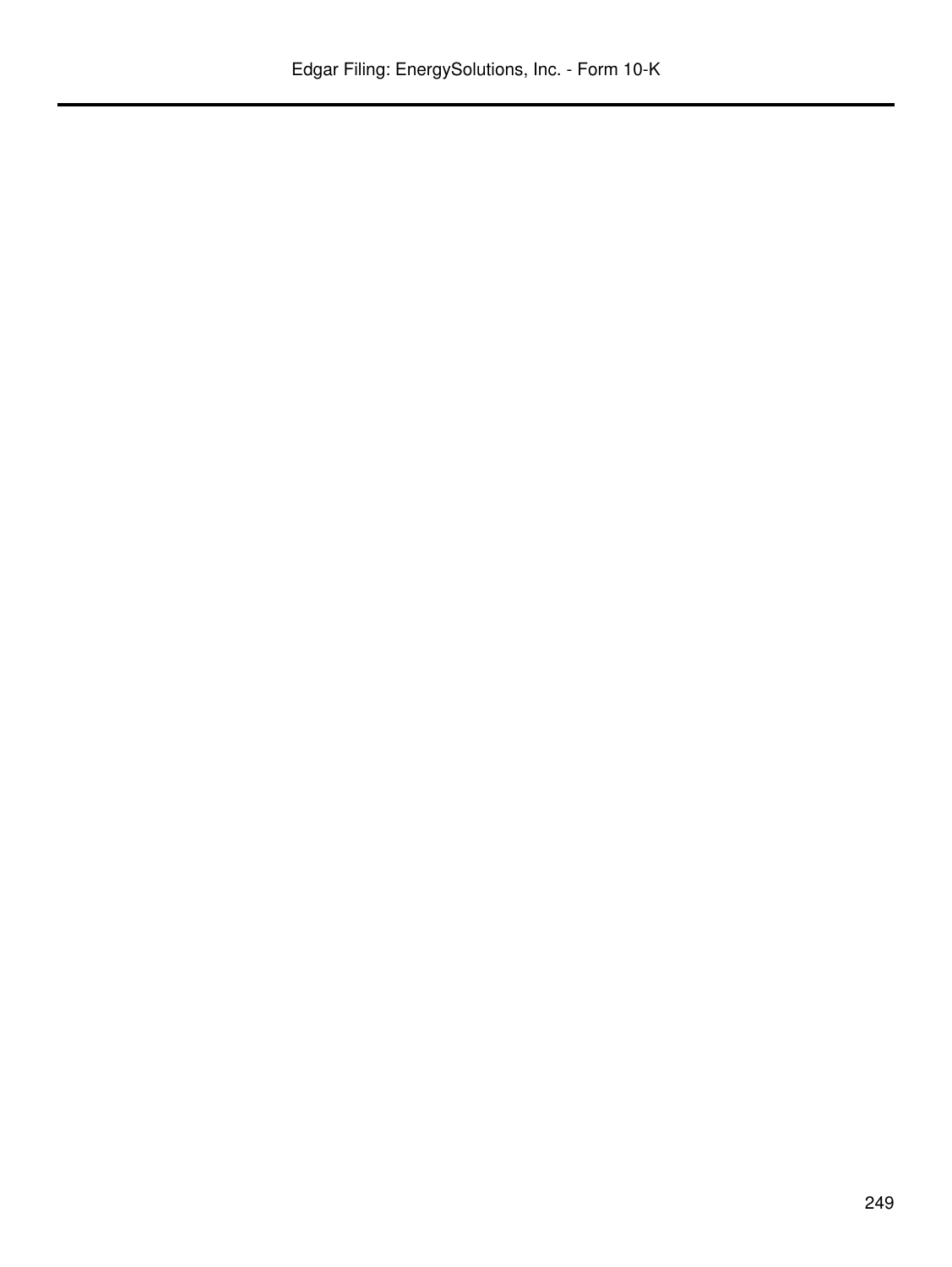|                                                                                   |            |          |           |               | Corporate    |                                 |
|-----------------------------------------------------------------------------------|------------|----------|-----------|---------------|--------------|---------------------------------|
|                                                                                   | Projects   | Products | LP&D      | International | <b>Items</b> | <b>Unallocated Consolidated</b> |
| Revenue from external customers <sup>(1)(2)</sup> \$411,828                       |            | \$49,990 | \$252,659 | \$1,101,037   | $s-$         | \$1,815,514                     |
| Income (loss) from<br>operations <sup><math>(2)(3)(7)(8)</math></sup>             | (106, 366) | 3,181    | (77, 789) | 26,015        | (60, 636)    | (215,595)                       |
| Depreciation, amortization and<br>$accretion$ expense <sup><math>(4)</math></sup> | 34,855     | 2,180    | 31,382    | 7,644         | 4,633        | 80,694                          |
| Goodwill                                                                          | 40,236     | 17,951   | 208,250   | 39,921        |              | 306,358                         |
| Other long-lived assets <sup>(5)</sup>                                            | 26,063     | 18,904   | 269,017   | 53,937        | 19,567       | 387,488                         |
| Purchases of property, plant and<br>equipment                                     | 1,200      | 3,840    | 14,470    | 635           | 3,589        | 23,734                          |
| Total assets $(6)$                                                                | 1,660,477  | 51,506   | 689,645   | 511,872       | 102,433      | 3,015,933                       |
|                                                                                   |            |          |           |               |              |                                 |

As of and for the Year Ended December 31, 2011

(1) 2012 and 2011, was \$20.8 million, \$22.7 million, and \$19.8 million, respectively. Revenue by segment represent We eliminate intersegment revenue in consolidation. Intersegment revenue for the years ended December 31, 2013, revenue earned based on third-party billings to customers.

(2) Results of our operations for services provided to our customers in Asia and Europe are included in our Products Group and for services provided to our customers in Canada are included in our LP&D and Projects Groups.

(3) respectively, of income from our unconsolidated joint ventures of which \$2.0 million, \$0.3 million and \$0.2<br>(3) million geographically of locate are ettributed at a our LB&D Group and \$6.5 million, \$7.7 million and \$1 For the years ended December 31, 2013, 2012 and 2011, we recorded \$4.5 million, \$7.4 million and \$11.1 million, million, respectively, of losses are attributable to our LP&D Group and \$6.5 million, \$7.7 million and \$11.3 million, respectively, of income is attributable to the Projects group.

(4) included in cost of revenue for the years ended December 31, 2013, 2012 and 2011, were \$47.9 million, \$56.3 Depreciation, amortization and accretion expenses ("DA&A") are included in cost of revenue and SG&A expenses in the accompanying consolidated statements of operations and comprehensive income (loss). DA&A expenses

million and \$58.3 million, respectively. DA&A expenses included in SG&A for years ended December 31, 2013, 2012 and 2011, were \$20.9 million, \$23.3 million and \$22.4 million, respectively.

(5)Other long-lived assets include property, plant and equipment and other intangible assets.

(6)Corporate unallocated assets relate primarily to income tax receivables, deferred tax assets, deferred financing costs, prepaid expenses, and property, plant and equipment that benefit the entire Company and cash.

 $(7)$  2011, is an \$8.7 million non-cash favorable ARO adjustment and a \$94.9 million non cash unfavorable ARO Included in income (loss) from operations from our Projects group for the years ended December 31, 2012 and estimated cost adjustment, respectively, related to the Zion Station project, for which no corresponding revenue was recognized.

(8) For the year ended December 31, 2011, included in income (loss) from operations from our Projects and LP&D groups, is a goodwill impairment charge of \$35.0 million and \$139.0 million, respectively. Our revenue and long-lived assets by geographic region were as follows (in thousands):

| As of and for the Year Ended | United        | United  | Other |       |
|------------------------------|---------------|---------|-------|-------|
| December 31,                 | <b>States</b> | Kingdom |       | Total |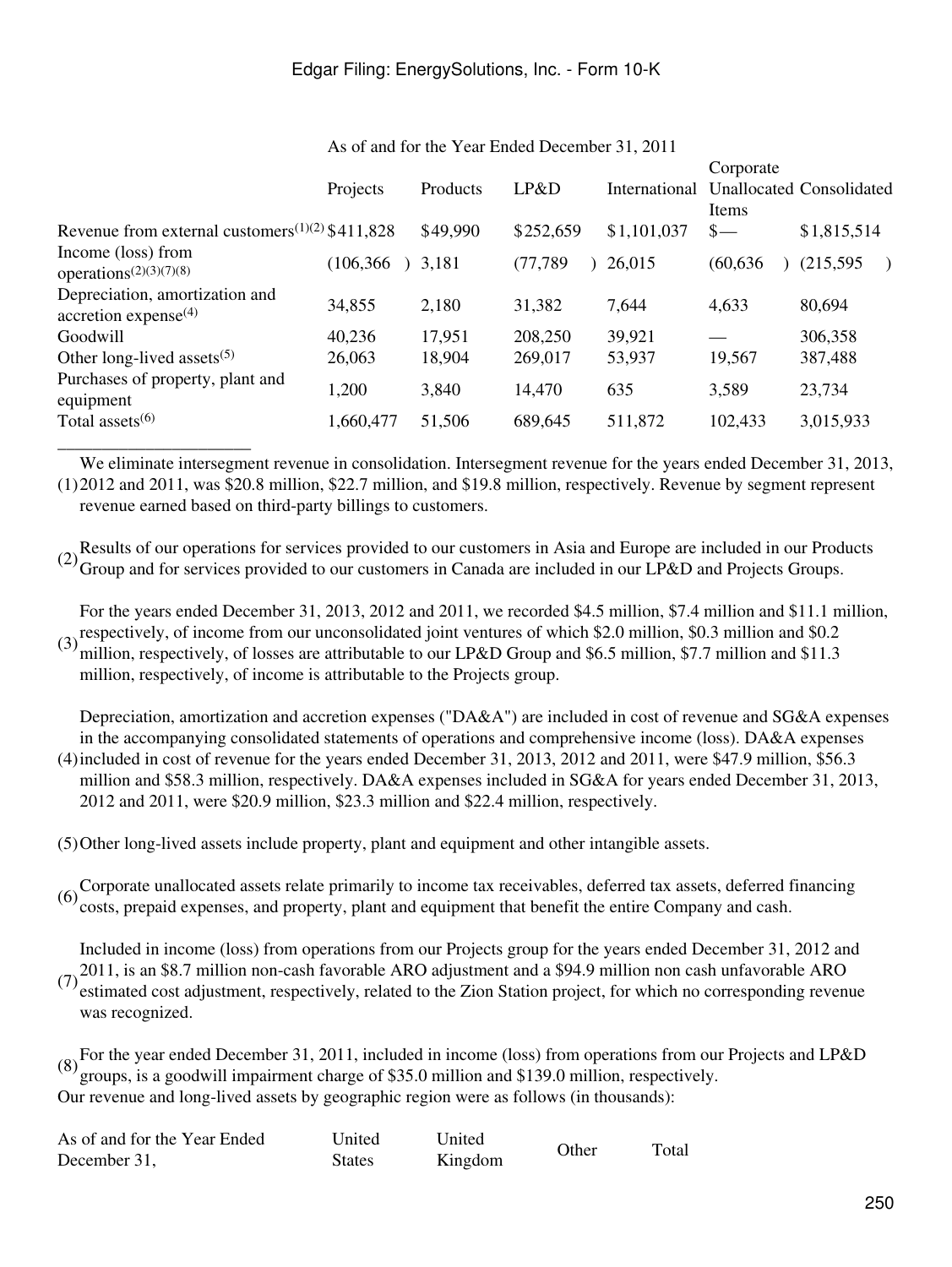| 2013                               |           |             |           |             |
|------------------------------------|-----------|-------------|-----------|-------------|
| Revenue from external customers    | \$548,188 | \$1,187,486 | \$68,724  | \$1,804,398 |
| Property, plant and equipment, net | 112,418   | 624         | 1,434     | 114,476     |
| 2012                               |           |             |           |             |
| Revenue from external customers    | \$564,385 | \$1,139,426 | \$103,694 | \$1,807,505 |
| Property, plant and equipment, net | 114,770   | 1,108       | 1,866     | 117,744     |
| 2011                               |           |             |           |             |
| Revenue from external customers    | \$690,172 | \$1,101,037 | \$24,305  | \$1,815,514 |
| Property, plant and equipment, net | 125,155   | 807         | 647       | 126,609     |
|                                    |           |             |           |             |
| $F - 36$                           |           |             |           |             |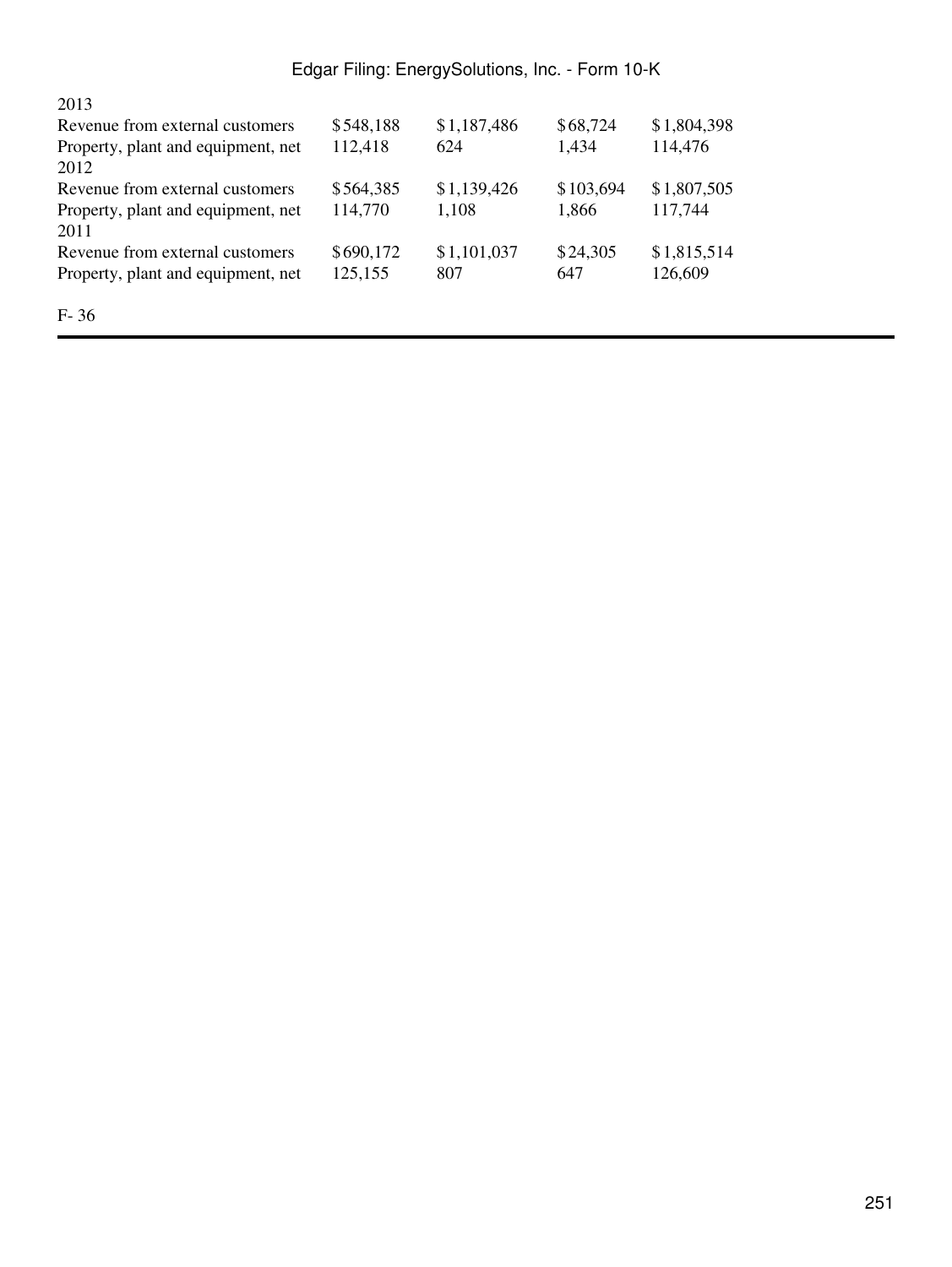## (16) Customer Concentrations

Our International segment derives its revenue primarily through contracts with the NDA. For the years ended December 31, 2013, 2012 and 2011, respectively 64.9%, 63.8% and 61.0%, respectively, of our total consolidated revenue was generated from contracts funded by the NDA. Accounts receivable relating to the NDA at December 31, 2013, and 2012, were \$215.8 million and \$186.0 million, respectively.

We have contracts with various offices within the DOE, including the Office of Environmental Management, the Office of Civilian Radioactive Waste Management, the National Nuclear Security Administration and the Office of Nuclear Energy. Revenue from DOE contractors and subcontractors represented approximately 12.1%, 11.0% and 15.3% of our total consolidated revenue for the years ended December 31, 2013, 2012 and 2011, respectively. Accounts receivable and costs and estimated earnings in excess of billings on uncompleted contracts relating to DOE contractors and subcontractors at December 31, 2013 were \$20.4 million and \$33.5 million, respectively. Accounts receivable and costs and estimated earnings in excess of billings on uncompleted contracts relating to DOE contractors and subcontractors at December 31, 2012 were \$19.4 million and \$33.5 million, respectively.

#### (17) Commitments and Contingencies

#### (a)Leases and Other Contractual Obligations

We have several noncancellable leases that cover real property and machinery and equipment. Such leases expire at various dates with, in some cases, options to extend their terms. Several of the leases contain provisions for rent escalation based primarily on increases in real estate taxes and operating costs incurred by the lessor. Rent expense on noncancellable leases was \$24.0 million, \$21.0 million, and \$18.5 million for the years ended December 31, 2013, 2012 and 2011, respectively. We recorded sublease income related to our vacant facilities \$0.2 million, \$0.2 million and \$0 million for the years ended December 31, 2013, 2012 and 2011, respectively.

We are obligated under capital leases covering certain machinery and equipment, computer equipment and vehicles that expire at various dates during the next five years. As of December 31, 2013 and 2012, we had capital leases obligations of \$3.1 million and \$2.6 million, respectively. The current portion of the capital lease obligations is included in accrued expenses and other current liabilities and the long-term portion is included in other noncurrent liabilities in our consolidated balance sheets.

The following table summarizes future minimum annual lease payments for all operating and capital leases and annual payments for other contractual obligations with initial or remaining lease terms greater than one year (in thousands):

| Year ending December 31,                          | Operating<br>Leases | Sublease<br>Rental<br>Income | Capital<br>Leases                | Other<br>Contractual<br>Obligations |
|---------------------------------------------------|---------------------|------------------------------|----------------------------------|-------------------------------------|
| 2014                                              | \$13,449            | \$(1,271)                    | \$1,040                          | \$2,500                             |
| 2015                                              | 8,391               | (2,003)                      | 1,006                            | 2,500                               |
| 2016                                              | 5,692               | (1,388)                      | )918                             |                                     |
| 2017                                              | 4,090               | (1,035)                      | )413                             |                                     |
| 2018                                              | 3,215               | (822)                        | 159                              |                                     |
| Thereafter                                        | 9,400               | (3,610)                      | $\overbrace{\phantom{12322111}}$ |                                     |
| Future minimum lease payments                     | \$44,237            | $$(10,129)$ 3,536            |                                  | \$5,000                             |
| Less portion representing interest                |                     |                              | (389)                            |                                     |
| Less current portion of capital lease obligations |                     |                              | (861)                            |                                     |
| Long-term portion of capital lease obligations    |                     |                              | \$2,286                          |                                     |

#### (b)Letters of Credit/Surety Bonds

We are required to post, from time to time, standby letters of credit and surety bonds to support contractual obligations to customers, self-insurance programs, closure and post-closure financial assurance and other obligations. As of December 31, 2013 and 2012, we had \$286.5 million and \$307.1 million in deposit letters of credit issued under our senior secured credit facility and \$58.9 million and \$73.0 million of letters of credit issued against our senior secured revolving credit facility.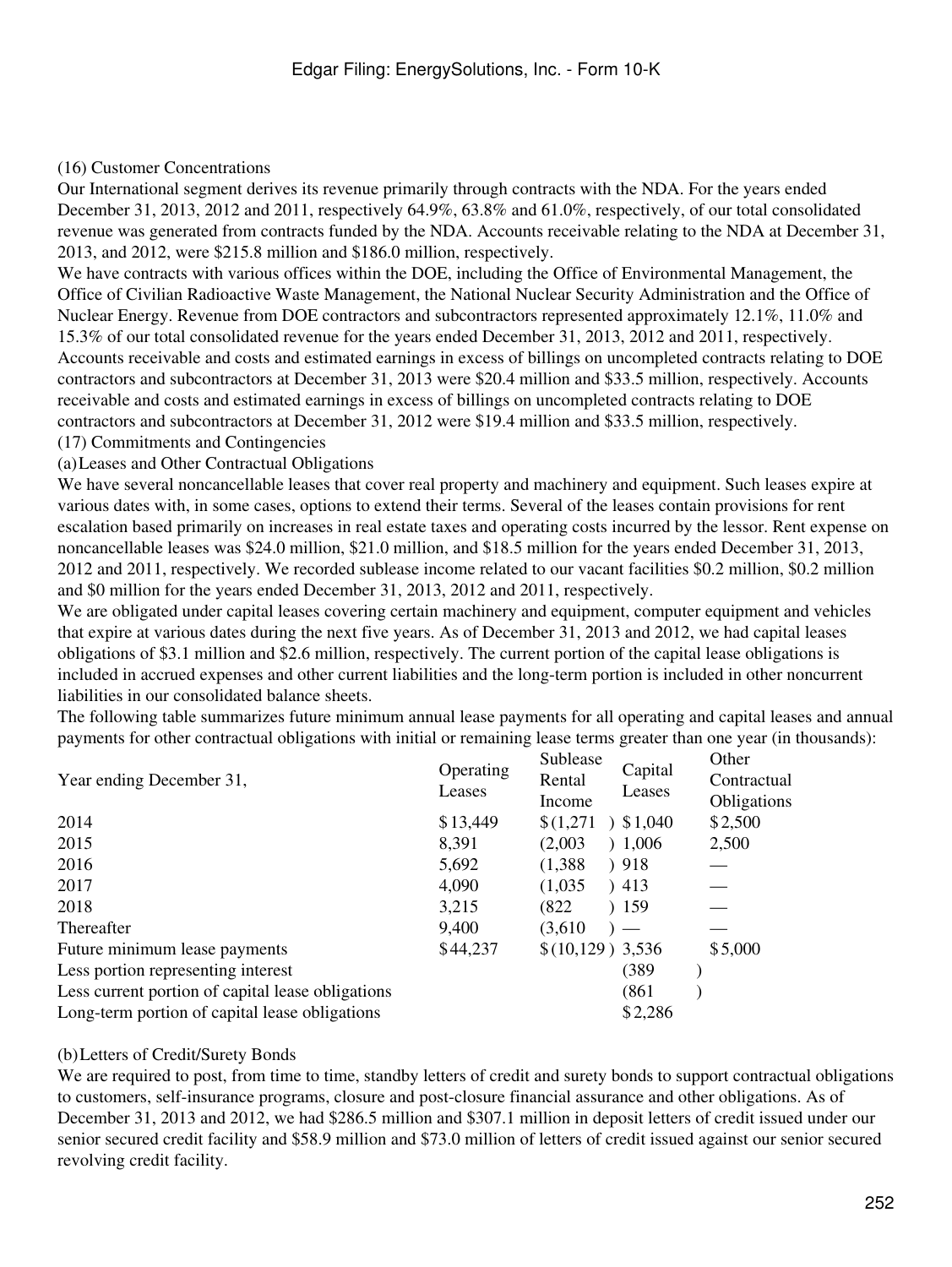As of December 31, 2013 and 2012, we had \$60.5 million and \$27.5 million, respectively, in surety bonds outstanding. With respect to the surety bonds, we have entered into certain indemnification agreements with the providers of the surety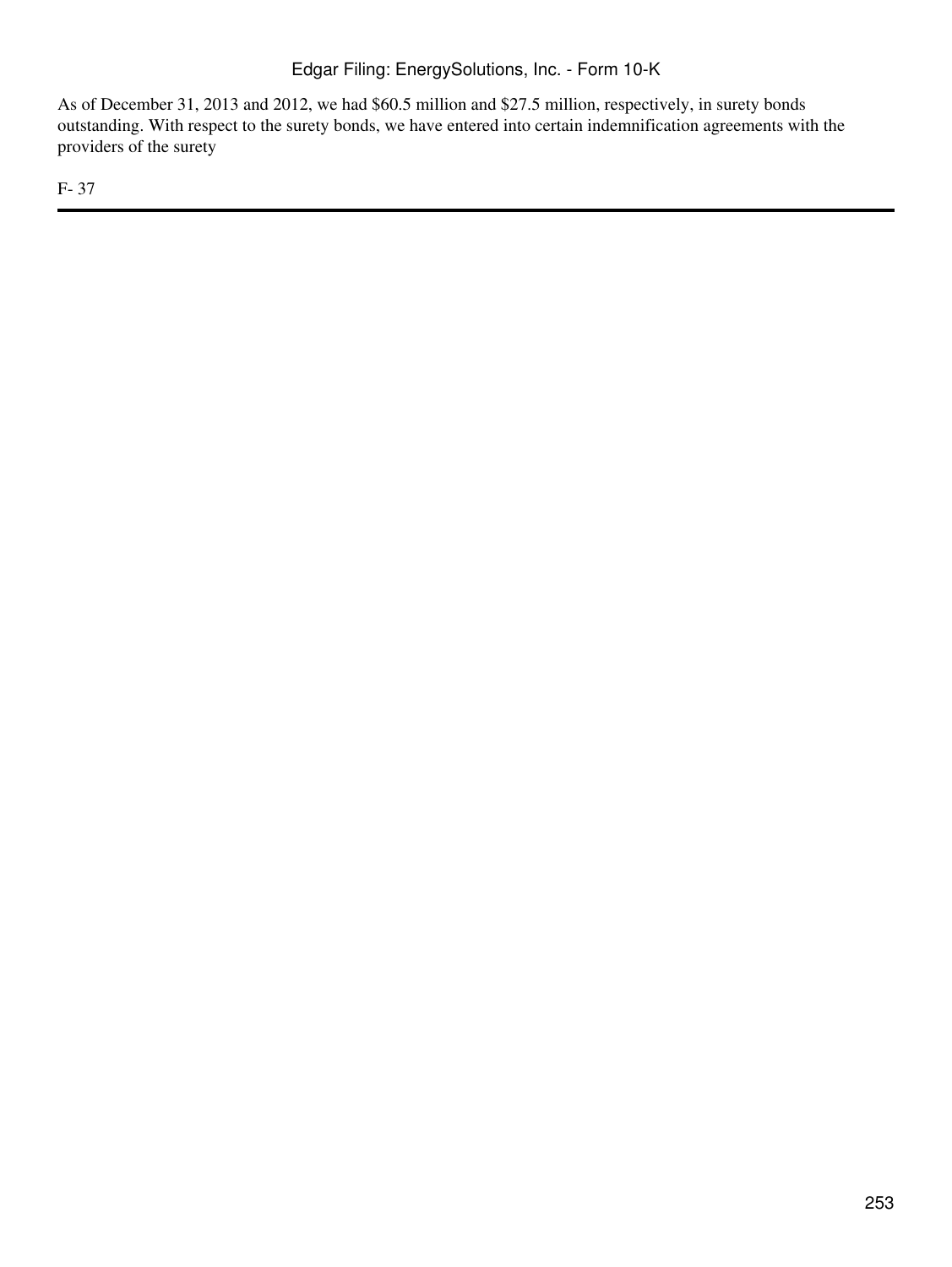bonds, which would require funding by us only if we fail to perform under the contracts being insured and the surety bond issuer was obligated to make payment to the insured parties.

Our processing and disposal facilities operate under licenses and permits that require financial assurance for closure and post-closure costs. We provide for these requirements through a combination of restricted cash, cash deposits, letters of credit, surety bonds and insurance policies. As of December 31, 2013 and 2012, the closure and post-closure state regulatory requirements for our facilities were \$142.5 million and \$151.5 million, respectively. (c)Legal Proceedings

#### Pennington et al. v. ZionSolutions, LLC, et al.

On July 14, 2011, four individuals, each of whom are electric utility customers of Commonwealth Edison Company, the former owner of the Zion Station ("Com Ed"), filed a complaint in the U.S. District Court for the Northern District of Illinois, Eastern Division, against ZionSolutions and Bank of New York Mellon, the trustee of the Zion Station decommissioning trust ("NDT") fund.

The plaintiffs claim that payments from the NDT fund to ZionSolutions for decommissioning the Zion Station are in violation of Illinois state law, Illinois state law entitles the utility customers of Com Ed to payments (or credits) of a portion of the NDT fund and that Bank of New York Mellon was inappropriately appointed by ZionSolutions as trustee of the NDT fund. The plaintiffs seek to enjoin and recover payments from the NDT fund to ZionSolutions, that payments (or credits) of a portion of the NDT fund be made to utility customers of Com Ed, the appointment of a new trustee over the NDT fund, an accounting from Bank of New York Mellon of all assets and expenditures from the NDT fund and costs and attorneys fees. The plaintiffs also seek class action certification for their claims. On September 13, 2011, the defendants filed a motion to dismiss the plaintiffs' claims. On July 29, 2013, the U.S. District Court for the Northern District of Illinois, Eastern Division dismissed the entire lawsuit. The plaintiffs appealed to the United States Court of Appeals for the Seventh Circuit. The Seventh Circuit affirmed the dismissal on January 31, 2014 and denied the plaintiffs' motion for rehearing en banc on February 28, 2014.

Litigation Relating to the Merger with Energy Capital Partners

Following the Company's January 7, 2013 announcement that it had entered into a Merger Agreement providing for the acquisition of the Company, by Parent, an entity formed by Energy Capital Partners, ten purported class action lawsuits were brought against us, the members of our board of directors, Energy Capital Partners II, LLC, Parent and Merger Sub. Six lawsuits were filed in the Delaware Court of Chancery, captioned Printz v. Rogel, et al., C.A. No. 8302-VCG (Jan. 10, 2013); Bushansky v. EnergySolutions, Inc., et al., C.A. No. 8210 (Jan. 11, 2013); Danahare v. EnergySolutions, Inc., et al., C.A. No. 8219 (Jan. 15, 2013); Graham v. EnergySolutions, Inc., et al. (Jan. 15, 2013), and Lebron v. EnergySolutions, Inc., et al., C.A. No. 8223 (Jan. 15, 2013); Louisiana Municipal Police Employees' Retirement System v. EnergySolutions, Inc., et al., C.A. No. 8350 (Feb. 22, 2013), (the "Delaware actions").

The other four lawsuits were filed in the Utah State District Court, Third Judicial District, Salt Lake County, and are titled Mohammed v. EnergySolutions, Inc., et al., No. 130400388 (Jan. 10, 2013); Luck v. EnergySolutions, Inc., et al. No. 130900256 (Jan. 11, 2013); Braiker v. EnergySolutions, Inc., et al., No. 130900573 (Jan. 25, 2013); and Temmler v. EnergySolutions, Inc., et al., No. 130900684 (Jan 31, 2013), (the "Utah actions").

Without admitting any wrongdoing and to avoid the burden, expense and disruption of continued litigation, EnergySolutions, Inc., the members of our board of directors, Energy Capital Partners II, LLC, Parent and Merger Sub entered into a settlement agreement with the plaintiffs. The Delaware and Utah courts approved the settlement agreement and dismissed the Delaware actions and Utah actions, respectively. EnergySolutions, Inc. vs. Kurion, Inc. et al.

On March 6, 2013, the Company filed a lawsuit against Kurion Inc. and John Raymont, Jr. and Mark Denton, two former EnergySolutions employees now employed by Kurion to enforce contractual and intellectual property rights related to EnergySolutions' waste treatment and vitrification technologies. The lawsuit was initially filed in the Third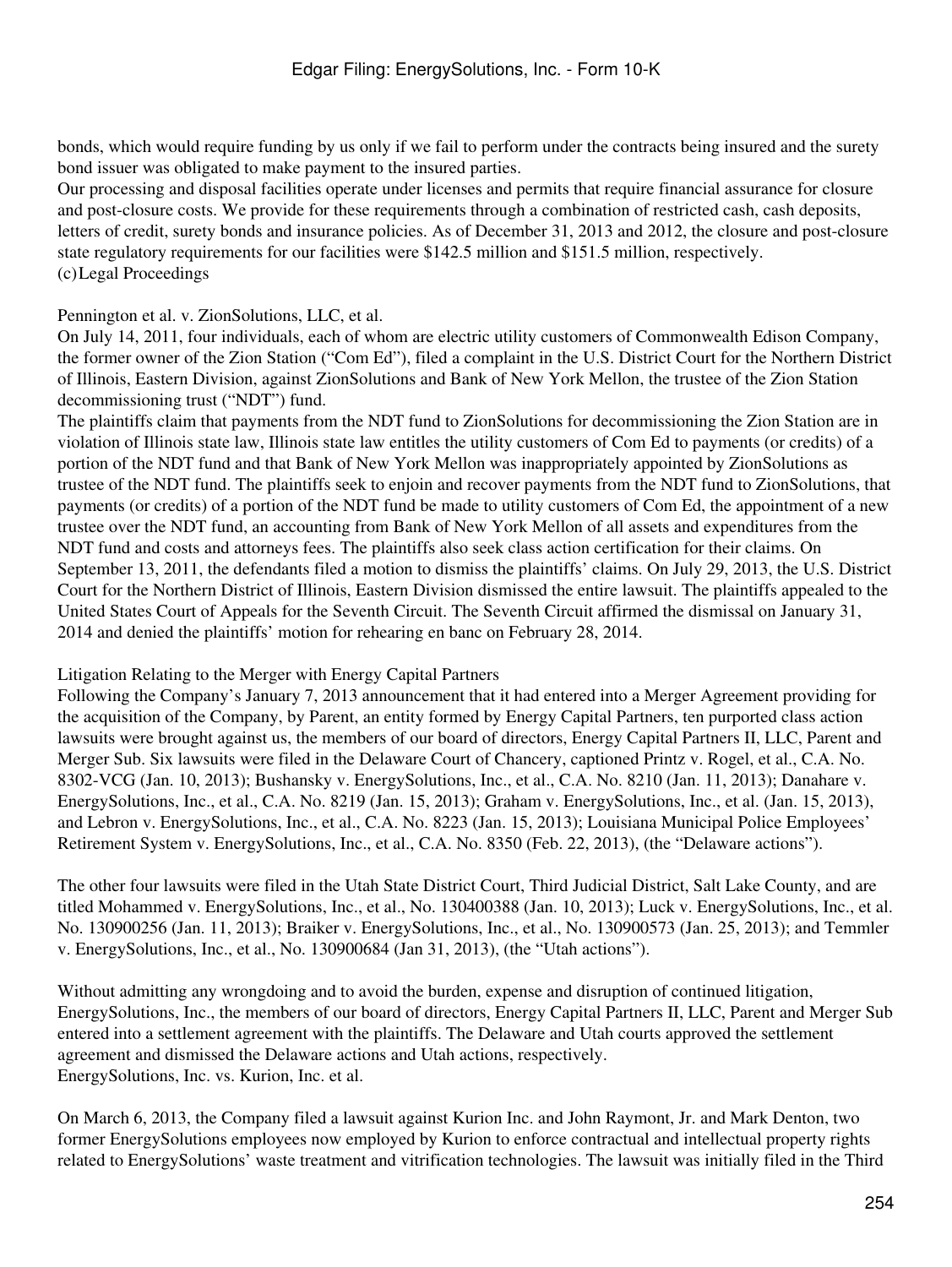# Edgar Filing: EnergySolutions, Inc. - Form 10-K

Judicial District Court in and for Salt Lake City, Utah. The Utah action was dismissed on personal jurisdiction grounds. EnergySolutions filed lawsuits to enforce the same contractual and intellectual property rights related to EnergySolutions' waste treatment and vitrification technologies in the Supreme Court of the State of New York, County of New York, on November 22, 2013 and in the State of South Carolina Court of Common Pleas County of Richland on November 22, 2013. The Company seeks monetary and punitive damages, and asks the court to enjoin further sales of all Kurion products and services that utilize or derive from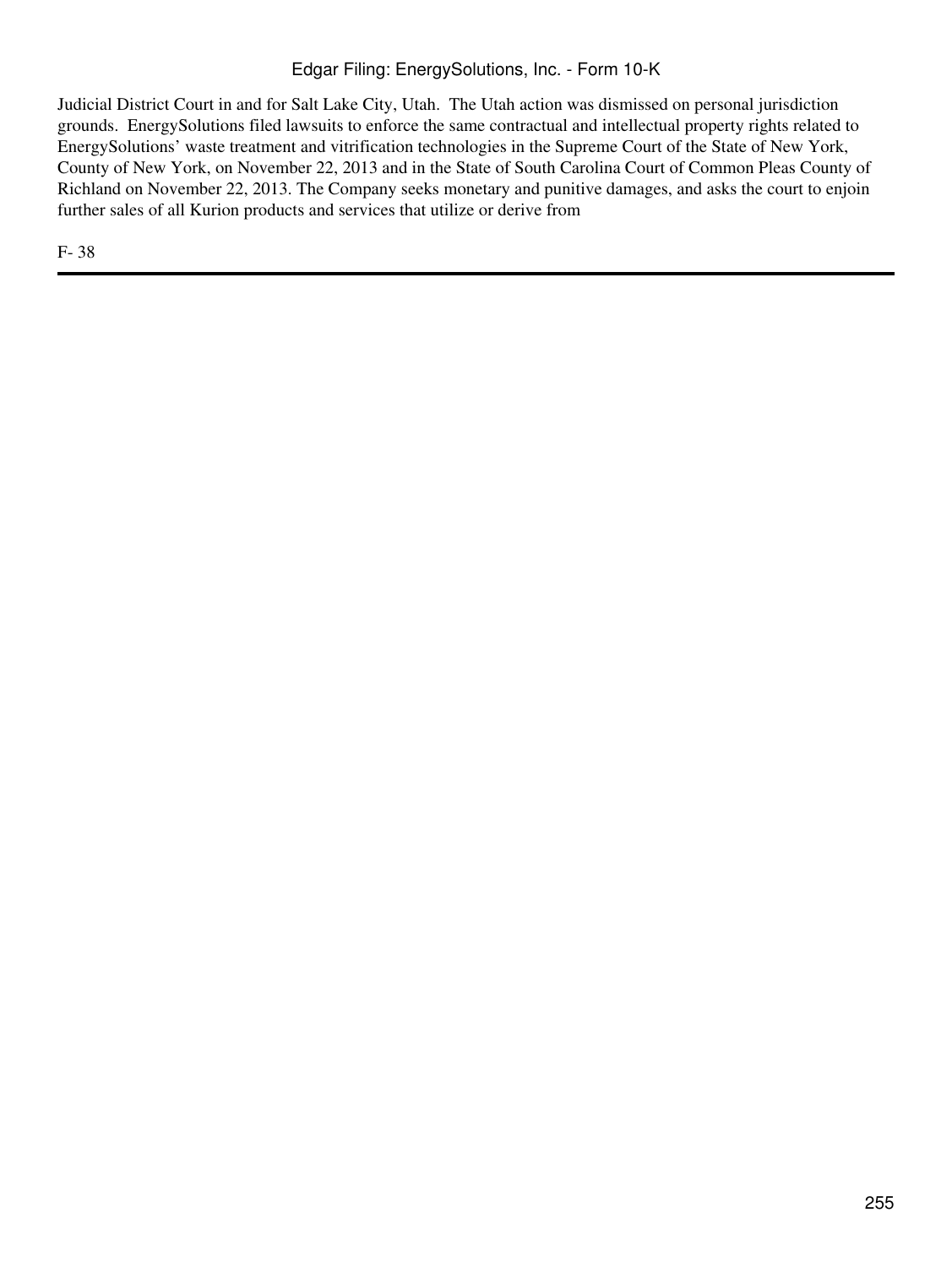the confidential and proprietary technology misappropriated from EnergySolutions. Kurion filed a claim against EnergySolutions in the Superior Court of the State of California County of Orange Central Justice Center on October 21, 2013, alleging breach of contract and asking the court for costs, reasonable attorneys' fees and unspecified damages. The lawsuits remain in initial procedural motions regarding the jurisdiction of the various courts over the subject matter and parties.

We believe the legal claims alleged against the Company in the complaints described above are without merit and we intend to vigorously defend these actions to the extent not yet resolved.

### (18) Employee Benefit Plans

We sponsor a defined contribution 401(k) plan that covers nearly all of our full time U.S. based employees. The plan is subject to the provisions of the Employee Retirement Income Security Act of 1974, as amended. Under this plan, upon the first day of the next month following commencement of employment, employees become immediately eligible to participate in the plan and to receive matching company contributions. We match 50% of the first 6% of a participant's deferred contribution. In addition, we may at our discretion contribute an additional 1% of a participant's deferred contribution. Employee contributions are fully vested immediately. Our matching contributions vest ratably over 4 years. We contributed \$3.7 million, \$3.6 million and \$3.5 million, for the years ended December 31, 2013, 2012 and 2011, respectively.

### The Electricity Supply Pension Scheme ("ESPS")

We provide a defined benefit pension plan for approximately 60 ESEU employees in the U.K. (the "ESEU Plan"). The ESEU Plan is funded by contributions from ESEU employees and EnergySolutions. All other U.K. employees are offered the opportunity to join a defined contribution pension scheme into which the Company pays a maximum of 12% of salary.

In addition, under the terms of our contract with the NDA, EnergySolutions, through its subsidiary ESEU, manages the Magnox Limited pension plan (the "Magnox Plan"), which provides pension benefits to a majority of the 3,300 employees under management in the U.K. The Magnox Plan is funded by contributions from Magnox employees and the NDA. The plan is a separate section of an overall industry scheme, the Electricity Supply Pension Scheme ("ESPS").

As part of the reorganization of the U.K. nuclear industry by the U.K. government, the NDA assumed responsibility to fund all employer pension contributions, including any deficit or a benefit in the case of any surplus, to the Magnox Plan. In addition to the employer contributions, the NDA agreed to make annual repair contributions in the amount of £20.0 million, from 2012 through 2014, for each of the years with an underfunded status position. In order to reflect these arrangements, our financial statements include an amount recoverable from the NDA, included within other noncurrent assets in an amount equal to the recorded Magnox section liability, net of tax, with a corresponding credit to revenue since the charges are allowable costs under our cost-plus contract with the NDA, offsetting a portion of the after-tax pension charges. As such, we recognized revenue of approximately \$43.1 million, \$77.3 million and \$77.8 million, for the years ended December 31, 2013, 2012 and 2011, respectively. For the years ended December 31, 2013, and 2012, we had a \$103.6 million receivable from the NDA due to an underfunded status, and a payable to the NDA of \$39.5 million, due to an overfunded status, respectively. The corresponding liability is included in pension liabilities in the accompanying consolidated balance sheets.

The following table sets forth the change in projected benefit obligation, plan assets and funded status pension plans' obligations (in thousands):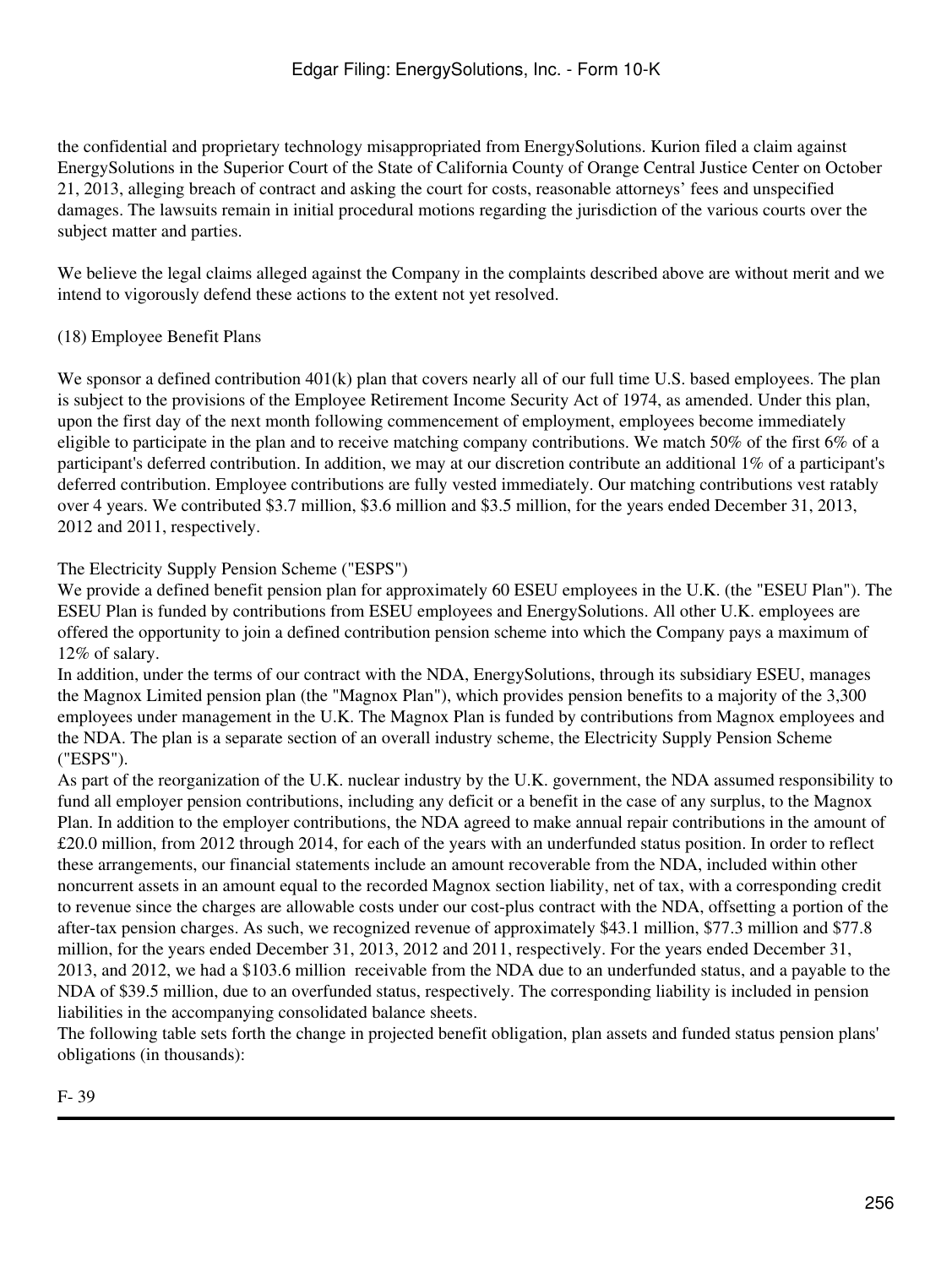|                                                     | Year Ending December 31, |             |  |
|-----------------------------------------------------|--------------------------|-------------|--|
|                                                     | 2013                     | 2012        |  |
| Changes in projected benefit obligation:            |                          |             |  |
| Projected benefit obligation at beginning of period | \$3,836,343              | \$3,447,461 |  |
| Service cost                                        | 57,272                   | 56,271      |  |
| Interest cost                                       | 156,011                  | 159,303     |  |
| Member contributions                                | 469                      | 476         |  |
| <b>Termination benefits</b>                         | 9,858                    | 23,142      |  |
| Benefits paid                                       | (160, 392)               | (169, 447)  |  |
| Actuarial gain                                      | 220,480                  | 155,815     |  |
| Foreign currency translation                        | 91,925                   | 163,322     |  |
| Projected benefit obligation at end of year         | 4,211,966                | 3,836,343   |  |
| Changes in plan assets:                             |                          |             |  |
| Fair value at beginning of period                   | 3,875,793                | 3,580,382   |  |
| Actual return on plan assets                        | 250,994                  | 193,382     |  |
| Company contributions                               | 47,257                   | 85,595      |  |
| Employee contributions                              | 469                      | 476         |  |
| <b>Termination benefits</b>                         | 8,919                    | 17,912      |  |
| Benefits paid                                       | (160, 392)               | (169, 447)  |  |
| Foreign currency translation                        | 85,343                   | 167,493     |  |
| Plan assets at end of year at fair value            | 4,108,383                | 3,875,793   |  |
| Funded status at end of year                        | \$(103,583)              | 39,450      |  |
| Amounts recognized in the consolidated balance      |                          |             |  |
| sheets:                                             |                          |             |  |
| Pension assets included in other noncurrent assets  | 103,563                  | 39,773      |  |
| Pension liabilities included in other noncurrent    | (111, 644)               | (31,043)    |  |
| liabilities                                         |                          |             |  |
| Accumulated other comprehensive loss (pretax)       | (9, 712)                 | (4,880)     |  |

The termination benefits relate to early retirement benefits provided to employees who have left service involuntarily before normal retirement age and have been granted an unreduced early retirement pension. These are contractual termination benefits required under the plans' rules.

We expect \$52.7 million to be contributed to our defined benefit pension plans in 2014. Estimated benefit plan payments for the five years following 2013 and the subsequent five years aggregated, excluding amounts recoverable from the NDA, are as follows (in thousands):

|                                                                                                          | 2014                     | 2015 | 2016     | 2017       | 2018      | Thereafter                                               |  |
|----------------------------------------------------------------------------------------------------------|--------------------------|------|----------|------------|-----------|----------------------------------------------------------|--|
| Estimated benefit plan payments                                                                          | \$174,145                |      |          |            |           | $$179,422$ $$184,699$ $$190,471$ $$196,243$ $$1,073,564$ |  |
| Net periodic benefit costs related to the Magnox pension plan consisted of the following (in thousands): |                          |      |          |            |           |                                                          |  |
|                                                                                                          | Year Ending December 31, |      |          |            |           |                                                          |  |
|                                                                                                          |                          |      | 2013     |            | 2012      | 2011                                                     |  |
| Service cost                                                                                             |                          |      | \$57,272 |            | \$56,271  | \$56,635                                                 |  |
| Interest cost                                                                                            |                          |      | 156,011  |            | 159,303   | 173,275                                                  |  |
| Expected return on plan assets                                                                           |                          |      |          | (182, 456) | (171,983) | (182, 420)                                               |  |

Net actuarial loss and the set of the set of the set of the set of the set of the set of the set of the set of the set of the set of the set of the set of the set of the set of the set of the set of the set of the set of t Termination benefits 8,763 22,667 8,182 Total net periodic benefit costs  $$40,998$   $$67,209$   $$55,672$ 

Actuarial losses expected to be recognized as a component of net periodic pension costs in 2014 are not material.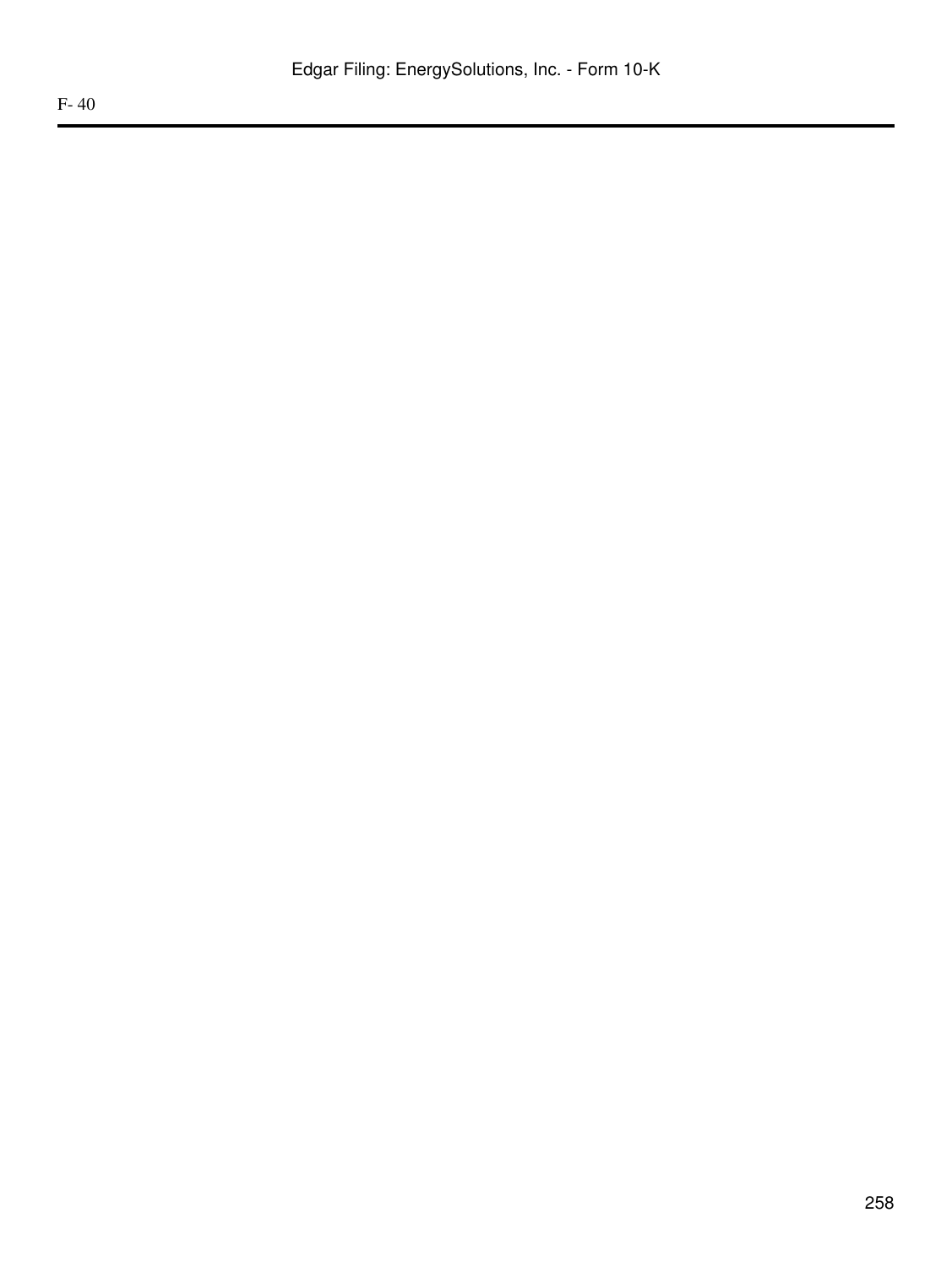Weighted average assumptions used to determine benefit obligations were as follows:

|                                         | December 31,    | December 31,    |                 |
|-----------------------------------------|-----------------|-----------------|-----------------|
|                                         | 2013            | 2012            |                 |
| Discount rate                           | 4.4             | $\%$ 43         | $\mathcal{O}_0$ |
| Expected rates of return on plan assets | $5.2\% - 5.3\%$ | $4.9\% - 5.8\%$ |                 |
| Rate of compensation increase           | 3.6             | $\%$ 3.1        | $\mathcal{O}_0$ |

The overall expected long-term rate of return is based on our view of the expected long-term rates of return of each major asset category taking into account the proportions of assets held in each category at the relevant reporting date. The expected rate of return for equities was determined by adding a long-term equity risk premium to a risk-free rate. The equity risk premium reflects our view of expected long-term returns on equities in excess of the risk-free rate, taking into account historic returns and current market conditions. The expected return on debt securities is based upon an analysis of current yields on portfolios of similar quality and duration.

The following table sets forth the target allocations and the weighted average actual allocations of plan assets:

|                    | December 31, December 31, |  |           |      |
|--------------------|---------------------------|--|-----------|------|
|                    | 2013                      |  | 2012      |      |
| Asset category:    |                           |  |           |      |
| Equities           | 16.6                      |  | $\%$ 14.7 | $\%$ |
| <b>Bonds</b>       | 47.5                      |  | % 55.7    | $\%$ |
| <b>Real Estate</b> | 5.1                       |  | $\% 5.0$  | $\%$ |
| Other              | 30.8                      |  | $\%$ 24.6 | $\%$ |
|                    | 100.0                     |  | %100.0    | $\%$ |

Our investment policy is set by the trustees of the pension plans, after consultation with the Company. The investment policy and appointed investment managers are reviewed regularly by a subset of the trustees who form an investment committee, reporting to the full trustee body. Independent investment advice is obtained by the investment committee. The investment policy considers the timing and nature of future cash flows, as well as the risk characteristics of both the liabilities and the assets held. The investment objective is to maximize returns subject to there being sufficient assets and cash flow available to pay members' benefits as and when they are due.

The trustees have a policy of cash management to ensure that sufficient liquid funds are available when divestments are required to meet benefit payment obligations as they become payable.

The following table sets forth by level within the fair value hierarchy a summary of the pension plans' investments (in thousands):

|                            | December 31, 2013 |             |             |                |
|----------------------------|-------------------|-------------|-------------|----------------|
|                            | Total             | Level 1     | Level 2     | Level 3        |
| Cash                       | \$73,764          | \$73,764    | $s-$        | $\mathbf{s}$ — |
| Fixed income securities    | 2,595,585         |             | 2,369,658   | 225,927        |
| Equity securities          | 1,285,341         | 1,148,136   | 137,205     |                |
| <b>Real Estate</b>         | 153,693           |             |             | 153,693        |
| Investments, at fair value | \$4,108,383       | \$1,221,900 | \$2,506,863 | \$379,620      |
|                            | December 31, 2012 |             |             |                |
|                            | Total             | Level 1     | Level 2     | Level 3        |
| Cash                       | \$5,384           | \$5,384     | $S-$        | $\mathbf{s}$ — |
| Fixed income securities    | 2,267,773         | 837,131     | 1,425,468   | 5,174          |
| Equity securities          | 1,108,931         | 1,108,931   |             |                |
| <b>Real Estate</b>         | 493,705           |             | 145,996     | 347,709        |
| Investments, at fair value | \$3,875,793       | \$1,951,446 | \$1,571,464 | \$352,883      |

The following table presents the rollforward for Level 3 pension plans' assets at a fair value on a recurring basis (in thousands):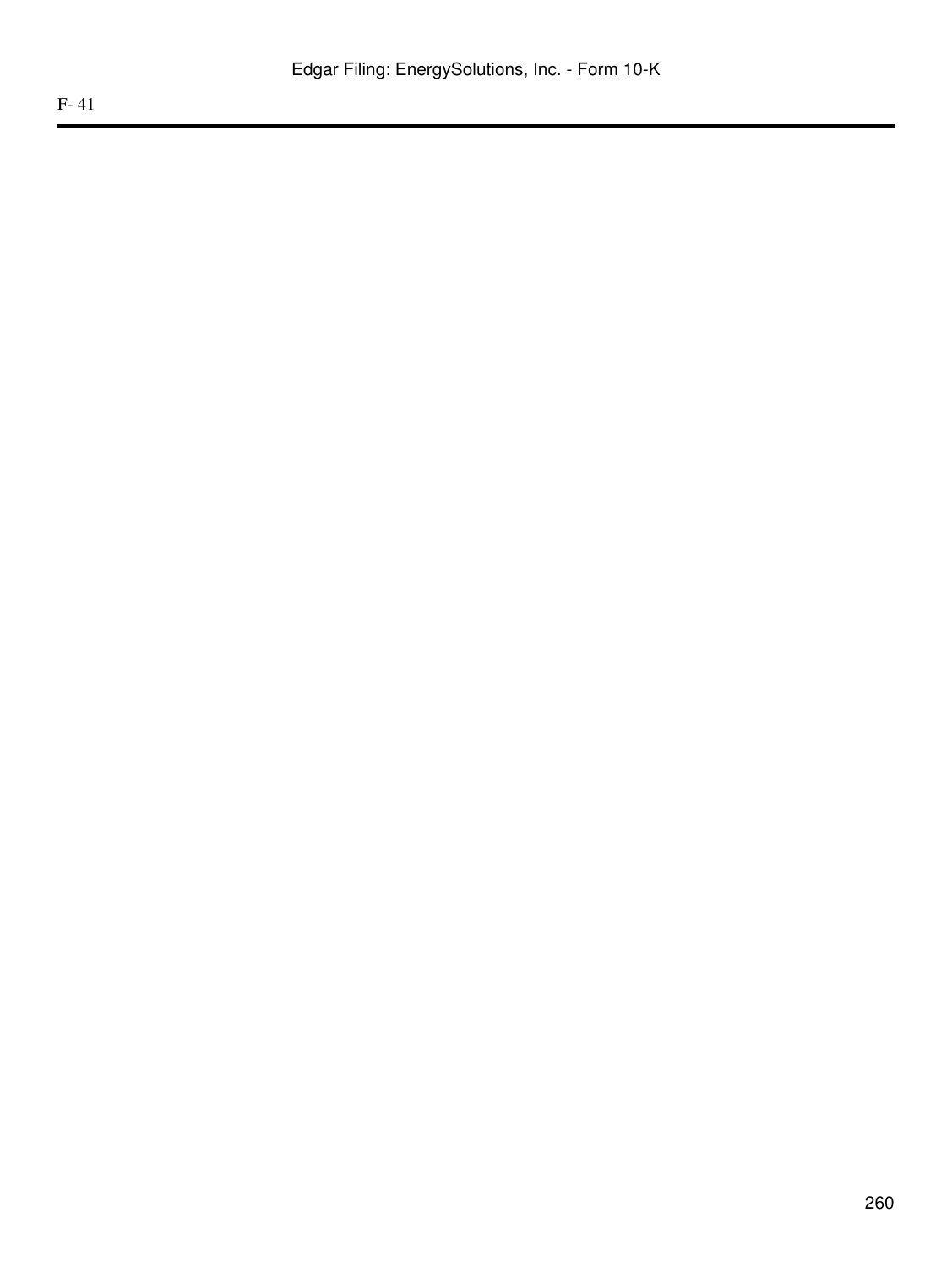| Direct Lending Securities             | December 31,<br>2013 |  |
|---------------------------------------|----------------------|--|
| Beginning balance                     | \$352,883            |  |
| Purchases and issuances               | 26,132               |  |
| Sales, dispositions and settlements   |                      |  |
| Realized gains and losses             | (1,252)              |  |
| Change in unrealized gains and losses | 1,857                |  |
| Ending balance                        | \$379,620            |  |
|                                       |                      |  |

#### (19) Restructuring

In 2012, we initiated a restructuring plan (the "Restructuring Plan") to reduce operating costs and improve profitability within our operations in the U.S. Under the Restructuring Plan, we reduced our facility footprint and implemented a reduction of force across multiple business segments and functions.

For the years ended December 31, 2013 and 2012, we recognized \$5.5 million and \$1.5 million, respectively, in restructuring charges associated with lease contract terminations. Of the charges recognized during 2013, \$1.8 million is included in cost of revenue related to our LP&D group, and \$3.7 million is included in corporate SG&A expenses within the consolidated statements of operations and comprehensive income (loss). At December 31, 2013 and December 31, 2012, we had accrued liability balances of \$9.5 million and \$1.3 million, respectively, of which \$7.3 million and \$1.3 million, respectively, were included in other long term liabilities in the accompanying consolidated balance sheets. In determining facilities lease loss liability, various assumptions were made, including the time period over which the buildings will be vacant, expected sublease terms and expected sublease rates. Adjustments to this accrual may be required in future periods if events and circumstances change.

For the years ended December 31, 2013 and 2012, we recognized \$1.1 million and \$8.7 million, respectively, in restructuring charges related to severance and employee termination benefits, which are included in the consolidated statements of operations and comprehensive income (loss) under SG&A. The corresponding employee termination liabilities as of December 31, 2013 and December 31, 2012 were \$1.1 million and \$4.4 million, respectively, and are included in accrued expenses and other current liabilities in the consolidated balance sheets. In February 2013, we announced that we had substantially completed the Restructuring Plan. The remaining unpaid termination benefits are expected to be paid within the next six months.

For the year ended December 31, 2012, we also recognized approximately \$5.2 million in restructuring charges related to professional, legal and consulting fees, which are included in the consolidated statements of operations and comprehensive income (loss) under corporate SG&A. No liability for these charges was outstanding as of December 31, 2012. No charges of this nature were recognized during 2013.

 In 2009, we started an initial organizational review of our Magnox sites and identified an opportunity to reduce the existing workforce, primarily at three sites at which decommissioning was relatively close to completion with only a few projects remaining. The termination plan was presented in two phases and was approved by the NDA. As a result of overstaffing at the Magnox sites, approximately 300 employees left us on a voluntary basis. For the year ended December 31, 2013, we recognized an additional \$55.6 million of expected employee termination benefits related to the termination of approximately 200 employees at the Bradwell site, which is rapidly moving into the early care and maintenance phase. Additionally, we also accrued employee termination benefits for the Chapelcross site, which is decreasing in size following completion of defueling activities and is preparing for further decommissioning, as well as the Dungeness, Oldbury, Trawsfynydd sites, which are getting ready to re-shape the workforce following cessation of power generation in 2014. No termination benefits were recognized for year ended December 31, 2012. These benefits are included in cost of revenue in the accompanying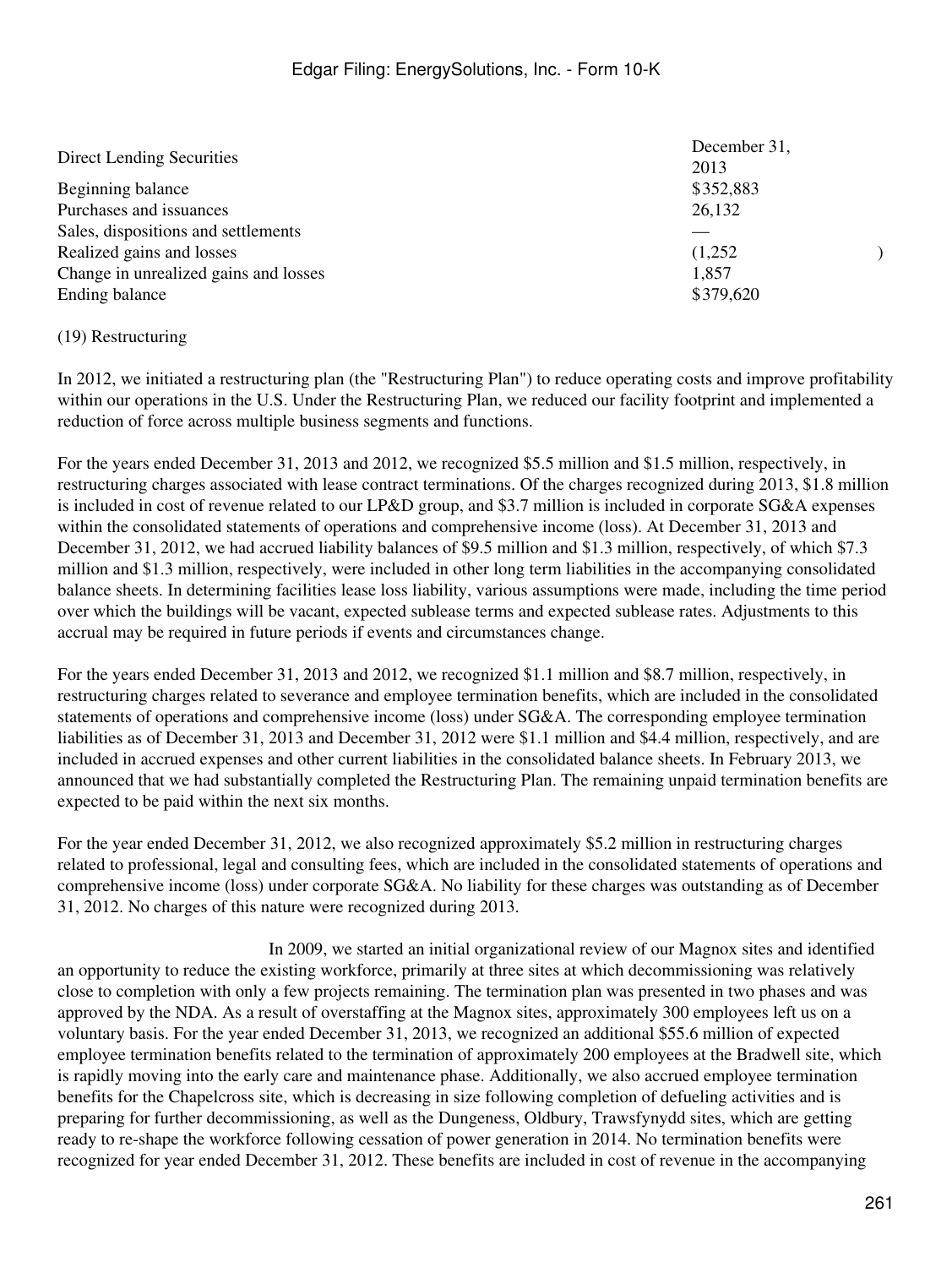# Edgar Filing: EnergySolutions, Inc. - Form 10-K

consolidated statements of operations and comprehensive income (loss) related to our International operations. The corresponding liability as of December 31, 2013 and December 31, 2012 was \$46.7 million and \$5.7 million, respectively, and is included in accrued expenses and other current liabilities and other long term liabilities in the consolidated balance sheets. The remaining liability is expected to be paid over approximately the next 24 months.

The following is a reconciliation of the beginning and ending liability balances related to the Magnox employee termination benefits (in thousands):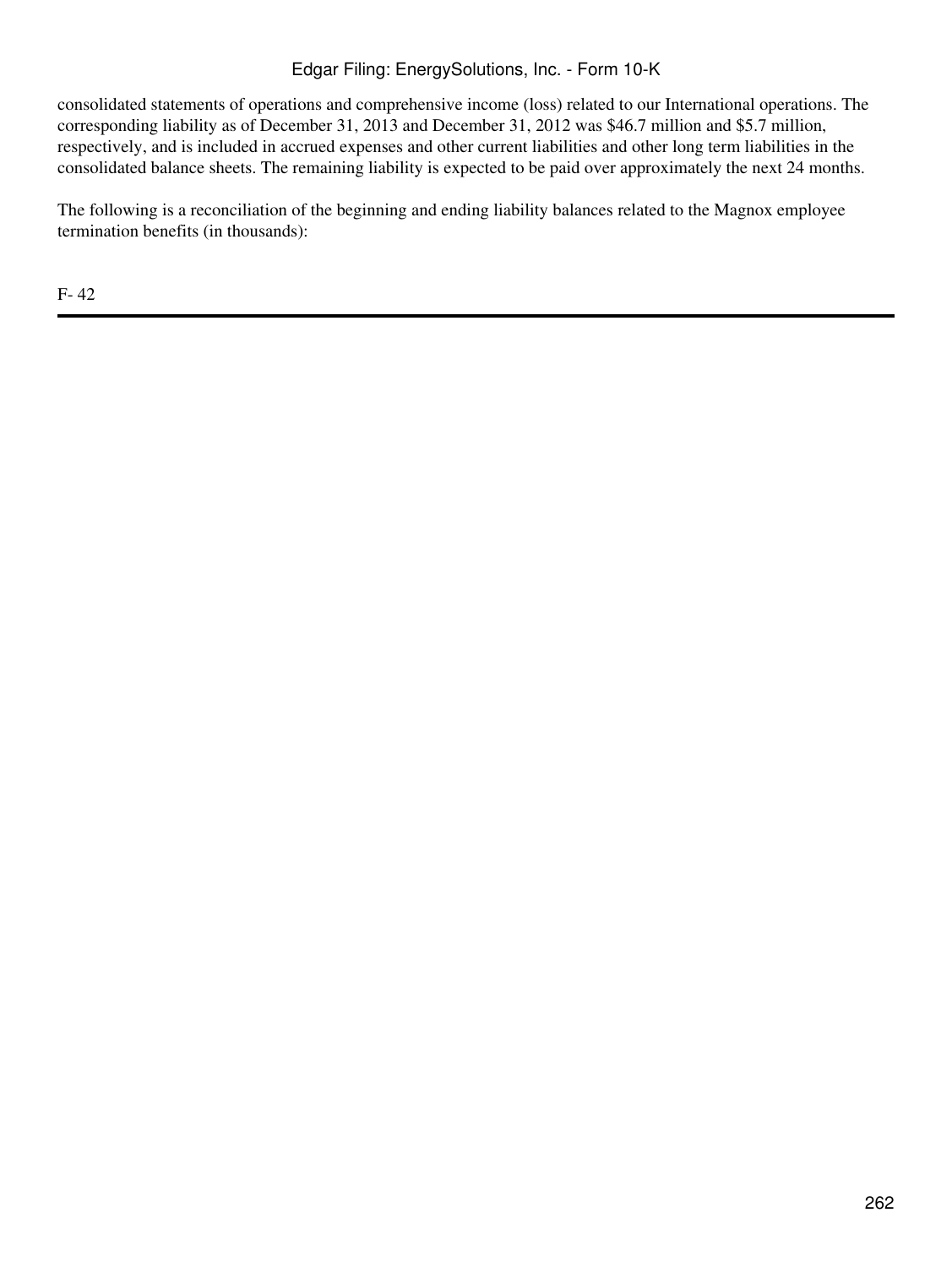|                         | December 31, | December 31,      |  |
|-------------------------|--------------|-------------------|--|
|                         | 2013         | 2012              |  |
| Beginning liability     | \$5,695      | \$32,659          |  |
| Additions               | 55,555       |                   |  |
| Payments                | (17, 195)    | (27, 888)         |  |
| Effect of exchange rate | 2,673        | 924               |  |
| Ending liability        | 46,728       | 5,695             |  |
| Less current portion    | (23,055)     | $\hspace{0.05cm}$ |  |
| Long term portion       | \$23,673     | \$5,695           |  |

The termination plan and employee benefits paid for the termination of these employees are in accordance with the existing employee and the trade union agreements and were pre-approved by the NDA. All employee termination benefits are treated as part of the normal Magnox cost base and are reimbursed by the NDA.

Magnox Limited continues to transition as sites move to a new state within their lifecycle. The Magnox Optimized Decommissioning Program ("MODP") includes approximately ten further changes of organization across the ten Magnox sites in the next 5 years. As a result of these changes and the drive to reduce support and overhead costs, there will be significant manpower reductions, expected to be approximately 600 employees, during the next two years, followed by a further reduction of approximately 1,000 employees in the period from 2016 to 2020. The MODP has been approved by the NDA and forms part of the NDA funding settlement which in turn is part of the U.K. government's current Comprehensive Spending Review ("CSR").

The current total termination benefit costs included within the MODP over the remainder of the CSR period to 2015 is estimated to be approximately \$96.0 million, and is expected to be paid over the next six years. These amounts are estimates and have not yet been recorded because accounting criteria have not yet been met.

(20) Accumulated Other Comprehensive Income (Loss)

The following table presents the changes in the accumulated balances for each component of other comprehensive income (loss):

|                                                  | Foreign     | Change in      | Accumulated   |  |
|--------------------------------------------------|-------------|----------------|---------------|--|
| (in thousands)                                   | currency    | unrecognized   | other         |  |
|                                                  | translation | actuarial loss | comprehensive |  |
|                                                  | items       |                | <b>loss</b>   |  |
| Beginning Balance at December 31, 2012           | \$(17,076)  | \$ (4,880)     | 3(21,956)     |  |
| Current period other comprehensive income (loss) | 3.911       | (4.832)        | (921)         |  |
| Ending balance at December 31, 2013              | \$(13,165)  | \$(9,712)      | \$(22,877)    |  |

#### (21) Related Party Transactions

In connection with the execution of his employment agreement as of the date of the Merger Transaction, our chief executive officer purchased 5,000 shares of Rockwell's common stock worth \$5,000,000 on June 7, 2013. As required by his employment arrangement, on July 26, 2012, our chief executive officer purchase 884,614 shares of stock from the Company through his account in the Company's 401(k) plan at a price of \$1.69 per share. Clare Spottiswoode, who was a member of the Company's Board until the Merger Transaction, has served as Chair of EnergySolutions EU Limited, a wholly-owned subsidiary of the Company based in the United Kingdom, since January 2010. Pursuant to her Letter of Appointment, dated as of December 18, 2009, Ms. Spottiswoode was paid an annual fee of £150,000 for her service as Chair. This transaction was approved by the Company's then existing Audit Committee.

(22) Selected Quarterly Financial Data (Unaudited)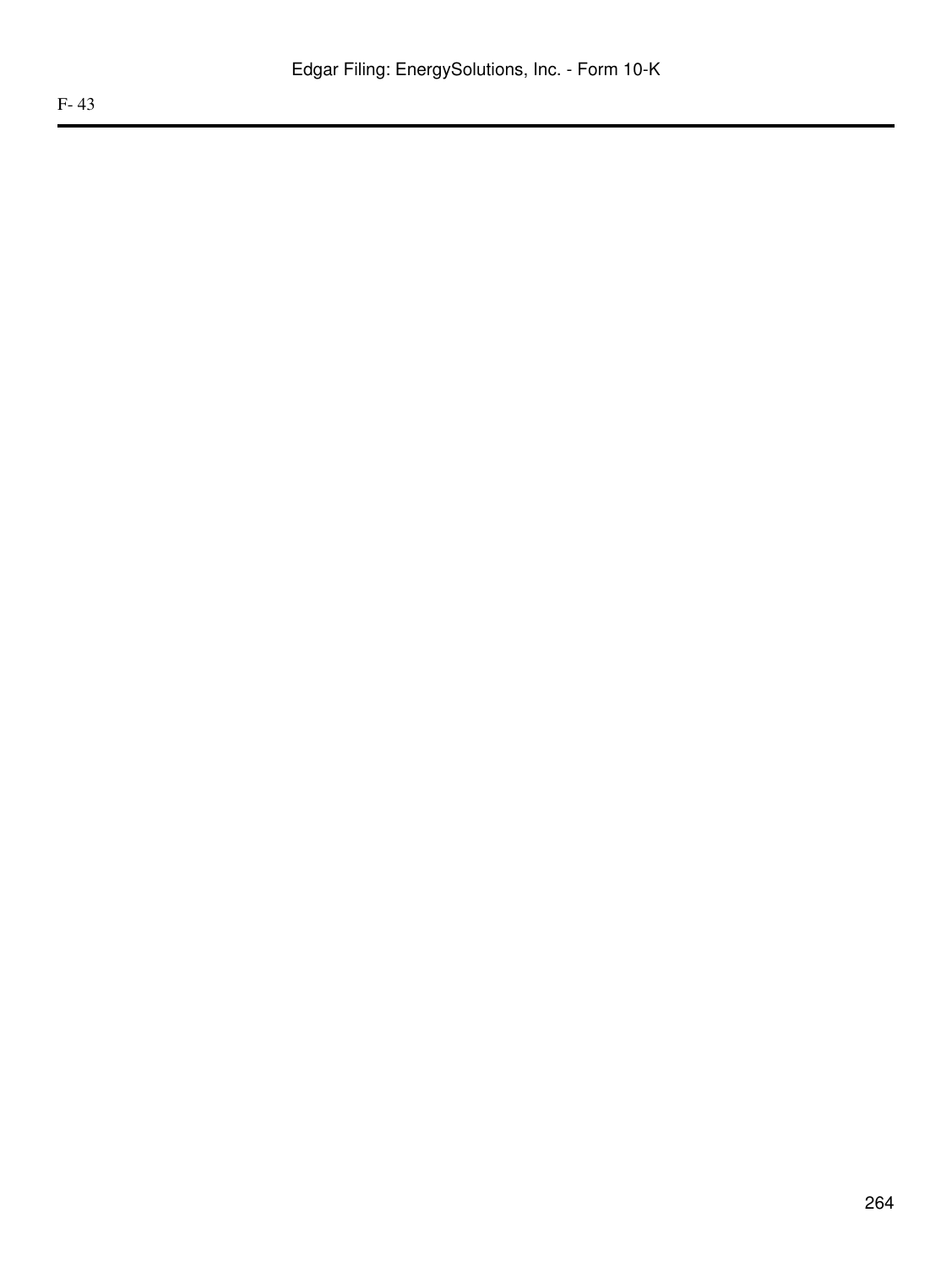|                                                                     | 2013 Quarters Ended                       |           |           |                          |  |  |  |
|---------------------------------------------------------------------|-------------------------------------------|-----------|-----------|--------------------------|--|--|--|
|                                                                     | March 31                                  | June $30$ |           | September 30 December 31 |  |  |  |
|                                                                     | (in thousands, except for per share data) |           |           |                          |  |  |  |
| Statement of operations data:                                       |                                           |           |           |                          |  |  |  |
| Revenue                                                             | \$526,208                                 | \$411,038 | \$392,474 | \$474,678                |  |  |  |
| Gross profit $(1)$                                                  | 46,430                                    | 47,397    | 36,485    | 67,128                   |  |  |  |
| Income (loss) from operations <sup><math>(1)(2)</math></sup>        | 14,875                                    | (22,098)  | 10,239    | 28,428                   |  |  |  |
| Net income (loss) attributable to EnergySolutions <sup>(1)(2)</sup> | (8,200)                                   | (57,230)  | (4,855)   | 15,632                   |  |  |  |
| Net income (loss) per share data $(3)$                              |                                           |           |           |                          |  |  |  |
| <b>Basic</b>                                                        | \$0.09                                    | $)$ N/A   | N/A       | N/A                      |  |  |  |
| Diluted                                                             | (0.09)                                    | $)$ N/A   | N/A       | N/A                      |  |  |  |
| Number of shares used in per share calculations:                    |                                           |           |           |                          |  |  |  |
| <b>Basic</b>                                                        | 90,360                                    | N/A       | N/A       | N/A                      |  |  |  |
| Diluted                                                             | 90,360                                    | N/A       | N/A       | N/A                      |  |  |  |
|                                                                     |                                           |           |           |                          |  |  |  |

(1)The second quarter of 2013, includes \$32.6 million of Merger Transaction related expenses comprised of employee incentive compensation and related payroll taxes and professional fees.

(2) During 2013, we paid \$8.0 million in lead arranger banker fees in connection with amendments made to our senior secured credit facility to obtain consent from our lender to complete the Merger Transaction.

(3)The Company's common stock ceased to be traded on the New York Stock Exchange after close of market on May 24, 2013, and continues its operations as a privately-held company.

|                                                                  | 2012 Quarters Ended                       |            |                          |           |  |  |  |
|------------------------------------------------------------------|-------------------------------------------|------------|--------------------------|-----------|--|--|--|
|                                                                  | March 31                                  | June $30$  | September 30 December 31 |           |  |  |  |
|                                                                  | (in thousands, except for per share data) |            |                          |           |  |  |  |
| Statement of operations data:                                    |                                           |            |                          |           |  |  |  |
| Revenue                                                          | \$490,692                                 | \$392,621  | \$444,157                | \$480,035 |  |  |  |
| Gross profit $(1)$                                               | 31,680                                    | 35,903     | 46,157                   | 56,986    |  |  |  |
| Income (loss) from operations <sup>(1)</sup>                     | (1,252)                                   | $+4,089$   | 18,664                   | 18,406    |  |  |  |
| Net income (loss) attributable to EnergySolutions <sup>(2)</sup> | (669)                                     | ) 5,444    | 10,052                   | (10, 845) |  |  |  |
| Net income (loss) per share data:                                |                                           |            |                          |           |  |  |  |
| <b>Basic</b>                                                     | \$(0.01)                                  | $)$ \$0.06 | \$0.11                   | \$(0.12)  |  |  |  |
| Diluted                                                          | (0.01)                                    | 0.06       | 0.11                     | (0.12)    |  |  |  |
| Number of shares used in per share calculations:                 |                                           |            |                          |           |  |  |  |
| Basic                                                            | 89,066                                    | 89,249     | 89,994                   | 90,253    |  |  |  |
| Diluted                                                          | 89,066                                    | 89,249     | 89,994                   | 90,256    |  |  |  |
|                                                                  |                                           |            |                          |           |  |  |  |

(1) recorded during the first quarter of 2012, \$15.4 million in restructuring costs and \$8.7 million favorable ARO cost Includes charges for the following items: \$5.6 million reversal of incentive fee related to our Salt Waste project estimate adjustment related to the Zion Station project, both recorded during the fourth quarter of 2012.

(2) U.S. and foreign deferred tax assets with no offsetting benefit for losses in the U.S. and certain other entities in the Includes \$18.0 million in income tax expense resulting from an increase in the valuation allowance against certain U.K. due to the valuation allowance positions.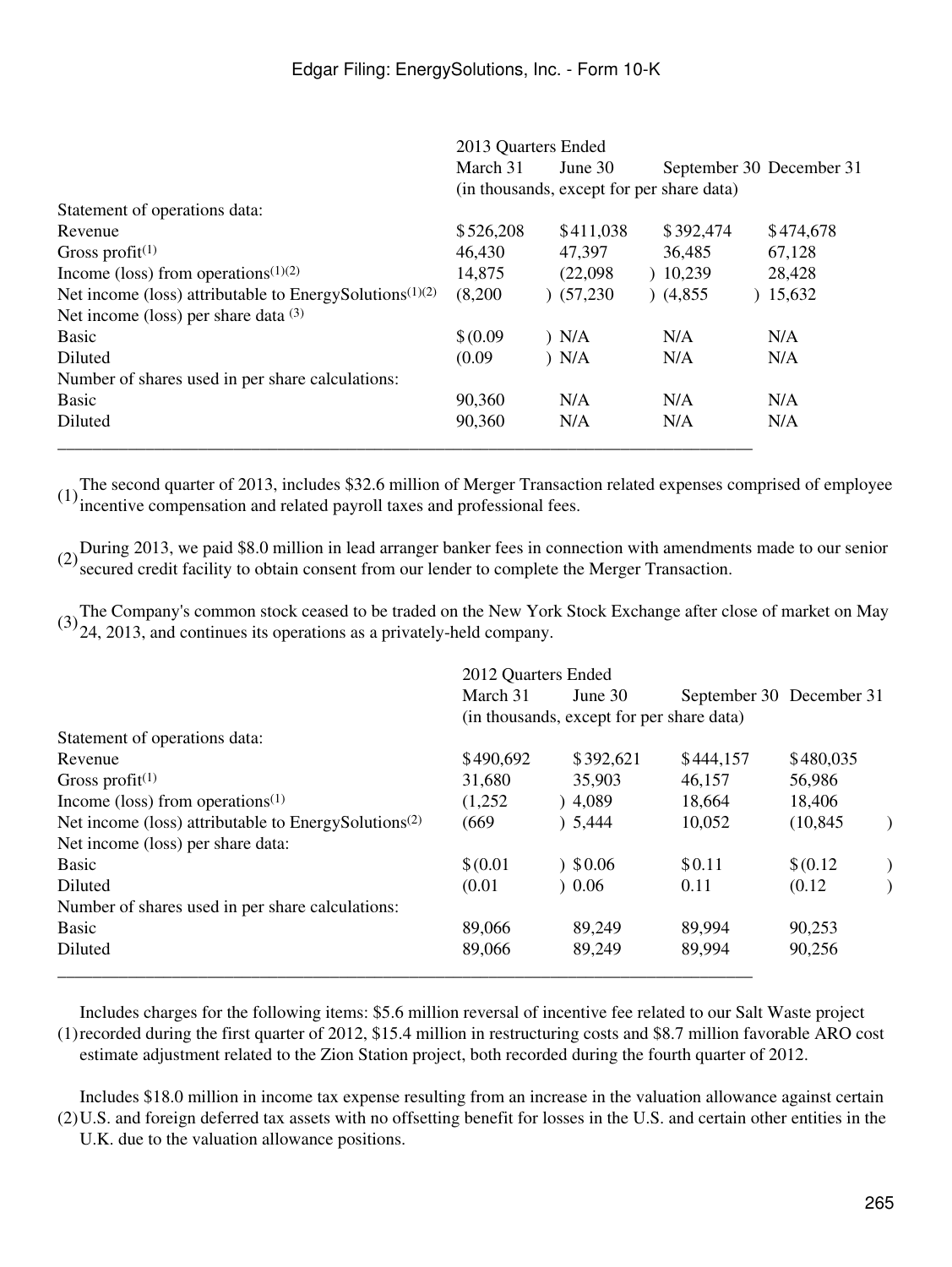# Edgar Filing: EnergySolutions, Inc. - Form 10-K

(23) Guarantor and Non-Guarantor Financial Information

The 2018 senior notes were issued by EnergySolutions, Inc., the parent company, and EnergySolutions, LLC (together with EnergySolutions, Inc., the "Issuers"). The senior notes are jointly and severally guaranteed on a full and unconditional basis by each of the EnergySolutions, Inc.'s current and future domestic 100% owned subsidiaries that are guarantors under the senior secured credit facility, other than ZionSolutions LLC, which was established for the purpose of the Company's license stewardship initiative, as well as up to five other special purpose subsidiaries that may be established for similar license stewardship projects, and certain other non-operating or immaterial subsidiaries.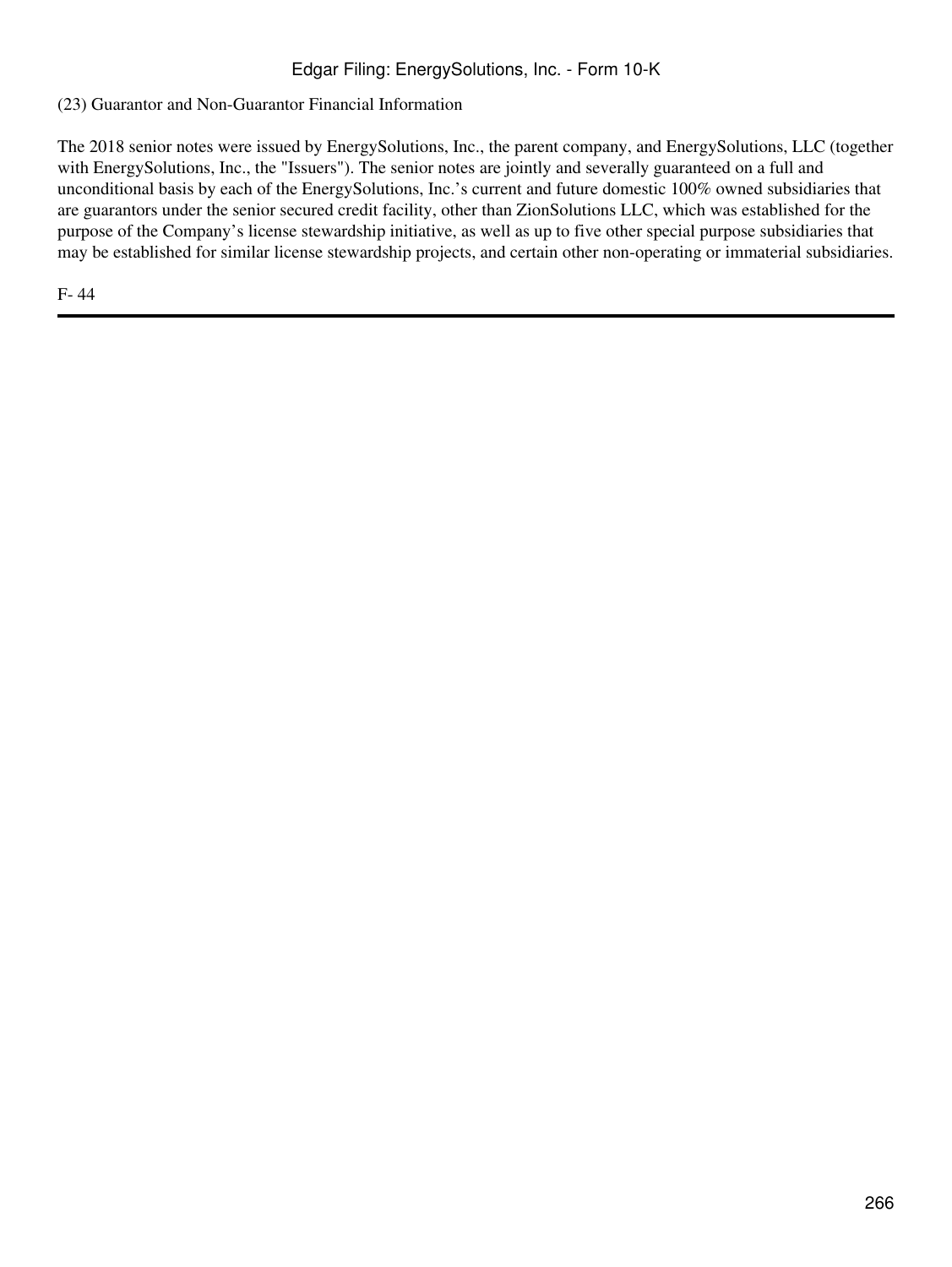Presented below is the consolidating financial information of the issuers, our subsidiaries that are guarantors (the "Guarantor Subsidiaries"), and our subsidiaries that are not guarantors (the "Non-Guarantor Subsidiaries"). The consolidating financial information reflects the investments of EnergySolutions, Inc. in the Guarantor Subsidiaries and the Non-Guarantor Subsidiaries using the equity method of accounting.

### CONSOLIDATING STATEMENT OF OPERATIONS

For The Year ended December 31, 2013

(in thousands)

|                                                                | Energy<br>Solutions,<br>Inc. | Energy<br>Solutions,<br><b>LLC</b> | Guarantor<br>Subsidiaries | Non-<br>Guarantor<br>Subsidiaries |                          | Eliminations Consolidated  |
|----------------------------------------------------------------|------------------------------|------------------------------------|---------------------------|-----------------------------------|--------------------------|----------------------------|
| Revenue                                                        | $\frac{\S}{\S}$              | \$92,188                           | \$386,838                 | \$1,385,938                       | \$(60,566)               | \$1,804,398                |
| Cost of revenue                                                |                              | (34, 534)                          | (313, 263)                | (1,319,727)                       | 60,566                   | (1,606,958)                |
| Gross profit                                                   |                              | 57,654                             | 73,575                    | 66,211                            |                          | 197,440                    |
| Selling, general and administrative<br>expenses                |                              | (121, 617)                         | (27, 405)                 | (21, 439)                         |                          | (170, 461)<br>$\lambda$    |
| Equity in income of unconsolidated<br>joint ventures           |                              |                                    | 4,465                     |                                   |                          | 4,465                      |
| Operating income (loss)                                        |                              | (63,963)<br>$\lambda$              | 50,635                    | 44,772                            |                          | 31,444                     |
| Interest expense                                               |                              | (61, 640)                          | (5)                       | (15, 129)                         |                          | (76, 774)<br>$\mathcal{L}$ |
| Income (loss) from subsidiaries                                | (54, 619)                    | 78,588                             |                           |                                   | (23,969)                 |                            |
| Other, net                                                     |                              | (7,604)                            | 156                       | 5,882                             |                          | (1,566)<br>$\mathcal{E}$   |
| Income (loss) before income taxes                              | (54, 619)                    | (54, 619)                          | 50,786                    | 35,525                            | (23,969)                 | (46,896)<br>$\mathcal{E}$  |
| Provision for income taxes                                     | (34)                         |                                    |                           | (7, 735)                          |                          | (7,769)                    |
| Net income (loss)                                              | (54, 653)                    | (54, 619)<br>$\lambda$             | 50,786                    | 27,790                            | (23,969)                 | (54, 665)<br>$\lambda$     |
| Less: net income attributable to<br>noncontrolling interests   |                              |                                    |                           | 12                                |                          | 12                         |
| Net income (loss) attributable to<br>EnergySolutions           |                              | \$(54,653) \$(54,619) \$50,786     |                           | \$27,802                          | \$ (23,969)<br>$\lambda$ | \$(54,653)                 |
| Other comprehensive income (loss):                             |                              |                                    |                           |                                   |                          |                            |
| Net income (loss)                                              |                              | \$(54,653) \$(54,619) \$50,786     |                           | \$27,790                          | \$(23,969)<br>$\lambda$  | \$ (54,665)                |
| Foreign currency translation<br>adjustments, net of taxes      |                              |                                    |                           | 3,911                             |                          | 3,911                      |
| Change in unrecognized actuarial loss                          |                              |                                    |                           | (4,832)                           |                          | (4,832)<br>$\mathcal{E}$   |
| Other comprehensive income (loss)                              | (54, 653)<br>$\lambda$       | (54, 619)<br>$\lambda$             | 50,786                    | 26,869                            | (23,969)                 | (55, 586)<br>$\mathcal{E}$ |
| Less: net income attributable to<br>noncontrolling interests   |                              |                                    |                           | 12                                |                          | 12                         |
| Comprehensive income (loss)<br>attributable to EnergySolutions |                              | \$(54,653) \$(54,619) \$50,786     |                           | \$26,881                          | \$ (23,969)              | \$ (55,574)                |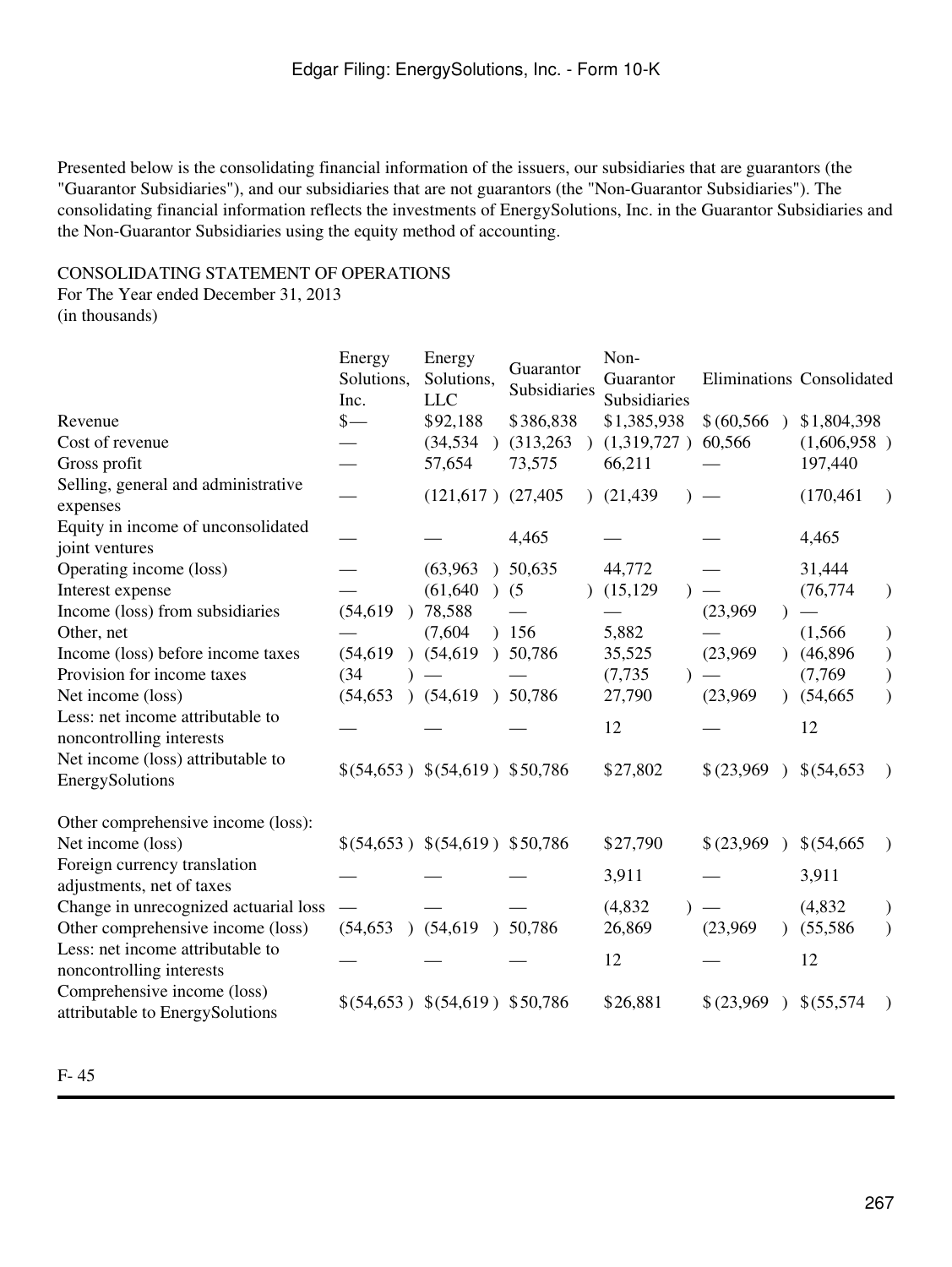# CONSOLIDATING STATEMENT OF OPERATIONS For The Year Ended December 31, 2012

(in thousands)

|                                                                | Energy<br>Solutions,<br>Inc. | Energy<br>Solutions,<br><b>LLC</b> | Guarantor<br>Subsidiaries | Non-<br>Guarantor<br>Subsidiaries |                             | Eliminations Consolidated |
|----------------------------------------------------------------|------------------------------|------------------------------------|---------------------------|-----------------------------------|-----------------------------|---------------------------|
| Revenue                                                        | $\frac{\epsilon}{2}$         | \$75,143                           | \$453,709                 | \$1,331,675                       | \$ (53,022)                 | \$1,807,505               |
| Cost of revenue                                                |                              | (40, 716)                          | $)$ (384,463)             | (1,264,622)                       | 53,022                      | (1,636,779)               |
| Gross profit                                                   |                              | 34,427                             | 69,246                    | 67,053                            |                             | 170,726                   |
| Selling, general and administrative<br>expenses                |                              | (84, 430)<br>$\lambda$             | (33,297)                  | (20, 484)                         |                             | (138, 211)<br>$\lambda$   |
| Equity in income of unconsolidated<br>joint ventures           |                              |                                    | 7,392                     |                                   |                             | 7,392                     |
| Operating income (loss)                                        |                              | (50,003)<br>$\mathcal{L}$          | 43,341                    | 46,569                            |                             | 39,907                    |
| Interest expense                                               |                              | (57, 770)                          | $\overline{\phantom{0}}$  | (13, 441)                         |                             | (71,211)                  |
| Income (loss) from subsidiaries                                | 3,993                        | 116,526                            |                           |                                   | (120, 519)                  |                           |
| Other, net                                                     |                              | (4,760)                            | (1,256)                   | 59,208                            |                             | 53,192                    |
| Income (loss) before income taxes                              | 3,993                        | 3,993                              | 42,085                    | 92,336                            | (120, 519)<br>$\mathcal{L}$ | 21,888                    |
| Benefit from (provision for) income<br>taxes                   | (11)                         |                                    |                           | (17,948)                          |                             | (17,959)                  |
| Net income (loss)                                              | 3,982                        | 3,993                              | 42,085                    | 74,388                            | (120, 519)<br>$\mathcal{L}$ | 3,929                     |
| Less: net income attributable to<br>noncontrolling interests   |                              |                                    |                           | 53                                |                             | 53                        |
| Net income (loss) attributable to<br>EnergySolutions           | \$3,982                      | \$3,993                            | \$42,085                  | \$74,441                          | \$(120,519)                 | \$3,982                   |
| Other comprehensive income (loss):                             |                              |                                    |                           |                                   |                             |                           |
| Net income (loss)                                              | \$3,982                      | \$3,993                            | \$42,085                  | \$74,388                          | \$(120,519)                 | \$3,929                   |
| Foreign currency translation<br>adjustments, net of taxes      |                              | 6,863                              |                           | 6,863                             | (6, 863)<br>$\mathcal{L}$   | 6,863                     |
| Change in unrecognized actuarial gain                          |                              | (450)                              |                           | (450)<br>$\lambda$                | 450                         | (450)                     |
| Other comprehensive income (loss)                              | 3,982                        | 10,406                             | 42,085                    | 80,801                            | (126, 932)<br>$\lambda$     | 10,342                    |
| Less: net income attributable to<br>noncontrolling interests   |                              |                                    |                           | 53                                |                             | 53                        |
| Comprehensive income (loss)<br>attributable to EnergySolutions | \$3,982                      | \$10,406                           | \$42,085                  | \$80,854                          | \$(126,932)                 | \$10,395                  |
| $F-46$                                                         |                              |                                    |                           |                                   |                             |                           |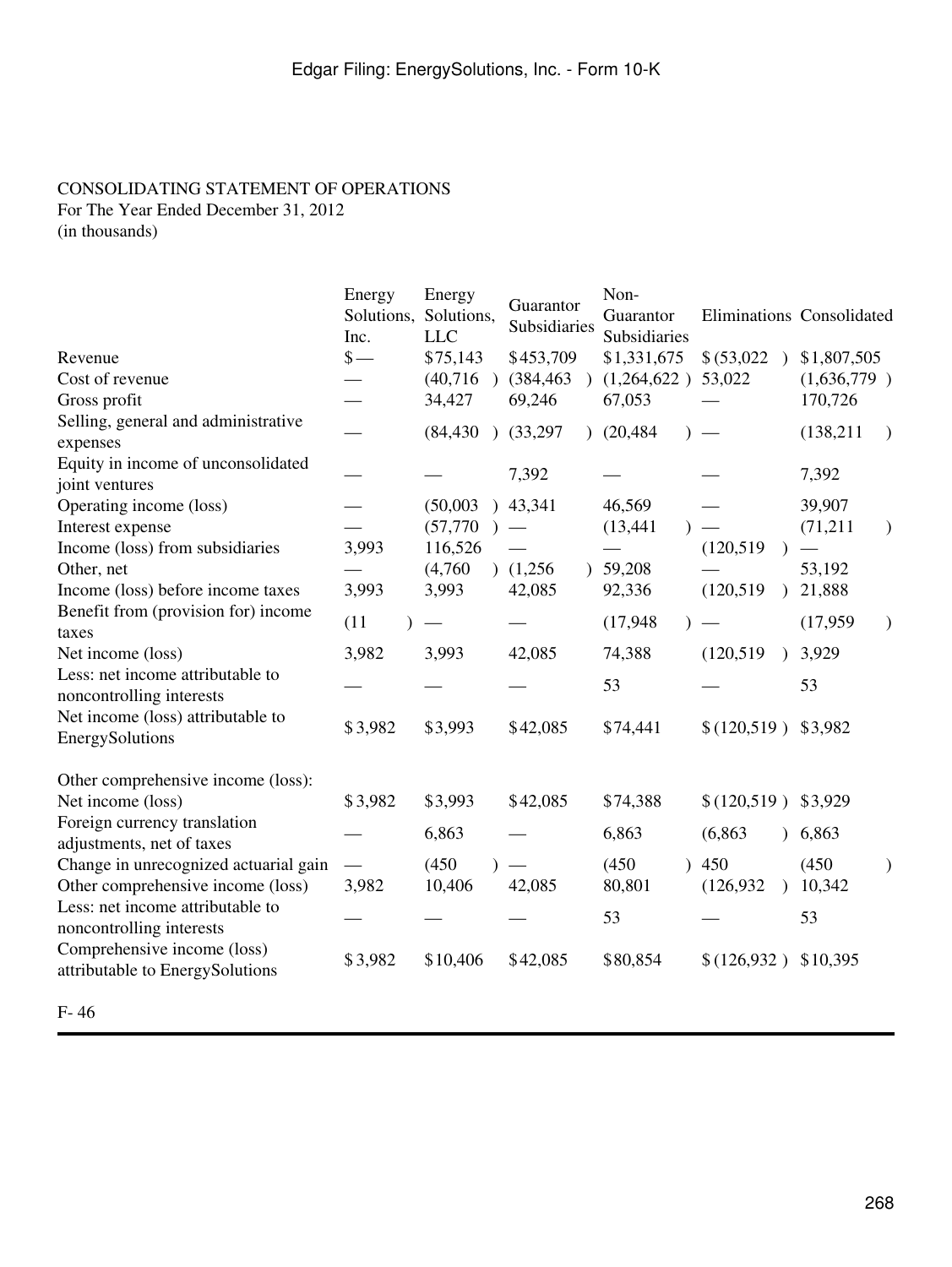#### CONSOLIDATING STATEMENT OF OPERATIONS

For The Year Ended December 31, 2011 (in thousands)

|                                                                | Energy<br>Solutions,<br>Inc.       | Energy<br>Solutions<br><b>LLC</b> | Guarantor<br>Subsidiaries                   | Non-<br>Guarantor<br>Subsidiaries | Eliminations Consolidated |                       |               |
|----------------------------------------------------------------|------------------------------------|-----------------------------------|---------------------------------------------|-----------------------------------|---------------------------|-----------------------|---------------|
| Revenue<br>Cost of revenue                                     | $\frac{\mathcal{S}}{\mathcal{S}}$  | \$112,675<br>(59, 385)            | \$429,098                                   | \$1,323,993                       | \$ (50,252 ) \$ 1,815,514 |                       |               |
| Gross profit                                                   |                                    | 53,290                            | (381,240)<br>47,858                         | $(1,345,453)$ 50,252<br>(21, 460) | $)$ —                     | (1,735,826)<br>79,688 |               |
| Selling, general and administrative<br>expenses                |                                    | (70,087)                          | (25, 485)                                   | (36,814)                          |                           | (132, 386)            | $\mathcal{L}$ |
| Impairment of goodwill                                         |                                    | (108,600)                         | (65,400)                                    | $)$ —                             |                           | (174,000)             | $\lambda$     |
| Equity in income of unconsolidated<br>joint ventures           |                                    |                                   | 11,103                                      |                                   |                           | 11,103                |               |
| Operating income                                               |                                    | (125, 397)                        | (31, 924)                                   | (58,274)                          |                           | (215, 595)            | $\mathcal{L}$ |
| Interest expense                                               |                                    | (59,747)                          | $)$ —                                       | (13, 667)                         |                           | (73, 414)             | $\mathcal{L}$ |
| Income from subsidiaries                                       | (256, 723)                         | (75, 613)                         | $)$ —                                       |                                   | 332,336                   |                       |               |
| Other, net                                                     |                                    | 4,034                             | 216                                         | 53,965                            |                           | 58,215                |               |
| Income (loss) before income tax                                | (256, 723)                         | $(256,723)$ $(31,708)$            |                                             | (17,976)                          | )332,336                  | (230,794)             | $\mathcal{L}$ |
| Provision (benefit) for income taxes                           | 60,542                             |                                   |                                             | (23, 397)                         | $\overline{\phantom{0}}$  | 37,145                |               |
| Net income (loss)                                              | (196, 181)                         | (256, 723)                        | $)$ (31,708)                                | (41,373)                          | ) 332,336                 | (193, 649)            | $\mathcal{L}$ |
| Net income attributable to<br>noncontrolling interests         |                                    |                                   |                                             | (2,532)                           | $)$ —                     | (2,532)               | $\mathcal{E}$ |
| Net income (loss) attributable to<br>EnergySolutions           |                                    |                                   | $$(196,181) $(256,723) $(31,708) $(43,905)$ |                                   | 332,336                   | \$(196, 181)          |               |
| Other comprehensive income (loss):<br>Net income (loss)        |                                    |                                   | $$(196,181) $(256,723) $(31,708) $(41,373)$ |                                   | 332,336                   | \$(193, 649)          |               |
| Foreign currency translation                                   |                                    | 147                               |                                             | 147                               | (147)                     | 147                   |               |
| adjustments, net of taxes                                      |                                    |                                   |                                             |                                   |                           |                       |               |
| Change in unrecognized actuarial<br>gain                       |                                    | (3,005)                           |                                             | (3,005)                           | )3,005                    | (3,005)               | $\mathcal{L}$ |
| Other comprehensive income (loss)                              | (196, 181)                         | $(259,581)$ $(31,708)$            |                                             | (44,231)                          | ) 335,194                 | (196, 507)            | $\mathcal{L}$ |
| Less: net loss attributable to<br>noncontrolling interests     |                                    |                                   |                                             | (2,532)                           |                           | (2,532)               | $\mathcal{E}$ |
| Comprehensive income (loss)<br>attributable to EnergySolutions | \$(196,181) \$(259,581) \$(31,708) |                                   |                                             | (46,763)                          | 335,194                   | \$(199,039)           |               |

CONSOLIDATING BALANCE SHEET As of December 31, 2013 (in thousands)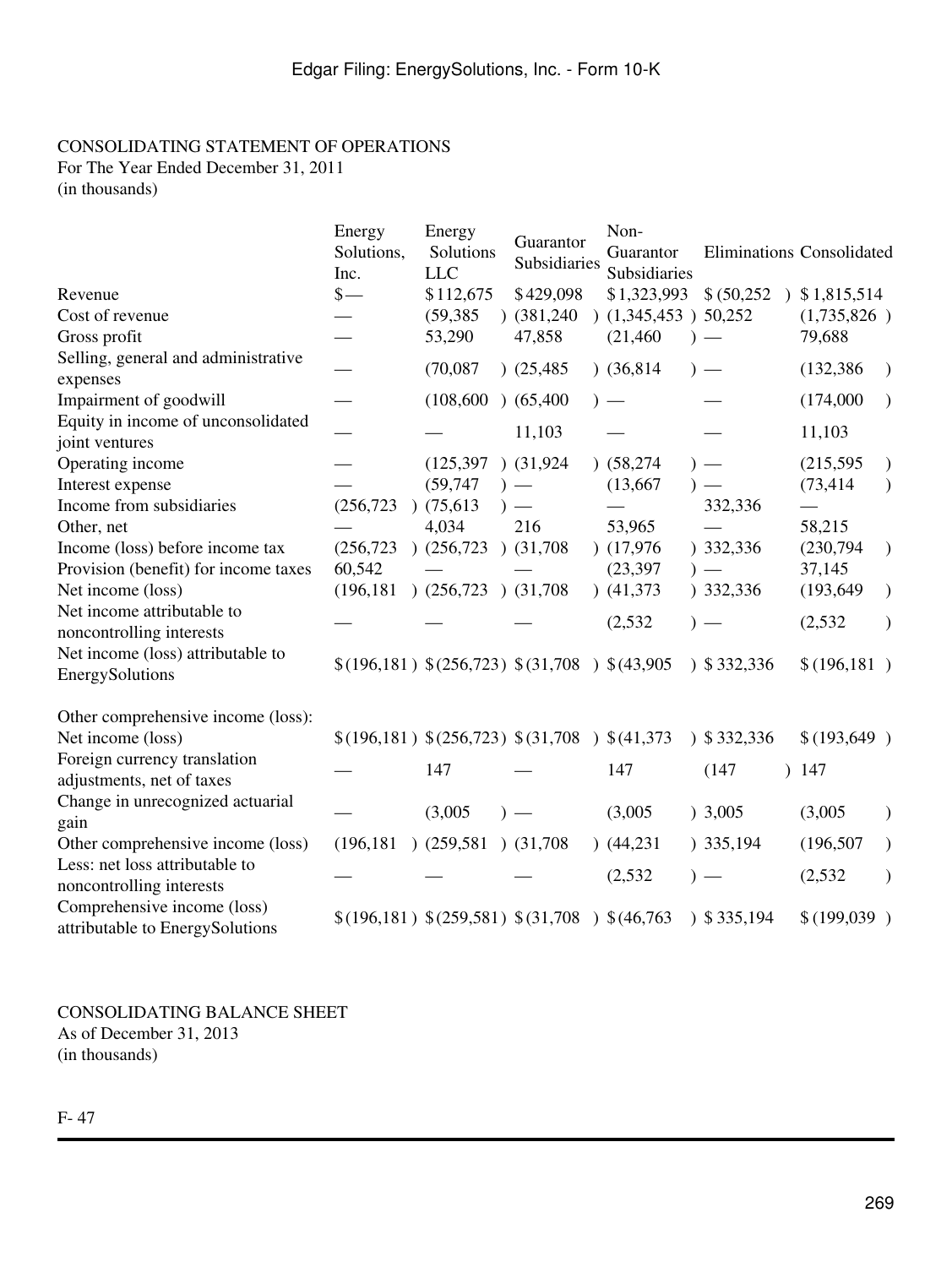|                                                             | Energy<br>Solutions,<br>Inc. | Energy<br>Solutions,<br><b>LLC</b> | Guarantor<br>Subsidiaries | Non-<br>Guarantor<br>Subsidiaries | Eliminations Consolidated |                          |
|-------------------------------------------------------------|------------------------------|------------------------------------|---------------------------|-----------------------------------|---------------------------|--------------------------|
| Assets                                                      |                              |                                    |                           |                                   |                           |                          |
| Cash and cash equivalents                                   | $\frac{\ }{s-}$              | \$33,556                           | \$872                     | \$49,785                          | $\frac{\ }{s-}$           | \$84,213                 |
| Accounts receivable, net of                                 |                              |                                    |                           |                                   |                           |                          |
| allowance for doubtful accounts                             |                              | 13,793                             | 47,034                    | 229,138                           | (2,527)                   | 287,438                  |
| Costs and estimated earnings in                             |                              |                                    |                           |                                   |                           |                          |
| excess of billings on uncompleted<br>contracts              |                              | 9,884                              | 41,993                    | 36,820                            | (2,732)<br>$\mathcal{L}$  | 85,965                   |
| Nuclear decommissioning trust fund                          |                              |                                    |                           | 112,475                           |                           | 112,475                  |
| investments, current portion                                |                              |                                    |                           |                                   |                           |                          |
| Deferred costs, current portion                             |                              |                                    | 333                       | 91,508                            |                           | 91,841                   |
| Other current assets                                        |                              | \$6,548                            | 4,402                     | 4,918                             |                           | 15,868                   |
| Total current assets                                        |                              | 63,781                             | 94,634                    | 524,644                           | (5,259)<br>$\lambda$      | 677,800                  |
| Property, plant and equipment, net                          | $\overline{\phantom{0}}$     | 52,149                             | 60,269                    | 2,058                             |                           | 114,476                  |
| Goodwill                                                    |                              | 29,764                             | 223,506                   | 56,238                            |                           | 309,508                  |
| Intangibles, net                                            |                              | 151,580                            | 21,210                    | 41,571                            |                           | 214,361                  |
| Restricted cash                                             |                              | 89,537                             | 3,821                     | 200,538                           |                           | 293,896                  |
| Nuclear decommissioning trust fund —                        |                              |                                    |                           | 330,442                           |                           | 330,442                  |
| Deferred Income Taxes                                       | 29,707                       |                                    |                           |                                   |                           | 29,707                   |
| Long-term deferred costs less                               |                              |                                    |                           | 270,039                           |                           | 270,039                  |
| current portion                                             |                              |                                    |                           |                                   |                           |                          |
| Investment in subsidiaries                                  | (65,095)<br>$\lambda$        | 693,474                            |                           |                                   | (628, 379)                |                          |
| Intercompany receivable                                     | 333,300                      |                                    | 193,465                   | 8,997                             | (535, 762)                | $\overline{\phantom{0}}$ |
| Other long term assets                                      |                              | 11,275                             | 17,955                    | 151,084                           |                           | 180,314                  |
| <b>Total Assets</b>                                         | \$297,912                    | \$1,091,560                        | \$614,860                 | \$1,585,611                       | \$(1,169,400)             | \$2,420,543              |
| Liabilities and Equity                                      |                              |                                    |                           |                                   |                           |                          |
| Accounts payable                                            | $\frac{\ }{s-}$              | \$5,198                            | \$16,027                  | \$124,632                         | $\frac{\ }{s-}$           | \$145,857                |
| Accrued expenses and other current<br>liabilities           | 477                          | 56,788                             | 35,075                    | 116,306                           | (469)<br>$\lambda$        | 208,177                  |
| Unearned revenue, current portion<br>Facility and equipment |                              | 2,229                              | 23,296                    | 92,515                            | 425                       | 118,465                  |
| decontamination and                                         |                              |                                    |                           |                                   |                           |                          |
| decommissioning liabilities, current<br>portion             |                              |                                    |                           | 98,175                            |                           | 98,175                   |
| Other current liabilities                                   | 19,261                       | 65,000                             |                           | 11,102                            |                           | 95,363                   |
| Intercompany payable                                        |                              |                                    | 5,215                     | 22,626                            | (27, 841)                 | $\overline{\phantom{0}}$ |
| Total current liabilities                                   | 19,738                       | 129,215                            | 79,613                    | 465,356                           | (27, 885)                 | 666,037                  |
| Intercompany loan payable                                   |                              | 513,136                            |                           |                                   | (513, 136)                |                          |
| Long-term debt, less current portion -                      |                              | 469,260                            |                           | 197,554                           |                           | 666,814                  |
| Facility and equipment                                      |                              |                                    |                           |                                   |                           |                          |
| decontamination and                                         |                              |                                    |                           |                                   |                           |                          |
| decommissioning liabilities, current                        |                              | 30,375                             | 36,981                    | 311,033                           |                           | 378,389                  |
| portion                                                     |                              |                                    |                           |                                   |                           |                          |
| Unearned revenue, less current                              |                              |                                    |                           | 272,940                           |                           | 272,940                  |
| portion                                                     |                              |                                    |                           |                                   |                           |                          |
| Other liabilities, net                                      | 10,447                       | 14,669                             | 1,944                     | 141,088                           |                           | 168,148                  |
| Equity                                                      | 267,727                      | (65,095)                           | ) 496,322                 | 197,152                           | (628, 379)<br>$\lambda$   | 267,727                  |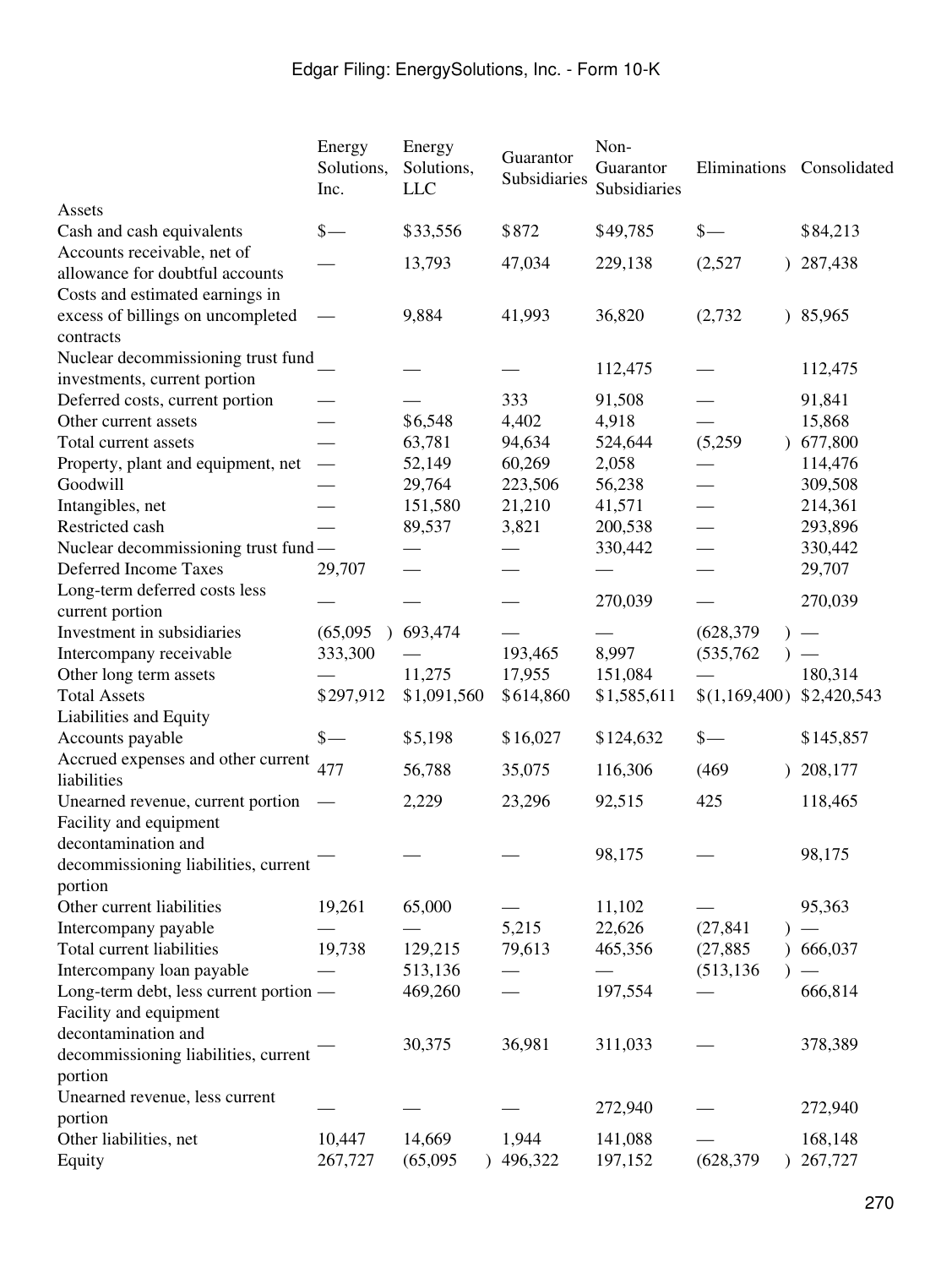Edgar Filing: EnergySolutions, Inc. - Form 10-K

| Noncontrolling interests<br><b>Total Liabilities and Equity</b> | $\overbrace{\phantom{13333}}$ | \$297,912 \$1,091,560 \$614,860 | 488 | $$1,585,611$ $$(1,169,400)$ $$2,420,543$ | 488 |
|-----------------------------------------------------------------|-------------------------------|---------------------------------|-----|------------------------------------------|-----|
| $F - 48$                                                        |                               |                                 |     |                                          |     |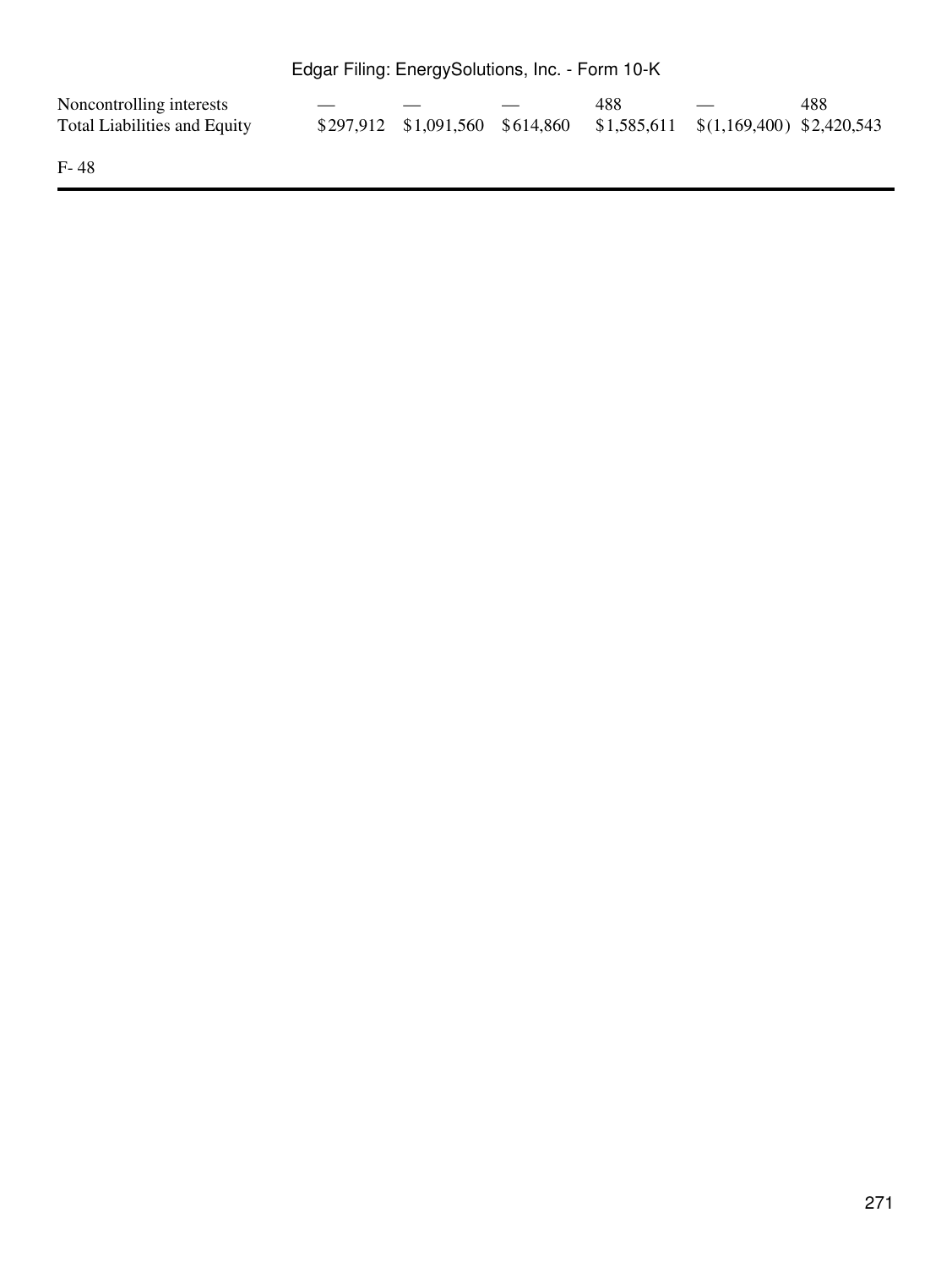## CONSOLIDATING BALANCE SHEET

As of December 31, 2012 (in thousands)

|                                                                        | Energy<br>Solutions,<br>Inc. | Energy<br>Solutions,<br><b>LLC</b> | Guarantor<br>Subsidiaries | Non-<br>Guarantor<br>Subsidiaries | Eliminations Consolidated  |                          |
|------------------------------------------------------------------------|------------------------------|------------------------------------|---------------------------|-----------------------------------|----------------------------|--------------------------|
| Assets                                                                 |                              |                                    |                           |                                   |                            |                          |
| Total current assets                                                   | \$6,423                      | \$128,479                          | \$115,603                 | \$545,483                         | \$(1,453)                  | \$794,535                |
| Property, plant and equipment, net                                     |                              | 60,657                             | 54,112                    | 2,975                             |                            | 117,744                  |
| Goodwill                                                               |                              | 29,765                             | 223,506                   | 55,337                            |                            | 308,608                  |
| Intangibles, net                                                       |                              | 160,198                            | 31,186                    | 48,167                            |                            | 239,551                  |
| Restricted cash                                                        |                              | 110,471                            | 5,867                     | 200,416                           |                            | 316,754                  |
| Nuclear decommissioning trust fund-                                    |                              |                                    |                           | 445,989                           |                            | 445,989                  |
| Long-term deferred costs less<br>current portion                       |                              |                                    |                           | 360,185                           |                            | 360,185                  |
| Investment in subsidiaries                                             | (9, 554)                     | 616,038                            |                           |                                   | (606, 484)                 |                          |
| Intercompany receivable                                                | 303,550                      |                                    | 108,032                   | 1,302                             | (412, 884)                 |                          |
| Other long term assets                                                 |                              | 10,884                             | 16,450                    | 44,762                            |                            | 72,096                   |
| <b>Total Assets</b>                                                    | \$300,419                    | \$1,116,492                        | \$554,756                 | \$1,704,616                       | $$(1,020,821)$ \$2,655,462 |                          |
| Liabilities and Stockholders' Equity                                   |                              |                                    |                           |                                   |                            |                          |
| Intercompany loan payable                                              | $\frac{\S}{\S}$              | \$401,015                          | $\frac{1}{2}$             | $\frac{\ }{\ }$                   | \$(401,015)                | $5 -$                    |
| Intercompany payable                                                   |                              |                                    | 1,441                     | 11,869                            | (13,310)                   | $\overline{\phantom{0}}$ |
| Total current liabilities                                              |                              | 88,815                             | 67,198                    | 488,779                           | (12)                       | 644,780                  |
| Long-term debt, less current portion -                                 |                              | 601,836                            |                           | 196,741                           |                            | 798,577                  |
| Facility and equipment                                                 |                              |                                    |                           |                                   |                            |                          |
| decontamination and<br>decommissioning liabilities, current<br>portion |                              | 31,206                             | 39,358                    | 414,883                           |                            | 485,447                  |
| Unearned revenue, less current<br>portion                              |                              |                                    |                           | 366,710                           |                            | 366,710                  |
| Other liabilities, net                                                 |                              | 3,174                              | 1,051                     | 54,804                            |                            | 59,029                   |
| Stockholders' equity                                                   | 300,419                      | (9, 554)                           | 445,708                   | 170,330                           | (606, 484)                 | ) 300,419                |
| Noncontrolling interests                                               |                              |                                    |                           | 500                               |                            | 500                      |
| <b>Total Liabilities and Equity</b>                                    | \$300,419                    | \$1,116,492                        | \$554,756                 | \$1,704,616                       | \$(1,020,821)              | \$2,655,462              |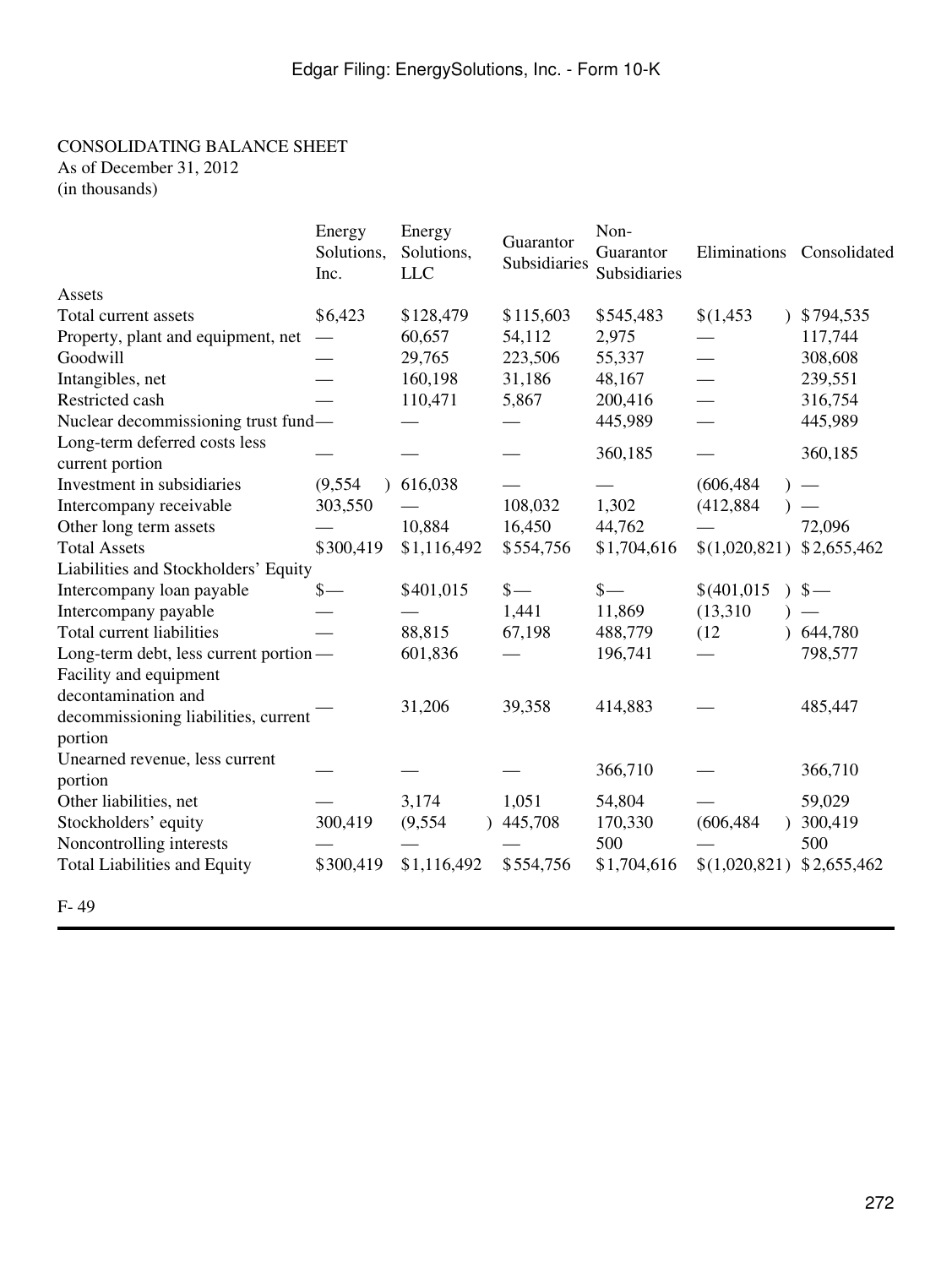## CONSOLIDATING STATEMENT OF CASH FLOW For The Year Ended December 31, 2013 (in thousands)

|                                                                                                                                      | Energy<br>Solutions,<br>Inc. | Energy<br>Solutions,<br><b>LLC</b> |               | Guarantor<br>Subsidiaries |               | Non-<br>Guarantor<br>Subsidiaries | Eliminations Consolidated |                                        |                                |
|--------------------------------------------------------------------------------------------------------------------------------------|------------------------------|------------------------------------|---------------|---------------------------|---------------|-----------------------------------|---------------------------|----------------------------------------|--------------------------------|
| Cash flow from operating activities<br>Net cash provided by (used in)<br>operating activities<br>Cash flow from investing activities | \$(43,276)                   |                                    |               | $(14,779)$ \$106,447      |               | \$10,399                          | \$ (32,651)<br>$\lambda$  | \$26,140                               |                                |
| Purchase of investments in nuclear<br>decommissioning trust fund                                                                     |                              |                                    |               |                           |               | (884, 481)                        |                           | (884, 481)                             |                                |
| Proceeds from sales of nuclear<br>decommissioning trust fund<br>investments                                                          |                              |                                    |               |                           |               | 888,916                           |                           | 888,916                                |                                |
| Purchases of property, plant and<br>equipment                                                                                        |                              | (581)                              | $\mathcal{L}$ | (14,305)                  | $\mathcal{L}$ | (313)                             |                           | (15, 199)                              | $\mathcal{E}$                  |
| Proceeds from disposition of property,<br>plant and equipment                                                                        |                              | 43                                 |               |                           |               | 6                                 |                           | 49                                     |                                |
| Net cash provided by (used in)<br>investing activities                                                                               |                              | (538)                              |               | (14,305)                  |               | ) 4,128                           |                           | (10,715)                               | $\lambda$                      |
| Cash flows from financing activities<br>Intercompany loans<br>Investment in subsidiary                                               | (18, 898)<br>55,541          | 102,782<br>(77, 435)               |               | (94, 641)                 |               |                                   | 10,757<br>21,894          |                                        |                                |
| Repayments of long term debt<br>Restricted cash held as collateral of<br>letter of credit obligations                                |                              | (87,000)<br>21,000                 |               |                           |               |                                   |                           | (87,000)<br>21,000                     | $\lambda$                      |
| Proceeds from revolver credit facility<br>Payments on revolver credit facility<br>Debt financing fees<br>Capital contributions       | 14,407                       | 5,000<br>(5,000)<br>(2,710)        |               |                           |               | (1,825)                           |                           | 5,000<br>(5,000)<br>(4, 535)<br>14,407 | $\mathcal{Y}$<br>$\mathcal{E}$ |
| Minimum tax withholding on restricted<br>stock awards                                                                                | (432)                        |                                    |               |                           |               |                                   |                           | (432)                                  | $\mathcal{E}$                  |
| Repurchase of common stock<br>Repayments of capital lease<br>obligations                                                             | (7, 342)                     | (844)                              |               |                           |               |                                   |                           | (7, 342)<br>(844)                      | $\lambda$                      |
| Net cash provided by (used in)<br>financing activities                                                                               | 43,276                       | $(44,207)$ $(94,641)$              |               |                           |               | $)$ (1,825)                       | ) 32,651                  | (64, 746)                              | $\mathcal{L}$                  |
| Effect of exchange rate on cash<br>Net increase (decrease) in cash and                                                               |                              | (59, 524)                          |               | (2, 499)                  |               | (657)<br>12,045                   |                           | (657)<br>(49, 978)                     | $\lambda$                      |
| cash equivalents<br>Cash and cash equivalents, beginning<br>of period                                                                |                              | 93,080                             |               | 3,371                     |               | 37,740                            |                           | 134,191                                |                                |
| Cash and cash equivalents, end of<br>period                                                                                          |                              | \$33,556                           |               | \$872                     |               | \$49,785                          | $\frac{\ }{s-}$           | \$84,213                               |                                |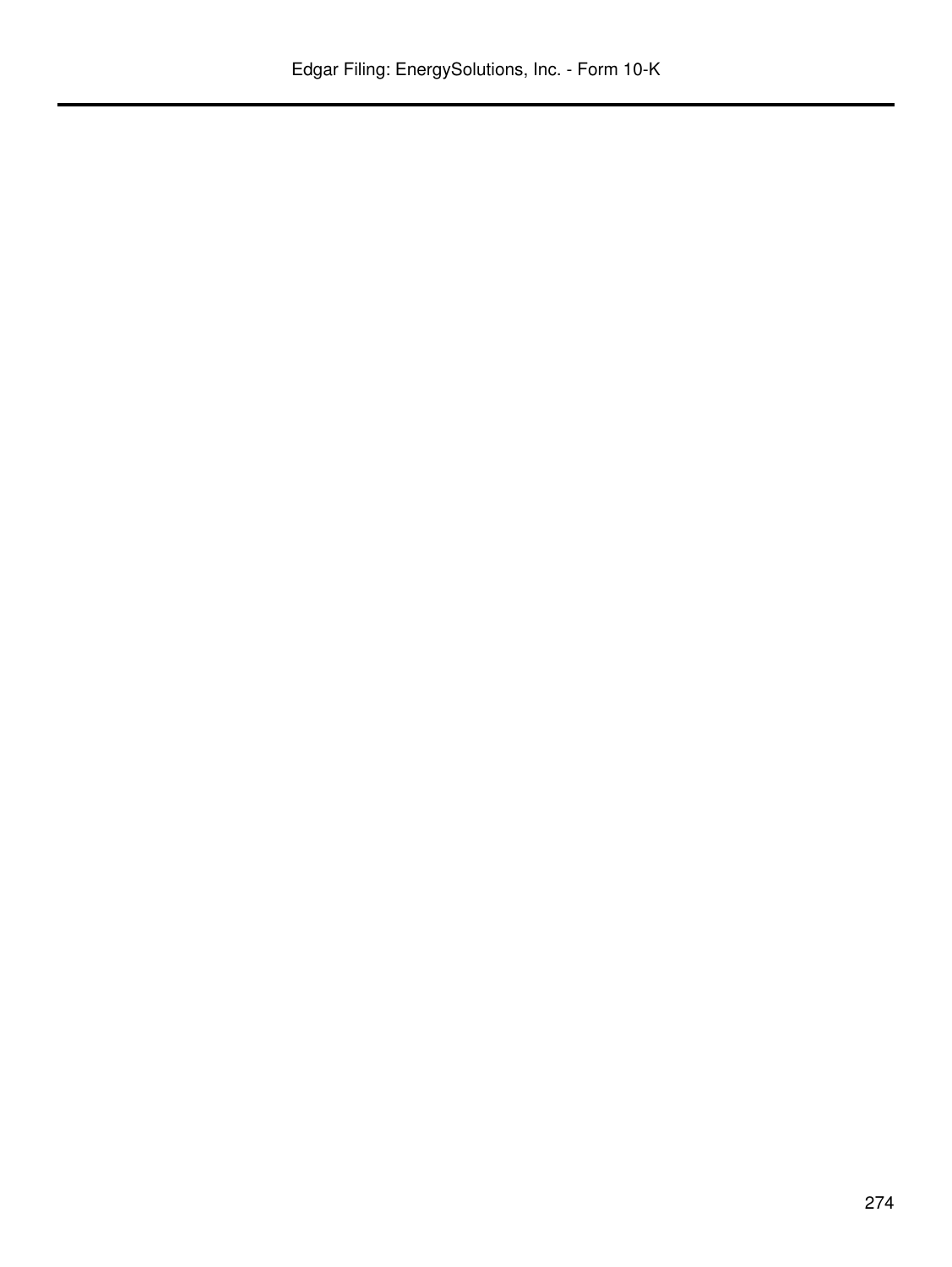# CONSOLIDATING STATEMENT OF CASH FLOW For The Year Ended December 31, 2012

(in thousands)

|                                                                                                                                           | Energy<br>Solutions,<br>Inc. | Energy<br>Solutions,<br><b>LLC</b> |           | Guarantor<br>Subsidiaries | Non-<br>Guarantor<br>Subsidiaries |               | Eliminations Consolidated |            |               |
|-------------------------------------------------------------------------------------------------------------------------------------------|------------------------------|------------------------------------|-----------|---------------------------|-----------------------------------|---------------|---------------------------|------------|---------------|
| Cash flow from operating activities<br>Net cash provided by (used in)<br>operating activities                                             | \$14,994                     | \$56,441                           |           | \$104,932                 | \$ (9,636)                        |               | 99,095<br>$\lambda$       | \$67,636   |               |
| Cash flow from investing activities<br>Purchase of investments in nuclear<br>decommissioning trust fund<br>Proceeds from sales of nuclear |                              |                                    |           |                           | (877, 723)                        |               | $)$ —                     | (877, 723) | $\lambda$     |
| decommissioning trust fund<br>investments                                                                                                 |                              |                                    |           |                           | 881,672                           |               |                           | 881,672    |               |
| Purchases of property, plant and<br>equipment                                                                                             |                              | (5, 428)                           |           | (13,084)                  | (1,833)                           |               |                           | (20, 345)  | $\mathcal{E}$ |
| Purchases of intangible assets                                                                                                            |                              |                                    |           | (763)                     |                                   |               |                           | (763)      | $\mathcal{E}$ |
| Proceeds from disposition of property,<br>plant and equipment                                                                             |                              |                                    |           | 5,336                     |                                   |               |                           | 5,336      |               |
| Net cash provided by (used in)<br>investing activities                                                                                    |                              | (5, 428)                           | $\lambda$ | (8,511)                   | ) 2,116                           |               |                           | (11, 823)  | $\mathcal{F}$ |
| Cash flows from financing activities<br>Intercompany loan receivable                                                                      | (5,963)                      | ) 31,078                           |           | (86, 274)                 |                                   |               | 61,159                    |            |               |
| Intercompany loan payable                                                                                                                 |                              | 103,430                            |           |                           |                                   |               | (103, 430)                |            |               |
| Investment in subsidiary                                                                                                                  | (10, 408)                    | (92, 481)                          | $\lambda$ | (6,776)                   | (31,701)                          |               | $)$ 141,366               |            |               |
| Dividend: minority interest                                                                                                               |                              |                                    |           |                           | (158)                             |               |                           | (158)      | $\mathcal{L}$ |
| Proceeds from issuance of common<br>stock                                                                                                 | 1,497                        |                                    |           |                           |                                   |               |                           | 1,497      |               |
| Minimum tax withholding on restricted $(120$<br>stock awards                                                                              |                              |                                    |           |                           |                                   |               |                           | (120)      | $\mathcal{E}$ |
| Repayments of capital lease<br>obligations                                                                                                |                              | (654)                              |           |                           |                                   |               |                           | (654)      | $\mathcal{E}$ |
| Net cash provided by (used in)<br>financing activities                                                                                    | (14, 994)                    | ) 41,373                           |           | (93,050)                  | (31,859)                          | $\mathcal{L}$ | 99,095                    | 565        |               |
| Effect of exchange rate on cash                                                                                                           |                              |                                    |           |                           | 600                               |               |                           | 600        |               |
| Net increase (decrease) in cash and<br>cash equivalents                                                                                   |                              | 92,386                             |           | 3,371                     | (38, 779)                         |               |                           | 56,978     |               |
| Cash and cash equivalents, beginning<br>of period                                                                                         |                              | 694                                |           |                           | 76,519                            |               |                           | 77,213     |               |
| Cash and cash equivalents, end of<br>period                                                                                               | $\frac{\text{S}}{\text{}}$   | \$93,080                           |           | \$3,371                   | \$37,740                          |               | $\frac{\ }{s-}$           | \$134,191  |               |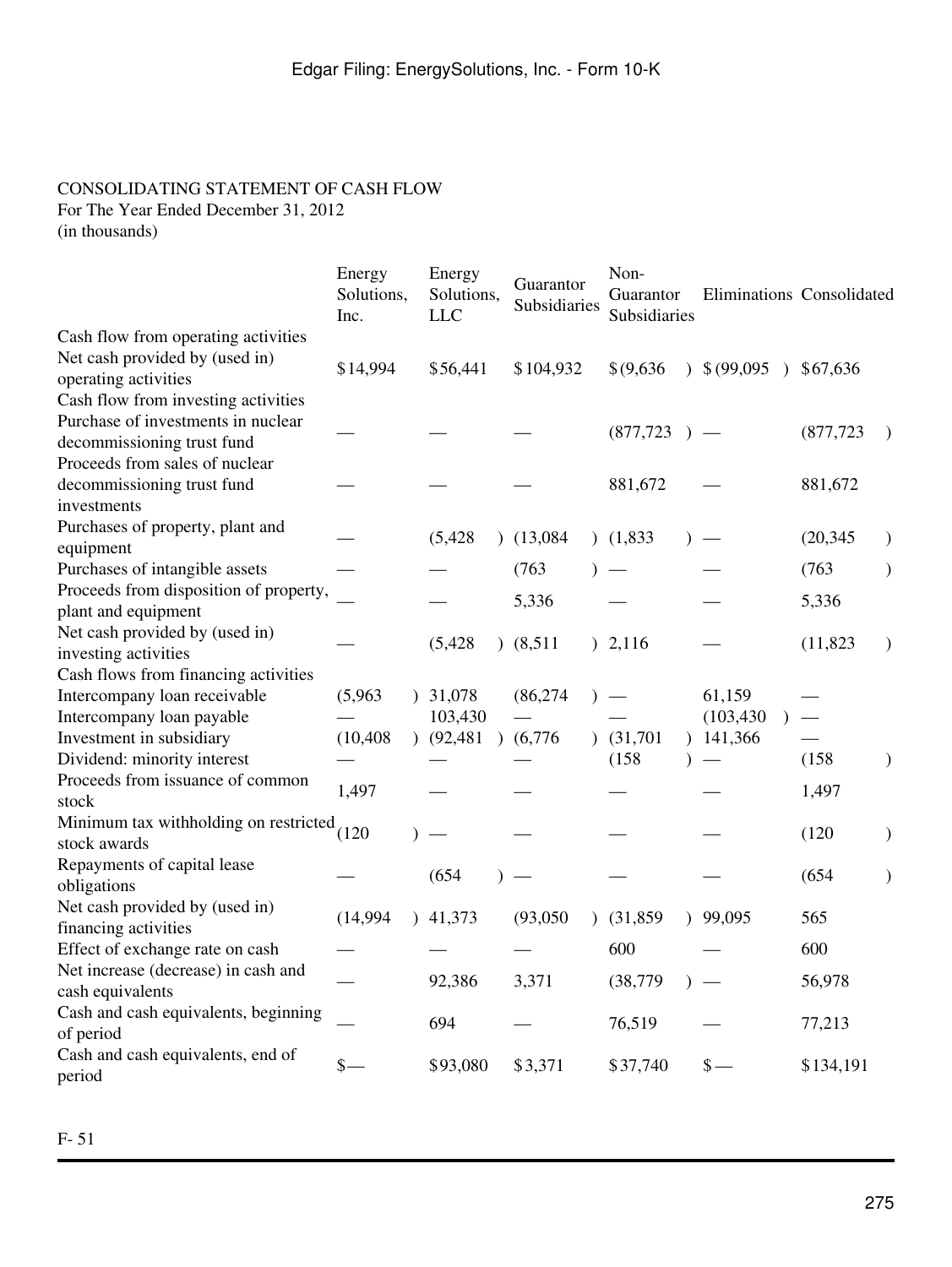# CONSOLIDATING STATEMENT OF CASH FLOW

For The Year Ended December 31, 2011 (in thousands)

|                                                                                                         | Energy<br>Solutions,<br>Inc.    | Energy<br>Solutions,<br><b>LLC</b> | Guarantor<br>Subsidiaries | Non-<br>Guarantor<br>Subsidiaries | Eliminations Consolidated |              |               |
|---------------------------------------------------------------------------------------------------------|---------------------------------|------------------------------------|---------------------------|-----------------------------------|---------------------------|--------------|---------------|
| Cash flow from operating activities                                                                     |                                 |                                    |                           |                                   |                           |              |               |
| Net cash provided by (used in)<br>operating activities                                                  | \$(244,990) \$(95,711) \$95,135 |                                    |                           | \$47,534                          | \$273,572                 | \$75,540     |               |
| Cash flow from investing activities<br>Purchase of investments in nuclear<br>decommissioning trust fund |                                 |                                    |                           | $(1,072,139)$ –                   |                           | (1,072,139)  |               |
| Proceeds from sales of nuclear<br>decommissioning trust fund<br>investments                             |                                 |                                    |                           | 1,076,635                         |                           | 1,076,635    |               |
| Purchases of property, plant and<br>equipment                                                           |                                 | (7,995)                            | (14,970)                  | (769)                             |                           | (23, 734)    | $\mathcal{Y}$ |
| Purchases of intangible assets                                                                          |                                 | (610)                              |                           |                                   |                           | (610)        |               |
| Acquisition of noncontrolling interests<br>in subsidiaries                                              |                                 | (1,967)                            |                           | (519)                             |                           | (2,486)      | $\mathcal{F}$ |
| Proceeds from disposition of property,<br>plant and equipment                                           |                                 |                                    | 236                       |                                   |                           | 236          |               |
| Net cash (used in) provided by<br>investing activities                                                  |                                 | (10, 572)                          | (14,734)                  | ) 3,208                           |                           | (22,098)     | $\lambda$     |
| Cash flows from financing activities                                                                    |                                 |                                    |                           |                                   |                           |              |               |
| Repayments of long-term debt                                                                            |                                 | (30, 200)                          |                           |                                   |                           | (30, 200)    | $\lambda$     |
| Intercompany loan receivable                                                                            | (11,676)                        | $)$ (39,088)                       | (23,060)                  |                                   | 73,824                    |              |               |
| Intercompany loan payable                                                                               |                                 | 88,072                             | (68, 389)                 |                                   | (19,683)                  |              |               |
| Investment in subsidiary                                                                                | 259,583                         | 73,158                             |                           |                                   | (332,741)                 |              |               |
| Distributions to noncontrolling<br>interests partners                                                   |                                 |                                    |                           | (4,204)                           |                           | (4,204)      | $\lambda$     |
| Minimum tax withholding on<br>restricted stock awards                                                   | (116)                           |                                    |                           |                                   |                           | (116)        |               |
| Proceeds from exercise of stock<br>options                                                              | 57                              |                                    |                           |                                   |                           | 57           |               |
| Repayments of capital lease<br>obligations                                                              |                                 | (695)                              |                           |                                   |                           | (695)        | $\lambda$     |
| Net cash provided by (used in)<br>financing activities                                                  | 247,848                         | 91,247                             | (91, 449)                 | (4,204)                           | (278,600)                 | $)$ (35,158) | $\mathcal{F}$ |
| Effect of exchange rate on cash                                                                         | (2,858)                         | )(2,858)                           |                           | (575)                             | ) 5,028                   | (1,263)      | $\mathcal{Y}$ |
| Net increase (decrease) in cash and<br>cash equivalents                                                 |                                 | (17, 894)                          | (11,048)                  | )45,963                           |                           | 17,021       |               |
| Cash and cash equivalents, beginning<br>of year                                                         |                                 | 18,588                             | 11,048                    | 30,556                            |                           | 60,192       |               |
| Cash and cash equivalents, end of year \$-                                                              |                                 | \$694                              | $\frac{\S}{\S}$           | \$76,519                          | $\frac{\ }{s-}$           | \$77,213     |               |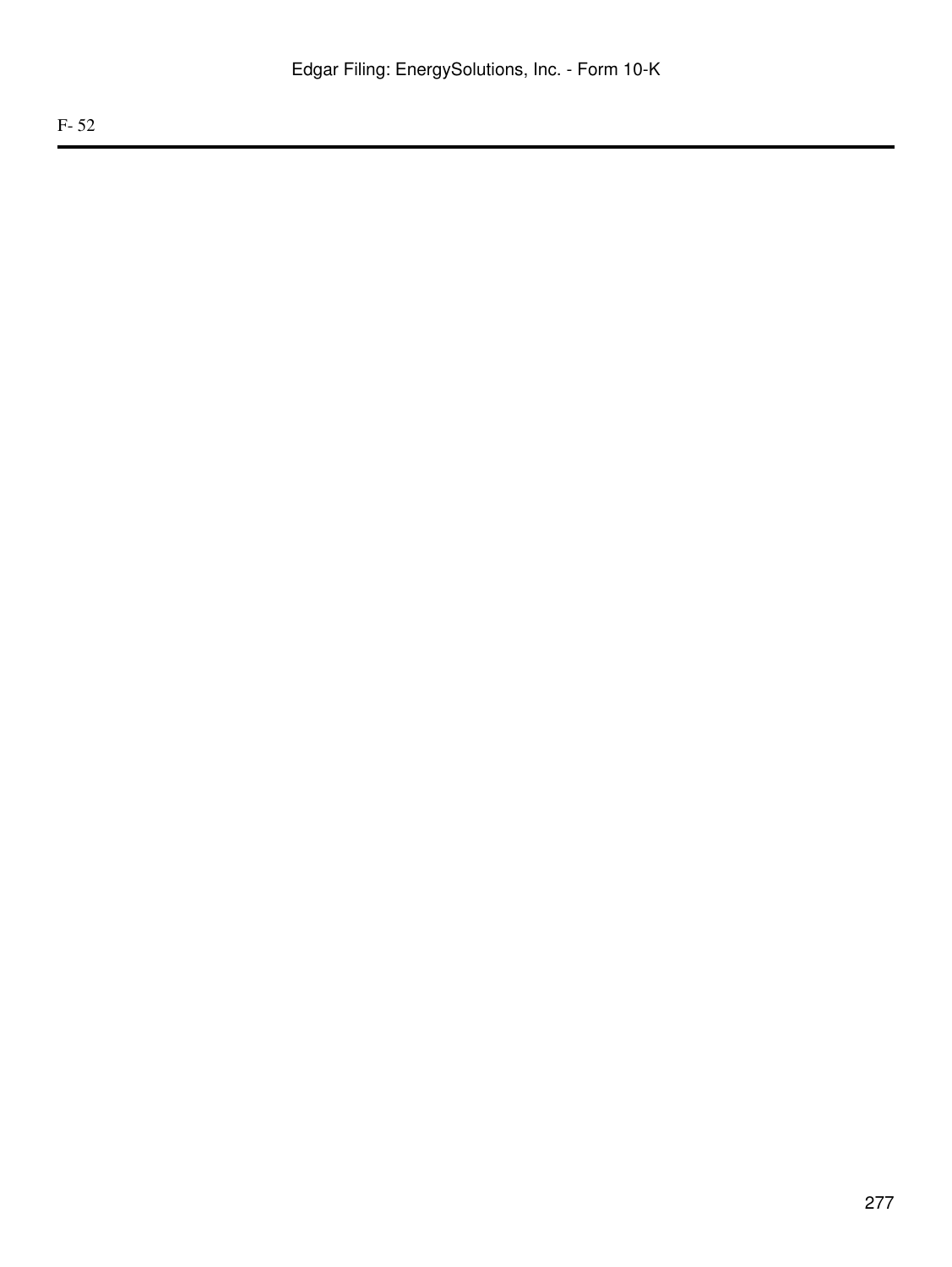Washington River Protection Solutions LLC Audited Consolidated Financial Statements For The Years Ended December 31, 2013, 2012 and 2011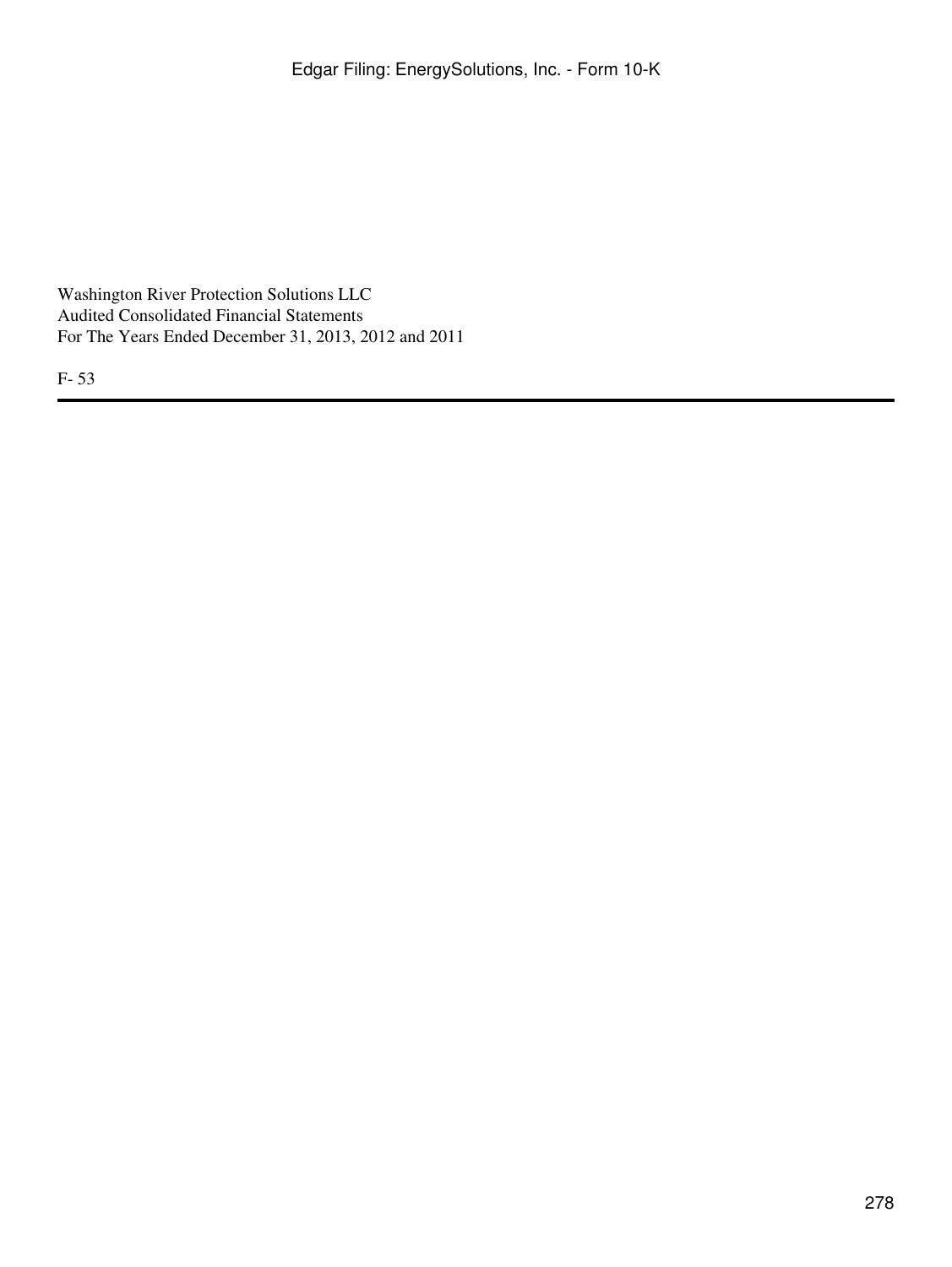Index to Consolidated Financial Statements Contents Years Ended December 31, 2013, 2012 and 2011

| Independent Auditor's Report                  | $F-55$ |
|-----------------------------------------------|--------|
| <b>Financial Statements</b>                   |        |
| <b>Balance Sheets</b>                         | F-56   |
| Statements of Operations and Members' Capital | $F-57$ |
| <b>Statements of Cash Flows</b>               | F-58   |
| Notes to Financial Statements                 | F-59   |
|                                               |        |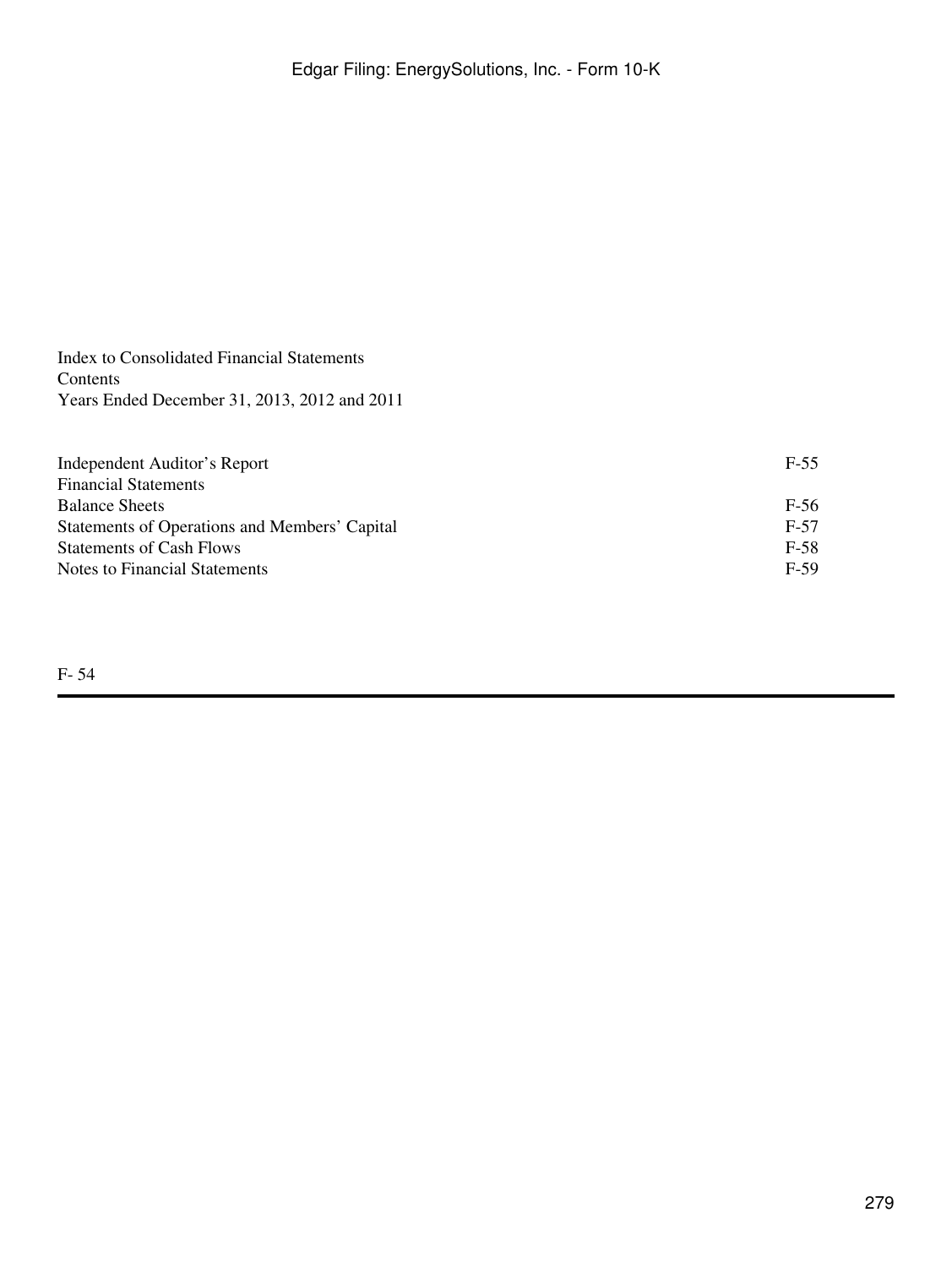#### REPORT OF CLIFTON LARSON ALLEN LPP INDEPENDENT AUDITORS' REPORT

Board of Managers Washington River Protection Solutions, LLC Richland, Washington

We have audited the accompanying financial statements of Washington River Protection Solutions LLC, which comprise the balance sheets as of January 3, 2014 and December 28, 2012, and the related statements of operations and members' capital, and cash flows for each of the years then ended January 3, 2014, December 28, 2012, and December 30, 2011, and the related notes to the financial statements.

Management's Responsibility for the Financial Statements

Management is responsible for the preparation and fair presentation of these financial statements in accordance with accounting principles generally accepted in the United States of America; this includes the design, implementation and maintenance of internal control relevant to the preparation and fair presentation of financial statements that are free from material misstatement, whether due to fraud or error.

Auditors' Responsibility

Our responsibility is to express an opinion on these financial statements based on our audits. We conducted our audits in accordance with auditing standards generally accepted in the United States of America. Those standards require that we plan and perform the audits to obtain reasonable assurance about whether the financial statements are free of material misstatement.

An audit involves performing procedures to obtain audit evidence about the amounts and disclosures in the financial statements. The procedures selected depend on the auditors' judgment, including the assessment of the risks of material misstatement of the financial statements, whether due to fraud or error. In making those risks assessments, the auditor considers internal control relevant to the entity's preparation and fair presentation of the financial statements in order to design audit procedures that are appropriate in the circumstances, but not for the purpose of expressing an opinion on the effectiveness of the entity's internal control. Accordingly, we express no such opinion. And audit also includes evaluating the appropriateness of accounting policies used and the reasonableness of significant accounting estimates made by management, as well as evaluating the overall presentation of the financial statements.

We believe that the audit evidence we have obtained is sufficient and appropriate to provide a basis for our audit opinion.

Opinion

In our opinion, the financial statements referred to above present fairly, in all material respects, the financial position of Washington River Protection Solutions LLC, as of January 3, 2014 and December 28, 2012, and the results of its operations and its cash flows for the years ended January 3, 2014, December 28, 2012 and December 30, 2011, in accordance with accounting principles generally accepted in the United States of America.

/s/ CliftonLarsonAllen LLP Tri-Cities, Washington February 6, 2014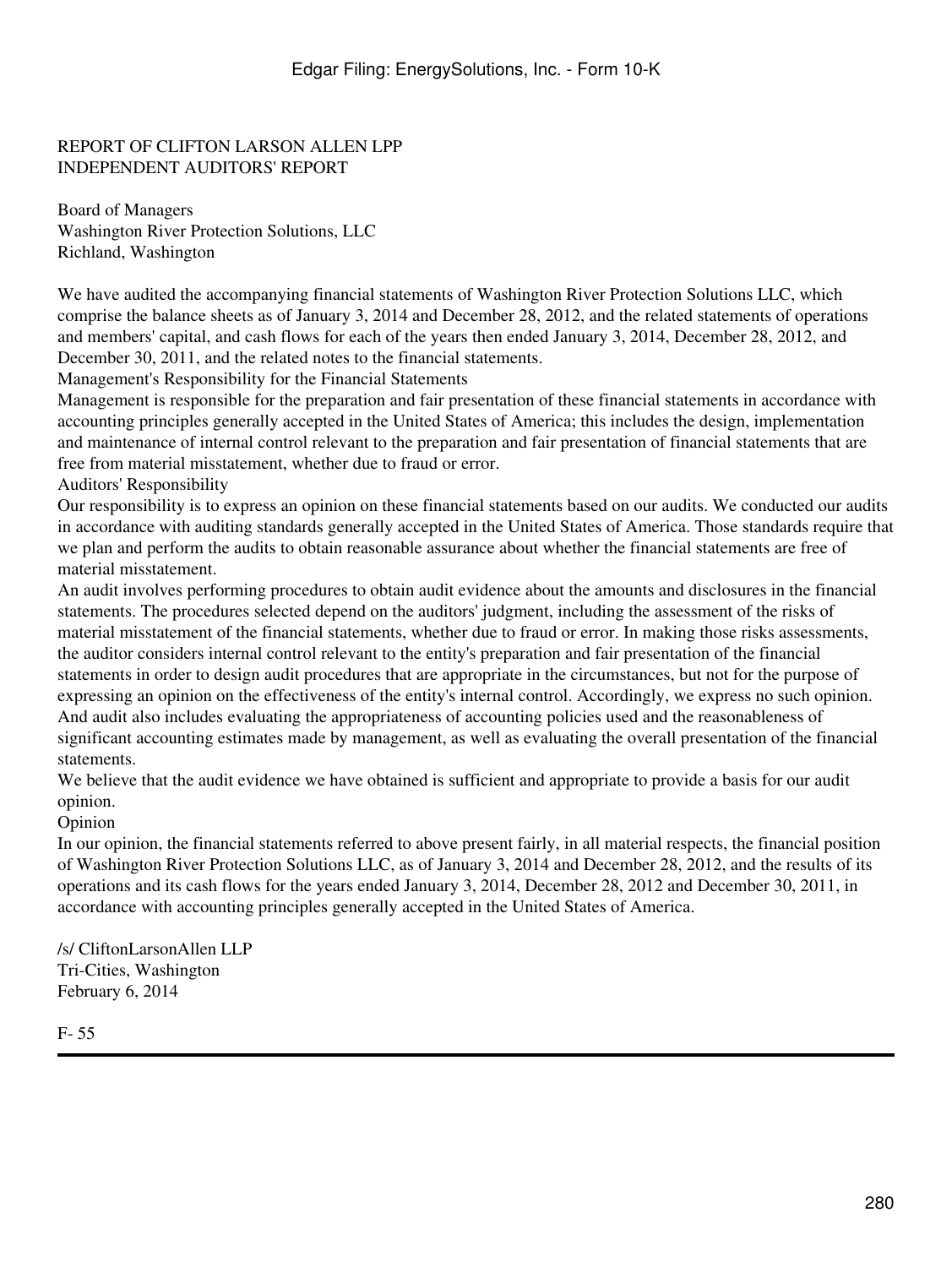## WASHINGTON RIVER PROTECTION SOLUTIONS LLC BALANCE SHEETS

|                                       | January 3,   | December 28, |
|---------------------------------------|--------------|--------------|
|                                       | 2014         | 2012         |
| <b>ASSETS</b>                         |              |              |
| <b>CURRENT ASSETS</b>                 |              |              |
| Cash                                  | \$7,960,041  | \$1,520,470  |
| <b>Accounts Receivable</b>            | 327,041      | 245,393      |
| <b>Unbilled Revenue</b>               | 1,324,153    | 1,305,000    |
| Prepaid Expense                       | 497,293      | 153,337      |
| <b>Other Receivables</b>              | 50,000       | 50,000       |
| <b>Total Current Assets</b>           | 10,158,528   | 3,274,200    |
| <b>Total Assets</b>                   | \$10,158,528 | \$3,274,200  |
| LIABILITIES AND MEMBERS' CAPITAL      |              |              |
| <b>CURRENT LIABILITIES</b>            |              |              |
| <b>Accounts Payable</b>               | \$226,500    | \$59,817     |
| <b>Accrued Payroll</b>                | 300,237      | 464,205      |
| <b>Accrued Contract Settlement</b>    | 750,000      |              |
| <b>Total Current Liabilities</b>      | 1,276,737    | 524,022      |
| <b>Total Liabilities</b>              | 1,276,737    | 524,022      |
| <b>COMMITMENTS AND CONTINGENCIES</b>  |              |              |
| <b>MEMBERS' CAPITAL</b>               | 8,881,791    | 2,750,178    |
| Total Liabilities and Members' Equity | \$10,158,528 | \$3,274,200  |
|                                       |              |              |

See accompanying Notes to Financial Statements.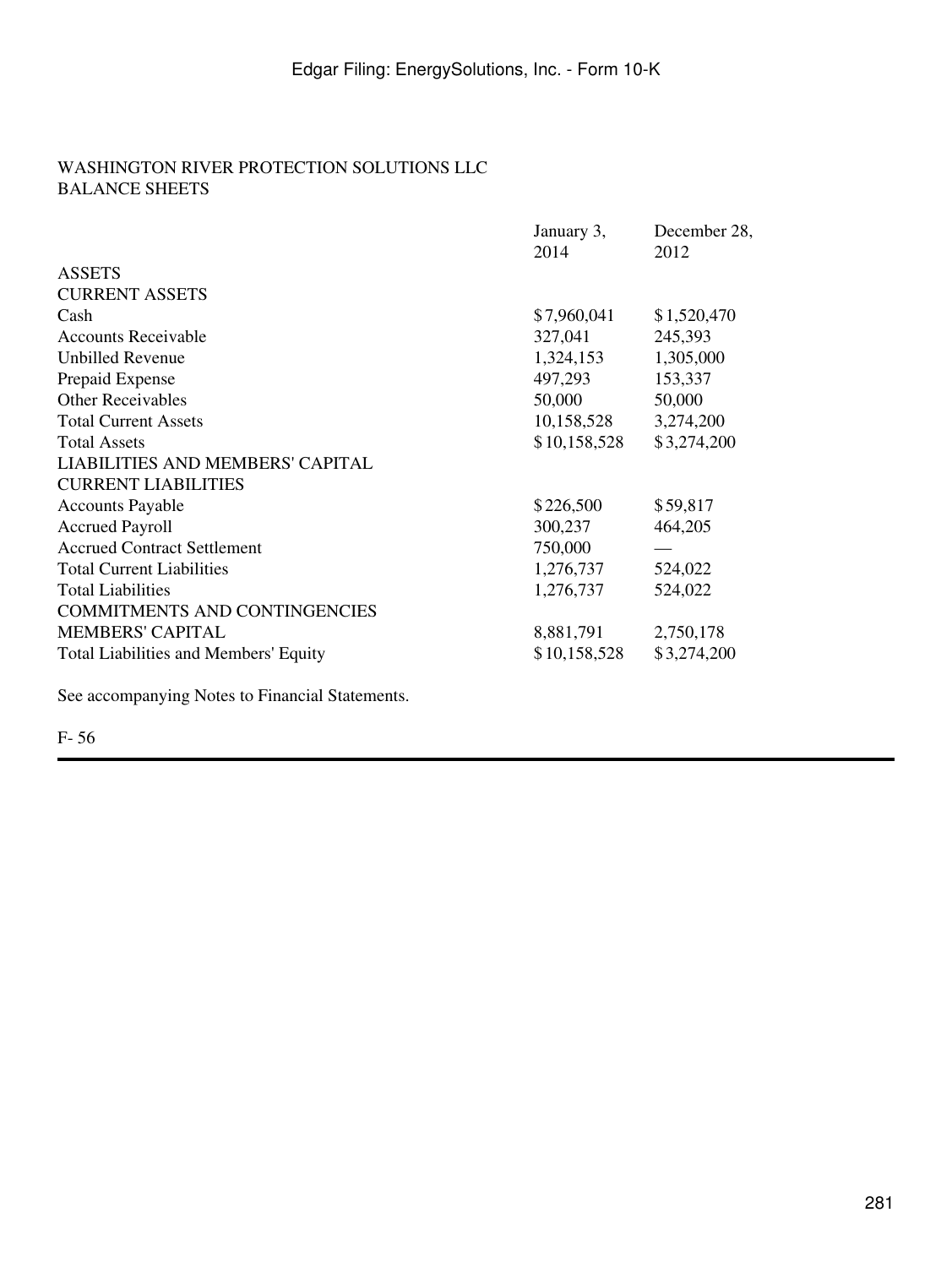#### WASHINGTON RIVER PROTECTION SOLUTIONS LLC STATEMENTS OF OPERATIONS AND MEMBERS' CAPITAL

|                                 | For The Years Ended |              |              |  |  |  |  |
|---------------------------------|---------------------|--------------|--------------|--|--|--|--|
|                                 | January 3,          | December 28, | December 30, |  |  |  |  |
|                                 | 2014                | 2012         | 2011         |  |  |  |  |
| <b>FEE REVENUE</b>              | \$19,017,855        | \$23,164,000 | \$28,250,907 |  |  |  |  |
| <b>OPERATING EXPENSES</b>       |                     |              |              |  |  |  |  |
| Payroll Expense                 | 2,155,633           | 3,120,226    | 2,871,866    |  |  |  |  |
| <b>Contract Settlement</b>      | 750,000             |              |              |  |  |  |  |
| Legal Expenses                  | 436,298             | 933,600      |              |  |  |  |  |
| <b>Charitable Contributions</b> | 589,359             | 798,396      | 999,598      |  |  |  |  |
| Other                           | 354,952             | 621,561      | 749,858      |  |  |  |  |
| <b>Total Operating Expenses</b> | 4,286,242           | 5,473,783    | 4,621,322    |  |  |  |  |
| <b>NET INCOME</b>               | 14,731,613          | 17,690,217   | 23,629,585   |  |  |  |  |
| Members' Capital—Beginning      | 2,750,178           | 2,259,961    | 5,730,376    |  |  |  |  |
| Members' Capital—Distributions  | (8,600,000)         | (17,200,000) | (27,100,000) |  |  |  |  |
| MEMBERS' CAPITAL-ENDING         | \$8,881,791         | \$2,750,178  | \$2,259,961  |  |  |  |  |

See accompanying Notes to Financial Statements.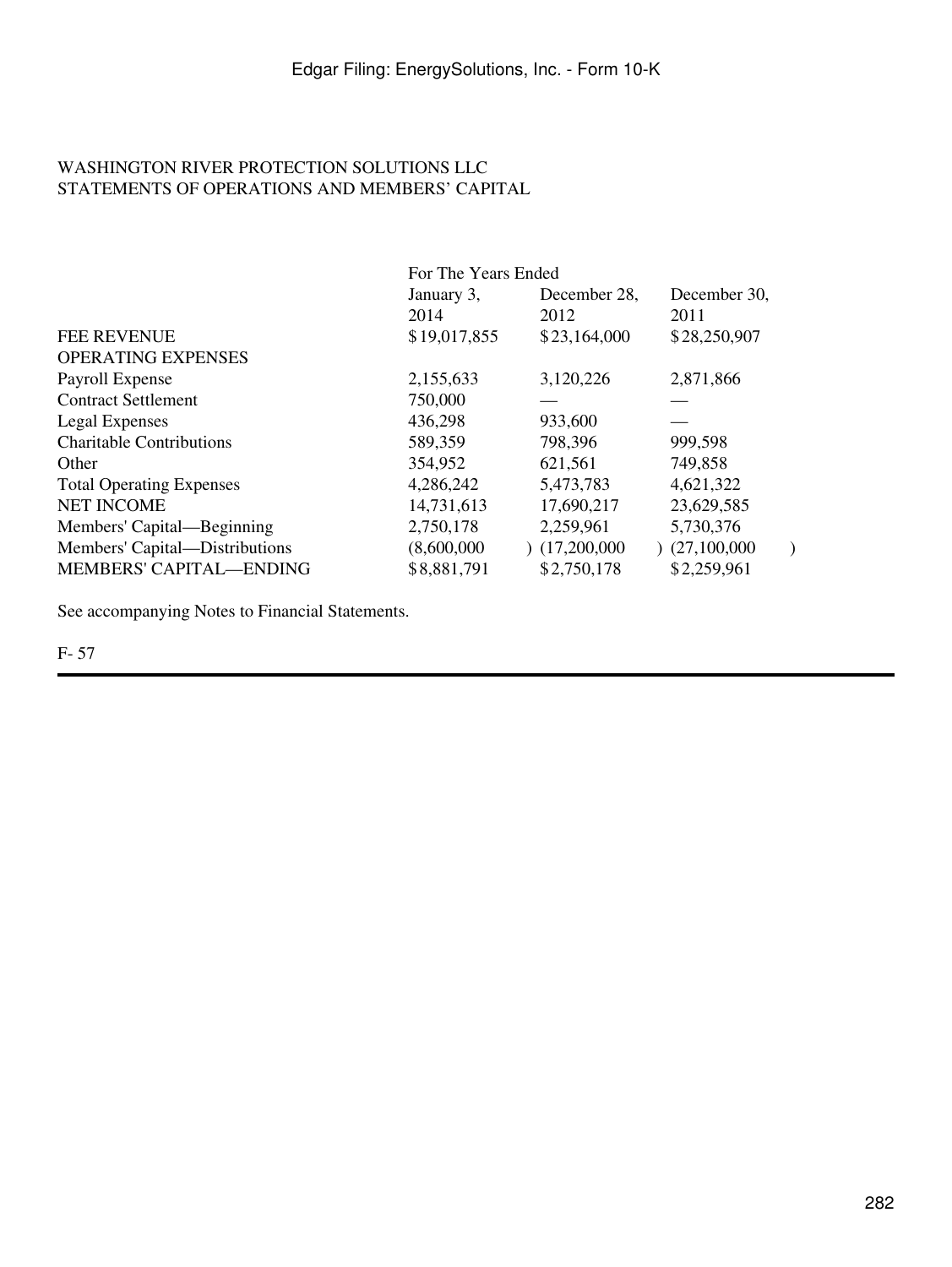# WASHINGTON RIVER PROTECTION SOLUTIONS LLC STATEMENTS OF CASH FLOWS

|                                                 | For The Years Ended |              |              |  |  |  |  |
|-------------------------------------------------|---------------------|--------------|--------------|--|--|--|--|
|                                                 | January 3,          | December 28, | December 30, |  |  |  |  |
|                                                 | 2014                | 2012         | 2011         |  |  |  |  |
| CASH FLOWS FROM OPERATING ACTIVITIES            |                     |              |              |  |  |  |  |
| Net Income                                      | \$14,731,613        | \$17,690,217 | \$23,629,585 |  |  |  |  |
| Adjustments to Reconcile Net Income to Net Cash |                     |              |              |  |  |  |  |
| Provided by Operating Activities:               |                     |              |              |  |  |  |  |
| <b>Accounts Receivable</b>                      | (81, 648)           | (26,508)     | 77,513       |  |  |  |  |
| Earnings in Excess of Billings                  | (19, 153)           | (235,500)    | )3,866,535   |  |  |  |  |
| Prepaid Expenses                                | (343, 956)          | 40,441       | (66, 652)    |  |  |  |  |
| Other                                           |                     | (50,000)     |              |  |  |  |  |
| Increase (Decrease) in Current Liabilities:     |                     |              |              |  |  |  |  |
| <b>Accounts Payable</b>                         | 166,683             | 54,465       | 2,215        |  |  |  |  |
| <b>Accrued Contract Settlement</b>              | 750,000             |              |              |  |  |  |  |
| <b>Accrued Payroll</b>                          | (163,968)           | 54,074       | (754, 137)   |  |  |  |  |
| <b>Accrued Expenses</b>                         |                     | (10,269)     | 10,269       |  |  |  |  |
| Net Cash Provided by Operating Activities       | 15,039,571          | 17,516,920   | 26,765,328   |  |  |  |  |
| CASH FLOWS FROM FINANCING ACTIVITIES            |                     |              |              |  |  |  |  |
| Distributions Paid to Members                   | (8,600,000)         | (17,200,000) | (27,100,000) |  |  |  |  |
| NET INCREASE IN CASH                            | 6,439,571           | 316,920      | (334, 672)   |  |  |  |  |
| Cash—Beginning of Year                          | 1,520,470           | 1,203,550    | 1,538,222    |  |  |  |  |
| <b>CASH-END OF YEAR</b>                         | \$7,960,041         | \$1,520,470  | \$1,203,550  |  |  |  |  |
|                                                 |                     |              |              |  |  |  |  |

See accompanying Notes to Financial Statements.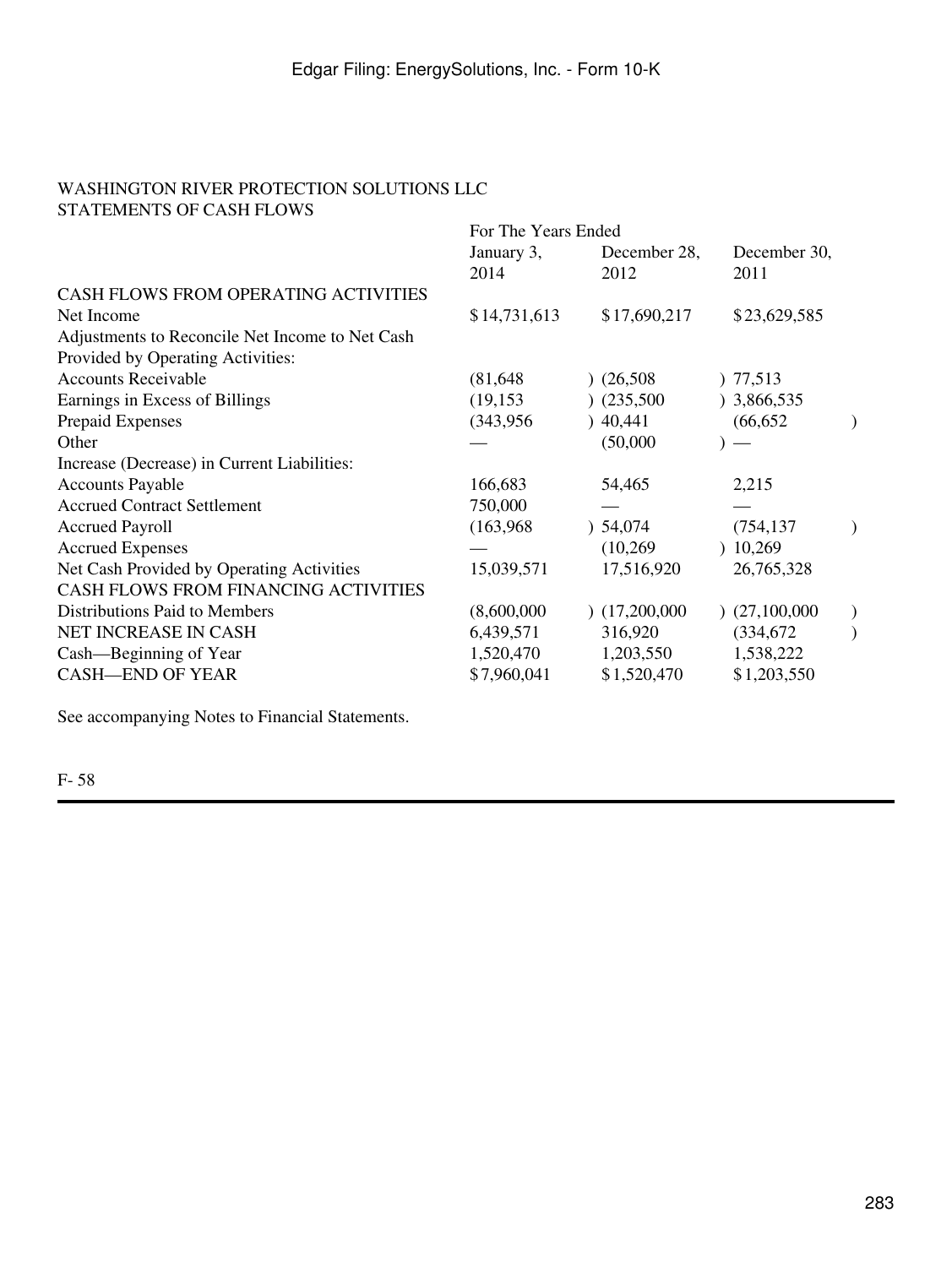# WASHINGTON RIVER PROTECTION SOLUTIONS LLC NOTES TO FINANCIAL STATEMENTS

### NOTE 1 SUMMARY OF SIGNIFICANT ACCOUNTING POLICIES

#### Nature of Operations

Washington River Protection Solutions, LLC (the Company) is a joint venture between two public companies organized for the purpose of eliminating the risk to the environment posed by the Hanford Site by cleaning and disposing of radioactive waste. The Company operates under a contract with the Department of Energy (DOE) which is the source of 100 percent of the Company's revenue for the years ended January 3, 2014, December 28, 2012 and December 30, 2011.

Fiscal Year

The Company's fiscal year is a 52/53 year ended on the Friday closest to December. Fiscal 2013 ended on January 3, 2014, fiscal 2012 ended on December 28, 2012. Fiscal 2011 ended on December 30, 2011. Fiscal year 2013 consisted of 53 weeks while fiscal years 2012 and 2011 consisted of 52 weeks.

Concentration of Credit Risk

Substantially all cash is deposited in one financial institution. At times, amounts on deposit may be in excess of the Federal Deposit Insurance Corporation insurance limit.

Cash and Cash Equivalents

For purposes of the statement of cash flows, the Company considers all highly liquid debt instruments purchased with a maturity of three months or less to be cash equivalents.

Accounts Receivable—Related Party

The Company allows certain related parties to utilize their personnel and other resources. The balance in this account relates to the unreimbursed costs for that usage. The Company uses the allowance method to account for uncollectible accounts receivable. The allowance is sufficient to cover both current and anticipated future losses. Uncollectible amounts are charged against the allowance account. Management estimated that no allowance was necessary based upon prior experience and analysis of individual accounts at January 3, 2014 and December 28, 2012. Revenue Recognition

The Company recognizes revenue using the milestone method on the performance based incentives related to the projects specified in the contract with the DOE. The amount of the performance based incentives vary, depending on whether the Company achieves above-, at-, or below-target results. The Company recognized incentive fee revenues as milestones are achieved. The Company receives payment from the DOE when each project is completed and approved by the DOE. The total of all fee-based payments that can be realized under the five-year term of the contract will ultimately be negotiated through the contract reconciliation process. Prior to that process, that amount was \$203.0 million.

The Company does not recognize, as revenue or cost of goods sold, any of the contract costs in these financial statements. Contract costs include all direct material and labor costs and those indirect costs related to contract performance, such as indirect labor, supplies, tools, repairs, and depreciation costs. Contract costs of approximately \$431.0 million, \$460.0 million, and \$524.0 million were excluded from revenue and cost of goods sold for the years ended January 03, 2014, December 28, 2012, and December 30, 2011, respectively.

Changes in estimated job profitability resulting from job performance, job conditions, contract penalty provisions, claims, change orders, and settlements are accounted for as changes in estimates in the current period.

The asset, "Unbilled Revenue," represents revenues recognized in excess of amounts billed. Income Taxes

The Company is not a taxpaying entity for federal and state income tax purposes, and therefore does not include a provision for income taxes. Income is reported by the members on their respective income tax returns.